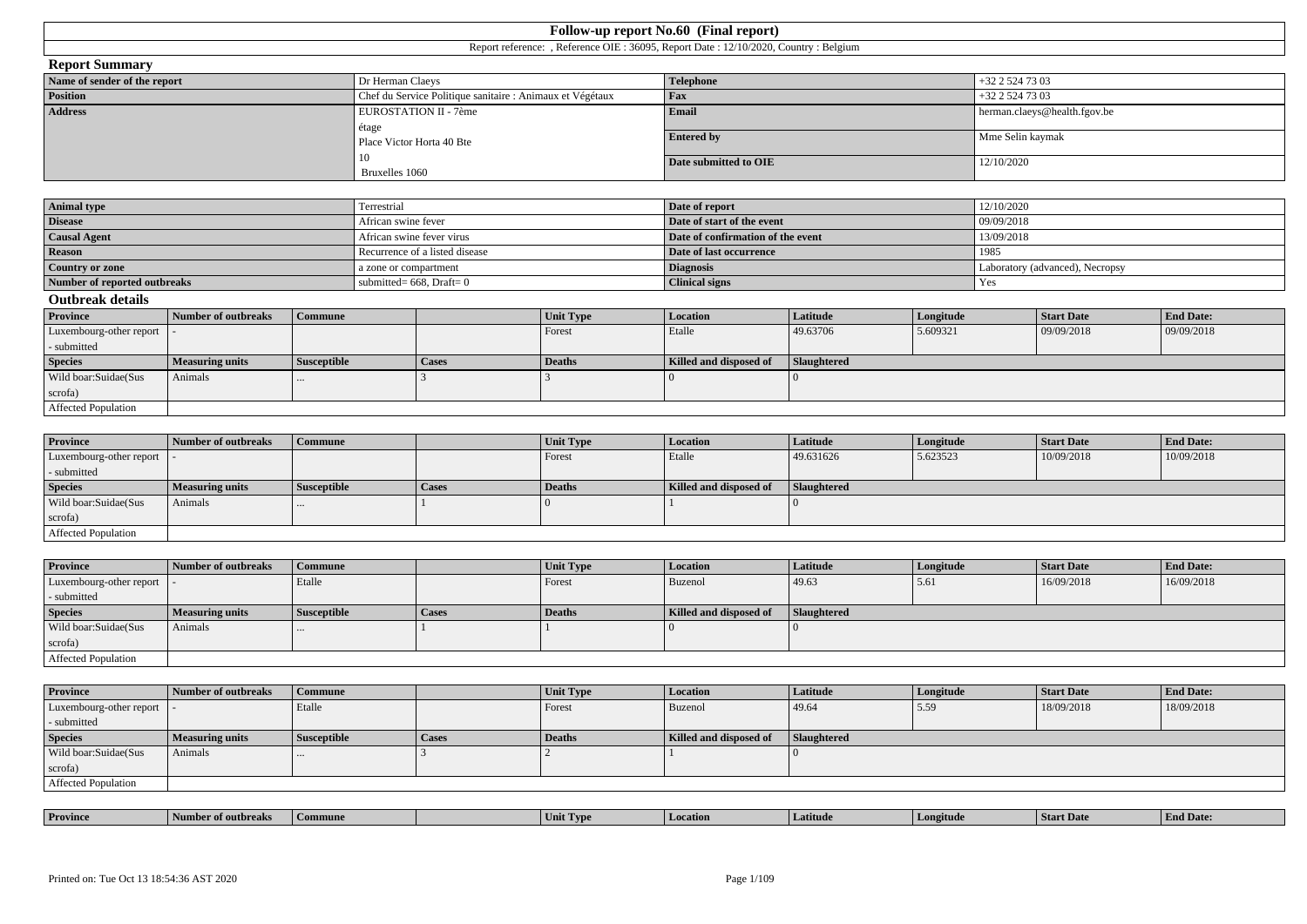| <b>Province</b>            | Number of outbreaks    | <b>Commune</b>     |              | Unit Type | Location               | <b>Latitude</b> | Longitude | <b>Start Date</b> | <b>End Date:</b> |
|----------------------------|------------------------|--------------------|--------------|-----------|------------------------|-----------------|-----------|-------------------|------------------|
| <b>Species</b>             | <b>Measuring units</b> | <b>Susceptible</b> | <b>Cases</b> | Deaths    | Killed and disposed of | Slaughtered     |           |                   |                  |
| Luxembourg-other report  - |                        | Virton             |              | Forest    | Ethe                   | 49.59           | 5.61      | 21/09/2018        | 21/09/2018       |
| - submitted                |                        |                    |              |           |                        |                 |           |                   |                  |
| <b>Species</b>             | <b>Measuring units</b> | <b>Susceptible</b> | <b>Cases</b> | Deaths    | Killed and disposed of | Slaughtered     |           |                   |                  |
| Wild boar:Suidae(Sus       | Animals                |                    |              |           |                        |                 |           |                   |                  |
| scrofa)                    |                        |                    |              |           |                        |                 |           |                   |                  |
| <b>Affected Population</b> |                        |                    |              |           |                        |                 |           |                   |                  |

| <b>Province</b>             | Number of outbreaks    | Commune            |       | Unit Type     | Location               | <b>Latitude</b> | Longitude                | <b>Start Date</b> | <b>End Date:</b> |
|-----------------------------|------------------------|--------------------|-------|---------------|------------------------|-----------------|--------------------------|-------------------|------------------|
| Luxembourg-other report   - |                        | Arlon              |       | Forest        | Lagland                | 49.65           | $\overline{\phantom{a}}$ | 21/09/2018        | 21/09/2018       |
| - submitted                 |                        |                    |       |               |                        |                 |                          |                   |                  |
| <b>Species</b>              | <b>Measuring units</b> | <b>Susceptible</b> | Cases | <b>Deaths</b> | Killed and disposed of | Slaughtered     |                          |                   |                  |
| Wild boar:Suidae(Sus        | Animals                | $\cdots$           |       |               |                        |                 |                          |                   |                  |
| scrofa)                     |                        |                    |       |               |                        |                 |                          |                   |                  |
| <b>Affected Population</b>  |                        |                    |       |               |                        |                 |                          |                   |                  |

| <b>Province</b>         | Number of outbreaks    | Commune            |              | Unit Type | <b>Location</b>        | <b>Latitude</b>    | Longitude | <b>Start Date</b> | <b>End Date:</b> |
|-------------------------|------------------------|--------------------|--------------|-----------|------------------------|--------------------|-----------|-------------------|------------------|
| Luxembourg-other report |                        | Virton             |              | Forest    | Saint-Léger            | 49.62              | 5.62      | 22/09/2018        | 22/09/2018       |
| - submitted             |                        |                    |              |           |                        |                    |           |                   |                  |
| <b>Species</b>          | <b>Measuring units</b> | <b>Susceptible</b> | <b>Cases</b> | Deaths    | Killed and disposed of | <b>Slaughtered</b> |           |                   |                  |
| Wild boar:Suidae(Sus    | Animals                | $\cdots$           |              |           |                        |                    |           |                   |                  |
| scrofa)                 |                        |                    |              |           |                        |                    |           |                   |                  |
| Affected Population     |                        |                    |              |           |                        |                    |           |                   |                  |

| <b>Province</b>            | Number of outbreaks    | <b>Commune</b>     |              | Unit Type | Location               | Latitude    | Longitude | <b>Start Date</b> | <b>End Date:</b> |
|----------------------------|------------------------|--------------------|--------------|-----------|------------------------|-------------|-----------|-------------------|------------------|
| Luxembourg-other report  - |                        | Etalle             |              | Forest    | Buzenol                | 49.62       | 5.63      | 24/09/2018        | 24/09/2018       |
| - submitted                |                        |                    |              |           |                        |             |           |                   |                  |
| <b>Species</b>             | <b>Measuring units</b> | <b>Susceptible</b> | <b>Cases</b> | Deaths    | Killed and disposed of | Slaughtered |           |                   |                  |
| Wild boar:Suidae(Sus       | Animals                |                    |              |           |                        |             |           |                   |                  |
| scrofa)                    |                        |                    |              |           |                        |             |           |                   |                  |
| Affected Population        |                        |                    |              |           |                        |             |           |                   |                  |

| <b>Province</b>            | Number of outbreaks    | <b>Commune</b>     |              | Unit Type | Location               | Latitude           | Longitude | <b>Start Date</b> | <b>End Date:</b> |
|----------------------------|------------------------|--------------------|--------------|-----------|------------------------|--------------------|-----------|-------------------|------------------|
| Luxembourg-other report  - |                        | Etalle             |              | Forest    | Buzenol                | 49.63              | 5.58      | 25/09/2018        | 25/09/2018       |
| - submitted                |                        |                    |              |           |                        |                    |           |                   |                  |
| <b>Species</b>             | <b>Measuring units</b> | <b>Susceptible</b> | <b>Cases</b> | Deaths    | Killed and disposed of | <b>Slaughtered</b> |           |                   |                  |
| Wild boar:Suidae(Sus       | Animals                |                    |              |           |                        |                    |           |                   |                  |
| scrofa)                    |                        |                    |              |           |                        |                    |           |                   |                  |
| Affected Population        |                        |                    |              |           |                        |                    |           |                   |                  |

| <b>Province</b>            | Number of outbreaks    | Commune            |       | <b>Unit Type</b> | Location               | Latitude    | Longitude | <b>Start Date</b> | <b>End Date:</b> |
|----------------------------|------------------------|--------------------|-------|------------------|------------------------|-------------|-----------|-------------------|------------------|
| Luxembourg-other report  - |                        | Virton             |       | Forest           | Ethe                   | 49.61       | 5.61      | 25/09/2018        | 25/09/2018       |
| - submitted                |                        |                    |       |                  |                        |             |           |                   |                  |
| <b>Species</b>             | <b>Measuring units</b> | <b>Susceptible</b> | Cases | Deaths           | Killed and disposed of | Slaughtered |           |                   |                  |
| Wild boar: Suidae (Sus     | <b>Animals</b>         |                    |       |                  |                        |             |           |                   |                  |
| scrofa)                    |                        |                    |       |                  |                        |             |           |                   |                  |
| Affected Population        |                        |                    |       |                  |                        |             |           |                   |                  |

| <b>Province</b>         | Number of outbreaks | Commune | Unit Type | Location | Latitude | Longitude | <b>Start Date</b> | <b>End Date:</b> |
|-------------------------|---------------------|---------|-----------|----------|----------|-----------|-------------------|------------------|
| Luxembourg-other report |                     | Virton  | Forest    | Ethe     | 49.6     | D.C       | 26/09/2018        | 26/09/2018       |
| - submitted             |                     |         |           |          |          |           |                   |                  |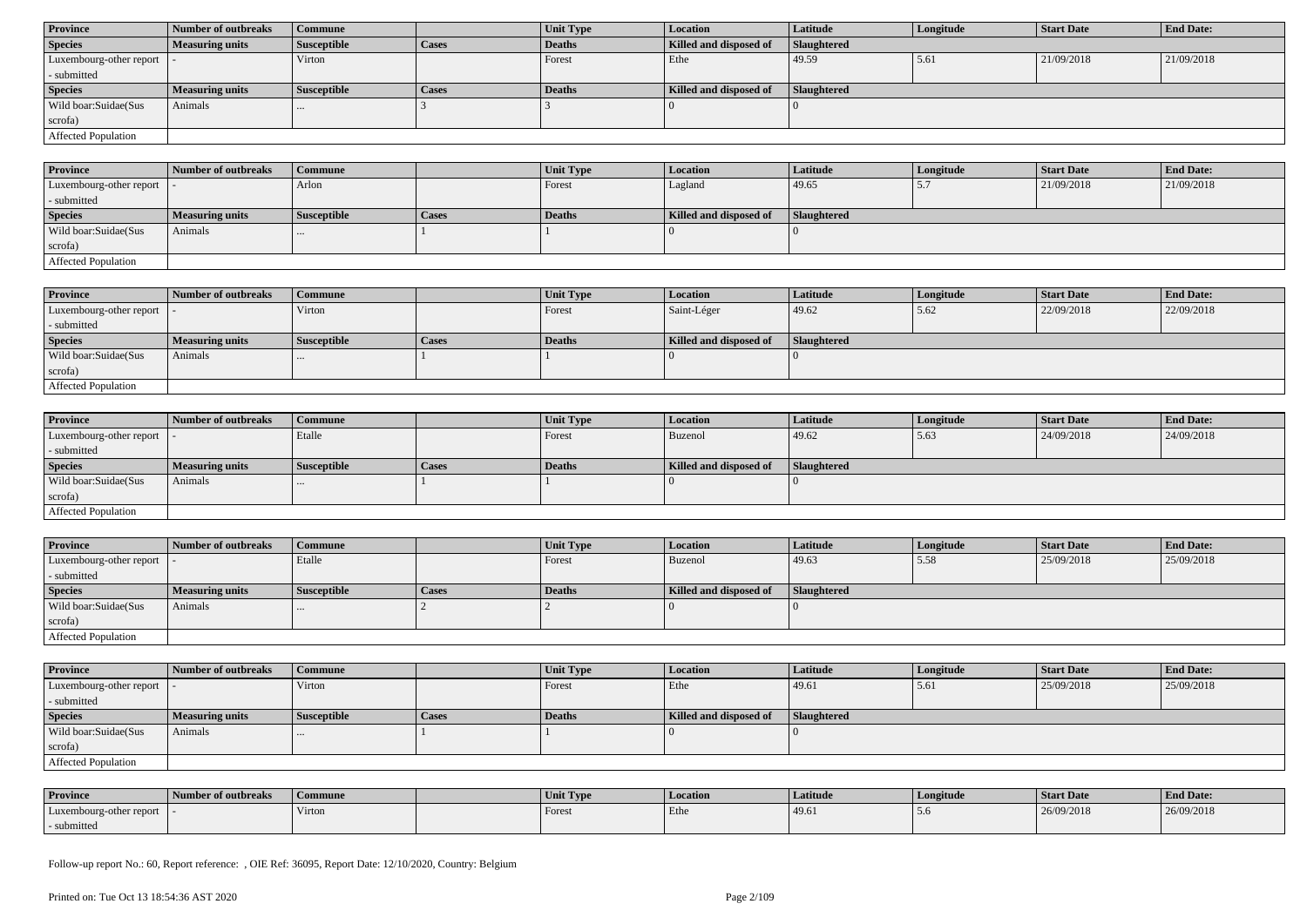| <b>Province</b>      | <b>Number of outbreaks</b> | Commune            |              | <b>Unit Type</b> | Location               | Latitude           | Longitude | Start Date | <b>End Date:</b> |
|----------------------|----------------------------|--------------------|--------------|------------------|------------------------|--------------------|-----------|------------|------------------|
| <b>Species</b>       | Measuring units            | <b>Susceptible</b> | <b>Cases</b> | Deaths           | Killed and disposed of | <b>Slaughtered</b> |           |            |                  |
| Wild boar:Suidae(Sus | Animals                    |                    |              |                  |                        |                    |           |            |                  |
| scrofa)              |                            |                    |              |                  |                        |                    |           |            |                  |
| Affected Population  |                            |                    |              |                  |                        |                    |           |            |                  |

| <b>Province</b>            | Number of outbreaks    | <b>Commune</b>     |              | Unit Type | <b>Location</b>        | Latitude           | Longitude | <b>Start Date</b> | <b>End Date:</b> |
|----------------------------|------------------------|--------------------|--------------|-----------|------------------------|--------------------|-----------|-------------------|------------------|
| Luxembourg-other report  - |                        | Virton             |              | Forest    | Buzenol                | 49.63              | 5.58      | 28/09/2018        | 28/09/2018       |
| - submitted                |                        |                    |              |           |                        |                    |           |                   |                  |
| <b>Species</b>             | <b>Measuring units</b> | <b>Susceptible</b> | <b>Cases</b> | Deaths    | Killed and disposed of | <b>Slaughtered</b> |           |                   |                  |
| Wild boar:Suidae(Sus       | Animals                |                    |              |           |                        |                    |           |                   |                  |
| scrofa)                    |                        |                    |              |           |                        |                    |           |                   |                  |
| Affected Population        |                        |                    |              |           |                        |                    |           |                   |                  |

| <b>Province</b>         | Number of outbreaks    | <b>Commune</b>     |       | Unit Type | <i>Location</i>        | Latitude    | Longitude | <b>Start Date</b> | <b>End Date:</b> |
|-------------------------|------------------------|--------------------|-------|-----------|------------------------|-------------|-----------|-------------------|------------------|
| Luxembourg-other report |                        | Etalle             |       | Forest    | Huombois               | 49.63       | 5.57      | 29/09/2018        | 29/09/2018       |
| - submitted             |                        |                    |       |           |                        |             |           |                   |                  |
| <b>Species</b>          | <b>Measuring units</b> | <b>Susceptible</b> | Cases | Deaths    | Killed and disposed of | Slaughtered |           |                   |                  |
| Wild boar:Suidae(Sus    | Animals                |                    |       |           |                        |             |           |                   |                  |
| scrofa)                 |                        |                    |       |           |                        |             |           |                   |                  |
| Affected Population     |                        |                    |       |           |                        |             |           |                   |                  |

| <b>Province</b>            | Number of outbreaks    | <b>Commune</b>     |              | Unit Type | <i>Location</i>        | Latitude    | Longitude | <b>Start Date</b> | <b>End Date:</b> |
|----------------------------|------------------------|--------------------|--------------|-----------|------------------------|-------------|-----------|-------------------|------------------|
| Luxembourg-other report  - |                        | Virton             |              | Forest    | Ethe                   | 49.61       | 5.6       | 30/09/2018        | 30/09/2018       |
| - submitted                |                        |                    |              |           |                        |             |           |                   |                  |
| <b>Species</b>             | <b>Measuring units</b> | <b>Susceptible</b> | <b>Cases</b> | Deaths    | Killed and disposed of | Slaughtered |           |                   |                  |
| Wild boar:Suidae(Sus       | Animals                |                    |              |           |                        |             |           |                   |                  |
| scrofa)                    |                        |                    |              |           |                        |             |           |                   |                  |
| Affected Population        |                        |                    |              |           |                        |             |           |                   |                  |

| <b>Province</b>         | Number of outbreaks    | l Commune          |              | <b>Unit Type</b> | Location               | Latitude    | Longitude | <b>Start Date</b> | <b>End Date:</b> |
|-------------------------|------------------------|--------------------|--------------|------------------|------------------------|-------------|-----------|-------------------|------------------|
| Luxembourg-other report |                        | Arlon              |              | Forest           | Lagland                | 49.66       | 3.11      | 01/10/2018        | 01/10/2018       |
| - submitted             |                        |                    |              |                  |                        |             |           |                   |                  |
| <b>Species</b>          | <b>Measuring units</b> | <b>Susceptible</b> | <b>Cases</b> | Deaths           | Killed and disposed of | Slaughtered |           |                   |                  |
| Wild boar: Suidae (Sus  | Animals                |                    |              |                  |                        |             |           |                   |                  |
| scrofa)                 |                        |                    |              |                  |                        |             |           |                   |                  |
| Affected Population     |                        |                    |              |                  |                        |             |           |                   |                  |

| <b>Province</b>            | Number of outbreaks    | <b>Commune</b>     |              | <b>Unit Type</b> | <b>Location</b>        | <b>Latitude</b> | Longitude | <b>Start Date</b> | <b>End Date:</b> |
|----------------------------|------------------------|--------------------|--------------|------------------|------------------------|-----------------|-----------|-------------------|------------------|
| Luxembourg-other report  - |                        | Etalle             |              | Forest           | Buzenol                | 49.63           | 15.62     | 02/10/2018        | 02/10/2018       |
| - submitted                |                        |                    |              |                  |                        |                 |           |                   |                  |
| <b>Species</b>             | <b>Measuring units</b> | <b>Susceptible</b> | <b>Cases</b> | Deaths           | Killed and disposed of | Slaughtered     |           |                   |                  |
| Wild boar:Suidae(Sus       | Animals                |                    |              |                  |                        |                 |           |                   |                  |
| scrofa)                    |                        |                    |              |                  |                        |                 |           |                   |                  |
| Affected Population        |                        |                    |              |                  |                        |                 |           |                   |                  |

| <b>Province</b>            | Number of outbreaks | Commune            |       | Unit Type | Location               | Latitude           | Longitude | <b>Start Date</b> | <b>End Date:</b> |
|----------------------------|---------------------|--------------------|-------|-----------|------------------------|--------------------|-----------|-------------------|------------------|
| Luxembourg-other report  - |                     | Saint-Léger        |       | Forest    | Saint-Léger            | 49.62              | 5.63      | 03/10/2018        | 03/10/2018       |
| - submitted                |                     |                    |       |           |                        |                    |           |                   |                  |
| <b>Species</b>             | Measuring units     | <b>Susceptible</b> | Cases | Deaths    | Killed and disposed of | <b>Slaughtered</b> |           |                   |                  |
| Wild boar:Suidae(Sus       | Animals             | $\cdots$           |       |           |                        |                    |           |                   |                  |
| scrofa)                    |                     |                    |       |           |                        |                    |           |                   |                  |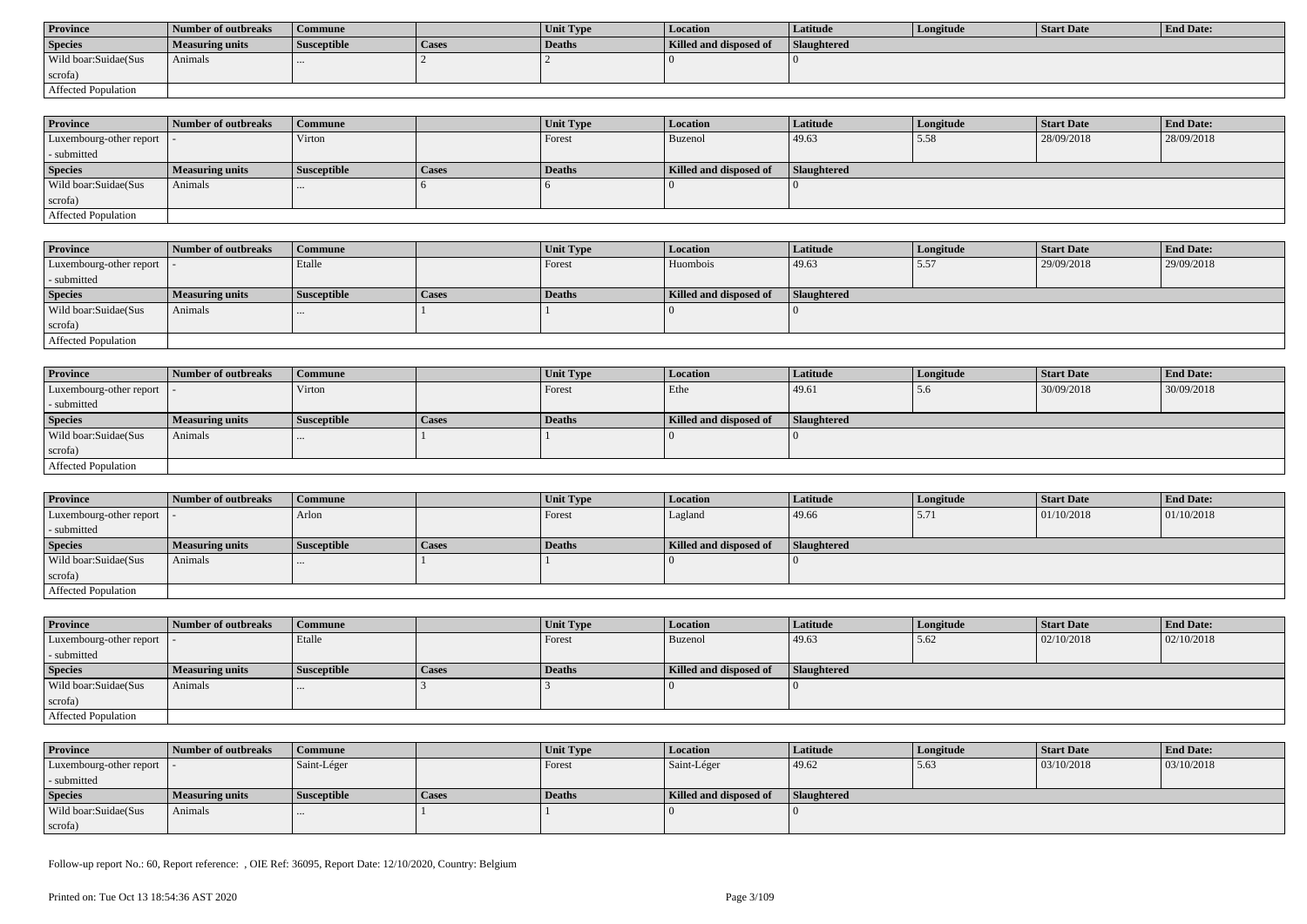| <b>Province</b>     | l Number of outbreaks  | Commune            |                    | Unit Type | Location               | Latitude                  | Longitude | <b>Start Date</b> | <b>End Date:</b> |
|---------------------|------------------------|--------------------|--------------------|-----------|------------------------|---------------------------|-----------|-------------------|------------------|
| <b>Species</b>      | <b>Measuring units</b> | <b>Susceptible</b> | <sup>1</sup> Cases | Deaths    | Killed and disposed of | $-$<br><b>Slaughtered</b> |           |                   |                  |
| Affected Population |                        |                    |                    |           |                        |                           |           |                   |                  |

| <b>Province</b>            | Number of outbreaks | Commune            |              | <b>Unit Type</b> | <b>Location</b>        | Latitude           | Longitude | <b>Start Date</b> | <b>End Date:</b> |
|----------------------------|---------------------|--------------------|--------------|------------------|------------------------|--------------------|-----------|-------------------|------------------|
| Luxembourg-other report  - |                     | Musson             |              | Forest           | Laclaireau             | 49.59              | 5.62      | 03/10/2018        | 03/10/2018       |
| - submitted                |                     |                    |              |                  |                        |                    |           |                   |                  |
| <b>Species</b>             | Measuring units     | <b>Susceptible</b> | <b>Cases</b> | Deaths           | Killed and disposed of | <b>Slaughtered</b> |           |                   |                  |
| Wild boar:Suidae(Sus       | Animals             | $\cdots$           |              |                  |                        |                    |           |                   |                  |
| scrofa)                    |                     |                    |              |                  |                        |                    |           |                   |                  |
| Affected Population        |                     |                    |              |                  |                        |                    |           |                   |                  |

| <b>Province</b>            | Number of outbreaks    | <b>Commune</b>     |              | <b>Unit Type</b> | Location               | <b>Latitude</b> | Longitude | <b>Start Date</b> | <b>End Date:</b> |
|----------------------------|------------------------|--------------------|--------------|------------------|------------------------|-----------------|-----------|-------------------|------------------|
| Luxembourg-other report  - |                        | Etalle             |              | Forest           | Sivry                  | 49.66           | 5.63      | 03/10/2018        | 03/10/2018       |
| - submitted                |                        |                    |              |                  |                        |                 |           |                   |                  |
| <b>Species</b>             | <b>Measuring units</b> | <b>Susceptible</b> | <b>Cases</b> | Deaths           | Killed and disposed of | Slaughtered     |           |                   |                  |
| Wild boar:Suidae(Sus       | Animals                |                    |              |                  |                        |                 |           |                   |                  |
| scrofa)                    |                        |                    |              |                  |                        |                 |           |                   |                  |
| Affected Population        |                        |                    |              |                  |                        |                 |           |                   |                  |

| <b>Province</b>            | Number of outbreaks    | <b>Commune</b>     |              | <b>Unit Type</b> | Location               | Latitude    | Longitude | <b>Start Date</b> | <b>End Date:</b> |
|----------------------------|------------------------|--------------------|--------------|------------------|------------------------|-------------|-----------|-------------------|------------------|
| Luxembourg-other report  - |                        | Arlon              |              | Forest           | Lagland                | 49.64       | 15.73     | 03/10/2018        | 03/10/2018       |
| - submitted                |                        |                    |              |                  |                        |             |           |                   |                  |
| <b>Species</b>             | <b>Measuring units</b> | <b>Susceptible</b> | <b>Cases</b> | Deaths           | Killed and disposed of | Slaughtered |           |                   |                  |
| Wild boar:Suidae(Sus       | Animals                |                    |              |                  |                        |             |           |                   |                  |
| scrofa)                    |                        |                    |              |                  |                        |             |           |                   |                  |
| Affected Population        |                        |                    |              |                  |                        |             |           |                   |                  |

| <b>Province</b>            | Number of outbreaks    | Commune            |              | <b>Unit Type</b> | <b>Location</b>        | Latitude    | Longitude | <b>Start Date</b> | <b>End Date:</b> |
|----------------------------|------------------------|--------------------|--------------|------------------|------------------------|-------------|-----------|-------------------|------------------|
| Luxembourg-other report  - |                        | Arlon              |              | Forest           | Bois d'"Arlon          | 49.64       | 5.74      | 03/10/2018        | 03/10/2018       |
| - submitted                |                        |                    |              |                  |                        |             |           |                   |                  |
| <b>Species</b>             | <b>Measuring units</b> | <b>Susceptible</b> | <b>Cases</b> | Deaths           | Killed and disposed of | Slaughtered |           |                   |                  |
| Wild boar: Suidae (Sus     | Animals                | $\cdots$           |              |                  |                        |             |           |                   |                  |
| scrofa)                    |                        |                    |              |                  |                        |             |           |                   |                  |
| Affected Population        |                        |                    |              |                  |                        |             |           |                   |                  |

| <b>Province</b>            | Number of outbreaks    | Commune            |       | Unit Type | <b>Location</b>        | <b>Latitude</b> | Longitude | <b>Start Date</b> | <b>End Date:</b> |
|----------------------------|------------------------|--------------------|-------|-----------|------------------------|-----------------|-----------|-------------------|------------------|
| Luxembourg-other report  - |                        | Etalle             |       | Forest    | Buzenol                | 49.64           | 5.61      | 03/10/2018        | 03/10/2018       |
| - submitted                |                        |                    |       |           |                        |                 |           |                   |                  |
| <b>Species</b>             | <b>Measuring units</b> | <b>Susceptible</b> | Cases | Deaths    | Killed and disposed of | Slaughtered     |           |                   |                  |
| Wild boar:Suidae(Sus       | Animals                | $\cdots$           |       |           |                        |                 |           |                   |                  |
| scrofa)                    |                        |                    |       |           |                        |                 |           |                   |                  |
| Affected Population        |                        |                    |       |           |                        |                 |           |                   |                  |

| <b>Province</b>            | Number of outbreaks    | <b>Commune</b>     |              | Unit Type | Location               | <b>Latitude</b> | Longitude | <b>Start Date</b> | <b>End Date:</b> |
|----------------------------|------------------------|--------------------|--------------|-----------|------------------------|-----------------|-----------|-------------------|------------------|
| Luxembourg-other report  - |                        | Musson             |              | Forest    | Laclaireau             | 49.59           | 5.62      | 04/10/2018        | 04/10/2018       |
| - submitted                |                        |                    |              |           |                        |                 |           |                   |                  |
| <b>Species</b>             | <b>Measuring units</b> | <b>Susceptible</b> | <b>Cases</b> | Deaths    | Killed and disposed of | Slaughtered     |           |                   |                  |
| Wild boar:Suidae(Sus       | Animals                | $\cdots$           |              |           |                        |                 |           |                   |                  |
| scrofa)                    |                        |                    |              |           |                        |                 |           |                   |                  |
| Affected Population        |                        |                    |              |           |                        |                 |           |                   |                  |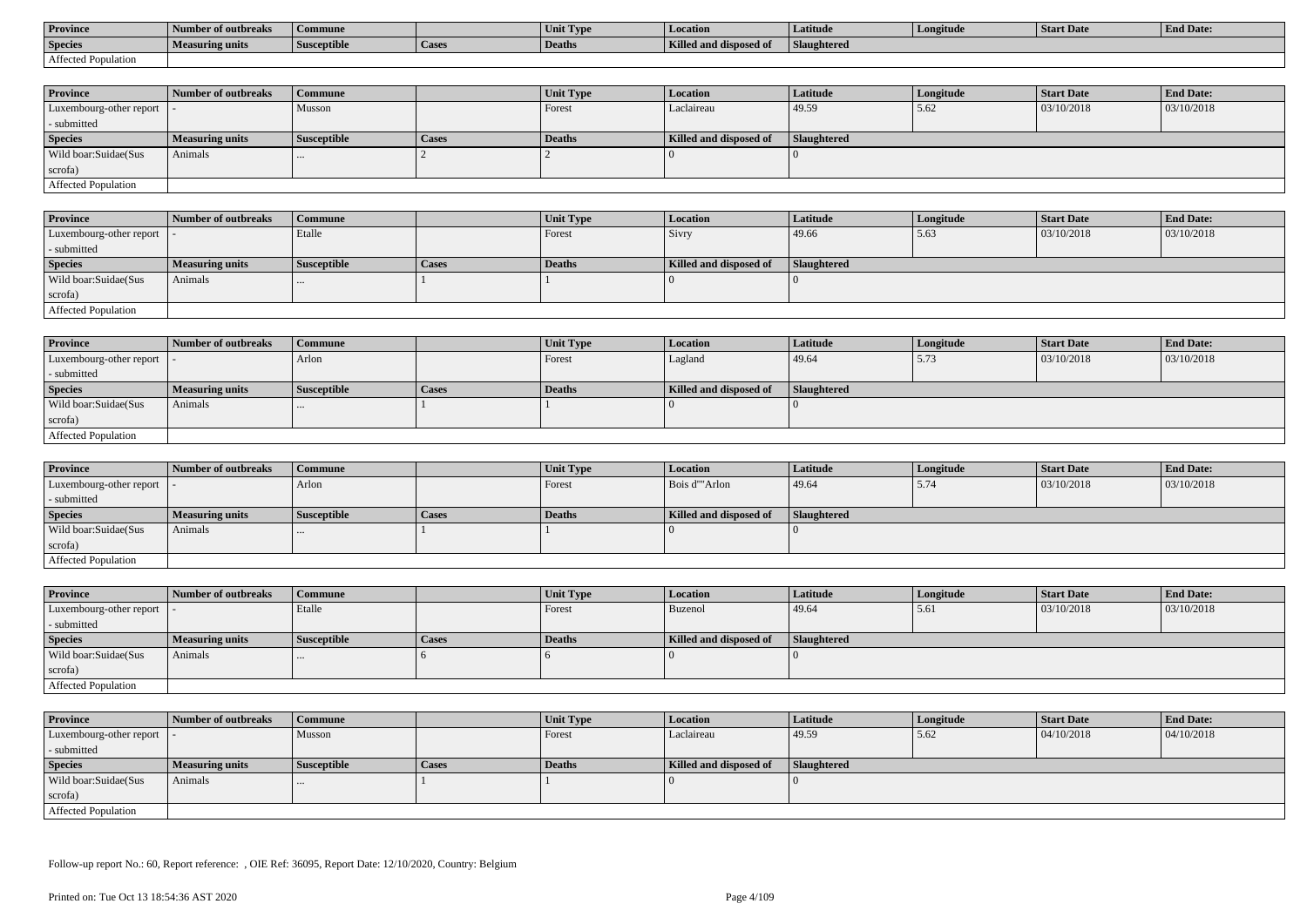| <b>Province</b>                             | Number of outbreaks    | <b>Commune</b>     |              | Unit Type | Location               | Latitude    | Longitude | <b>Start Date</b> | <b>End Date:</b> |
|---------------------------------------------|------------------------|--------------------|--------------|-----------|------------------------|-------------|-----------|-------------------|------------------|
| Luxembourg-other report $\vert \cdot \vert$ |                        | Saint-Léger        |              | Forest    | Lagland                | 49.64       | 5.73      | 04/10/2018        | 04/10/2018       |
| - submitted                                 |                        |                    |              |           |                        |             |           |                   |                  |
| <b>Species</b>                              | <b>Measuring units</b> | <b>Susceptible</b> | <b>Cases</b> | Deaths    | Killed and disposed of | Slaughtered |           |                   |                  |
| Wild boar:Suidae(Sus                        | Animals                |                    |              |           |                        |             |           |                   |                  |
| scrofa)                                     |                        |                    |              |           |                        |             |           |                   |                  |
| Affected Population                         |                        |                    |              |           |                        |             |           |                   |                  |

| <b>Province</b>            | Number of outbreaks    | Commune            |       | Unit Type | <b>Location</b>        | Latitude    | Longitude | <b>Start Date</b> | <b>End Date:</b> |
|----------------------------|------------------------|--------------------|-------|-----------|------------------------|-------------|-----------|-------------------|------------------|
| Luxembourg-other report  - |                        | Musson             |       | Forest    | Laclaireau             | 49.59       | 15.62     | 04/10/2018        | 04/10/2018       |
| - submitted                |                        |                    |       |           |                        |             |           |                   |                  |
| <b>Species</b>             | <b>Measuring units</b> | <b>Susceptible</b> | Cases | Deaths    | Killed and disposed of | Slaughtered |           |                   |                  |
| Wild boar:Suidae(Sus       | Animals                | $\cdots$           |       |           |                        |             |           |                   |                  |
| scrofa)                    |                        |                    |       |           |                        |             |           |                   |                  |
| Affected Population        |                        |                    |       |           |                        |             |           |                   |                  |

| <b>Province</b>         | Number of outbreaks | Commune            |       | Unit Type | Location               | Latitude    | Longitude | <b>Start Date</b> | <b>End Date:</b> |
|-------------------------|---------------------|--------------------|-------|-----------|------------------------|-------------|-----------|-------------------|------------------|
| Luxembourg-other report |                     | Etalle             |       | Forest    | Buzenol                | 49.64       | 5.6       | 04/10/2018        | 04/10/2018       |
| - submitted             |                     |                    |       |           |                        |             |           |                   |                  |
| <b>Species</b>          | Measuring units     | <b>Susceptible</b> | Cases | Deaths    | Killed and disposed of | Slaughtered |           |                   |                  |
| Wild boar:Suidae(Sus    | Animals             | $\cdots$           |       |           |                        |             |           |                   |                  |
| scrofa)                 |                     |                    |       |           |                        |             |           |                   |                  |
| Affected Population     |                     |                    |       |           |                        |             |           |                   |                  |

| <b>Province</b>            | Number of outbreaks    | Commune            |              | <b>Unit Type</b> | <b>Location</b>        | Latitude    | Longitude | <b>Start Date</b> | <b>End Date:</b> |
|----------------------------|------------------------|--------------------|--------------|------------------|------------------------|-------------|-----------|-------------------|------------------|
| Luxembourg-other report  - |                        | Virton             |              | Forest           | Ethe                   | 49.63       | 5.57      | 05/10/2018        | 05/10/2018       |
| - submitted                |                        |                    |              |                  |                        |             |           |                   |                  |
| <b>Species</b>             | <b>Measuring units</b> | <b>Susceptible</b> | <b>Cases</b> | <b>Deaths</b>    | Killed and disposed of | Slaughtered |           |                   |                  |
| Wild boar:Suidae(Sus       | Animals                | $\cdots$           |              |                  |                        |             |           |                   |                  |
| scrofa)                    |                        |                    |              |                  |                        |             |           |                   |                  |
| Affected Population        |                        |                    |              |                  |                        |             |           |                   |                  |

| <b>Province</b>            | Number of outbreaks | Commune            |       | Unit Type | <b>Location</b>        | <b>Latitude</b>    | Longitude | <b>Start Date</b> | <b>End Date:</b> |
|----------------------------|---------------------|--------------------|-------|-----------|------------------------|--------------------|-----------|-------------------|------------------|
| Luxembourg-other report  - |                     | Virton             |       | Forest    | Ethe                   | 49.63              | 5.57      | 06/10/2018        | 06/10/2018       |
| - submitted                |                     |                    |       |           |                        |                    |           |                   |                  |
| <b>Species</b>             | Measuring units     | <b>Susceptible</b> | Cases | Deaths    | Killed and disposed of | <b>Slaughtered</b> |           |                   |                  |
| Wild boar:Suidae(Sus       | Animals             |                    |       |           |                        |                    |           |                   |                  |
|                            |                     | $\cdots$           |       |           |                        |                    |           |                   |                  |
| scrofa)                    |                     |                    |       |           |                        |                    |           |                   |                  |

| <b>Province</b>            | Number of outbreaks    | <b>Commune</b>     |              | Unit Type | Location               | Latitude    | Longitude | <b>Start Date</b> | <b>End Date:</b> |  |
|----------------------------|------------------------|--------------------|--------------|-----------|------------------------|-------------|-----------|-------------------|------------------|--|
| Luxembourg-other report  - |                        | Etalle             |              | Forest    | Buzenol                | 49.63       | 5.62      | 07/10/2018        | 07/10/2018       |  |
| - submitted                |                        |                    |              |           |                        |             |           |                   |                  |  |
| <b>Species</b>             | <b>Measuring units</b> | <b>Susceptible</b> | <b>Cases</b> | Deaths    | Killed and disposed of | Slaughtered |           |                   |                  |  |
| Wild boar:Suidae(Sus       | Animals                |                    |              |           |                        |             |           |                   |                  |  |
| scrofa)                    |                        |                    |              |           |                        |             |           |                   |                  |  |
| Affected Population        |                        |                    |              |           |                        |             |           |                   |                  |  |

| <b>Province</b> | → ^f outbrea…<br>"Number" | Commune | C TVP | Location | Latitud <sup>,</sup> | l m<br><b><i>are</i>itude</b> | <b>Start Date</b> | $\mathbf{r}$<br>d Date. |
|-----------------|---------------------------|---------|-------|----------|----------------------|-------------------------------|-------------------|-------------------------|
|                 |                           |         |       |          |                      |                               |                   |                         |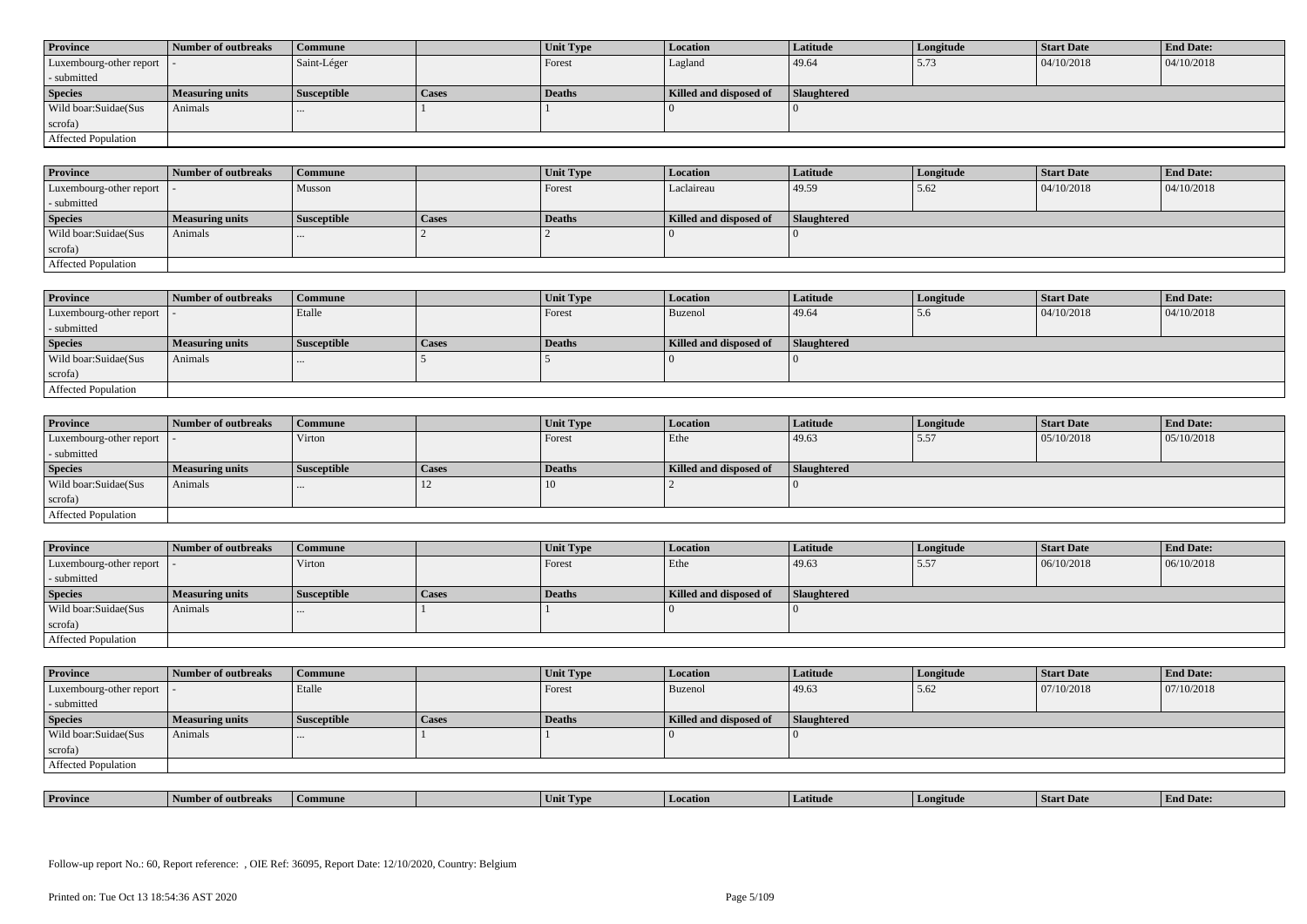| <b>Province</b>             | Number of outbreaks    | <b>Commune</b>     |              | Unit Type     | Location               | Latitude           | Longitude | <b>Start Date</b> | <b>End Date:</b> |
|-----------------------------|------------------------|--------------------|--------------|---------------|------------------------|--------------------|-----------|-------------------|------------------|
| <b>Species</b>              | <b>Measuring units</b> | <b>Susceptible</b> | <b>Cases</b> | Deaths        | Killed and disposed of | <b>Slaughtered</b> |           |                   |                  |
| Luxembourg-other report   - |                        | Etalle             |              | Forest        | Sivry                  | 49.66              | 5.62      | 07/10/2018        | 07/10/2018       |
| - submitted                 |                        |                    |              |               |                        |                    |           |                   |                  |
| <b>Species</b>              | <b>Measuring units</b> | <b>Susceptible</b> | <b>Cases</b> | <b>Deaths</b> | Killed and disposed of | Slaughtered        |           |                   |                  |
| Wild boar:Suidae(Sus        | Animals                |                    |              |               |                        |                    |           |                   |                  |
| scrofa)                     |                        |                    |              |               |                        |                    |           |                   |                  |
| <b>Affected Population</b>  |                        |                    |              |               |                        |                    |           |                   |                  |

| <b>Province</b>             | Number of outbreaks    | Commune            |       | Unit Type     | Location               | <b>Latitude</b>    | Longitude | <b>Start Date</b> | <b>End Date:</b> |
|-----------------------------|------------------------|--------------------|-------|---------------|------------------------|--------------------|-----------|-------------------|------------------|
| Luxembourg-other report   - |                        | Etalle             |       | Forest        | <b>Sivry</b>           | 49.66              | 5.63      | 08/10/2018        | 08/10/2018       |
| - submitted                 |                        |                    |       |               |                        |                    |           |                   |                  |
| <b>Species</b>              | <b>Measuring units</b> | <b>Susceptible</b> | Cases | <b>Deaths</b> | Killed and disposed of | <b>Slaughtered</b> |           |                   |                  |
| Wild boar:Suidae(Sus        | Animals                | $\cdots$           |       |               |                        |                    |           |                   |                  |
| scrofa)                     |                        |                    |       |               |                        |                    |           |                   |                  |
| <b>Affected Population</b>  |                        |                    |       |               |                        |                    |           |                   |                  |

| <b>Province</b>            | Number of outbreaks    | Commune            |              | <b>Unit Type</b> | <b>Location</b>        | Latitude           | Longitude | <b>Start Date</b> | <b>End Date:</b> |
|----------------------------|------------------------|--------------------|--------------|------------------|------------------------|--------------------|-----------|-------------------|------------------|
| Luxembourg-other report    |                        | Virton             |              | Forest           | Ethe                   | 49.62              | 5.58      | 08/10/2018        | 08/10/2018       |
| - submitted                |                        |                    |              |                  |                        |                    |           |                   |                  |
| <b>Species</b>             | <b>Measuring units</b> | <b>Susceptible</b> | <b>Cases</b> | Deaths           | Killed and disposed of | <b>Slaughtered</b> |           |                   |                  |
| Wild boar:Suidae(Sus       | Animals                |                    |              |                  |                        |                    |           |                   |                  |
| scrofa)                    |                        |                    |              |                  |                        |                    |           |                   |                  |
| <b>Affected Population</b> |                        |                    |              |                  |                        |                    |           |                   |                  |

| <b>Province</b>            | Number of outbreaks    | <b>Commune</b>     |              | <b>Unit Type</b> | <i>Location</i>        | <b>Latitude</b>    | Longitude | <b>Start Date</b> | <b>End Date:</b> |
|----------------------------|------------------------|--------------------|--------------|------------------|------------------------|--------------------|-----------|-------------------|------------------|
| Luxembourg-other report  - |                        | Saint-Léger        |              | Forest           | Saint-Léger            | 49.6               | 5.61      | 09/10/2018        | 09/10/2018       |
| - submitted                |                        |                    |              |                  |                        |                    |           |                   |                  |
| <b>Species</b>             | <b>Measuring units</b> | <b>Susceptible</b> | <b>Cases</b> | <b>Deaths</b>    | Killed and disposed of | <b>Slaughtered</b> |           |                   |                  |
| Wild boar:Suidae(Sus       | Animals                | $\cdots$           |              |                  |                        |                    |           |                   |                  |
| scrofa)                    |                        |                    |              |                  |                        |                    |           |                   |                  |
| Affected Population        |                        |                    |              |                  |                        |                    |           |                   |                  |

| <b>Province</b>            | Number of outbreaks    | <b>Commune</b>     |              | Unit Type | Location               | Latitude           | Longitude | <b>Start Date</b> | <b>End Date:</b> |
|----------------------------|------------------------|--------------------|--------------|-----------|------------------------|--------------------|-----------|-------------------|------------------|
| Luxembourg-other report  - |                        | Tintigny           |              | Forest    | Poncelle               | 49.66              | 15.54     | 09/10/2018        | 09/10/2018       |
| - submitted                |                        |                    |              |           |                        |                    |           |                   |                  |
| <b>Species</b>             | <b>Measuring units</b> | <b>Susceptible</b> | <b>Cases</b> | Deaths    | Killed and disposed of | <b>Slaughtered</b> |           |                   |                  |
| Wild boar:Suidae(Sus       | Animals                |                    |              |           |                        |                    |           |                   |                  |
| scrofa)                    |                        |                    |              |           |                        |                    |           |                   |                  |
|                            |                        |                    |              |           |                        |                    |           |                   |                  |

| <b>Province</b>            | Number of outbreaks    | Commune            |              | <b>Unit Type</b> | Location               | Latitude    | Longitude | <b>Start Date</b> | <b>End Date:</b> |
|----------------------------|------------------------|--------------------|--------------|------------------|------------------------|-------------|-----------|-------------------|------------------|
| Luxembourg-other report  - |                        | Virton             |              | Forest           | Ethe                   | 49.61       | 5.6       | 09/10/2018        | 09/10/2018       |
| - submitted                |                        |                    |              |                  |                        |             |           |                   |                  |
| <b>Species</b>             | <b>Measuring units</b> | <b>Susceptible</b> | <b>Cases</b> | Deaths           | Killed and disposed of | Slaughtered |           |                   |                  |
| Wild boar: Suidae (Sus     | Animals                |                    |              |                  |                        |             |           |                   |                  |
| scrofa)                    |                        |                    |              |                  |                        |             |           |                   |                  |
| Affected Population        |                        |                    |              |                  |                        |             |           |                   |                  |

| <b>Province</b>         | Number of outbreaks | <b>Commune</b> | Unit Type | Location | Latitude | Longitude | <b>Start Date</b> | <b>End Date:</b> |
|-------------------------|---------------------|----------------|-----------|----------|----------|-----------|-------------------|------------------|
| Luxembourg-other report |                     | Arlon          | Forest    | Lagland  | 49.66    | $\sim$    | 10/10/2018        | 10/10/2018       |
| - submitted             |                     |                |           |          |          |           |                   |                  |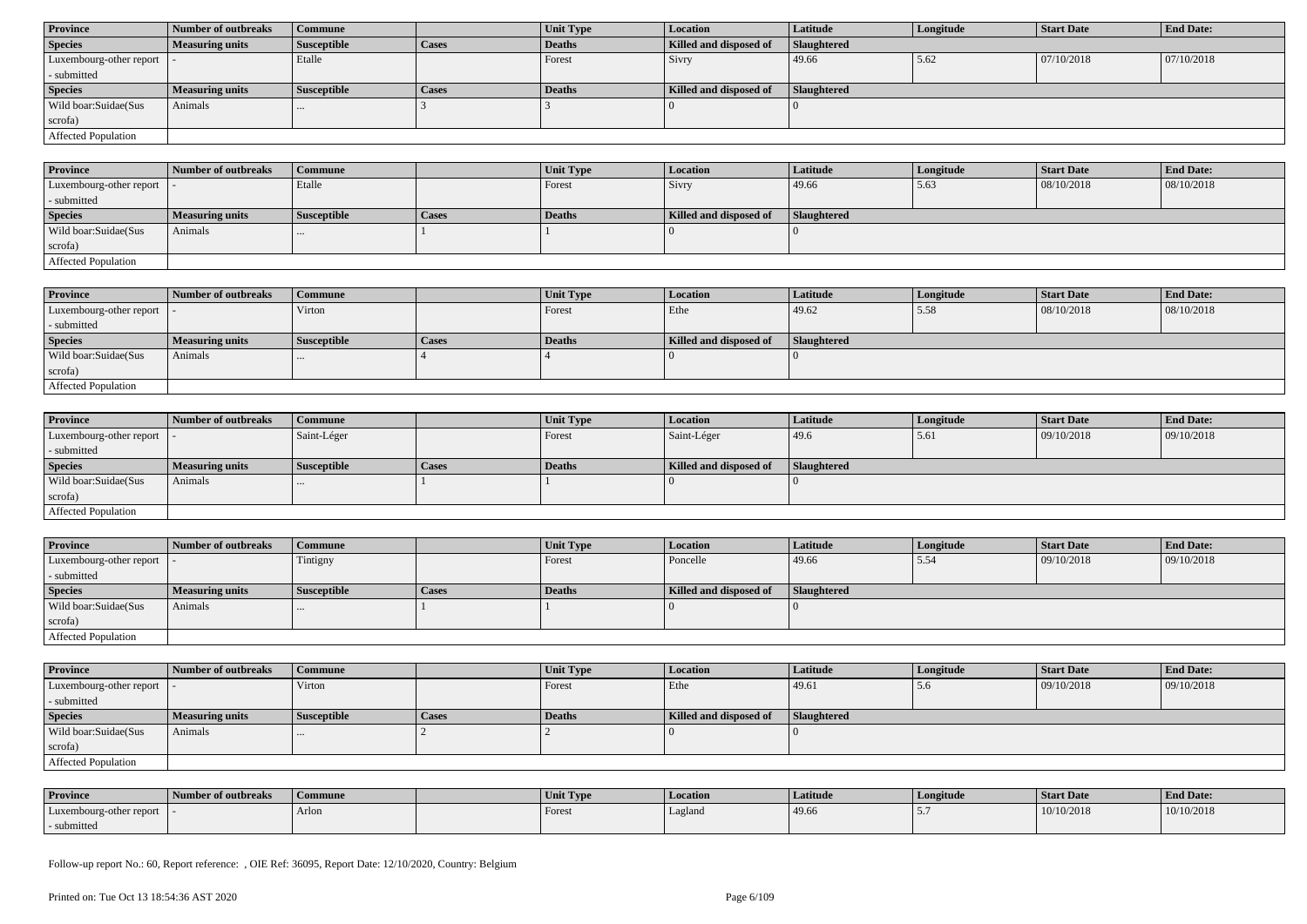| <b>Province</b>      | <b>Number of outbreaks</b> | Commune            |              | <b>Unit Type</b> | Location               | Latitude           | Longitude | Start Date | <b>End Date:</b> |
|----------------------|----------------------------|--------------------|--------------|------------------|------------------------|--------------------|-----------|------------|------------------|
| <b>Species</b>       | Measuring units            | <b>Susceptible</b> | <b>Cases</b> | Deaths           | Killed and disposed of | <b>Slaughtered</b> |           |            |                  |
| Wild boar:Suidae(Sus | Animals                    |                    |              |                  |                        |                    |           |            |                  |
| scrofa)              |                            |                    |              |                  |                        |                    |           |            |                  |
| Affected Population  |                            |                    |              |                  |                        |                    |           |            |                  |

| <b>Province</b>            | Number of outbreaks    | <b>Commune</b>     |              | <b>Unit Type</b> | <b>Location</b>        | Latitude           | Longitude | <b>Start Date</b> | <b>End Date:</b> |
|----------------------------|------------------------|--------------------|--------------|------------------|------------------------|--------------------|-----------|-------------------|------------------|
| Luxembourg-other report  - |                        | Etalle             |              | Forest           | <b>Sivry</b>           | 49.66              | 5.62      | 10/10/2018        | 10/10/2018       |
| - submitted                |                        |                    |              |                  |                        |                    |           |                   |                  |
| <b>Species</b>             | <b>Measuring units</b> | <b>Susceptible</b> | <b>Cases</b> | <b>Deaths</b>    | Killed and disposed of | <b>Slaughtered</b> |           |                   |                  |
| Wild boar:Suidae(Sus       | Animals                | $\cdots$           |              |                  |                        |                    |           |                   |                  |
| scrofa)                    |                        |                    |              |                  |                        |                    |           |                   |                  |
| Affected Population        |                        |                    |              |                  |                        |                    |           |                   |                  |

| <b>Province</b>         | Number of outbreaks    | <b>Commune</b>     |       | Unit Type | <i>Location</i>        | Latitude    | Longitude | <b>Start Date</b> | <b>End Date:</b> |
|-------------------------|------------------------|--------------------|-------|-----------|------------------------|-------------|-----------|-------------------|------------------|
| Luxembourg-other report |                        | Etalle             |       | Forest    | Buzenol                | 49.63       | 5.65      | 10/10/2018        | 10/10/2018       |
| - submitted             |                        |                    |       |           |                        |             |           |                   |                  |
| <b>Species</b>          | <b>Measuring units</b> | <b>Susceptible</b> | Cases | Deaths    | Killed and disposed of | Slaughtered |           |                   |                  |
| Wild boar:Suidae(Sus    | Animals                |                    |       |           |                        |             |           |                   |                  |
| scrofa)                 |                        |                    |       |           |                        |             |           |                   |                  |
| Affected Population     |                        |                    |       |           |                        |             |           |                   |                  |

| <b>Province</b>            | Number of outbreaks    | Commune            |              | Unit Type | Location               | Latitude    | Longitude | <b>Start Date</b> | <b>End Date:</b> |  |
|----------------------------|------------------------|--------------------|--------------|-----------|------------------------|-------------|-----------|-------------------|------------------|--|
| Luxembourg-other report  - |                        | Saint-Léger        |              | Forest    | Saint-Léger            | 49.63       | 5.64      | 10/10/2018        | 10/10/2018       |  |
| - submitted                |                        |                    |              |           |                        |             |           |                   |                  |  |
| <b>Species</b>             | <b>Measuring units</b> | <b>Susceptible</b> | <b>Cases</b> | Deaths    | Killed and disposed of | Slaughtered |           |                   |                  |  |
| Wild boar:Suidae(Sus       | Animals                |                    |              |           |                        |             |           |                   |                  |  |
| scrofa)                    |                        |                    |              |           |                        |             |           |                   |                  |  |
| Affected Population        |                        |                    |              |           |                        |             |           |                   |                  |  |

| <b>Province</b>         | Number of outbreaks    | l Commune          |              | <b>Unit Type</b> | Location               | Latitude    | Longitude | <b>Start Date</b> | <b>End Date:</b> |
|-------------------------|------------------------|--------------------|--------------|------------------|------------------------|-------------|-----------|-------------------|------------------|
| Luxembourg-other report |                        | Arlon              |              | Forest           | Lagland                | 49.66       | 3.11      | 11/10/2018        | 11/10/2018       |
| - submitted             |                        |                    |              |                  |                        |             |           |                   |                  |
| <b>Species</b>          | <b>Measuring units</b> | <b>Susceptible</b> | <b>Cases</b> | Deaths           | Killed and disposed of | Slaughtered |           |                   |                  |
| Wild boar: Suidae (Sus  | Animals                |                    |              |                  |                        |             |           |                   |                  |
| scrofa)                 |                        |                    |              |                  |                        |             |           |                   |                  |
| Affected Population     |                        |                    |              |                  |                        |             |           |                   |                  |

| <b>Province</b>                           | Number of outbreaks    | <b>Commune</b>     |              | <b>Unit Type</b> | <b>Location</b>        | <b>Latitude</b> | Longitude | <b>Start Date</b> | <b>End Date:</b> |
|-------------------------------------------|------------------------|--------------------|--------------|------------------|------------------------|-----------------|-----------|-------------------|------------------|
| $\vert$ Luxembourg-other report $\vert$ . |                        | Virton             |              | Forest           | Ethe                   | 49.62           | 5.6       | 11/10/2018        | 11/10/2018       |
| - submitted                               |                        |                    |              |                  |                        |                 |           |                   |                  |
| <b>Species</b>                            | <b>Measuring units</b> | <b>Susceptible</b> | <b>Cases</b> | Deaths           | Killed and disposed of | Slaughtered     |           |                   |                  |
| Wild boar:Suidae(Sus                      | Animals                | $\cdots$           |              |                  |                        |                 |           |                   |                  |
| scrofa)                                   |                        |                    |              |                  |                        |                 |           |                   |                  |
| Affected Population                       |                        |                    |              |                  |                        |                 |           |                   |                  |

| <b>Province</b>            | Number of outbreaks | Commune            |       | Unit Type | Location               | Latitude           | Longitude | <b>Start Date</b> | <b>End Date:</b> |
|----------------------------|---------------------|--------------------|-------|-----------|------------------------|--------------------|-----------|-------------------|------------------|
| Luxembourg-other report  - |                     | Etalle             |       | Forest    | <b>Buzenol</b>         | 49.63              | 5.58      | 11/10/2018        | 11/10/2018       |
| - submitted                |                     |                    |       |           |                        |                    |           |                   |                  |
| <b>Species</b>             | Measuring units     | <b>Susceptible</b> | Cases | Deaths    | Killed and disposed of | <b>Slaughtered</b> |           |                   |                  |
| Wild boar:Suidae(Sus       | Animals             | $\cdots$           |       |           |                        |                    |           |                   |                  |
| scrofa)                    |                     |                    |       |           |                        |                    |           |                   |                  |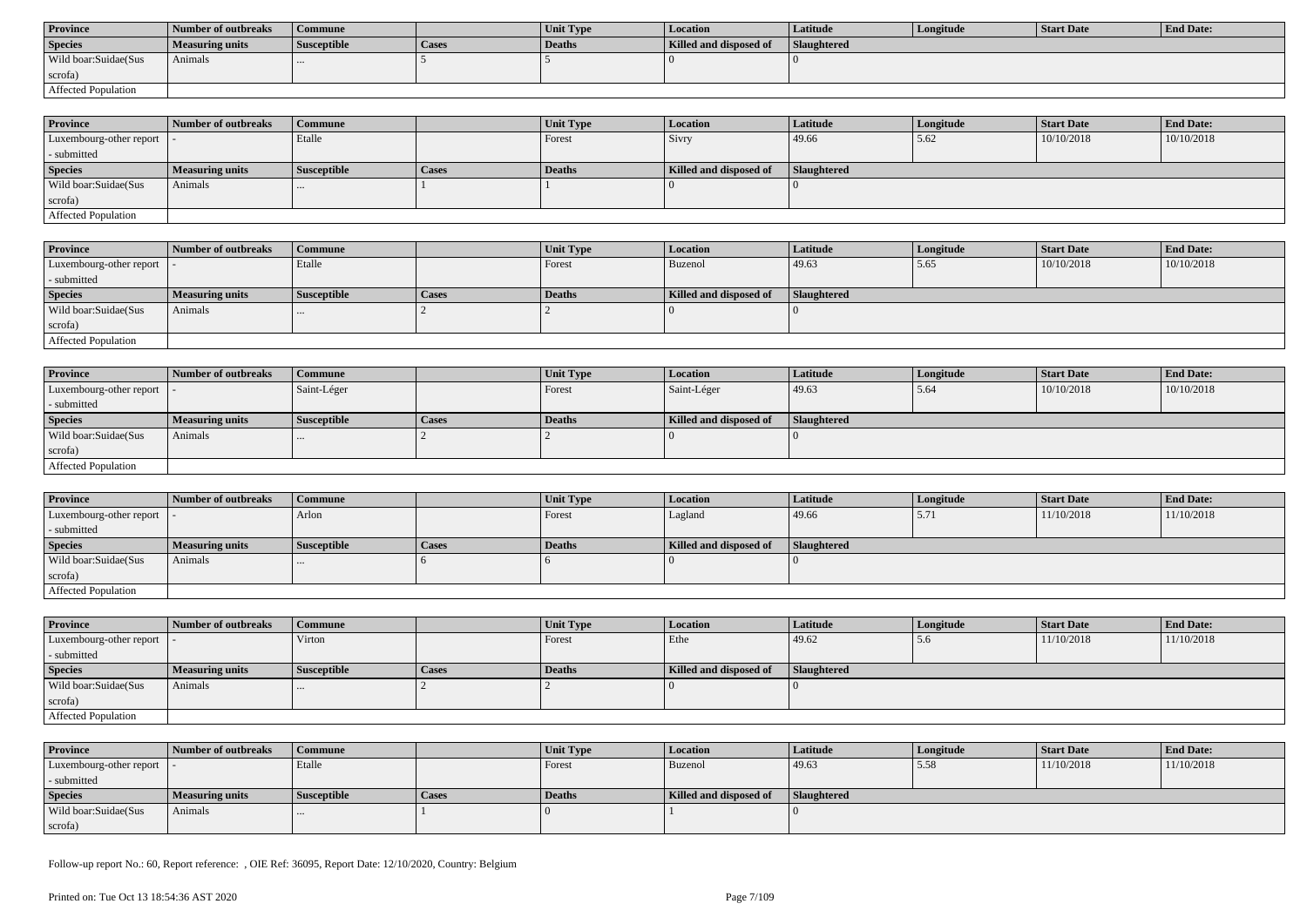| <b>Province</b>     | l Number of outbreaks  | Commune            |                    | Unit Type | Location               | Latitude                  | Longitude | <b>Start Date</b> | <b>End Date:</b> |
|---------------------|------------------------|--------------------|--------------------|-----------|------------------------|---------------------------|-----------|-------------------|------------------|
| <b>Species</b>      | <b>Measuring units</b> | <b>Susceptible</b> | <sup>1</sup> Cases | Deaths    | Killed and disposed of | $-$<br><b>Slaughtered</b> |           |                   |                  |
| Affected Population |                        |                    |                    |           |                        |                           |           |                   |                  |

| <b>Province</b>            | Number of outbreaks | <b>Commune</b>     |              | <b>Unit Type</b> | <i>Location</i>        | Latitude           | Longitude | <b>Start Date</b> | <b>End Date:</b> |
|----------------------------|---------------------|--------------------|--------------|------------------|------------------------|--------------------|-----------|-------------------|------------------|
| Luxembourg-other report  - |                     | Virton             |              | Forest           | Ethe                   | 49.63              | 5.57      | 13/10/2018        | 13/10/2018       |
| - submitted                |                     |                    |              |                  |                        |                    |           |                   |                  |
| <b>Species</b>             | Measuring units     | <b>Susceptible</b> | <b>Cases</b> | Deaths           | Killed and disposed of | <b>Slaughtered</b> |           |                   |                  |
| Wild boar:Suidae(Sus       | Animals             |                    |              |                  |                        |                    |           |                   |                  |
| scrofa)                    |                     |                    |              |                  |                        |                    |           |                   |                  |
| Affected Population        |                     |                    |              |                  |                        |                    |           |                   |                  |

| Province                   | Number of outbreaks    | Commune            |       | <b>Unit Type</b> | <b>Location</b>        | Latitude    | Longitude | <b>Start Date</b> | <b>End Date:</b> |
|----------------------------|------------------------|--------------------|-------|------------------|------------------------|-------------|-----------|-------------------|------------------|
| Luxembourg-other report  - |                        | Virton             |       | Forest           | Ethe                   | 49.63       | 5.57      | 15/10/2018        | 15/10/2018       |
| - submitted                |                        |                    |       |                  |                        |             |           |                   |                  |
| <b>Species</b>             | <b>Measuring units</b> | <b>Susceptible</b> | Cases | Deaths           | Killed and disposed of | Slaughtered |           |                   |                  |
| Wild boar:Suidae(Sus       | Animals                |                    |       |                  |                        |             |           |                   |                  |
| scrofa)                    |                        |                    |       |                  |                        |             |           |                   |                  |
| <b>Affected Population</b> |                        |                    |       |                  |                        |             |           |                   |                  |

| <b>Province</b>             | <b>Number of outbreaks</b> | Commune            |              | <b>Unit Type</b> | Location               | <b>Latitude</b> | Longitude | Start Date | <b>End Date:</b> |
|-----------------------------|----------------------------|--------------------|--------------|------------------|------------------------|-----------------|-----------|------------|------------------|
| Luxembourg-other report   - |                            | Etalle             |              | Forest           | Fourneau Marchand      | 49.63           | 5.56      | 15/10/2018 | 15/10/2018       |
| - submitted                 |                            |                    |              |                  |                        |                 |           |            |                  |
| <b>Species</b>              | Measuring units            | <b>Susceptible</b> | <b>Cases</b> | <b>Deaths</b>    | Killed and disposed of | Slaughtered     |           |            |                  |
| Wild boar:Suidae(Sus        | Animals                    |                    |              |                  |                        |                 |           |            |                  |
| scrofa)                     |                            |                    |              |                  |                        |                 |           |            |                  |
| <b>Affected Population</b>  |                            |                    |              |                  |                        |                 |           |            |                  |

| <b>Province</b>            | Number of outbreaks    | Commune            |              | <b>Unit Type</b> | <b>Location</b>        | Latitude    | Longitude | <b>Start Date</b> | <b>End Date:</b> |
|----------------------------|------------------------|--------------------|--------------|------------------|------------------------|-------------|-----------|-------------------|------------------|
| Luxembourg-other report  - |                        | Tintigny           |              | Forest           | Poncelle               | 49.66       | 5.54      | 16/10/2018        | 16/10/2018       |
| - submitted                |                        |                    |              |                  |                        |             |           |                   |                  |
| <b>Species</b>             | <b>Measuring units</b> | <b>Susceptible</b> | <b>Cases</b> | Deaths           | Killed and disposed of | Slaughtered |           |                   |                  |
| Wild boar:Suidae(Sus       | Animals                | $\cdots$           |              |                  |                        |             |           |                   |                  |
| scrofa)                    |                        |                    |              |                  |                        |             |           |                   |                  |
| Affected Population        |                        |                    |              |                  |                        |             |           |                   |                  |

| <b>Province</b>            | Number of outbreaks    | Commune            |       | Unit Type | <b>Location</b>        | <b>Latitude</b> | Longitude | <b>Start Date</b> | <b>End Date:</b> |
|----------------------------|------------------------|--------------------|-------|-----------|------------------------|-----------------|-----------|-------------------|------------------|
| Luxembourg-other report  - |                        | Virton             |       | Forest    | Ethe                   | 49.61           | 5.6       | 16/10/2018        | 16/10/2018       |
| - submitted                |                        |                    |       |           |                        |                 |           |                   |                  |
| <b>Species</b>             | <b>Measuring units</b> | <b>Susceptible</b> | Cases | Deaths    | Killed and disposed of | Slaughtered     |           |                   |                  |
| Wild boar:Suidae(Sus       | Animals                | $\cdots$           |       |           |                        |                 |           |                   |                  |
| scrofa)                    |                        |                    |       |           |                        |                 |           |                   |                  |
| Affected Population        |                        |                    |       |           |                        |                 |           |                   |                  |

| <b>Province</b>            | Number of outbreaks    | <b>Commune</b>     |              | Unit Type | Location               | <b>Latitude</b>    | Longitude | <b>Start Date</b> | <b>End Date:</b> |
|----------------------------|------------------------|--------------------|--------------|-----------|------------------------|--------------------|-----------|-------------------|------------------|
| Luxembourg-other report  - |                        | Etalle             |              | Forest    | Fourneau Marchand      | 49.63              | 5.57      | 16/10/2018        | 16/10/2018       |
| - submitted                |                        |                    |              |           |                        |                    |           |                   |                  |
| <b>Species</b>             | <b>Measuring units</b> | <b>Susceptible</b> | <b>Cases</b> | Deaths    | Killed and disposed of | <b>Slaughtered</b> |           |                   |                  |
| Wild boar:Suidae(Sus       | Animals                |                    |              |           |                        |                    |           |                   |                  |
| scrofa)                    |                        |                    |              |           |                        |                    |           |                   |                  |
| Affected Population        |                        |                    |              |           |                        |                    |           |                   |                  |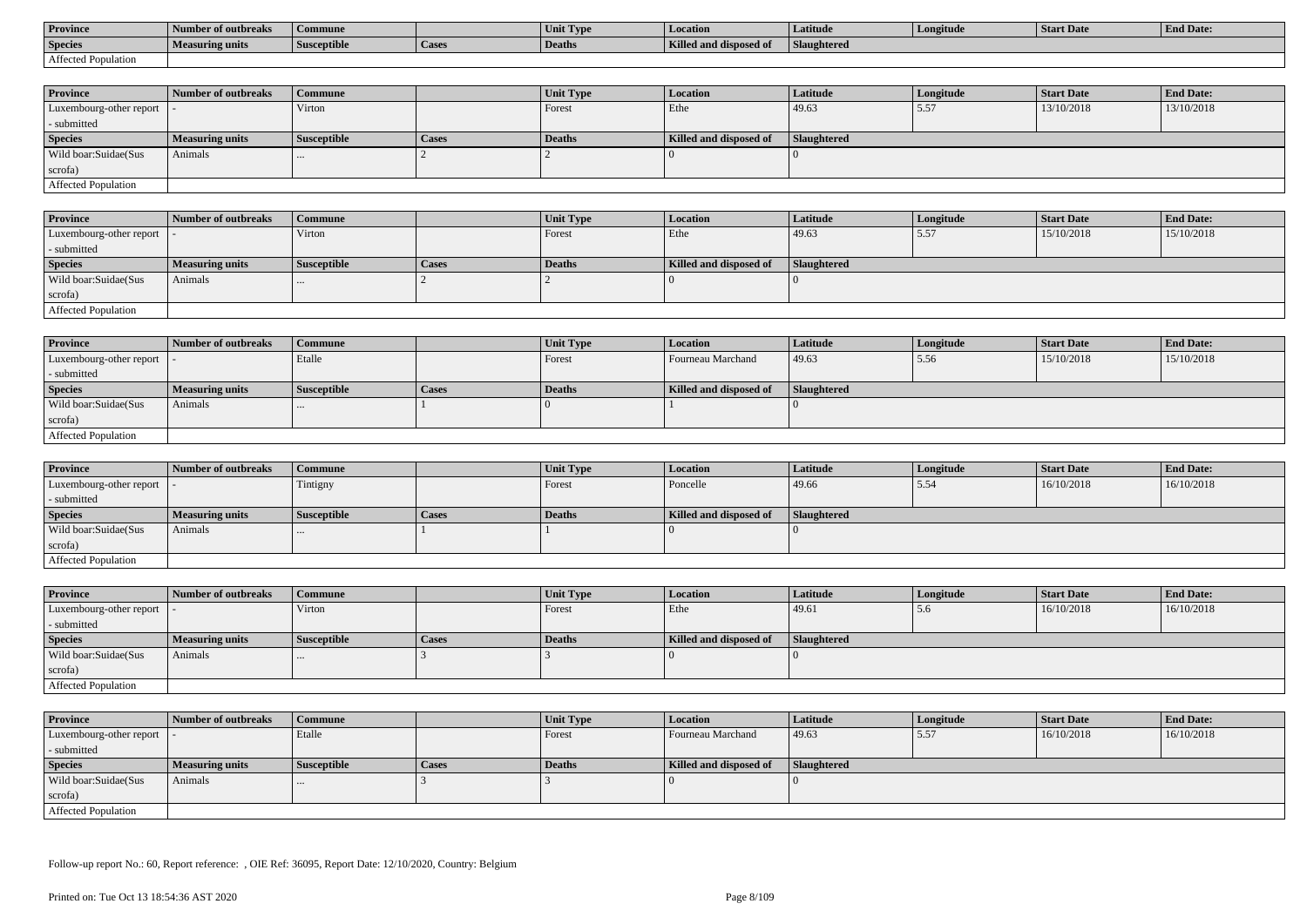| <b>Province</b>            | Number of outbreaks    | <b>Commune</b>     |              | Unit Type | Location               | <b>Latitude</b> | Longitude | <b>Start Date</b> | <b>End Date:</b> |
|----------------------------|------------------------|--------------------|--------------|-----------|------------------------|-----------------|-----------|-------------------|------------------|
| Luxembourg-other report  - |                        | Saint-Léger        |              | Forest    | Saint-Léger            | 49.62           | 5.63      | 17/10/2018        | 17/10/2018       |
| - submitted                |                        |                    |              |           |                        |                 |           |                   |                  |
| <b>Species</b>             | <b>Measuring units</b> | <b>Susceptible</b> | <b>Cases</b> | Deaths    | Killed and disposed of | Slaughtered     |           |                   |                  |
| Wild boar:Suidae(Sus       | Animals                |                    |              |           |                        |                 |           |                   |                  |
| scrofa)                    |                        |                    |              |           |                        |                 |           |                   |                  |
| Affected Population        |                        |                    |              |           |                        |                 |           |                   |                  |

| <b>Province</b>         | Number of outbreaks    | Commune            |       | Unit Type | <b>Location</b>        | Latitude           | Longitude | <b>Start Date</b> | <b>End Date:</b> |
|-------------------------|------------------------|--------------------|-------|-----------|------------------------|--------------------|-----------|-------------------|------------------|
| Luxembourg-other report |                        | Arlon              |       | Forest    | Lagland                | 49.66              | 15.71     | 17/10/2018        | 17/10/2018       |
| - submitted             |                        |                    |       |           |                        |                    |           |                   |                  |
| <b>Species</b>          | <b>Measuring units</b> | <b>Susceptible</b> | Cases | Deaths    | Killed and disposed of | <b>Slaughtered</b> |           |                   |                  |
| Wild boar:Suidae(Sus    | Animals                | $\cdots$           |       |           |                        |                    |           |                   |                  |
| scrofa)                 |                        |                    |       |           |                        |                    |           |                   |                  |
| Affected Population     |                        |                    |       |           |                        |                    |           |                   |                  |

| <b>Province</b>            | Number of outbreaks    | Commune            |              | Unit Type     | <b>Location</b>        | Latitude    | Longitude | <b>Start Date</b> | <b>End Date:</b> |
|----------------------------|------------------------|--------------------|--------------|---------------|------------------------|-------------|-----------|-------------------|------------------|
| Luxembourg-other report  - |                        | Tintigny           |              | Forest        | Poncelle               | 49.66       | 5.54      | 17/10/2018        | 17/10/2018       |
| - submitted                |                        |                    |              |               |                        |             |           |                   |                  |
| <b>Species</b>             | <b>Measuring units</b> | <b>Susceptible</b> | <b>Cases</b> | <b>Deaths</b> | Killed and disposed of | Slaughtered |           |                   |                  |
| Wild boar:Suidae(Sus       | Animals                |                    |              |               |                        |             |           |                   |                  |
| scrofa)                    |                        |                    |              |               |                        |             |           |                   |                  |
| Affected Population        |                        |                    |              |               |                        |             |           |                   |                  |

| <b>Province</b>            | Number of outbreaks    | <b>Commune</b>     |       | <b>Unit Type</b> | <i>Location</i>        | Latitude           | Longitude                | <b>Start Date</b> | <b>End Date:</b> |
|----------------------------|------------------------|--------------------|-------|------------------|------------------------|--------------------|--------------------------|-------------------|------------------|
| Luxembourg-other report  - |                        | Arlon              |       | Forest           | Lagland                | 49.66              | $\overline{\phantom{a}}$ | 18/10/2018        | 18/10/2018       |
| - submitted                |                        |                    |       |                  |                        |                    |                          |                   |                  |
| <b>Species</b>             | <b>Measuring units</b> | <b>Susceptible</b> | Cases | <b>Deaths</b>    | Killed and disposed of | <b>Slaughtered</b> |                          |                   |                  |
| Wild boar:Suidae(Sus       | Animals                | $\cdots$           |       |                  |                        |                    |                          |                   |                  |
| scrofa)                    |                        |                    |       |                  |                        |                    |                          |                   |                  |
| Affected Population        |                        |                    |       |                  |                        |                    |                          |                   |                  |

| <b>Province</b>             | <b>1 Number of outbreaks</b> | <b>Commune</b>     |       | Unit Type | <b>Location</b>        | <b>Latitude</b>    | Longitude | <b>Start Date</b> | <b>End Date:</b> |
|-----------------------------|------------------------------|--------------------|-------|-----------|------------------------|--------------------|-----------|-------------------|------------------|
| Luxembourg-other report   - |                              | Virton             |       | Forest    | Ethe                   | 49.61              | 5.58      | 18/10/2018        | 18/10/2018       |
| - submitted                 |                              |                    |       |           |                        |                    |           |                   |                  |
| <b>Species</b>              | <b>Measuring units</b>       | <b>Susceptible</b> | Cases | Deaths    | Killed and disposed of | <b>Slaughtered</b> |           |                   |                  |
| Wild boar:Suidae(Sus        | Animals                      |                    |       |           |                        |                    |           |                   |                  |
| scrofa)                     |                              |                    |       |           |                        |                    |           |                   |                  |
| <b>Affected Population</b>  |                              |                    |       |           |                        |                    |           |                   |                  |

| <b>Province</b>            | Number of outbreaks    | <b>Commune</b>     |              | <b>Unit Type</b> | Location               | Latitude           | Longitude | <b>Start Date</b> | <b>End Date:</b> |
|----------------------------|------------------------|--------------------|--------------|------------------|------------------------|--------------------|-----------|-------------------|------------------|
| Luxembourg-other report  - |                        | Etalle             |              | Forest           | <b>Buzenol</b>         | 49.64              | 5.59      | 18/10/2018        | 18/10/2018       |
| - submitted                |                        |                    |              |                  |                        |                    |           |                   |                  |
| <b>Species</b>             | <b>Measuring units</b> | <b>Susceptible</b> | <b>Cases</b> | <b>Deaths</b>    | Killed and disposed of | <b>Slaughtered</b> |           |                   |                  |
| Wild boar:Suidae(Sus       | Animals                |                    |              |                  |                        |                    |           |                   |                  |
| scrofa)                    |                        |                    |              |                  |                        |                    |           |                   |                  |
| <b>Affected Population</b> |                        |                    |              |                  |                        |                    |           |                   |                  |

| . | <b>Province</b> |         |       | U VD. |            |         | <b>Start Date</b> | $\mathbf{r}$<br>nd Date:<br>- Enc |
|---|-----------------|---------|-------|-------|------------|---------|-------------------|-----------------------------------|
|   |                 | tnreak: | nmune | Unit  | . Latitud⁄ | ngitude |                   |                                   |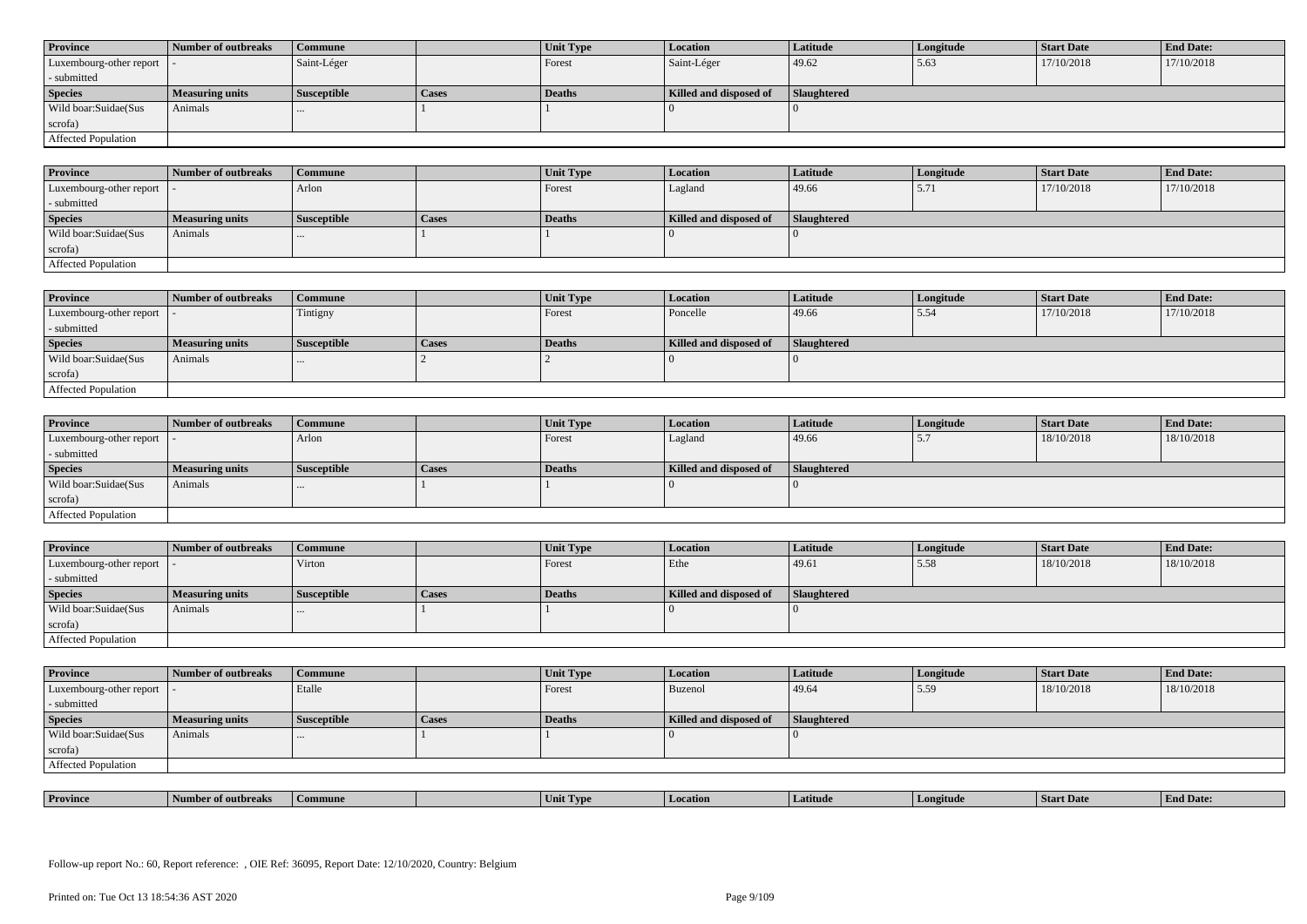| <b>Province</b>                           | Number of outbreaks    | Commune            |              | Unit Type | Location               | <b>Latitude</b> | Longitude | <b>Start Date</b> | <b>End Date:</b> |
|-------------------------------------------|------------------------|--------------------|--------------|-----------|------------------------|-----------------|-----------|-------------------|------------------|
| <b>Species</b>                            | <b>Measuring units</b> | <b>Susceptible</b> | <b>Cases</b> | Deaths    | Killed and disposed of | Slaughtered     |           |                   |                  |
| $\vert$ Luxembourg-other report $\vert$ . |                        | Etalle             |              | Forest    | Buzenol                | 49.63           | 5.57      | 18/10/2018        | 18/10/2018       |
| - submitted                               |                        |                    |              |           |                        |                 |           |                   |                  |
| <b>Species</b>                            | <b>Measuring units</b> | <b>Susceptible</b> | <b>Cases</b> | Deaths    | Killed and disposed of | Slaughtered     |           |                   |                  |
| Wild boar:Suidae(Sus                      | Animals                | $\cdots$           |              |           |                        |                 |           |                   |                  |
| scrofa)                                   |                        |                    |              |           |                        |                 |           |                   |                  |
|                                           |                        |                    |              |           |                        |                 |           |                   |                  |

| <b>Province</b>            | 1 Number of outbreaks  | Commune            |              | Unit Type     | Location               | <b>Latitude</b> | Longitude | <b>Start Date</b> | <b>End Date:</b> |
|----------------------------|------------------------|--------------------|--------------|---------------|------------------------|-----------------|-----------|-------------------|------------------|
| Luxembourg-other report  - |                        | Arlon              |              | Forest        | Lagland                | 49.66           | ، ، ب     | 18/10/2018        | 18/10/2018       |
| - submitted                |                        |                    |              |               |                        |                 |           |                   |                  |
| <b>Species</b>             | <b>Measuring units</b> | <b>Susceptible</b> | <b>Cases</b> | <b>Deaths</b> | Killed and disposed of | Slaughtered     |           |                   |                  |
| Wild boar:Suidae(Sus       | Animals                |                    |              |               |                        |                 |           |                   |                  |
| scrofa)                    |                        |                    |              |               |                        |                 |           |                   |                  |
| Affected Population        |                        |                    |              |               |                        |                 |           |                   |                  |

| <b>Province</b>            | Number of outbreaks    | <b>Commune</b>     |              | Unit Type | <b>Location</b>        | <b>Latitude</b> | Longitude | <b>Start Date</b> | <b>End Date:</b> |
|----------------------------|------------------------|--------------------|--------------|-----------|------------------------|-----------------|-----------|-------------------|------------------|
| Luxembourg-other report  - |                        | Saint-Léger        |              | Forest    | Saint-Léger            | 49.62           | 15.63     | 18/10/2018        | 18/10/2018       |
| - submitted                |                        |                    |              |           |                        |                 |           |                   |                  |
| <b>Species</b>             | <b>Measuring units</b> | <b>Susceptible</b> | <b>Cases</b> | Deaths    | Killed and disposed of | Slaughtered     |           |                   |                  |
| Wild boar:Suidae(Sus       | Animals                |                    |              |           |                        |                 |           |                   |                  |
| scrofa)                    |                        |                    |              |           |                        |                 |           |                   |                  |
| <b>Affected Population</b> |                        |                    |              |           |                        |                 |           |                   |                  |

| <b>Province</b>            | Number of outbreaks    | <b>Commune</b>     |              | <b>Unit Type</b> | <i>Location</i>        | <b>Latitude</b>    | Longitude | <b>Start Date</b> | <b>End Date:</b> |
|----------------------------|------------------------|--------------------|--------------|------------------|------------------------|--------------------|-----------|-------------------|------------------|
| Luxembourg-other report  - |                        | Tintigny           |              | Forest           | Poncelle               | 49.66              | 5.53      | 18/10/2018        | 18/10/2018       |
| - submitted                |                        |                    |              |                  |                        |                    |           |                   |                  |
| <b>Species</b>             | <b>Measuring units</b> | <b>Susceptible</b> | <b>Cases</b> | <b>Deaths</b>    | Killed and disposed of | <b>Slaughtered</b> |           |                   |                  |
| Wild boar:Suidae(Sus       | Animals                | $\cdots$           |              |                  |                        |                    |           |                   |                  |
| scrofa)                    |                        |                    |              |                  |                        |                    |           |                   |                  |
| Affected Population        |                        |                    |              |                  |                        |                    |           |                   |                  |

| <b>Province</b>            | Number of outbreaks    | <b>Commune</b>     |              | Unit Type | Location               | Latitude           | Longitude | <b>Start Date</b> | <b>End Date:</b> |
|----------------------------|------------------------|--------------------|--------------|-----------|------------------------|--------------------|-----------|-------------------|------------------|
| Luxembourg-other report  - |                        | Saint-Léger        |              | Forest    | Saint-Léger            | 49.62              | 5.63      | 19/10/2018        | 19/10/2018       |
| - submitted                |                        |                    |              |           |                        |                    |           |                   |                  |
| <b>Species</b>             | <b>Measuring units</b> | <b>Susceptible</b> | <b>Cases</b> | Deaths    | Killed and disposed of | <b>Slaughtered</b> |           |                   |                  |
| Wild boar:Suidae(Sus       | Animals                |                    |              |           |                        |                    |           |                   |                  |
| scrofa)                    |                        |                    |              |           |                        |                    |           |                   |                  |
| Affected Population        |                        |                    |              |           |                        |                    |           |                   |                  |

| <b>Province</b>         | Number of outbreaks | Commune            |              | Unit Type | Location               | Latitude    | Longitude | <b>Start Date</b> | <b>End Date:</b> |
|-------------------------|---------------------|--------------------|--------------|-----------|------------------------|-------------|-----------|-------------------|------------------|
| Luxembourg-other report |                     | Virton             |              | Forest    | Ethe                   | 49.6        | 5.6       | 19/10/2018        | 19/10/2018       |
| - submitted             |                     |                    |              |           |                        |             |           |                   |                  |
| <b>Species</b>          | Measuring units     | <b>Susceptible</b> | <b>Cases</b> | Deaths    | Killed and disposed of | Slaughtered |           |                   |                  |
| Wild boar: Suidae (Sus  | Animals             |                    |              |           |                        |             |           |                   |                  |
| scrofa)                 |                     |                    |              |           |                        |             |           |                   |                  |
| Affected Population     |                     |                    |              |           |                        |             |           |                   |                  |

| <b>Province</b>         | Number of outbreaks | Commune     | Unit Type | Location    | Latitude | Longitude | <b>Start Date</b> | <b>End Date:</b> |
|-------------------------|---------------------|-------------|-----------|-------------|----------|-----------|-------------------|------------------|
| Luxembourg-other report |                     | Saint-Léger | Forest    | Saint-Léger | 49.6     | 5.62      | 20/10/2018        | 20/10/2018       |
| - submitted             |                     |             |           |             |          |           |                   |                  |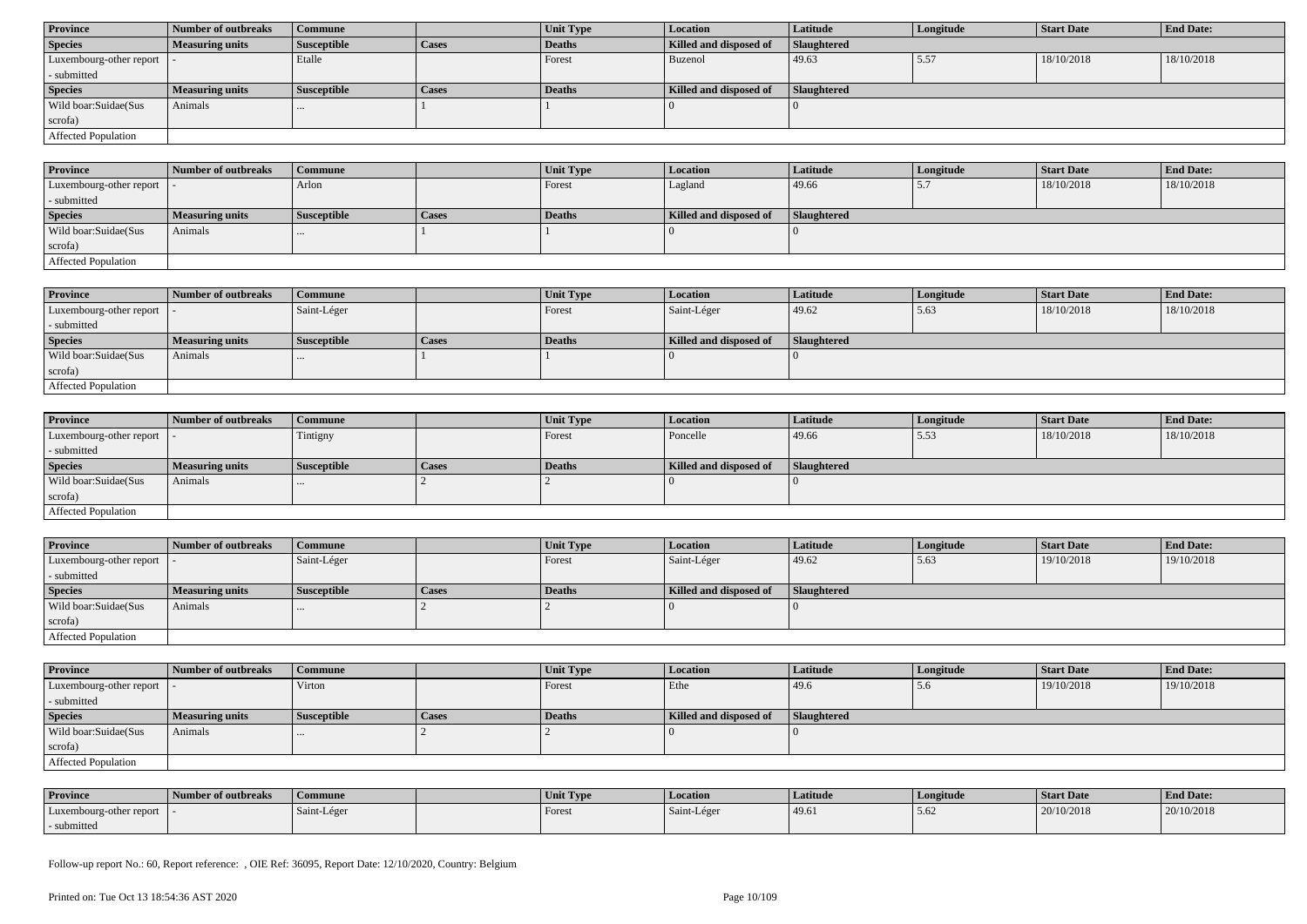| <b>Province</b>      | <b>Number of outbreaks</b> | Commune            |              | <b>Unit Type</b> | Location               | Latitude           | Longitude | Start Date | <b>End Date:</b> |
|----------------------|----------------------------|--------------------|--------------|------------------|------------------------|--------------------|-----------|------------|------------------|
| <b>Species</b>       | Measuring units            | <b>Susceptible</b> | <b>Cases</b> | Deaths           | Killed and disposed of | <b>Slaughtered</b> |           |            |                  |
| Wild boar:Suidae(Sus | Animals                    |                    |              |                  |                        |                    |           |            |                  |
| scrofa)              |                            |                    |              |                  |                        |                    |           |            |                  |
| Affected Population  |                            |                    |              |                  |                        |                    |           |            |                  |

| <b>Province</b>            | Number of outbreaks | Commune            |       | <b>Unit Type</b> | <b>Location</b>        | <b>Latitude</b>    | Longitude | <b>Start Date</b> | <b>End Date:</b> |
|----------------------------|---------------------|--------------------|-------|------------------|------------------------|--------------------|-----------|-------------------|------------------|
| Luxembourg-other report  - |                     | Virton             |       | Forest           | Ethe                   | 49.6               | 5.6       | 20/10/2018        | 20/10/2018       |
| - submitted                |                     |                    |       |                  |                        |                    |           |                   |                  |
| <b>Species</b>             | Measuring units     | <b>Susceptible</b> | Cases | <b>Deaths</b>    | Killed and disposed of | <b>Slaughtered</b> |           |                   |                  |
| Wild boar:Suidae(Sus       | Animals             | $\cdots$           |       |                  |                        |                    |           |                   |                  |
| scrofa)                    |                     |                    |       |                  |                        |                    |           |                   |                  |
| Affected Population        |                     |                    |       |                  |                        |                    |           |                   |                  |

| <b>Province</b>             | Number of outbreaks    | Commune            |       | Unit Type | Location               | <b>Latitude</b>    | Longitude | <b>Start Date</b> | <b>End Date:</b> |
|-----------------------------|------------------------|--------------------|-------|-----------|------------------------|--------------------|-----------|-------------------|------------------|
| Luxembourg-other report   - |                        | Arlon              |       | Forest    | Lagland                | 49.65              | 5.71      | 22/10/2018        | 22/10/2018       |
| - submitted                 |                        |                    |       |           |                        |                    |           |                   |                  |
| <b>Species</b>              | <b>Measuring units</b> | <i>Susceptible</i> | Cases | Deaths    | Killed and disposed of | <b>Slaughtered</b> |           |                   |                  |
| Wild boar:Suidae(Sus        | Animals                | $\cdots$           |       |           |                        |                    |           |                   |                  |
| scrofa)                     |                        |                    |       |           |                        |                    |           |                   |                  |
| <b>Affected Population</b>  |                        |                    |       |           |                        |                    |           |                   |                  |

| <b>Province</b>            | Number of outbreaks    | Commune            |              | Unit Type | Location               | Latitude    | Longitude | Start Date | <b>End Date:</b> |
|----------------------------|------------------------|--------------------|--------------|-----------|------------------------|-------------|-----------|------------|------------------|
| Luxembourg-other report  - |                        | Saint-Léger        |              | Forest    | Saint-Léger            | 49.61       | 5.61      | 22/10/2018 | 22/10/2018       |
| - submitted                |                        |                    |              |           |                        |             |           |            |                  |
| <b>Species</b>             | <b>Measuring units</b> | <b>Susceptible</b> | <b>Cases</b> | Deaths    | Killed and disposed of | Slaughtered |           |            |                  |
| Wild boar:Suidae(Sus       | Animals                |                    |              |           |                        |             |           |            |                  |
| scrofa)                    |                        |                    |              |           |                        |             |           |            |                  |
| Affected Population        |                        |                    |              |           |                        |             |           |            |                  |

| <b>Province</b>         | Number of outbreaks | l Commune          |              | <b>Unit Type</b> | Location               | Latitude    | Longitude | <b>Start Date</b> | <b>End Date:</b> |
|-------------------------|---------------------|--------------------|--------------|------------------|------------------------|-------------|-----------|-------------------|------------------|
| Luxembourg-other report |                     | Saint-Léger        |              | Forest           | Saint-Léger            | 49.6        | 5.62      | 22/10/2018        | 22/10/2018       |
| - submitted             |                     |                    |              |                  |                        |             |           |                   |                  |
| <b>Species</b>          | Measuring units     | <b>Susceptible</b> | <b>Cases</b> | Deaths           | Killed and disposed of | Slaughtered |           |                   |                  |
| Wild boar: Suidae (Sus  | Animals             |                    |              |                  |                        |             |           |                   |                  |
| scrofa)                 |                     |                    |              |                  |                        |             |           |                   |                  |
| Affected Population     |                     |                    |              |                  |                        |             |           |                   |                  |

| <b>Province</b>            | Number of outbreaks    | <b>Commune</b>     |              | <b>Unit Type</b> | Location               | <b>Latitude</b> | Longitude | <b>Start Date</b> | <b>End Date:</b> |
|----------------------------|------------------------|--------------------|--------------|------------------|------------------------|-----------------|-----------|-------------------|------------------|
| Luxembourg-other report  - |                        | Saint-Léger        |              | <b>Forest</b>    | Saint-Léger            | 49.62           | 5.63      | 22/10/2018        | 22/10/2018       |
| - submitted                |                        |                    |              |                  |                        |                 |           |                   |                  |
| <b>Species</b>             | <b>Measuring units</b> | <b>Susceptible</b> | <b>Cases</b> | Deaths           | Killed and disposed of | Slaughtered     |           |                   |                  |
| Wild boar:Suidae(Sus       | Animals                |                    |              |                  |                        |                 |           |                   |                  |
| scrofa)                    |                        |                    |              |                  |                        |                 |           |                   |                  |
| Affected Population        |                        |                    |              |                  |                        |                 |           |                   |                  |

| <b>Province</b>            | Number of outbreaks | Commune            |       | Unit Type | Location               | Latitude           | Longitude | <b>Start Date</b> | <b>End Date:</b> |
|----------------------------|---------------------|--------------------|-------|-----------|------------------------|--------------------|-----------|-------------------|------------------|
| Luxembourg-other report  - |                     | Etalle             |       | Forest    | Sivry                  | 49.66              | 5.64      | 22/10/2018        | 22/10/2018       |
| - submitted                |                     |                    |       |           |                        |                    |           |                   |                  |
| <b>Species</b>             | Measuring units     | <b>Susceptible</b> | Cases | Deaths    | Killed and disposed of | <b>Slaughtered</b> |           |                   |                  |
| Wild boar:Suidae(Sus       | Animals             | $\cdots$           |       |           |                        |                    |           |                   |                  |
| scrofa)                    |                     |                    |       |           |                        |                    |           |                   |                  |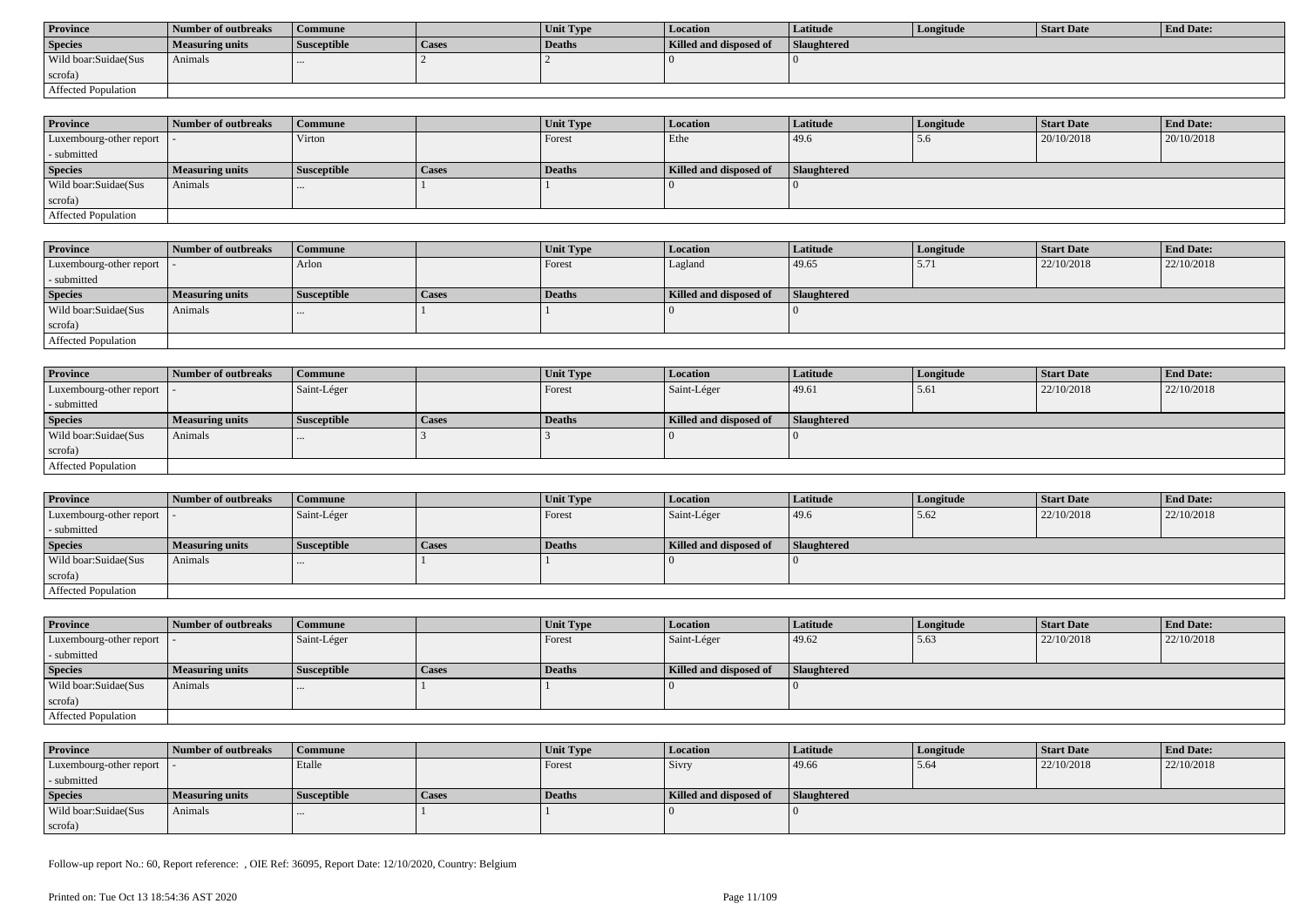| <b>Province</b>     | l Number of outbreaks  | Commune            |                    | Unit Type | Location               | Latitude                  | Longitude | <b>Start Date</b> | <b>End Date:</b> |
|---------------------|------------------------|--------------------|--------------------|-----------|------------------------|---------------------------|-----------|-------------------|------------------|
| <b>Species</b>      | <b>Measuring units</b> | <b>Susceptible</b> | <sup>1</sup> Cases | Deaths    | Killed and disposed of | $-$<br><b>Slaughtered</b> |           |                   |                  |
| Affected Population |                        |                    |                    |           |                        |                           |           |                   |                  |

| <b>Province</b>            | Number of outbreaks | Commune            |       | <b>Unit Type</b> | <i>Location</i>        | Latitude           | Longitude | <b>Start Date</b> | <b>End Date:</b> |
|----------------------------|---------------------|--------------------|-------|------------------|------------------------|--------------------|-----------|-------------------|------------------|
| Luxembourg-other report  - |                     | Etalle             |       | Forest           | Buzenol                | 49.62625           | 5.61491   | 22/10/2018        | 22/10/2018       |
| - submitted                |                     |                    |       |                  |                        |                    |           |                   |                  |
| <b>Species</b>             | Measuring units     | <b>Susceptible</b> | Cases | Deaths           | Killed and disposed of | <b>Slaughtered</b> |           |                   |                  |
| Wild boar:Suidae(Sus       | Animals             |                    |       |                  |                        |                    |           |                   |                  |
| scrofa)                    |                     |                    |       |                  |                        |                    |           |                   |                  |
| Affected Population        |                     |                    |       |                  |                        |                    |           |                   |                  |

| Province                          | Number of outbreaks    | Commune            |              | <b>Unit Type</b> | <b>Location</b>        | Latitude    | Longitude | <b>Start Date</b> | <b>End Date:</b> |
|-----------------------------------|------------------------|--------------------|--------------|------------------|------------------------|-------------|-----------|-------------------|------------------|
| Luxembourg-other report $\vert$ - |                        | Etalle             |              | Forest           | Sivry                  | 49.65       | 5.63      | 22/10/2018        | 22/10/2018       |
| - submitted                       |                        |                    |              |                  |                        |             |           |                   |                  |
| <b>Species</b>                    | <b>Measuring units</b> | <b>Susceptible</b> | <b>Cases</b> | Deaths           | Killed and disposed of | Slaughtered |           |                   |                  |
| Wild boar:Suidae(Sus              | Animals                | $\cdots$           |              |                  |                        |             |           |                   |                  |
| scrofa)                           |                        |                    |              |                  |                        |             |           |                   |                  |
| <b>Affected Population</b>        |                        |                    |              |                  |                        |             |           |                   |                  |

| <b>Province</b>            | Number of outbreaks    | <b>Commune</b>     |              | <b>Unit Type</b> | Location               | Latitude    | Longitude | <b>Start Date</b> | <b>End Date:</b> |
|----------------------------|------------------------|--------------------|--------------|------------------|------------------------|-------------|-----------|-------------------|------------------|
| Luxembourg-other report  - |                        | Saint-Léger        |              | Forest           | Saint-Léger            | 49.6        | 15.62     | 23/10/2018        | 23/10/2018       |
| - submitted                |                        |                    |              |                  |                        |             |           |                   |                  |
| <b>Species</b>             | <b>Measuring units</b> | <b>Susceptible</b> | <b>Cases</b> | Deaths           | Killed and disposed of | Slaughtered |           |                   |                  |
| Wild boar:Suidae(Sus       | Animals                |                    |              |                  |                        |             |           |                   |                  |
| scrofa)                    |                        |                    |              |                  |                        |             |           |                   |                  |
| Affected Population        |                        |                    |              |                  |                        |             |           |                   |                  |

| <b>Province</b>         | Number of outbreaks    | Commune            |              | <b>Unit Type</b> | <i>Location</i>        | <b>Latitude</b> | Longitude | <b>Start Date</b> | <b>End Date:</b> |
|-------------------------|------------------------|--------------------|--------------|------------------|------------------------|-----------------|-----------|-------------------|------------------|
| Luxembourg-other report |                        | Saint-Léger        |              | Forest           | Saint-Léger            | 49.62           | 5.63      | 23/10/2018        | 23/10/2018       |
| - submitted             |                        |                    |              |                  |                        |                 |           |                   |                  |
| <b>Species</b>          | <b>Measuring units</b> | <b>Susceptible</b> | <b>Cases</b> | Deaths           | Killed and disposed of | Slaughtered     |           |                   |                  |
| Wild boar:Suidae(Sus    | Animals                |                    |              |                  |                        |                 |           |                   |                  |
| scrofa)                 |                        |                    |              |                  |                        |                 |           |                   |                  |
| Affected Population     |                        |                    |              |                  |                        |                 |           |                   |                  |

| <b>Province</b>            | <b>Number of outbreaks</b> | Commune            |       | Unit Type | <b>Location</b>        | <b>Latitude</b> | Longitude | <b>Start Date</b> | <b>End Date:</b> |
|----------------------------|----------------------------|--------------------|-------|-----------|------------------------|-----------------|-----------|-------------------|------------------|
| Luxembourg-other report  - |                            | Saint-Léger        |       | Forest    | Saint-Léger            | 49.62           | 5.63      | 24/10/2018        | 24/10/2018       |
| - submitted                |                            |                    |       |           |                        |                 |           |                   |                  |
| <b>Species</b>             | <b>Measuring units</b>     | <b>Susceptible</b> | Cases | Deaths    | Killed and disposed of | Slaughtered     |           |                   |                  |
| Wild boar:Suidae(Sus       | Animals                    | $\cdots$           |       |           |                        |                 |           |                   |                  |
| scrofa)                    |                            |                    |       |           |                        |                 |           |                   |                  |
| Affected Population        |                            |                    |       |           |                        |                 |           |                   |                  |

| <b>Province</b>            | Number of outbreaks    | <b>Commune</b>     |              | Unit Type | Location               | <b>Latitude</b>    | Longitude | <b>Start Date</b> | <b>End Date:</b> |
|----------------------------|------------------------|--------------------|--------------|-----------|------------------------|--------------------|-----------|-------------------|------------------|
| Luxembourg-other report  - |                        | Virton             |              | Forest    | Ethe                   | 49.62              | 5.57      | 24/10/2018        | 24/10/2018       |
| - submitted                |                        |                    |              |           |                        |                    |           |                   |                  |
| <b>Species</b>             | <b>Measuring units</b> | <b>Susceptible</b> | <b>Cases</b> | Deaths    | Killed and disposed of | <b>Slaughtered</b> |           |                   |                  |
| Wild boar:Suidae(Sus       | Animals                | $\cdots$           |              |           |                        |                    |           |                   |                  |
| scrofa)                    |                        |                    |              |           |                        |                    |           |                   |                  |
| Affected Population        |                        |                    |              |           |                        |                    |           |                   |                  |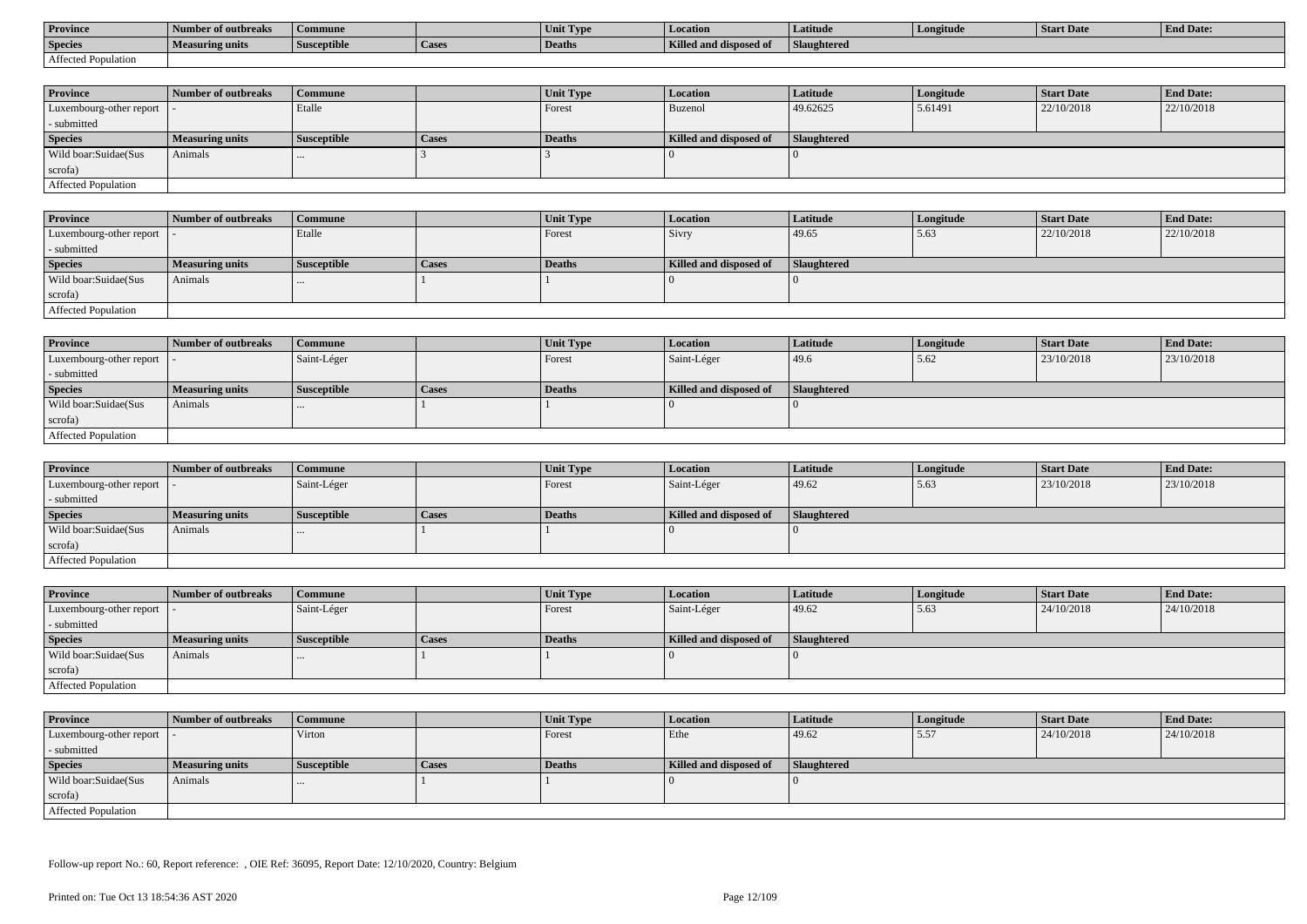| <b>Province</b>            | Number of outbreaks    | <b>Commune</b>     |              | Unit Type | Location               | <b>Latitude</b> | Longitude | <b>Start Date</b> | <b>End Date:</b> |
|----------------------------|------------------------|--------------------|--------------|-----------|------------------------|-----------------|-----------|-------------------|------------------|
| Luxembourg-other report  - |                        | Saint-Léger        |              | Forest    | Saint-Léger            | 49.62           | 5.63      | 24/10/2018        | 24/10/2018       |
| - submitted                |                        |                    |              |           |                        |                 |           |                   |                  |
| <b>Species</b>             | <b>Measuring units</b> | <b>Susceptible</b> | <b>Cases</b> | Deaths    | Killed and disposed of | Slaughtered     |           |                   |                  |
| Wild boar:Suidae(Sus       | Animals                |                    |              |           |                        |                 |           |                   |                  |
| scrofa)                    |                        |                    |              |           |                        |                 |           |                   |                  |
| Affected Population        |                        |                    |              |           |                        |                 |           |                   |                  |

| <b>Province</b>         | Number of outbreaks    | Commune            |       | Unit Type | <b>Location</b>        | Latitude           | Longitude | <b>Start Date</b> | <b>End Date:</b> |
|-------------------------|------------------------|--------------------|-------|-----------|------------------------|--------------------|-----------|-------------------|------------------|
| Luxembourg-other report |                        | Arlon              |       | Forest    | Lagland                | 49.65              | 5.73      | 25/10/2018        | 25/10/2018       |
| - submitted             |                        |                    |       |           |                        |                    |           |                   |                  |
| <b>Species</b>          | <b>Measuring units</b> | <b>Susceptible</b> | Cases | Deaths    | Killed and disposed of | <b>Slaughtered</b> |           |                   |                  |
| Wild boar:Suidae(Sus    | Animals                | $\cdots$           |       |           |                        |                    |           |                   |                  |
| scrofa)                 |                        |                    |       |           |                        |                    |           |                   |                  |
| Affected Population     |                        |                    |       |           |                        |                    |           |                   |                  |

| <b>Province</b>            | Number of outbreaks    | <b>Commune</b>     |              | Unit Type     | Location               | Latitude    | Longitude | <b>Start Date</b> | <b>End Date:</b> |
|----------------------------|------------------------|--------------------|--------------|---------------|------------------------|-------------|-----------|-------------------|------------------|
| Luxembourg-other report  - |                        | Tintigny           |              | Forest        | Bellefontaine/Croix    | 49.64       | 5.53      | 25/10/2018        | 25/10/2018       |
| - submitted                |                        |                    |              |               | Rouge                  |             |           |                   |                  |
| <b>Species</b>             | <b>Measuring units</b> | <b>Susceptible</b> | <b>Cases</b> | <b>Deaths</b> | Killed and disposed of | Slaughtered |           |                   |                  |
| Wild boar:Suidae(Sus       | Animals                |                    |              |               |                        |             |           |                   |                  |
| scrofa)                    |                        |                    |              |               |                        |             |           |                   |                  |
| Affected Population        |                        |                    |              |               |                        |             |           |                   |                  |

| <b>Province</b>            | Number of outbreaks    | <b>Commune</b>     |              | Unit Type     | Location               | <b>Latitude</b> | Longitude | <b>Start Date</b> | <b>End Date:</b> |
|----------------------------|------------------------|--------------------|--------------|---------------|------------------------|-----------------|-----------|-------------------|------------------|
| Luxembourg-other report  - |                        | Etalle             |              | Forest        | Huombois               | 49.63           | 15.54     | 25/10/2018        | 25/10/2018       |
| - submitted                |                        |                    |              |               |                        |                 |           |                   |                  |
| <b>Species</b>             | <b>Measuring units</b> | <b>Susceptible</b> | <b>Cases</b> | <b>Deaths</b> | Killed and disposed of | Slaughtered     |           |                   |                  |
| Wild boar:Suidae(Sus       | Animals                |                    |              |               |                        |                 |           |                   |                  |
| scrofa)                    |                        |                    |              |               |                        |                 |           |                   |                  |
| Affected Population        |                        |                    |              |               |                        |                 |           |                   |                  |

| <b>Province</b>             | <b>1 Number of outbreaks</b> | <b>Commune</b>     |       | Unit Type | <b>Location</b>        | <b>Latitude</b>    | Longitude | <b>Start Date</b> | <b>End Date:</b> |
|-----------------------------|------------------------------|--------------------|-------|-----------|------------------------|--------------------|-----------|-------------------|------------------|
| Luxembourg-other report   - |                              | Virton             |       | Forest    | Ethe                   | 49.62              | 5.54      | 25/10/2018        | 25/10/2018       |
| - submitted                 |                              |                    |       |           |                        |                    |           |                   |                  |
| <b>Species</b>              | <b>Measuring units</b>       | <b>Susceptible</b> | Cases | Deaths    | Killed and disposed of | <b>Slaughtered</b> |           |                   |                  |
| Wild boar:Suidae(Sus        | Animals                      |                    |       |           |                        |                    |           |                   |                  |
| scrofa)                     |                              |                    |       |           |                        |                    |           |                   |                  |
| <b>Affected Population</b>  |                              |                    |       |           |                        |                    |           |                   |                  |

| <b>Province</b>            | Number of outbreaks | <b>Commune</b>     |              | Unit Type | Location               | Latitude    | Longitude | <b>Start Date</b> | <b>End Date:</b> |
|----------------------------|---------------------|--------------------|--------------|-----------|------------------------|-------------|-----------|-------------------|------------------|
| Luxembourg-other report  - |                     | Virton             |              | Forest    | Ethe                   | 49.62       | 5.54      | 25/10/2018        | 25/10/2018       |
| - submitted                |                     |                    |              |           |                        |             |           |                   |                  |
| <b>Species</b>             | Measuring units     | <b>Susceptible</b> | <b>Cases</b> | Deaths    | Killed and disposed of | Slaughtered |           |                   |                  |
| Wild boar:Suidae(Sus       | Animals             |                    |              |           |                        |             |           |                   |                  |
| scrofa)                    |                     |                    |              |           |                        |             |           |                   |                  |
| Affected Population        |                     |                    |              |           |                        |             |           |                   |                  |

| . | <b>Province</b> |         |       | U VD. |            |         | <b>Start Date</b> | $\mathbf{r}$<br>nd Date:<br>- Enc |
|---|-----------------|---------|-------|-------|------------|---------|-------------------|-----------------------------------|
|   |                 | tnreak: | nmune | Unit  | . Latitud⁄ | ngitude |                   |                                   |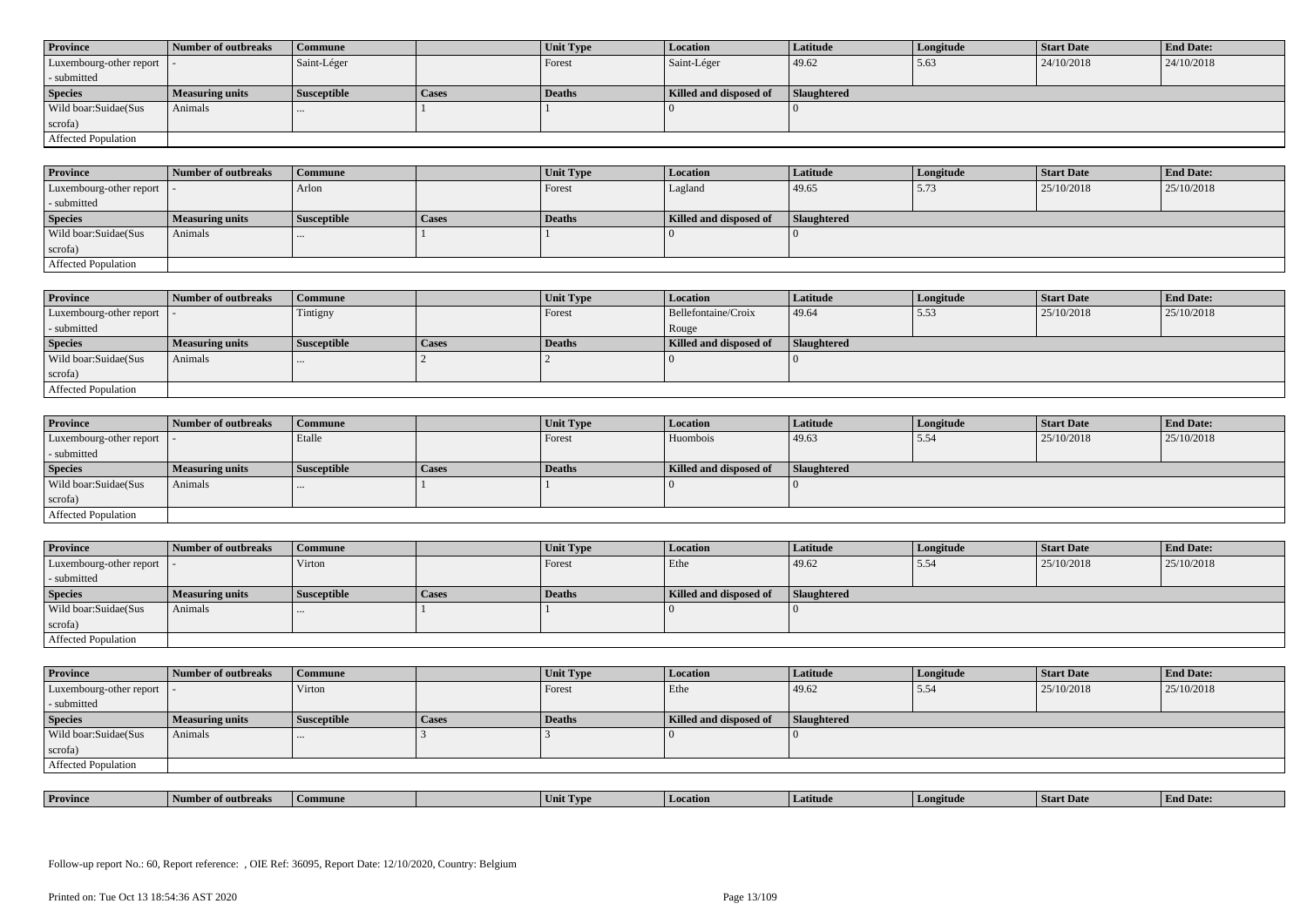| <b>Province</b>             | Number of outbreaks    | <b>Commune</b>     |              | Unit Type     | Location               | Latitude           | Longitude | <b>Start Date</b> | <b>End Date:</b> |
|-----------------------------|------------------------|--------------------|--------------|---------------|------------------------|--------------------|-----------|-------------------|------------------|
| <b>Species</b>              | <b>Measuring units</b> | <b>Susceptible</b> | <b>Cases</b> | Deaths        | Killed and disposed of | <b>Slaughtered</b> |           |                   |                  |
| Luxembourg-other report   - |                        | Virton             |              | Forest        | Ethe                   | 49.61              | 5.55      | 26/10/2018        | 26/10/2018       |
| - submitted                 |                        |                    |              |               |                        |                    |           |                   |                  |
| <b>Species</b>              | <b>Measuring units</b> | <b>Susceptible</b> | <b>Cases</b> | <b>Deaths</b> | Killed and disposed of | Slaughtered        |           |                   |                  |
| Wild boar:Suidae(Sus        | Animals                |                    |              |               |                        |                    |           |                   |                  |
| scrofa)                     |                        |                    |              |               |                        |                    |           |                   |                  |
| <b>Affected Population</b>  |                        |                    |              |               |                        |                    |           |                   |                  |

| <b>Province</b>             | Number of outbreaks    | Commune            |       | Unit Type     | Location               | <b>Latitude</b> | Longitude | <b>Start Date</b> | <b>End Date:</b> |
|-----------------------------|------------------------|--------------------|-------|---------------|------------------------|-----------------|-----------|-------------------|------------------|
| Luxembourg-other report   - |                        | Virton             |       | Forest        | Ethe                   | 49.61           | 5.61      | 27/10/2018        | 27/10/2018       |
| - submitted                 |                        |                    |       |               |                        |                 |           |                   |                  |
| <b>Species</b>              | <b>Measuring units</b> | <b>Susceptible</b> | Cases | <b>Deaths</b> | Killed and disposed of | Slaughtered     |           |                   |                  |
| Wild boar:Suidae(Sus        | Animals                | $\cdots$           |       |               |                        |                 |           |                   |                  |
| scrofa)                     |                        |                    |       |               |                        |                 |           |                   |                  |
| <b>Affected Population</b>  |                        |                    |       |               |                        |                 |           |                   |                  |

| <b>Province</b>         | Number of outbreaks    | Commune            |              | Unit Type | <b>Location</b>        | <b>Latitude</b>    | Longitude | <b>Start Date</b> | <b>End Date:</b> |
|-------------------------|------------------------|--------------------|--------------|-----------|------------------------|--------------------|-----------|-------------------|------------------|
| Luxembourg-other report |                        | Etalle             |              | Forest    | Huombois               | 49.64              | 5.54      | 29/10/2018        | 29/10/2018       |
| - submitted             |                        |                    |              |           |                        |                    |           |                   |                  |
| <b>Species</b>          | <b>Measuring units</b> | <b>Susceptible</b> | <b>Cases</b> | Deaths    | Killed and disposed of | <b>Slaughtered</b> |           |                   |                  |
| Wild boar:Suidae(Sus    | Animals                | $\cdots$           |              |           |                        |                    |           |                   |                  |
| scrofa)                 |                        |                    |              |           |                        |                    |           |                   |                  |
| Affected Population     |                        |                    |              |           |                        |                    |           |                   |                  |

| <b>Province</b>            | Number of outbreaks    | <b>Commune</b>     |              | <b>Unit Type</b> | <i>Location</i>        | <b>Latitude</b>    | Longitude | <b>Start Date</b> | <b>End Date:</b> |
|----------------------------|------------------------|--------------------|--------------|------------------|------------------------|--------------------|-----------|-------------------|------------------|
| Luxembourg-other report  - |                        |                    |              | Forest           | Etalle                 | 49.64              | 5.54      | 05/11/2018        | 05/11/2018       |
| - submitted                |                        |                    |              |                  |                        |                    |           |                   |                  |
| <b>Species</b>             | <b>Measuring units</b> | <b>Susceptible</b> | <b>Cases</b> | <b>Deaths</b>    | Killed and disposed of | <b>Slaughtered</b> |           |                   |                  |
| Wild boar:Suidae(Sus       | Animals                |                    |              |                  |                        |                    |           |                   |                  |
| scrofa)                    |                        |                    |              |                  |                        |                    |           |                   |                  |
| Affected Population        |                        |                    |              |                  |                        |                    |           |                   |                  |

| <b>Province</b>            | Number of outbreaks    | <b>Commune</b>     |              | Unit Type | Location               | Latitude           | Longitude | <b>Start Date</b> | <b>End Date:</b> |
|----------------------------|------------------------|--------------------|--------------|-----------|------------------------|--------------------|-----------|-------------------|------------------|
| Luxembourg-other report  - |                        |                    |              | Forest    | Etalle                 | 49.64              | 5.67      | 05/11/2018        | 05/11/2018       |
| - submitted                |                        |                    |              |           |                        |                    |           |                   |                  |
| <b>Species</b>             | <b>Measuring units</b> | <b>Susceptible</b> | <b>Cases</b> | Deaths    | Killed and disposed of | <b>Slaughtered</b> |           |                   |                  |
| Wild boar:Suidae(Sus       | Animals                |                    |              |           |                        |                    |           |                   |                  |
| scrofa)                    |                        |                    |              |           |                        |                    |           |                   |                  |
|                            |                        |                    |              |           |                        |                    |           |                   |                  |

| <b>Province</b>         | Number of outbreaks    | <b>Commune</b>     |       | Unit Type | <b>Location</b>        | <b>Latitude</b>    | Longitude | <b>Start Date</b> | <b>End Date:</b> |
|-------------------------|------------------------|--------------------|-------|-----------|------------------------|--------------------|-----------|-------------------|------------------|
| Luxembourg-other report |                        |                    |       | Forest    | Virton                 | 49.61736           | 5.61592   | 05/11/2018        | 05/11/2018       |
| - submitted             |                        |                    |       |           |                        |                    |           |                   |                  |
| <b>Species</b>          | <b>Measuring units</b> | <b>Susceptible</b> | Cases | Deaths    | Killed and disposed of | <b>Slaughtered</b> |           |                   |                  |
| Wild boar:Suidae(Sus    | Animals                |                    |       |           |                        |                    |           |                   |                  |
|                         |                        |                    |       |           |                        |                    |           |                   |                  |
| scrofa)                 |                        |                    |       |           |                        |                    |           |                   |                  |

| <b>Province</b>         | Number of outbreaks | Commune | Unit Type | <b>Location</b> | Latitude | Longitude | Start Date | <b>End Date:</b> |
|-------------------------|---------------------|---------|-----------|-----------------|----------|-----------|------------|------------------|
| Luxembourg-other report |                     |         | Forest    | Virton          | 49.61103 | 5.61011   | 05/11/2018 | 05/11/2018       |
| - submitted             |                     |         |           |                 |          |           |            |                  |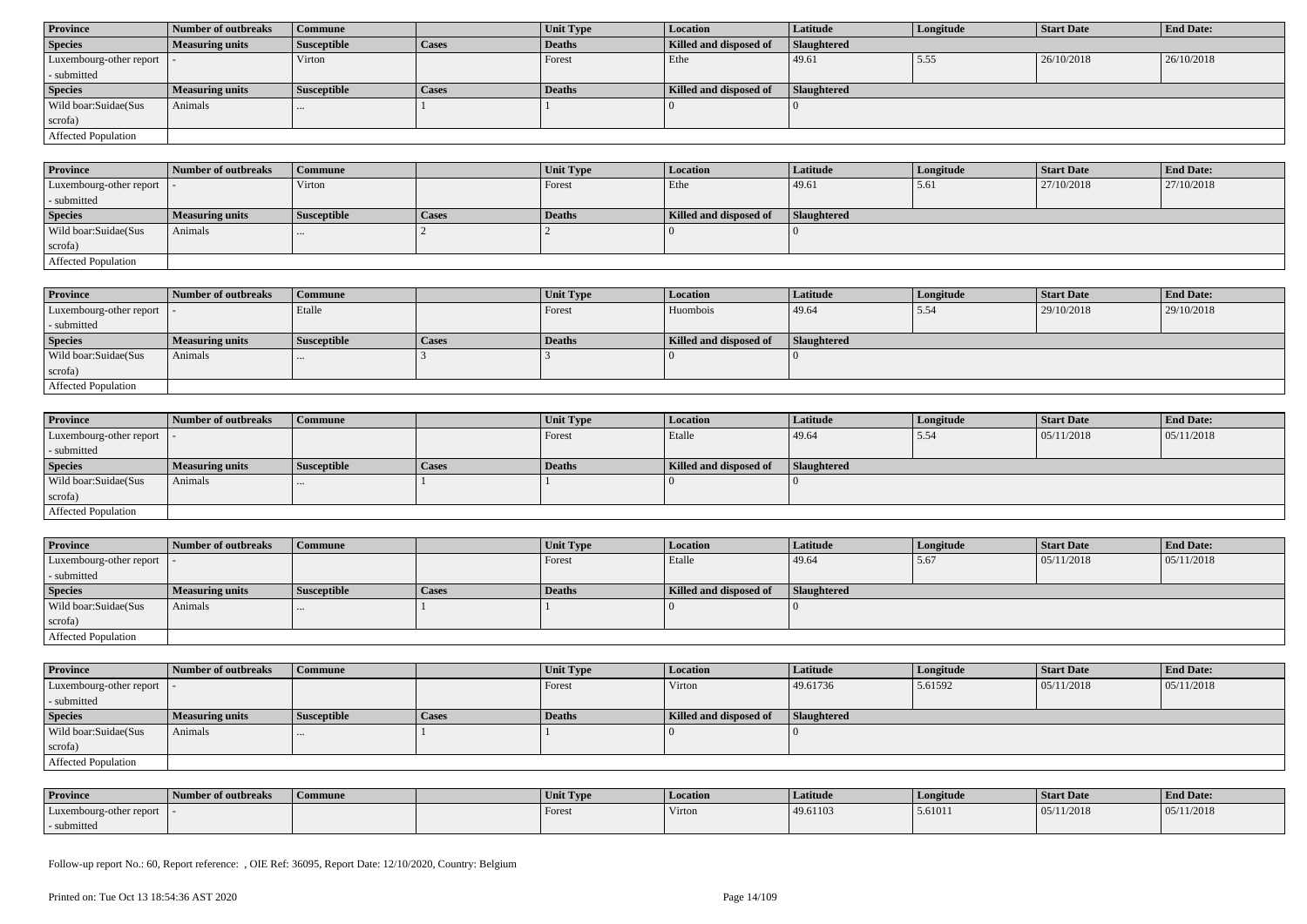| <b>Province</b>      | Number of outbreaks | Commune            |       | <b>Unit Type</b> | Location               | Latitude           | Longitude | Start Date | <b>End Date:</b> |
|----------------------|---------------------|--------------------|-------|------------------|------------------------|--------------------|-----------|------------|------------------|
| <b>Species</b>       | Measuring units     | <b>Susceptible</b> | Cases | Deaths           | Killed and disposed of | <b>Slaughtered</b> |           |            |                  |
| Wild boar:Suidae(Sus | Animals             |                    |       |                  |                        |                    |           |            |                  |
| scrofa)              |                     |                    |       |                  |                        |                    |           |            |                  |
| Affected Population  |                     |                    |       |                  |                        |                    |           |            |                  |

| <b>Province</b>                             | Number of outbreaks | <b>Commune</b>     |       | <b>Unit Type</b> | <b>Location</b>        | <b>Latitude</b>    | Longitude | <b>Start Date</b> | <b>End Date:</b> |
|---------------------------------------------|---------------------|--------------------|-------|------------------|------------------------|--------------------|-----------|-------------------|------------------|
| Luxembourg-other report $\vert \cdot \vert$ |                     |                    |       | Forest           | Arlon                  | 49.66              | 5.73      | 06/11/2018        | 06/11/2018       |
| - submitted                                 |                     |                    |       |                  |                        |                    |           |                   |                  |
| <b>Species</b>                              | Measuring units     | <b>Susceptible</b> | Cases | <b>Deaths</b>    | Killed and disposed of | <b>Slaughtered</b> |           |                   |                  |
| Wild boar:Suidae(Sus                        | Animals             | $\cdots$           |       |                  |                        |                    |           |                   |                  |
| scrofa)                                     |                     |                    |       |                  |                        |                    |           |                   |                  |
| Affected Population                         |                     |                    |       |                  |                        |                    |           |                   |                  |

| <b>Province</b>         | Number of outbreaks    | Commune            |       | Unit Type | <i>Location</i>        | Latitude    | Longitude | Start Date | <b>End Date:</b> |
|-------------------------|------------------------|--------------------|-------|-----------|------------------------|-------------|-----------|------------|------------------|
| Luxembourg-other report |                        |                    |       | Forest    | Arlon                  | 49.66       | 5.73      | 07/11/2018 | 07/11/2018       |
| - submitted             |                        |                    |       |           |                        |             |           |            |                  |
| <b>Species</b>          | <b>Measuring units</b> | <b>Susceptible</b> | Cases | Deaths    | Killed and disposed of | Slaughtered |           |            |                  |
| Wild boar:Suidae(Sus    | Animals                |                    |       |           |                        |             |           |            |                  |
| scrofa)                 |                        |                    |       |           |                        |             |           |            |                  |
| Affected Population     |                        |                    |       |           |                        |             |           |            |                  |

| <b>Province</b>            | Number of outbreaks | Commune            |              | Unit Type | Location               | Latitude    | Longitude | Start Date | <b>End Date:</b> |
|----------------------------|---------------------|--------------------|--------------|-----------|------------------------|-------------|-----------|------------|------------------|
| Luxembourg-other report  - |                     |                    |              | Forest    | Saint-Léger            | 49.63       | 5.64571   | 08/11/2018 | 08/11/2018       |
| - submitted                |                     |                    |              |           |                        |             |           |            |                  |
| <b>Species</b>             | Measuring units     | <b>Susceptible</b> | <b>Cases</b> | Deaths    | Killed and disposed of | Slaughtered |           |            |                  |
| Wild boar:Suidae(Sus       | Animals             | $\cdots$           |              |           |                        |             |           |            |                  |
| scrofa)                    |                     |                    |              |           |                        |             |           |            |                  |
| Affected Population        |                     |                    |              |           |                        |             |           |            |                  |

| <b>Province</b>            | Number of outbreaks    | Commune            |       | Unit Type     | <i>Location</i>        | <b>Latitude</b>    | Longitude | <b>Start Date</b> | <b>End Date:</b> |
|----------------------------|------------------------|--------------------|-------|---------------|------------------------|--------------------|-----------|-------------------|------------------|
| Luxembourg-other report  - |                        |                    |       | <b>Forest</b> | Etalle                 | 49.62              | 15.61     | 09/11/2018        | 09/11/2018       |
| - submitted                |                        |                    |       |               |                        |                    |           |                   |                  |
| <b>Species</b>             | <b>Measuring units</b> | <b>Susceptible</b> | Cases | Deaths        | Killed and disposed of | <b>Slaughtered</b> |           |                   |                  |
| Wild boar: Suidae (Sus     | Animals                | $\cdots$           |       |               |                        |                    |           |                   |                  |
| scrofa)                    |                        |                    |       |               |                        |                    |           |                   |                  |
| Affected Population        |                        |                    |       |               |                        |                    |           |                   |                  |

| <b>Province</b>            | Number of outbreaks    | <b>Commune</b>     |              | <b>Unit Type</b> | <b>Location</b>        | <b>Latitude</b> | Longitude | <b>Start Date</b> | <b>End Date:</b> |
|----------------------------|------------------------|--------------------|--------------|------------------|------------------------|-----------------|-----------|-------------------|------------------|
| Luxembourg-other report  - |                        |                    |              | Forest           | Virton                 | 49.62           | 5.6       | 10/11/2018        | 10/11/2018       |
| - submitted                |                        |                    |              |                  |                        |                 |           |                   |                  |
| <b>Species</b>             | <b>Measuring units</b> | <b>Susceptible</b> | <b>Cases</b> | Deaths           | Killed and disposed of | Slaughtered     |           |                   |                  |
| Wild boar:Suidae(Sus       | Animals                | $\cdots$           |              |                  |                        |                 |           |                   |                  |
| scrofa)                    |                        |                    |              |                  |                        |                 |           |                   |                  |
| Affected Population        |                        |                    |              |                  |                        |                 |           |                   |                  |

| <b>Province</b>            | Number of outbreaks    | Commune            |       | <b>Unit Type</b> | <b>Location</b>        | Latitude           | Longitude | Start Date | <b>End Date:</b> |
|----------------------------|------------------------|--------------------|-------|------------------|------------------------|--------------------|-----------|------------|------------------|
| Luxembourg-other report  - |                        |                    |       | Forest           | Virton                 | 49.61              | 5.61      | 10/11/2018 | 10/11/2018       |
| - submitted                |                        |                    |       |                  |                        |                    |           |            |                  |
| <b>Species</b>             | <b>Measuring units</b> | <b>Susceptible</b> | Cases | Deaths           | Killed and disposed of | <b>Slaughtered</b> |           |            |                  |
| Wild boar:Suidae(Sus       | Animals                |                    |       |                  |                        |                    |           |            |                  |
| scrofa)                    |                        |                    |       |                  |                        |                    |           |            |                  |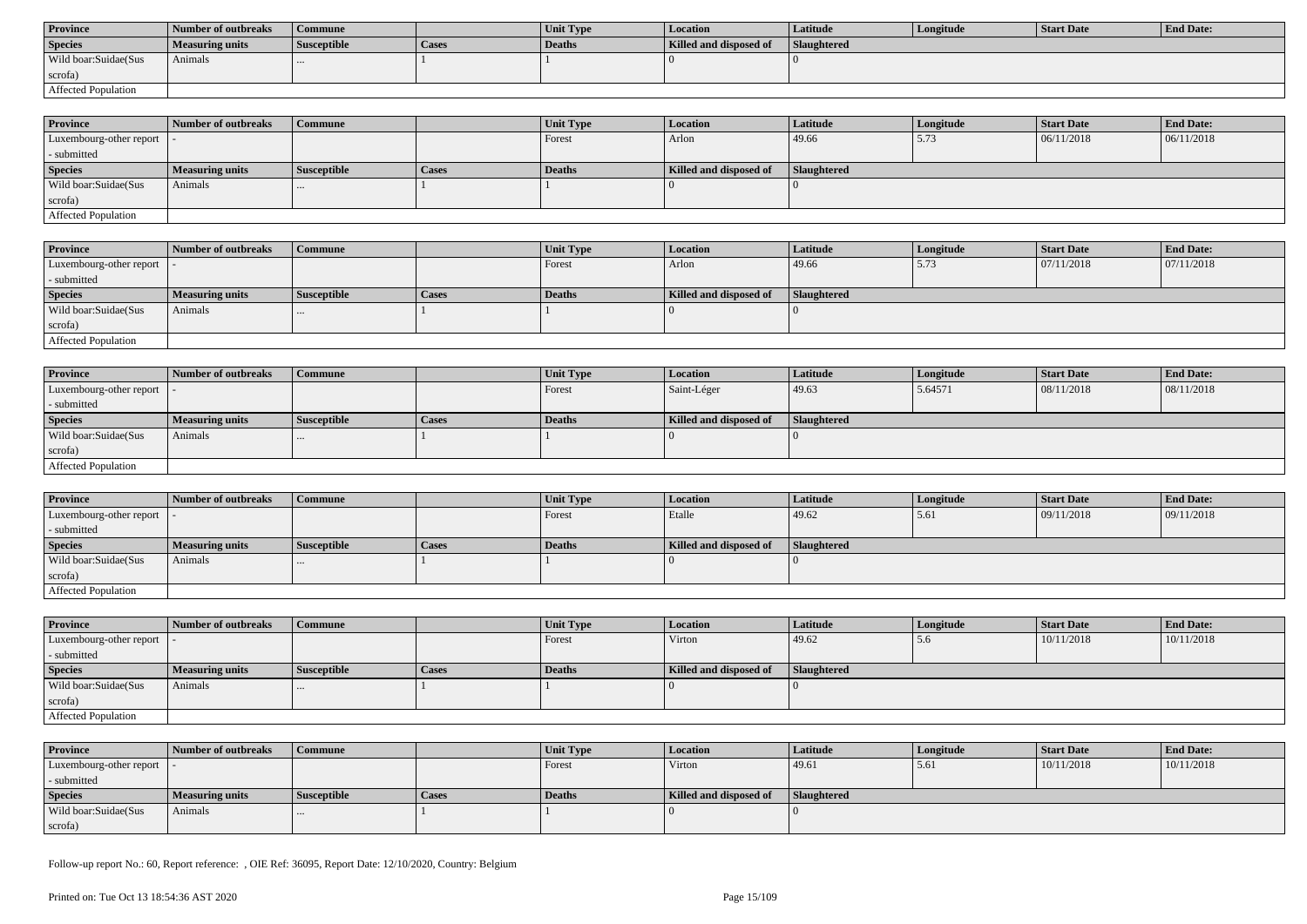| <b>Province</b>     | Number of outbreaks    | Commune            |                    | Unit Typ. | Location                             | Latitude    | Longitude | <b>Start Date</b> | <b>End Date:</b> |
|---------------------|------------------------|--------------------|--------------------|-----------|--------------------------------------|-------------|-----------|-------------------|------------------|
| <b>Species</b>      | <b>Measuring units</b> | <b>Susceptible</b> | <sup>1</sup> Cases | Deaths    | <b>Killed and disposy</b><br>™ od of | Slaughtered |           |                   |                  |
| Affected Population |                        |                    |                    |           |                                      |             |           |                   |                  |

| <b>Province</b>         | Number of outbreaks    | <b>Commune</b>     |              | Unit Type | <b>Location</b>        | <b>Latitude</b>    | Longitude | <b>Start Date</b> | <b>End Date:</b> |
|-------------------------|------------------------|--------------------|--------------|-----------|------------------------|--------------------|-----------|-------------------|------------------|
| Luxembourg-other report |                        |                    |              | Forest    | Virton                 | 49.59              | 5.54      | 12/11/2018        | 12/11/2018       |
| - submitted             |                        |                    |              |           |                        |                    |           |                   |                  |
| <b>Species</b>          | <b>Measuring units</b> | <b>Susceptible</b> | <b>Cases</b> | Deaths    | Killed and disposed of | <b>Slaughtered</b> |           |                   |                  |
| Wild boar:Suidae(Sus    | Animals                |                    |              |           |                        |                    |           |                   |                  |
| scrofa)                 |                        |                    |              |           |                        |                    |           |                   |                  |
| Affected Population     |                        |                    |              |           |                        |                    |           |                   |                  |

| <b>Province</b>            | Number of outbreaks | Commune            |              | <b>Unit Type</b> | Location               | Latitude    | Longitude | <b>Start Date</b> | <b>End Date:</b> |
|----------------------------|---------------------|--------------------|--------------|------------------|------------------------|-------------|-----------|-------------------|------------------|
| Luxembourg-other report  - |                     |                    |              | Forest           | Saint-Léger            | 49.63       | 5.65      | 12/11/2018        | 12/11/2018       |
| - submitted                |                     |                    |              |                  |                        |             |           |                   |                  |
| <b>Species</b>             | Measuring units     | <b>Susceptible</b> | <b>Cases</b> | Deaths           | Killed and disposed of | Slaughtered |           |                   |                  |
| Wild boar:Suidae(Sus       | Animals             |                    |              |                  |                        |             |           |                   |                  |
| scrofa)                    |                     |                    |              |                  |                        |             |           |                   |                  |
| Affected Population        |                     |                    |              |                  |                        |             |           |                   |                  |

| <b>Province</b>            | Number of outbreaks    | <b>Commune</b>     |              | Unit Type | Location               | Latitude    | Longitude | <b>Start Date</b> | <b>End Date:</b> |
|----------------------------|------------------------|--------------------|--------------|-----------|------------------------|-------------|-----------|-------------------|------------------|
| Luxembourg-other report  - |                        |                    |              | Forest    | Etalle                 | 49.63       | 5.6       | 12/11/2018        | 12/11/2018       |
| - submitted                |                        |                    |              |           |                        |             |           |                   |                  |
| <b>Species</b>             | <b>Measuring units</b> | <b>Susceptible</b> | <b>Cases</b> | Deaths    | Killed and disposed of | Slaughtered |           |                   |                  |
| Wild boar:Suidae(Sus       | Animals                |                    |              |           |                        |             |           |                   |                  |
| scrofa)                    |                        |                    |              |           |                        |             |           |                   |                  |
| Affected Population        |                        |                    |              |           |                        |             |           |                   |                  |

| <b>Province</b>            | Number of outbreaks | <b>Commune</b>     |       | Unit Type     | Location               | Latitude           | Longitude | <b>Start Date</b> | <b>End Date:</b> |
|----------------------------|---------------------|--------------------|-------|---------------|------------------------|--------------------|-----------|-------------------|------------------|
| Luxembourg-other report  - |                     |                    |       | Forest        | Etalle                 | 49.63              | 15.61     | 12/11/2018        | 12/11/2018       |
| - submitted                |                     |                    |       |               |                        |                    |           |                   |                  |
| <b>Species</b>             | Measuring units     | <b>Susceptible</b> | Cases | <b>Deaths</b> | Killed and disposed of | <b>Slaughtered</b> |           |                   |                  |
| Wild boar:Suidae(Sus       | Animals             | $\cdots$           |       |               |                        |                    |           |                   |                  |
| scrofa)                    |                     |                    |       |               |                        |                    |           |                   |                  |
| Affected Population        |                     |                    |       |               |                        |                    |           |                   |                  |

| <b>Province</b>            | Number of outbreaks    | <b>Commune</b>     |       | Unit Type | <b>Location</b>        | <b>Latitude</b> | Longitude | <b>Start Date</b> | <b>End Date:</b> |
|----------------------------|------------------------|--------------------|-------|-----------|------------------------|-----------------|-----------|-------------------|------------------|
| Luxembourg-other report    |                        |                    |       | Forest    | Arlon                  | 49.64           | 5.74      | 13/11/2018        | 13/11/2018       |
| - submitted                |                        |                    |       |           |                        |                 |           |                   |                  |
| <b>Species</b>             | <b>Measuring units</b> | <b>Susceptible</b> | Cases | Deaths    | Killed and disposed of | Slaughtered     |           |                   |                  |
| Wild boar:Suidae(Sus       | Animals                |                    |       |           |                        |                 |           |                   |                  |
| scrofa)                    |                        |                    |       |           |                        |                 |           |                   |                  |
| <b>Affected Population</b> |                        |                    |       |           |                        |                 |           |                   |                  |

| <b>Province</b>            | Number of outbreaks    | <b>Commune</b>     |       | Unit Type     | Location               | <b>Latitude</b>    | Longitude | <b>Start Date</b> | <b>End Date:</b> |
|----------------------------|------------------------|--------------------|-------|---------------|------------------------|--------------------|-----------|-------------------|------------------|
| Luxembourg-other report  - |                        |                    |       | Forest        | Etalle                 | 49.64              | 5.55      | 13/11/2018        | 13/11/2018       |
| - submitted                |                        |                    |       |               |                        |                    |           |                   |                  |
| <b>Species</b>             | <b>Measuring units</b> | <b>Susceptible</b> | Cases | <b>Deaths</b> | Killed and disposed of | <b>Slaughtered</b> |           |                   |                  |
| Wild boar:Suidae(Sus       | Animals                | $\cdots$           |       |               |                        |                    |           |                   |                  |
| scrofa)                    |                        |                    |       |               |                        |                    |           |                   |                  |
| Affected Population        |                        |                    |       |               |                        |                    |           |                   |                  |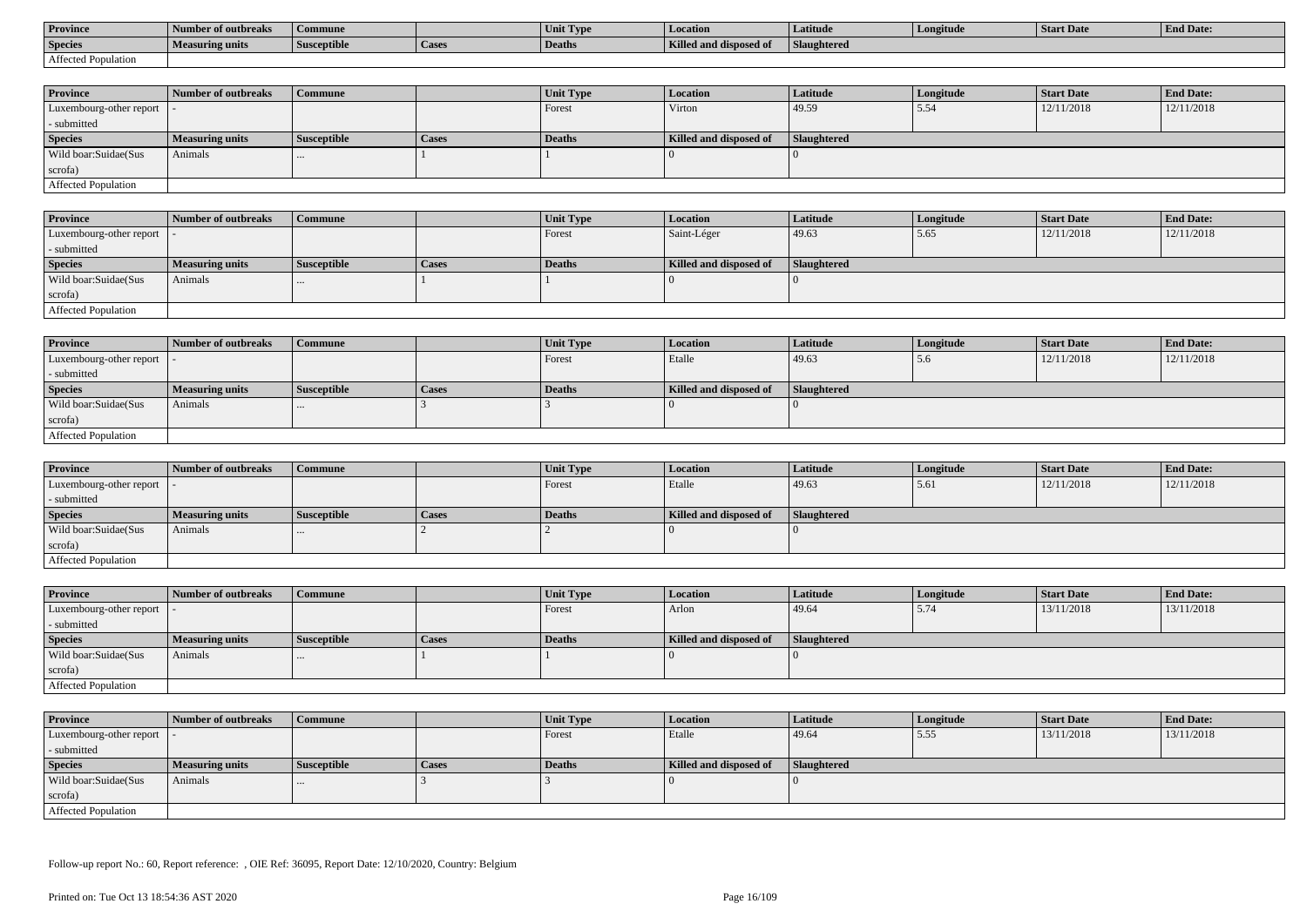| <b>Province</b>            | Number of outbreaks    | <b>Commune</b>     |              | Unit Type | Location               | <b>Latitude</b> | Longitude | <b>Start Date</b> | <b>End Date:</b> |
|----------------------------|------------------------|--------------------|--------------|-----------|------------------------|-----------------|-----------|-------------------|------------------|
| Luxembourg-other report  - |                        |                    |              | Forest    | Virton                 | 49.61           | 5.62      | 13/11/2018        | 13/11/2018       |
| - submitted                |                        |                    |              |           |                        |                 |           |                   |                  |
| <b>Species</b>             | <b>Measuring units</b> | <b>Susceptible</b> | <b>Cases</b> | Deaths    | Killed and disposed of | Slaughtered     |           |                   |                  |
| Wild boar: Suidae (Sus     | Animals                |                    |              |           |                        |                 |           |                   |                  |
| scrofa)                    |                        |                    |              |           |                        |                 |           |                   |                  |
| Affected Population        |                        |                    |              |           |                        |                 |           |                   |                  |

| <b>Province</b>         | Number of outbreaks    | Commune            |       | Unit Type | <b>Location</b>        | Latitude    | Longitude | <b>Start Date</b> | <b>End Date:</b> |
|-------------------------|------------------------|--------------------|-------|-----------|------------------------|-------------|-----------|-------------------|------------------|
| Luxembourg-other report |                        |                    |       | Forest    | Virton                 | 49.6        | 5.54      | 15/11/2018        | 15/11/2018       |
| - submitted             |                        |                    |       |           |                        |             |           |                   |                  |
| <b>Species</b>          | <b>Measuring units</b> | <b>Susceptible</b> | Cases | Deaths    | Killed and disposed of | Slaughtered |           |                   |                  |
| Wild boar:Suidae(Sus    | Animals                | $\cdots$           |       |           |                        |             |           |                   |                  |
| scrofa)                 |                        |                    |       |           |                        |             |           |                   |                  |
| Affected Population     |                        |                    |       |           |                        |             |           |                   |                  |

| <b>Province</b>            | Number of outbreaks    | Commune            |              | Unit Type | <b>Location</b>        | Latitude    | Longitude | Start Date | <b>End Date:</b> |
|----------------------------|------------------------|--------------------|--------------|-----------|------------------------|-------------|-----------|------------|------------------|
| Luxembourg-other report  - |                        |                    |              | Forest    | Etalle                 | 49.64       | 5.56      | 21/11/2018 | 21/11/2018       |
| - submitted                |                        |                    |              |           |                        |             |           |            |                  |
| <b>Species</b>             | <b>Measuring units</b> | <b>Susceptible</b> | <b>Cases</b> | Deaths    | Killed and disposed of | Slaughtered |           |            |                  |
| Wild boar:Suidae(Sus       | Animals                |                    |              |           |                        |             |           |            |                  |
| scrofa)                    |                        |                    |              |           |                        |             |           |            |                  |
| Affected Population        |                        |                    |              |           |                        |             |           |            |                  |

| <b>Province</b>            | Number of outbreaks    | <b>Commune</b>     |              | Unit Type     | Location               | <b>Latitude</b> | Longitude | <b>Start Date</b> | <b>End Date:</b> |
|----------------------------|------------------------|--------------------|--------------|---------------|------------------------|-----------------|-----------|-------------------|------------------|
| Luxembourg-other report  - |                        |                    |              | Forest        | Tintigny               | 49.63           | 5.5       | 28/11/2018        | 28/11/2018       |
| - submitted                |                        |                    |              |               |                        |                 |           |                   |                  |
| <b>Species</b>             | <b>Measuring units</b> | <b>Susceptible</b> | <b>Cases</b> | <b>Deaths</b> | Killed and disposed of | Slaughtered     |           |                   |                  |
| Wild boar:Suidae(Sus       | Animals                |                    |              |               |                        |                 |           |                   |                  |
| scrofa)                    |                        |                    |              |               |                        |                 |           |                   |                  |
| Affected Population        |                        |                    |              |               |                        |                 |           |                   |                  |

| <b>Province</b>             | <b>1 Number of outbreaks</b> | <b>Commune</b>     |       | Unit Type | <b>Location</b>        | <b>Latitude</b>    | Longitude | <b>Start Date</b> | <b>End Date:</b> |
|-----------------------------|------------------------------|--------------------|-------|-----------|------------------------|--------------------|-----------|-------------------|------------------|
| Luxembourg-other report   - |                              |                    |       | Forest    | Virton                 | 49.62              | 5.53      | 29/11/2018        | 29/11/2018       |
| - submitted                 |                              |                    |       |           |                        |                    |           |                   |                  |
| <b>Species</b>              | <b>Measuring units</b>       | <b>Susceptible</b> | Cases | Deaths    | Killed and disposed of | <b>Slaughtered</b> |           |                   |                  |
| Wild boar:Suidae(Sus        | Animals                      |                    |       |           |                        |                    |           |                   |                  |
| scrofa)                     |                              |                    |       |           |                        |                    |           |                   |                  |
| <b>Affected Population</b>  |                              |                    |       |           |                        |                    |           |                   |                  |

| <b>Province</b>            | Number of outbreaks    | <b>Commune</b>     |              | Unit Type | Location               | <b>Latitude</b>    | Longitude | <b>Start Date</b> | <b>End Date:</b> |
|----------------------------|------------------------|--------------------|--------------|-----------|------------------------|--------------------|-----------|-------------------|------------------|
| Luxembourg-other report  - |                        |                    |              | Forest    | Virton                 | 49.59              | 5.53      | 29/11/2018        | 29/11/2018       |
| - submitted                |                        |                    |              |           |                        |                    |           |                   |                  |
| <b>Species</b>             | <b>Measuring units</b> | <b>Susceptible</b> | <b>Cases</b> | Deaths    | Killed and disposed of | <b>Slaughtered</b> |           |                   |                  |
| Wild boar: Suidae (Sus     | Animals                |                    |              |           |                        |                    |           |                   |                  |
| scrofa)                    |                        |                    |              |           |                        |                    |           |                   |                  |
| Affected Population        |                        |                    |              |           |                        |                    |           |                   |                  |

| <b>Province</b> | <b>CONTRACTOR</b><br>er of outbreaks | Commune | . IVP | <i>cation</i><br>l Loc | Latitud | gitud | SIAIT Dave | <b>d</b> Date: |
|-----------------|--------------------------------------|---------|-------|------------------------|---------|-------|------------|----------------|
|                 |                                      |         |       |                        |         |       |            |                |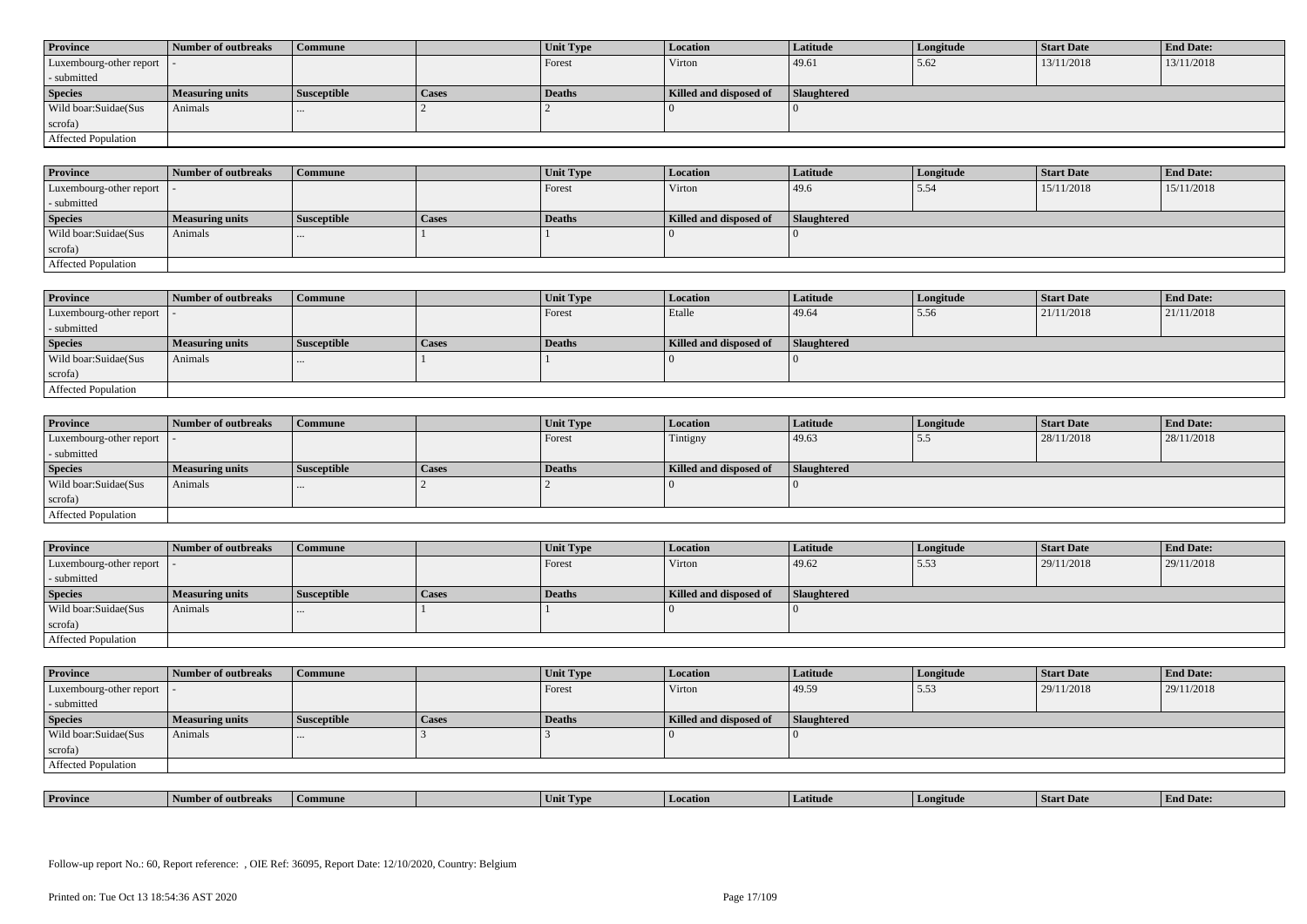| <b>Province</b>            | Number of outbreaks    | Commune            |              | Unit Type | <b>Location</b>        | <b>Latitude</b> | Longitude | <b>Start Date</b> | <b>End Date:</b> |
|----------------------------|------------------------|--------------------|--------------|-----------|------------------------|-----------------|-----------|-------------------|------------------|
| <b>Species</b>             | <b>Measuring units</b> | <b>Susceptible</b> | <b>Cases</b> | Deaths    | Killed and disposed of | Slaughtered     |           |                   |                  |
| Luxembourg-other report  - |                        |                    |              | Forest    | Etalle                 | 49.65           | 5.54      | 29/11/2018        | 29/11/2018       |
| - submitted                |                        |                    |              |           |                        |                 |           |                   |                  |
| <b>Species</b>             | <b>Measuring units</b> | <b>Susceptible</b> | <b>Cases</b> | Deaths    | Killed and disposed of | Slaughtered     |           |                   |                  |
| Wild boar:Suidae(Sus       | Animals                | $\cdots$           |              |           |                        |                 |           |                   |                  |
| scrofa)                    |                        |                    |              |           |                        |                 |           |                   |                  |
| Affected Population        |                        |                    |              |           |                        |                 |           |                   |                  |

| <b>Province</b>             | Number of outbreaks    | Commune            |       | Unit Type     | Location               | <b>Latitude</b> | Longitude | <b>Start Date</b> | <b>End Date:</b> |
|-----------------------------|------------------------|--------------------|-------|---------------|------------------------|-----------------|-----------|-------------------|------------------|
| Luxembourg-other report   - |                        |                    |       | Forest        | Tintigny               | 49.63           | 5.49      | 29/11/2018        | 29/11/2018       |
| - submitted                 |                        |                    |       |               |                        |                 |           |                   |                  |
| <b>Species</b>              | <b>Measuring units</b> | <b>Susceptible</b> | Cases | <b>Deaths</b> | Killed and disposed of | Slaughtered     |           |                   |                  |
| Wild boar:Suidae(Sus        | Animals                | $\cdots$           |       |               |                        |                 |           |                   |                  |
| scrofa)                     |                        |                    |       |               |                        |                 |           |                   |                  |
| <b>Affected Population</b>  |                        |                    |       |               |                        |                 |           |                   |                  |

| <b>Province</b>         | Number of outbreaks    | Commune            |              | Unit Type | <b>Location</b>        | <b>Latitude</b>    | Longitude | <b>Start Date</b> | <b>End Date:</b> |
|-------------------------|------------------------|--------------------|--------------|-----------|------------------------|--------------------|-----------|-------------------|------------------|
| Luxembourg-other report |                        |                    |              | Forest    | Tintigny               | 49.62              | 5.48      | 29/11/2018        | 29/11/2018       |
| - submitted             |                        |                    |              |           |                        |                    |           |                   |                  |
| <b>Species</b>          | <b>Measuring units</b> | <b>Susceptible</b> | <b>Cases</b> | Deaths    | Killed and disposed of | <b>Slaughtered</b> |           |                   |                  |
| Wild boar:Suidae(Sus    | Animals                | $\cdots$           |              |           |                        |                    |           |                   |                  |
| scrofa)                 |                        |                    |              |           |                        |                    |           |                   |                  |
| Affected Population     |                        |                    |              |           |                        |                    |           |                   |                  |

| <b>Province</b>            | Number of outbreaks    | <b>Commune</b>     |              | <b>Unit Type</b> | <i>Location</i>        | <b>Latitude</b>    | Longitude | <b>Start Date</b> | <b>End Date:</b> |
|----------------------------|------------------------|--------------------|--------------|------------------|------------------------|--------------------|-----------|-------------------|------------------|
| Luxembourg-other report  - |                        |                    |              | Forest           | Tintigny               | 49.63              | 5.48      | 29/11/2018        | 29/11/2018       |
| - submitted                |                        |                    |              |                  |                        |                    |           |                   |                  |
| <b>Species</b>             | <b>Measuring units</b> | <b>Susceptible</b> | <b>Cases</b> | <b>Deaths</b>    | Killed and disposed of | <b>Slaughtered</b> |           |                   |                  |
| Wild boar:Suidae(Sus       | Animals                | $\cdots$           |              |                  |                        |                    |           |                   |                  |
| scrofa)                    |                        |                    |              |                  |                        |                    |           |                   |                  |
| Affected Population        |                        |                    |              |                  |                        |                    |           |                   |                  |

| <b>Province</b>            | Number of outbreaks    | <b>Commune</b>     |              | Unit Type | Location               | Latitude    | Longitude | <b>Start Date</b> | <b>End Date:</b> |
|----------------------------|------------------------|--------------------|--------------|-----------|------------------------|-------------|-----------|-------------------|------------------|
| Luxembourg-other report  - |                        |                    |              | Forest    | Etalle                 | 49.65       | 5.64      | 29/11/2018        | 29/11/2018       |
| - submitted                |                        |                    |              |           |                        |             |           |                   |                  |
| <b>Species</b>             | <b>Measuring units</b> | <b>Susceptible</b> | <b>Cases</b> | Deaths    | Killed and disposed of | Slaughtered |           |                   |                  |
| Wild boar:Suidae(Sus       | Animals                |                    |              |           |                        |             |           |                   |                  |
| scrofa)                    |                        |                    |              |           |                        |             |           |                   |                  |
| Affected Population        |                        |                    |              |           |                        |             |           |                   |                  |

| <b>Province</b>            | Number of outbreaks    | Commune            |              | <b>Unit Type</b> | <b>Location</b>        | Latitude           | Longitude | <b>Start Date</b> | <b>End Date:</b> |
|----------------------------|------------------------|--------------------|--------------|------------------|------------------------|--------------------|-----------|-------------------|------------------|
| Luxembourg-other report  - |                        |                    |              | Forest           | Etalle                 | 49.65              | 15.54     | 29/11/2018        | 29/11/2018       |
| - submitted                |                        |                    |              |                  |                        |                    |           |                   |                  |
| <b>Species</b>             | <b>Measuring units</b> | <b>Susceptible</b> | <b>Cases</b> | Deaths           | Killed and disposed of | <b>Slaughtered</b> |           |                   |                  |
|                            |                        |                    |              |                  |                        |                    |           |                   |                  |
| Wild boar:Suidae(Sus       | Animals                |                    |              |                  |                        |                    |           |                   |                  |
| scrofa)                    |                        |                    |              |                  |                        |                    |           |                   |                  |

| <b>Province</b>         | Number of outbreaks | Commune | Unit Type | <b>Location</b> | Latitude | Longitude | Start Date | <b>End Date:</b> |
|-------------------------|---------------------|---------|-----------|-----------------|----------|-----------|------------|------------------|
| Luxembourg-other report |                     |         | Forest    | Etalle          | 49.65    |           | 29/11/2018 | 29/11/2018       |
| - submitted             |                     |         |           |                 |          |           |            |                  |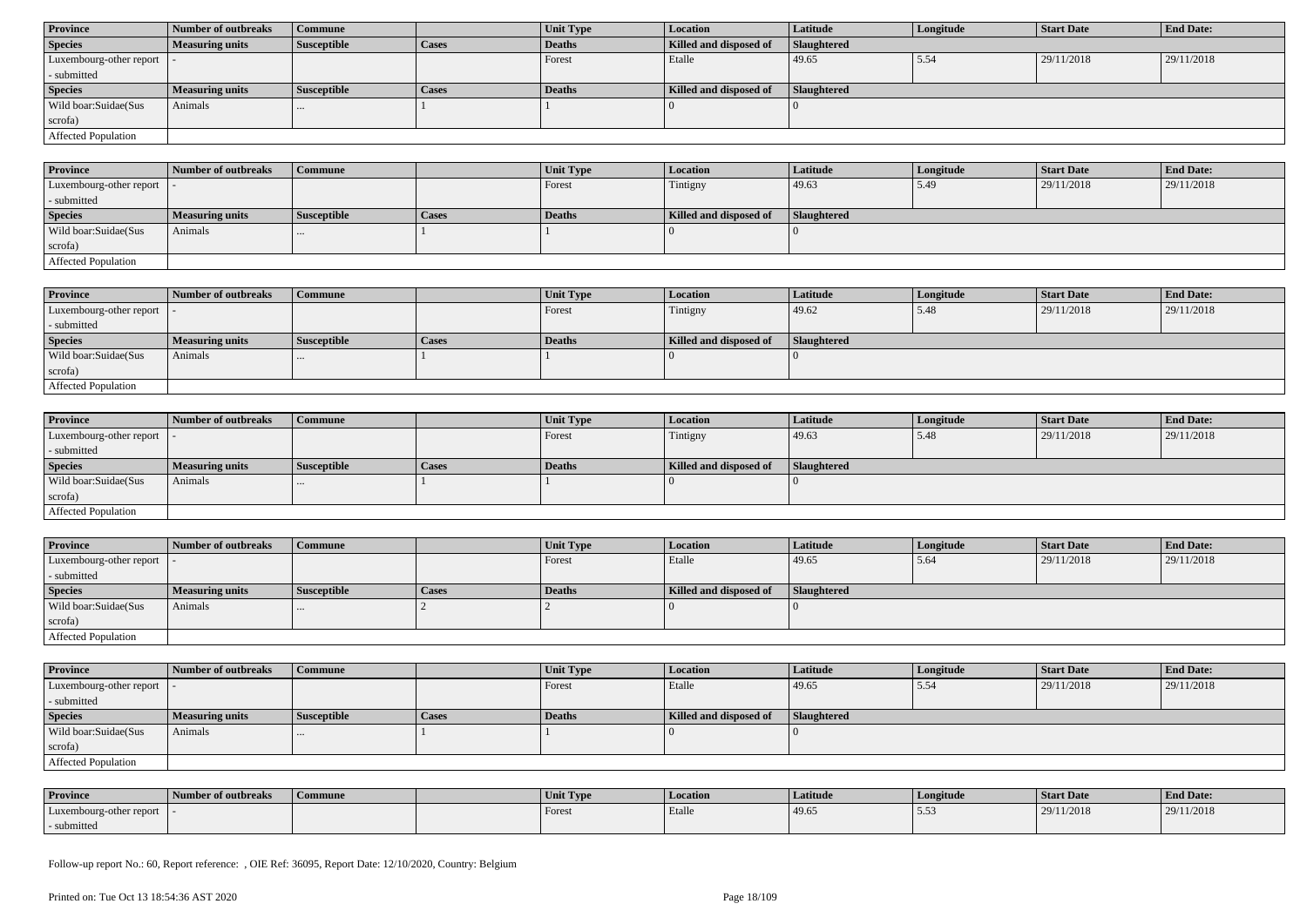| <b>Province</b>      | Number of outbreaks | Commune            |       | <b>Unit Type</b> | Location               | Latitude           | Longitude | Start Date | <b>End Date:</b> |
|----------------------|---------------------|--------------------|-------|------------------|------------------------|--------------------|-----------|------------|------------------|
| <b>Species</b>       | Measuring units     | <b>Susceptible</b> | Cases | Deaths           | Killed and disposed of | <b>Slaughtered</b> |           |            |                  |
| Wild boar:Suidae(Sus | Animals             |                    |       |                  |                        |                    |           |            |                  |
| scrofa)              |                     |                    |       |                  |                        |                    |           |            |                  |
| Affected Population  |                     |                    |       |                  |                        |                    |           |            |                  |

| <b>Province</b>            | Number of outbreaks | Commune            |              | <b>Unit Type</b> | <b>Location</b>        | <b>Latitude</b>    | Longitude | <b>Start Date</b> | <b>End Date:</b> |
|----------------------------|---------------------|--------------------|--------------|------------------|------------------------|--------------------|-----------|-------------------|------------------|
| Luxembourg-other report  - |                     |                    |              | Forest           | Tintigny               | 49.63              | 5.52      | 29/11/2018        | 29/11/2018       |
| - submitted                |                     |                    |              |                  |                        |                    |           |                   |                  |
| <b>Species</b>             | Measuring units     | <b>Susceptible</b> | <b>Cases</b> | <b>Deaths</b>    | Killed and disposed of | <b>Slaughtered</b> |           |                   |                  |
| Wild boar:Suidae(Sus       | Animals             | $\cdots$           |              |                  |                        |                    |           |                   |                  |
| scrofa)                    |                     |                    |              |                  |                        |                    |           |                   |                  |
| Affected Population        |                     |                    |              |                  |                        |                    |           |                   |                  |

| Province                | Number of outbreaks | <b>Commune</b>     |       | Unit Type | Location               | Latitude    | Longitude | <b>Start Date</b> | <b>End Date:</b> |
|-------------------------|---------------------|--------------------|-------|-----------|------------------------|-------------|-----------|-------------------|------------------|
| Luxembourg-other report |                     |                    |       | Forest    | Meix-devant-Virton     | 49.62       | 15.52     | 30/11/2018        | 30/11/2018       |
| - submitted             |                     |                    |       |           |                        |             |           |                   |                  |
| <b>Species</b>          | Measuring units     | <b>Susceptible</b> | Cases | Deaths    | Killed and disposed of | Slaughtered |           |                   |                  |
| Wild boar:Suidae(Sus    | Animals             |                    |       |           |                        |             |           |                   |                  |
| scrofa)                 |                     |                    |       |           |                        |             |           |                   |                  |
| Affected Population     |                     |                    |       |           |                        |             |           |                   |                  |

| <b>Province</b>            | Number of outbreaks    | Commune            |              | Unit Type | Location               | <b>Latitude</b> | Longitude | <b>Start Date</b> | <b>End Date:</b> |
|----------------------------|------------------------|--------------------|--------------|-----------|------------------------|-----------------|-----------|-------------------|------------------|
| Luxembourg-other report  - |                        |                    |              | Forest    | Saint-Léger            | 49.62           | 5.64      | 30/11/2018        | 30/11/2018       |
| - submitted                |                        |                    |              |           |                        |                 |           |                   |                  |
| <b>Species</b>             | <b>Measuring units</b> | <b>Susceptible</b> | <b>Cases</b> | Deaths    | Killed and disposed of | Slaughtered     |           |                   |                  |
| Wild boar:Suidae(Sus       | Animals                | $\cdots$           |              |           |                        |                 |           |                   |                  |
| scrofa)                    |                        |                    |              |           |                        |                 |           |                   |                  |
| Affected Population        |                        |                    |              |           |                        |                 |           |                   |                  |

| <b>Province</b>            | Number of outbreaks    | Commune            |       | Unit Type     | <i>Location</i>        | <b>Latitude</b>    | Longitude | <b>Start Date</b> | <b>End Date:</b> |
|----------------------------|------------------------|--------------------|-------|---------------|------------------------|--------------------|-----------|-------------------|------------------|
| Luxembourg-other report  - |                        |                    |       | <b>Forest</b> | Etalle                 | 49.65              | 15.63     | 30/11/2018        | 30/11/2018       |
| - submitted                |                        |                    |       |               |                        |                    |           |                   |                  |
| <b>Species</b>             | <b>Measuring units</b> | <b>Susceptible</b> | Cases | Deaths        | Killed and disposed of | <b>Slaughtered</b> |           |                   |                  |
| Wild boar: Suidae (Sus     | Animals                | $\cdots$           |       |               |                        |                    |           |                   |                  |
| scrofa)                    |                        |                    |       |               |                        |                    |           |                   |                  |
| Affected Population        |                        |                    |       |               |                        |                    |           |                   |                  |

| <b>Province</b>            | Number of outbreaks    | <b>Commune</b>     |              | <b>Unit Type</b> | <b>Location</b>        | <b>Latitude</b> | Longitude | <b>Start Date</b> | <b>End Date:</b> |
|----------------------------|------------------------|--------------------|--------------|------------------|------------------------|-----------------|-----------|-------------------|------------------|
| Luxembourg-other report  - |                        |                    |              | Forest           | Etalle                 | 49.65           | 15.64     | 30/11/2018        | 30/11/2018       |
| - submitted                |                        |                    |              |                  |                        |                 |           |                   |                  |
| <b>Species</b>             | <b>Measuring units</b> | <b>Susceptible</b> | <b>Cases</b> | Deaths           | Killed and disposed of | Slaughtered     |           |                   |                  |
| Wild boar:Suidae(Sus       | Animals                | $\cdots$           |              |                  |                        |                 |           |                   |                  |
| scrofa)                    |                        |                    |              |                  |                        |                 |           |                   |                  |
| Affected Population        |                        |                    |              |                  |                        |                 |           |                   |                  |

| <b>Province</b>            | Number of outbreaks    | Commune            |       | <b>Unit Type</b> | <b>Location</b>        | Latitude           | Longitude | Start Date | <b>End Date:</b> |
|----------------------------|------------------------|--------------------|-------|------------------|------------------------|--------------------|-----------|------------|------------------|
| Luxembourg-other report  - |                        |                    |       | Forest           | Etalle                 | 49.66              | 5.62      | 30/11/2018 | 30/11/2018       |
| - submitted                |                        |                    |       |                  |                        |                    |           |            |                  |
| <b>Species</b>             | <b>Measuring units</b> | <b>Susceptible</b> | Cases | Deaths           | Killed and disposed of | <b>Slaughtered</b> |           |            |                  |
| Wild boar:Suidae(Sus       | Animals                |                    |       |                  |                        |                    |           |            |                  |
| scrofa)                    |                        |                    |       |                  |                        |                    |           |            |                  |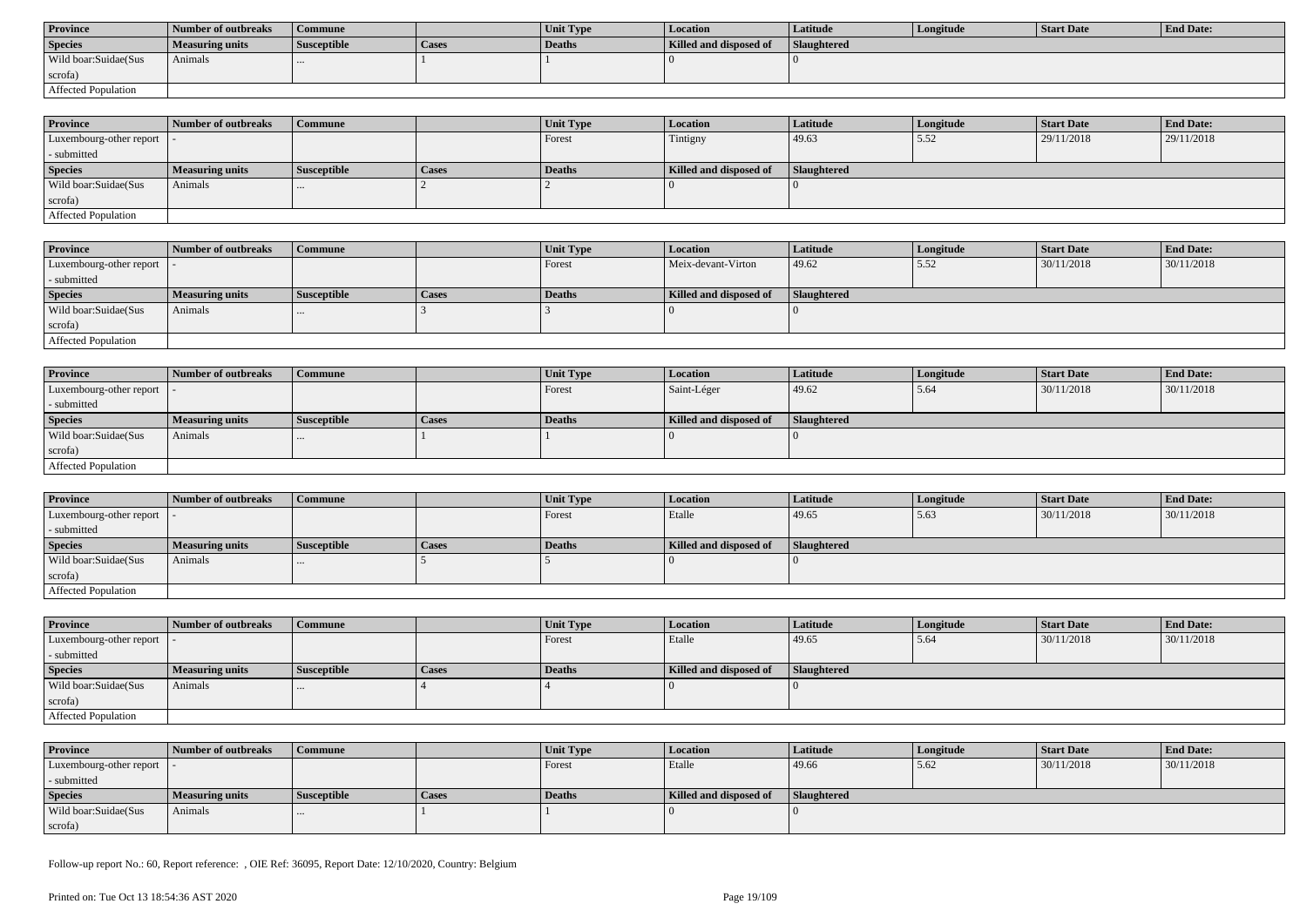| <b>Province</b>     | Number of outbreaks    | Commune            |                    | Unit Typ. | Location                             | Latitude    | Longitude | <b>Start Date</b> | <b>End Date:</b> |
|---------------------|------------------------|--------------------|--------------------|-----------|--------------------------------------|-------------|-----------|-------------------|------------------|
| <b>Species</b>      | <b>Measuring units</b> | <b>Susceptible</b> | <sup>1</sup> Cases | Deaths    | <b>Killed and disposy</b><br>™ od of | Slaughtered |           |                   |                  |
| Affected Population |                        |                    |                    |           |                                      |             |           |                   |                  |

| <b>Province</b>         | Number of outbreaks    | Commune            |              | Unit Type | Location               | Latitude    | Longitude | <b>Start Date</b> | <b>End Date:</b> |
|-------------------------|------------------------|--------------------|--------------|-----------|------------------------|-------------|-----------|-------------------|------------------|
| Luxembourg-other report |                        |                    |              | Forest    | Etalle                 | 49.65       | 5.63      | 30/11/2018        | 30/11/2018       |
| - submitted             |                        |                    |              |           |                        |             |           |                   |                  |
| <b>Species</b>          | <b>Measuring units</b> | <b>Susceptible</b> | <b>Cases</b> | Deaths    | Killed and disposed of | Slaughtered |           |                   |                  |
| Wild boar:Suidae(Sus    | Animals                |                    |              |           |                        |             |           |                   |                  |
| scrofa)                 |                        |                    |              |           |                        |             |           |                   |                  |
| Affected Population     |                        |                    |              |           |                        |             |           |                   |                  |

| <b>Province</b>            | Number of outbreaks    | <b>Commune</b>     |              | <b>Unit Type</b> | <b>Location</b>        | <b>Latitude</b> | Longitude | <b>Start Date</b> | <b>End Date:</b> |
|----------------------------|------------------------|--------------------|--------------|------------------|------------------------|-----------------|-----------|-------------------|------------------|
| Luxembourg-other report  - |                        |                    |              | Forest           | Arlon                  | 49.66           | 5.74      | 03/12/2018        | 03/12/2018       |
| - submitted                |                        |                    |              |                  |                        |                 |           |                   |                  |
| <b>Species</b>             | <b>Measuring units</b> | <b>Susceptible</b> | <b>Cases</b> | Deaths           | Killed and disposed of | Slaughtered     |           |                   |                  |
| Wild boar:Suidae(Sus       | Animals                |                    |              |                  |                        |                 |           |                   |                  |
| scrofa)                    |                        |                    |              |                  |                        |                 |           |                   |                  |
| Affected Population        |                        |                    |              |                  |                        |                 |           |                   |                  |

| <b>Province</b>            | Number of outbreaks    | <b>Commune</b>     |       | Unit Type | Location               | Latitude    | Longitude | <b>Start Date</b> | <b>End Date:</b> |
|----------------------------|------------------------|--------------------|-------|-----------|------------------------|-------------|-----------|-------------------|------------------|
| Luxembourg-other report  - |                        |                    |       | Forest    | Tintigny               | 49.65       | 5.52      | 04/12/2018        | 04/12/2018       |
| - submitted                |                        |                    |       |           |                        |             |           |                   |                  |
| <b>Species</b>             | <b>Measuring units</b> | <b>Susceptible</b> | Cases | Deaths    | Killed and disposed of | Slaughtered |           |                   |                  |
| Wild boar:Suidae(Sus       | Animals                |                    |       |           |                        |             |           |                   |                  |
| scrofa)                    |                        |                    |       |           |                        |             |           |                   |                  |
| Affected Population        |                        |                    |       |           |                        |             |           |                   |                  |

| <b>Province</b>         | Number of outbreaks    | <b>Commune</b>     |              | Unit Type | <i>Location</i>        | <b>Latitude</b> | Longitude | <b>Start Date</b> | <b>End Date:</b> |
|-------------------------|------------------------|--------------------|--------------|-----------|------------------------|-----------------|-----------|-------------------|------------------|
| Luxembourg-other report |                        |                    |              | Forest    | Tintigny               | 49.65           | 5.53      | 04/12/2018        | 04/12/2018       |
| - submitted             |                        |                    |              |           |                        |                 |           |                   |                  |
| <b>Species</b>          | <b>Measuring units</b> | <b>Susceptible</b> | <b>Cases</b> | Deaths    | Killed and disposed of | Slaughtered     |           |                   |                  |
| Wild boar:Suidae(Sus    | Animals                |                    |              |           |                        |                 |           |                   |                  |
| scrofa)                 |                        |                    |              |           |                        |                 |           |                   |                  |
| Affected Population     |                        |                    |              |           |                        |                 |           |                   |                  |

| <b>Province</b>            | Number of outbreaks    | Commune            |       | Unit Type | <b>Location</b>        | <b>Latitude</b> | Longitude | <b>Start Date</b> | <b>End Date:</b> |
|----------------------------|------------------------|--------------------|-------|-----------|------------------------|-----------------|-----------|-------------------|------------------|
| Luxembourg-other report  - |                        |                    |       | Forest    | Tintigny               | 49.63           | 5.47      | 04/12/2018        | 04/12/2018       |
| - submitted                |                        |                    |       |           |                        |                 |           |                   |                  |
| <b>Species</b>             | <b>Measuring units</b> | <b>Susceptible</b> | Cases | Deaths    | Killed and disposed of | Slaughtered     |           |                   |                  |
| Wild boar:Suidae(Sus       | Animals                | $\cdots$           |       |           |                        |                 |           |                   |                  |
| scrofa)                    |                        |                    |       |           |                        |                 |           |                   |                  |
| Affected Population        |                        |                    |       |           |                        |                 |           |                   |                  |

| <b>Province</b>            | Number of outbreaks    | <b>Commune</b>     |       | Unit Type     | Location               | <b>Latitude</b>    | Longitude | <b>Start Date</b> | <b>End Date:</b> |
|----------------------------|------------------------|--------------------|-------|---------------|------------------------|--------------------|-----------|-------------------|------------------|
| Luxembourg-other report  - |                        |                    |       | Forest        | Virton                 | 49.59              | 5.59      | 04/12/2018        | 04/12/2018       |
| - submitted                |                        |                    |       |               |                        |                    |           |                   |                  |
| <b>Species</b>             | <b>Measuring units</b> | <b>Susceptible</b> | Cases | <b>Deaths</b> | Killed and disposed of | <b>Slaughtered</b> |           |                   |                  |
| Wild boar:Suidae(Sus       | Animals                | $\cdots$           |       |               |                        |                    |           |                   |                  |
| scrofa)                    |                        |                    |       |               |                        |                    |           |                   |                  |
| Affected Population        |                        |                    |       |               |                        |                    |           |                   |                  |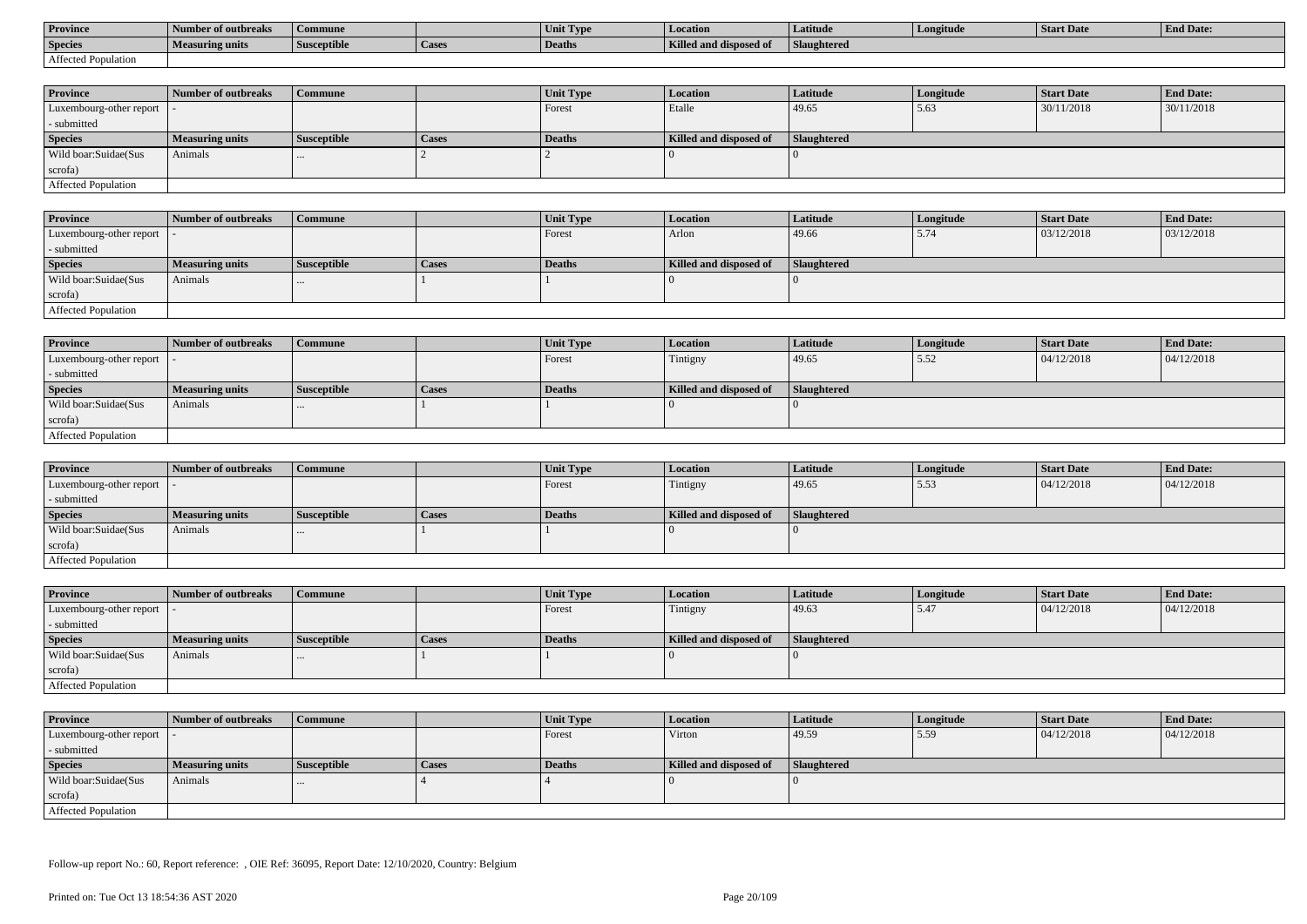| <b>Province</b>            | Number of outbreaks    | <b>Commune</b>     |              | Unit Type | Location               | <b>Latitude</b> | Longitude | <b>Start Date</b> | <b>End Date:</b> |
|----------------------------|------------------------|--------------------|--------------|-----------|------------------------|-----------------|-----------|-------------------|------------------|
| Luxembourg-other report  - |                        |                    |              | Forest    | Tintigny               | 49.66           | 15.52     | 04/12/2018        | 04/12/2018       |
| - submitted                |                        |                    |              |           |                        |                 |           |                   |                  |
| <b>Species</b>             | <b>Measuring units</b> | <b>Susceptible</b> | <b>Cases</b> | Deaths    | Killed and disposed of | Slaughtered     |           |                   |                  |
| Wild boar: Suidae (Sus     | Animals                |                    |              |           |                        |                 |           |                   |                  |
| scrofa)                    |                        |                    |              |           |                        |                 |           |                   |                  |
| Affected Population        |                        |                    |              |           |                        |                 |           |                   |                  |

| <b>Province</b>         | Number of outbreaks    | Commune            |       | Unit Type | <b>Location</b>        | Latitude    | Longitude | <b>Start Date</b> | <b>End Date:</b> |
|-------------------------|------------------------|--------------------|-------|-----------|------------------------|-------------|-----------|-------------------|------------------|
| Luxembourg-other report |                        |                    |       | Forest    | Etalle                 | 49.65       | 5.54      | 04/12/2018        | 04/12/2018       |
| - submitted             |                        |                    |       |           |                        |             |           |                   |                  |
| <b>Species</b>          | <b>Measuring units</b> | <b>Susceptible</b> | Cases | Deaths    | Killed and disposed of | Slaughtered |           |                   |                  |
| Wild boar:Suidae(Sus    | Animals                | $\cdots$           |       |           |                        |             |           |                   |                  |
| scrofa)                 |                        |                    |       |           |                        |             |           |                   |                  |
| Affected Population     |                        |                    |       |           |                        |             |           |                   |                  |

| <b>Province</b>            | Number of outbreaks    | Commune            |              | Unit Type | <b>Location</b>        | Latitude    | Longitude | Start Date | <b>End Date:</b> |
|----------------------------|------------------------|--------------------|--------------|-----------|------------------------|-------------|-----------|------------|------------------|
| Luxembourg-other report  - |                        |                    |              | Forest    | Etalle                 | 49.65       | 5.53      | 04/12/2018 | 04/12/2018       |
| - submitted                |                        |                    |              |           |                        |             |           |            |                  |
| <b>Species</b>             | <b>Measuring units</b> | <b>Susceptible</b> | <b>Cases</b> | Deaths    | Killed and disposed of | Slaughtered |           |            |                  |
| Wild boar:Suidae(Sus       | Animals                |                    |              |           |                        |             |           |            |                  |
| scrofa)                    |                        |                    |              |           |                        |             |           |            |                  |
| Affected Population        |                        |                    |              |           |                        |             |           |            |                  |

| <b>Province</b>            | Number of outbreaks    | <b>Commune</b>     |              | Unit Type | Location               | <b>Latitude</b> | Longitude | <b>Start Date</b> | <b>End Date:</b> |
|----------------------------|------------------------|--------------------|--------------|-----------|------------------------|-----------------|-----------|-------------------|------------------|
| Luxembourg-other report  - |                        |                    |              | Forest    | Etalle                 | 49.64           | 5.58      | 05/12/2018        | 05/12/2018       |
| - submitted                |                        |                    |              |           |                        |                 |           |                   |                  |
| <b>Species</b>             | <b>Measuring units</b> | <b>Susceptible</b> | <b>Cases</b> | Deaths    | Killed and disposed of | Slaughtered     |           |                   |                  |
| Wild boar:Suidae(Sus       | Animals                |                    |              |           |                        |                 |           |                   |                  |
| scrofa)                    |                        |                    |              |           |                        |                 |           |                   |                  |
| Affected Population        |                        |                    |              |           |                        |                 |           |                   |                  |

| <b>Province</b>            | Number of outbreaks | Commune            |       | Unit Type | <b>Location</b>        | <b>Latitude</b>    | Longitude | <b>Start Date</b> | <b>End Date:</b> |
|----------------------------|---------------------|--------------------|-------|-----------|------------------------|--------------------|-----------|-------------------|------------------|
| Luxembourg-other report  - |                     |                    |       | Forest    | Etalle                 | 49.64              | 5.54      | 05/12/2018        | 05/12/2018       |
| - submitted                |                     |                    |       |           |                        |                    |           |                   |                  |
| <b>Species</b>             | Measuring units     | <b>Susceptible</b> | Cases | Deaths    | Killed and disposed of | <b>Slaughtered</b> |           |                   |                  |
|                            |                     |                    |       |           |                        |                    |           |                   |                  |
| Wild boar:Suidae(Sus       | Animals             | $\cdots$           |       |           |                        |                    |           |                   |                  |
| scrofa)                    |                     |                    |       |           |                        |                    |           |                   |                  |

| <b>Province</b>            | Number of outbreaks    | <b>Commune</b>     |              | Unit Type | Location               | Latitude    | Longitude | <b>Start Date</b> | <b>End Date:</b> |
|----------------------------|------------------------|--------------------|--------------|-----------|------------------------|-------------|-----------|-------------------|------------------|
| Luxembourg-other report  - |                        |                    |              | Forest    | Tintigny               | 49.63       | 5.53      | 07/12/2018        | 07/12/2018       |
| - submitted                |                        |                    |              |           |                        |             |           |                   |                  |
| <b>Species</b>             | <b>Measuring units</b> | <b>Susceptible</b> | <b>Cases</b> | Deaths    | Killed and disposed of | Slaughtered |           |                   |                  |
| Wild boar:Suidae(Sus       | Animals                |                    |              |           |                        |             |           |                   |                  |
| scrofa)                    |                        |                    |              |           |                        |             |           |                   |                  |
| Affected Population        |                        |                    |              |           |                        |             |           |                   |                  |

| <b>Province</b> | rnreak: | amune | - I vn<br>Unit | Latitud | neıtude | <b>Start Date</b> | $\mathbf{r}$<br>d Date:<br>- H'm. |
|-----------------|---------|-------|----------------|---------|---------|-------------------|-----------------------------------|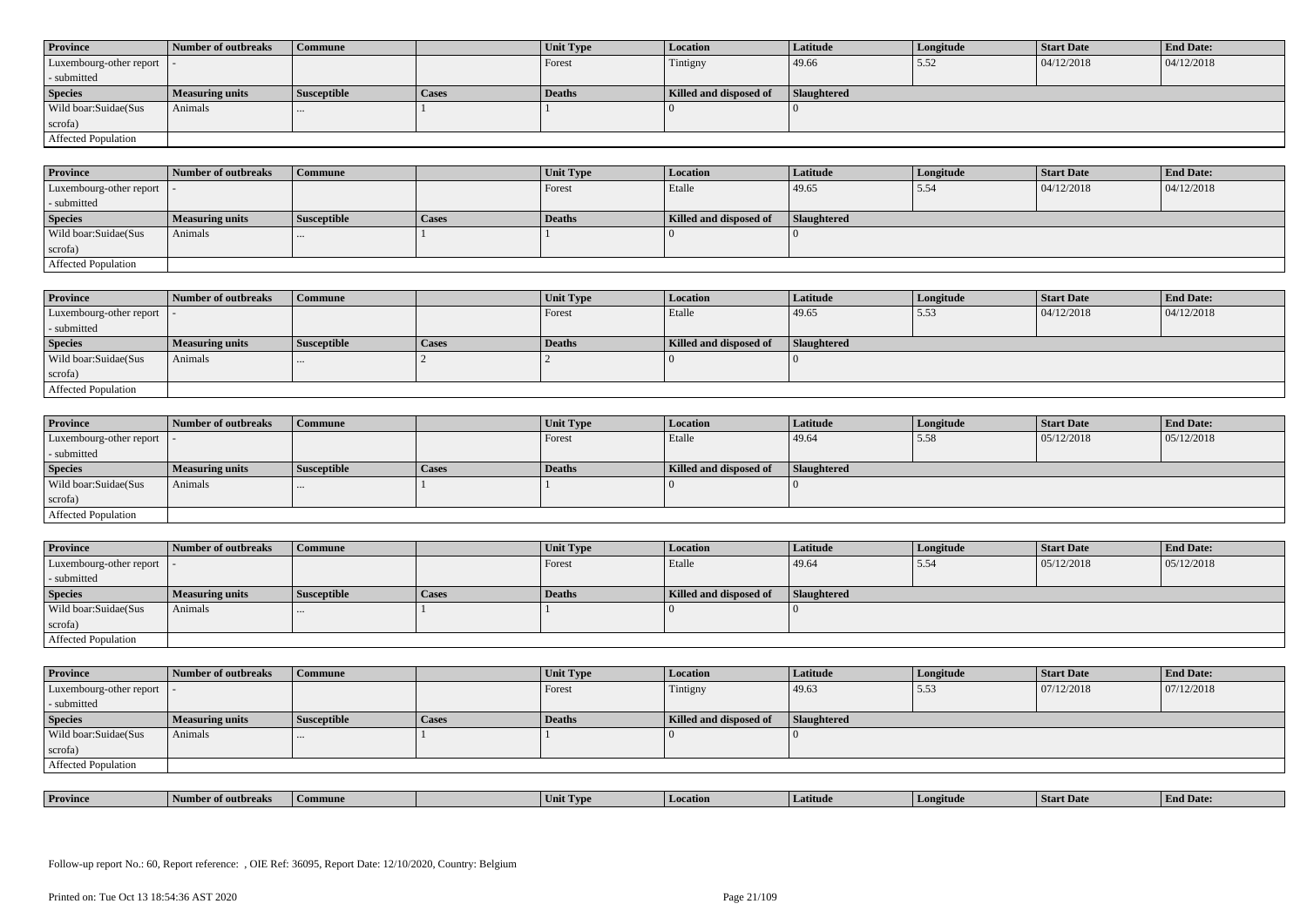| <b>Province</b>            | Number of outbreaks    | Commune            |              | Unit Type | <b>Location</b>        | <b>Latitude</b>    | Longitude | <b>Start Date</b> | <b>End Date:</b> |
|----------------------------|------------------------|--------------------|--------------|-----------|------------------------|--------------------|-----------|-------------------|------------------|
| <b>Species</b>             | <b>Measuring units</b> | <b>Susceptible</b> | <b>Cases</b> | Deaths    | Killed and disposed of | <b>Slaughtered</b> |           |                   |                  |
| Luxembourg-other report  - |                        |                    |              | Forest    | Tintigny               | 49.64              | 5.46      | 12/12/2018        | 12/12/2018       |
| - submitted                |                        |                    |              |           |                        |                    |           |                   |                  |
| <b>Species</b>             | <b>Measuring units</b> | <b>Susceptible</b> | <b>Cases</b> | Deaths    | Killed and disposed of | Slaughtered        |           |                   |                  |
| Wild boar:Suidae(Sus       | Animals                | $\cdots$           |              |           |                        |                    |           |                   |                  |
| scrofa)                    |                        |                    |              |           |                        |                    |           |                   |                  |
| Affected Population        |                        |                    |              |           |                        |                    |           |                   |                  |

| <b>Province</b>             | Number of outbreaks    | Commune            |       | Unit Type     | Location               | <b>Latitude</b> | Longitude | <b>Start Date</b> | <b>End Date:</b> |
|-----------------------------|------------------------|--------------------|-------|---------------|------------------------|-----------------|-----------|-------------------|------------------|
| Luxembourg-other report   - |                        |                    |       | Forest        | Etalle                 | 49.62           | 5.61      | 12/12/2018        | 12/12/2018       |
| - submitted                 |                        |                    |       |               |                        |                 |           |                   |                  |
| <b>Species</b>              | <b>Measuring units</b> | <b>Susceptible</b> | Cases | <b>Deaths</b> | Killed and disposed of | Slaughtered     |           |                   |                  |
| Wild boar:Suidae(Sus        | Animals                | $\cdots$           |       |               |                        |                 |           |                   |                  |
| scrofa)                     |                        |                    |       |               |                        |                 |           |                   |                  |
| <b>Affected Population</b>  |                        |                    |       |               |                        |                 |           |                   |                  |

| <b>Province</b>         | Number of outbreaks    | Commune            |              | Unit Type | <b>Location</b>        | <b>Latitude</b>    | Longitude | <b>Start Date</b> | <b>End Date:</b> |
|-------------------------|------------------------|--------------------|--------------|-----------|------------------------|--------------------|-----------|-------------------|------------------|
| Luxembourg-other report |                        |                    |              | Forest    | Tintigny               | 49.63              | 5.53      | 12/12/2018        | 12/12/2018       |
| - submitted             |                        |                    |              |           |                        |                    |           |                   |                  |
| <b>Species</b>          | <b>Measuring units</b> | <b>Susceptible</b> | <b>Cases</b> | Deaths    | Killed and disposed of | <b>Slaughtered</b> |           |                   |                  |
| Wild boar:Suidae(Sus    | Animals                | $\cdots$           |              |           |                        |                    |           |                   |                  |
| scrofa)                 |                        |                    |              |           |                        |                    |           |                   |                  |
| Affected Population     |                        |                    |              |           |                        |                    |           |                   |                  |

| <b>Province</b>            | Number of outbreaks    | Commune            |              | <b>Unit Type</b> | <b>Location</b>        | Latitude    | Longitude | <b>Start Date</b> | <b>End Date:</b> |
|----------------------------|------------------------|--------------------|--------------|------------------|------------------------|-------------|-----------|-------------------|------------------|
| Luxembourg-other report  - |                        | Etalle             |              | Forest           | Fratin                 | 49.64       | 5.56      | 12/12/2018        | 12/12/2018       |
| - submitted                |                        |                    |              |                  |                        |             |           |                   |                  |
| <b>Species</b>             | <b>Measuring units</b> | <b>Susceptible</b> | <b>Cases</b> | <b>Deaths</b>    | Killed and disposed of | Slaughtered |           |                   |                  |
| Wild boar:Suidae(Sus       | Animals                |                    |              |                  |                        |             |           |                   |                  |
| scrofa)                    |                        |                    |              |                  |                        |             |           |                   |                  |
| Affected Population        |                        |                    |              |                  |                        |             |           |                   |                  |

| <b>Province</b>            | Number of outbreaks    | <b>Commune</b>     |              | Unit Type | Location               | Latitude           | Longitude | <b>Start Date</b> | <b>End Date:</b> |
|----------------------------|------------------------|--------------------|--------------|-----------|------------------------|--------------------|-----------|-------------------|------------------|
| Luxembourg-other report  - |                        | Etalle             |              | Forest    | Huombois               | 49.63              | 15.54     | 13/12/2018        | 13/12/2018       |
| - submitted                |                        |                    |              |           |                        |                    |           |                   |                  |
| <b>Species</b>             | <b>Measuring units</b> | <b>Susceptible</b> | <b>Cases</b> | Deaths    | Killed and disposed of | <b>Slaughtered</b> |           |                   |                  |
| Wild boar:Suidae(Sus       | Animals                |                    |              |           |                        |                    |           |                   |                  |
| scrofa)                    |                        |                    |              |           |                        |                    |           |                   |                  |
|                            |                        |                    |              |           |                        |                    |           |                   |                  |

| <b>Province</b>         | Number of outbreaks    | Commune            |       | <b>Unit Type</b> | Location               | Latitude           | Longitude | <b>Start Date</b> | <b>End Date:</b> |
|-------------------------|------------------------|--------------------|-------|------------------|------------------------|--------------------|-----------|-------------------|------------------|
| Luxembourg-other report |                        | Meix-devant-Virton |       | Forest           | Gérouville             | 49.61              | 5.46      | 14/12/2018        | 14/12/2018       |
| - submitted             |                        |                    |       |                  |                        |                    |           |                   |                  |
| <b>Species</b>          | <b>Measuring units</b> | <b>Susceptible</b> | Cases | Deaths           | Killed and disposed of | <b>Slaughtered</b> |           |                   |                  |
| Wild boar:Suidae(Sus    | Animals                | $\cdots$           |       |                  |                        |                    |           |                   |                  |
| scrofa)                 |                        |                    |       |                  |                        |                    |           |                   |                  |
| Affected Population     |                        |                    |       |                  |                        |                    |           |                   |                  |

| <b>Province</b>         | Number of outbreaks | Commune | Unit Type | <b>Location</b> | Latitude | Longitude | <b>Start Date</b> | <b>End Date:</b> |
|-------------------------|---------------------|---------|-----------|-----------------|----------|-----------|-------------------|------------------|
| Luxembourg-other report |                     | Etalle  | Forest    | Buzenol         | 49.64    | 550       | 16/12/2018        | 16/12/2018       |
| - submitted             |                     |         |           |                 |          |           |                   |                  |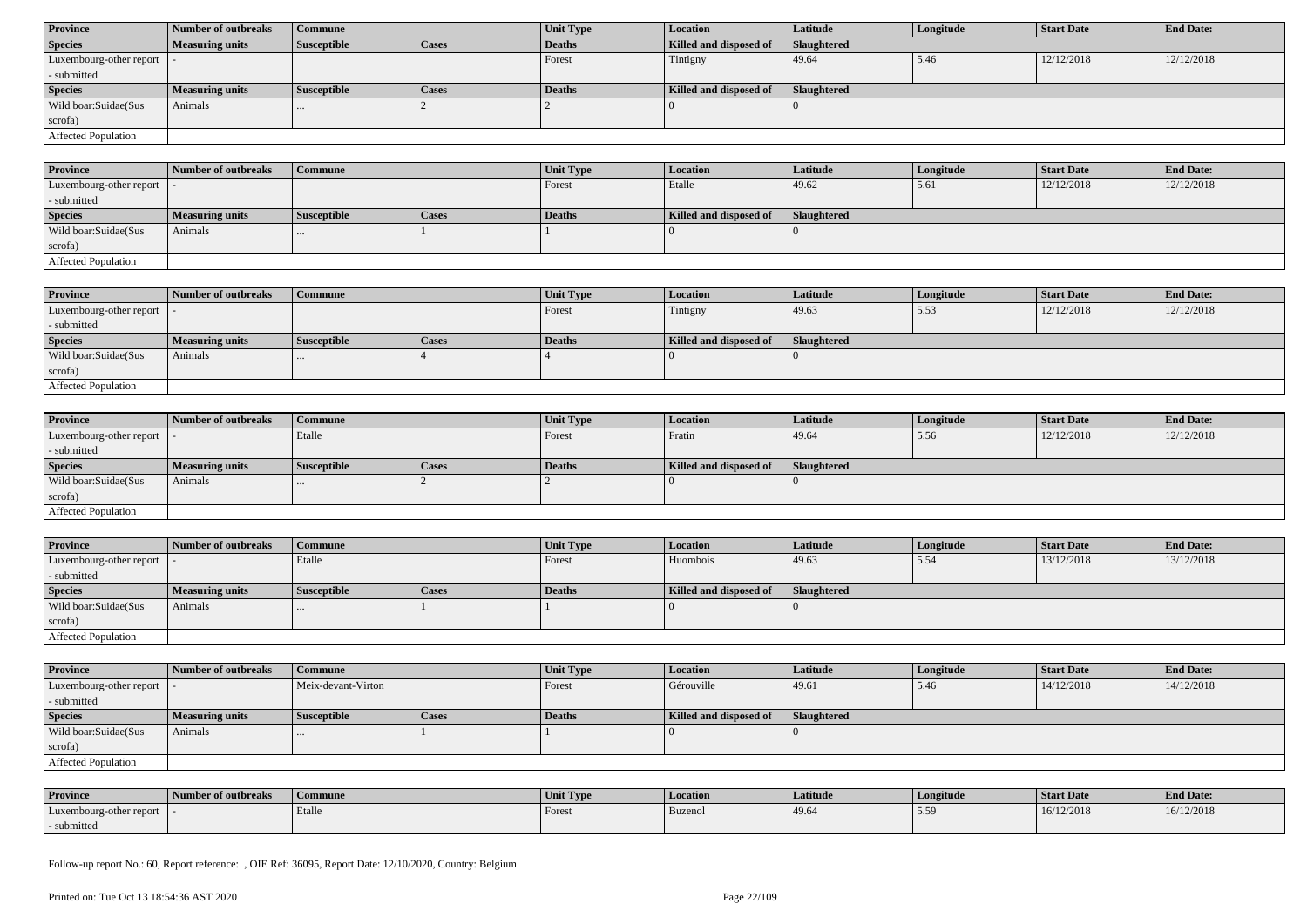| <b>Province</b>      | <b>Number of outbreaks</b> | Commune            |              | <b>Unit Type</b> | Location               | Latitude    | Longitude | Start Date | <b>End Date:</b> |
|----------------------|----------------------------|--------------------|--------------|------------------|------------------------|-------------|-----------|------------|------------------|
| <b>Species</b>       | Measuring units            | <b>Susceptible</b> | <b>Cases</b> | Deaths           | Killed and disposed of | Slaughtered |           |            |                  |
| Wild boar:Suidae(Sus | Animals                    |                    |              |                  |                        |             |           |            |                  |
| scrofa)              |                            |                    |              |                  |                        |             |           |            |                  |
| Affected Population  |                            |                    |              |                  |                        |             |           |            |                  |

| <b>Province</b>            | Number of outbreaks    | <b>Commune</b>     |              | <b>Unit Type</b> | <b>Location</b>        | Latitude           | Longitude | <b>Start Date</b> | <b>End Date:</b> |
|----------------------------|------------------------|--------------------|--------------|------------------|------------------------|--------------------|-----------|-------------------|------------------|
| Luxembourg-other report  - |                        | Etalle             |              | Forest           | Huombois               | 49.63              | 5.53      | 17/12/2018        | 17/12/2018       |
| - submitted                |                        |                    |              |                  |                        |                    |           |                   |                  |
| <b>Species</b>             | <b>Measuring units</b> | <b>Susceptible</b> | <b>Cases</b> | <b>Deaths</b>    | Killed and disposed of | <b>Slaughtered</b> |           |                   |                  |
| Wild boar:Suidae(Sus       | Animals                |                    |              |                  |                        |                    |           |                   |                  |
| scrofa)                    |                        |                    |              |                  |                        |                    |           |                   |                  |
| <b>Affected Population</b> |                        |                    |              |                  |                        |                    |           |                   |                  |

| <b>Province</b>         | Number of outbreaks | Commune            |       | Unit Type     | <i>Location</i>        | Latitude           | Longitude | Start Date | <b>End Date:</b> |
|-------------------------|---------------------|--------------------|-------|---------------|------------------------|--------------------|-----------|------------|------------------|
| Luxembourg-other report |                     | Meix-devant-Virton |       | <b>Forest</b> | Meix-devant-Virton     | 49.62              | 5.51      | 18/12/2018 | 18/12/2018       |
| - submitted             |                     |                    |       |               |                        |                    |           |            |                  |
| <b>Species</b>          | Measuring units     | <b>Susceptible</b> | Cases | Deaths        | Killed and disposed of | <b>Slaughtered</b> |           |            |                  |
| Wild boar:Suidae(Sus    | Animals             |                    |       |               |                        |                    |           |            |                  |
| scrofa)                 |                     |                    |       |               |                        |                    |           |            |                  |
| Affected Population     |                     |                    |       |               |                        |                    |           |            |                  |

| <b>Province</b>            | Number of outbreaks    | <b>Commune</b>     |              | Unit Type | <i>Location</i>        | Latitude    | Longitude | <b>Start Date</b> | <b>End Date:</b> |
|----------------------------|------------------------|--------------------|--------------|-----------|------------------------|-------------|-----------|-------------------|------------------|
| Luxembourg-other report  - |                        | Tintigny           |              | Forest    | Lahage                 | 49.63       | 5.48      | 18/12/2018        | 18/12/2018       |
| - submitted                |                        |                    |              |           |                        |             |           |                   |                  |
| <b>Species</b>             | <b>Measuring units</b> | <b>Susceptible</b> | <b>Cases</b> | Deaths    | Killed and disposed of | Slaughtered |           |                   |                  |
| Wild boar:Suidae(Sus       | Animals                |                    |              |           |                        |             |           |                   |                  |
| scrofa)                    |                        |                    |              |           |                        |             |           |                   |                  |
| Affected Population        |                        |                    |              |           |                        |             |           |                   |                  |

| <b>Province</b>            | Number of outbreaks | Commune            |              | Unit Type     | <i>Location</i>        | <b>Latitude</b>    | Longitude | <b>Start Date</b> | <b>End Date:</b> |
|----------------------------|---------------------|--------------------|--------------|---------------|------------------------|--------------------|-----------|-------------------|------------------|
| Luxembourg-other report  - |                     | Tintigny           |              | <b>Forest</b> | Bellefontaine          | 49.65              | 5.46      | 18/12/2018        | 18/12/2018       |
| - submitted                |                     |                    |              |               |                        |                    |           |                   |                  |
| <b>Species</b>             | Measuring units     | <b>Susceptible</b> | <b>Cases</b> | Deaths        | Killed and disposed of | <b>Slaughtered</b> |           |                   |                  |
| Wild boar: Suidae (Sus     | Animals             | $\cdots$           |              |               |                        |                    |           |                   |                  |
| scrofa)                    |                     |                    |              |               |                        |                    |           |                   |                  |
| Affected Population        |                     |                    |              |               |                        |                    |           |                   |                  |

| <b>Province</b>            | Number of outbreaks    | <b>Commune</b>     |              | <b>Unit Type</b> | <b>Location</b>        | <b>Latitude</b> | Longitude | <b>Start Date</b> | <b>End Date:</b> |
|----------------------------|------------------------|--------------------|--------------|------------------|------------------------|-----------------|-----------|-------------------|------------------|
| Luxembourg-other report  - |                        | Tintigny           |              | Forest           | Lahage                 | 49.64           | 5.47      | 18/12/2018        | 18/12/2018       |
| - submitted                |                        |                    |              |                  |                        |                 |           |                   |                  |
| <b>Species</b>             | <b>Measuring units</b> | <b>Susceptible</b> | <b>Cases</b> | Deaths           | Killed and disposed of | Slaughtered     |           |                   |                  |
| Wild boar:Suidae(Sus       | Animals                | $\cdots$           |              |                  |                        |                 |           |                   |                  |
| scrofa)                    |                        |                    |              |                  |                        |                 |           |                   |                  |
| Affected Population        |                        |                    |              |                  |                        |                 |           |                   |                  |

| <b>Province</b>            | Number of outbreaks | Commune     |       | <b>Unit Type</b> | <b>Location</b>               | Latitude    | Longitude | <b>Start Date</b> | <b>End Date:</b> |
|----------------------------|---------------------|-------------|-------|------------------|-------------------------------|-------------|-----------|-------------------|------------------|
| Luxembourg-other report  - |                     | Arlon       |       | Forest           | Lagland                       | 49.67       | 15.73     | 18/12/2018        | 18/12/2018       |
| - submitted                |                     |             |       |                  |                               |             |           |                   |                  |
| <b>Species</b>             | Measuring units     | Susceptible | Cases | Deaths           | <b>Killed and disposed of</b> | Slaughtered |           |                   |                  |
| Wild boar:Suidae(Sus       | Animals             | $\cdots$    |       |                  |                               |             |           |                   |                  |
| scrofa)                    |                     |             |       |                  |                               |             |           |                   |                  |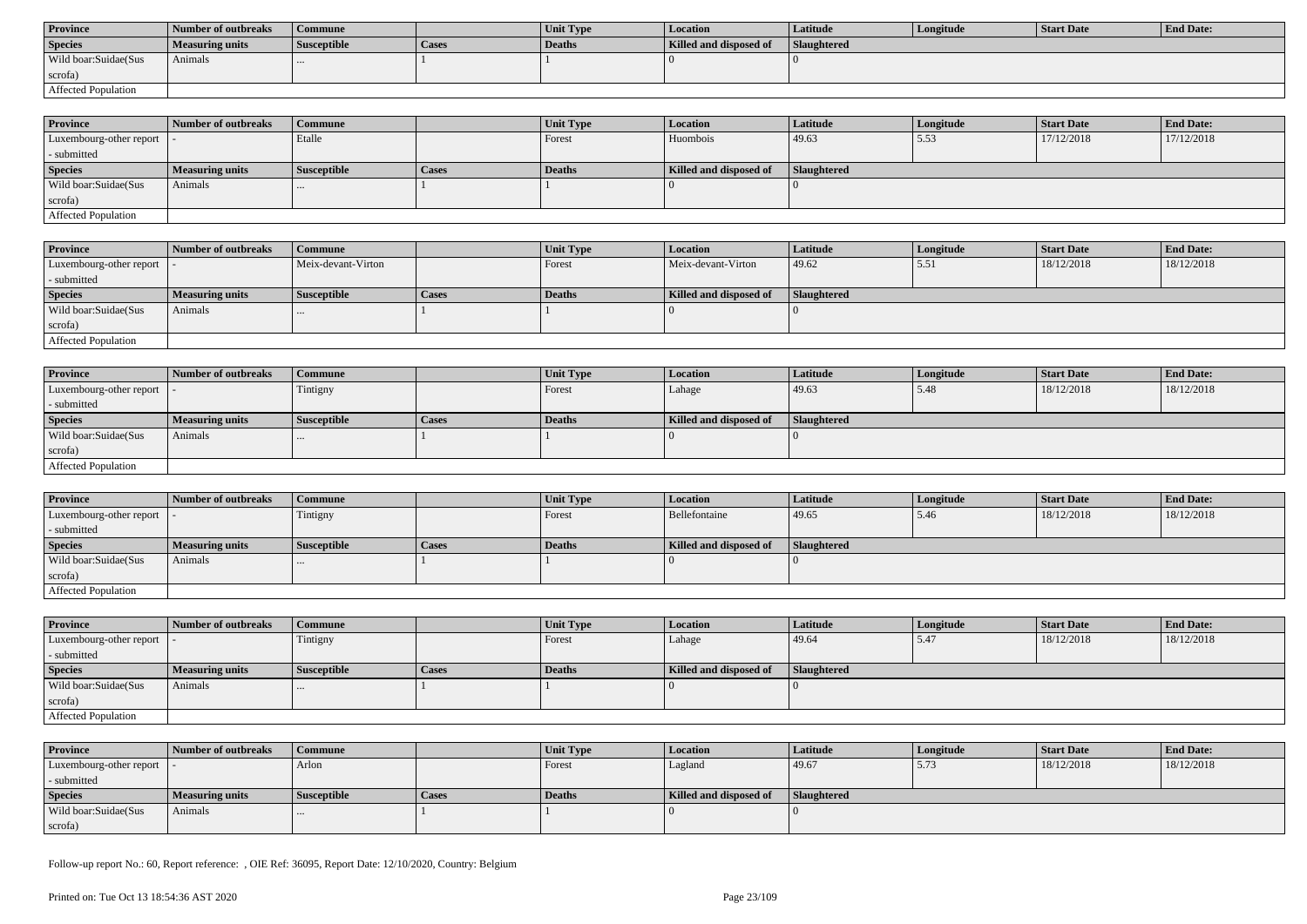| <b>Province</b>     | Number of outbreaks | Commune            |        | Unit Type     | <b>Location</b>               | Latitude    | Longitude | Start Date | <b>End Date:</b> |
|---------------------|---------------------|--------------------|--------|---------------|-------------------------------|-------------|-----------|------------|------------------|
| <b>Species</b>      | Measuring units     | <b>Susceptible</b> | 'Cases | <b>Deaths</b> | <b>Killed and disposed of</b> | Slaughtered |           |            |                  |
| Affected Population |                     |                    |        |               |                               |             |           |            |                  |

| <b>Province</b>            | Number of outbreaks | <b>Commune</b>     |              | <b>Unit Type</b> | <i>Location</i>        | Latitude           | Longitude | <b>Start Date</b> | <b>End Date:</b> |
|----------------------------|---------------------|--------------------|--------------|------------------|------------------------|--------------------|-----------|-------------------|------------------|
| Luxembourg-other report  - |                     | Meix-devant-Virton |              | Forest           | Meix-devant-Virton     | 49.62              | 5.48      | 19/12/2018        | 19/12/2018       |
| - submitted                |                     |                    |              |                  |                        |                    |           |                   |                  |
| <b>Species</b>             | Measuring units     | <b>Susceptible</b> | <b>Cases</b> | Deaths           | Killed and disposed of | <b>Slaughtered</b> |           |                   |                  |
| Wild boar:Suidae(Sus       | Animals             |                    |              |                  |                        |                    |           |                   |                  |
| scrofa)                    |                     |                    |              |                  |                        |                    |           |                   |                  |
| Affected Population        |                     |                    |              |                  |                        |                    |           |                   |                  |

| Province                   | Number of outbreaks    | Commune            |              | <b>Unit Type</b> | <b>Location</b>        | Latitude    | Longitude | <b>Start Date</b> | <b>End Date:</b> |
|----------------------------|------------------------|--------------------|--------------|------------------|------------------------|-------------|-----------|-------------------|------------------|
| Luxembourg-other report  - |                        | Virton             |              | Forest           | Ethe                   | 49.63       | 5.58      | 19/12/2018        | 19/12/2018       |
| - submitted                |                        |                    |              |                  |                        |             |           |                   |                  |
| <b>Species</b>             | <b>Measuring units</b> | <b>Susceptible</b> | <b>Cases</b> | Deaths           | Killed and disposed of | Slaughtered |           |                   |                  |
| Wild boar:Suidae(Sus       | Animals                |                    |              |                  |                        |             |           |                   |                  |
| scrofa)                    |                        |                    |              |                  |                        |             |           |                   |                  |
| Affected Population        |                        |                    |              |                  |                        |             |           |                   |                  |

| <b>Province</b>            | Number of outbreaks    | <b>Commune</b>     |              | Unit Type     | Location               | Latitude    | Longitude | <b>Start Date</b> | <b>End Date:</b> |
|----------------------------|------------------------|--------------------|--------------|---------------|------------------------|-------------|-----------|-------------------|------------------|
| Luxembourg-other report  - |                        |                    |              | <b>Forest</b> | Virton                 | 49.63       | 5.58      | 19/12/2018        | 19/12/2018       |
| - submitted                |                        |                    |              |               |                        |             |           |                   |                  |
| <b>Species</b>             | <b>Measuring units</b> | <b>Susceptible</b> | <b>Cases</b> | Deaths        | Killed and disposed of | Slaughtered |           |                   |                  |
| Wild boar:Suidae(Sus       | Animals                |                    |              |               |                        |             |           |                   |                  |
| scrofa)                    |                        |                    |              |               |                        |             |           |                   |                  |
| Affected Population        |                        |                    |              |               |                        |             |           |                   |                  |

| <b>Province</b>         | Number of outbreaks    | <b>Commune</b>     |              | Unit Type | <b>Location</b>        | Latitude    | Longitude | <b>Start Date</b> | <b>End Date:</b> |
|-------------------------|------------------------|--------------------|--------------|-----------|------------------------|-------------|-----------|-------------------|------------------|
| Luxembourg-other report |                        | Meix-devant-Virton |              | Forest    | Meix-devant-Virton     | 49.61       | 5.47      | 20/12/2018        | 20/12/2018       |
| - submitted             |                        |                    |              |           |                        |             |           |                   |                  |
| <b>Species</b>          | <b>Measuring units</b> | <b>Susceptible</b> | <b>Cases</b> | Deaths    | Killed and disposed of | Slaughtered |           |                   |                  |
| Wild boar:Suidae(Sus    | Animals                | $\cdots$           |              |           |                        |             |           |                   |                  |
| scrofa)                 |                        |                    |              |           |                        |             |           |                   |                  |
| Affected Population     |                        |                    |              |           |                        |             |           |                   |                  |

| <b>Province</b>            | Number of outbreaks    | Commune            |       | Unit Type | <b>Location</b>        | <b>Latitude</b>    | Longitude | <b>Start Date</b> | <b>End Date:</b> |
|----------------------------|------------------------|--------------------|-------|-----------|------------------------|--------------------|-----------|-------------------|------------------|
| Luxembourg-other report  - |                        | Meix-devant-Virton |       | Forest    | Meix-devant-Virton     | 49.62              | 5.47      | 20/12/2018        | 20/12/2018       |
| - submitted                |                        |                    |       |           |                        |                    |           |                   |                  |
| <b>Species</b>             | <b>Measuring units</b> | <b>Susceptible</b> | Cases | Deaths    | Killed and disposed of | <b>Slaughtered</b> |           |                   |                  |
| Wild boar:Suidae(Sus       | Animals                |                    |       |           |                        |                    |           |                   |                  |
| scrofa)                    |                        |                    |       |           |                        |                    |           |                   |                  |
| Affected Population        |                        |                    |       |           |                        |                    |           |                   |                  |

| <b>Province</b>            | Number of outbreaks    | <b>Commune</b>     |              | Unit Type | Location               | <b>Latitude</b>    | Longitude | <b>Start Date</b> | <b>End Date:</b> |
|----------------------------|------------------------|--------------------|--------------|-----------|------------------------|--------------------|-----------|-------------------|------------------|
| Luxembourg-other report  - |                        | Arlon              |              | Forest    | Toernich               | 49.66              | 5.78      | 20/12/2018        | 20/12/2018       |
| - submitted                |                        |                    |              |           |                        |                    |           |                   |                  |
| <b>Species</b>             | <b>Measuring units</b> | <b>Susceptible</b> | <b>Cases</b> | Deaths    | Killed and disposed of | <b>Slaughtered</b> |           |                   |                  |
| Wild boar:Suidae(Sus       | Animals                | $\cdots$           |              |           |                        |                    |           |                   |                  |
| scrofa)                    |                        |                    |              |           |                        |                    |           |                   |                  |
| Affected Population        |                        |                    |              |           |                        |                    |           |                   |                  |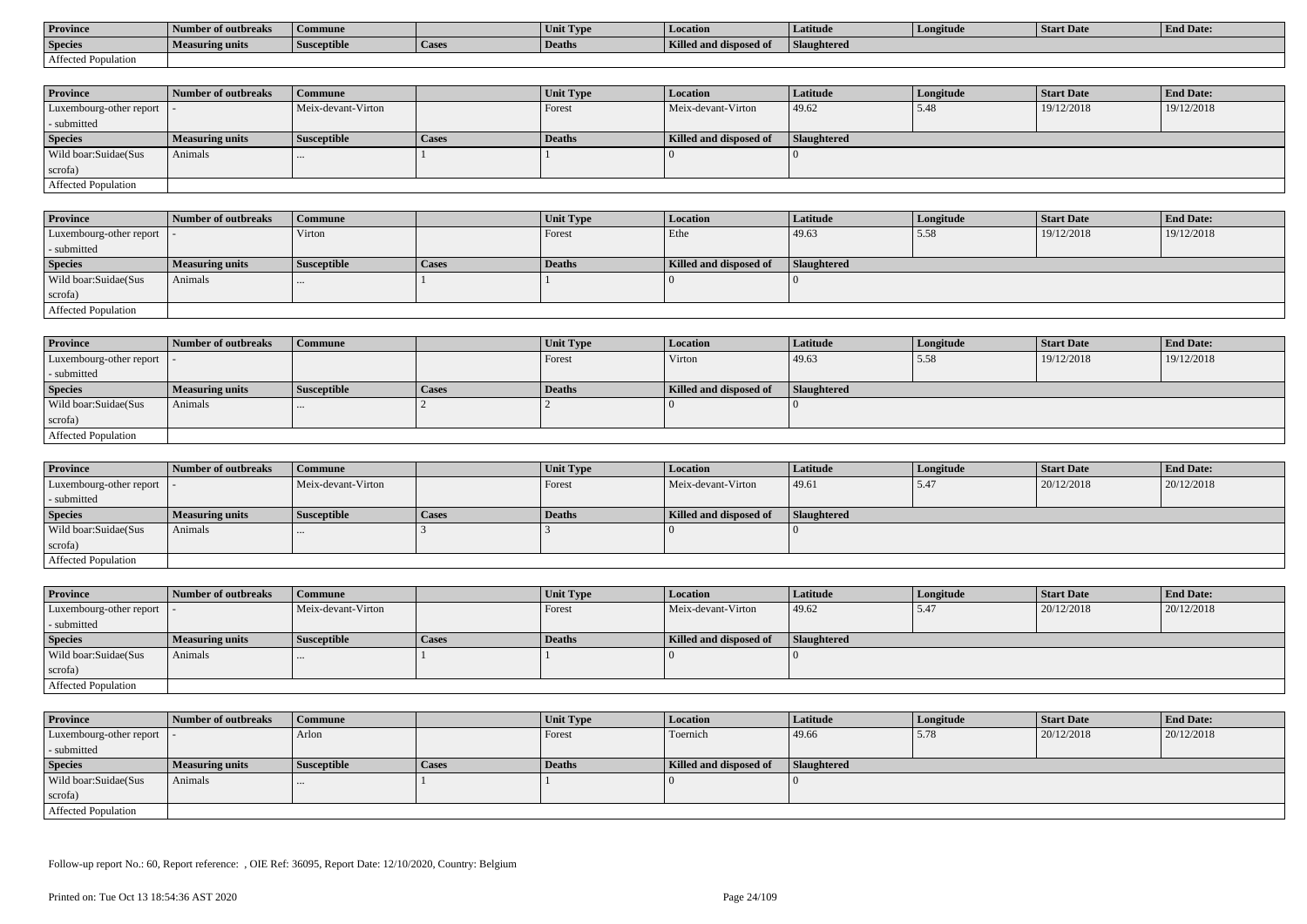| <b>Province</b>            | Number of outbreaks    | <b>Commune</b>     |              | Unit Type | Location               | <b>Latitude</b> | Longitude | <b>Start Date</b> | <b>End Date:</b> |
|----------------------------|------------------------|--------------------|--------------|-----------|------------------------|-----------------|-----------|-------------------|------------------|
| Luxembourg-other report  - |                        | Arlon              |              | Forest    | Lagland                | 49.66           | 5.72      | 20/12/2018        | 20/12/2018       |
| - submitted                |                        |                    |              |           |                        |                 |           |                   |                  |
| <b>Species</b>             | <b>Measuring units</b> | <b>Susceptible</b> | <b>Cases</b> | Deaths    | Killed and disposed of | Slaughtered     |           |                   |                  |
| Wild boar:Suidae(Sus       | Animals                |                    |              |           |                        |                 |           |                   |                  |
| scrofa)                    |                        |                    |              |           |                        |                 |           |                   |                  |
| Affected Population        |                        |                    |              |           |                        |                 |           |                   |                  |

| <b>Province</b>         | Number of outbreaks    | Commune            |       | Unit Type | <b>Location</b>        | Latitude           | Longitude | <b>Start Date</b> | <b>End Date:</b> |
|-------------------------|------------------------|--------------------|-------|-----------|------------------------|--------------------|-----------|-------------------|------------------|
| Luxembourg-other report |                        |                    |       | Forest    | Meix-devant-Virton     | 49.61              | 5.48      | 20/12/2018        | 20/12/2018       |
| - submitted             |                        |                    |       |           |                        |                    |           |                   |                  |
| <b>Species</b>          | <b>Measuring units</b> | <b>Susceptible</b> | Cases | Deaths    | Killed and disposed of | <b>Slaughtered</b> |           |                   |                  |
| Wild boar:Suidae(Sus    | Animals                | $\cdots$           |       |           |                        |                    |           |                   |                  |
| scrofa)                 |                        |                    |       |           |                        |                    |           |                   |                  |
| Affected Population     |                        |                    |       |           |                        |                    |           |                   |                  |

| <b>Province</b>            | Number of outbreaks    | <b>Commune</b>     |              | Unit Type     | <b>Location</b>        | Latitude    | Longitude | <b>Start Date</b> | <b>End Date:</b> |
|----------------------------|------------------------|--------------------|--------------|---------------|------------------------|-------------|-----------|-------------------|------------------|
| Luxembourg-other report  - |                        |                    |              | Forest        | Meix-devant-Virton     | 49.62       | 5.47      | 20/12/2018        | 20/12/2018       |
| - submitted                |                        |                    |              |               |                        |             |           |                   |                  |
| <b>Species</b>             | <b>Measuring units</b> | <b>Susceptible</b> | <b>Cases</b> | <b>Deaths</b> | Killed and disposed of | Slaughtered |           |                   |                  |
| Wild boar:Suidae(Sus       | Animals                |                    |              |               |                        |             |           |                   |                  |
| scrofa)                    |                        |                    |              |               |                        |             |           |                   |                  |
| Affected Population        |                        |                    |              |               |                        |             |           |                   |                  |

| <b>Province</b>            | Number of outbreaks    | <b>Commune</b>     |              | Unit Type     | Location               | <b>Latitude</b> | Longitude | <b>Start Date</b> | <b>End Date:</b> |
|----------------------------|------------------------|--------------------|--------------|---------------|------------------------|-----------------|-----------|-------------------|------------------|
| Luxembourg-other report  - |                        |                    |              | Forest        | Meix-devant-Virton     | 49.61           | 5.47      | 21/12/2018        | 21/12/2018       |
| - submitted                |                        |                    |              |               |                        |                 |           |                   |                  |
| <b>Species</b>             | <b>Measuring units</b> | <b>Susceptible</b> | <b>Cases</b> | <b>Deaths</b> | Killed and disposed of | Slaughtered     |           |                   |                  |
| Wild boar:Suidae(Sus       | Animals                |                    |              |               |                        |                 |           |                   |                  |
| scrofa)                    |                        |                    |              |               |                        |                 |           |                   |                  |
| Affected Population        |                        |                    |              |               |                        |                 |           |                   |                  |

| <b>Province</b>         | Number of outbreaks    | <b>Commune</b> |       | Unit Type | <b>Location</b>        | <b>Latitude</b>    | Longitude | <b>Start Date</b> | <b>End Date:</b> |
|-------------------------|------------------------|----------------|-------|-----------|------------------------|--------------------|-----------|-------------------|------------------|
| Luxembourg-other report |                        |                |       | Forest    | Virton                 | 49.58              | 5.57      | 22/12/2018        | 22/12/2018       |
| - submitted             |                        |                |       |           |                        |                    |           |                   |                  |
| <b>Species</b>          | <b>Measuring units</b> | Susceptible    | Cases | Deaths    | Killed and disposed of | <b>Slaughtered</b> |           |                   |                  |
| Wild boar:Suidae(Sus    | Animals                |                |       |           |                        |                    |           |                   |                  |
|                         |                        |                |       |           |                        |                    |           |                   |                  |
| scrofa)                 |                        |                |       |           |                        |                    |           |                   |                  |

| <b>Province</b>            | Number of outbreaks    | <b>Commune</b>     |              | Unit Type | Location               | <b>Latitude</b>    | Longitude | <b>Start Date</b> | <b>End Date:</b> |
|----------------------------|------------------------|--------------------|--------------|-----------|------------------------|--------------------|-----------|-------------------|------------------|
| Luxembourg-other report  - |                        |                    |              | Forest    | Arlon                  | 49.65              | 5.79      | 22/12/2018        | 22/12/2018       |
| - submitted                |                        |                    |              |           |                        |                    |           |                   |                  |
| <b>Species</b>             | <b>Measuring units</b> | <b>Susceptible</b> | <b>Cases</b> | Deaths    | Killed and disposed of | <b>Slaughtered</b> |           |                   |                  |
| Wild boar:Suidae(Sus       | Animals                |                    |              |           |                        |                    |           |                   |                  |
| scrofa)                    |                        |                    |              |           |                        |                    |           |                   |                  |
| Affected Population        |                        |                    |              |           |                        |                    |           |                   |                  |

| <b>Province</b> | <b>CONTRACTOR</b><br>er of outbreaks | Commune | . IVP | <i>cation</i><br>l Loc | Latitud | gitud | SIAIT Dave | <b>d</b> Date: |
|-----------------|--------------------------------------|---------|-------|------------------------|---------|-------|------------|----------------|
|                 |                                      |         |       |                        |         |       |            |                |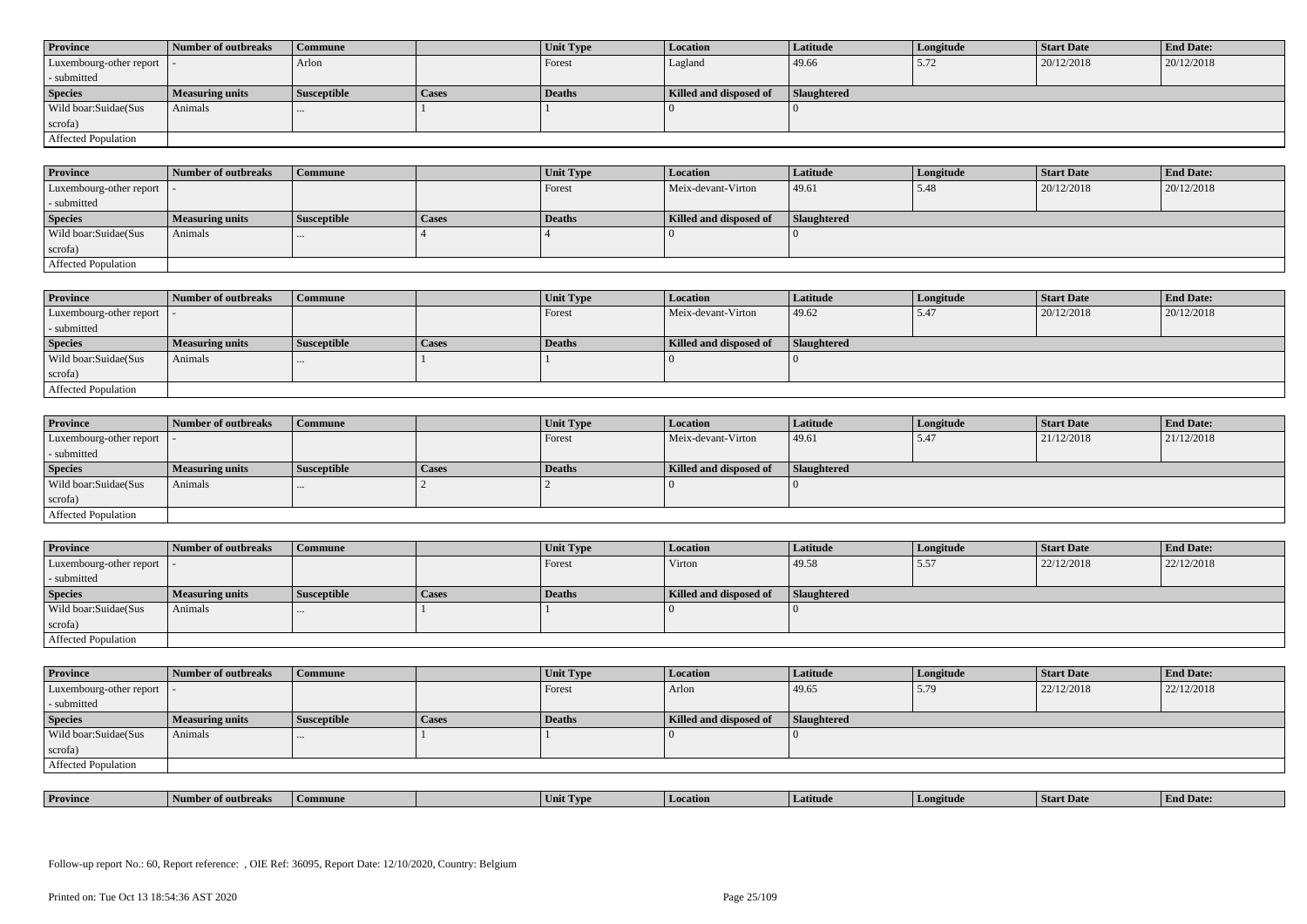| <b>Province</b>            | Number of outbreaks    | Commune            |              | Unit Type | <b>Location</b>        | <b>Latitude</b> | Longitude | <b>Start Date</b> | <b>End Date:</b> |  |
|----------------------------|------------------------|--------------------|--------------|-----------|------------------------|-----------------|-----------|-------------------|------------------|--|
| <b>Species</b>             | <b>Measuring units</b> | <b>Susceptible</b> | <b>Cases</b> | Deaths    | Killed and disposed of | Slaughtered     |           |                   |                  |  |
| Luxembourg-other report  - |                        |                    |              | Forest    | Meix-devant-Virton     | 49.62           | 5.47      | 24/12/2018        | 24/12/2018       |  |
| - submitted                |                        |                    |              |           |                        |                 |           |                   |                  |  |
| <b>Species</b>             | <b>Measuring units</b> | <b>Susceptible</b> | <b>Cases</b> | Deaths    | Killed and disposed of | Slaughtered     |           |                   |                  |  |
| Wild boar:Suidae(Sus       | Animals                | $\cdots$           |              |           |                        |                 |           |                   |                  |  |
| scrofa)                    |                        |                    |              |           |                        |                 |           |                   |                  |  |
| Affected Population        |                        |                    |              |           |                        |                 |           |                   |                  |  |

| <b>Province</b>             | 1 Number of outbreaks  | <b>Commune</b> |              | Unit Type | Location               | <b>Latitude</b> | Longitude | <b>Start Date</b> | <b>End Date:</b> |
|-----------------------------|------------------------|----------------|--------------|-----------|------------------------|-----------------|-----------|-------------------|------------------|
| Luxembourg-other report   - |                        |                |              | Forest    | Meix-devant-Virton     | 49.62           | l 5.45    | 24/12/2018        | 24/12/2018       |
| - submitted                 |                        |                |              |           |                        |                 |           |                   |                  |
| <b>Species</b>              | <b>Measuring units</b> | Susceptible    | <b>Cases</b> | Deaths    | Killed and disposed of | Slaughtered     |           |                   |                  |
| Wild boar:Suidae(Sus        | Animals                |                |              |           |                        |                 |           |                   |                  |
| scrofa)                     |                        |                |              |           |                        |                 |           |                   |                  |
| <b>Affected Population</b>  |                        |                |              |           |                        |                 |           |                   |                  |

| <b>Province</b>         | Number of outbreaks    | Commune            |              | Unit Type | <b>Location</b>        | <b>Latitude</b>    | Longitude | <b>Start Date</b> | <b>End Date:</b> |
|-------------------------|------------------------|--------------------|--------------|-----------|------------------------|--------------------|-----------|-------------------|------------------|
| Luxembourg-other report |                        |                    |              | Forest    | Etalle                 | 49.64              | 5.53      | 24/12/2018        | 24/12/2018       |
| - submitted             |                        |                    |              |           |                        |                    |           |                   |                  |
| <b>Species</b>          | <b>Measuring units</b> | <b>Susceptible</b> | <b>Cases</b> | Deaths    | Killed and disposed of | <b>Slaughtered</b> |           |                   |                  |
| Wild boar:Suidae(Sus    | Animals                | $\cdots$           |              |           |                        |                    |           |                   |                  |
| scrofa)                 |                        |                    |              |           |                        |                    |           |                   |                  |
| Affected Population     |                        |                    |              |           |                        |                    |           |                   |                  |

| <b>Province</b>            | Number of outbreaks    | <b>Commune</b>     |       | Unit Type | Location               | Latitude    | Longitude | <b>Start Date</b> | <b>End Date:</b> |
|----------------------------|------------------------|--------------------|-------|-----------|------------------------|-------------|-----------|-------------------|------------------|
| Luxembourg-other report  - |                        |                    |       | Forest    | Meix-devant-Virton     | 49.62       | 5.47      | 25/12/2018        | 25/12/2018       |
| - submitted                |                        |                    |       |           |                        |             |           |                   |                  |
| <b>Species</b>             | <b>Measuring units</b> | <b>Susceptible</b> | Cases | Deaths    | Killed and disposed of | Slaughtered |           |                   |                  |
| Wild boar:Suidae(Sus       | Animals                |                    |       |           |                        |             |           |                   |                  |
| scrofa)                    |                        |                    |       |           |                        |             |           |                   |                  |
| Affected Population        |                        |                    |       |           |                        |             |           |                   |                  |

| <b>Province</b>            | Number of outbreaks    | <b>Commune</b>     |              | Unit Type | Location               | Latitude    | Longitude | <b>Start Date</b> | <b>End Date:</b> |
|----------------------------|------------------------|--------------------|--------------|-----------|------------------------|-------------|-----------|-------------------|------------------|
| Luxembourg-other report  - |                        |                    |              | Forest    | Meix-devant-Virton     | 49.63       | 5.44      | 25/12/2018        | 25/12/2018       |
| - submitted                |                        |                    |              |           |                        |             |           |                   |                  |
| <b>Species</b>             | <b>Measuring units</b> | <b>Susceptible</b> | <b>Cases</b> | Deaths    | Killed and disposed of | Slaughtered |           |                   |                  |
| Wild boar:Suidae(Sus       | Animals                |                    |              |           |                        |             |           |                   |                  |
| scrofa)                    |                        |                    |              |           |                        |             |           |                   |                  |
| <b>Affected Population</b> |                        |                    |              |           |                        |             |           |                   |                  |

| <b>Province</b>            | Number of outbreaks | Commune            |       | Unit Type | <b>Location</b>        | <b>Latitude</b> | Longitude | <b>Start Date</b> | <b>End Date:</b> |
|----------------------------|---------------------|--------------------|-------|-----------|------------------------|-----------------|-----------|-------------------|------------------|
| Luxembourg-other report  - |                     |                    |       | Forest    | Saint-Léger            | 49.62           | 15.64     | 27/12/2018        | 27/12/2018       |
| - submitted                |                     |                    |       |           |                        |                 |           |                   |                  |
| <b>Species</b>             | Measuring units     | <b>Susceptible</b> | Cases | Deaths    | Killed and disposed of | Slaughtered     |           |                   |                  |
| Wild boar: Suidae (Sus     | Animals             | $\cdots$           |       |           |                        |                 |           |                   |                  |
| scrofa)                    |                     |                    |       |           |                        |                 |           |                   |                  |
| Affected Population        |                     |                    |       |           |                        |                 |           |                   |                  |

| <b>Province</b>         | Number of outbreaks | Commune | Unit Type | Location    | Latitude | Longitude | <b>Start Date</b> | <b>End Date:</b> |
|-------------------------|---------------------|---------|-----------|-------------|----------|-----------|-------------------|------------------|
| Luxembourg-other report |                     |         | Forest    | Saint-Léger | 49.62    |           | 27/12/2018        | 27/12/2018       |
| - submitted             |                     |         |           |             |          |           |                   |                  |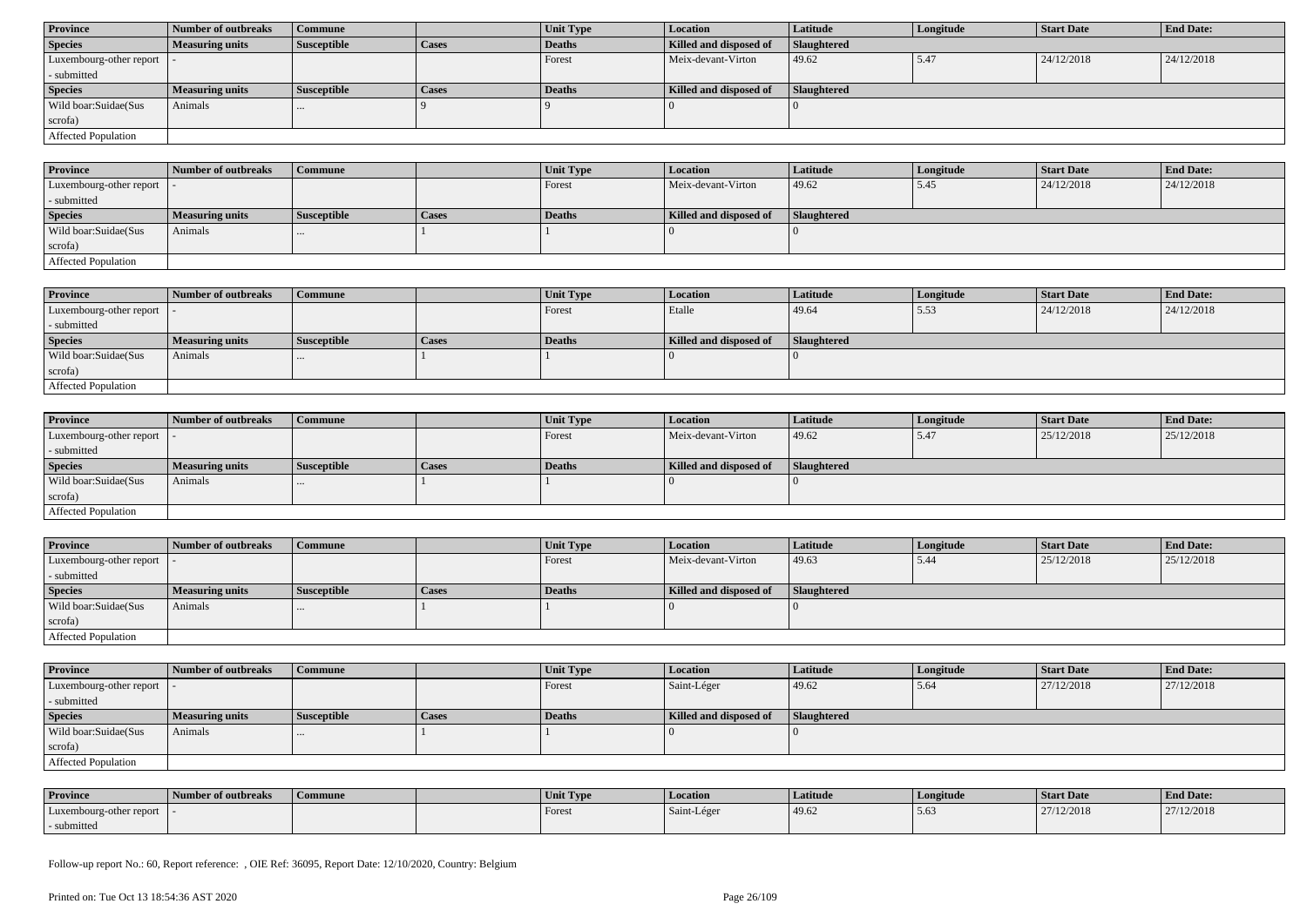| <b>Province</b>      | Number of outbreaks | Commune            |       | <b>Unit Type</b> | Location               | Latitude           | Longitude | Start Date | <b>End Date:</b> |
|----------------------|---------------------|--------------------|-------|------------------|------------------------|--------------------|-----------|------------|------------------|
| <b>Species</b>       | Measuring units     | <b>Susceptible</b> | Cases | Deaths           | Killed and disposed of | <b>Slaughtered</b> |           |            |                  |
| Wild boar:Suidae(Sus | Animals             |                    |       |                  |                        |                    |           |            |                  |
| scrofa)              |                     |                    |       |                  |                        |                    |           |            |                  |
| Affected Population  |                     |                    |       |                  |                        |                    |           |            |                  |

| <b>Province</b>            | Number of outbreaks | Commune            |              | <b>Unit Type</b> | <b>Location</b>        | <b>Latitude</b>    | Longitude | <b>Start Date</b> | <b>End Date:</b> |
|----------------------------|---------------------|--------------------|--------------|------------------|------------------------|--------------------|-----------|-------------------|------------------|
| Luxembourg-other report  - |                     |                    |              | Forest           | Meix-devant-Virton     | 49.61              | 5.48      | 28/12/2018        | 28/12/2018       |
| - submitted                |                     |                    |              |                  |                        |                    |           |                   |                  |
| <b>Species</b>             | Measuring units     | <b>Susceptible</b> | <b>Cases</b> | <b>Deaths</b>    | Killed and disposed of | <b>Slaughtered</b> |           |                   |                  |
| Wild boar:Suidae(Sus       | Animals             | $\cdots$           |              |                  |                        |                    |           |                   |                  |
| scrofa)                    |                     |                    |              |                  |                        |                    |           |                   |                  |
| Affected Population        |                     |                    |              |                  |                        |                    |           |                   |                  |

| <b>Province</b>         | Number of outbreaks    | <b>Commune</b>     |       | Unit Type | Location               | <b>Latitude</b> | Longitude | <b>Start Date</b> | <b>End Date:</b> |
|-------------------------|------------------------|--------------------|-------|-----------|------------------------|-----------------|-----------|-------------------|------------------|
| Luxembourg-other report |                        |                    |       | Forest    | Meix-devant-Virton     | 49.61           | 15.49     | 28/12/2018        | 28/12/2018       |
| - submitted             |                        |                    |       |           |                        |                 |           |                   |                  |
| <b>Species</b>          | <b>Measuring units</b> | <b>Susceptible</b> | Cases | Deaths    | Killed and disposed of | Slaughtered     |           |                   |                  |
| Wild boar:Suidae(Sus    | Animals                |                    |       |           |                        |                 |           |                   |                  |
| scrofa)                 |                        |                    |       |           |                        |                 |           |                   |                  |
| Affected Population     |                        |                    |       |           |                        |                 |           |                   |                  |

| <b>Province</b>             | Number of outbreaks    | <b>Commune</b>     |       | Unit Type | Location               | <b>Latitude</b> | Longitude | <b>Start Date</b> | <b>End Date:</b> |
|-----------------------------|------------------------|--------------------|-------|-----------|------------------------|-----------------|-----------|-------------------|------------------|
| Luxembourg-other report   - |                        |                    |       | Forest    | Meix-devant-Virton     | 49.61           | 5.46      | 28/12/2018        | 28/12/2018       |
| - submitted                 |                        |                    |       |           |                        |                 |           |                   |                  |
| <b>Species</b>              | <b>Measuring units</b> | <b>Susceptible</b> | Cases | Deaths    | Killed and disposed of | Slaughtered     |           |                   |                  |
| Wild boar:Suidae(Sus        | Animals                |                    |       |           |                        |                 |           |                   |                  |
| scrofa)                     |                        |                    |       |           |                        |                 |           |                   |                  |
| <b>Affected Population</b>  |                        |                    |       |           |                        |                 |           |                   |                  |

| <b>Province</b>            | Number of outbreaks    | Commune            |              | <b>Unit Type</b> | Location               | Latitude    | Longitude | <b>Start Date</b> | <b>End Date:</b> |
|----------------------------|------------------------|--------------------|--------------|------------------|------------------------|-------------|-----------|-------------------|------------------|
| Luxembourg-other report  - |                        | Virton             |              | Forest           | Virton                 | 49.61       | 5.52      | 03/01/2019        | 03/01/2019       |
| - submitted                |                        |                    |              |                  |                        |             |           |                   |                  |
| <b>Species</b>             | <b>Measuring units</b> | <b>Susceptible</b> | <b>Cases</b> | Deaths           | Killed and disposed of | Slaughtered |           |                   |                  |
| Wild boar:Suidae(Sus       | Animals                |                    |              |                  |                        |             |           |                   |                  |
| scrofa)                    |                        |                    |              |                  |                        |             |           |                   |                  |
| Affected Population        |                        |                    |              |                  |                        |             |           |                   |                  |

| <b>Province</b>                           | Number of outbreaks    | <b>Commune</b>     |       | <b>Unit Type</b> | <b>Location</b>        | <b>Latitude</b> | Longitude | <b>Start Date</b> | <b>End Date:</b> |
|-------------------------------------------|------------------------|--------------------|-------|------------------|------------------------|-----------------|-----------|-------------------|------------------|
| $\vert$ Luxembourg-other report $\vert$ . |                        | Virton             |       | Forest           | Meix-devant-Virton     | 49.61           | 5.47      | 03/01/2019        | 03/01/2019       |
| - submitted                               |                        |                    |       |                  |                        |                 |           |                   |                  |
| <b>Species</b>                            | <b>Measuring units</b> | <b>Susceptible</b> | Cases | Deaths           | Killed and disposed of | Slaughtered     |           |                   |                  |
| Wild boar:Suidae(Sus                      | Animals                | $\cdots$           |       |                  |                        |                 |           |                   |                  |
| scrofa)                                   |                        |                    |       |                  |                        |                 |           |                   |                  |
| Affected Population                       |                        |                    |       |                  |                        |                 |           |                   |                  |

| <b>Province</b>            | Number of outbreaks | Commune            |       | <b>Unit Type</b> | <b>Location</b>        | Latitude    | Longitude | Start Date | <b>End Date:</b> |
|----------------------------|---------------------|--------------------|-------|------------------|------------------------|-------------|-----------|------------|------------------|
| Luxembourg-other report  - |                     | Virton             |       | Forest           | Meix-devant-Virton     | 49.62       | 5.47      | 03/01/2019 | 03/01/2019       |
| - submitted                |                     |                    |       |                  |                        |             |           |            |                  |
| <b>Species</b>             | Measuring units     | <b>Susceptible</b> | Cases | Deaths           | Killed and disposed of | Slaughtered |           |            |                  |
| Wild boar:Suidae(Sus       | Animals             |                    |       |                  |                        |             |           |            |                  |
| scrofa)                    |                     |                    |       |                  |                        |             |           |            |                  |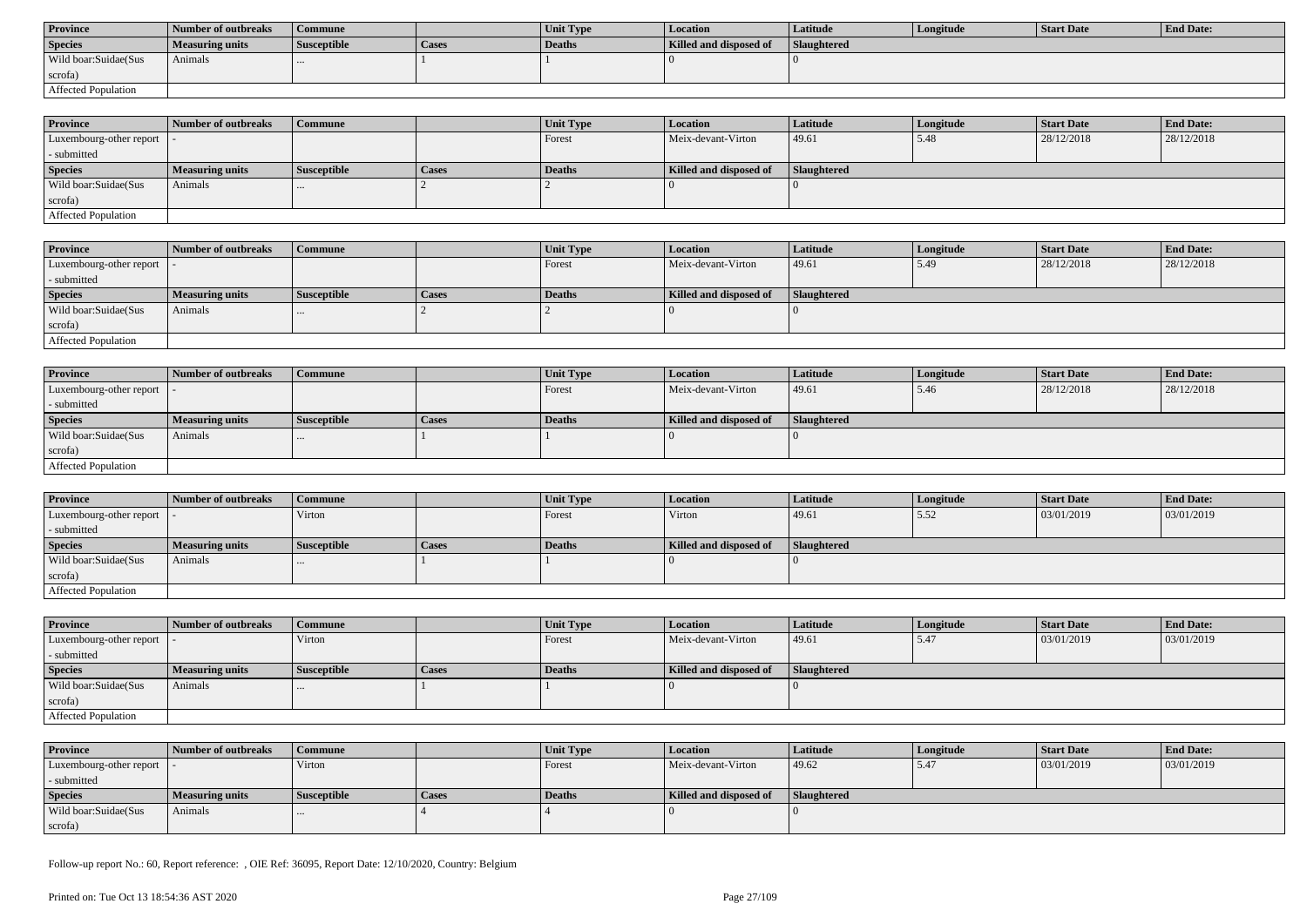| <b>Province</b>     | Number of outbreaks    | Commune            |                    | Unit Typ. | Location                             | Latitude    | Longitude | <b>Start Date</b> | <b>End Date:</b> |
|---------------------|------------------------|--------------------|--------------------|-----------|--------------------------------------|-------------|-----------|-------------------|------------------|
| <b>Species</b>      | <b>Measuring units</b> | <b>Susceptible</b> | <sup>1</sup> Cases | Deaths    | <b>Killed and disposy</b><br>™ od of | Slaughtered |           |                   |                  |
| Affected Population |                        |                    |                    |           |                                      |             |           |                   |                  |

| <b>Province</b>         | Number of outbreaks    | <b>Commune</b>     |              | Unit Type | <b>Location</b>        | <b>Latitude</b>    | Longitude | <b>Start Date</b> | <b>End Date:</b> |
|-------------------------|------------------------|--------------------|--------------|-----------|------------------------|--------------------|-----------|-------------------|------------------|
| Luxembourg-other report |                        |                    |              | Forest    | Tintigny               | 49.63              | .         | 03/01/2019        | 03/01/2019       |
| - submitted             |                        |                    |              |           |                        |                    |           |                   |                  |
| <b>Species</b>          | <b>Measuring units</b> | <b>Susceptible</b> | <b>Cases</b> | Deaths    | Killed and disposed of | <b>Slaughtered</b> |           |                   |                  |
| Wild boar:Suidae(Sus    | Animals                |                    |              |           |                        |                    |           |                   |                  |
| scrofa)                 |                        |                    |              |           |                        |                    |           |                   |                  |
| Affected Population     |                        |                    |              |           |                        |                    |           |                   |                  |

| <b>Province</b>             | Number of outbreaks | Commune            |              | Unit Type | Location               | Latitude    | Longitude | <b>Start Date</b> | <b>End Date:</b> |
|-----------------------------|---------------------|--------------------|--------------|-----------|------------------------|-------------|-----------|-------------------|------------------|
| Luxembourg-other report   - |                     |                    |              | Forest    | Musson                 | 49.59       | 5.63      | 03/01/2019        | 03/01/2019       |
| - submitted                 |                     |                    |              |           |                        |             |           |                   |                  |
| <b>Species</b>              | Measuring units     | <b>Susceptible</b> | <b>Cases</b> | Deaths    | Killed and disposed of | Slaughtered |           |                   |                  |
| Wild boar:Suidae(Sus        | Animals             |                    |              |           |                        |             |           |                   |                  |
| scrofa)                     |                     |                    |              |           |                        |             |           |                   |                  |
| <b>Affected Population</b>  |                     |                    |              |           |                        |             |           |                   |                  |

| <b>Province</b>            | Number of outbreaks    | <b>Commune</b>     |              | Unit Type | Location               | Latitude    | Longitude | <b>Start Date</b> | <b>End Date:</b> |
|----------------------------|------------------------|--------------------|--------------|-----------|------------------------|-------------|-----------|-------------------|------------------|
| Luxembourg-other report  - |                        | Virton             |              | Forest    | Meix-devant-Virton     | 49.59       | 5.45      | 06/01/2019        | 06/01/2019       |
| - submitted                |                        |                    |              |           |                        |             |           |                   |                  |
| <b>Species</b>             | <b>Measuring units</b> | <b>Susceptible</b> | <b>Cases</b> | Deaths    | Killed and disposed of | Slaughtered |           |                   |                  |
| Wild boar:Suidae(Sus       | Animals                |                    |              |           |                        |             |           |                   |                  |
| scrofa)                    |                        |                    |              |           |                        |             |           |                   |                  |
| Affected Population        |                        |                    |              |           |                        |             |           |                   |                  |

| <b>Province</b>            | Number of outbreaks | Commune            |       | Unit Type     | Location               | Latitude           | Longitude | <b>Start Date</b> | <b>End Date:</b> |
|----------------------------|---------------------|--------------------|-------|---------------|------------------------|--------------------|-----------|-------------------|------------------|
| Luxembourg-other report  - |                     | Virton             |       | Forest        | Meix-devant-Virton     | 49.58              | 5.45      | 06/01/2019        | 06/01/2019       |
| - submitted                |                     |                    |       |               |                        |                    |           |                   |                  |
| <b>Species</b>             | Measuring units     | <b>Susceptible</b> | Cases | <b>Deaths</b> | Killed and disposed of | <b>Slaughtered</b> |           |                   |                  |
| Wild boar:Suidae(Sus       | Animals             | $\cdots$           |       |               |                        |                    |           |                   |                  |
| scrofa)                    |                     |                    |       |               |                        |                    |           |                   |                  |
| Affected Population        |                     |                    |       |               |                        |                    |           |                   |                  |

| <b>Province</b>            | Number of outbreaks    | Commune            |       | Unit Type | <b>Location</b>        | <b>Latitude</b> | Longitude | <b>Start Date</b> | <b>End Date:</b> |
|----------------------------|------------------------|--------------------|-------|-----------|------------------------|-----------------|-----------|-------------------|------------------|
| Luxembourg-other report  - |                        |                    |       | Forest    | Meix-devant-Virton     | 49.6            | 5.49      | 06/01/2019        | 06/01/2019       |
| - submitted                |                        |                    |       |           |                        |                 |           |                   |                  |
| <b>Species</b>             | <b>Measuring units</b> | <b>Susceptible</b> | Cases | Deaths    | Killed and disposed of | Slaughtered     |           |                   |                  |
| Wild boar:Suidae(Sus       | Animals                | $\cdots$           |       |           |                        |                 |           |                   |                  |
| scrofa)                    |                        |                    |       |           |                        |                 |           |                   |                  |
| Affected Population        |                        |                    |       |           |                        |                 |           |                   |                  |

| <b>Province</b>            | Number of outbreaks    | <b>Commune</b>     |       | Unit Type     | Location               | <b>Latitude</b>    | Longitude | <b>Start Date</b> | <b>End Date:</b> |
|----------------------------|------------------------|--------------------|-------|---------------|------------------------|--------------------|-----------|-------------------|------------------|
| Luxembourg-other report  - |                        |                    |       | Forest        | Arlon                  | 49.65              | 5.79      | 07/01/2019        | 07/01/2019       |
| - submitted                |                        |                    |       |               |                        |                    |           |                   |                  |
| <b>Species</b>             | <b>Measuring units</b> | <b>Susceptible</b> | Cases | <b>Deaths</b> | Killed and disposed of | <b>Slaughtered</b> |           |                   |                  |
| Wild boar:Suidae(Sus       | Animals                | $\cdots$           |       |               |                        |                    |           |                   |                  |
| scrofa)                    |                        |                    |       |               |                        |                    |           |                   |                  |
| Affected Population        |                        |                    |       |               |                        |                    |           |                   |                  |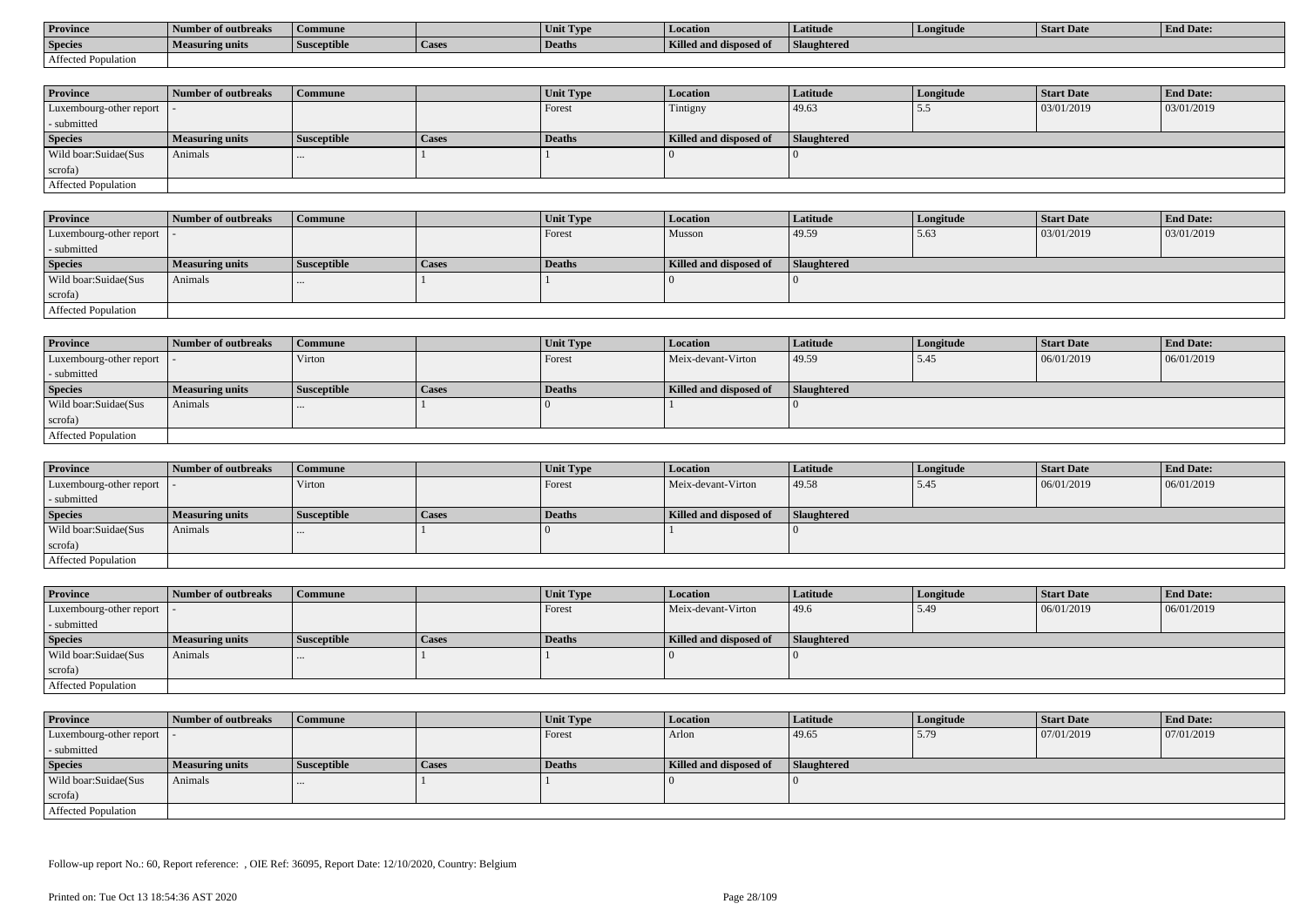| <b>Province</b>            | Number of outbreaks    | <b>Commune</b>     |              | Unit Type | Location               | <b>Latitude</b> | Longitude | <b>Start Date</b> | <b>End Date:</b> |
|----------------------------|------------------------|--------------------|--------------|-----------|------------------------|-----------------|-----------|-------------------|------------------|
| Luxembourg-other report  - |                        |                    |              | Forest    | Tintigny               | 49.66           | 5.45      | 08/01/2019        | 08/01/2019       |
| - submitted                |                        |                    |              |           |                        |                 |           |                   |                  |
| <b>Species</b>             | <b>Measuring units</b> | <b>Susceptible</b> | <b>Cases</b> | Deaths    | Killed and disposed of | Slaughtered     |           |                   |                  |
| Wild boar: Suidae (Sus     | Animals                |                    |              |           |                        |                 |           |                   |                  |
| scrofa)                    |                        |                    |              |           |                        |                 |           |                   |                  |
| Affected Population        |                        |                    |              |           |                        |                 |           |                   |                  |

| <b>Province</b>         | Number of outbreaks    | <b>Commune</b>     |       | Unit Type | <b>Location</b>        | Latitude    | Longitude | <b>Start Date</b> | <b>End Date:</b> |
|-------------------------|------------------------|--------------------|-------|-----------|------------------------|-------------|-----------|-------------------|------------------|
| Luxembourg-other report |                        |                    |       | Forest    | Tintigny               | 49.64       | 5.44      | 09/01/2019        | 09/01/2019       |
| - submitted             |                        |                    |       |           |                        |             |           |                   |                  |
| <b>Species</b>          | <b>Measuring units</b> | <b>Susceptible</b> | Cases | Deaths    | Killed and disposed of | Slaughtered |           |                   |                  |
| Wild boar:Suidae(Sus    | Animals                | $\cdots$           |       |           |                        |             |           |                   |                  |
| scrofa)                 |                        |                    |       |           |                        |             |           |                   |                  |
| Affected Population     |                        |                    |       |           |                        |             |           |                   |                  |

| <b>Province</b>         | Number of outbreaks    | Commune            |       | Unit Type | Location               | Latitude    | Longitude | <b>Start Date</b> | <b>End Date:</b> |
|-------------------------|------------------------|--------------------|-------|-----------|------------------------|-------------|-----------|-------------------|------------------|
| Luxembourg-other report |                        |                    |       | Forest    | Tintigny               | 49.65       | 5.45      | 09/01/2019        | 09/01/2019       |
| - submitted             |                        |                    |       |           |                        |             |           |                   |                  |
| <b>Species</b>          | <b>Measuring units</b> | <b>Susceptible</b> | Cases | Deaths    | Killed and disposed of | Slaughtered |           |                   |                  |
| Wild boar:Suidae(Sus    | Animals                | $\cdots$           |       |           |                        |             |           |                   |                  |
| scrofa)                 |                        |                    |       |           |                        |             |           |                   |                  |
| Affected Population     |                        |                    |       |           |                        |             |           |                   |                  |

| <b>Province</b>            | Number of outbreaks    | Commune            |              | <b>Unit Type</b> | <b>Location</b>        | Latitude    | Longitude | <b>Start Date</b> | <b>End Date:</b> |
|----------------------------|------------------------|--------------------|--------------|------------------|------------------------|-------------|-----------|-------------------|------------------|
| Luxembourg-other report  - |                        |                    |              | Forest           | Meix-devant-Virton     | 49.61       | 15.47     | 09/01/2019        | 09/01/2019       |
| - submitted                |                        |                    |              |                  |                        |             |           |                   |                  |
| <b>Species</b>             | <b>Measuring units</b> | <b>Susceptible</b> | <b>Cases</b> | <b>Deaths</b>    | Killed and disposed of | Slaughtered |           |                   |                  |
| Wild boar:Suidae(Sus       | Animals                |                    |              |                  |                        |             |           |                   |                  |
| scrofa)                    |                        |                    |              |                  |                        |             |           |                   |                  |
| Affected Population        |                        |                    |              |                  |                        |             |           |                   |                  |

| <b>Province</b>            | Number of outbreaks | Commune            |       | Unit Type | <b>Location</b>        | Latitude           | Longitude | <b>Start Date</b> | <b>End Date:</b> |
|----------------------------|---------------------|--------------------|-------|-----------|------------------------|--------------------|-----------|-------------------|------------------|
| Luxembourg-other report  - |                     |                    |       | Forest    | Meix-devant-Virton     | 49.61              | 15.46     | 09/01/2019        | 09/01/2019       |
| - submitted                |                     |                    |       |           |                        |                    |           |                   |                  |
| <b>Species</b>             | Measuring units     | <b>Susceptible</b> | Cases | Deaths    | Killed and disposed of | <b>Slaughtered</b> |           |                   |                  |
| Wild boar:Suidae(Sus       | Animals             | $\cdots$           |       |           |                        |                    |           |                   |                  |
|                            |                     |                    |       |           |                        |                    |           |                   |                  |
| scrofa)                    |                     |                    |       |           |                        |                    |           |                   |                  |

| <b>Province</b>            | Number of outbreaks    | <b>Commune</b>     |              | Unit Type | <b>Location</b>        | <b>Latitude</b>    | Longitude | <b>Start Date</b> | <b>End Date:</b> |
|----------------------------|------------------------|--------------------|--------------|-----------|------------------------|--------------------|-----------|-------------------|------------------|
| Luxembourg-other report  - |                        |                    |              | Forest    | Tintigny               | 49.64              | 5.46      | 09/01/2019        | 09/01/2019       |
| - submitted                |                        |                    |              |           |                        |                    |           |                   |                  |
| <b>Species</b>             | <b>Measuring units</b> | <b>Susceptible</b> | <b>Cases</b> | Deaths    | Killed and disposed of | <b>Slaughtered</b> |           |                   |                  |
| Wild boar:Suidae(Sus       | Animals                |                    |              |           |                        |                    |           |                   |                  |
| scrofa)                    |                        |                    |              |           |                        |                    |           |                   |                  |
| Affected Population        |                        |                    |              |           |                        |                    |           |                   |                  |

| <b>Province</b> | rnreak: | amune | - I vn<br>Unit | Latitud | neıtude | <b>Start Date</b> | $\mathbf{r}$<br>d Date:<br>- H'm. |
|-----------------|---------|-------|----------------|---------|---------|-------------------|-----------------------------------|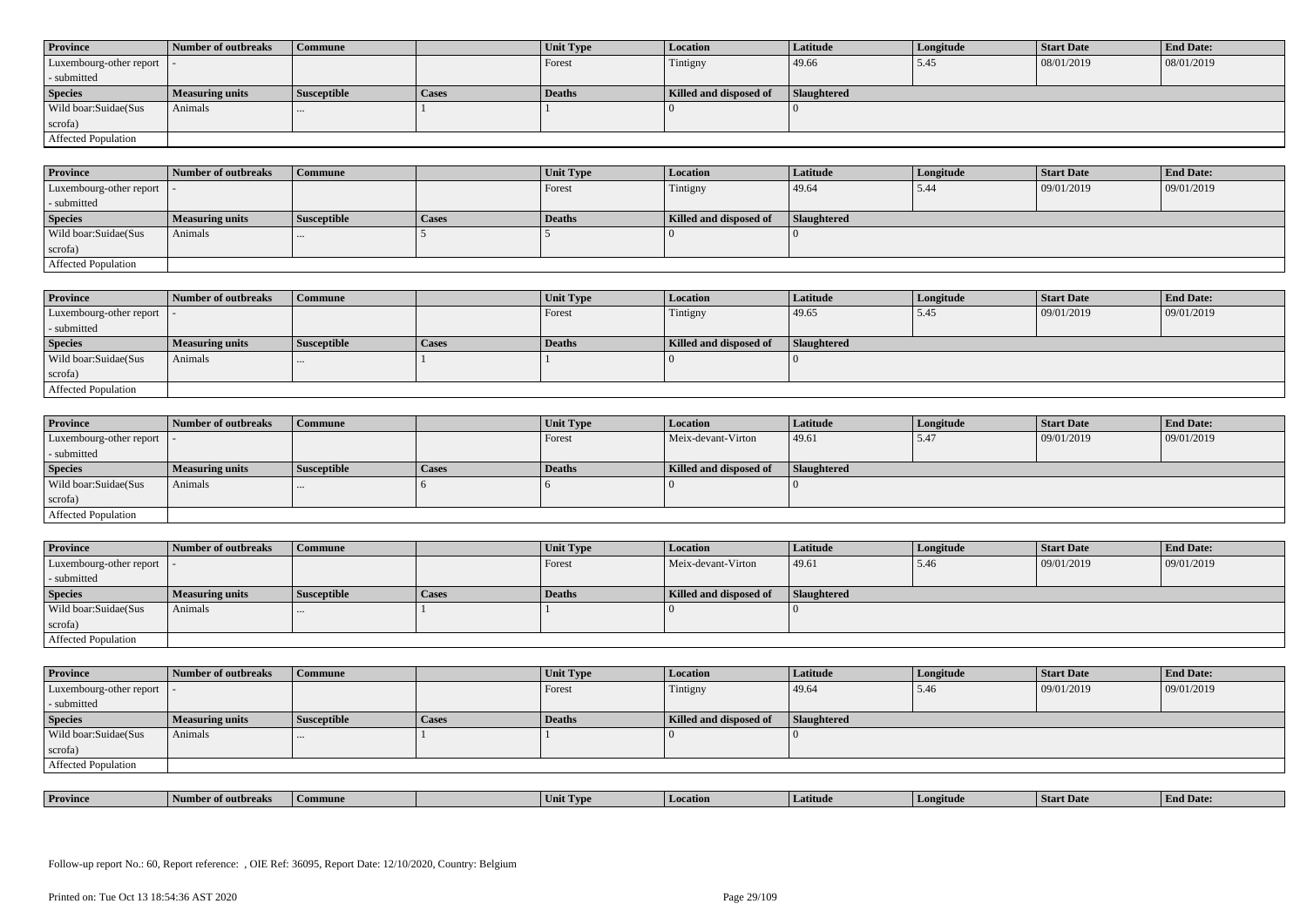| <b>Province</b>            | Number of outbreaks    | Commune            |              | Unit Type | <b>Location</b>        | <b>Latitude</b>    | Longitude | <b>Start Date</b> | <b>End Date:</b> |
|----------------------------|------------------------|--------------------|--------------|-----------|------------------------|--------------------|-----------|-------------------|------------------|
| <b>Species</b>             | <b>Measuring units</b> | <b>Susceptible</b> | <b>Cases</b> | Deaths    | Killed and disposed of | <b>Slaughtered</b> |           |                   |                  |
| Luxembourg-other report  - |                        |                    |              | Forest    | Virton                 | 49.59              | 5.54      | 09/01/2019        | 09/01/2019       |
| - submitted                |                        |                    |              |           |                        |                    |           |                   |                  |
| <b>Species</b>             | <b>Measuring units</b> | <b>Susceptible</b> | <b>Cases</b> | Deaths    | Killed and disposed of | Slaughtered        |           |                   |                  |
| Wild boar:Suidae(Sus       | Animals                | $\cdots$           |              |           |                        |                    |           |                   |                  |
| scrofa)                    |                        |                    |              |           |                        |                    |           |                   |                  |
|                            |                        |                    |              |           |                        |                    |           |                   |                  |

| <b>Province</b>             | Number of outbreaks    | Commune            |       | Unit Type     | Location               | <b>Latitude</b>    | Longitude | <b>Start Date</b> | <b>End Date:</b> |
|-----------------------------|------------------------|--------------------|-------|---------------|------------------------|--------------------|-----------|-------------------|------------------|
| Luxembourg-other report   - |                        |                    |       | Forest        | Tintigny               | 49.66              | 5.44      | 09/01/2019        | 09/01/2019       |
| - submitted                 |                        |                    |       |               |                        |                    |           |                   |                  |
| <b>Species</b>              | <b>Measuring units</b> | <b>Susceptible</b> | Cases | <b>Deaths</b> | Killed and disposed of | <b>Slaughtered</b> |           |                   |                  |
| Wild boar:Suidae(Sus        | Animals                | $\cdots$           |       |               |                        |                    |           |                   |                  |
| scrofa)                     |                        |                    |       |               |                        |                    |           |                   |                  |
| <b>Affected Population</b>  |                        |                    |       |               |                        |                    |           |                   |                  |

| <b>Province</b>         | Number of outbreaks    | Commune            |              | Unit Type | <b>Location</b>        | <b>Latitude</b>    | Longitude | <b>Start Date</b> | <b>End Date:</b> |
|-------------------------|------------------------|--------------------|--------------|-----------|------------------------|--------------------|-----------|-------------------|------------------|
| Luxembourg-other report |                        |                    |              | Forest    | Etalle                 | 49.64              | 5.62      | 09/01/2019        | 09/01/2019       |
| - submitted             |                        |                    |              |           |                        |                    |           |                   |                  |
| <b>Species</b>          | <b>Measuring units</b> | <b>Susceptible</b> | <b>Cases</b> | Deaths    | Killed and disposed of | <b>Slaughtered</b> |           |                   |                  |
| Wild boar:Suidae(Sus    | Animals                | $\cdots$           |              |           |                        |                    |           |                   |                  |
| scrofa)                 |                        |                    |              |           |                        |                    |           |                   |                  |
| Affected Population     |                        |                    |              |           |                        |                    |           |                   |                  |

| Province                   | Number of outbreaks    | <b>Commune</b>     |       | Unit Type | Location               | Latitude    | Longitude | <b>Start Date</b> | <b>End Date:</b> |
|----------------------------|------------------------|--------------------|-------|-----------|------------------------|-------------|-----------|-------------------|------------------|
| Luxembourg-other report  - |                        |                    |       | Forest    | Etalle                 | 49.63       | 5.61      | 09/01/2019        | 09/01/2019       |
| - submitted                |                        |                    |       |           |                        |             |           |                   |                  |
| <b>Species</b>             | <b>Measuring units</b> | <b>Susceptible</b> | Cases | Deaths    | Killed and disposed of | Slaughtered |           |                   |                  |
| Wild boar:Suidae(Sus       | Animals                |                    |       |           |                        |             |           |                   |                  |
| scrofa)                    |                        |                    |       |           |                        |             |           |                   |                  |
| Affected Population        |                        |                    |       |           |                        |             |           |                   |                  |

| <b>Province</b>            | Number of outbreaks    | <b>Commune</b>     |              | Unit Type | Location               | Latitude           | Longitude | <b>Start Date</b> | <b>End Date:</b> |
|----------------------------|------------------------|--------------------|--------------|-----------|------------------------|--------------------|-----------|-------------------|------------------|
| Luxembourg-other report  - |                        |                    |              | Forest    | Virton                 | 49.58              | 5.62      | 10/01/2019        | 10/01/2019       |
| - submitted                |                        |                    |              |           |                        |                    |           |                   |                  |
| <b>Species</b>             | <b>Measuring units</b> | <b>Susceptible</b> | <b>Cases</b> | Deaths    | Killed and disposed of | <b>Slaughtered</b> |           |                   |                  |
| Wild boar:Suidae(Sus       | Animals                |                    |              |           |                        |                    |           |                   |                  |
| scrofa)                    |                        |                    |              |           |                        |                    |           |                   |                  |
|                            |                        |                    |              |           |                        |                    |           |                   |                  |

| <b>Province</b>            | Number of outbreaks    | Commune            |              | <b>Unit Type</b> | <b>Location</b>        | <b>Latitude</b>    | Longitude | <b>Start Date</b> | <b>End Date:</b> |
|----------------------------|------------------------|--------------------|--------------|------------------|------------------------|--------------------|-----------|-------------------|------------------|
| Luxembourg-other report  - |                        |                    |              | Forest           | Tintigny               | 49.65              | 5.42      | 10/01/2019        | 10/01/2019       |
| - submitted                |                        |                    |              |                  |                        |                    |           |                   |                  |
| <b>Species</b>             | <b>Measuring units</b> | <b>Susceptible</b> | <b>Cases</b> | Deaths           | Killed and disposed of | <b>Slaughtered</b> |           |                   |                  |
|                            |                        |                    |              |                  |                        |                    |           |                   |                  |
| Wild boar:Suidae(Sus       | Animals                |                    |              |                  |                        |                    |           |                   |                  |
| scrofa)                    |                        |                    |              |                  |                        |                    |           |                   |                  |

| <b>Province</b>         | Number of outbreaks | Commune | Unit Type | Location | Latitude | Longitude | Start Date | <b>End Date:</b> |
|-------------------------|---------------------|---------|-----------|----------|----------|-----------|------------|------------------|
| Luxembourg-other report |                     |         | Forest    | Tintigny | 49.64    |           | 10/01/2019 | 10/01/2019       |
| submitted               |                     |         |           |          |          |           |            |                  |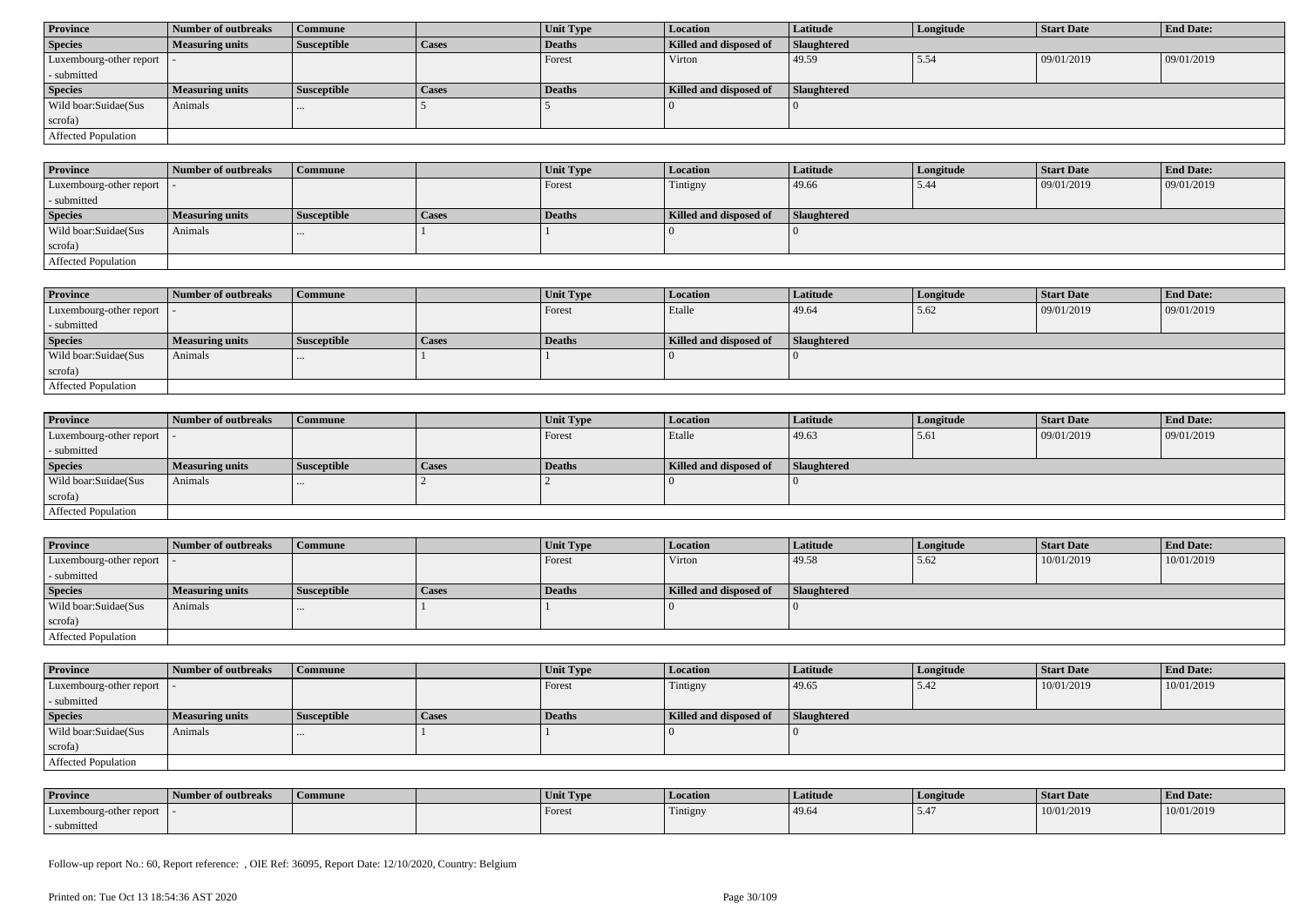| <b>Province</b>      | Number of outbreaks | Commune            |       | <b>Unit Type</b> | Location               | Latitude           | Longitude | Start Date | <b>End Date:</b> |
|----------------------|---------------------|--------------------|-------|------------------|------------------------|--------------------|-----------|------------|------------------|
| <b>Species</b>       | Measuring units     | <b>Susceptible</b> | Cases | Deaths           | Killed and disposed of | <b>Slaughtered</b> |           |            |                  |
| Wild boar:Suidae(Sus | Animals             |                    |       |                  |                        |                    |           |            |                  |
| scrofa)              |                     |                    |       |                  |                        |                    |           |            |                  |
| Affected Population  |                     |                    |       |                  |                        |                    |           |            |                  |

| <b>Province</b>                             | Number of outbreaks | <b>Commune</b>     |              | <b>Unit Type</b> | <b>Location</b>        | <b>Latitude</b>    | Longitude | <b>Start Date</b> | <b>End Date:</b> |
|---------------------------------------------|---------------------|--------------------|--------------|------------------|------------------------|--------------------|-----------|-------------------|------------------|
| Luxembourg-other report $\vert \cdot \vert$ |                     |                    |              | Forest           | Arlon                  | 49.66              | 5.77      | 10/01/2019        | 10/01/2019       |
| - submitted                                 |                     |                    |              |                  |                        |                    |           |                   |                  |
| <b>Species</b>                              | Measuring units     | <b>Susceptible</b> | <b>Cases</b> | <b>Deaths</b>    | Killed and disposed of | <b>Slaughtered</b> |           |                   |                  |
| Wild boar:Suidae(Sus                        | Animals             | $\cdots$           |              |                  |                        |                    |           |                   |                  |
| scrofa)                                     |                     |                    |              |                  |                        |                    |           |                   |                  |
| Affected Population                         |                     |                    |              |                  |                        |                    |           |                   |                  |

| <b>Province</b>         | Number of outbreaks | <b>Commune</b>     |       | Unit Type | <i>Location</i>        | Latitude    | Longitude | <b>Start Date</b> | <b>End Date:</b> |
|-------------------------|---------------------|--------------------|-------|-----------|------------------------|-------------|-----------|-------------------|------------------|
| Luxembourg-other report |                     |                    |       | Forest    | Arlon                  | 49.66       | 15.78     | 10/01/2019        | 10/01/2019       |
| - submitted             |                     |                    |       |           |                        |             |           |                   |                  |
| <b>Species</b>          | Measuring units     | <b>Susceptible</b> | Cases | Deaths    | Killed and disposed of | Slaughtered |           |                   |                  |
| Wild boar:Suidae(Sus    | Animals             |                    |       |           |                        |             |           |                   |                  |
| scrofa)                 |                     |                    |       |           |                        |             |           |                   |                  |
| Affected Population     |                     |                    |       |           |                        |             |           |                   |                  |

| <b>Province</b>            | Number of outbreaks    | Commune            |              | Unit Type | Location               | <b>Latitude</b> | Longitude | <b>Start Date</b> | <b>End Date:</b> |
|----------------------------|------------------------|--------------------|--------------|-----------|------------------------|-----------------|-----------|-------------------|------------------|
| Luxembourg-other report  - |                        |                    |              | Forest    | Tintigny               | 49.64           | 5.48      | 10/01/2019        | 10/01/2019       |
| - submitted                |                        |                    |              |           |                        |                 |           |                   |                  |
| <b>Species</b>             | <b>Measuring units</b> | <b>Susceptible</b> | <b>Cases</b> | Deaths    | Killed and disposed of | Slaughtered     |           |                   |                  |
| Wild boar:Suidae(Sus       | Animals                | $\cdots$           |              |           |                        |                 |           |                   |                  |
| scrofa)                    |                        |                    |              |           |                        |                 |           |                   |                  |
| Affected Population        |                        |                    |              |           |                        |                 |           |                   |                  |

| <b>Province</b>            | Number of outbreaks    | Commune            |       | Unit Type     | <i>Location</i>        | <b>Latitude</b>    | Longitude | <b>Start Date</b> | <b>End Date:</b> |
|----------------------------|------------------------|--------------------|-------|---------------|------------------------|--------------------|-----------|-------------------|------------------|
| Luxembourg-other report  - |                        |                    |       | <b>Forest</b> | Etalle                 | 49.66              | 15.62     | 10/01/2019        | 10/01/2019       |
| - submitted                |                        |                    |       |               |                        |                    |           |                   |                  |
| <b>Species</b>             | <b>Measuring units</b> | <b>Susceptible</b> | Cases | Deaths        | Killed and disposed of | <b>Slaughtered</b> |           |                   |                  |
| Wild boar: Suidae (Sus     | Animals                | $\cdots$           |       |               |                        |                    |           |                   |                  |
| scrofa)                    |                        |                    |       |               |                        |                    |           |                   |                  |
| Affected Population        |                        |                    |       |               |                        |                    |           |                   |                  |

| <b>Province</b>            | Number of outbreaks    | <b>Commune</b>     |              | <b>Unit Type</b> | <b>Location</b>        | <b>Latitude</b> | Longitude | <b>Start Date</b> | <b>End Date:</b> |
|----------------------------|------------------------|--------------------|--------------|------------------|------------------------|-----------------|-----------|-------------------|------------------|
| Luxembourg-other report  - |                        |                    |              | Forest           | Tintigny               | 49.63           | 5.43      | 11/01/2019        | 11/01/2019       |
| - submitted                |                        |                    |              |                  |                        |                 |           |                   |                  |
| <b>Species</b>             | <b>Measuring units</b> | <b>Susceptible</b> | <b>Cases</b> | Deaths           | Killed and disposed of | Slaughtered     |           |                   |                  |
| Wild boar:Suidae(Sus       | Animals                | $\cdots$           |              |                  |                        |                 |           |                   |                  |
| scrofa)                    |                        |                    |              |                  |                        |                 |           |                   |                  |
| Affected Population        |                        |                    |              |                  |                        |                 |           |                   |                  |

| <b>Province</b>            | Number of outbreaks | Commune            |       | <b>Unit Type</b> | <b>Location</b>        | Latitude    | Longitude | Start Date | <b>End Date:</b> |
|----------------------------|---------------------|--------------------|-------|------------------|------------------------|-------------|-----------|------------|------------------|
| Luxembourg-other report  - |                     |                    |       | Forest           | Tintigny               | 49.63       | 5.42      | 11/01/2019 | 11/01/2019       |
| - submitted                |                     |                    |       |                  |                        |             |           |            |                  |
| <b>Species</b>             | Measuring units     | <b>Susceptible</b> | Cases | Deaths           | Killed and disposed of | Slaughtered |           |            |                  |
| Wild boar:Suidae(Sus       | Animals             |                    |       |                  |                        |             |           |            |                  |
| scrofa)                    |                     |                    |       |                  |                        |             |           |            |                  |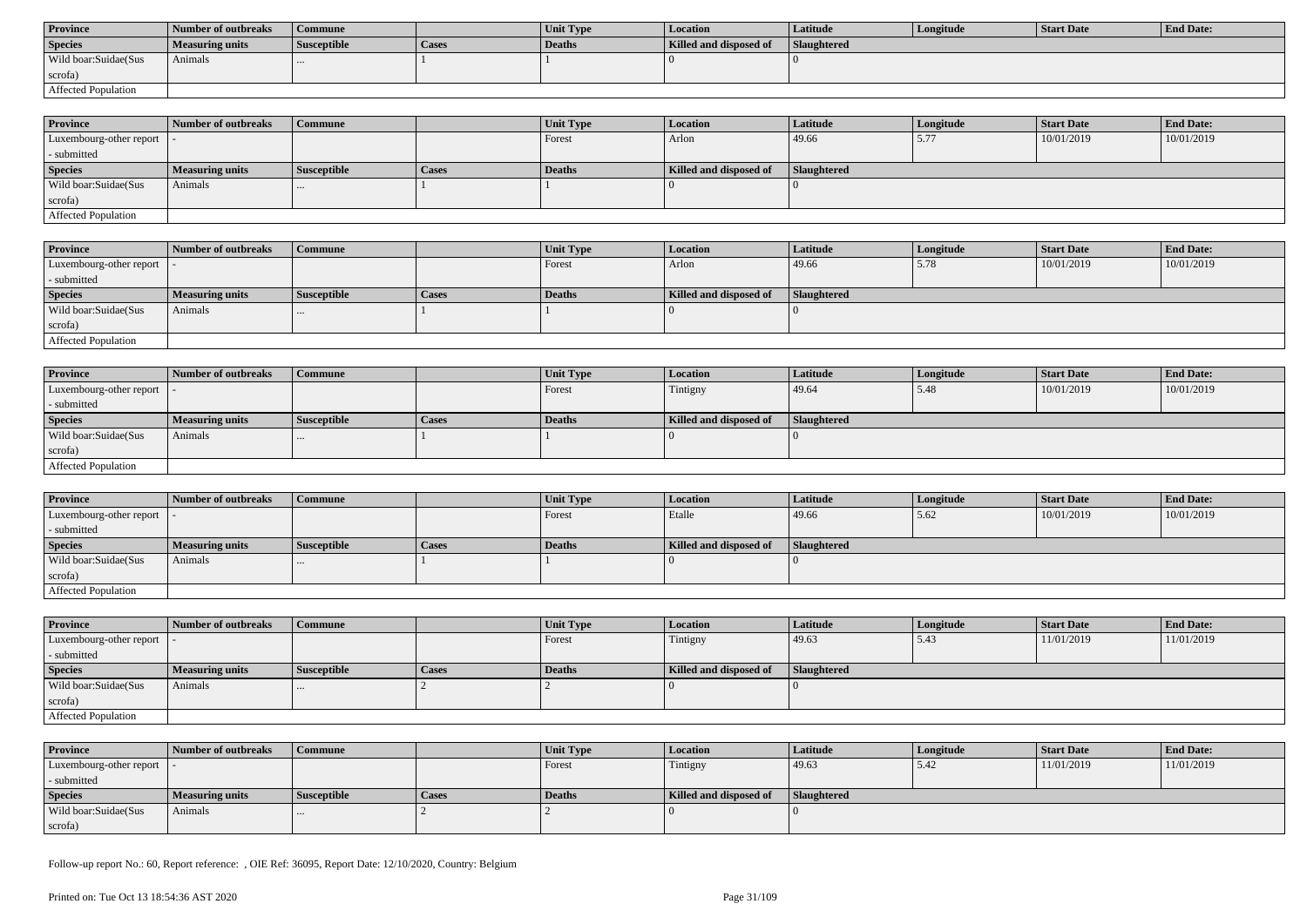| <b>Province</b>     | Number of outbreaks    | Commune            |                | Unit Type     | Location               | Latitude    | Longitude | <b>Start Date</b> | <b>End Date:</b> |
|---------------------|------------------------|--------------------|----------------|---------------|------------------------|-------------|-----------|-------------------|------------------|
| <b>Species</b>      | <b>Measuring units</b> | <b>Susceptible</b> | <b>L</b> Lasco | <b>Deaths</b> | Killed and disposed of | Slaughtered |           |                   |                  |
| Affected Population |                        |                    |                |               |                        |             |           |                   |                  |

| <b>Province</b>         | Number of outbreaks    | Commune            |              | Unit Type | Location               | Latitude    | Longitude | <b>Start Date</b> | <b>End Date:</b> |
|-------------------------|------------------------|--------------------|--------------|-----------|------------------------|-------------|-----------|-------------------|------------------|
| Luxembourg-other report |                        |                    |              | Forest    | Meix-devant-Virton     | 49.6        | J         | 12/01/2019        | 12/01/2019       |
| - submitted             |                        |                    |              |           |                        |             |           |                   |                  |
| <b>Species</b>          | <b>Measuring units</b> | <b>Susceptible</b> | <b>Cases</b> | Deaths    | Killed and disposed of | Slaughtered |           |                   |                  |
| Wild boar:Suidae(Sus    | Animals                |                    |              |           |                        |             |           |                   |                  |
| scrofa)                 |                        |                    |              |           |                        |             |           |                   |                  |
| Affected Population     |                        |                    |              |           |                        |             |           |                   |                  |

| <b>Province</b>            | Number of outbreaks | Commune            |              | <b>Unit Type</b> | Location               | Latitude    | Longitude | <b>Start Date</b> | <b>End Date:</b> |
|----------------------------|---------------------|--------------------|--------------|------------------|------------------------|-------------|-----------|-------------------|------------------|
| Luxembourg-other report  - |                     |                    |              | Forest           | Arlon                  | 49.67       | 5.75      | 14/01/2019        | 14/01/2019       |
| - submitted                |                     |                    |              |                  |                        |             |           |                   |                  |
| <b>Species</b>             | Measuring units     | <b>Susceptible</b> | <b>Cases</b> | Deaths           | Killed and disposed of | Slaughtered |           |                   |                  |
| Wild boar:Suidae(Sus       | Animals             |                    |              |                  |                        |             |           |                   |                  |
| scrofa)                    |                     |                    |              |                  |                        |             |           |                   |                  |
| Affected Population        |                     |                    |              |                  |                        |             |           |                   |                  |

| <b>Province</b>            | Number of outbreaks    | <b>Commune</b>     |              | Unit Type | Location               | Latitude    | Longitude | <b>Start Date</b> | <b>End Date:</b> |
|----------------------------|------------------------|--------------------|--------------|-----------|------------------------|-------------|-----------|-------------------|------------------|
| Luxembourg-other report  - |                        |                    |              | Forest    | Arlon                  | 49.65       | 5.79      | 14/01/2019        | 14/01/2019       |
| - submitted                |                        |                    |              |           |                        |             |           |                   |                  |
| <b>Species</b>             | <b>Measuring units</b> | <b>Susceptible</b> | <b>Cases</b> | Deaths    | Killed and disposed of | Slaughtered |           |                   |                  |
| Wild boar:Suidae(Sus       | Animals                |                    |              |           |                        |             |           |                   |                  |
| scrofa)                    |                        |                    |              |           |                        |             |           |                   |                  |
| Affected Population        |                        |                    |              |           |                        |             |           |                   |                  |

| <b>Province</b>         | Number of outbreaks    | <b>Commune</b>     |              | Unit Type | <i>Location</i>        | <b>Latitude</b> | Longitude | <b>Start Date</b> | <b>End Date:</b> |
|-------------------------|------------------------|--------------------|--------------|-----------|------------------------|-----------------|-----------|-------------------|------------------|
| Luxembourg-other report |                        |                    |              | Forest    | Virton                 | 49.6            | 15.53     | 14/01/2019        | 14/01/2019       |
| - submitted             |                        |                    |              |           |                        |                 |           |                   |                  |
| <b>Species</b>          | <b>Measuring units</b> | <b>Susceptible</b> | <b>Cases</b> | Deaths    | Killed and disposed of | Slaughtered     |           |                   |                  |
| Wild boar:Suidae(Sus    | Animals                | $\cdots$           |              |           |                        |                 |           |                   |                  |
| scrofa)                 |                        |                    |              |           |                        |                 |           |                   |                  |
| Affected Population     |                        |                    |              |           |                        |                 |           |                   |                  |

| <b>Province</b>            | Number of outbreaks    | <b>Commune</b>     |       | Unit Type     | <b>Location</b>        | <b>Latitude</b> | Longitude | <b>Start Date</b> | <b>End Date:</b> |
|----------------------------|------------------------|--------------------|-------|---------------|------------------------|-----------------|-----------|-------------------|------------------|
| Luxembourg-other report    |                        |                    |       | <b>Forest</b> | Virton                 | 49.6            | 15.54     | 14/01/2019        | 14/01/2019       |
| - submitted                |                        |                    |       |               |                        |                 |           |                   |                  |
| <b>Species</b>             | <b>Measuring units</b> | <b>Susceptible</b> | Cases | Deaths        | Killed and disposed of | Slaughtered     |           |                   |                  |
| Wild boar:Suidae(Sus       | Animals                |                    |       |               |                        |                 |           |                   |                  |
| scrofa)                    |                        |                    |       |               |                        |                 |           |                   |                  |
| <b>Affected Population</b> |                        |                    |       |               |                        |                 |           |                   |                  |

| <b>Province</b>            | Number of outbreaks | <b>Commune</b>     |              | Unit Type | Location               | <b>Latitude</b>    | Longitude | <b>Start Date</b> | <b>End Date:</b> |
|----------------------------|---------------------|--------------------|--------------|-----------|------------------------|--------------------|-----------|-------------------|------------------|
| Luxembourg-other report  - |                     |                    |              | Forest    | Etalle                 | 49.64              | 5.53      | 14/01/2019        | 14/01/2019       |
| - submitted                |                     |                    |              |           |                        |                    |           |                   |                  |
| <b>Species</b>             | Measuring units     | <b>Susceptible</b> | <b>Cases</b> | Deaths    | Killed and disposed of | <b>Slaughtered</b> |           |                   |                  |
| Wild boar:Suidae(Sus       | Animals             | $\cdots$           |              |           |                        |                    |           |                   |                  |
| scrofa)                    |                     |                    |              |           |                        |                    |           |                   |                  |
| Affected Population        |                     |                    |              |           |                        |                    |           |                   |                  |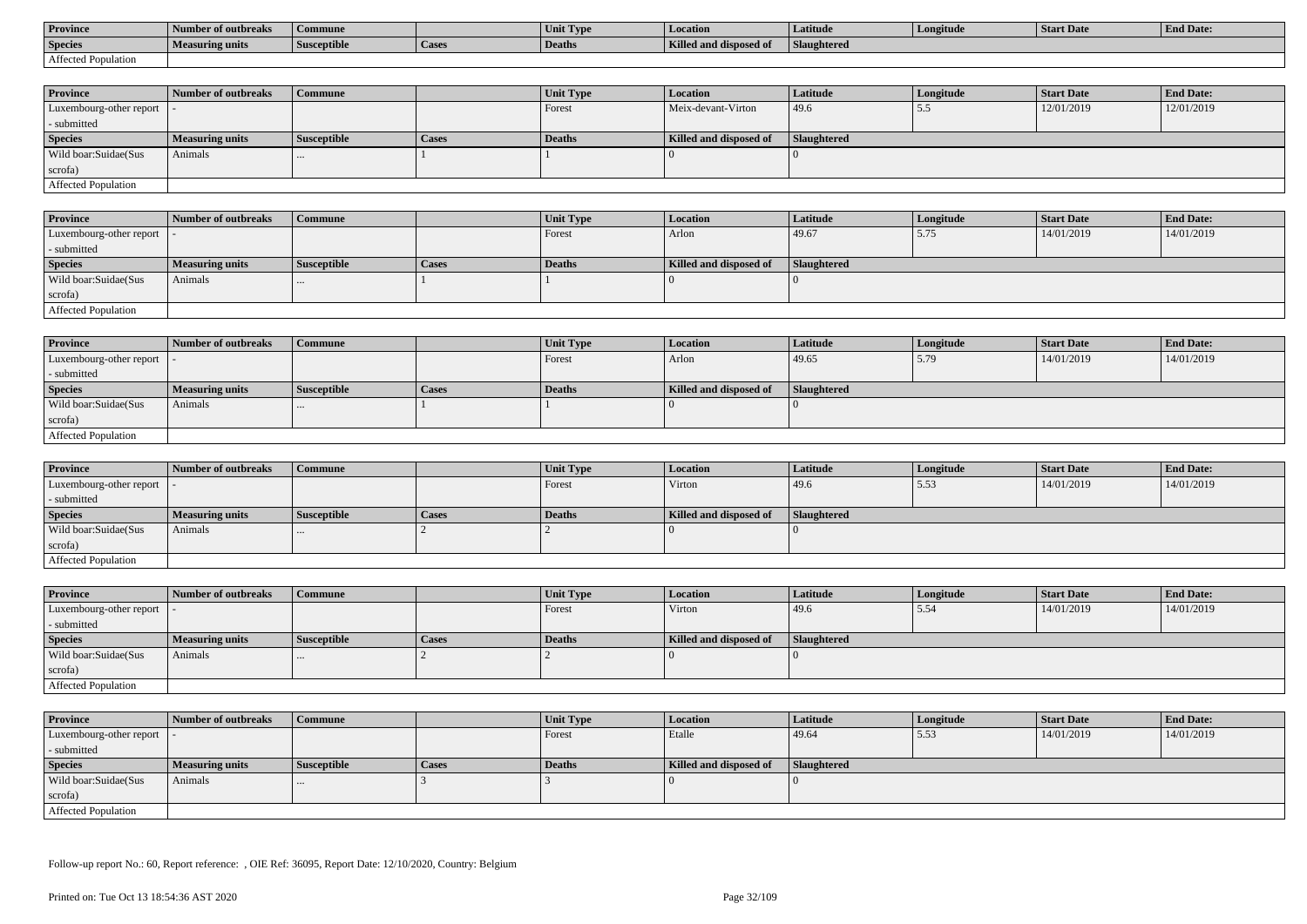| <b>Province</b>            | Number of outbreaks    | <b>Commune</b>     |              | Unit Type | Location               | <b>Latitude</b> | Longitude | <b>Start Date</b> | <b>End Date:</b> |
|----------------------------|------------------------|--------------------|--------------|-----------|------------------------|-----------------|-----------|-------------------|------------------|
| Luxembourg-other report  - |                        |                    |              | Forest    | Messancy               | 49.64           | 5.78      | 15/01/2019        | 15/01/2019       |
| - submitted                |                        |                    |              |           |                        |                 |           |                   |                  |
| <b>Species</b>             | <b>Measuring units</b> | <b>Susceptible</b> | <b>Cases</b> | Deaths    | Killed and disposed of | Slaughtered     |           |                   |                  |
| Wild boar:Suidae(Sus       | Animals                |                    |              |           |                        |                 |           |                   |                  |
| scrofa)                    |                        |                    |              |           |                        |                 |           |                   |                  |
| Affected Population        |                        |                    |              |           |                        |                 |           |                   |                  |

| <b>Province</b>         | Number of outbreaks    | <b>Commune</b>     |       | Unit Type | <b>Location</b>        | Latitude    | Longitude | <b>Start Date</b> | <b>End Date:</b> |
|-------------------------|------------------------|--------------------|-------|-----------|------------------------|-------------|-----------|-------------------|------------------|
| Luxembourg-other report |                        |                    |       | Forest    | Etalle                 | 49.64       | 15.54     | 15/01/2019        | 15/01/2019       |
| - submitted             |                        |                    |       |           |                        |             |           |                   |                  |
| <b>Species</b>          | <b>Measuring units</b> | <b>Susceptible</b> | Cases | Deaths    | Killed and disposed of | Slaughtered |           |                   |                  |
| Wild boar:Suidae(Sus    | Animals                | $\cdots$           |       |           |                        |             |           |                   |                  |
| scrofa)                 |                        |                    |       |           |                        |             |           |                   |                  |
| Affected Population     |                        |                    |       |           |                        |             |           |                   |                  |

| <b>Province</b>         | Number of outbreaks    | Commune            |       | Unit Type | Location               | Latitude    | Longitude | <b>Start Date</b> | <b>End Date:</b> |
|-------------------------|------------------------|--------------------|-------|-----------|------------------------|-------------|-----------|-------------------|------------------|
| Luxembourg-other report |                        |                    |       | Forest    | Etalle                 | 49.64       | 5.55      | 15/01/2019        | 15/01/2019       |
| - submitted             |                        |                    |       |           |                        |             |           |                   |                  |
| <b>Species</b>          | <b>Measuring units</b> | <b>Susceptible</b> | Cases | Deaths    | Killed and disposed of | Slaughtered |           |                   |                  |
| Wild boar:Suidae(Sus    | Animals                | $\cdots$           |       |           |                        |             |           |                   |                  |
| scrofa)                 |                        |                    |       |           |                        |             |           |                   |                  |
| Affected Population     |                        |                    |       |           |                        |             |           |                   |                  |

| <b>Province</b>            | Number of outbreaks    | Commune            |       | Unit Type     | <b>Location</b>        | <b>Latitude</b> | Longitude | <b>Start Date</b> | <b>End Date:</b> |
|----------------------------|------------------------|--------------------|-------|---------------|------------------------|-----------------|-----------|-------------------|------------------|
| Luxembourg-other report  - |                        |                    |       | Forest        | Meix-devant-Virton     | 49.6            | 5.5       | 15/01/2019        | 15/01/2019       |
| - submitted                |                        |                    |       |               |                        |                 |           |                   |                  |
| <b>Species</b>             | <b>Measuring units</b> | <b>Susceptible</b> | Cases | <b>Deaths</b> | Killed and disposed of | Slaughtered     |           |                   |                  |
| Wild boar:Suidae(Sus       | Animals                |                    |       |               |                        |                 |           |                   |                  |
| scrofa)                    |                        |                    |       |               |                        |                 |           |                   |                  |
| Affected Population        |                        |                    |       |               |                        |                 |           |                   |                  |

| <b>Province</b>            | Number of outbreaks | Commune            |       | Unit Type | <b>Location</b>        | <b>Latitude</b>    | Longitude | <b>Start Date</b> | <b>End Date:</b> |
|----------------------------|---------------------|--------------------|-------|-----------|------------------------|--------------------|-----------|-------------------|------------------|
| Luxembourg-other report  - |                     |                    |       | Forest    | Virton                 | 49.6               | 5.61      | 15/01/2019        | 15/01/2019       |
| - submitted                |                     |                    |       |           |                        |                    |           |                   |                  |
| <b>Species</b>             | Measuring units     | <b>Susceptible</b> | Cases | Deaths    | Killed and disposed of | <b>Slaughtered</b> |           |                   |                  |
|                            |                     |                    |       |           |                        |                    |           |                   |                  |
| Wild boar:Suidae(Sus       | Animals             | $\cdots$           |       |           |                        |                    |           |                   |                  |
| scrofa)                    |                     |                    |       |           |                        |                    |           |                   |                  |

| <b>Province</b>            | Number of outbreaks | <b>Commune</b>     |              | Unit Type | Location               | Latitude    | Longitude | <b>Start Date</b> | <b>End Date:</b> |
|----------------------------|---------------------|--------------------|--------------|-----------|------------------------|-------------|-----------|-------------------|------------------|
| Luxembourg-other report  - |                     |                    |              | Forest    | Meix-devant-Virton     | 49.61       | 5.51      | 15/01/2019        | 15/01/2019       |
| - submitted                |                     |                    |              |           |                        |             |           |                   |                  |
| <b>Species</b>             | Measuring units     | <b>Susceptible</b> | <b>Cases</b> | Deaths    | Killed and disposed of | Slaughtered |           |                   |                  |
| Wild boar:Suidae(Sus       | Animals             | $\cdots$           |              |           |                        |             |           |                   |                  |
| scrofa)                    |                     |                    |              |           |                        |             |           |                   |                  |
| Affected Population        |                     |                    |              |           |                        |             |           |                   |                  |

| <b>Province</b> | rnreak: | amune | - I vn<br>Unit | Latitud | neıtude | <b>Start Date</b> | $\mathbf{r}$<br>d Date:<br>- H'm. |
|-----------------|---------|-------|----------------|---------|---------|-------------------|-----------------------------------|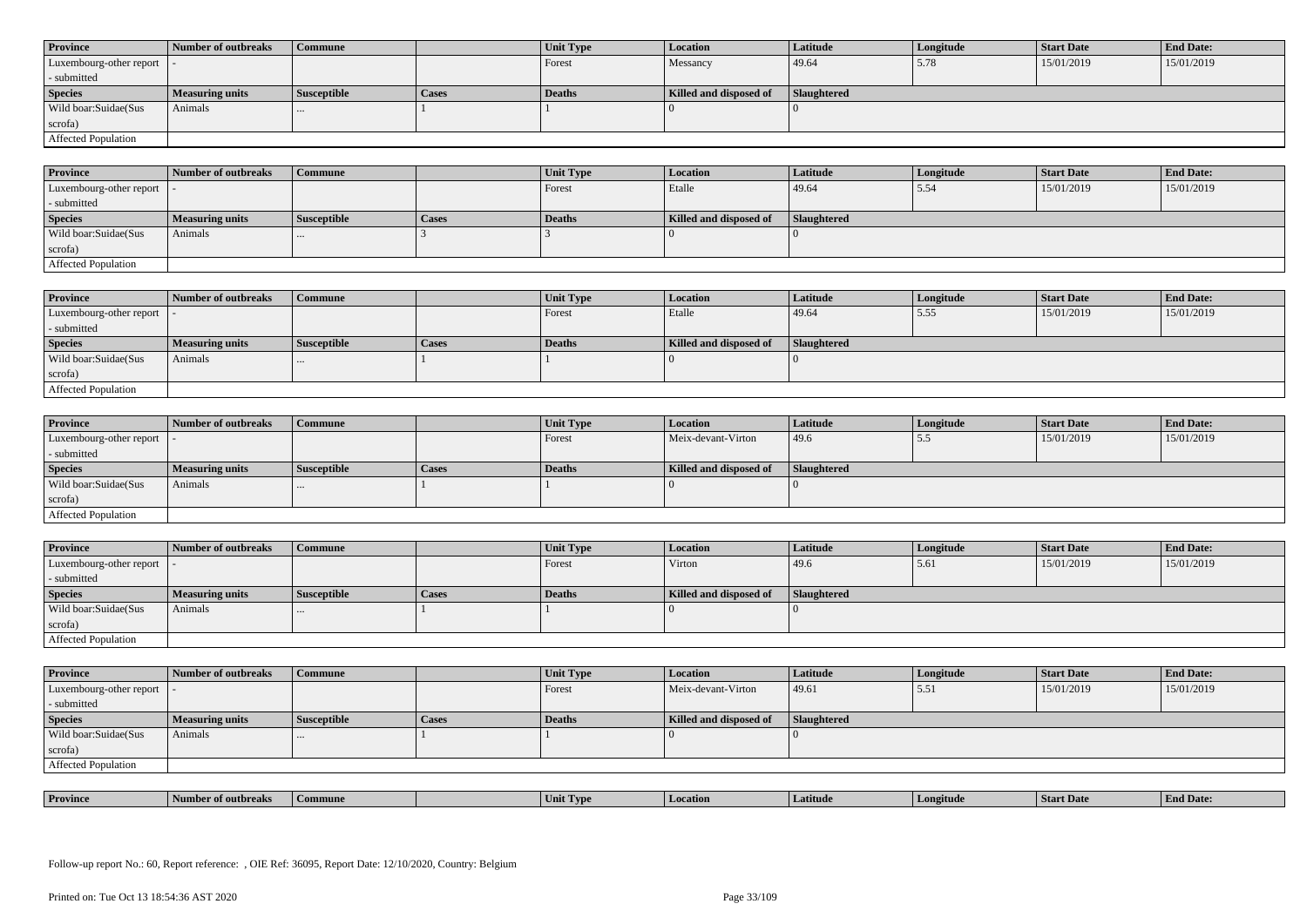| <b>Province</b>            | Number of outbreaks    | Commune            |              | Unit Type | <b>Location</b>        | <b>Latitude</b> | Longitude | <b>Start Date</b> | <b>End Date:</b> |
|----------------------------|------------------------|--------------------|--------------|-----------|------------------------|-----------------|-----------|-------------------|------------------|
| <b>Species</b>             | <b>Measuring units</b> | <b>Susceptible</b> | <b>Cases</b> | Deaths    | Killed and disposed of | Slaughtered     |           |                   |                  |
| Luxembourg-other report  - |                        |                    |              | Forest    | Meix-devant-Virton     | 49.61           | 5.46      | 16/01/2019        | 16/01/2019       |
| - submitted                |                        |                    |              |           |                        |                 |           |                   |                  |
| <b>Species</b>             | <b>Measuring units</b> | <b>Susceptible</b> | <b>Cases</b> | Deaths    | Killed and disposed of | Slaughtered     |           |                   |                  |
| Wild boar:Suidae(Sus       | Animals                | $\cdots$           |              |           |                        |                 |           |                   |                  |
| scrofa)                    |                        |                    |              |           |                        |                 |           |                   |                  |
| Affected Population        |                        |                    |              |           |                        |                 |           |                   |                  |

| <b>Province</b>             | Number of outbreaks    | <b>Commune</b> |              | Unit Type | Location               | <b>Latitude</b> | Longitude | <b>Start Date</b> | <b>End Date:</b> |
|-----------------------------|------------------------|----------------|--------------|-----------|------------------------|-----------------|-----------|-------------------|------------------|
| Luxembourg-other report   - |                        |                |              | Forest    | Meix-devant-Virton     | 49.6            | ັບມ       | 16/01/2019        | 16/01/2019       |
| - submitted                 |                        |                |              |           |                        |                 |           |                   |                  |
| <b>Species</b>              | <b>Measuring units</b> | Susceptible    | <b>Cases</b> | Deaths    | Killed and disposed of | Slaughtered     |           |                   |                  |
| Wild boar:Suidae(Sus        | Animals                |                |              |           |                        |                 |           |                   |                  |
| scrofa)                     |                        |                |              |           |                        |                 |           |                   |                  |
| <b>Affected Population</b>  |                        |                |              |           |                        |                 |           |                   |                  |

| <b>Province</b>             | 1 Number of outbreaks  | Commune     |              | <b>Unit Type</b> | <b>Location</b>        | Latitude           | Longitude | <b>Start Date</b> | <b>End Date:</b> |
|-----------------------------|------------------------|-------------|--------------|------------------|------------------------|--------------------|-----------|-------------------|------------------|
| Luxembourg-other report   - |                        |             |              | Forest           | Meix-devant-Virton     | 49.61              | 5.49      | 16/01/2019        | 16/01/2019       |
| - submitted                 |                        |             |              |                  |                        |                    |           |                   |                  |
| <b>Species</b>              | <b>Measuring units</b> | Susceptible | <b>Cases</b> | Deaths           | Killed and disposed of | <b>Slaughtered</b> |           |                   |                  |
| Wild boar:Suidae(Sus        | Animals                |             |              |                  |                        |                    |           |                   |                  |
| scrofa)                     |                        |             |              |                  |                        |                    |           |                   |                  |
| <b>Affected Population</b>  |                        |             |              |                  |                        |                    |           |                   |                  |

| Province                   | Number of outbreaks    | <b>Commune</b>     |       | Unit Type | Location               | Latitude    | Longitude | <b>Start Date</b> | <b>End Date:</b> |
|----------------------------|------------------------|--------------------|-------|-----------|------------------------|-------------|-----------|-------------------|------------------|
| Luxembourg-other report  - |                        |                    |       | Forest    | Tintigny               | 49.65       | 5.42      | 16/01/2019        | 16/01/2019       |
| - submitted                |                        |                    |       |           |                        |             |           |                   |                  |
| <b>Species</b>             | <b>Measuring units</b> | <b>Susceptible</b> | Cases | Deaths    | Killed and disposed of | Slaughtered |           |                   |                  |
| Wild boar:Suidae(Sus       | Animals                |                    |       |           |                        |             |           |                   |                  |
| scrofa)                    |                        |                    |       |           |                        |             |           |                   |                  |
| Affected Population        |                        |                    |       |           |                        |             |           |                   |                  |

| <b>Province</b>            | Number of outbreaks    | <b>Commune</b>     |              | Unit Type | Location               | Latitude           | Longitude | <b>Start Date</b> | <b>End Date:</b> |
|----------------------------|------------------------|--------------------|--------------|-----------|------------------------|--------------------|-----------|-------------------|------------------|
| Luxembourg-other report  - |                        |                    |              | Forest    | Tintigny               | 49.63              | 15.46     | 16/01/2019        | 16/01/2019       |
| - submitted                |                        |                    |              |           |                        |                    |           |                   |                  |
| <b>Species</b>             | <b>Measuring units</b> | <b>Susceptible</b> | <b>Cases</b> | Deaths    | Killed and disposed of | <b>Slaughtered</b> |           |                   |                  |
| Wild boar:Suidae(Sus       | Animals                |                    |              |           |                        |                    |           |                   |                  |
| scrofa)                    |                        |                    |              |           |                        |                    |           |                   |                  |
| Affected Population        |                        |                    |              |           |                        |                    |           |                   |                  |

| <b>Province</b>            | Number of outbreaks    | Commune            |              | <b>Unit Type</b> | <b>Location</b>        | <b>Latitude</b>    | Longitude | <b>Start Date</b> | <b>End Date:</b> |
|----------------------------|------------------------|--------------------|--------------|------------------|------------------------|--------------------|-----------|-------------------|------------------|
| Luxembourg-other report  - |                        |                    |              | Forest           | Tintigny               | 49.63              | l 5.45    | 16/01/2019        | 16/01/2019       |
| - submitted                |                        |                    |              |                  |                        |                    |           |                   |                  |
| <b>Species</b>             | <b>Measuring units</b> | <b>Susceptible</b> | <b>Cases</b> | Deaths           | Killed and disposed of | <b>Slaughtered</b> |           |                   |                  |
|                            |                        |                    |              |                  |                        |                    |           |                   |                  |
| Wild boar:Suidae(Sus       | Animals                |                    |              |                  |                        |                    |           |                   |                  |
| scrofa)                    |                        |                    |              |                  |                        |                    |           |                   |                  |

| <b>Province</b>         | Number of outbreaks | Commune | Unit Type | Location | Latitude | Longitude | Start Date | <b>End Date:</b> |
|-------------------------|---------------------|---------|-----------|----------|----------|-----------|------------|------------------|
| Luxembourg-other report |                     |         | Forest    | Tintigny | 49.63    |           | 16/01/2019 | 16/01/2019       |
| submitted               |                     |         |           |          |          |           |            |                  |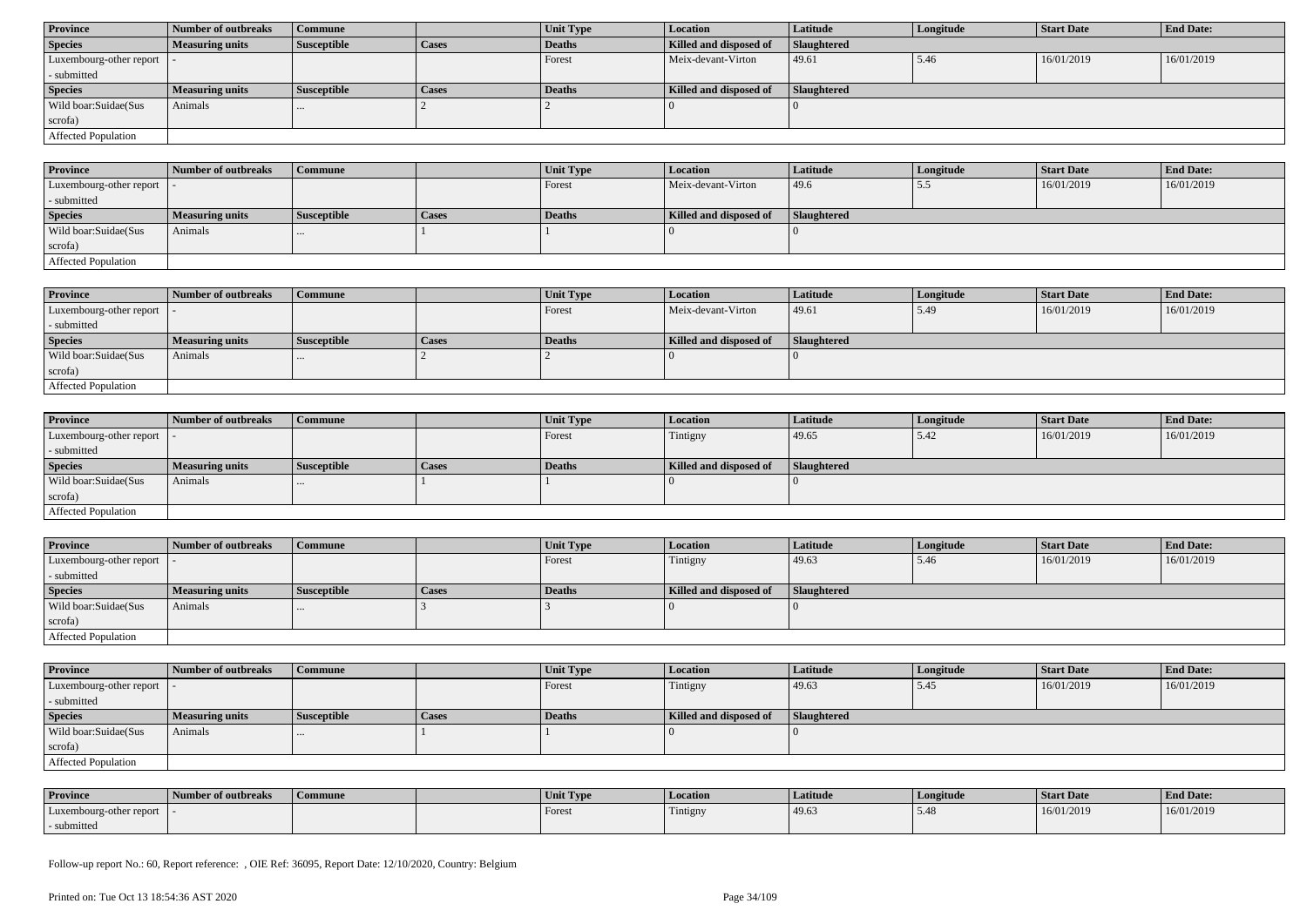| <b>Province</b>      | Number of outbreaks | Commune            |       | <b>Unit Type</b> | Location               | Latitude           | Longitude | Start Date | <b>End Date:</b> |
|----------------------|---------------------|--------------------|-------|------------------|------------------------|--------------------|-----------|------------|------------------|
| <b>Species</b>       | Measuring units     | <b>Susceptible</b> | Cases | Deaths           | Killed and disposed of | <b>Slaughtered</b> |           |            |                  |
| Wild boar:Suidae(Sus | Animals             |                    |       |                  |                        |                    |           |            |                  |
| scrofa)              |                     |                    |       |                  |                        |                    |           |            |                  |
| Affected Population  |                     |                    |       |                  |                        |                    |           |            |                  |

| <b>Province</b>                             | Number of outbreaks | <b>Commune</b>     |              | <b>Unit Type</b> | <b>Location</b>        | <b>Latitude</b>    | Longitude | <b>Start Date</b> | <b>End Date:</b> |
|---------------------------------------------|---------------------|--------------------|--------------|------------------|------------------------|--------------------|-----------|-------------------|------------------|
| Luxembourg-other report $\vert \cdot \vert$ |                     |                    |              | Forest           | Arlon                  | 49.67              | 5.77      | 16/01/2019        | 16/01/2019       |
| - submitted                                 |                     |                    |              |                  |                        |                    |           |                   |                  |
| <b>Species</b>                              | Measuring units     | <b>Susceptible</b> | <b>Cases</b> | <b>Deaths</b>    | Killed and disposed of | <b>Slaughtered</b> |           |                   |                  |
| Wild boar:Suidae(Sus                        | Animals             | $\cdots$           |              |                  |                        |                    |           |                   |                  |
| scrofa)                                     |                     |                    |              |                  |                        |                    |           |                   |                  |
| Affected Population                         |                     |                    |              |                  |                        |                    |           |                   |                  |

| <b>Province</b>         | Number of outbreaks    | Commune            |       | Unit Type | <i>Location</i>        | Latitude    | Longitude | <b>Start Date</b> | <b>End Date:</b> |
|-------------------------|------------------------|--------------------|-------|-----------|------------------------|-------------|-----------|-------------------|------------------|
| Luxembourg-other report |                        |                    |       | Forest    | Meix-devant-Virton     | 49.62       | 5.46      | 17/01/2019        | 17/01/2019       |
| - submitted             |                        |                    |       |           |                        |             |           |                   |                  |
| <b>Species</b>          | <b>Measuring units</b> | <b>Susceptible</b> | Cases | Deaths    | Killed and disposed of | Slaughtered |           |                   |                  |
| Wild boar:Suidae(Sus    | Animals                |                    |       |           |                        |             |           |                   |                  |
| scrofa)                 |                        |                    |       |           |                        |             |           |                   |                  |
| Affected Population     |                        |                    |       |           |                        |             |           |                   |                  |

| <b>Province</b>            | Number of outbreaks    | <b>Commune</b>     |              | Unit Type | Location               | Latitude    | Longitude | <b>Start Date</b> | <b>End Date:</b> |
|----------------------------|------------------------|--------------------|--------------|-----------|------------------------|-------------|-----------|-------------------|------------------|
| Luxembourg-other report  - |                        |                    |              | Forest    | Meix-devant-Virton     | 49.62       | 5.45      | 17/01/2019        | 17/01/2019       |
| - submitted                |                        |                    |              |           |                        |             |           |                   |                  |
| <b>Species</b>             | <b>Measuring units</b> | <b>Susceptible</b> | <b>Cases</b> | Deaths    | Killed and disposed of | Slaughtered |           |                   |                  |
| Wild boar:Suidae(Sus       | Animals                |                    |              |           |                        |             |           |                   |                  |
| scrofa)                    |                        |                    |              |           |                        |             |           |                   |                  |
| Affected Population        |                        |                    |              |           |                        |             |           |                   |                  |

| <b>Province</b>            | Number of outbreaks    | Commune            |              | <b>Unit Type</b> | Location               | Latitude    | Longitude | <b>Start Date</b> | <b>End Date:</b> |
|----------------------------|------------------------|--------------------|--------------|------------------|------------------------|-------------|-----------|-------------------|------------------|
| Luxembourg-other report  - |                        |                    |              | Forest           | Chiny                  | 49.67       | 5.42      | 18/01/2019        | 18/01/2019       |
| - submitted                |                        |                    |              |                  |                        |             |           |                   |                  |
| <b>Species</b>             | <b>Measuring units</b> | <b>Susceptible</b> | <b>Cases</b> | Deaths           | Killed and disposed of | Slaughtered |           |                   |                  |
| Wild boar:Suidae(Sus       | Animals                |                    |              |                  |                        |             |           |                   |                  |
| scrofa)                    |                        |                    |              |                  |                        |             |           |                   |                  |
| Affected Population        |                        |                    |              |                  |                        |             |           |                   |                  |

| <b>Province</b>            | Number of outbreaks    | <b>Commune</b>     |              | <b>Unit Type</b> | <b>Location</b>        | <b>Latitude</b> | Longitude | <b>Start Date</b> | <b>End Date:</b> |
|----------------------------|------------------------|--------------------|--------------|------------------|------------------------|-----------------|-----------|-------------------|------------------|
| Luxembourg-other report  - |                        |                    |              | Forest           | Tintigny               | 49.64           | 5.43      | 19/01/2019        | 19/01/2019       |
| - submitted                |                        |                    |              |                  |                        |                 |           |                   |                  |
| <b>Species</b>             | <b>Measuring units</b> | <b>Susceptible</b> | <b>Cases</b> | Deaths           | Killed and disposed of | Slaughtered     |           |                   |                  |
| Wild boar:Suidae(Sus       | Animals                | $\cdots$           |              |                  |                        |                 |           |                   |                  |
| scrofa)                    |                        |                    |              |                  |                        |                 |           |                   |                  |
| Affected Population        |                        |                    |              |                  |                        |                 |           |                   |                  |

| <b>Province</b>            | Number of outbreaks    | Commune            |       | <b>Unit Type</b> | Location               | Latitude    | Longitude | Start Date | <b>End Date:</b> |
|----------------------------|------------------------|--------------------|-------|------------------|------------------------|-------------|-----------|------------|------------------|
| Luxembourg-other report  - |                        |                    |       | Forest           | Tintigny               | 49.64       | ر در      | 19/01/2019 | 19/01/2019       |
| - submitted                |                        |                    |       |                  |                        |             |           |            |                  |
| <b>Species</b>             | <b>Measuring units</b> | <b>Susceptible</b> | Cases | Deaths           | Killed and disposed of | Slaughtered |           |            |                  |
| Wild boar:Suidae(Sus       | Animals                |                    |       |                  |                        |             |           |            |                  |
| scrofa)                    |                        |                    |       |                  |                        |             |           |            |                  |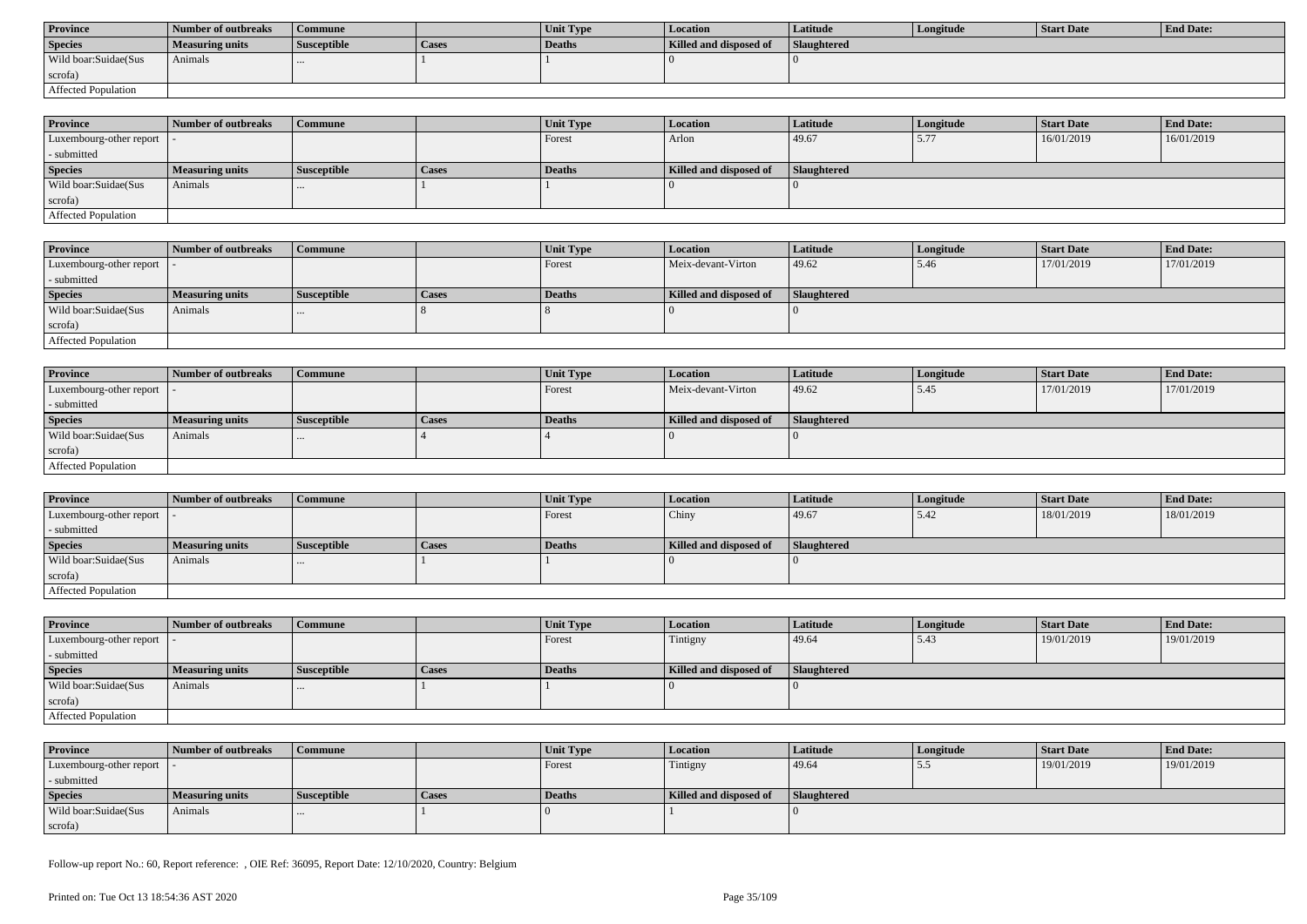| <b>Province</b>     | Number of outbreaks | Commune            |        | Unit Type     | <b>Location</b>               | Latitude    | Longitude | Start Date | <b>End Date:</b> |
|---------------------|---------------------|--------------------|--------|---------------|-------------------------------|-------------|-----------|------------|------------------|
| <b>Species</b>      | Measuring units     | <b>Susceptible</b> | 'Cases | <b>Deaths</b> | <b>Killed and disposed of</b> | Slaughtered |           |            |                  |
| Affected Population |                     |                    |        |               |                               |             |           |            |                  |

| <b>Province</b>         | Number of outbreaks    | Commune            |              | Unit Type | Location               | Latitude    | Longitude | <b>Start Date</b> | <b>End Date:</b> |
|-------------------------|------------------------|--------------------|--------------|-----------|------------------------|-------------|-----------|-------------------|------------------|
| Luxembourg-other report |                        |                    |              | Forest    | Meix-devant-Virton     | 49.63       | 5.44      | 20/01/2019        | 20/01/2019       |
| - submitted             |                        |                    |              |           |                        |             |           |                   |                  |
| <b>Species</b>          | <b>Measuring units</b> | <b>Susceptible</b> | <b>Cases</b> | Deaths    | Killed and disposed of | Slaughtered |           |                   |                  |
| Wild boar:Suidae(Sus    | Animals                |                    |              |           |                        |             |           |                   |                  |
| scrofa)                 |                        |                    |              |           |                        |             |           |                   |                  |
| Affected Population     |                        |                    |              |           |                        |             |           |                   |                  |

| <b>Province</b>            | Number of outbreaks | Commune            |              | <b>Unit Type</b> | Location               | Latitude    | Longitude | <b>Start Date</b> | <b>End Date:</b> |
|----------------------------|---------------------|--------------------|--------------|------------------|------------------------|-------------|-----------|-------------------|------------------|
| Luxembourg-other report  - |                     |                    |              | Forest           | Tintigny               | 49.63       | 5.44      | 20/01/2019        | 20/01/2019       |
| - submitted                |                     |                    |              |                  |                        |             |           |                   |                  |
| <b>Species</b>             | Measuring units     | <b>Susceptible</b> | <b>Cases</b> | Deaths           | Killed and disposed of | Slaughtered |           |                   |                  |
| Wild boar:Suidae(Sus       | Animals             |                    |              |                  |                        |             |           |                   |                  |
| scrofa)                    |                     |                    |              |                  |                        |             |           |                   |                  |
| Affected Population        |                     |                    |              |                  |                        |             |           |                   |                  |

| Province                    | Number of outbreaks | Commune            |              | <b>Unit Type</b> | <b>Location</b>        | Latitude    | Longitude | <b>Start Date</b> | <b>End Date:</b> |
|-----------------------------|---------------------|--------------------|--------------|------------------|------------------------|-------------|-----------|-------------------|------------------|
| Luxembourg-other report   - |                     |                    |              | Forest           | Tintigny               | 49.63       | 5.44      | 21/01/2019        | 21/01/2019       |
| - submitted                 |                     |                    |              |                  |                        |             |           |                   |                  |
| <b>Species</b>              | Measuring units     | <b>Susceptible</b> | <b>Cases</b> | <b>Deaths</b>    | Killed and disposed of | Slaughtered |           |                   |                  |
| Wild boar:Suidae(Sus        | Animals             | $\cdots$           |              |                  |                        |             |           |                   |                  |
| scrofa)                     |                     |                    |              |                  |                        |             |           |                   |                  |
| <b>Affected Population</b>  |                     |                    |              |                  |                        |             |           |                   |                  |

| <b>Province</b>                           | Number of outbreaks | Commune            |              | <b>Unit Type</b> | <b>Location</b>        | Latitude    | Longitude | <b>Start Date</b> | <b>End Date:</b> |
|-------------------------------------------|---------------------|--------------------|--------------|------------------|------------------------|-------------|-----------|-------------------|------------------|
| $\vert$ Luxembourg-other report $\vert$ - |                     |                    |              | Forest           | Virton                 | 49.61       | 5.57      | 21/01/2019        | 21/01/2019       |
| - submitted                               |                     |                    |              |                  |                        |             |           |                   |                  |
| <b>Species</b>                            | Measuring units     | <b>Susceptible</b> | <b>Cases</b> | Deaths           | Killed and disposed of | Slaughtered |           |                   |                  |
| Wild boar:Suidae(Sus                      | Animals             | $\cdots$           |              |                  |                        |             |           |                   |                  |
| scrofa)                                   |                     |                    |              |                  |                        |             |           |                   |                  |
| Affected Population                       |                     |                    |              |                  |                        |             |           |                   |                  |

| <b>Province</b>            | Number of outbreaks    | Commune            |       | Unit Type | <b>Location</b>        | <b>Latitude</b> | Longitude | <b>Start Date</b> | <b>End Date:</b> |
|----------------------------|------------------------|--------------------|-------|-----------|------------------------|-----------------|-----------|-------------------|------------------|
| Luxembourg-other report  - |                        |                    |       | Forest    | Tintigny               | 49.63           | 5.43      | 21/01/2019        | 21/01/2019       |
| - submitted                |                        |                    |       |           |                        |                 |           |                   |                  |
| <b>Species</b>             | <b>Measuring units</b> | <b>Susceptible</b> | Cases | Deaths    | Killed and disposed of | Slaughtered     |           |                   |                  |
| Wild boar:Suidae(Sus       | Animals                | $\cdots$           |       |           |                        |                 |           |                   |                  |
| scrofa)                    |                        |                    |       |           |                        |                 |           |                   |                  |
| Affected Population        |                        |                    |       |           |                        |                 |           |                   |                  |

| <b>Province</b>            | Number of outbreaks | <b>Commune</b>     |              | Unit Type | Location               | <b>Latitude</b>    | Longitude | <b>Start Date</b> | <b>End Date:</b> |
|----------------------------|---------------------|--------------------|--------------|-----------|------------------------|--------------------|-----------|-------------------|------------------|
| Luxembourg-other report  - |                     |                    |              | Forest    | Meix-devant-Virton     | 49.61              | .         | 21/01/2019        | 21/01/2019       |
| - submitted                |                     |                    |              |           |                        |                    |           |                   |                  |
| <b>Species</b>             | Measuring units     | <b>Susceptible</b> | <b>Cases</b> | Deaths    | Killed and disposed of | <b>Slaughtered</b> |           |                   |                  |
| Wild boar:Suidae(Sus       | Animals             | $\cdots$           |              |           |                        |                    |           |                   |                  |
| scrofa)                    |                     |                    |              |           |                        |                    |           |                   |                  |
| Affected Population        |                     |                    |              |           |                        |                    |           |                   |                  |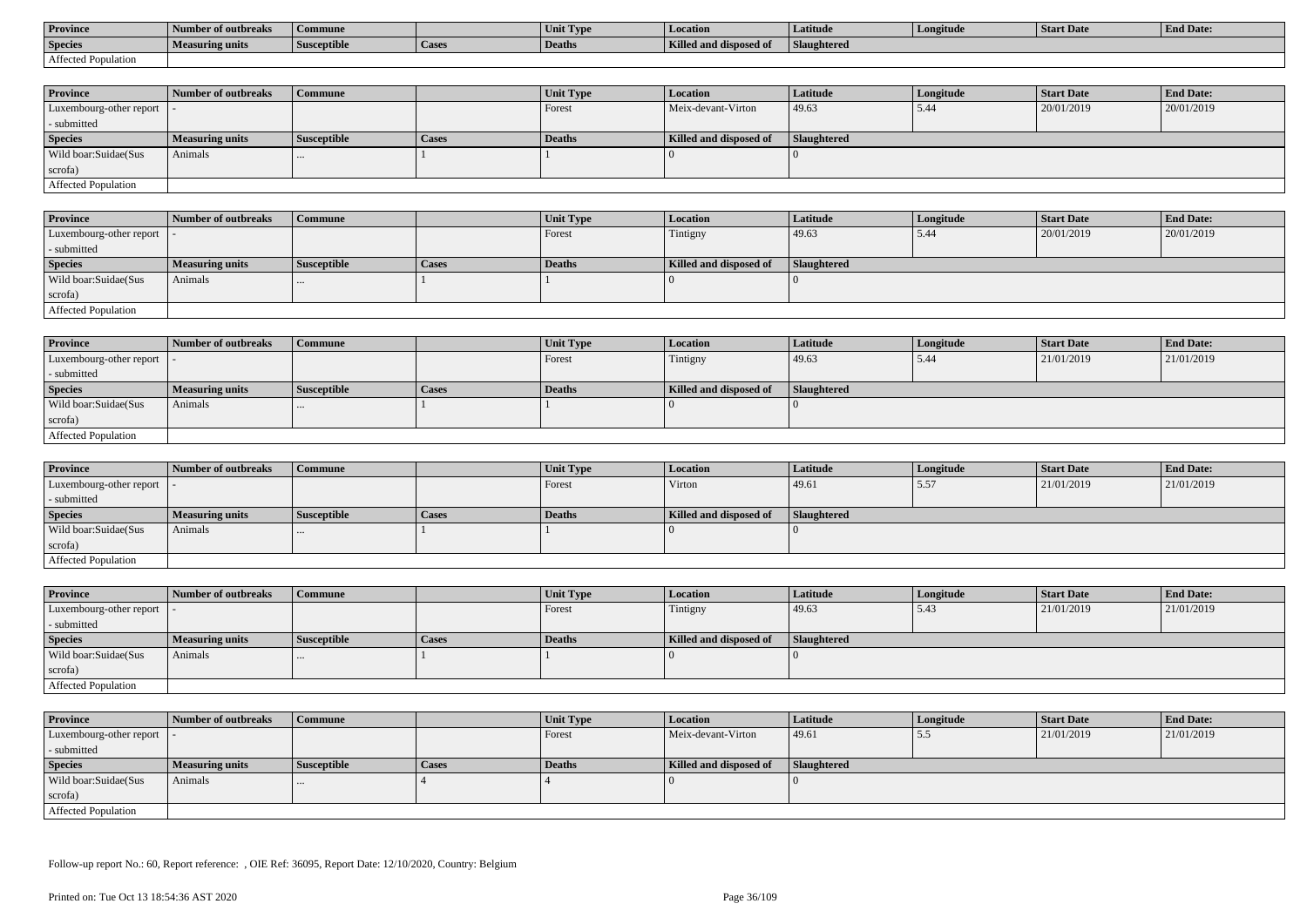| <b>Province</b>            | Number of outbreaks    | <b>Commune</b>     |              | Unit Type | Location               | <b>Latitude</b> | Longitude | <b>Start Date</b> | <b>End Date:</b> |
|----------------------------|------------------------|--------------------|--------------|-----------|------------------------|-----------------|-----------|-------------------|------------------|
| Luxembourg-other report  - |                        |                    |              | Forest    | Tintigny               | 49.63           | 5.45      | 21/01/2019        | 21/01/2019       |
| - submitted                |                        |                    |              |           |                        |                 |           |                   |                  |
| <b>Species</b>             | <b>Measuring units</b> | <b>Susceptible</b> | <b>Cases</b> | Deaths    | Killed and disposed of | Slaughtered     |           |                   |                  |
| Wild boar:Suidae(Sus       | Animals                |                    |              |           |                        |                 |           |                   |                  |
| scrofa)                    |                        |                    |              |           |                        |                 |           |                   |                  |
| Affected Population        |                        |                    |              |           |                        |                 |           |                   |                  |

| <b>Province</b>         | Number of outbreaks    | Commune            |       | Unit Type | <b>Location</b>        | Latitude           | Longitude | <b>Start Date</b> | <b>End Date:</b> |
|-------------------------|------------------------|--------------------|-------|-----------|------------------------|--------------------|-----------|-------------------|------------------|
| Luxembourg-other report |                        |                    |       | Forest    | Tintigny               | 49.65              | 5.47      | 21/01/2019        | 21/01/2019       |
| - submitted             |                        |                    |       |           |                        |                    |           |                   |                  |
| <b>Species</b>          | <b>Measuring units</b> | <b>Susceptible</b> | Cases | Deaths    | Killed and disposed of | <b>Slaughtered</b> |           |                   |                  |
| Wild boar:Suidae(Sus    | Animals                | $\cdots$           |       |           |                        |                    |           |                   |                  |
| scrofa)                 |                        |                    |       |           |                        |                    |           |                   |                  |
| Affected Population     |                        |                    |       |           |                        |                    |           |                   |                  |

| <b>Province</b>            | Number of outbreaks | Commune            |              | Unit Type | Location               | Latitude    | Longitude | <b>Start Date</b> | <b>End Date:</b> |
|----------------------------|---------------------|--------------------|--------------|-----------|------------------------|-------------|-----------|-------------------|------------------|
| Luxembourg-other report  - |                     |                    |              | Forest    | Meix-devant-Virton     | 49.62       | ن. ب      | 22/01/2019        | 22/01/2019       |
| - submitted                |                     |                    |              |           |                        |             |           |                   |                  |
| <b>Species</b>             | Measuring units     | <b>Susceptible</b> | <b>Cases</b> | Deaths    | Killed and disposed of | Slaughtered |           |                   |                  |
| Wild boar:Suidae(Sus       | Animals             |                    |              |           |                        |             |           |                   |                  |
| scrofa)                    |                     |                    |              |           |                        |             |           |                   |                  |
| Affected Population        |                     |                    |              |           |                        |             |           |                   |                  |

| <b>Province</b>            | Number of outbreaks    | <b>Commune</b>     |              | Unit Type     | Location               | <b>Latitude</b> | Longitude | <b>Start Date</b> | <b>End Date:</b> |
|----------------------------|------------------------|--------------------|--------------|---------------|------------------------|-----------------|-----------|-------------------|------------------|
| Luxembourg-other report  - |                        |                    |              | Forest        | Tintigny               | 49.65           | 15.43     | 23/01/2019        | 23/01/2019       |
| - submitted                |                        |                    |              |               |                        |                 |           |                   |                  |
| <b>Species</b>             | <b>Measuring units</b> | <b>Susceptible</b> | <b>Cases</b> | <b>Deaths</b> | Killed and disposed of | Slaughtered     |           |                   |                  |
| Wild boar:Suidae(Sus       | Animals                |                    |              |               |                        |                 |           |                   |                  |
| scrofa)                    |                        |                    |              |               |                        |                 |           |                   |                  |
| Affected Population        |                        |                    |              |               |                        |                 |           |                   |                  |

| <b>Province</b>             | <b>Number of outbreaks</b> | <b>Commune</b>     |       | Unit Type | <b>Location</b>        | <b>Latitude</b>    | Longitude | <b>Start Date</b> | <b>End Date:</b> |
|-----------------------------|----------------------------|--------------------|-------|-----------|------------------------|--------------------|-----------|-------------------|------------------|
| Luxembourg-other report   - |                            |                    |       | Forest    | Tintigny               | 49.663             | 5.4515    | 25/01/2019        | 25/01/2019       |
| - submitted                 |                            |                    |       |           |                        |                    |           |                   |                  |
| <b>Species</b>              | <b>Measuring units</b>     | <b>Susceptible</b> | Cases | Deaths    | Killed and disposed of | <b>Slaughtered</b> |           |                   |                  |
| Wild boar:Suidae(Sus        | Animals                    |                    |       |           |                        |                    |           |                   |                  |
| scrofa)                     |                            |                    |       |           |                        |                    |           |                   |                  |
|                             |                            |                    |       |           |                        |                    |           |                   |                  |

| <b>Province</b>            | Number of outbreaks | <b>Commune</b>     |              | Unit Type | <b>Location</b>        | <b>Latitude</b>    | Longitude | <b>Start Date</b> | <b>End Date:</b> |
|----------------------------|---------------------|--------------------|--------------|-----------|------------------------|--------------------|-----------|-------------------|------------------|
| Luxembourg-other report  - |                     |                    |              | Forest    | Tintigny               | 49.65735           | 5.442603  | 25/01/2019        | 25/01/2019       |
| - submitted                |                     |                    |              |           |                        |                    |           |                   |                  |
| <b>Species</b>             | Measuring units     | <b>Susceptible</b> | <b>Cases</b> | Deaths    | Killed and disposed of | <b>Slaughtered</b> |           |                   |                  |
| Wild boar:Suidae(Sus       | Animals             | $\cdots$           |              |           |                        |                    |           |                   |                  |
| scrofa)                    |                     |                    |              |           |                        |                    |           |                   |                  |
| Affected Population        |                     |                    |              |           |                        |                    |           |                   |                  |

| <b>Province</b><br><b>Start Date</b><br>1 Date.<br>Latitud<br>ımune<br>UVD <sub>t</sub><br>vertude<br>Umı.<br>эчигическая |  |  |  |  |  |
|---------------------------------------------------------------------------------------------------------------------------|--|--|--|--|--|
|                                                                                                                           |  |  |  |  |  |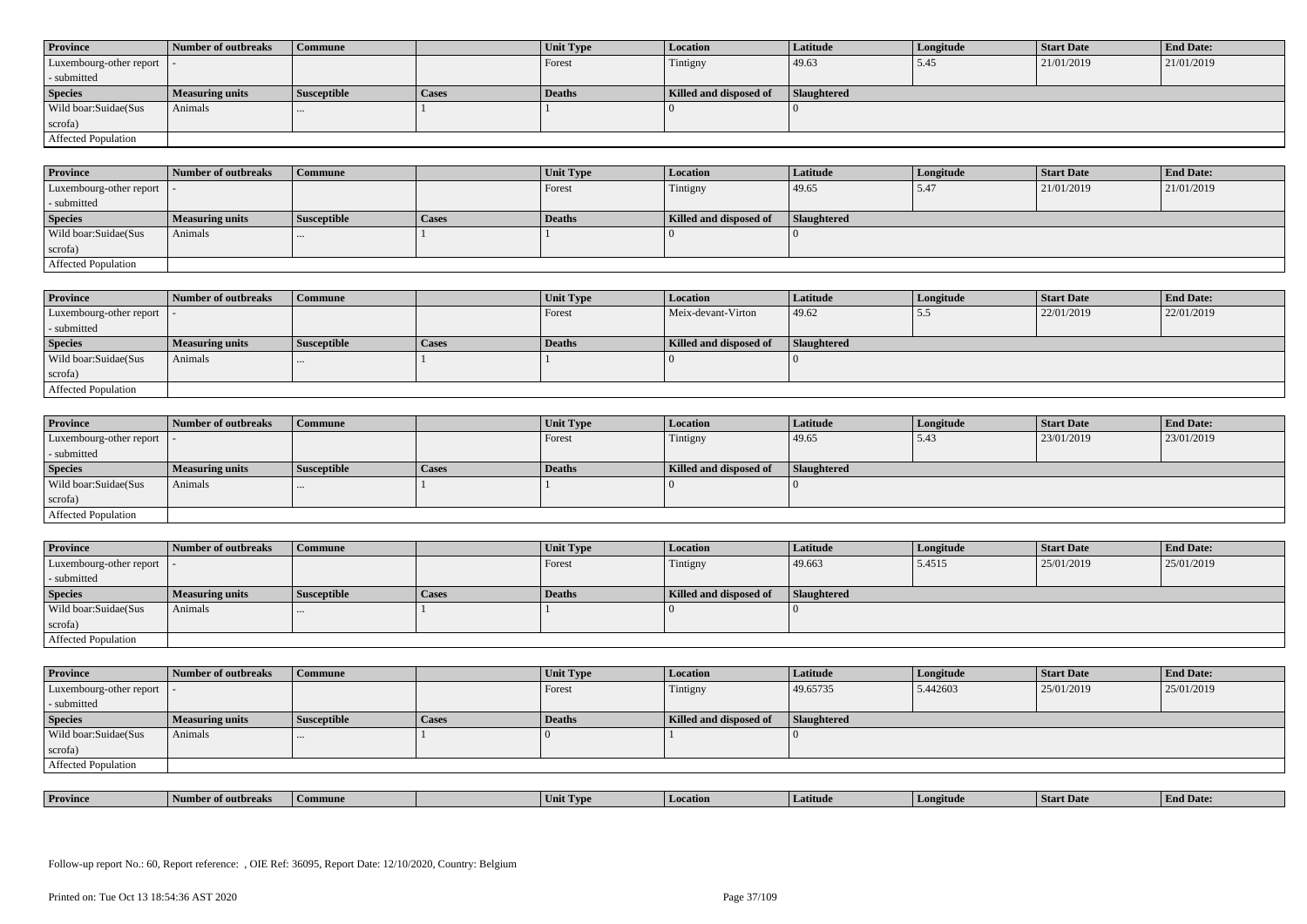| <b>Province</b>            | Number of outbreaks    | Commune            |              | Unit Type | <b>Location</b>        | <b>Latitude</b> | Longitude | <b>Start Date</b> | <b>End Date:</b> |
|----------------------------|------------------------|--------------------|--------------|-----------|------------------------|-----------------|-----------|-------------------|------------------|
| <b>Species</b>             | <b>Measuring units</b> | <b>Susceptible</b> | <b>Cases</b> | Deaths    | Killed and disposed of | Slaughtered     |           |                   |                  |
| Luxembourg-other report  - |                        |                    |              | Forest    | Etalle                 | 49.64205        | 5.59276   | 25/01/2019        | 25/01/2019       |
| - submitted                |                        |                    |              |           |                        |                 |           |                   |                  |
| <b>Species</b>             | <b>Measuring units</b> | <b>Susceptible</b> | <b>Cases</b> | Deaths    | Killed and disposed of | Slaughtered     |           |                   |                  |
| Wild boar:Suidae(Sus       | Animals                | $\cdots$           |              |           |                        |                 |           |                   |                  |
| scrofa)                    |                        |                    |              |           |                        |                 |           |                   |                  |
| Affected Population        |                        |                    |              |           |                        |                 |           |                   |                  |

| <b>Province</b>             | Number of outbreaks    | Commune            |       | Unit Type     | Location               | <b>Latitude</b>    | Longitude | <b>Start Date</b> | <b>End Date:</b> |
|-----------------------------|------------------------|--------------------|-------|---------------|------------------------|--------------------|-----------|-------------------|------------------|
| Luxembourg-other report   - |                        |                    |       | Forest        | Etalle                 | 49.641983          | 5.592697  | 25/01/2019        | 25/01/2019       |
| - submitted                 |                        |                    |       |               |                        |                    |           |                   |                  |
| <b>Species</b>              | <b>Measuring units</b> | <b>Susceptible</b> | Cases | <b>Deaths</b> | Killed and disposed of | <b>Slaughtered</b> |           |                   |                  |
| Wild boar:Suidae(Sus        | Animals                | $\cdots$           |       |               |                        |                    |           |                   |                  |
| scrofa)                     |                        |                    |       |               |                        |                    |           |                   |                  |
| <b>Affected Population</b>  |                        |                    |       |               |                        |                    |           |                   |                  |

| <b>Province</b>         | Number of outbreaks    | Commune            |              | <b>Unit Type</b> | <b>Location</b>        | <b>Latitude</b> | Longitude | <b>Start Date</b> | <b>End Date:</b> |
|-------------------------|------------------------|--------------------|--------------|------------------|------------------------|-----------------|-----------|-------------------|------------------|
| Luxembourg-other report |                        |                    |              | Forest           | Meix-devant-Virton     | 49.63089        | 5.44909   | 27/01/2019        | 27/01/2019       |
| - submitted             |                        |                    |              |                  |                        |                 |           |                   |                  |
| <b>Species</b>          | <b>Measuring units</b> | <b>Susceptible</b> | <b>Cases</b> | Deaths           | Killed and disposed of | Slaughtered     |           |                   |                  |
| Wild boar:Suidae(Sus    | Animals                | $\cdots$           |              |                  |                        |                 |           |                   |                  |
| scrofa)                 |                        |                    |              |                  |                        |                 |           |                   |                  |
| Affected Population     |                        |                    |              |                  |                        |                 |           |                   |                  |

| <b>Province</b>            | Number of outbreaks    | <b>Commune</b>     |              | <b>Unit Type</b> | <i>Location</i>        | <b>Latitude</b>    | Longitude | <b>Start Date</b> | <b>End Date:</b> |
|----------------------------|------------------------|--------------------|--------------|------------------|------------------------|--------------------|-----------|-------------------|------------------|
| Luxembourg-other report  - |                        |                    |              | Forest           | Meix-devant-Virton     | 49.63254           | 5.45038   | 27/01/2019        | 27/01/2019       |
| - submitted                |                        |                    |              |                  |                        |                    |           |                   |                  |
| <b>Species</b>             | <b>Measuring units</b> | <b>Susceptible</b> | <b>Cases</b> | <b>Deaths</b>    | Killed and disposed of | <b>Slaughtered</b> |           |                   |                  |
| Wild boar:Suidae(Sus       | Animals                | $\cdots$           |              |                  |                        |                    |           |                   |                  |
| scrofa)                    |                        |                    |              |                  |                        |                    |           |                   |                  |
| Affected Population        |                        |                    |              |                  |                        |                    |           |                   |                  |

| <b>Province</b>            | Number of outbreaks    | <b>Commune</b>     |              | Unit Type | Location               | Latitude           | Longitude | <b>Start Date</b> | <b>End Date:</b> |
|----------------------------|------------------------|--------------------|--------------|-----------|------------------------|--------------------|-----------|-------------------|------------------|
| Luxembourg-other report  - |                        |                    |              | Forest    | Meix-devant-Virton     | 49.63125           | 5.45144   | 27/01/2019        | 27/01/2019       |
| - submitted                |                        |                    |              |           |                        |                    |           |                   |                  |
| <b>Species</b>             | <b>Measuring units</b> | <b>Susceptible</b> | <b>Cases</b> | Deaths    | Killed and disposed of | <b>Slaughtered</b> |           |                   |                  |
| Wild boar:Suidae(Sus       | Animals                |                    |              |           |                        |                    |           |                   |                  |
| scrofa)                    |                        |                    |              |           |                        |                    |           |                   |                  |
| Affected Population        |                        |                    |              |           |                        |                    |           |                   |                  |

| <b>Province</b>            | Number of outbreaks    | Commune            |              | <b>Unit Type</b> | <b>Location</b>        | Latitude           | Longitude | <b>Start Date</b> | <b>End Date:</b> |
|----------------------------|------------------------|--------------------|--------------|------------------|------------------------|--------------------|-----------|-------------------|------------------|
| Luxembourg-other report  - |                        |                    |              | Forest           | Meix-devant-Virton     | 49.62562           | 5.47539   | 28/01/2019        | 28/01/2019       |
| - submitted                |                        |                    |              |                  |                        |                    |           |                   |                  |
| <b>Species</b>             | <b>Measuring units</b> | <b>Susceptible</b> | <b>Cases</b> | Deaths           | Killed and disposed of | <b>Slaughtered</b> |           |                   |                  |
| Wild boar:Suidae(Sus       |                        |                    |              |                  |                        |                    |           |                   |                  |
|                            | Animals                |                    |              |                  |                        |                    |           |                   |                  |
| scrofa)                    |                        |                    |              |                  |                        |                    |           |                   |                  |

| <b>Province</b>         | Number of outbreaks | Commune | Unit Type | Location | Latitude | Longitude | Start Date | <b>End Date:</b> |
|-------------------------|---------------------|---------|-----------|----------|----------|-----------|------------|------------------|
| Luxembourg-other report |                     |         | Forest    | Tintigny | 49.68323 | 5.49689   | 28/01/2019 | 28/01/2019       |
| submitted               |                     |         |           |          |          |           |            |                  |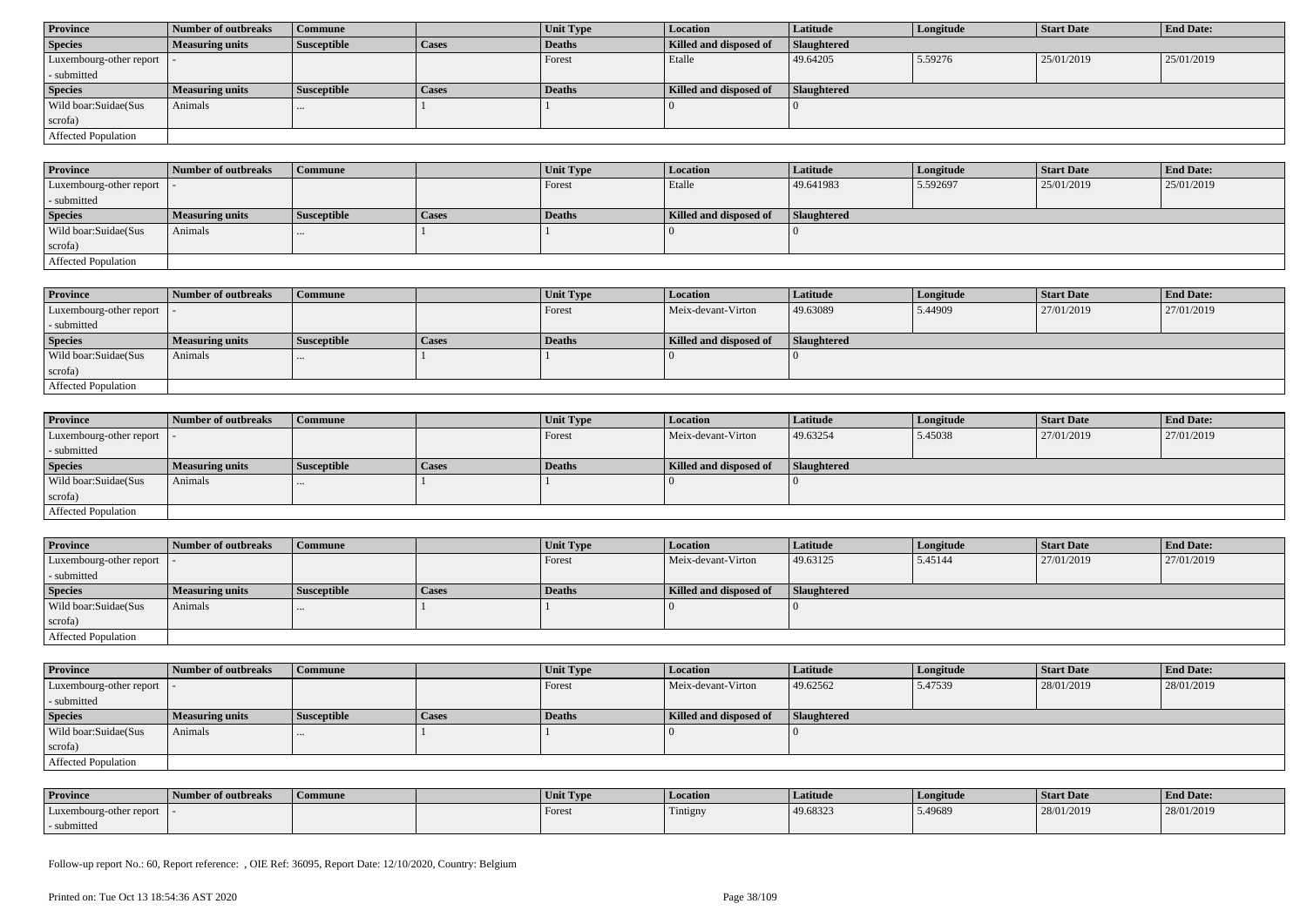| <b>Province</b>      | Number of outbreaks | Commune            |       | <b>Unit Type</b> | Location               | Latitude           | Longitude | Start Date | <b>End Date:</b> |
|----------------------|---------------------|--------------------|-------|------------------|------------------------|--------------------|-----------|------------|------------------|
| <b>Species</b>       | Measuring units     | <b>Susceptible</b> | Cases | Deaths           | Killed and disposed of | <b>Slaughtered</b> |           |            |                  |
| Wild boar:Suidae(Sus | Animals             |                    |       |                  |                        |                    |           |            |                  |
| scrofa)              |                     |                    |       |                  |                        |                    |           |            |                  |
| Affected Population  |                     |                    |       |                  |                        |                    |           |            |                  |

| <b>Province</b>            | Number of outbreaks | Commune            |              | <b>Unit Type</b> | <b>Location</b>        | <b>Latitude</b>    | Longitude | <b>Start Date</b> | <b>End Date:</b> |
|----------------------------|---------------------|--------------------|--------------|------------------|------------------------|--------------------|-----------|-------------------|------------------|
| Luxembourg-other report  - |                     |                    |              | Forest           | Tintigny               | 49.64752           | 5.44328   | 29/01/2019        | 29/01/2019       |
| - submitted                |                     |                    |              |                  |                        |                    |           |                   |                  |
| <b>Species</b>             | Measuring units     | <b>Susceptible</b> | <b>Cases</b> | <b>Deaths</b>    | Killed and disposed of | <b>Slaughtered</b> |           |                   |                  |
| Wild boar:Suidae(Sus       | Animals             | $\cdots$           |              |                  |                        |                    |           |                   |                  |
| scrofa)                    |                     |                    |              |                  |                        |                    |           |                   |                  |
| Affected Population        |                     |                    |              |                  |                        |                    |           |                   |                  |

| <b>Province</b>         | Number of outbreaks | <b>Commune</b>     |       | Unit Type | <b>Location</b>        | Latitude    | Longitude | <b>Start Date</b> | <b>End Date:</b> |
|-------------------------|---------------------|--------------------|-------|-----------|------------------------|-------------|-----------|-------------------|------------------|
| Luxembourg-other report |                     |                    |       | Forest    | Tintigny               | 49.64727    | 5.43898   | 29/01/2019        | 29/01/2019       |
| - submitted             |                     |                    |       |           |                        |             |           |                   |                  |
| <b>Species</b>          | Measuring units     | <b>Susceptible</b> | Cases | Deaths    | Killed and disposed of | Slaughtered |           |                   |                  |
| Wild boar:Suidae(Sus    | Animals             |                    |       |           |                        |             |           |                   |                  |
| scrofa)                 |                     |                    |       |           |                        |             |           |                   |                  |
| Affected Population     |                     |                    |       |           |                        |             |           |                   |                  |

| <b>Province</b>            | Number of outbreaks    | <b>Commune</b>     |              | Unit Type | Location               | <b>Latitude</b> | Longitude | <b>Start Date</b> | <b>End Date:</b> |
|----------------------------|------------------------|--------------------|--------------|-----------|------------------------|-----------------|-----------|-------------------|------------------|
| Luxembourg-other report  - |                        |                    |              | Forest    | Meix-devant-Virton     | 49.60606        | 5.50753   | 29/01/2019        | 29/01/2019       |
| - submitted                |                        |                    |              |           |                        |                 |           |                   |                  |
| <b>Species</b>             | <b>Measuring units</b> | <b>Susceptible</b> | <b>Cases</b> | Deaths    | Killed and disposed of | Slaughtered     |           |                   |                  |
| Wild boar:Suidae(Sus       | Animals                |                    |              |           |                        |                 |           |                   |                  |
| scrofa)                    |                        |                    |              |           |                        |                 |           |                   |                  |
| Affected Population        |                        |                    |              |           |                        |                 |           |                   |                  |

| <b>Province</b>            | Number of outbreaks | l Commune          |              | Unit Type | <i>Location</i>        | Latitude           | Longitude | <b>Start Date</b> | <b>End Date:</b> |
|----------------------------|---------------------|--------------------|--------------|-----------|------------------------|--------------------|-----------|-------------------|------------------|
| Luxembourg-other report  - |                     |                    |              | Forest    | Meix-devant-Virton     | 49.6059            | 5.5083    | 29/01/2019        | 29/01/2019       |
| - submitted                |                     |                    |              |           |                        |                    |           |                   |                  |
| <b>Species</b>             | Measuring units     | <b>Susceptible</b> | <b>Cases</b> | Deaths    | Killed and disposed of | <b>Slaughtered</b> |           |                   |                  |
| Wild boar: Suidae (Sus     | Animals             |                    |              |           |                        |                    |           |                   |                  |
| scrofa)                    |                     |                    |              |           |                        |                    |           |                   |                  |
| Affected Population        |                     |                    |              |           |                        |                    |           |                   |                  |

| <b>Province</b>            | Number of outbreaks    | <b>Commune</b>     |       | <b>Unit Type</b> | <b>Location</b>        | <b>Latitude</b> | Longitude | <b>Start Date</b> | <b>End Date:</b> |
|----------------------------|------------------------|--------------------|-------|------------------|------------------------|-----------------|-----------|-------------------|------------------|
| Luxembourg-other report  - |                        |                    |       | Forest           | Meix-devant-Virton     | 49.62824        | 5.508204  | 29/01/2019        | 29/01/2019       |
| - submitted                |                        |                    |       |                  |                        |                 |           |                   |                  |
| <b>Species</b>             | <b>Measuring units</b> | <b>Susceptible</b> | Cases | Deaths           | Killed and disposed of | Slaughtered     |           |                   |                  |
| Wild boar:Suidae(Sus       | Animals                |                    |       |                  |                        |                 |           |                   |                  |
| scrofa)                    |                        |                    |       |                  |                        |                 |           |                   |                  |
| Affected Population        |                        |                    |       |                  |                        |                 |           |                   |                  |

| <b>Province</b>            | Number of outbreaks | Commune     |       | <b>Unit Type</b> | <b>Location</b>        | Latitude    | Longitude | <b>Start Date</b> | <b>End Date:</b> |
|----------------------------|---------------------|-------------|-------|------------------|------------------------|-------------|-----------|-------------------|------------------|
| Luxembourg-other report  - |                     |             |       | Forest           | Meix-devant-Virton     | 49.628685   | 5.508912  | 29/01/2019        | 29/01/2019       |
| - submitted                |                     |             |       |                  |                        |             |           |                   |                  |
| <b>Species</b>             | Measuring units     | Susceptible | Cases | Deaths           | Killed and disposed of | Slaughtered |           |                   |                  |
| Wild boar:Suidae(Sus       | Animals             | $\cdots$    |       |                  |                        |             |           |                   |                  |
| scrofa)                    |                     |             |       |                  |                        |             |           |                   |                  |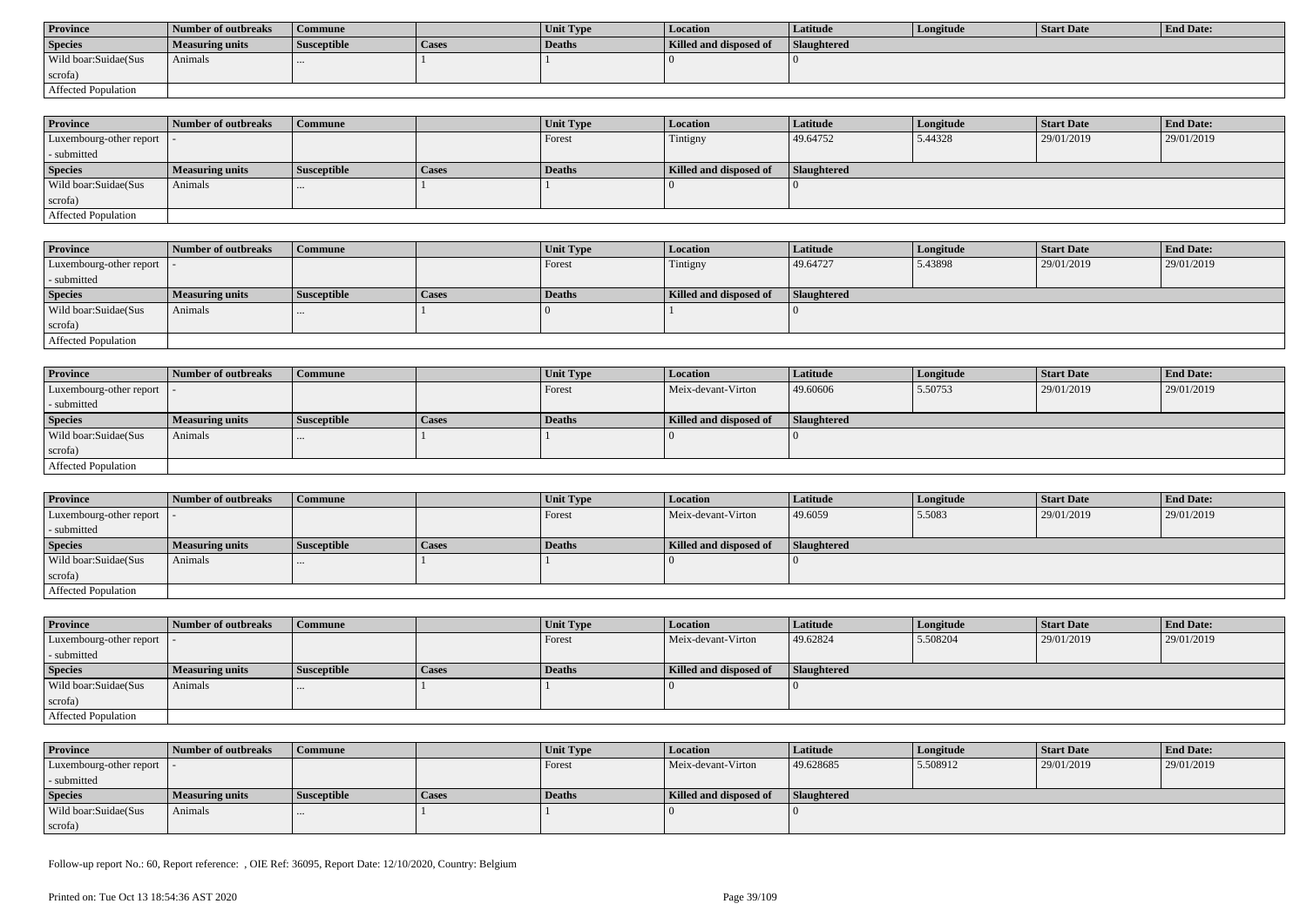| <b>Province</b>     | Number of outbreaks    | Commune            |                | Unit Type     | Location               | Latitude    | Longitude | <b>Start Date</b> | <b>End Date:</b> |
|---------------------|------------------------|--------------------|----------------|---------------|------------------------|-------------|-----------|-------------------|------------------|
| <b>Species</b>      | <b>Measuring units</b> | <b>Susceptible</b> | <b>L</b> Lasca | <b>Deaths</b> | Killed and disposed of | Slaughtered |           |                   |                  |
| Affected Population |                        |                    |                |               |                        |             |           |                   |                  |

| <b>Province</b>         | Number of outbreaks    | Commune            |              | Unit Type | Location               | Latitude    | Longitude | <b>Start Date</b> | <b>End Date:</b> |
|-------------------------|------------------------|--------------------|--------------|-----------|------------------------|-------------|-----------|-------------------|------------------|
| Luxembourg-other report |                        |                    |              | Forest    | Meix-devant-Virton     | 49.63236    | 5.4491    | 31/01/2019        | 31/01/2019       |
| - submitted             |                        |                    |              |           |                        |             |           |                   |                  |
| <b>Species</b>          | <b>Measuring units</b> | <b>Susceptible</b> | <b>Cases</b> | Deaths    | Killed and disposed of | Slaughtered |           |                   |                  |
| Wild boar:Suidae(Sus    | Animals                |                    |              |           |                        |             |           |                   |                  |
| scrofa)                 |                        |                    |              |           |                        |             |           |                   |                  |
| Affected Population     |                        |                    |              |           |                        |             |           |                   |                  |

| <b>Province</b>            | Number of outbreaks | Commune            |       | <b>Unit Type</b> | Location               | Latitude    | Longitude | <b>Start Date</b> | <b>End Date:</b> |
|----------------------------|---------------------|--------------------|-------|------------------|------------------------|-------------|-----------|-------------------|------------------|
| Luxembourg-other report  - |                     |                    |       | Forest           | Meix-devant-Virton     | 49.630964   | 5.457252  | 01/02/2019        | 01/02/2019       |
| - submitted                |                     |                    |       |                  |                        |             |           |                   |                  |
| <b>Species</b>             | Measuring units     | <b>Susceptible</b> | Cases | Deaths           | Killed and disposed of | Slaughtered |           |                   |                  |
| Wild boar:Suidae(Sus       | Animals             |                    |       |                  |                        |             |           |                   |                  |
| scrofa)                    |                     |                    |       |                  |                        |             |           |                   |                  |
| Affected Population        |                     |                    |       |                  |                        |             |           |                   |                  |

| <b>Province</b>            | Number of outbreaks    | <b>Commune</b>     |              | Unit Type | Location               | Latitude    | Longitude | <b>Start Date</b> | <b>End Date:</b> |
|----------------------------|------------------------|--------------------|--------------|-----------|------------------------|-------------|-----------|-------------------|------------------|
| Luxembourg-other report  - |                        |                    |              | I Forest  | Meix-devant-Virton     | 49.63127    | 5.45767   | 01/02/2019        | 01/02/2019       |
| - submitted                |                        |                    |              |           |                        |             |           |                   |                  |
| <b>Species</b>             | <b>Measuring units</b> | <b>Susceptible</b> | <b>Cases</b> | Deaths    | Killed and disposed of | Slaughtered |           |                   |                  |
| Wild boar:Suidae(Sus       | Animals                |                    |              |           |                        |             |           |                   |                  |
| scrofa)                    |                        |                    |              |           |                        |             |           |                   |                  |
| Affected Population        |                        |                    |              |           |                        |             |           |                   |                  |

| <b>Province</b>            | Number of outbreaks | <b>Commune</b>     |              | Unit Type     | <i>Location</i>        | Latitude           | Longitude | <b>Start Date</b> | <b>End Date:</b> |
|----------------------------|---------------------|--------------------|--------------|---------------|------------------------|--------------------|-----------|-------------------|------------------|
| Luxembourg-other report  - |                     |                    |              | Forest        | Tintigny               | 49.63169           | 5.45787   | 01/02/2019        | 01/02/2019       |
| - submitted                |                     |                    |              |               |                        |                    |           |                   |                  |
| <b>Species</b>             | Measuring units     | <b>Susceptible</b> | <b>Cases</b> | <b>Deaths</b> | Killed and disposed of | <b>Slaughtered</b> |           |                   |                  |
| Wild boar:Suidae(Sus       | Animals             | $\cdots$           |              |               |                        |                    |           |                   |                  |
| scrofa)                    |                     |                    |              |               |                        |                    |           |                   |                  |
| Affected Population        |                     |                    |              |               |                        |                    |           |                   |                  |

| <b>Province</b>            | Number of outbreaks    | <b>Commune</b>     |       | Unit Type | <b>Location</b>        | <b>Latitude</b> | Longitude | <b>Start Date</b> | <b>End Date:</b> |
|----------------------------|------------------------|--------------------|-------|-----------|------------------------|-----------------|-----------|-------------------|------------------|
| Luxembourg-other report  - |                        |                    |       | Forest    | Meix-devant-Virton     | 49.62713        | 5.45872   | 04/02/2019        | 04/02/2019       |
| - submitted                |                        |                    |       |           |                        |                 |           |                   |                  |
| <b>Species</b>             | <b>Measuring units</b> | <b>Susceptible</b> | Cases | Deaths    | Killed and disposed of | Slaughtered     |           |                   |                  |
| Wild boar:Suidae(Sus       | Animals                |                    |       |           |                        |                 |           |                   |                  |
| scrofa)                    |                        |                    |       |           |                        |                 |           |                   |                  |
| Affected Population        |                        |                    |       |           |                        |                 |           |                   |                  |

| <b>Province</b>            | Number of outbreaks    | <b>Commune</b>     |       | Unit Type     | <i>Location</i>        | <b>Latitude</b>    | Longitude | <b>Start Date</b> | <b>End Date:</b> |
|----------------------------|------------------------|--------------------|-------|---------------|------------------------|--------------------|-----------|-------------------|------------------|
| Luxembourg-other report  - |                        |                    |       | Forest        | Meix-devant-Virton     | 49.62752           | 5.45936   | 04/02/2019        | 04/02/2019       |
| - submitted                |                        |                    |       |               |                        |                    |           |                   |                  |
| <b>Species</b>             | <b>Measuring units</b> | <b>Susceptible</b> | Cases | <b>Deaths</b> | Killed and disposed of | <b>Slaughtered</b> |           |                   |                  |
| Wild boar:Suidae(Sus       | Animals                | $\cdots$           |       |               |                        |                    |           |                   |                  |
| scrofa)                    |                        |                    |       |               |                        |                    |           |                   |                  |
| Affected Population        |                        |                    |       |               |                        |                    |           |                   |                  |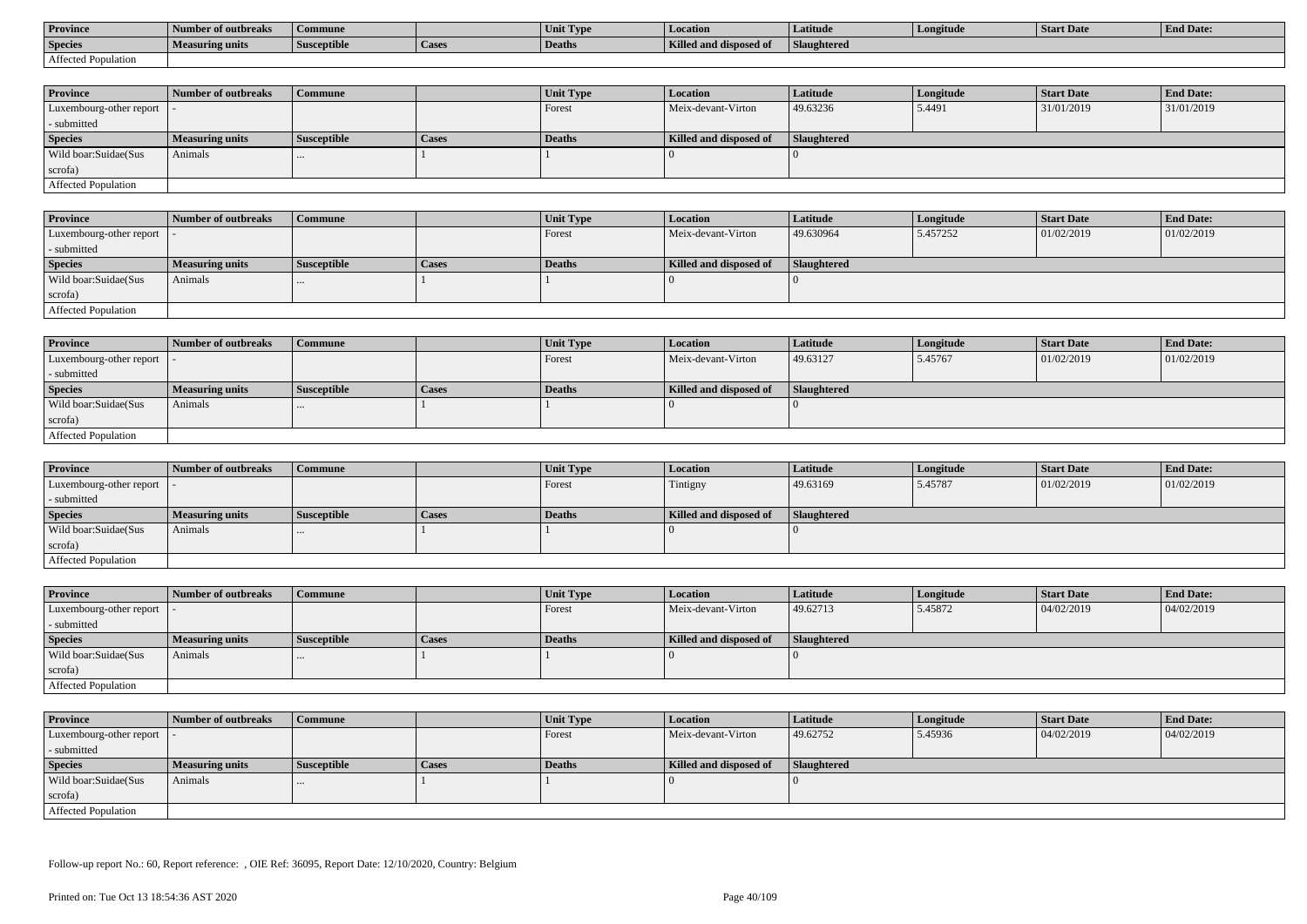| <b>Province</b>            | Number of outbreaks    | <b>Commune</b>     |              | Unit Type | Location               | <b>Latitude</b> | Longitude | <b>Start Date</b> | <b>End Date:</b> |
|----------------------------|------------------------|--------------------|--------------|-----------|------------------------|-----------------|-----------|-------------------|------------------|
| Luxembourg-other report  - |                        |                    |              | Forest    | Meix-devant-Virton     | 49.62733        | 5.4596    | 04/02/2019        | 04/02/2019       |
| - submitted                |                        |                    |              |           |                        |                 |           |                   |                  |
| <b>Species</b>             | <b>Measuring units</b> | <b>Susceptible</b> | <b>Cases</b> | Deaths    | Killed and disposed of | Slaughtered     |           |                   |                  |
| Wild boar: Suidae (Sus     | Animals                |                    |              |           |                        |                 |           |                   |                  |
| scrofa)                    |                        |                    |              |           |                        |                 |           |                   |                  |
| <b>Affected Population</b> |                        |                    |              |           |                        |                 |           |                   |                  |

| <b>Province</b>         | Number of outbreaks | <b>Commune</b>     |       | Unit Type     | <b>Location</b>        | Latitude    | Longitude | <b>Start Date</b> | <b>End Date:</b> |
|-------------------------|---------------------|--------------------|-------|---------------|------------------------|-------------|-----------|-------------------|------------------|
| Luxembourg-other report |                     |                    |       | Forest        | Meix-devant-Virton     | 49.62764    | 5.45862   | 04/02/2019        | 04/02/2019       |
| - submitted             |                     |                    |       |               |                        |             |           |                   |                  |
| <b>Species</b>          | Measuring units     | <b>Susceptible</b> | Cases | <b>Deaths</b> | Killed and disposed of | Slaughtered |           |                   |                  |
| Wild boar:Suidae(Sus    | Animals             |                    |       |               |                        |             |           |                   |                  |
| scrofa)                 |                     |                    |       |               |                        |             |           |                   |                  |
| Affected Population     |                     |                    |       |               |                        |             |           |                   |                  |

| <b>Province</b>            | Number of outbreaks | Commune            |              | Unit Type | Location               | Latitude    | Longitude | <b>Start Date</b> | <b>End Date:</b> |
|----------------------------|---------------------|--------------------|--------------|-----------|------------------------|-------------|-----------|-------------------|------------------|
| Luxembourg-other report  - |                     |                    |              | Forest    | Meix-devant-Virton     | 49.63082    | 5.46457   | 04/02/2019        | 04/02/2019       |
| submitted                  |                     |                    |              |           |                        |             |           |                   |                  |
| <b>Species</b>             | Measuring units     | <b>Susceptible</b> | <b>Cases</b> | Deaths    | Killed and disposed of | Slaughtered |           |                   |                  |
| Wild boar:Suidae(Sus       | Animals             |                    |              |           |                        |             |           |                   |                  |
| scrofa)                    |                     |                    |              |           |                        |             |           |                   |                  |
| Affected Population        |                     |                    |              |           |                        |             |           |                   |                  |

| <b>Province</b>            | Number of outbreaks    | <b>Commune</b>     |              | Unit Type     | Location               | Latitude    | Longitude | <b>Start Date</b> | <b>End Date:</b> |
|----------------------------|------------------------|--------------------|--------------|---------------|------------------------|-------------|-----------|-------------------|------------------|
| Luxembourg-other report  - |                        |                    |              | Forest        | Meix-devant-Virton     | 49.627462   | 5.458562  | 04/02/2019        | 04/02/2019       |
| - submitted                |                        |                    |              |               |                        |             |           |                   |                  |
| <b>Species</b>             | <b>Measuring units</b> | <b>Susceptible</b> | <b>Cases</b> | <b>Deaths</b> | Killed and disposed of | Slaughtered |           |                   |                  |
| Wild boar:Suidae(Sus       | Animals                |                    |              |               |                        |             |           |                   |                  |
| scrofa)                    |                        |                    |              |               |                        |             |           |                   |                  |
| Affected Population        |                        |                    |              |               |                        |             |           |                   |                  |

| <b>Province</b>            | Number of outbreaks | Commune     |       | Unit Type | <b>Location</b>        | Latitude           | Longitude | <b>Start Date</b> | <b>End Date:</b> |
|----------------------------|---------------------|-------------|-------|-----------|------------------------|--------------------|-----------|-------------------|------------------|
| Luxembourg-other report  - |                     |             |       | Forest    | Meix-devant-Virton     | 49.62748           | 5.45844   | 04/02/2019        | 04/02/2019       |
| - submitted                |                     |             |       |           |                        |                    |           |                   |                  |
| <b>Species</b>             | Measuring units     | Susceptible | Cases | Deaths    | Killed and disposed of | <b>Slaughtered</b> |           |                   |                  |
| Wild boar:Suidae(Sus       | Animals             | $\cdots$    |       |           |                        |                    |           |                   |                  |
|                            |                     |             |       |           |                        |                    |           |                   |                  |
| scrofa)                    |                     |             |       |           |                        |                    |           |                   |                  |

| <b>Province</b>            | Number of outbreaks    | <b>Commune</b>     |              | Unit Type | Location               | Latitude    | Longitude | <b>Start Date</b> | <b>End Date:</b> |
|----------------------------|------------------------|--------------------|--------------|-----------|------------------------|-------------|-----------|-------------------|------------------|
| Luxembourg-other report  - |                        |                    |              | Forest    | Meix-devant-Virton     | 49.627484   | 5.458341  | 04/02/2019        | 04/02/2019       |
| - submitted                |                        |                    |              |           |                        |             |           |                   |                  |
| <b>Species</b>             | <b>Measuring units</b> | <b>Susceptible</b> | <b>Cases</b> | Deaths    | Killed and disposed of | Slaughtered |           |                   |                  |
| Wild boar:Suidae(Sus       | Animals                | $\cdots$           |              |           |                        |             |           |                   |                  |
| scrofa)                    |                        |                    |              |           |                        |             |           |                   |                  |
| Affected Population        |                        |                    |              |           |                        |             |           |                   |                  |

| <b>Province</b> | rnreak: | amune | - I vn<br>Unit | Latitud | neıtude | <b>Start Date</b> | $\mathbf{r}$<br>d Date:<br>- H'm. |
|-----------------|---------|-------|----------------|---------|---------|-------------------|-----------------------------------|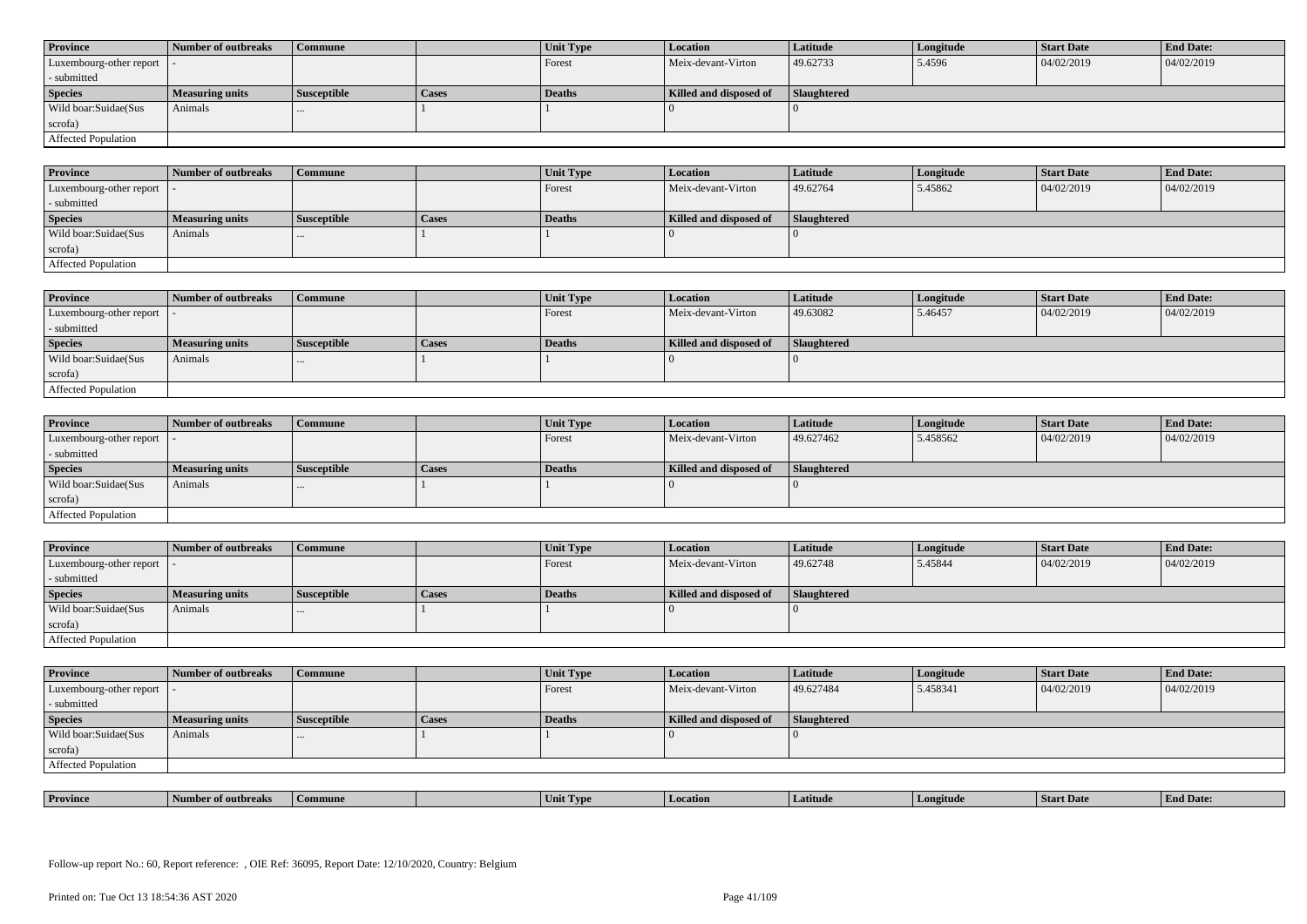| <b>Province</b>            | Number of outbreaks    | Commune            |              | Unit Type | <b>Location</b>        | <b>Latitude</b> | Longitude | <b>Start Date</b> | <b>End Date:</b> |
|----------------------------|------------------------|--------------------|--------------|-----------|------------------------|-----------------|-----------|-------------------|------------------|
| <b>Species</b>             | <b>Measuring units</b> | <b>Susceptible</b> | <b>Cases</b> | Deaths    | Killed and disposed of | Slaughtered     |           |                   |                  |
| Luxembourg-other report  - |                        |                    |              | Forest    | Meix-devant-Virton     | 49.627437       | 5.458422  | 04/02/2019        | 04/02/2019       |
| - submitted                |                        |                    |              |           |                        |                 |           |                   |                  |
| <b>Species</b>             | <b>Measuring units</b> | <b>Susceptible</b> | <b>Cases</b> | Deaths    | Killed and disposed of | Slaughtered     |           |                   |                  |
| Wild boar:Suidae(Sus       | Animals                | $\cdots$           |              |           |                        |                 |           |                   |                  |
| scrofa)                    |                        |                    |              |           |                        |                 |           |                   |                  |
|                            |                        |                    |              |           |                        |                 |           |                   |                  |

| <b>Province</b>            | 1 Number of outbreaks  | <b>Commune</b> |              | <b>Unit Type</b> | <b>Location</b>        | <b>Latitude</b> | Longitude | <b>Start Date</b> | <b>End Date:</b> |
|----------------------------|------------------------|----------------|--------------|------------------|------------------------|-----------------|-----------|-------------------|------------------|
| Luxembourg-other report -  |                        |                |              | Forest           | Meix-devant-Virton     | 49.627484       | 5.458286  | 04/02/2019        | 04/02/2019       |
| - submitted                |                        |                |              |                  |                        |                 |           |                   |                  |
| <b>Species</b>             | <b>Measuring units</b> | Susceptible    | <b>Cases</b> | Deaths           | Killed and disposed of | Slaughtered     |           |                   |                  |
| Wild boar:Suidae(Sus       | Animals                |                |              |                  |                        |                 |           |                   |                  |
| scrofa)                    |                        |                |              |                  |                        |                 |           |                   |                  |
| <b>Affected Population</b> |                        |                |              |                  |                        |                 |           |                   |                  |

| <b>Province</b>         | Number of outbreaks    | Commune            |       | Unit Type | <b>Location</b>        | <b>Latitude</b> | Longitude | <b>Start Date</b> | <b>End Date:</b> |
|-------------------------|------------------------|--------------------|-------|-----------|------------------------|-----------------|-----------|-------------------|------------------|
| Luxembourg-other report |                        |                    |       | Forest    | Meix-devant-Virton     | 49.62743        | 5.458427  | 04/02/2019        | 04/02/2019       |
| - submitted             |                        |                    |       |           |                        |                 |           |                   |                  |
| <b>Species</b>          | <b>Measuring units</b> | <b>Susceptible</b> | Cases | Deaths    | Killed and disposed of | Slaughtered     |           |                   |                  |
| Wild boar:Suidae(Sus    | Animals                | $\cdots$           |       |           |                        |                 |           |                   |                  |
| scrofa)                 |                        |                    |       |           |                        |                 |           |                   |                  |
| Affected Population     |                        |                    |       |           |                        |                 |           |                   |                  |

| <b>Province</b>            | Number of outbreaks    | <b>Commune</b>     |              | <b>Unit Type</b> | <i>Location</i>        | <b>Latitude</b>    | Longitude | <b>Start Date</b> | <b>End Date:</b> |
|----------------------------|------------------------|--------------------|--------------|------------------|------------------------|--------------------|-----------|-------------------|------------------|
| Luxembourg-other report  - |                        |                    |              | Forest           | Meix-devant-Virton     | 49.62744           | 5.4583    | 04/02/2019        | 04/02/2019       |
| - submitted                |                        |                    |              |                  |                        |                    |           |                   |                  |
| <b>Species</b>             | <b>Measuring units</b> | <b>Susceptible</b> | <b>Cases</b> | <b>Deaths</b>    | Killed and disposed of | <b>Slaughtered</b> |           |                   |                  |
| Wild boar:Suidae(Sus       | Animals                | $\cdots$           |              |                  |                        |                    |           |                   |                  |
| scrofa)                    |                        |                    |              |                  |                        |                    |           |                   |                  |
| Affected Population        |                        |                    |              |                  |                        |                    |           |                   |                  |

| <b>Province</b>            | Number of outbreaks    | <b>Commune</b>     |              | Unit Type | Location               | Latitude           | Longitude | <b>Start Date</b> | <b>End Date:</b> |
|----------------------------|------------------------|--------------------|--------------|-----------|------------------------|--------------------|-----------|-------------------|------------------|
| Luxembourg-other report  - |                        |                    |              | Forest    | Meix-devant-Virton     | 49.627528          | 5.458496  | 04/02/2019        | 04/02/2019       |
| - submitted                |                        |                    |              |           |                        |                    |           |                   |                  |
| <b>Species</b>             | <b>Measuring units</b> | <b>Susceptible</b> | <b>Cases</b> | Deaths    | Killed and disposed of | <b>Slaughtered</b> |           |                   |                  |
| Wild boar:Suidae(Sus       | Animals                |                    |              |           |                        |                    |           |                   |                  |
| scrofa)                    |                        |                    |              |           |                        |                    |           |                   |                  |
|                            |                        |                    |              |           |                        |                    |           |                   |                  |

| <b>Province</b>            | Number of outbreaks | Commune            |              | Unit Type | <b>Location</b>        | <b>Latitude</b> | Longitude | <b>Start Date</b> | <b>End Date:</b> |
|----------------------------|---------------------|--------------------|--------------|-----------|------------------------|-----------------|-----------|-------------------|------------------|
| Luxembourg-other report  - |                     |                    |              | Forest    | Meix-devant-Virton     | 49.6266         | 5.45812   | 04/02/2019        | 04/02/2019       |
| - submitted                |                     |                    |              |           |                        |                 |           |                   |                  |
| <b>Species</b>             | Measuring units     | <b>Susceptible</b> | <b>Cases</b> | Deaths    | Killed and disposed of | Slaughtered     |           |                   |                  |
| Wild boar: Suidae (Sus     | Animals             | $\cdots$           |              |           |                        |                 |           |                   |                  |
| scrofa)                    |                     |                    |              |           |                        |                 |           |                   |                  |
| Affected Population        |                     |                    |              |           |                        |                 |           |                   |                  |

| <b>Province</b>         | Number of outbreaks | Commune | Unit Type | <b>Location</b>    | Latitude | Longitude | <b>Start Date</b> | <b>End Date:</b> |
|-------------------------|---------------------|---------|-----------|--------------------|----------|-----------|-------------------|------------------|
| Luxembourg-other report |                     |         | Forest    | Meix-devant-Virton | 49.62606 | 5.4577    | 04/02/2019        | 04/02/2019       |
| submitted               |                     |         |           |                    |          |           |                   |                  |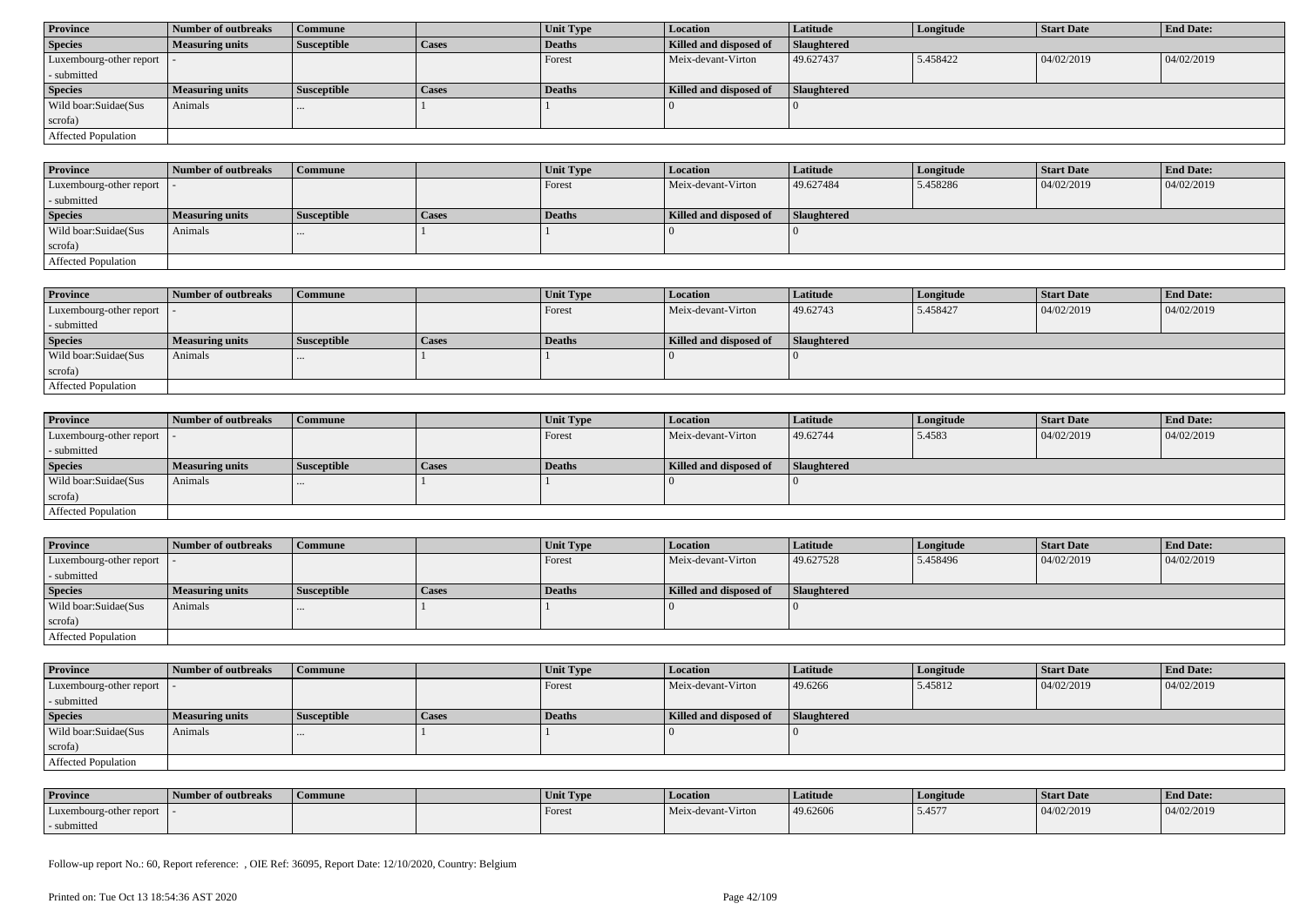| <b>Province</b>      | Number of outbreaks | Commune            |       | <b>Unit Type</b> | Location               | Latitude           | Longitude | Start Date | <b>End Date:</b> |
|----------------------|---------------------|--------------------|-------|------------------|------------------------|--------------------|-----------|------------|------------------|
| <b>Species</b>       | Measuring units     | <b>Susceptible</b> | Cases | Deaths           | Killed and disposed of | <b>Slaughtered</b> |           |            |                  |
| Wild boar:Suidae(Sus | Animals             |                    |       |                  |                        |                    |           |            |                  |
| scrofa)              |                     |                    |       |                  |                        |                    |           |            |                  |
| Affected Population  |                     |                    |       |                  |                        |                    |           |            |                  |

| <b>Province</b>            | Number of outbreaks    | Commune            |              | <b>Unit Type</b> | <b>Location</b>        | <b>Latitude</b>    | Longitude | <b>Start Date</b> | <b>End Date:</b> |
|----------------------------|------------------------|--------------------|--------------|------------------|------------------------|--------------------|-----------|-------------------|------------------|
| Luxembourg-other report  - |                        |                    |              | Forest           | Meix-devant-Virton     | 49.62605           | 5.45811   | 04/02/2019        | 04/02/2019       |
| - submitted                |                        |                    |              |                  |                        |                    |           |                   |                  |
| <b>Species</b>             | <b>Measuring units</b> | <b>Susceptible</b> | <b>Cases</b> | <b>Deaths</b>    | Killed and disposed of | <b>Slaughtered</b> |           |                   |                  |
| Wild boar:Suidae(Sus       | Animals                | $\cdots$           |              |                  |                        |                    |           |                   |                  |
| scrofa)                    |                        |                    |              |                  |                        |                    |           |                   |                  |
| Affected Population        |                        |                    |              |                  |                        |                    |           |                   |                  |

| <b>Province</b>         | Number of outbreaks | <b>Commune</b>     |       | Unit Type | Location               | Latitude           | Longitude | <b>Start Date</b> | <b>End Date:</b> |
|-------------------------|---------------------|--------------------|-------|-----------|------------------------|--------------------|-----------|-------------------|------------------|
| Luxembourg-other report |                     |                    |       | Forest    | Habay-la-Neuve         | 49.713637          | 5.51151   | 04/02/2019        | 04/02/2019       |
| - submitted             |                     |                    |       |           |                        |                    |           |                   |                  |
| <b>Species</b>          | Measuring units     | <b>Susceptible</b> | Cases | Deaths    | Killed and disposed of | <b>Slaughtered</b> |           |                   |                  |
| Wild boar:Suidae(Sus    | Animals             |                    |       |           |                        |                    |           |                   |                  |
| scrofa)                 |                     |                    |       |           |                        |                    |           |                   |                  |
| Affected Population     |                     |                    |       |           |                        |                    |           |                   |                  |

| <b>Province</b>            | Number of outbreaks    | Commune            |              | Unit Type | <b>Location</b>        | <b>Latitude</b>    | Longitude | <b>Start Date</b> | <b>End Date:</b> |
|----------------------------|------------------------|--------------------|--------------|-----------|------------------------|--------------------|-----------|-------------------|------------------|
| Luxembourg-other report  - |                        |                    |              | Forest    | Habay-la-Neuve         | 49.71379           | 5.51053   | 04/02/2019        | 04/02/2019       |
| - submitted                |                        |                    |              |           |                        |                    |           |                   |                  |
| <b>Species</b>             | <b>Measuring units</b> | <b>Susceptible</b> | <b>Cases</b> | Deaths    | Killed and disposed of | <b>Slaughtered</b> |           |                   |                  |
| Wild boar:Suidae(Sus       | Animals                | $\cdots$           |              |           |                        |                    |           |                   |                  |
| scrofa)                    |                        |                    |              |           |                        |                    |           |                   |                  |
| Affected Population        |                        |                    |              |           |                        |                    |           |                   |                  |

| <b>Province</b>            | Number of outbreaks    | Commune            |              | <b>Unit Type</b> | Location               | Latitude           | Longitude | <b>Start Date</b> | <b>End Date:</b> |
|----------------------------|------------------------|--------------------|--------------|------------------|------------------------|--------------------|-----------|-------------------|------------------|
| Luxembourg-other report  - |                        |                    |              | Forest           | Tintigny               | 49.656397          | 5.455007  | 04/02/2019        | 04/02/2019       |
| - submitted                |                        |                    |              |                  |                        |                    |           |                   |                  |
| <b>Species</b>             | <b>Measuring units</b> | <b>Susceptible</b> | <b>Cases</b> | Deaths           | Killed and disposed of | <b>Slaughtered</b> |           |                   |                  |
| Wild boar:Suidae(Sus       | Animals                |                    |              |                  |                        |                    |           |                   |                  |
| scrofa)                    |                        |                    |              |                  |                        |                    |           |                   |                  |
| Affected Population        |                        |                    |              |                  |                        |                    |           |                   |                  |

| <b>Province</b>            | Number of outbreaks    | <b>Commune</b>     |              | Unit Type     | Location               | Latitude    | Longitude | <b>Start Date</b> | <b>End Date:</b> |
|----------------------------|------------------------|--------------------|--------------|---------------|------------------------|-------------|-----------|-------------------|------------------|
| Luxembourg-other report  - |                        |                    |              | <b>Forest</b> | Tintigny               | 49.658476   | 5.441986  | 04/02/2019        | 04/02/2019       |
| - submitted                |                        |                    |              |               |                        |             |           |                   |                  |
| <b>Species</b>             | <b>Measuring units</b> | <b>Susceptible</b> | <b>Cases</b> | Deaths        | Killed and disposed of | Slaughtered |           |                   |                  |
| Wild boar:Suidae(Sus       | Animals                |                    |              |               |                        |             |           |                   |                  |
| scrofa)                    |                        |                    |              |               |                        |             |           |                   |                  |
| Affected Population        |                        |                    |              |               |                        |             |           |                   |                  |

| <b>Province</b>            | Number of outbreaks    | Commune            |              | <b>Unit Type</b> | <b>Location</b>        | Latitude    | Longitude | Start Date | <b>End Date:</b> |
|----------------------------|------------------------|--------------------|--------------|------------------|------------------------|-------------|-----------|------------|------------------|
| Luxembourg-other report  - |                        |                    |              | Forest           | Tintigny               | 49.656085   | 5.455019  | 04/02/2019 | 04/02/2019       |
| - submitted                |                        |                    |              |                  |                        |             |           |            |                  |
| <b>Species</b>             | <b>Measuring units</b> | <b>Susceptible</b> | <b>Cases</b> | Deaths           | Killed and disposed of | Slaughtered |           |            |                  |
| Wild boar:Suidae(Sus       | Animals                |                    |              |                  |                        |             |           |            |                  |
| scrofa)                    |                        |                    |              |                  |                        |             |           |            |                  |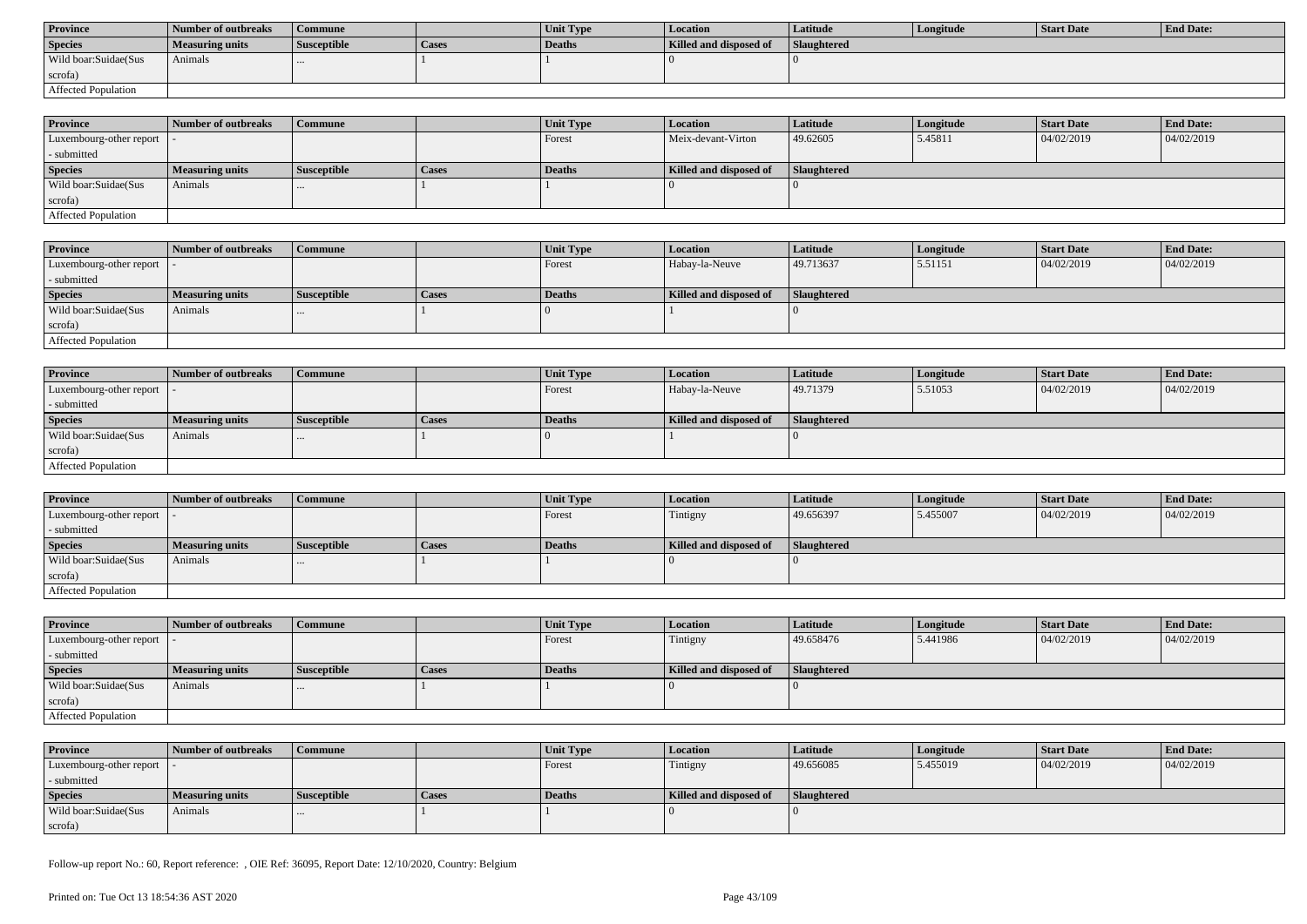| <b>Province</b>     | Number of outbreaks    | Commune            |                    | Unit Typ. | Location                             | Latitude    | Longitude | <b>Start Date</b> | <b>End Date:</b> |
|---------------------|------------------------|--------------------|--------------------|-----------|--------------------------------------|-------------|-----------|-------------------|------------------|
| <b>Species</b>      | <b>Measuring units</b> | <b>Susceptible</b> | <sup>1</sup> Cases | Deaths    | <b>Killed and disposy</b><br>™ od of | Slaughtered |           |                   |                  |
| Affected Population |                        |                    |                    |           |                                      |             |           |                   |                  |

| <b>Province</b>         | Number of outbreaks    | <b>Commune</b>     |              | Unit Type | <b>Location</b>        | <b>Latitude</b>    | Longitude | <b>Start Date</b> | <b>End Date:</b> |
|-------------------------|------------------------|--------------------|--------------|-----------|------------------------|--------------------|-----------|-------------------|------------------|
| Luxembourg-other report |                        |                    |              | Forest    | Tintigny               | 49.65612           | 5.45452   | 04/02/2019        | 04/02/2019       |
| - submitted             |                        |                    |              |           |                        |                    |           |                   |                  |
| <b>Species</b>          | <b>Measuring units</b> | <b>Susceptible</b> | <b>Cases</b> | Deaths    | Killed and disposed of | <b>Slaughtered</b> |           |                   |                  |
| Wild boar:Suidae(Sus    | Animals                |                    |              |           |                        |                    |           |                   |                  |
| scrofa)                 |                        |                    |              |           |                        |                    |           |                   |                  |
| Affected Population     |                        |                    |              |           |                        |                    |           |                   |                  |

| <b>Province</b>            | Number of outbreaks | Commune            |       | <b>Unit Type</b> | Location               | Latitude    | Longitude | <b>Start Date</b> | <b>End Date:</b> |
|----------------------------|---------------------|--------------------|-------|------------------|------------------------|-------------|-----------|-------------------|------------------|
| Luxembourg-other report  - |                     |                    |       | Forest           | Meix-devant-Virton     | 49.62268    | 5.514605  | 04/02/2019        | 04/02/2019       |
| - submitted                |                     |                    |       |                  |                        |             |           |                   |                  |
| <b>Species</b>             | Measuring units     | <b>Susceptible</b> | Cases | Deaths           | Killed and disposed of | Slaughtered |           |                   |                  |
| Wild boar:Suidae(Sus       | Animals             |                    |       |                  |                        |             |           |                   |                  |
| scrofa)                    |                     |                    |       |                  |                        |             |           |                   |                  |
| Affected Population        |                     |                    |       |                  |                        |             |           |                   |                  |

| <b>Province</b>            | Number of outbreaks    | <b>Commune</b>     |       | Unit Type | Location               | Latitude    | Longitude | <b>Start Date</b> | <b>End Date:</b> |
|----------------------------|------------------------|--------------------|-------|-----------|------------------------|-------------|-----------|-------------------|------------------|
| Luxembourg-other report  - |                        |                    |       | Forest    | Tintigny               | 49.65304    | 5.47152   | 04/02/2019        | 04/02/2019       |
| - submitted                |                        |                    |       |           |                        |             |           |                   |                  |
| <b>Species</b>             | <b>Measuring units</b> | <b>Susceptible</b> | Cases | Deaths    | Killed and disposed of | Slaughtered |           |                   |                  |
| Wild boar:Suidae(Sus       | Animals                |                    |       |           |                        |             |           |                   |                  |
| scrofa)                    |                        |                    |       |           |                        |             |           |                   |                  |
| Affected Population        |                        |                    |       |           |                        |             |           |                   |                  |

| <b>Province</b>         | Number of outbreaks    | <b>Commune</b>     |              | Unit Type | <i>Location</i>        | <b>Latitude</b> | Longitude | <b>Start Date</b> | <b>End Date:</b> |
|-------------------------|------------------------|--------------------|--------------|-----------|------------------------|-----------------|-----------|-------------------|------------------|
| Luxembourg-other report |                        |                    |              | Forest    | Tintigny               | 49.65277        | 5.46958   | 04/02/2019        | 04/02/2019       |
| - submitted             |                        |                    |              |           |                        |                 |           |                   |                  |
| <b>Species</b>          | <b>Measuring units</b> | <b>Susceptible</b> | <b>Cases</b> | Deaths    | Killed and disposed of | Slaughtered     |           |                   |                  |
| Wild boar:Suidae(Sus    | Animals                | $\cdots$           |              |           |                        |                 |           |                   |                  |
| scrofa)                 |                        |                    |              |           |                        |                 |           |                   |                  |
| Affected Population     |                        |                    |              |           |                        |                 |           |                   |                  |

| <b>Province</b>            | Number of outbreaks    | Commune            |       | Unit Type | <b>Location</b>        | <b>Latitude</b> | Longitude | <b>Start Date</b> | <b>End Date:</b> |
|----------------------------|------------------------|--------------------|-------|-----------|------------------------|-----------------|-----------|-------------------|------------------|
| Luxembourg-other report  - |                        |                    |       | Forest    | Tintigny               | 49.65312        | 5.471049  | 04/02/2019        | 04/02/2019       |
| - submitted                |                        |                    |       |           |                        |                 |           |                   |                  |
| <b>Species</b>             | <b>Measuring units</b> | <b>Susceptible</b> | Cases | Deaths    | Killed and disposed of | Slaughtered     |           |                   |                  |
| Wild boar:Suidae(Sus       | Animals                | $\cdots$           |       |           |                        |                 |           |                   |                  |
| scrofa)                    |                        |                    |       |           |                        |                 |           |                   |                  |
| Affected Population        |                        |                    |       |           |                        |                 |           |                   |                  |

| <b>Province</b>            | Number of outbreaks    | <b>Commune</b>     |       | Unit Type     | <i>Location</i>        | <b>Latitude</b> | Longitude | <b>Start Date</b> | <b>End Date:</b> |
|----------------------------|------------------------|--------------------|-------|---------------|------------------------|-----------------|-----------|-------------------|------------------|
| Luxembourg-other report  - |                        |                    |       | Forest        | Tintigny               | 49.65178        | 5.46864   | 04/02/2019        | 04/02/2019       |
| - submitted                |                        |                    |       |               |                        |                 |           |                   |                  |
| <b>Species</b>             | <b>Measuring units</b> | <b>Susceptible</b> | Cases | <b>Deaths</b> | Killed and disposed of | Slaughtered     |           |                   |                  |
| Wild boar:Suidae(Sus       | Animals                | $\cdots$           |       |               |                        |                 |           |                   |                  |
| scrofa)                    |                        |                    |       |               |                        |                 |           |                   |                  |
| Affected Population        |                        |                    |       |               |                        |                 |           |                   |                  |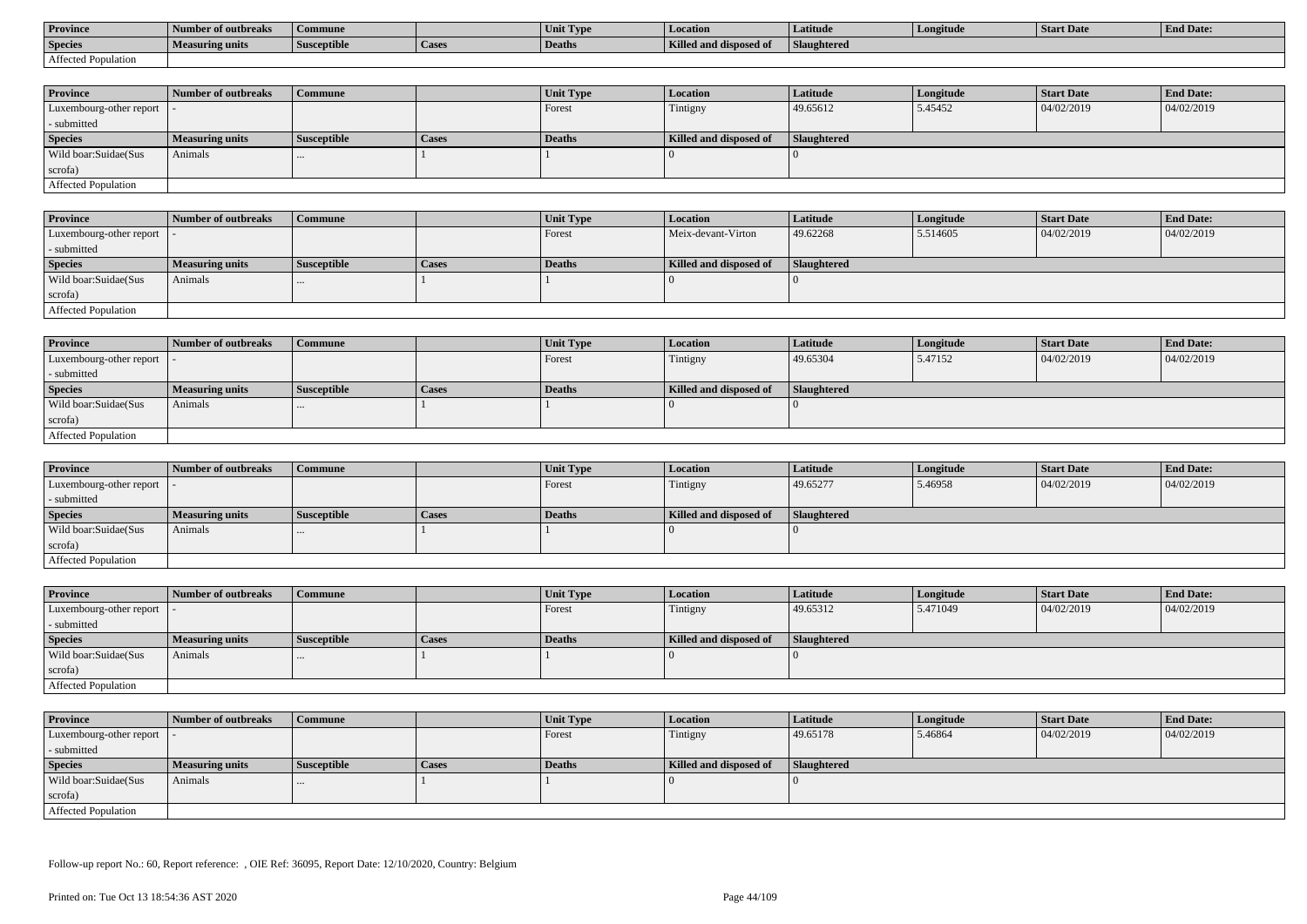| <b>Province</b>            | Number of outbreaks    | <b>Commune</b>     |              | Unit Type | Location               | <b>Latitude</b> | Longitude | <b>Start Date</b> | <b>End Date:</b> |
|----------------------------|------------------------|--------------------|--------------|-----------|------------------------|-----------------|-----------|-------------------|------------------|
| Luxembourg-other report  - |                        |                    |              | Forest    | Tintigny               | 49.653          | 5.471264  | 04/02/2019        | 04/02/2019       |
| - submitted                |                        |                    |              |           |                        |                 |           |                   |                  |
| <b>Species</b>             | <b>Measuring units</b> | <b>Susceptible</b> | <b>Cases</b> | Deaths    | Killed and disposed of | Slaughtered     |           |                   |                  |
| Wild boar: Suidae (Sus     | Animals                |                    |              |           |                        |                 |           |                   |                  |
| scrofa)                    |                        |                    |              |           |                        |                 |           |                   |                  |
| Affected Population        |                        |                    |              |           |                        |                 |           |                   |                  |

| <b>Province</b>         | Number of outbreaks | <b>Commune</b>     |       | Unit Type     | Location               | Latitude    | Longitude | <b>Start Date</b> | <b>End Date:</b> |
|-------------------------|---------------------|--------------------|-------|---------------|------------------------|-------------|-----------|-------------------|------------------|
| Luxembourg-other report |                     |                    |       | Forest        | Tintigny               | 49.65519    | 5.45371   | 05/02/2019        | 05/02/2019       |
| - submitted             |                     |                    |       |               |                        |             |           |                   |                  |
| <b>Species</b>          | Measuring units     | <b>Susceptible</b> | Cases | <b>Deaths</b> | Killed and disposed of | Slaughtered |           |                   |                  |
| Wild boar:Suidae(Sus    | Animals             |                    |       |               |                        |             |           |                   |                  |
| scrofa)                 |                     |                    |       |               |                        |             |           |                   |                  |
| Affected Population     |                     |                    |       |               |                        |             |           |                   |                  |

| <b>Province</b>            | Number of outbreaks | Commune            |              | Unit Type | Location               | <b>Latitude</b> | Longitude | <b>Start Date</b> | <b>End Date:</b> |
|----------------------------|---------------------|--------------------|--------------|-----------|------------------------|-----------------|-----------|-------------------|------------------|
| Luxembourg-other report  - |                     |                    |              | Forest    | Tintigny               | 49.65705        | 5.4544    | 05/02/2019        | 05/02/2019       |
| - submitted                |                     |                    |              |           |                        |                 |           |                   |                  |
| <b>Species</b>             | Measuring units     | <b>Susceptible</b> | <b>Cases</b> | Deaths    | Killed and disposed of | Slaughtered     |           |                   |                  |
| Wild boar:Suidae(Sus       | Animals             |                    |              |           |                        |                 |           |                   |                  |
| scrofa)                    |                     |                    |              |           |                        |                 |           |                   |                  |
| Affected Population        |                     |                    |              |           |                        |                 |           |                   |                  |

| <b>Province</b>            | Number of outbreaks    | <b>Commune</b>     |              | Unit Type     | Location               | <b>Latitude</b> | Longitude | <b>Start Date</b> | <b>End Date:</b> |
|----------------------------|------------------------|--------------------|--------------|---------------|------------------------|-----------------|-----------|-------------------|------------------|
| Luxembourg-other report  - |                        |                    |              | Forest        | Tintigny               | 49.65547        | 5.45514   | 05/02/2019        | 05/02/2019       |
| - submitted                |                        |                    |              |               |                        |                 |           |                   |                  |
| <b>Species</b>             | <b>Measuring units</b> | <b>Susceptible</b> | <b>Cases</b> | <b>Deaths</b> | Killed and disposed of | Slaughtered     |           |                   |                  |
| Wild boar:Suidae(Sus       | Animals                |                    |              |               |                        |                 |           |                   |                  |
| scrofa)                    |                        |                    |              |               |                        |                 |           |                   |                  |
| Affected Population        |                        |                    |              |               |                        |                 |           |                   |                  |

| <b>Province</b>            | Number of outbreaks    | Commune            |       | <b>Unit Type</b> | <b>Location</b>        | <b>Latitude</b> | Longitude | <b>Start Date</b> | <b>End Date:</b> |
|----------------------------|------------------------|--------------------|-------|------------------|------------------------|-----------------|-----------|-------------------|------------------|
| Luxembourg-other report  - |                        |                    |       | Forest           | Meix-devant-Virton     | 49.60556        | 5.51138   | 05/02/2019        | 05/02/2019       |
| - submitted                |                        |                    |       |                  |                        |                 |           |                   |                  |
| <b>Species</b>             | <b>Measuring units</b> | <b>Susceptible</b> | Cases | <b>Deaths</b>    | Killed and disposed of | Slaughtered     |           |                   |                  |
| Wild boar:Suidae(Sus       | Animals                |                    |       |                  |                        |                 |           |                   |                  |
|                            |                        | $\cdots$           |       |                  |                        |                 |           |                   |                  |
| scrofa)                    |                        |                    |       |                  |                        |                 |           |                   |                  |

| <b>Province</b>            | Number of outbreaks    | <b>Commune</b>     |              | Unit Type     | Location               | <b>Latitude</b>    | Longitude | <b>Start Date</b> | <b>End Date:</b> |
|----------------------------|------------------------|--------------------|--------------|---------------|------------------------|--------------------|-----------|-------------------|------------------|
| Luxembourg-other report -  |                        |                    |              | Forest        | Meix-devant-Virton     | 49.60313           | 5.50783   | 05/02/2019        | 05/02/2019       |
| - submitted                |                        |                    |              |               |                        |                    |           |                   |                  |
| <b>Species</b>             | <b>Measuring units</b> | <b>Susceptible</b> | <b>Cases</b> | <b>Deaths</b> | Killed and disposed of | <b>Slaughtered</b> |           |                   |                  |
| Wild boar:Suidae(Sus       | Animals                | $\cdots$           |              |               |                        |                    |           |                   |                  |
| scrofa)                    |                        |                    |              |               |                        |                    |           |                   |                  |
| <b>Affected Population</b> |                        |                    |              |               |                        |                    |           |                   |                  |

| <b>Province</b> | of outbreaks<br>-Number | Commune | . Tvr<br>™Um⊾ | ocation | Latitud | ngitude | <b>Start Date</b> | En.<br>nd Date: |
|-----------------|-------------------------|---------|---------------|---------|---------|---------|-------------------|-----------------|
|                 |                         |         |               |         |         |         |                   |                 |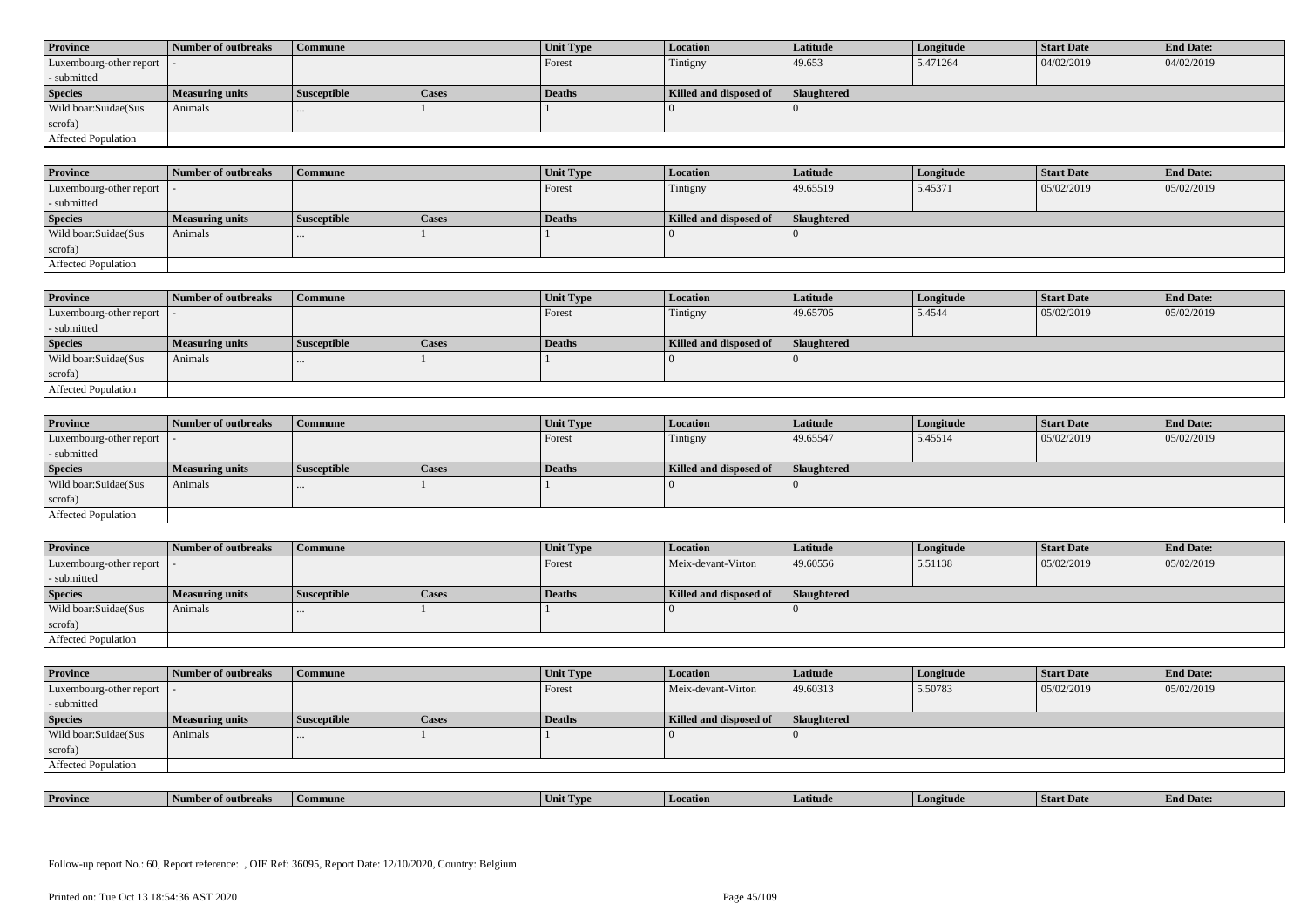| <b>Province</b>            | Number of outbreaks    | Commune            |              | Unit Type | <b>Location</b>        | <b>Latitude</b> | Longitude | <b>Start Date</b> | <b>End Date:</b> |
|----------------------------|------------------------|--------------------|--------------|-----------|------------------------|-----------------|-----------|-------------------|------------------|
| <b>Species</b>             | <b>Measuring units</b> | <b>Susceptible</b> | <b>Cases</b> | Deaths    | Killed and disposed of | Slaughtered     |           |                   |                  |
| Luxembourg-other report  - |                        |                    |              | Forest    | Meix-devant-Virton     | 49.59368        | 5.49206   | 05/02/2019        | 05/02/2019       |
| - submitted                |                        |                    |              |           |                        |                 |           |                   |                  |
| <b>Species</b>             | <b>Measuring units</b> | <b>Susceptible</b> | <b>Cases</b> | Deaths    | Killed and disposed of | Slaughtered     |           |                   |                  |
| Wild boar:Suidae(Sus       | Animals                | $\cdots$           |              |           |                        |                 |           |                   |                  |
| scrofa)                    |                        |                    |              |           |                        |                 |           |                   |                  |
| Affected Population        |                        |                    |              |           |                        |                 |           |                   |                  |

| <b>Province</b>            | 1 Number of outbreaks  | <b>Commune</b> |              | <b>Unit Type</b> | <b>Location</b>        | <b>Latitude</b> | Longitude | <b>Start Date</b> | <b>End Date:</b> |
|----------------------------|------------------------|----------------|--------------|------------------|------------------------|-----------------|-----------|-------------------|------------------|
| Luxembourg-other report -  |                        |                |              | Forest           | Meix-devant-Virton     | 49.60562        | 5.50885   | 05/02/2019        | 05/02/2019       |
| - submitted                |                        |                |              |                  |                        |                 |           |                   |                  |
| <b>Species</b>             | <b>Measuring units</b> | Susceptible    | <b>Cases</b> | Deaths           | Killed and disposed of | Slaughtered     |           |                   |                  |
| Wild boar:Suidae(Sus       | Animals                |                |              |                  |                        |                 |           |                   |                  |
| scrofa)                    |                        |                |              |                  |                        |                 |           |                   |                  |
| <b>Affected Population</b> |                        |                |              |                  |                        |                 |           |                   |                  |

| <b>Province</b>            | Number of outbreaks    | Commune            |              | <b>Unit Type</b> | <b>Location</b>        | Latitude           | Longitude | <b>Start Date</b> | <b>End Date:</b> |
|----------------------------|------------------------|--------------------|--------------|------------------|------------------------|--------------------|-----------|-------------------|------------------|
| Luxembourg-other report    |                        |                    |              | Forest           | Tintigny               | 49.639074          | 5.461361  | 05/02/2019        | 05/02/2019       |
| - submitted                |                        |                    |              |                  |                        |                    |           |                   |                  |
| <b>Species</b>             | <b>Measuring units</b> | <b>Susceptible</b> | <b>Cases</b> | Deaths           | Killed and disposed of | <b>Slaughtered</b> |           |                   |                  |
| Wild boar:Suidae(Sus       | Animals                |                    |              |                  |                        |                    |           |                   |                  |
| scrofa)                    |                        |                    |              |                  |                        |                    |           |                   |                  |
| <b>Affected Population</b> |                        |                    |              |                  |                        |                    |           |                   |                  |

| Province                   | Number of outbreaks    | <b>Commune</b>     |       | Unit Type | Location               | Latitude    | Longitude | <b>Start Date</b> | <b>End Date:</b> |
|----------------------------|------------------------|--------------------|-------|-----------|------------------------|-------------|-----------|-------------------|------------------|
| Luxembourg-other report  - |                        |                    |       | Forest    | Tintigny               | 49.63817    | 5.45462   | 05/02/2019        | 05/02/2019       |
| - submitted                |                        |                    |       |           |                        |             |           |                   |                  |
| <b>Species</b>             | <b>Measuring units</b> | <b>Susceptible</b> | Cases | Deaths    | Killed and disposed of | Slaughtered |           |                   |                  |
| Wild boar:Suidae(Sus       | Animals                |                    |       |           |                        |             |           |                   |                  |
| scrofa)                    |                        |                    |       |           |                        |             |           |                   |                  |
| Affected Population        |                        |                    |       |           |                        |             |           |                   |                  |

| <b>Province</b>            | Number of outbreaks    | <b>Commune</b>     |              | Unit Type | Location               | Latitude           | Longitude | <b>Start Date</b> | <b>End Date:</b> |
|----------------------------|------------------------|--------------------|--------------|-----------|------------------------|--------------------|-----------|-------------------|------------------|
| Luxembourg-other report  - |                        |                    |              | Forest    | Tintigny               | 49.63893           | 5.46082   | 05/02/2019        | 05/02/2019       |
| - submitted                |                        |                    |              |           |                        |                    |           |                   |                  |
| <b>Species</b>             | <b>Measuring units</b> | <b>Susceptible</b> | <b>Cases</b> | Deaths    | Killed and disposed of | <b>Slaughtered</b> |           |                   |                  |
| Wild boar:Suidae(Sus       | Animals                |                    |              |           |                        |                    |           |                   |                  |
| scrofa)                    |                        |                    |              |           |                        |                    |           |                   |                  |
|                            |                        |                    |              |           |                        |                    |           |                   |                  |

| <b>Province</b>            | Number of outbreaks    | Commune            |              | <b>Unit Type</b> | <b>Location</b>        | Latitude           | Longitude | <b>Start Date</b> | <b>End Date:</b> |
|----------------------------|------------------------|--------------------|--------------|------------------|------------------------|--------------------|-----------|-------------------|------------------|
| Luxembourg-other report  - |                        |                    |              | Forest           | Tintigny               | 49.638888          | 5.460469  | 05/02/2019        | 05/02/2019       |
| - submitted                |                        |                    |              |                  |                        |                    |           |                   |                  |
| <b>Species</b>             | <b>Measuring units</b> | <b>Susceptible</b> | <b>Cases</b> | Deaths           | Killed and disposed of | <b>Slaughtered</b> |           |                   |                  |
|                            |                        |                    |              |                  |                        |                    |           |                   |                  |
| Wild boar:Suidae(Sus       | Animals                |                    |              |                  |                        |                    |           |                   |                  |
| scrofa)                    |                        |                    |              |                  |                        |                    |           |                   |                  |

| <b>Province</b>         | Number of outbreaks | Commune | Unit Type | <b>Location</b> | Latitude  | Longitude | <b>Start Date</b> | <b>End Date:</b> |
|-------------------------|---------------------|---------|-----------|-----------------|-----------|-----------|-------------------|------------------|
| Luxembourg-other report |                     |         | Forest    | Tintigny        | 49.638117 | 5.451124  | 05/02/2019        | 05/02/2019       |
| submitted               |                     |         |           |                 |           |           |                   |                  |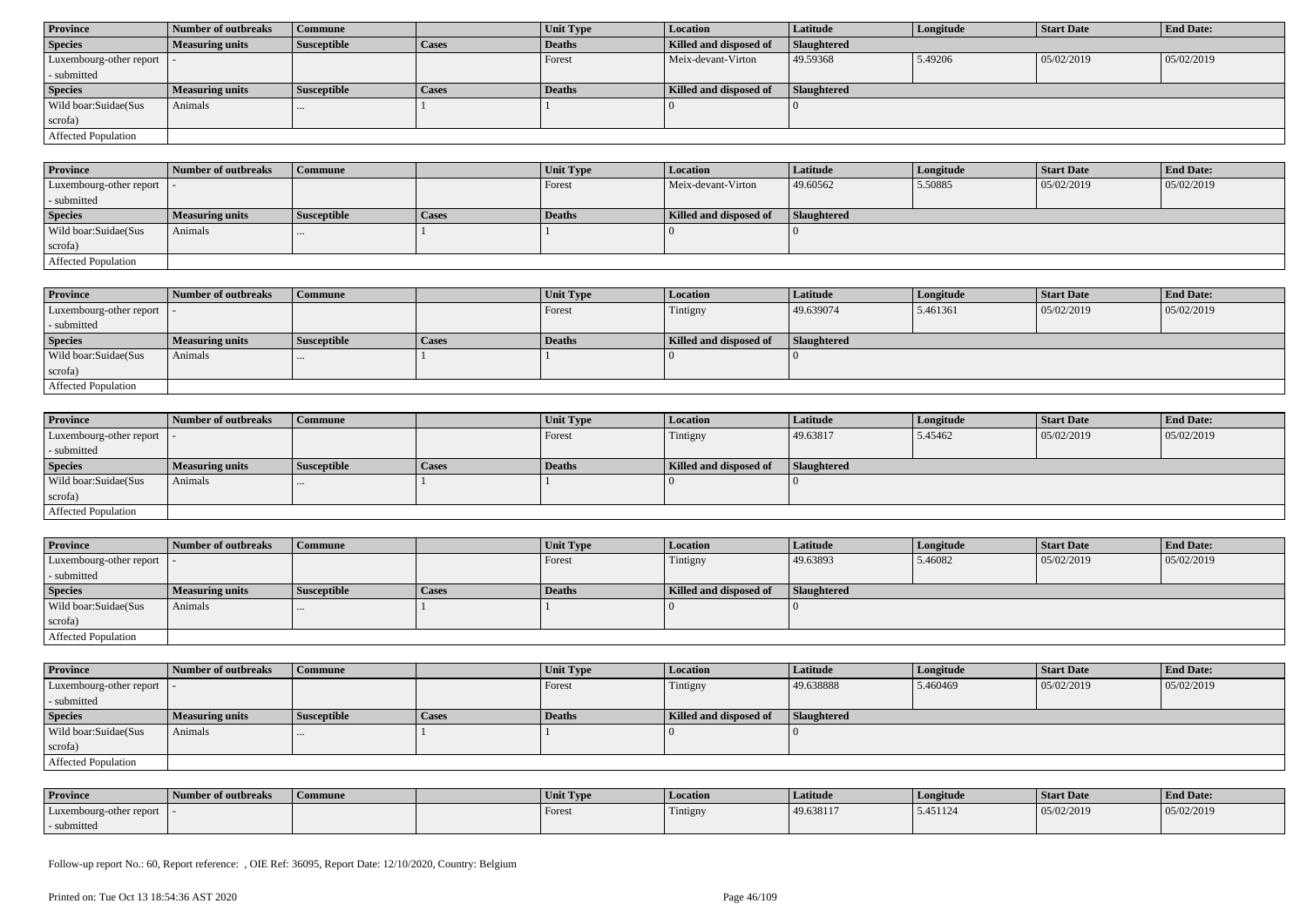| <b>Province</b>      | Number of outbreaks | Commune            |       | <b>Unit Type</b> | Location               | Latitude           | Longitude | Start Date | <b>End Date:</b> |
|----------------------|---------------------|--------------------|-------|------------------|------------------------|--------------------|-----------|------------|------------------|
| <b>Species</b>       | Measuring units     | <b>Susceptible</b> | Cases | Deaths           | Killed and disposed of | <b>Slaughtered</b> |           |            |                  |
| Wild boar:Suidae(Sus | Animals             |                    |       |                  |                        |                    |           |            |                  |
| scrofa)              |                     |                    |       |                  |                        |                    |           |            |                  |
| Affected Population  |                     |                    |       |                  |                        |                    |           |            |                  |

| <b>Province</b>            | Number of outbreaks | Commune            |              | <b>Unit Type</b> | <b>Location</b>        | <b>Latitude</b>    | Longitude | <b>Start Date</b> | <b>End Date:</b> |
|----------------------------|---------------------|--------------------|--------------|------------------|------------------------|--------------------|-----------|-------------------|------------------|
| Luxembourg-other report  - |                     |                    |              | Forest           | Tintigny               | 49.63932           | 5.45071   | 05/02/2019        | 05/02/2019       |
| - submitted                |                     |                    |              |                  |                        |                    |           |                   |                  |
| <b>Species</b>             | Measuring units     | <b>Susceptible</b> | <b>Cases</b> | <b>Deaths</b>    | Killed and disposed of | <b>Slaughtered</b> |           |                   |                  |
| Wild boar:Suidae(Sus       | Animals             | $\cdots$           |              |                  |                        |                    |           |                   |                  |
| scrofa)                    |                     |                    |              |                  |                        |                    |           |                   |                  |
| Affected Population        |                     |                    |              |                  |                        |                    |           |                   |                  |

| <b>Province</b>         | Number of outbreaks    | <b>Commune</b>     |       | Unit Type | Location               | <b>Latitude</b> | Longitude | <b>Start Date</b> | <b>End Date:</b> |
|-------------------------|------------------------|--------------------|-------|-----------|------------------------|-----------------|-----------|-------------------|------------------|
| Luxembourg-other report |                        |                    |       | Forest    | Tintigny               | 49.639184       | 5.452254  | 05/02/2019        | 05/02/2019       |
| - submitted             |                        |                    |       |           |                        |                 |           |                   |                  |
| <b>Species</b>          | <b>Measuring units</b> | <b>Susceptible</b> | Cases | Deaths    | Killed and disposed of | Slaughtered     |           |                   |                  |
| Wild boar:Suidae(Sus    | Animals                |                    |       |           |                        |                 |           |                   |                  |
| scrofa)                 |                        |                    |       |           |                        |                 |           |                   |                  |
| Affected Population     |                        |                    |       |           |                        |                 |           |                   |                  |

| <b>Province</b>            | Number of outbreaks    | <b>Commune</b>     |              | Unit Type | Location               | Latitude    | Longitude | <b>Start Date</b> | <b>End Date:</b> |
|----------------------------|------------------------|--------------------|--------------|-----------|------------------------|-------------|-----------|-------------------|------------------|
| Luxembourg-other report  - |                        |                    |              | Forest    | Virton                 | 49.59625    | 5.54339   | 05/02/2019        | 05/02/2019       |
| - submitted                |                        |                    |              |           |                        |             |           |                   |                  |
| <b>Species</b>             | <b>Measuring units</b> | <b>Susceptible</b> | <b>Cases</b> | Deaths    | Killed and disposed of | Slaughtered |           |                   |                  |
| Wild boar:Suidae(Sus       | Animals                |                    |              |           |                        |             |           |                   |                  |
| scrofa)                    |                        |                    |              |           |                        |             |           |                   |                  |
| Affected Population        |                        |                    |              |           |                        |             |           |                   |                  |

| <b>Province</b>                           | Number of outbreaks    | l Commune          |              | <b>Unit Type</b> | Location               | <b>Latitude</b> | Longitude | <b>Start Date</b> | <b>End Date:</b> |
|-------------------------------------------|------------------------|--------------------|--------------|------------------|------------------------|-----------------|-----------|-------------------|------------------|
| $\vert$ Luxembourg-other report $\vert$ . |                        |                    |              | Forest           | Virton                 | 49.596257       | 5.543583  | 05/02/2019        | 05/02/2019       |
| - submitted                               |                        |                    |              |                  |                        |                 |           |                   |                  |
| <b>Species</b>                            | <b>Measuring units</b> | <b>Susceptible</b> | <b>Cases</b> | Deaths           | Killed and disposed of | Slaughtered     |           |                   |                  |
| Wild boar: Suidae (Sus                    | Animals                |                    |              |                  |                        |                 |           |                   |                  |
| scrofa)                                   |                        |                    |              |                  |                        |                 |           |                   |                  |
| Affected Population                       |                        |                    |              |                  |                        |                 |           |                   |                  |

| <b>Province</b>                           | Number of outbreaks    | <b>Commune</b>     |              | <b>Unit Type</b> | <b>Location</b>        | <b>Latitude</b> | Longitude | <b>Start Date</b> | <b>End Date:</b> |
|-------------------------------------------|------------------------|--------------------|--------------|------------------|------------------------|-----------------|-----------|-------------------|------------------|
| $\vert$ Luxembourg-other report $\vert$ - |                        |                    |              | Forest           | Tintigny               | 49.63512        | 5.45081   | 06/02/2019        | 06/02/2019       |
| - submitted                               |                        |                    |              |                  |                        |                 |           |                   |                  |
| <b>Species</b>                            | <b>Measuring units</b> | <b>Susceptible</b> | <b>Cases</b> | Deaths           | Killed and disposed of | Slaughtered     |           |                   |                  |
| Wild boar:Suidae(Sus                      | Animals                | $\cdots$           |              |                  |                        |                 |           |                   |                  |
| scrofa)                                   |                        |                    |              |                  |                        |                 |           |                   |                  |
| Affected Population                       |                        |                    |              |                  |                        |                 |           |                   |                  |

| <b>Province</b>            | Number of outbreaks    | Commune            |       | <b>Unit Type</b> | <b>Location</b>        | Latitude    | Longitude | Start Date | <b>End Date:</b> |
|----------------------------|------------------------|--------------------|-------|------------------|------------------------|-------------|-----------|------------|------------------|
| Luxembourg-other report  - |                        |                    |       | Forest           | Virton                 | 49.612369   | 5.556644  | 06/02/2019 | 06/02/2019       |
| - submitted                |                        |                    |       |                  |                        |             |           |            |                  |
| <b>Species</b>             | <b>Measuring units</b> | <b>Susceptible</b> | Cases | Deaths           | Killed and disposed of | Slaughtered |           |            |                  |
| Wild boar:Suidae(Sus       | Animals                |                    |       |                  |                        |             |           |            |                  |
| scrofa)                    |                        |                    |       |                  |                        |             |           |            |                  |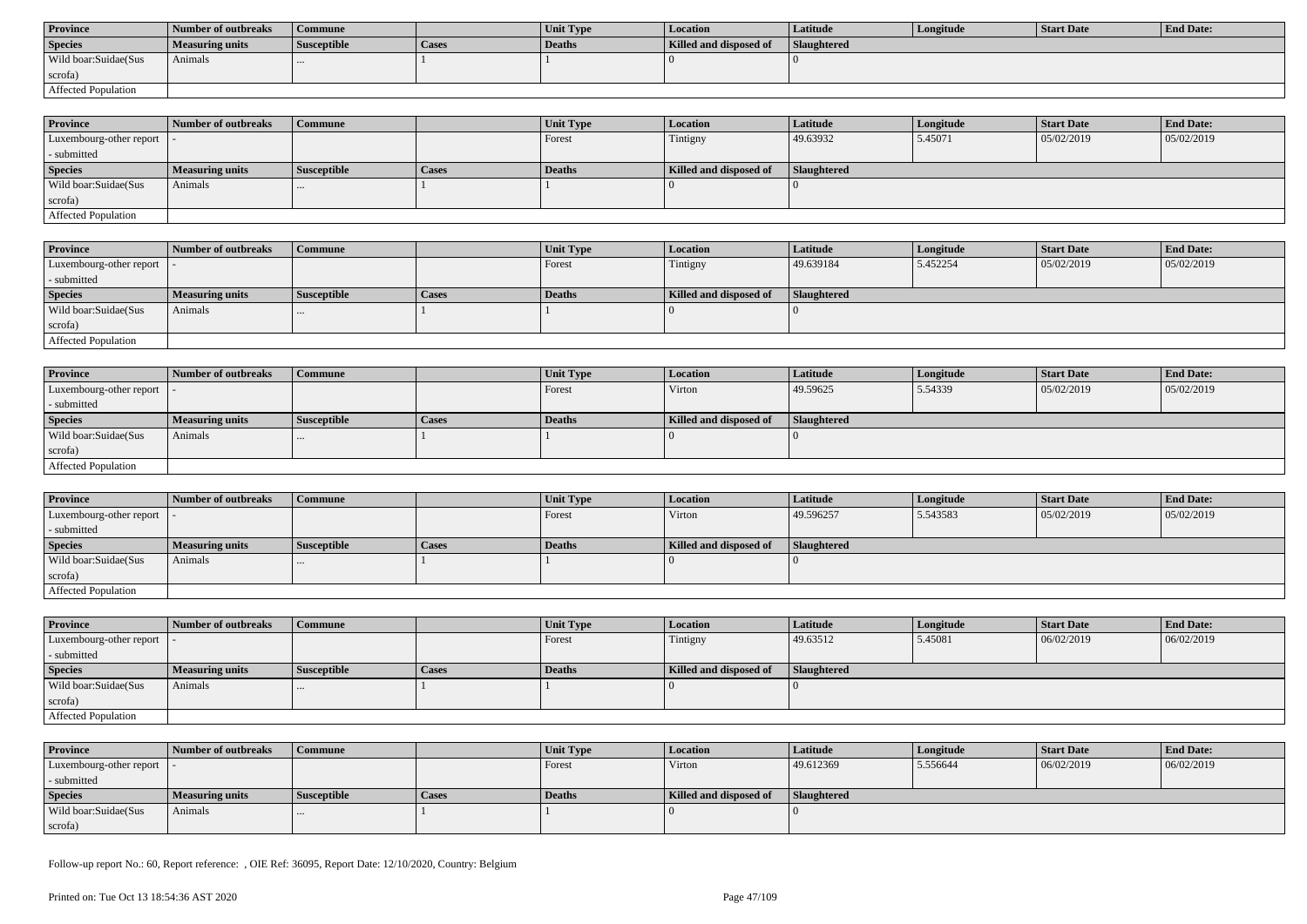| <b>Province</b>     | Number of outbreaks | Commune            |        | Unit Type     | <b>Location</b>               | Latitude    | Longitude | Start Date | <b>End Date:</b> |
|---------------------|---------------------|--------------------|--------|---------------|-------------------------------|-------------|-----------|------------|------------------|
| <b>Species</b>      | Measuring units     | <b>Susceptible</b> | 'Cases | <b>Deaths</b> | <b>Killed and disposed of</b> | Slaughtered |           |            |                  |
| Affected Population |                     |                    |        |               |                               |             |           |            |                  |

| <b>Province</b>         | Number of outbreaks    | <b>Commune</b>     |              | Unit Type | <b>Location</b>        | <b>Latitude</b>    | Longitude | <b>Start Date</b> | <b>End Date:</b> |
|-------------------------|------------------------|--------------------|--------------|-----------|------------------------|--------------------|-----------|-------------------|------------------|
| Luxembourg-other report |                        |                    |              | Forest    | Tintigny               | 49.63654           | 5.50505   | 06/02/2019        | 06/02/2019       |
| - submitted             |                        |                    |              |           |                        |                    |           |                   |                  |
| <b>Species</b>          | <b>Measuring units</b> | <b>Susceptible</b> | <b>Cases</b> | Deaths    | Killed and disposed of | <b>Slaughtered</b> |           |                   |                  |
| Wild boar:Suidae(Sus    | Animals                |                    |              |           |                        |                    |           |                   |                  |
| scrofa)                 |                        |                    |              |           |                        |                    |           |                   |                  |
| Affected Population     |                        |                    |              |           |                        |                    |           |                   |                  |

| <b>Province</b>            | Number of outbreaks | Commune            |       | <b>Unit Type</b> | Location               | Latitude    | Longitude | <b>Start Date</b> | <b>End Date:</b> |
|----------------------------|---------------------|--------------------|-------|------------------|------------------------|-------------|-----------|-------------------|------------------|
| Luxembourg-other report  - |                     |                    |       | Forest           | Meix-devant-Virton     | 49.622187   | 5.502984  | 06/02/2019        | 06/02/2019       |
| - submitted                |                     |                    |       |                  |                        |             |           |                   |                  |
| <b>Species</b>             | Measuring units     | <b>Susceptible</b> | Cases | Deaths           | Killed and disposed of | Slaughtered |           |                   |                  |
| Wild boar:Suidae(Sus       | Animals             |                    |       |                  |                        |             |           |                   |                  |
| scrofa)                    |                     |                    |       |                  |                        |             |           |                   |                  |
| Affected Population        |                     |                    |       |                  |                        |             |           |                   |                  |

| <b>Province</b>            | Number of outbreaks    | <b>Commune</b>     |       | Unit Type | Location               | Latitude    | Longitude | <b>Start Date</b> | <b>End Date:</b> |
|----------------------------|------------------------|--------------------|-------|-----------|------------------------|-------------|-----------|-------------------|------------------|
| Luxembourg-other report  - |                        |                    |       | I Forest  | Meix-devant-Virton     | 49.622793   | 5.49494   | 06/02/2019        | 06/02/2019       |
| - submitted                |                        |                    |       |           |                        |             |           |                   |                  |
| <b>Species</b>             | <b>Measuring units</b> | <b>Susceptible</b> | Cases | Deaths    | Killed and disposed of | Slaughtered |           |                   |                  |
| Wild boar:Suidae(Sus       | Animals                |                    |       |           |                        |             |           |                   |                  |
| scrofa)                    |                        |                    |       |           |                        |             |           |                   |                  |
| Affected Population        |                        |                    |       |           |                        |             |           |                   |                  |

| <b>Province</b>         | Number of outbreaks    | <b>Commune</b>     |              | Unit Type     | <i>Location</i>        | <b>Latitude</b> | Longitude | <b>Start Date</b> | <b>End Date:</b> |
|-------------------------|------------------------|--------------------|--------------|---------------|------------------------|-----------------|-----------|-------------------|------------------|
| Luxembourg-other report |                        |                    |              | <b>Forest</b> | Meix-devant-Virton     | 49.622638       | 5.49563   | 06/02/2019        | 06/02/2019       |
| - submitted             |                        |                    |              |               |                        |                 |           |                   |                  |
| <b>Species</b>          | <b>Measuring units</b> | <b>Susceptible</b> | <b>Cases</b> | Deaths        | Killed and disposed of | Slaughtered     |           |                   |                  |
| Wild boar:Suidae(Sus    | Animals                | $\cdots$           |              |               |                        |                 |           |                   |                  |
| scrofa)                 |                        |                    |              |               |                        |                 |           |                   |                  |
| Affected Population     |                        |                    |              |               |                        |                 |           |                   |                  |

| <b>Province</b>            | Number of outbreaks    | Commune            |       | Unit Type | <b>Location</b>        | <b>Latitude</b> | Longitude | <b>Start Date</b> | <b>End Date:</b> |
|----------------------------|------------------------|--------------------|-------|-----------|------------------------|-----------------|-----------|-------------------|------------------|
| Luxembourg-other report  - |                        |                    |       | Forest    | Tintigny               | 49.65506        | 5.43687   | 06/02/2019        | 06/02/2019       |
| - submitted                |                        |                    |       |           |                        |                 |           |                   |                  |
| <b>Species</b>             | <b>Measuring units</b> | <b>Susceptible</b> | Cases | Deaths    | Killed and disposed of | Slaughtered     |           |                   |                  |
| Wild boar:Suidae(Sus       | Animals                | $\cdots$           |       |           |                        |                 |           |                   |                  |
| scrofa)                    |                        |                    |       |           |                        |                 |           |                   |                  |
| Affected Population        |                        |                    |       |           |                        |                 |           |                   |                  |

| <b>Province</b>            | Number of outbreaks    | <b>Commune</b>     |       | Unit Type     | <i>Location</i>        | <b>Latitude</b>    | Longitude | <b>Start Date</b> | <b>End Date:</b> |
|----------------------------|------------------------|--------------------|-------|---------------|------------------------|--------------------|-----------|-------------------|------------------|
| Luxembourg-other report  - |                        |                    |       | Forest        | Meix-devant-Virton     | 49.59806           | 5.52581   | 07/02/2019        | 07/02/2019       |
| - submitted                |                        |                    |       |               |                        |                    |           |                   |                  |
| <b>Species</b>             | <b>Measuring units</b> | <b>Susceptible</b> | Cases | <b>Deaths</b> | Killed and disposed of | <b>Slaughtered</b> |           |                   |                  |
| Wild boar:Suidae(Sus       | Animals                | $\cdots$           |       |               |                        |                    |           |                   |                  |
| scrofa)                    |                        |                    |       |               |                        |                    |           |                   |                  |
| Affected Population        |                        |                    |       |               |                        |                    |           |                   |                  |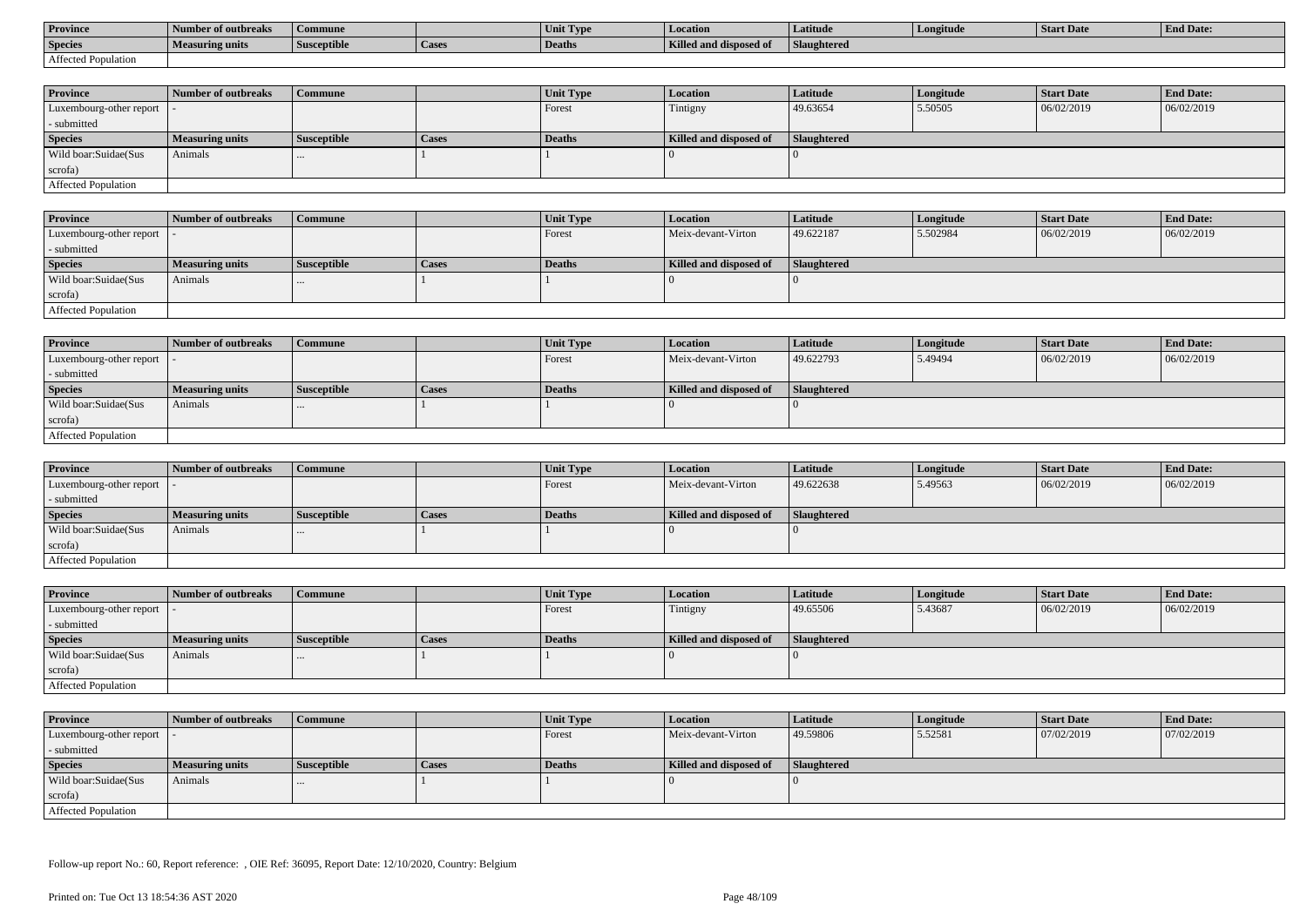| <b>Province</b>            | Number of outbreaks    | <b>Commune</b>     |              | Unit Type | Location               | <b>Latitude</b> | Longitude | <b>Start Date</b> | <b>End Date:</b> |
|----------------------------|------------------------|--------------------|--------------|-----------|------------------------|-----------------|-----------|-------------------|------------------|
| Luxembourg-other report  - |                        |                    |              | Forest    | Tintigny               | 49.638794       | 5.451747  | 07/02/2019        | 07/02/2019       |
| - submitted                |                        |                    |              |           |                        |                 |           |                   |                  |
| <b>Species</b>             | <b>Measuring units</b> | <b>Susceptible</b> | <b>Cases</b> | Deaths    | Killed and disposed of | Slaughtered     |           |                   |                  |
| Wild boar: Suidae (Sus     | Animals                |                    |              |           |                        |                 |           |                   |                  |
| scrofa)                    |                        |                    |              |           |                        |                 |           |                   |                  |
| <b>Affected Population</b> |                        |                    |              |           |                        |                 |           |                   |                  |

| <b>Province</b>         | Number of outbreaks | <b>Commune</b>     |       | Unit Type     | Location               | Latitude    | Longitude | <b>Start Date</b> | <b>End Date:</b> |
|-------------------------|---------------------|--------------------|-------|---------------|------------------------|-------------|-----------|-------------------|------------------|
| Luxembourg-other report |                     |                    |       | Forest        | Tintigny               | 49.63893    | 5.45132   | 07/02/2019        | 07/02/2019       |
| - submitted             |                     |                    |       |               |                        |             |           |                   |                  |
| <b>Species</b>          | Measuring units     | <b>Susceptible</b> | Cases | <b>Deaths</b> | Killed and disposed of | Slaughtered |           |                   |                  |
| Wild boar:Suidae(Sus    | Animals             |                    |       |               |                        |             |           |                   |                  |
| scrofa)                 |                     |                    |       |               |                        |             |           |                   |                  |
| Affected Population     |                     |                    |       |               |                        |             |           |                   |                  |

| <b>Province</b>            | Number of outbreaks | Commune              |              | Unit Type | Location               | <b>Latitude</b> | Longitude | <b>Start Date</b> | <b>End Date:</b> |
|----------------------------|---------------------|----------------------|--------------|-----------|------------------------|-----------------|-----------|-------------------|------------------|
| Luxembourg-other report  - |                     |                      |              | Forest    | Tintigny               | 49.68639        | 5.46405   | 07/02/2019        | 07/02/2019       |
| - submitted                |                     |                      |              |           |                        |                 |           |                   |                  |
| <b>Species</b>             | Measuring units     | <b>Susceptible</b>   | <b>Cases</b> | Deaths    | Killed and disposed of | Slaughtered     |           |                   |                  |
| Wild boar:Suidae(Sus       | Animals             | $\sim$ $\sim$ $\sim$ |              |           |                        |                 |           |                   |                  |
| scrofa)                    |                     |                      |              |           |                        |                 |           |                   |                  |
| Affected Population        |                     |                      |              |           |                        |                 |           |                   |                  |

| <b>Province</b>            | Number of outbreaks    | <b>Commune</b>     |              | Unit Type     | Location               | Latitude    | Longitude | <b>Start Date</b> | <b>End Date:</b> |
|----------------------------|------------------------|--------------------|--------------|---------------|------------------------|-------------|-----------|-------------------|------------------|
| Luxembourg-other report  - |                        |                    |              | Forest        | Meix-devant-Virton     | 49.605046   | 5.491925  | 07/02/2019        | 07/02/2019       |
| - submitted                |                        |                    |              |               |                        |             |           |                   |                  |
| <b>Species</b>             | <b>Measuring units</b> | <b>Susceptible</b> | <b>Cases</b> | <b>Deaths</b> | Killed and disposed of | Slaughtered |           |                   |                  |
| Wild boar:Suidae(Sus       | Animals                |                    |              |               |                        |             |           |                   |                  |
| scrofa)                    |                        |                    |              |               |                        |             |           |                   |                  |
| Affected Population        |                        |                    |              |               |                        |             |           |                   |                  |

| <b>Province</b>            | Number of outbreaks    | Commune            |       | <b>Unit Type</b> | <b>Location</b>        | <b>Latitude</b> | Longitude | <b>Start Date</b> | <b>End Date:</b> |
|----------------------------|------------------------|--------------------|-------|------------------|------------------------|-----------------|-----------|-------------------|------------------|
| Luxembourg-other report  - |                        |                    |       | Forest           | Meix-devant-Virton     | 49.60664        | 5.4902    | 07/02/2019        | 07/02/2019       |
| - submitted                |                        |                    |       |                  |                        |                 |           |                   |                  |
| <b>Species</b>             | <b>Measuring units</b> | <b>Susceptible</b> | Cases | <b>Deaths</b>    | Killed and disposed of | Slaughtered     |           |                   |                  |
| Wild boar:Suidae(Sus       | Animals                | $\cdots$           |       |                  |                        |                 |           |                   |                  |
|                            |                        |                    |       |                  |                        |                 |           |                   |                  |
| scrofa)                    |                        |                    |       |                  |                        |                 |           |                   |                  |

| <b>Province</b>            | Number of outbreaks    | <b>Commune</b>     |              | Unit Type | Location               | Latitude    | Longitude | <b>Start Date</b> | <b>End Date:</b> |
|----------------------------|------------------------|--------------------|--------------|-----------|------------------------|-------------|-----------|-------------------|------------------|
| Luxembourg-other report  - |                        |                    |              | Forest    | Meix-devant-Virton     | 49.6066     | 5.48925   | 07/02/2019        | 07/02/2019       |
| - submitted                |                        |                    |              |           |                        |             |           |                   |                  |
| <b>Species</b>             | <b>Measuring units</b> | <b>Susceptible</b> | <b>Cases</b> | Deaths    | Killed and disposed of | Slaughtered |           |                   |                  |
| Wild boar:Suidae(Sus       | Animals                | $\cdots$           |              |           |                        |             |           |                   |                  |
| scrofa)                    |                        |                    |              |           |                        |             |           |                   |                  |
| Affected Population        |                        |                    |              |           |                        |             |           |                   |                  |

| . | <b>Province</b> |         |       | U VD. |            |         | <b>Start Date</b> | $\mathbf{r}$<br>nd Date:<br>- Enc |
|---|-----------------|---------|-------|-------|------------|---------|-------------------|-----------------------------------|
|   |                 | tnreak: | nmune | Unit  | . Latitud⁄ | ngitude |                   |                                   |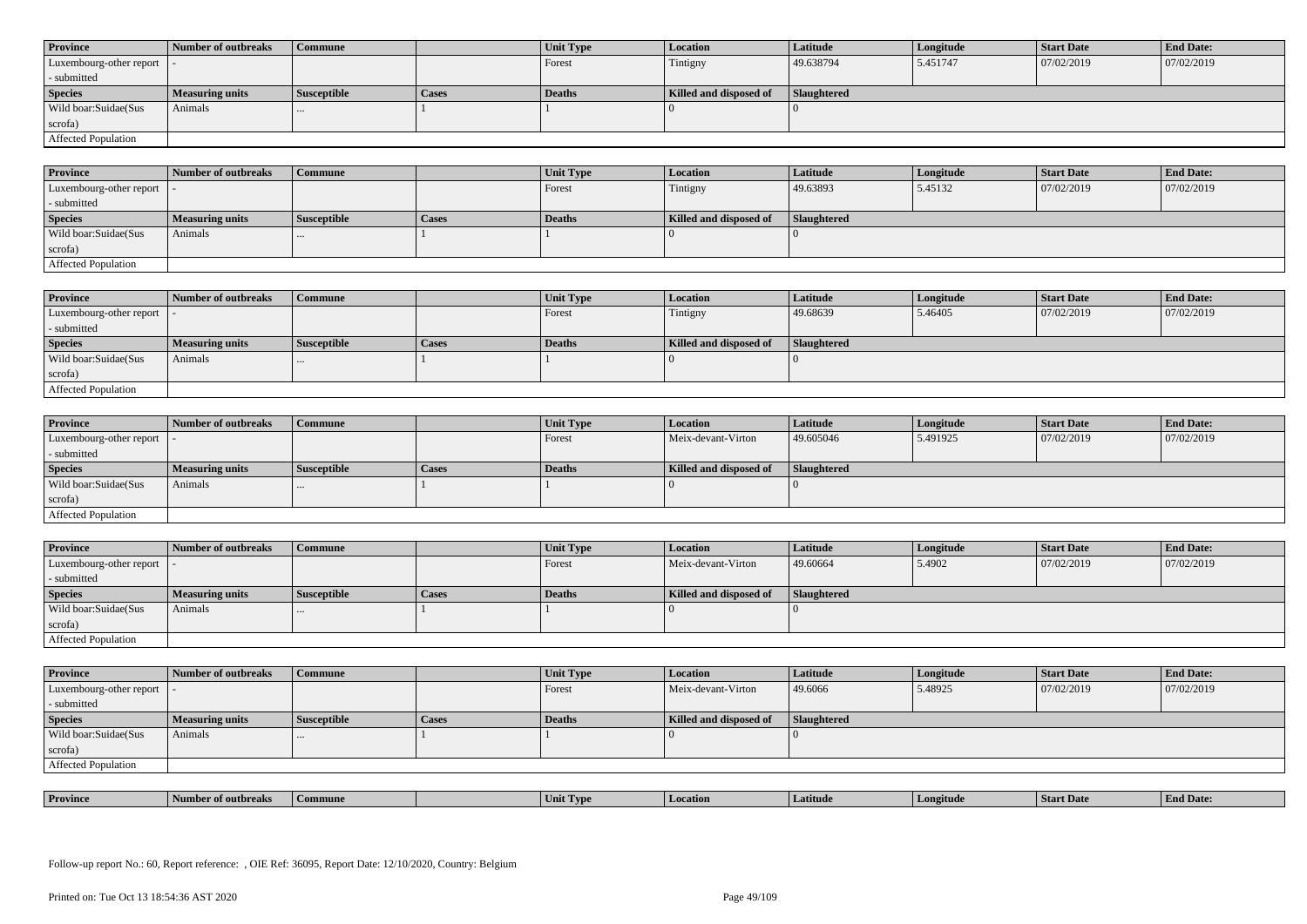| <b>Province</b>            | Number of outbreaks    | Commune            |              | Unit Type | <b>Location</b>        | <b>Latitude</b> | Longitude | <b>Start Date</b> | <b>End Date:</b> |
|----------------------------|------------------------|--------------------|--------------|-----------|------------------------|-----------------|-----------|-------------------|------------------|
| <b>Species</b>             | <b>Measuring units</b> | <b>Susceptible</b> | <b>Cases</b> | Deaths    | Killed and disposed of | Slaughtered     |           |                   |                  |
| Luxembourg-other report  - |                        |                    |              | Forest    | Meix-devant-Virton     | 49.60525        | 5.49223   | 07/02/2019        | 07/02/2019       |
| - submitted                |                        |                    |              |           |                        |                 |           |                   |                  |
| <b>Species</b>             | <b>Measuring units</b> | <b>Susceptible</b> | <b>Cases</b> | Deaths    | Killed and disposed of | Slaughtered     |           |                   |                  |
| Wild boar:Suidae(Sus       | Animals                | $\cdots$           |              |           |                        |                 |           |                   |                  |
| scrofa)                    |                        |                    |              |           |                        |                 |           |                   |                  |
|                            |                        |                    |              |           |                        |                 |           |                   |                  |

| <b>Province</b>                             | 1 Number of outbreaks  | <b>Commune</b> |              | Unit Type | <b>Location</b>        | <b>Latitude</b> | Longitude | <b>Start Date</b> | <b>End Date:</b> |
|---------------------------------------------|------------------------|----------------|--------------|-----------|------------------------|-----------------|-----------|-------------------|------------------|
| $\lvert$ Luxembourg-other report $\lvert$ . |                        |                |              | Forest    | Meix-devant-Virton     | 49.61134        | 5.4906    | 07/02/2019        | 07/02/2019       |
| - submitted                                 |                        |                |              |           |                        |                 |           |                   |                  |
| <b>Species</b>                              | <b>Measuring units</b> | Susceptible    | <b>Cases</b> | Deaths    | Killed and disposed of | Slaughtered     |           |                   |                  |
| Wild boar:Suidae(Sus                        | Animals                |                |              |           |                        |                 |           |                   |                  |
| scrofa)                                     |                        |                |              |           |                        |                 |           |                   |                  |
| <b>Affected Population</b>                  |                        |                |              |           |                        |                 |           |                   |                  |

| <b>Province</b>         | Number of outbreaks    | Commune            |       | Unit Type | <b>Location</b>        | <b>Latitude</b> | Longitude | <b>Start Date</b> | <b>End Date:</b> |
|-------------------------|------------------------|--------------------|-------|-----------|------------------------|-----------------|-----------|-------------------|------------------|
| Luxembourg-other report |                        |                    |       | Forest    | Meix-devant-Virton     | 49.60497        | 5.49222   | 07/02/2019        | 07/02/2019       |
| - submitted             |                        |                    |       |           |                        |                 |           |                   |                  |
| <b>Species</b>          | <b>Measuring units</b> | <b>Susceptible</b> | Cases | Deaths    | Killed and disposed of | Slaughtered     |           |                   |                  |
| Wild boar:Suidae(Sus    | Animals                | $\cdots$           |       |           |                        |                 |           |                   |                  |
| scrofa)                 |                        |                    |       |           |                        |                 |           |                   |                  |
| Affected Population     |                        |                    |       |           |                        |                 |           |                   |                  |

| <b>Province</b>            | Number of outbreaks    | <b>Commune</b>     |              | <b>Unit Type</b> | <i>Location</i>        | <b>Latitude</b>    | Longitude | <b>Start Date</b> | <b>End Date:</b> |
|----------------------------|------------------------|--------------------|--------------|------------------|------------------------|--------------------|-----------|-------------------|------------------|
| Luxembourg-other report  - |                        |                    |              | Forest           | Tintigny               | 49.65438           | 5.43102   | 07/02/2019        | 07/02/2019       |
| - submitted                |                        |                    |              |                  |                        |                    |           |                   |                  |
| <b>Species</b>             | <b>Measuring units</b> | <b>Susceptible</b> | <b>Cases</b> | <b>Deaths</b>    | Killed and disposed of | <b>Slaughtered</b> |           |                   |                  |
| Wild boar:Suidae(Sus       | Animals                | $\cdots$           |              |                  |                        |                    |           |                   |                  |
| scrofa)                    |                        |                    |              |                  |                        |                    |           |                   |                  |
| Affected Population        |                        |                    |              |                  |                        |                    |           |                   |                  |

| <b>Province</b>            | Number of outbreaks    | <b>Commune</b>     |              | Unit Type | Location               | Latitude           | Longitude | <b>Start Date</b> | <b>End Date:</b> |
|----------------------------|------------------------|--------------------|--------------|-----------|------------------------|--------------------|-----------|-------------------|------------------|
| Luxembourg-other report  - |                        |                    |              | Forest    | Tintigny               | 49.70541           | 5.50421   | 08/02/2019        | 08/02/2019       |
| - submitted                |                        |                    |              |           |                        |                    |           |                   |                  |
| <b>Species</b>             | <b>Measuring units</b> | <b>Susceptible</b> | <b>Cases</b> | Deaths    | Killed and disposed of | <b>Slaughtered</b> |           |                   |                  |
| Wild boar:Suidae(Sus       | Animals                |                    |              |           |                        |                    |           |                   |                  |
| scrofa)                    |                        |                    |              |           |                        |                    |           |                   |                  |
|                            |                        |                    |              |           |                        |                    |           |                   |                  |

| <b>Province</b>         | Number of outbreaks    | <b>Commune</b>     |       | Unit Type | <b>Location</b>        | <b>Latitude</b>    | Longitude | <b>Start Date</b> | <b>End Date:</b> |
|-------------------------|------------------------|--------------------|-------|-----------|------------------------|--------------------|-----------|-------------------|------------------|
| Luxembourg-other report |                        |                    |       | Forest    | Tintigny               | 49.718442          | 5.508085  | 08/02/2019        | 08/02/2019       |
| - submitted             |                        |                    |       |           |                        |                    |           |                   |                  |
| <b>Species</b>          | <b>Measuring units</b> | <b>Susceptible</b> | Cases | Deaths    | Killed and disposed of | <b>Slaughtered</b> |           |                   |                  |
| Wild boar:Suidae(Sus    | Animals                |                    |       |           |                        |                    |           |                   |                  |
|                         |                        |                    |       |           |                        |                    |           |                   |                  |
| scrofa)                 |                        |                    |       |           |                        |                    |           |                   |                  |

| <b>Province</b>         | <b>Number of outbreaks</b> | Commune | Unit Type | Location | Latitude | Longitude | Start Date | <b>End Date:</b> |
|-------------------------|----------------------------|---------|-----------|----------|----------|-----------|------------|------------------|
| Luxembourg-other report |                            |         | Forest    | Tintigny | 49.65505 | 5.438338  | 08/02/2019 | 08/02/2019       |
| submitted               |                            |         |           |          |          |           |            |                  |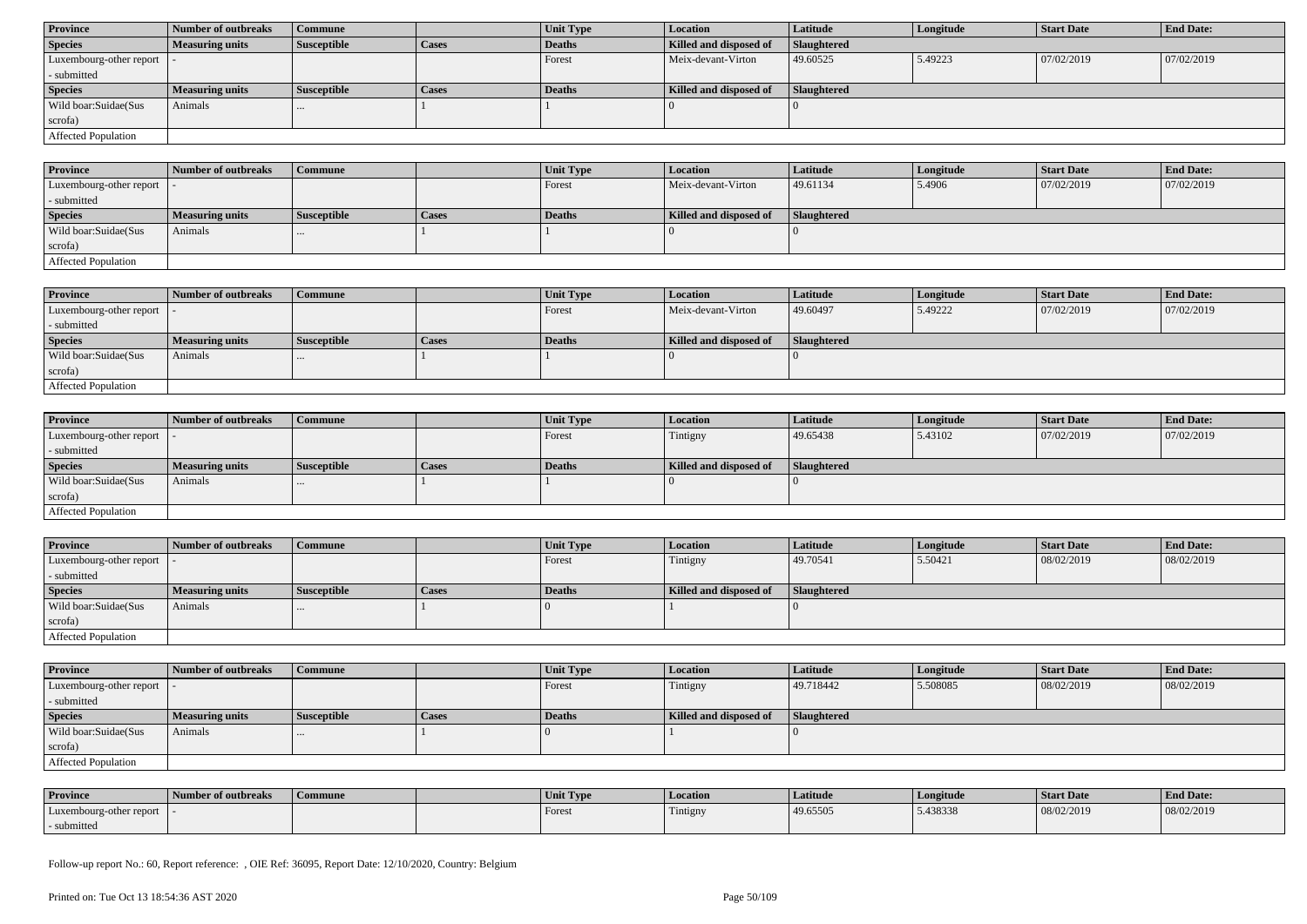| <b>Province</b>      | <b>Number of outbreaks</b> | Commune            |              | <b>Unit Type</b> | Location               | Latitude    | Longitude | Start Date | <b>End Date:</b> |
|----------------------|----------------------------|--------------------|--------------|------------------|------------------------|-------------|-----------|------------|------------------|
| <b>Species</b>       | Measuring units            | <b>Susceptible</b> | <b>Cases</b> | Deaths           | Killed and disposed of | Slaughtered |           |            |                  |
| Wild boar:Suidae(Sus | Animals                    |                    |              |                  |                        |             |           |            |                  |
| scrofa)              |                            |                    |              |                  |                        |             |           |            |                  |
| Affected Population  |                            |                    |              |                  |                        |             |           |            |                  |

| <b>Province</b>            | Number of outbreaks | Commune            |              | <b>Unit Type</b> | <b>Location</b>        | <b>Latitude</b>    | Longitude | <b>Start Date</b> | <b>End Date:</b> |
|----------------------------|---------------------|--------------------|--------------|------------------|------------------------|--------------------|-----------|-------------------|------------------|
| Luxembourg-other report  - |                     |                    |              | Forest           | Tintigny               | 49.65798           | 5.425384  | 08/02/2019        | 08/02/2019       |
| - submitted                |                     |                    |              |                  |                        |                    |           |                   |                  |
| <b>Species</b>             | Measuring units     | <b>Susceptible</b> | <b>Cases</b> | <b>Deaths</b>    | Killed and disposed of | <b>Slaughtered</b> |           |                   |                  |
| Wild boar:Suidae(Sus       | Animals             | $\cdots$           |              |                  |                        |                    |           |                   |                  |
| scrofa)                    |                     |                    |              |                  |                        |                    |           |                   |                  |
| Affected Population        |                     |                    |              |                  |                        |                    |           |                   |                  |

| <b>Province</b>         | Number of outbreaks    | <b>Commune</b>     |       | Unit Type | Location               | Latitude    | Longitude | Start Date | <b>End Date:</b> |
|-------------------------|------------------------|--------------------|-------|-----------|------------------------|-------------|-----------|------------|------------------|
| Luxembourg-other report |                        |                    |       | Forest    | Tintigny               | 49.6553     | 5.43851   | 08/02/2019 | 08/02/2019       |
| - submitted             |                        |                    |       |           |                        |             |           |            |                  |
| <b>Species</b>          | <b>Measuring units</b> | <b>Susceptible</b> | Cases | Deaths    | Killed and disposed of | Slaughtered |           |            |                  |
| Wild boar:Suidae(Sus    | Animals                |                    |       |           |                        |             |           |            |                  |
| scrofa)                 |                        |                    |       |           |                        |             |           |            |                  |
| Affected Population     |                        |                    |       |           |                        |             |           |            |                  |

| <b>Province</b>            | Number of outbreaks    | <b>Commune</b>     |              | Unit Type | Location               | Latitude    | Longitude | <b>Start Date</b> | <b>End Date:</b> |
|----------------------------|------------------------|--------------------|--------------|-----------|------------------------|-------------|-----------|-------------------|------------------|
| Luxembourg-other report  - |                        |                    |              | Forest    | Tintigny               | 49.65807    | 5.425835  | 08/02/2019        | 08/02/2019       |
| - submitted                |                        |                    |              |           |                        |             |           |                   |                  |
| <b>Species</b>             | <b>Measuring units</b> | <b>Susceptible</b> | <b>Cases</b> | Deaths    | Killed and disposed of | Slaughtered |           |                   |                  |
| Wild boar:Suidae(Sus       | Animals                |                    |              |           |                        |             |           |                   |                  |
| scrofa)                    |                        |                    |              |           |                        |             |           |                   |                  |
| Affected Population        |                        |                    |              |           |                        |             |           |                   |                  |

| <b>Province</b>                           | Number of outbreaks    | l Commune          |              | <b>Unit Type</b> | Location               | <b>Latitude</b> | Longitude | <b>Start Date</b> | <b>End Date:</b> |
|-------------------------------------------|------------------------|--------------------|--------------|------------------|------------------------|-----------------|-----------|-------------------|------------------|
| $\vert$ Luxembourg-other report $\vert$ . |                        |                    |              | Forest           | Tintigny               | 49.65807        | 5.42553   | 08/02/2019        | 08/02/2019       |
| - submitted                               |                        |                    |              |                  |                        |                 |           |                   |                  |
| <b>Species</b>                            | <b>Measuring units</b> | <b>Susceptible</b> | <b>Cases</b> | Deaths           | Killed and disposed of | Slaughtered     |           |                   |                  |
| Wild boar: Suidae (Sus                    | Animals                |                    |              |                  |                        |                 |           |                   |                  |
| scrofa)                                   |                        |                    |              |                  |                        |                 |           |                   |                  |
| Affected Population                       |                        |                    |              |                  |                        |                 |           |                   |                  |

| <b>Province</b>                           | Number of outbreaks    | <b>Commune</b>     |              | <b>Unit Type</b> | <b>Location</b>        | <b>Latitude</b> | Longitude | <b>Start Date</b> | <b>End Date:</b> |
|-------------------------------------------|------------------------|--------------------|--------------|------------------|------------------------|-----------------|-----------|-------------------|------------------|
| $\vert$ Luxembourg-other report $\vert$ - |                        |                    |              | Forest           | Tintigny               | 49.65736        | 5.42431   | 08/02/2019        | 08/02/2019       |
| - submitted                               |                        |                    |              |                  |                        |                 |           |                   |                  |
| <b>Species</b>                            | <b>Measuring units</b> | <b>Susceptible</b> | <b>Cases</b> | Deaths           | Killed and disposed of | Slaughtered     |           |                   |                  |
| Wild boar:Suidae(Sus                      | Animals                | $\cdots$           |              |                  |                        |                 |           |                   |                  |
| scrofa)                                   |                        |                    |              |                  |                        |                 |           |                   |                  |
| Affected Population                       |                        |                    |              |                  |                        |                 |           |                   |                  |

| <b>Province</b>            | Number of outbreaks    | Commune            |              | <b>Unit Type</b> | <b>Location</b>        | Latitude    | Longitude | Start Date | <b>End Date:</b> |
|----------------------------|------------------------|--------------------|--------------|------------------|------------------------|-------------|-----------|------------|------------------|
| Luxembourg-other report  - |                        |                    |              | Forest           | Tintigny               | 49.65736    | 5.42431   | 08/02/2019 | 08/02/2019       |
| - submitted                |                        |                    |              |                  |                        |             |           |            |                  |
| <b>Species</b>             | <b>Measuring units</b> | <b>Susceptible</b> | <b>Cases</b> | Deaths           | Killed and disposed of | Slaughtered |           |            |                  |
| Wild boar:Suidae(Sus       | Animals                |                    |              |                  |                        |             |           |            |                  |
| scrofa)                    |                        |                    |              |                  |                        |             |           |            |                  |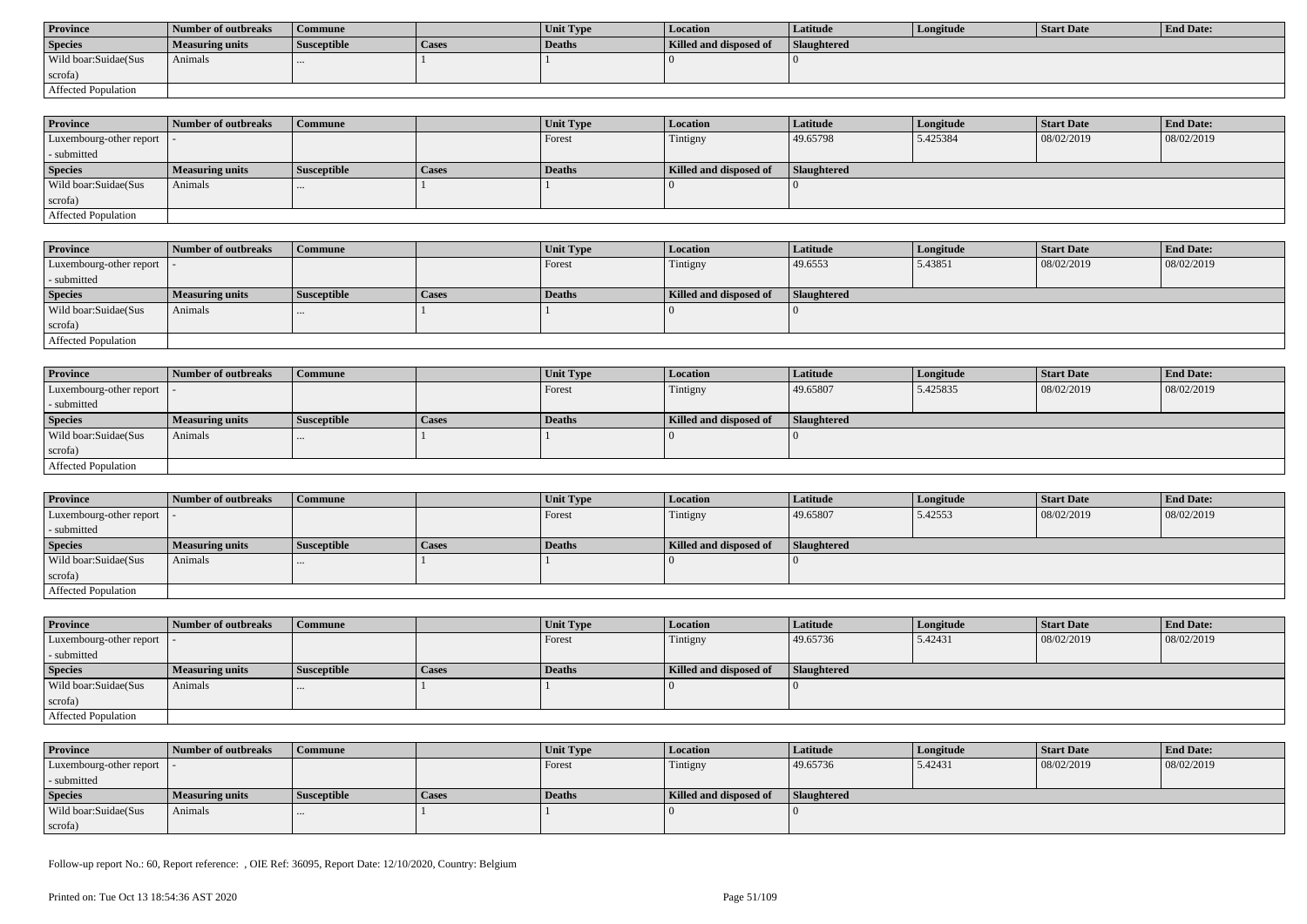| <b>Province</b>     | Number of outbreaks    | Commune            |                    | Unit Typ. | Location                             | Latitude    | Longitude | <b>Start Date</b> | <b>End Date:</b> |
|---------------------|------------------------|--------------------|--------------------|-----------|--------------------------------------|-------------|-----------|-------------------|------------------|
| <b>Species</b>      | <b>Measuring units</b> | <b>Susceptible</b> | <sup>1</sup> Cases | Deaths    | <b>Killed and disposy</b><br>™ od of | Slaughtered |           |                   |                  |
| Affected Population |                        |                    |                    |           |                                      |             |           |                   |                  |

| <b>Province</b>         | Number of outbreaks    | <b>Commune</b>     |              | Unit Type | <b>Location</b>        | <b>Latitude</b>    | Longitude | <b>Start Date</b> | <b>End Date:</b> |
|-------------------------|------------------------|--------------------|--------------|-----------|------------------------|--------------------|-----------|-------------------|------------------|
| Luxembourg-other report |                        |                    |              | Forest    | Tintigny               | 49.65304           | 5.47152   | 08/02/2019        | 08/02/2019       |
| - submitted             |                        |                    |              |           |                        |                    |           |                   |                  |
| <b>Species</b>          | <b>Measuring units</b> | <b>Susceptible</b> | <b>Cases</b> | Deaths    | Killed and disposed of | <b>Slaughtered</b> |           |                   |                  |
| Wild boar:Suidae(Sus    | Animals                |                    |              |           |                        |                    |           |                   |                  |
| scrofa)                 |                        |                    |              |           |                        |                    |           |                   |                  |
| Affected Population     |                        |                    |              |           |                        |                    |           |                   |                  |

| <b>Province</b>            | Number of outbreaks | Commune            |              | <b>Unit Type</b> | Location               | Latitude    | Longitude | <b>Start Date</b> | <b>End Date:</b> |
|----------------------------|---------------------|--------------------|--------------|------------------|------------------------|-------------|-----------|-------------------|------------------|
| Luxembourg-other report  - |                     |                    |              | Forest           | Virton                 | 49.585341   | 5.533823  | 09/02/2019        | 09/02/2019       |
| - submitted                |                     |                    |              |                  |                        |             |           |                   |                  |
| <b>Species</b>             | Measuring units     | <b>Susceptible</b> | <b>Cases</b> | Deaths           | Killed and disposed of | Slaughtered |           |                   |                  |
| Wild boar:Suidae(Sus       | Animals             |                    |              |                  |                        |             |           |                   |                  |
| scrofa)                    |                     |                    |              |                  |                        |             |           |                   |                  |
| Affected Population        |                     |                    |              |                  |                        |             |           |                   |                  |

| <b>Province</b>            | Number of outbreaks    | Commune            |              | Unit Type | Location               | Latitude    | Longitude | <b>Start Date</b> | <b>End Date:</b> |
|----------------------------|------------------------|--------------------|--------------|-----------|------------------------|-------------|-----------|-------------------|------------------|
| Luxembourg-other report  - |                        |                    |              | Forest    | Tintigny               | 49.65278    | 5.43543   | 09/02/2019        | 09/02/2019       |
| - submitted                |                        |                    |              |           |                        |             |           |                   |                  |
| <b>Species</b>             | <b>Measuring units</b> | <b>Susceptible</b> | <b>Cases</b> | Deaths    | Killed and disposed of | Slaughtered |           |                   |                  |
| Wild boar:Suidae(Sus       | Animals                | $\cdots$           |              |           |                        |             |           |                   |                  |
| scrofa)                    |                        |                    |              |           |                        |             |           |                   |                  |
| Affected Population        |                        |                    |              |           |                        |             |           |                   |                  |

| <b>Province</b>            | Number of outbreaks | <b>Commune</b>     |              | Unit Type     | <i>Location</i>        | Latitude           | Longitude | <b>Start Date</b> | <b>End Date:</b> |
|----------------------------|---------------------|--------------------|--------------|---------------|------------------------|--------------------|-----------|-------------------|------------------|
| Luxembourg-other report  - |                     |                    |              | Forest        | Tintigny               | 49.652725          | 5.43563   | 09/02/2019        | 09/02/2019       |
| - submitted                |                     |                    |              |               |                        |                    |           |                   |                  |
| <b>Species</b>             | Measuring units     | <b>Susceptible</b> | <b>Cases</b> | <b>Deaths</b> | Killed and disposed of | <b>Slaughtered</b> |           |                   |                  |
| Wild boar:Suidae(Sus       | Animals             | $\cdots$           |              |               |                        |                    |           |                   |                  |
| scrofa)                    |                     |                    |              |               |                        |                    |           |                   |                  |
| Affected Population        |                     |                    |              |               |                        |                    |           |                   |                  |

| <b>Province</b>            | Number of outbreaks    | Commune            |       | Unit Type | <b>Location</b>        | <b>Latitude</b>    | Longitude | <b>Start Date</b> | <b>End Date:</b> |
|----------------------------|------------------------|--------------------|-------|-----------|------------------------|--------------------|-----------|-------------------|------------------|
| Luxembourg-other report  - |                        |                    |       | Forest    | Meix-devant-Virton     | 49.622941          | 5.496038  | 11/02/2019        | 11/02/2019       |
| - submitted                |                        |                    |       |           |                        |                    |           |                   |                  |
| <b>Species</b>             | <b>Measuring units</b> | <b>Susceptible</b> | Cases | Deaths    | Killed and disposed of | <b>Slaughtered</b> |           |                   |                  |
| Wild boar:Suidae(Sus       | Animals                | $\cdots$           |       |           |                        |                    |           |                   |                  |
| scrofa)                    |                        |                    |       |           |                        |                    |           |                   |                  |
| Affected Population        |                        |                    |       |           |                        |                    |           |                   |                  |

| <b>Province</b>            | Number of outbreaks    | <b>Commune</b>     |       | Unit Type     | Location               | <b>Latitude</b> | Longitude | <b>Start Date</b> | <b>End Date:</b> |
|----------------------------|------------------------|--------------------|-------|---------------|------------------------|-----------------|-----------|-------------------|------------------|
| Luxembourg-other report  - |                        |                    |       | Forest        | Tintigny               | 49.64733        | 5.46693   | 11/02/2019        | 11/02/2019       |
| - submitted                |                        |                    |       |               |                        |                 |           |                   |                  |
| <b>Species</b>             | <b>Measuring units</b> | <b>Susceptible</b> | Cases | <b>Deaths</b> | Killed and disposed of | Slaughtered     |           |                   |                  |
| Wild boar:Suidae(Sus       | Animals                | $\cdots$           |       |               |                        |                 |           |                   |                  |
| scrofa)                    |                        |                    |       |               |                        |                 |           |                   |                  |
| Affected Population        |                        |                    |       |               |                        |                 |           |                   |                  |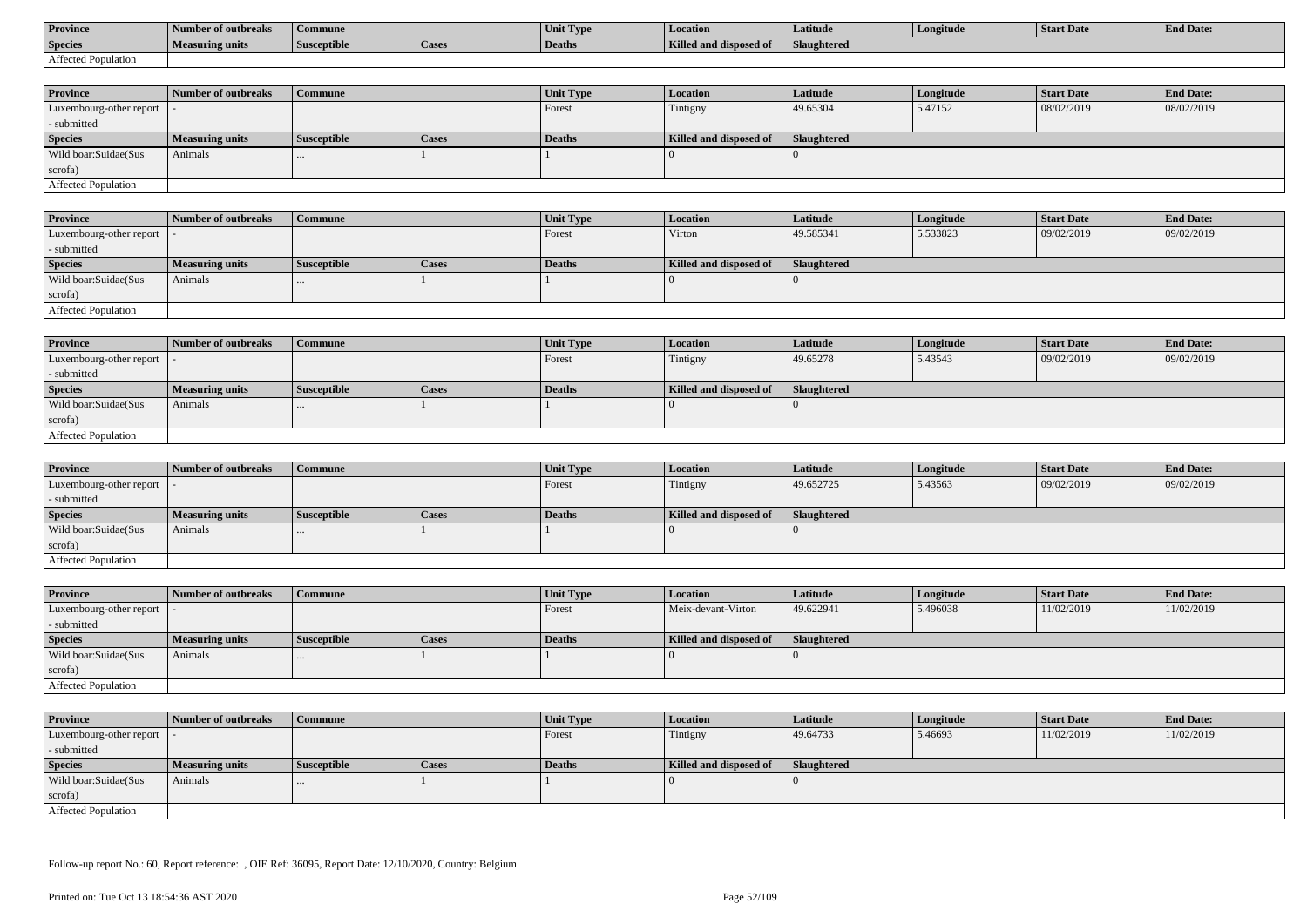| <b>Province</b>            | Number of outbreaks    | <b>Commune</b>     |              | Unit Type | Location               | <b>Latitude</b> | Longitude | <b>Start Date</b> | <b>End Date:</b> |
|----------------------------|------------------------|--------------------|--------------|-----------|------------------------|-----------------|-----------|-------------------|------------------|
| Luxembourg-other report  - |                        |                    |              | Forest    | Tintigny               | 49.644733       | 5.461439  | 11/02/2019        | 11/02/2019       |
| - submitted                |                        |                    |              |           |                        |                 |           |                   |                  |
| <b>Species</b>             | <b>Measuring units</b> | <b>Susceptible</b> | <b>Cases</b> | Deaths    | Killed and disposed of | Slaughtered     |           |                   |                  |
| Wild boar: Suidae (Sus     | Animals                |                    |              |           |                        |                 |           |                   |                  |
| scrofa)                    |                        |                    |              |           |                        |                 |           |                   |                  |
| <b>Affected Population</b> |                        |                    |              |           |                        |                 |           |                   |                  |

| <b>Province</b>         | Number of outbreaks | <b>Commune</b>     |       | Unit Type | <i>Location</i>        | Latitude    | Longitude | <b>Start Date</b> | <b>End Date:</b> |
|-------------------------|---------------------|--------------------|-------|-----------|------------------------|-------------|-----------|-------------------|------------------|
| Luxembourg-other report |                     |                    |       | Forest    | Meix-devant-Virton     | 49.62262    | 5.495631  | 11/02/2019        | 11/02/2019       |
| - submitted             |                     |                    |       |           |                        |             |           |                   |                  |
| <b>Species</b>          | Measuring units     | <b>Susceptible</b> | Cases | Deaths    | Killed and disposed of | Slaughtered |           |                   |                  |
| Wild boar:Suidae(Sus    | Animals             |                    |       |           |                        |             |           |                   |                  |
| scrofa)                 |                     |                    |       |           |                        |             |           |                   |                  |
| Affected Population     |                     |                    |       |           |                        |             |           |                   |                  |

| <b>Province</b>            | Number of outbreaks | Commune     |              | Unit Type | Location               | <b>Latitude</b> | Longitude | <b>Start Date</b> | <b>End Date:</b> |
|----------------------------|---------------------|-------------|--------------|-----------|------------------------|-----------------|-----------|-------------------|------------------|
| Luxembourg-other report  - |                     |             |              | Forest    | Meix-devant-Virton     | 49.624868       | 5.488801  | 11/02/2019        | 11/02/2019       |
| submitted                  |                     |             |              |           |                        |                 |           |                   |                  |
| <b>Species</b>             | Measuring units     | Susceptible | <b>Cases</b> | Deaths    | Killed and disposed of | Slaughtered     |           |                   |                  |
| Wild boar:Suidae(Sus       | Animals             |             |              |           |                        |                 |           |                   |                  |
| scrofa)                    |                     |             |              |           |                        |                 |           |                   |                  |
| Affected Population        |                     |             |              |           |                        |                 |           |                   |                  |

| <b>Province</b>            | Number of outbreaks    | <b>Commune</b>     |              | Unit Type     | Location               | <b>Latitude</b> | Longitude | <b>Start Date</b> | <b>End Date:</b> |
|----------------------------|------------------------|--------------------|--------------|---------------|------------------------|-----------------|-----------|-------------------|------------------|
| Luxembourg-other report  - |                        |                    |              | Forest        | Tintigny               | 49.644608       | 5.461703  | 11/02/2019        | 11/02/2019       |
| - submitted                |                        |                    |              |               |                        |                 |           |                   |                  |
| <b>Species</b>             | <b>Measuring units</b> | <b>Susceptible</b> | <b>Cases</b> | <b>Deaths</b> | Killed and disposed of | Slaughtered     |           |                   |                  |
| Wild boar:Suidae(Sus       | Animals                |                    |              |               |                        |                 |           |                   |                  |
| scrofa)                    |                        |                    |              |               |                        |                 |           |                   |                  |
| Affected Population        |                        |                    |              |               |                        |                 |           |                   |                  |

| <b>Province</b>            | Number of outbreaks | Commune            |       | Unit Type | <b>Location</b>        | Latitude           | Longitude | <b>Start Date</b> | <b>End Date:</b> |
|----------------------------|---------------------|--------------------|-------|-----------|------------------------|--------------------|-----------|-------------------|------------------|
| Luxembourg-other report  - |                     |                    |       | Forest    | Tintigny               | 49.64458           | 5.46146   | 11/02/2019        | 11/02/2019       |
| - submitted                |                     |                    |       |           |                        |                    |           |                   |                  |
| <b>Species</b>             | Measuring units     | <b>Susceptible</b> | Cases | Deaths    | Killed and disposed of | <b>Slaughtered</b> |           |                   |                  |
| Wild boar:Suidae(Sus       | Animals             |                    |       |           |                        |                    |           |                   |                  |
|                            |                     | $\cdots$           |       |           |                        |                    |           |                   |                  |
| scrofa)                    |                     |                    |       |           |                        |                    |           |                   |                  |

| <b>Province</b>            | Number of outbreaks    | <b>Commune</b>     |       | Unit Type | Location               | <b>Latitude</b> | Longitude | <b>Start Date</b> | <b>End Date:</b> |
|----------------------------|------------------------|--------------------|-------|-----------|------------------------|-----------------|-----------|-------------------|------------------|
| Luxembourg-other report  - |                        |                    |       | Forest    | Meix-devant-Virton     | 49.623861       | 5.489535  | 11/02/2019        | 11/02/2019       |
| - submitted                |                        |                    |       |           |                        |                 |           |                   |                  |
| <b>Species</b>             | <b>Measuring units</b> | <b>Susceptible</b> | Cases | Deaths    | Killed and disposed of | Slaughtered     |           |                   |                  |
| Wild boar:Suidae(Sus       | Animals                | $\cdots$           |       |           |                        |                 |           |                   |                  |
| scrofa)                    |                        |                    |       |           |                        |                 |           |                   |                  |
| Affected Population        |                        |                    |       |           |                        |                 |           |                   |                  |

| <b>Province</b><br>. .<br><b>Location</b><br>Latitud<br>ngitude<br>of outbreaks<br>Commune<br>. TVP<br>™Un⊾ | <b>Start Date</b> | "En.<br>nd Date: |
|-------------------------------------------------------------------------------------------------------------|-------------------|------------------|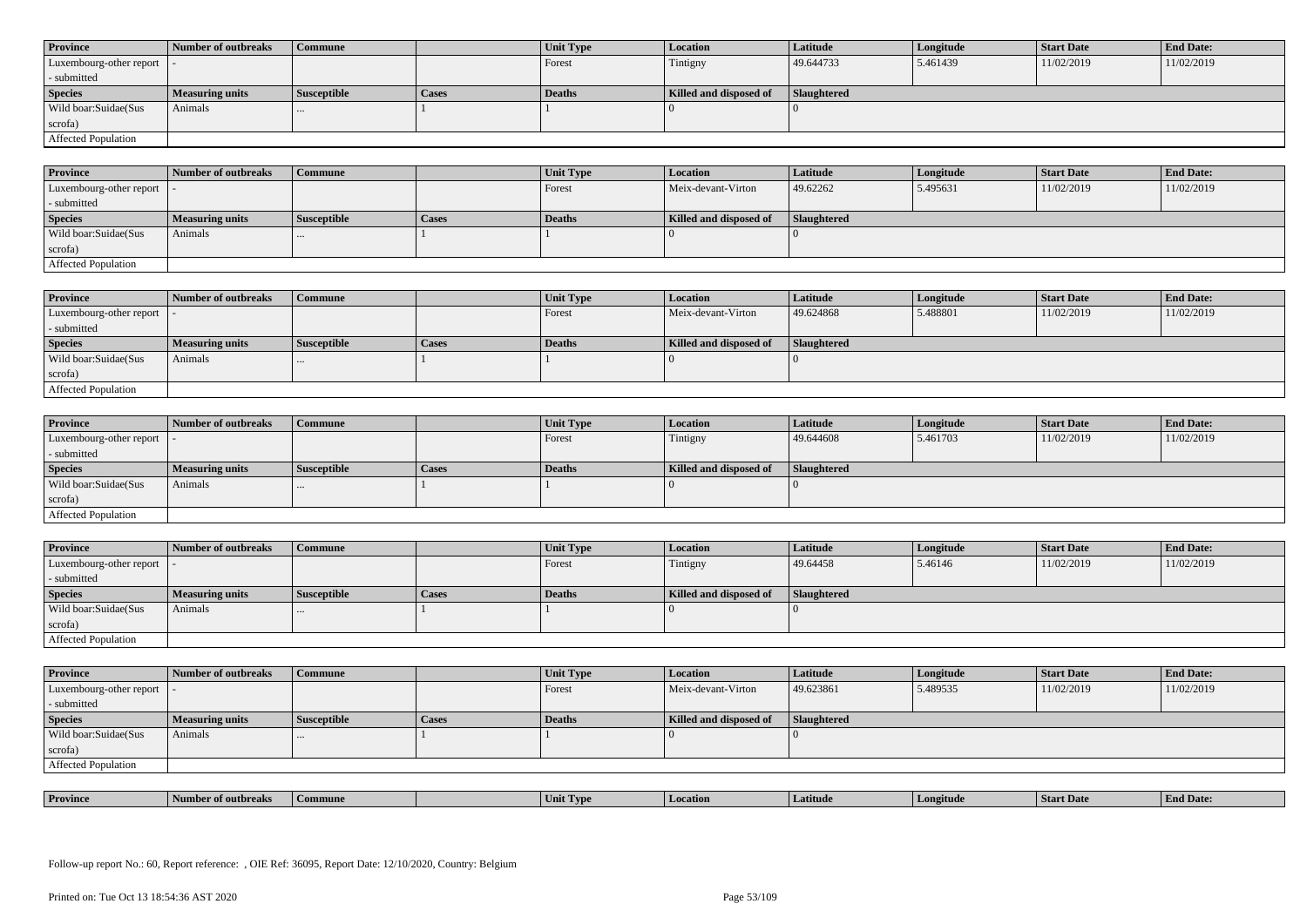| <b>Province</b>            | Number of outbreaks    | Commune            |              | Unit Type     | <b>Location</b>        | Latitude    | Longitude | <b>Start Date</b> | <b>End Date:</b> |  |
|----------------------------|------------------------|--------------------|--------------|---------------|------------------------|-------------|-----------|-------------------|------------------|--|
| <b>Species</b>             | <b>Measuring units</b> | <b>Susceptible</b> | <b>Cases</b> | Deaths        | Killed and disposed of | Slaughtered |           |                   |                  |  |
| Luxembourg-other report  - |                        |                    |              | Forest        | Meix-devant-Virton     | 49.620188   | 5.490883  | 11/02/2019        | 11/02/2019       |  |
| - submitted                |                        |                    |              |               |                        |             |           |                   |                  |  |
| <b>Species</b>             | <b>Measuring units</b> | <b>Susceptible</b> | <b>Cases</b> | <b>Deaths</b> | Killed and disposed of | Slaughtered |           |                   |                  |  |
| Wild boar:Suidae(Sus       | Animals                | $\cdots$           |              |               |                        |             |           |                   |                  |  |
| scrofa)                    |                        |                    |              |               |                        |             |           |                   |                  |  |
| Affected Population        |                        |                    |              |               |                        |             |           |                   |                  |  |

| <b>Province</b>            | 1 Number of outbreaks  | <b>Commune</b> |              | Unit Type | <b>Location</b>        | <b>Latitude</b> | Longitude | <b>Start Date</b> | <b>End Date:</b> |
|----------------------------|------------------------|----------------|--------------|-----------|------------------------|-----------------|-----------|-------------------|------------------|
| Luxembourg-other report -  |                        |                |              | Forest    | Meix-devant-Virton     | 49.624057       | 5.490096  | 11/02/2019        | 11/02/2019       |
| - submitted                |                        |                |              |           |                        |                 |           |                   |                  |
| <b>Species</b>             | <b>Measuring units</b> | Susceptible    | <b>Cases</b> | Deaths    | Killed and disposed of | Slaughtered     |           |                   |                  |
| Wild boar:Suidae(Sus       | Animals                |                |              |           |                        |                 |           |                   |                  |
| scrofa)                    |                        |                |              |           |                        |                 |           |                   |                  |
| <b>Affected Population</b> |                        |                |              |           |                        |                 |           |                   |                  |

| <b>Province</b>             | <b>Number of outbreaks</b> | <b>Commune</b>     |       | Unit Type | Location               | Latitude    | Longitude | <b>Start Date</b> | <b>End Date:</b> |
|-----------------------------|----------------------------|--------------------|-------|-----------|------------------------|-------------|-----------|-------------------|------------------|
| Luxembourg-other report   - |                            |                    |       | Forest    | Meix-devant-Virton     | 49.609032   | 5.488721  | 11/02/2019        | 11/02/2019       |
| - submitted                 |                            |                    |       |           |                        |             |           |                   |                  |
| <b>Species</b>              | <b>Measuring units</b>     | <b>Susceptible</b> | Cases | Deaths    | Killed and disposed of | Slaughtered |           |                   |                  |
| Wild boar:Suidae(Sus        | Animals                    |                    |       |           |                        |             |           |                   |                  |
| scrofa)                     |                            |                    |       |           |                        |             |           |                   |                  |
| <b>Affected Population</b>  |                            |                    |       |           |                        |             |           |                   |                  |

| <b>Province</b>            | Number of outbreaks    | <b>Commune</b>     |              | <b>Unit Type</b> | <i>Location</i>        | <b>Latitude</b>    | Longitude | <b>Start Date</b> | <b>End Date:</b> |
|----------------------------|------------------------|--------------------|--------------|------------------|------------------------|--------------------|-----------|-------------------|------------------|
| Luxembourg-other report  - |                        |                    |              | Forest           | Meix-devant-Virton     | 49.60903           | 5.488619  | 11/02/2019        | 11/02/2019       |
| - submitted                |                        |                    |              |                  |                        |                    |           |                   |                  |
| <b>Species</b>             | <b>Measuring units</b> | <b>Susceptible</b> | <b>Cases</b> | Deaths           | Killed and disposed of | <b>Slaughtered</b> |           |                   |                  |
| Wild boar:Suidae(Sus       | Animals                | $\cdots$           |              |                  |                        |                    |           |                   |                  |
| scrofa)                    |                        |                    |              |                  |                        |                    |           |                   |                  |
| Affected Population        |                        |                    |              |                  |                        |                    |           |                   |                  |

| <b>Province</b>            | Number of outbreaks    | <b>Commune</b>     |              | Unit Type | Location               | Latitude    | Longitude | <b>Start Date</b> | <b>End Date:</b> |
|----------------------------|------------------------|--------------------|--------------|-----------|------------------------|-------------|-----------|-------------------|------------------|
| Luxembourg-other report  - |                        |                    |              | Forest    | Meix-devant-Virton     | 49.608349   | 5.488154  | 11/02/2019        | 11/02/2019       |
| - submitted                |                        |                    |              |           |                        |             |           |                   |                  |
| <b>Species</b>             | <b>Measuring units</b> | <b>Susceptible</b> | <b>Cases</b> | Deaths    | Killed and disposed of | Slaughtered |           |                   |                  |
| Wild boar:Suidae(Sus       | Animals                |                    |              |           |                        |             |           |                   |                  |
| scrofa)                    |                        |                    |              |           |                        |             |           |                   |                  |
| Affected Population        |                        |                    |              |           |                        |             |           |                   |                  |

| <b>Province</b>            | Number of outbreaks    | Commune            |       | Unit Type | <b>Location</b>        | <b>Latitude</b> | Longitude | <b>Start Date</b> | <b>End Date:</b> |
|----------------------------|------------------------|--------------------|-------|-----------|------------------------|-----------------|-----------|-------------------|------------------|
| Luxembourg-other report  - |                        |                    |       | Forest    | Tintigny               | 49.71916        | 5.502286  | 12/02/2019        | 12/02/2019       |
| - submitted                |                        |                    |       |           |                        |                 |           |                   |                  |
| <b>Species</b>             | <b>Measuring units</b> | <b>Susceptible</b> | Cases | Deaths    | Killed and disposed of | Slaughtered     |           |                   |                  |
| Wild boar: Suidae (Sus     | Animals                | .                  |       |           |                        |                 |           |                   |                  |
| scrofa)                    |                        |                    |       |           |                        |                 |           |                   |                  |
| Affected Population        |                        |                    |       |           |                        |                 |           |                   |                  |

| <b>Province</b>         | Number of outbreaks | Commune | Unit Type | <b>Location</b> | Latitude  | Longitude | <b>Start Date</b> | <b>End Date:</b> |
|-------------------------|---------------------|---------|-----------|-----------------|-----------|-----------|-------------------|------------------|
| Luxembourg-other report |                     |         | Forest    | Virton          | 49.605589 | 5.551695  | 12/02/2019        | 12/02/2019       |
| submitted               |                     |         |           |                 |           |           |                   |                  |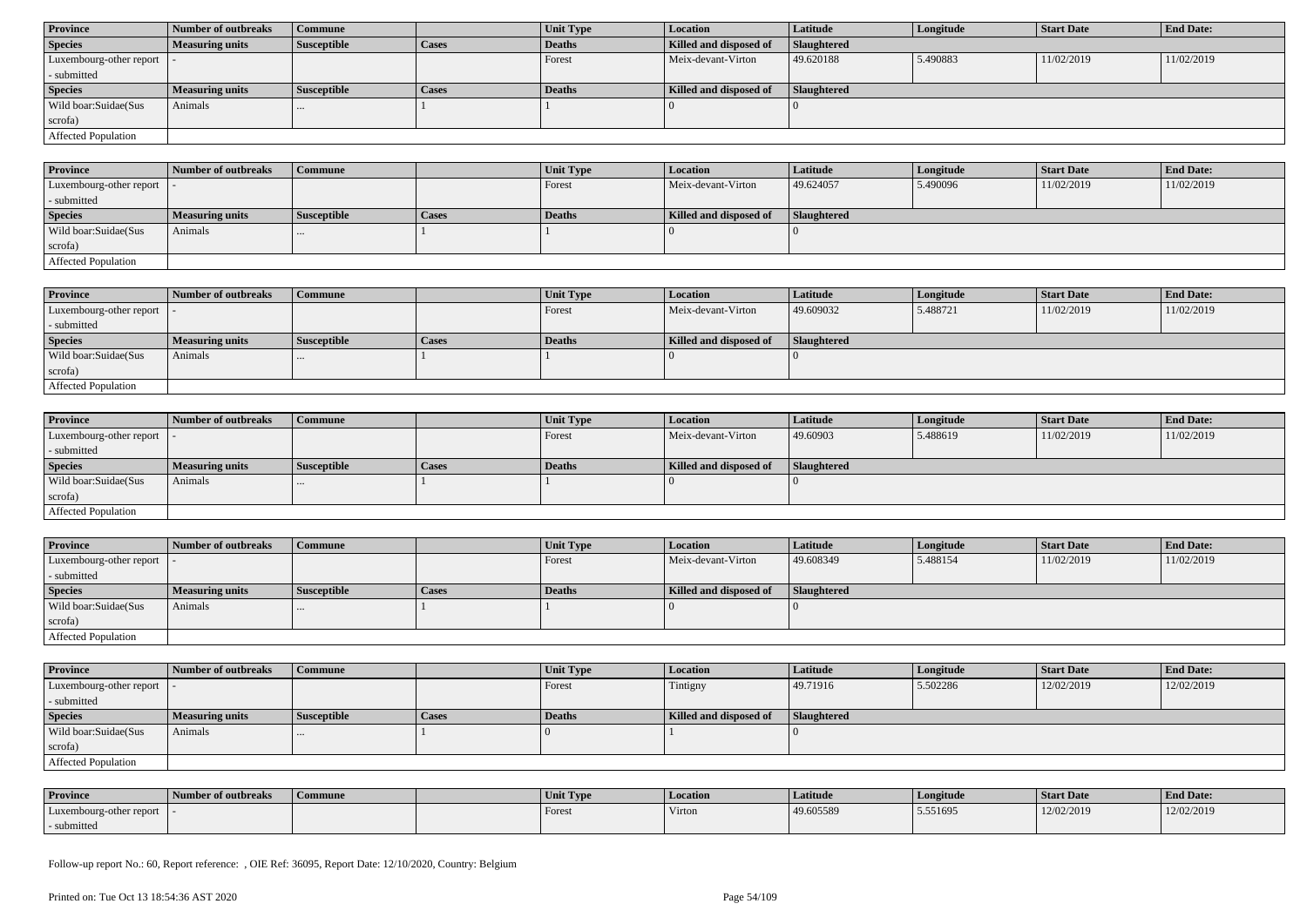| <b>Province</b>      | Number of outbreaks | Commune            |       | <b>Unit Type</b> | Location               | Latitude           | Longitude | Start Date | <b>End Date:</b> |
|----------------------|---------------------|--------------------|-------|------------------|------------------------|--------------------|-----------|------------|------------------|
| <b>Species</b>       | Measuring units     | <b>Susceptible</b> | Cases | Deaths           | Killed and disposed of | <b>Slaughtered</b> |           |            |                  |
| Wild boar:Suidae(Sus | Animals             |                    |       |                  |                        |                    |           |            |                  |
| scrofa)              |                     |                    |       |                  |                        |                    |           |            |                  |
| Affected Population  |                     |                    |       |                  |                        |                    |           |            |                  |

| <b>Province</b>            | Number of outbreaks | Commune            |              | <b>Unit Type</b> | <b>Location</b>        | <b>Latitude</b>    | Longitude | <b>Start Date</b> | <b>End Date:</b> |
|----------------------------|---------------------|--------------------|--------------|------------------|------------------------|--------------------|-----------|-------------------|------------------|
| Luxembourg-other report  - |                     |                    |              | Forest           | Tintigny               | 49.65425           | 5.43916   | 12/02/2019        | 12/02/2019       |
| - submitted                |                     |                    |              |                  |                        |                    |           |                   |                  |
| <b>Species</b>             | Measuring units     | <b>Susceptible</b> | <b>Cases</b> | <b>Deaths</b>    | Killed and disposed of | <b>Slaughtered</b> |           |                   |                  |
| Wild boar:Suidae(Sus       | Animals             | $\cdots$           |              |                  |                        |                    |           |                   |                  |
| scrofa)                    |                     |                    |              |                  |                        |                    |           |                   |                  |
| Affected Population        |                     |                    |              |                  |                        |                    |           |                   |                  |

| <b>Province</b>         | Number of outbreaks    | <b>Commune</b>     |       | <b>Unit Type</b> | Location               | <b>Latitude</b> | Longitude | <b>Start Date</b> | <b>End Date:</b> |
|-------------------------|------------------------|--------------------|-------|------------------|------------------------|-----------------|-----------|-------------------|------------------|
| Luxembourg-other report |                        |                    |       | Forest           | Tintigny               | 49.6543         | 5.43993   | 12/02/2019        | 12/02/2019       |
| - submitted             |                        |                    |       |                  |                        |                 |           |                   |                  |
| <b>Species</b>          | <b>Measuring units</b> | <b>Susceptible</b> | Cases | Deaths           | Killed and disposed of | Slaughtered     |           |                   |                  |
| Wild boar:Suidae(Sus    | Animals                |                    |       |                  |                        |                 |           |                   |                  |
| scrofa)                 |                        |                    |       |                  |                        |                 |           |                   |                  |
| Affected Population     |                        |                    |       |                  |                        |                 |           |                   |                  |

| <b>Province</b>            | Number of outbreaks    | <b>Commune</b>     |       | Unit Type | Location               | <b>Latitude</b> | Longitude | <b>Start Date</b> | <b>End Date:</b> |
|----------------------------|------------------------|--------------------|-------|-----------|------------------------|-----------------|-----------|-------------------|------------------|
| Luxembourg-other report  - |                        |                    |       | Forest    | Meix-devant-Virton     | 49.613369       | 5.493674  | 12/02/2019        | 12/02/2019       |
| - submitted                |                        |                    |       |           |                        |                 |           |                   |                  |
| <b>Species</b>             | <b>Measuring units</b> | <b>Susceptible</b> | Cases | Deaths    | Killed and disposed of | Slaughtered     |           |                   |                  |
| Wild boar:Suidae(Sus       | Animals                |                    |       |           |                        |                 |           |                   |                  |
| scrofa)                    |                        |                    |       |           |                        |                 |           |                   |                  |
| Affected Population        |                        |                    |       |           |                        |                 |           |                   |                  |

| <b>Province</b>                           | Number of outbreaks    | l Commune          |              | <b>Unit Type</b> | Location               | <b>Latitude</b> | Longitude | <b>Start Date</b> | <b>End Date:</b> |
|-------------------------------------------|------------------------|--------------------|--------------|------------------|------------------------|-----------------|-----------|-------------------|------------------|
| $\vert$ Luxembourg-other report $\vert$ . |                        |                    |              | Forest           | Tintigny               | 49.65187        | 5.43739   | 12/02/2019        | 12/02/2019       |
| - submitted                               |                        |                    |              |                  |                        |                 |           |                   |                  |
| <b>Species</b>                            | <b>Measuring units</b> | <b>Susceptible</b> | <b>Cases</b> | Deaths           | Killed and disposed of | Slaughtered     |           |                   |                  |
| Wild boar: Suidae (Sus                    | Animals                |                    |              |                  |                        |                 |           |                   |                  |
| scrofa)                                   |                        |                    |              |                  |                        |                 |           |                   |                  |
| Affected Population                       |                        |                    |              |                  |                        |                 |           |                   |                  |

| <b>Province</b>                           | Number of outbreaks    | <b>Commune</b>     |              | <b>Unit Type</b> | <b>Location</b>        | <b>Latitude</b> | Longitude | <b>Start Date</b> | <b>End Date:</b> |
|-------------------------------------------|------------------------|--------------------|--------------|------------------|------------------------|-----------------|-----------|-------------------|------------------|
| $\vert$ Luxembourg-other report $\vert$ - |                        |                    |              | Forest           | Tintigny               | 49.65003        | 5.43404   | 12/02/2019        | 12/02/2019       |
| - submitted                               |                        |                    |              |                  |                        |                 |           |                   |                  |
| <b>Species</b>                            | <b>Measuring units</b> | <b>Susceptible</b> | <b>Cases</b> | Deaths           | Killed and disposed of | Slaughtered     |           |                   |                  |
| Wild boar:Suidae(Sus                      | Animals                | $\cdots$           |              |                  |                        |                 |           |                   |                  |
| scrofa)                                   |                        |                    |              |                  |                        |                 |           |                   |                  |
| Affected Population                       |                        |                    |              |                  |                        |                 |           |                   |                  |

| <b>Province</b>            | Number of outbreaks    | Commune            |       | <b>Unit Type</b> | <b>Location</b>        | Latitude    | Longitude | Start Date | <b>End Date:</b> |
|----------------------------|------------------------|--------------------|-------|------------------|------------------------|-------------|-----------|------------|------------------|
| Luxembourg-other report  - |                        |                    |       | Forest           | Tintigny               | 49.64937    | 5.43308   | 12/02/2019 | 12/02/2019       |
| - submitted                |                        |                    |       |                  |                        |             |           |            |                  |
| <b>Species</b>             | <b>Measuring units</b> | <b>Susceptible</b> | Cases | Deaths           | Killed and disposed of | Slaughtered |           |            |                  |
| Wild boar:Suidae(Sus       | Animals                |                    |       |                  |                        |             |           |            |                  |
| scrofa)                    |                        |                    |       |                  |                        |             |           |            |                  |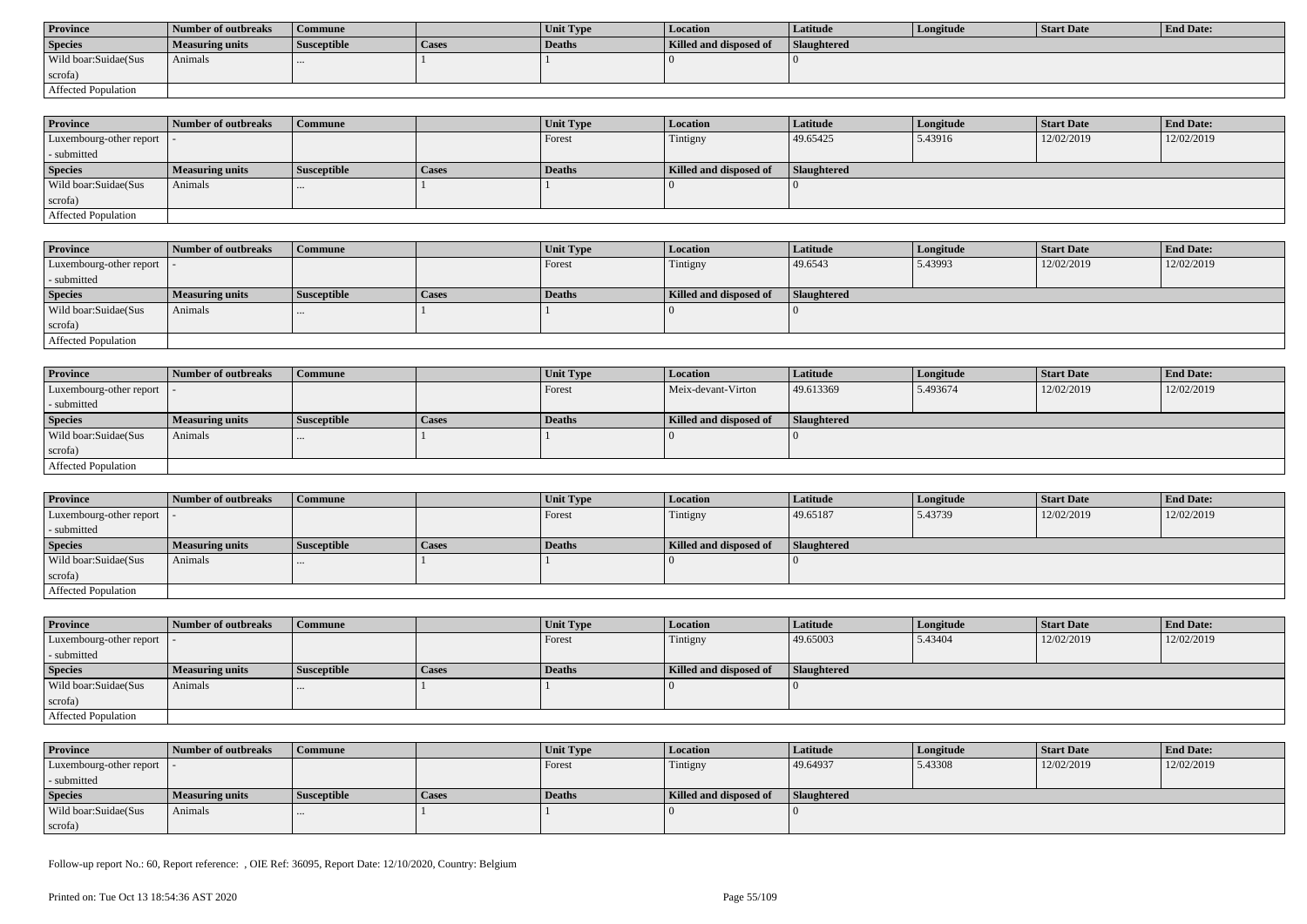| <b>Province</b>     | Number of outbreaks | Commune            |        | Unit Type     | <b>Location</b>               | Latitude    | Longitude | Start Date | <b>End Date:</b> |
|---------------------|---------------------|--------------------|--------|---------------|-------------------------------|-------------|-----------|------------|------------------|
| <b>Species</b>      | Measuring units     | <b>Susceptible</b> | 'Cases | <b>Deaths</b> | <b>Killed and disposed of</b> | Slaughtered |           |            |                  |
| Affected Population |                     |                    |        |               |                               |             |           |            |                  |

| <b>Province</b>         | Number of outbreaks    | <b>Commune</b>     |              | Unit Type | <b>Location</b>        | <b>Latitude</b>    | Longitude | <b>Start Date</b> | <b>End Date:</b> |
|-------------------------|------------------------|--------------------|--------------|-----------|------------------------|--------------------|-----------|-------------------|------------------|
| Luxembourg-other report |                        |                    |              | Forest    | Meix-devant-Virton     | 49.608851          | 5.487903  | 12/02/2019        | 12/02/2019       |
| - submitted             |                        |                    |              |           |                        |                    |           |                   |                  |
| <b>Species</b>          | <b>Measuring units</b> | <b>Susceptible</b> | <b>Cases</b> | Deaths    | Killed and disposed of | <b>Slaughtered</b> |           |                   |                  |
| Wild boar:Suidae(Sus    | Animals                |                    |              |           |                        |                    |           |                   |                  |
| scrofa)                 |                        |                    |              |           |                        |                    |           |                   |                  |
| Affected Population     |                        |                    |              |           |                        |                    |           |                   |                  |

| <b>Province</b>            | Number of outbreaks | Commune            |       | <b>Unit Type</b> | Location               | Latitude    | Longitude | <b>Start Date</b> | <b>End Date:</b> |
|----------------------------|---------------------|--------------------|-------|------------------|------------------------|-------------|-----------|-------------------|------------------|
| Luxembourg-other report  - |                     |                    |       | Forest           | Meix-devant-Virton     | 49.609764   | 5.488248  | 12/02/2019        | 12/02/2019       |
| - submitted                |                     |                    |       |                  |                        |             |           |                   |                  |
| <b>Species</b>             | Measuring units     | <b>Susceptible</b> | Cases | Deaths           | Killed and disposed of | Slaughtered |           |                   |                  |
| Wild boar:Suidae(Sus       | Animals             |                    |       |                  |                        |             |           |                   |                  |
| scrofa)                    |                     |                    |       |                  |                        |             |           |                   |                  |
| Affected Population        |                     |                    |       |                  |                        |             |           |                   |                  |

| <b>Province</b>            | Number of outbreaks    | <b>Commune</b>     |       | Unit Type | Location               | Latitude    | Longitude | <b>Start Date</b> | <b>End Date:</b> |
|----------------------------|------------------------|--------------------|-------|-----------|------------------------|-------------|-----------|-------------------|------------------|
| Luxembourg-other report  - |                        |                    |       | I Forest  | Meix-devant-Virton     | 49.609253   | 5.489058  | 12/02/2019        | 12/02/2019       |
| - submitted                |                        |                    |       |           |                        |             |           |                   |                  |
| <b>Species</b>             | <b>Measuring units</b> | <b>Susceptible</b> | Cases | Deaths    | Killed and disposed of | Slaughtered |           |                   |                  |
| Wild boar:Suidae(Sus       | Animals                |                    |       |           |                        |             |           |                   |                  |
| scrofa)                    |                        |                    |       |           |                        |             |           |                   |                  |
| Affected Population        |                        |                    |       |           |                        |             |           |                   |                  |

| <b>Province</b>            | Number of outbreaks | Commune            |       | Unit Type     | Location               | Latitude           | Longitude | <b>Start Date</b> | <b>End Date:</b> |
|----------------------------|---------------------|--------------------|-------|---------------|------------------------|--------------------|-----------|-------------------|------------------|
| Luxembourg-other report  - |                     |                    |       | Forest        | Meix-devant-Virton     | 49.617214          | 5.468564  | 12/02/2019        | 12/02/2019       |
| - submitted                |                     |                    |       |               |                        |                    |           |                   |                  |
| <b>Species</b>             | Measuring units     | <b>Susceptible</b> | Cases | <b>Deaths</b> | Killed and disposed of | <b>Slaughtered</b> |           |                   |                  |
| Wild boar: Suidae (Sus     | Animals             | $\cdots$           |       |               |                        |                    |           |                   |                  |
| scrofa)                    |                     |                    |       |               |                        |                    |           |                   |                  |
| Affected Population        |                     |                    |       |               |                        |                    |           |                   |                  |

| <b>Province</b>            | Number of outbreaks    | Commune            |       | Unit Type | <b>Location</b>        | <b>Latitude</b>    | Longitude | <b>Start Date</b> | <b>End Date:</b> |
|----------------------------|------------------------|--------------------|-------|-----------|------------------------|--------------------|-----------|-------------------|------------------|
| Luxembourg-other report  - |                        |                    |       | Forest    | Meix-devant-Virton     | 49.61324           | 5.47902   | 12/02/2019        | 12/02/2019       |
| - submitted                |                        |                    |       |           |                        |                    |           |                   |                  |
| <b>Species</b>             | <b>Measuring units</b> | <b>Susceptible</b> | Cases | Deaths    | Killed and disposed of | <b>Slaughtered</b> |           |                   |                  |
| Wild boar:Suidae(Sus       | Animals                | $\cdots$           |       |           |                        |                    |           |                   |                  |
| scrofa)                    |                        |                    |       |           |                        |                    |           |                   |                  |
| Affected Population        |                        |                    |       |           |                        |                    |           |                   |                  |

| <b>Province</b>            | Number of outbreaks    | <b>Commune</b>     |       | Unit Type     | <i>Location</i>        | <b>Latitude</b>    | Longitude | <b>Start Date</b> | <b>End Date:</b> |
|----------------------------|------------------------|--------------------|-------|---------------|------------------------|--------------------|-----------|-------------------|------------------|
| Luxembourg-other report  - |                        |                    |       | Forest        | Meix-devant-Virton     | 49.609665          | 5.488375  | 12/02/2019        | 12/02/2019       |
| - submitted                |                        |                    |       |               |                        |                    |           |                   |                  |
| <b>Species</b>             | <b>Measuring units</b> | <b>Susceptible</b> | Cases | <b>Deaths</b> | Killed and disposed of | <b>Slaughtered</b> |           |                   |                  |
| Wild boar:Suidae(Sus       | Animals                | $\cdots$           |       |               |                        |                    |           |                   |                  |
| scrofa)                    |                        |                    |       |               |                        |                    |           |                   |                  |
| Affected Population        |                        |                    |       |               |                        |                    |           |                   |                  |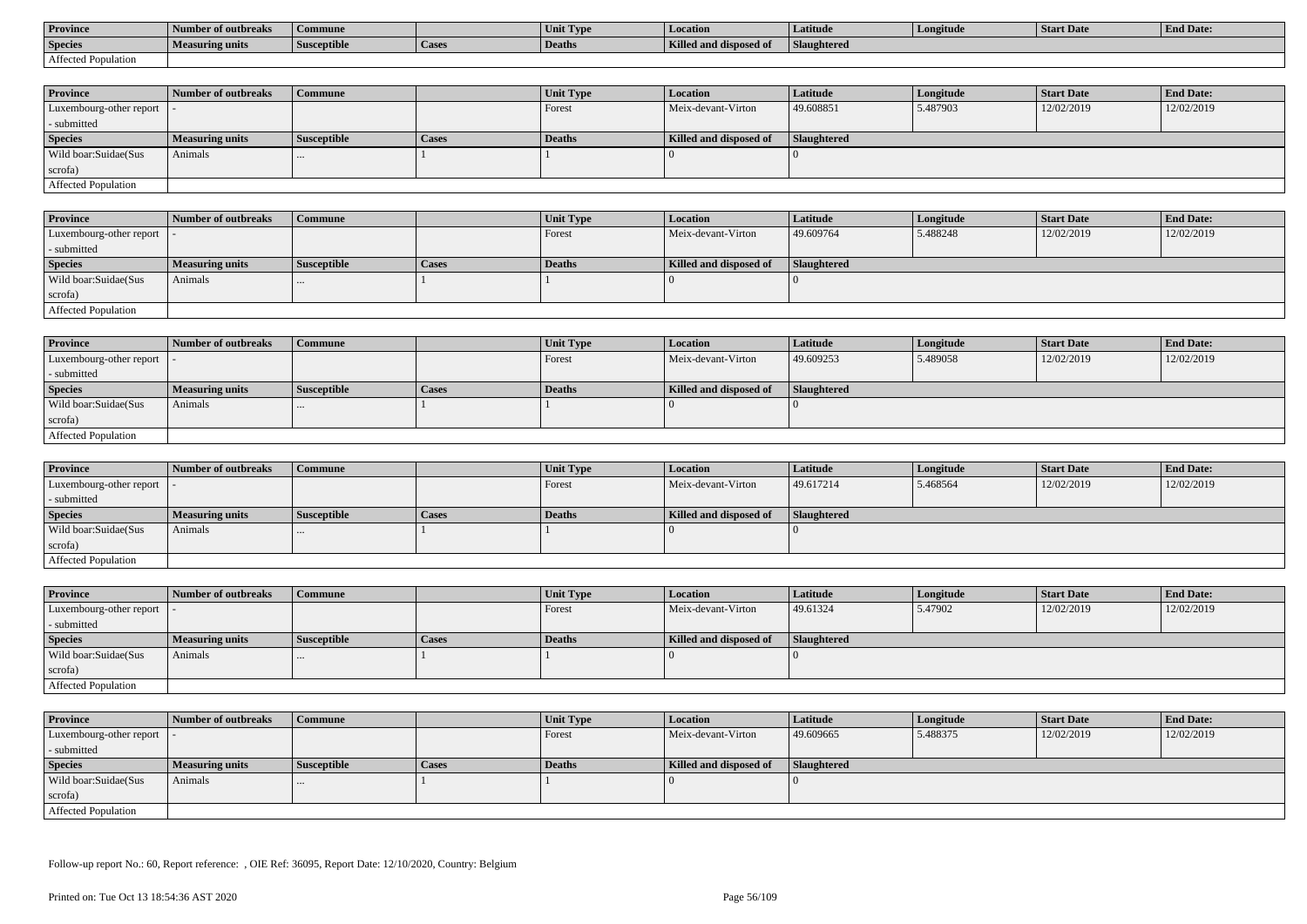| <b>Province</b>            | Number of outbreaks    | <b>Commune</b>     |              | Unit Type | Location               | <b>Latitude</b> | Longitude | <b>Start Date</b> | <b>End Date:</b> |
|----------------------------|------------------------|--------------------|--------------|-----------|------------------------|-----------------|-----------|-------------------|------------------|
| Luxembourg-other report  - |                        |                    |              | Forest    | Meix-devant-Virton     | 49.60394        | 5.52471   | 12/02/2019        | 12/02/2019       |
| - submitted                |                        |                    |              |           |                        |                 |           |                   |                  |
| <b>Species</b>             | <b>Measuring units</b> | <b>Susceptible</b> | <b>Cases</b> | Deaths    | Killed and disposed of | Slaughtered     |           |                   |                  |
| Wild boar: Suidae (Sus     | Animals                |                    |              |           |                        |                 |           |                   |                  |
| scrofa)                    |                        |                    |              |           |                        |                 |           |                   |                  |
| <b>Affected Population</b> |                        |                    |              |           |                        |                 |           |                   |                  |

| <b>Province</b>         | Number of outbreaks | <b>Commune</b>     |       | Unit Type | Location               | Latitude    | Longitude | <b>Start Date</b> | <b>End Date:</b> |
|-------------------------|---------------------|--------------------|-------|-----------|------------------------|-------------|-----------|-------------------|------------------|
| Luxembourg-other report |                     |                    |       | Forest    | Tintigny               | 49.64458    | 5.46146   | 12/02/2019        | 12/02/2019       |
| - submitted             |                     |                    |       |           |                        |             |           |                   |                  |
| <b>Species</b>          | Measuring units     | <b>Susceptible</b> | Cases | Deaths    | Killed and disposed of | Slaughtered |           |                   |                  |
| Wild boar:Suidae(Sus    | Animals             |                    |       |           |                        |             |           |                   |                  |
| scrofa)                 |                     |                    |       |           |                        |             |           |                   |                  |
| Affected Population     |                     |                    |       |           |                        |             |           |                   |                  |

| <b>Province</b>            | Number of outbreaks | Commune            |              | Unit Type | Location               | Latitude    | Longitude | Start Date | <b>End Date:</b> |
|----------------------------|---------------------|--------------------|--------------|-----------|------------------------|-------------|-----------|------------|------------------|
| Luxembourg-other report  - |                     |                    |              | Forest    | Virton                 | 49.568126   | 5.602975  | 13/02/2019 | 13/02/2019       |
| - submitted                |                     |                    |              |           |                        |             |           |            |                  |
| <b>Species</b>             | Measuring units     | <b>Susceptible</b> | <b>Cases</b> | Deaths    | Killed and disposed of | Slaughtered |           |            |                  |
| Wild boar:Suidae(Sus       | Animals             |                    |              |           |                        |             |           |            |                  |
| scrofa)                    |                     |                    |              |           |                        |             |           |            |                  |
| Affected Population        |                     |                    |              |           |                        |             |           |            |                  |

| <b>Province</b>            | Number of outbreaks    | <b>Commune</b>     |       | <b>Unit Type</b> | <i>Location</i>        | Latitude           | Longitude | <b>Start Date</b> | <b>End Date:</b> |
|----------------------------|------------------------|--------------------|-------|------------------|------------------------|--------------------|-----------|-------------------|------------------|
| Luxembourg-other report  - |                        |                    |       | Forest           | Tintigny               | 49.649572          | 5.431648  | 13/02/2019        | 13/02/2019       |
| - submitted                |                        |                    |       |                  |                        |                    |           |                   |                  |
| <b>Species</b>             | <b>Measuring units</b> | <b>Susceptible</b> | Cases | <b>Deaths</b>    | Killed and disposed of | <b>Slaughtered</b> |           |                   |                  |
| Wild boar:Suidae(Sus       | Animals                | $\cdots$           |       |                  |                        |                    |           |                   |                  |
| scrofa)                    |                        |                    |       |                  |                        |                    |           |                   |                  |
| Affected Population        |                        |                    |       |                  |                        |                    |           |                   |                  |

| <b>Province</b>            | Number of outbreaks | Commune            |       | Unit Type | <b>Location</b>        | Latitude           | Longitude | <b>Start Date</b> | <b>End Date:</b> |
|----------------------------|---------------------|--------------------|-------|-----------|------------------------|--------------------|-----------|-------------------|------------------|
| Luxembourg-other report  - |                     |                    |       | Forest    | Saint-Léger            | 49.61362           | 5.63888   | 13/02/2019        | 13/02/2019       |
| - submitted                |                     |                    |       |           |                        |                    |           |                   |                  |
| <b>Species</b>             | Measuring units     | <b>Susceptible</b> | Cases | Deaths    | Killed and disposed of | <b>Slaughtered</b> |           |                   |                  |
|                            |                     |                    |       |           |                        |                    |           |                   |                  |
| Wild boar:Suidae(Sus       | Animals             | $\cdots$           |       |           |                        |                    |           |                   |                  |
| scrofa)                    |                     |                    |       |           |                        |                    |           |                   |                  |

| <b>Province</b>            | Number of outbreaks    | <b>Commune</b>     |              | Unit Type | Location               | Latitude    | Longitude | <b>Start Date</b> | <b>End Date:</b> |
|----------------------------|------------------------|--------------------|--------------|-----------|------------------------|-------------|-----------|-------------------|------------------|
| Luxembourg-other report  - |                        |                    |              | Forest    | Messancy               | 49.61043    | 5.80719   | 13/02/2019        | 13/02/2019       |
| - submitted                |                        |                    |              |           |                        |             |           |                   |                  |
| <b>Species</b>             | <b>Measuring units</b> | <b>Susceptible</b> | <b>Cases</b> | Deaths    | Killed and disposed of | Slaughtered |           |                   |                  |
| Wild boar:Suidae(Sus       | Animals                |                    |              |           |                        |             |           |                   |                  |
| scrofa)                    |                        |                    |              |           |                        |             |           |                   |                  |
| Affected Population        |                        |                    |              |           |                        |             |           |                   |                  |

| . | <b>Province</b> |         |       | U VD. |            |         | <b>Start Date</b> | $\mathbf{r}$<br>nd Date:<br>- Enc |
|---|-----------------|---------|-------|-------|------------|---------|-------------------|-----------------------------------|
|   |                 | tnreak: | nmune | Unit  | . Latitud⁄ | ngitude |                   |                                   |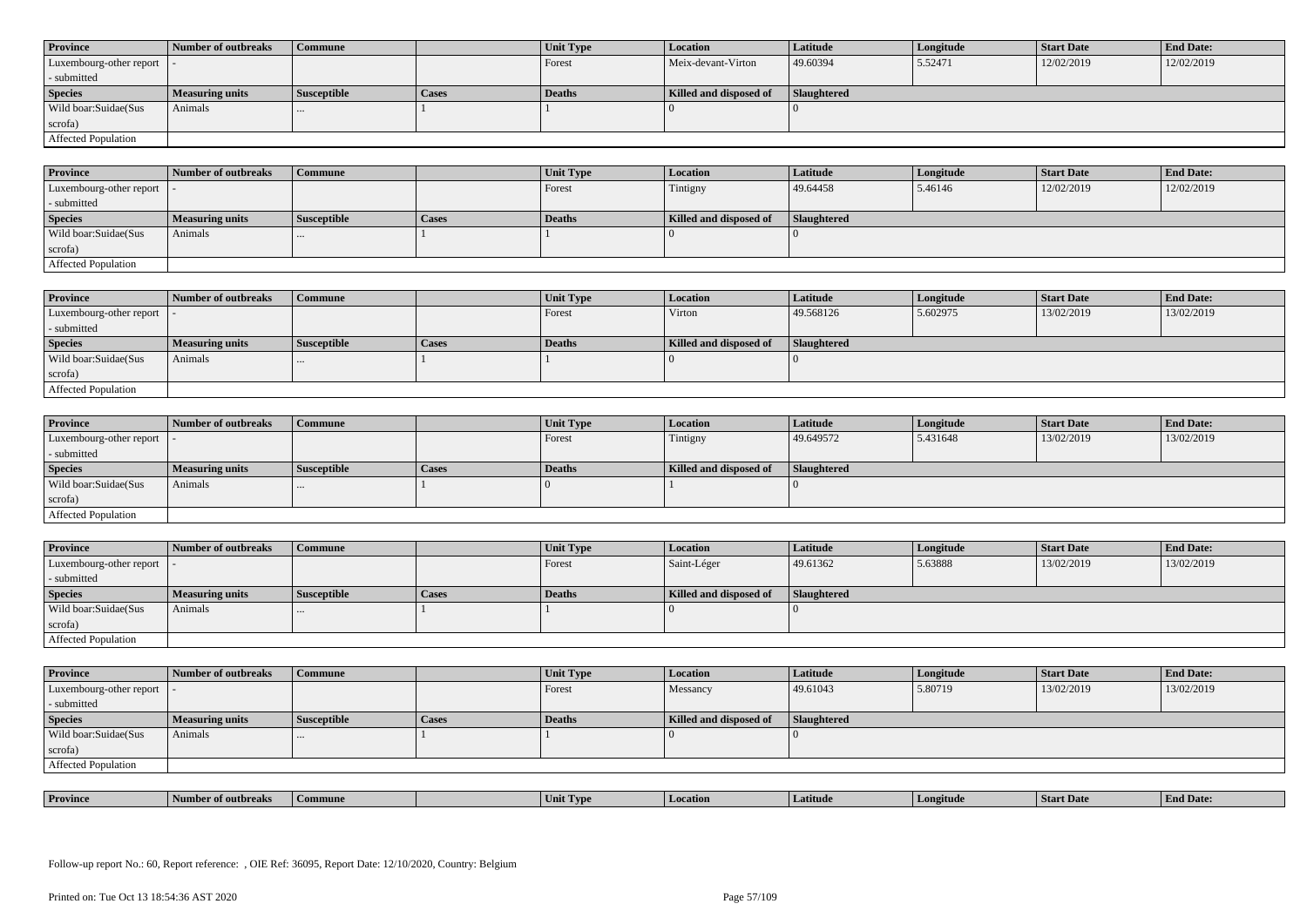| <b>Province</b>            | Number of outbreaks    | Commune            |              | Unit Type | <b>Location</b>        | <b>Latitude</b> | Longitude | <b>Start Date</b> | <b>End Date:</b> |  |
|----------------------------|------------------------|--------------------|--------------|-----------|------------------------|-----------------|-----------|-------------------|------------------|--|
| <b>Species</b>             | <b>Measuring units</b> | <b>Susceptible</b> | <b>Cases</b> | Deaths    | Killed and disposed of | Slaughtered     |           |                   |                  |  |
| Luxembourg-other report  - |                        |                    |              | Forest    | Meix-devant-Virton     | 49.61293        | 5.462432  | 13/02/2019        | 13/02/2019       |  |
| - submitted                |                        |                    |              |           |                        |                 |           |                   |                  |  |
| <b>Species</b>             | <b>Measuring units</b> | <b>Susceptible</b> | <b>Cases</b> | Deaths    | Killed and disposed of | Slaughtered     |           |                   |                  |  |
| Wild boar:Suidae(Sus       | Animals                | $\cdots$           |              |           |                        |                 |           |                   |                  |  |
| scrofa)                    |                        |                    |              |           |                        |                 |           |                   |                  |  |
| Affected Population        |                        |                    |              |           |                        |                 |           |                   |                  |  |

| <b>Province</b>            | 1 Number of outbreaks  | <b>Commune</b> |              | Unit Type | <b>Location</b>        | <b>Latitude</b> | Longitude | <b>Start Date</b> | <b>End Date:</b> |
|----------------------------|------------------------|----------------|--------------|-----------|------------------------|-----------------|-----------|-------------------|------------------|
| Luxembourg-other report -  |                        |                |              | Forest    | Meix-devant-Virton     | 49.612819       | 5.462965  | 13/02/2019        | 13/02/2019       |
| - submitted                |                        |                |              |           |                        |                 |           |                   |                  |
| <b>Species</b>             | <b>Measuring units</b> | Susceptible    | <b>Cases</b> | Deaths    | Killed and disposed of | Slaughtered     |           |                   |                  |
| Wild boar:Suidae(Sus       | Animals                |                |              |           |                        |                 |           |                   |                  |
| scrofa)                    |                        |                |              |           |                        |                 |           |                   |                  |
| <b>Affected Population</b> |                        |                |              |           |                        |                 |           |                   |                  |

| <b>Province</b>            | Number of outbreaks    | Commune            |              | <b>Unit Type</b> | <b>Location</b>        | Latitude           | Longitude | <b>Start Date</b> | <b>End Date:</b> |
|----------------------------|------------------------|--------------------|--------------|------------------|------------------------|--------------------|-----------|-------------------|------------------|
| Luxembourg-other report    |                        |                    |              | Forest           | Tintigny               | 49.65016           | 5.43269   | 13/02/2019        | 13/02/2019       |
| - submitted                |                        |                    |              |                  |                        |                    |           |                   |                  |
| <b>Species</b>             | <b>Measuring units</b> | <b>Susceptible</b> | <b>Cases</b> | Deaths           | Killed and disposed of | <b>Slaughtered</b> |           |                   |                  |
| Wild boar:Suidae(Sus       | Animals                |                    |              |                  |                        |                    |           |                   |                  |
| scrofa)                    |                        |                    |              |                  |                        |                    |           |                   |                  |
| <b>Affected Population</b> |                        |                    |              |                  |                        |                    |           |                   |                  |

| Province                   | Number of outbreaks    | <b>Commune</b>     |       | Unit Type | Location               | Latitude    | Longitude | <b>Start Date</b> | <b>End Date:</b> |
|----------------------------|------------------------|--------------------|-------|-----------|------------------------|-------------|-----------|-------------------|------------------|
| Luxembourg-other report  - |                        |                    |       | Forest    | Tintigny               | 49.65046    | 5.43133   | 13/02/2019        | 13/02/2019       |
| - submitted                |                        |                    |       |           |                        |             |           |                   |                  |
| <b>Species</b>             | <b>Measuring units</b> | <b>Susceptible</b> | Cases | Deaths    | Killed and disposed of | Slaughtered |           |                   |                  |
| Wild boar:Suidae(Sus       | Animals                |                    |       |           |                        |             |           |                   |                  |
| scrofa)                    |                        |                    |       |           |                        |             |           |                   |                  |
| Affected Population        |                        |                    |       |           |                        |             |           |                   |                  |

| <b>Province</b>            | Number of outbreaks    | <b>Commune</b>     |              | Unit Type | Location               | Latitude           | Longitude | <b>Start Date</b> | <b>End Date:</b> |
|----------------------------|------------------------|--------------------|--------------|-----------|------------------------|--------------------|-----------|-------------------|------------------|
| Luxembourg-other report  - |                        |                    |              | Forest    | Léglise                | 49.777269          | 5.506345  | 14/02/2019        | 14/02/2019       |
| - submitted                |                        |                    |              |           |                        |                    |           |                   |                  |
| <b>Species</b>             | <b>Measuring units</b> | <b>Susceptible</b> | <b>Cases</b> | Deaths    | Killed and disposed of | <b>Slaughtered</b> |           |                   |                  |
| Wild boar:Suidae(Sus       | Animals                |                    |              |           |                        |                    |           |                   |                  |
| scrofa)                    |                        |                    |              |           |                        |                    |           |                   |                  |
|                            |                        |                    |              |           |                        |                    |           |                   |                  |

| <b>Province</b>         | Number of outbreaks    | <b>Commune</b>     |       | Unit Type | <b>Location</b>        | <b>Latitude</b>    | Longitude | <b>Start Date</b> | <b>End Date:</b> |
|-------------------------|------------------------|--------------------|-------|-----------|------------------------|--------------------|-----------|-------------------|------------------|
| Luxembourg-other report |                        |                    |       | Forest    | Etalle                 | 49.64243           | 5.605882  | 14/02/2019        | 14/02/2019       |
| - submitted             |                        |                    |       |           |                        |                    |           |                   |                  |
| <b>Species</b>          | <b>Measuring units</b> | <b>Susceptible</b> | Cases | Deaths    | Killed and disposed of | <b>Slaughtered</b> |           |                   |                  |
| Wild boar:Suidae(Sus    | Animals                |                    |       |           |                        |                    |           |                   |                  |
|                         |                        |                    |       |           |                        |                    |           |                   |                  |
| scrofa)                 |                        |                    |       |           |                        |                    |           |                   |                  |

| <b>Province</b>         | Number of outbreaks | Commune | Unit Type | Location | Latitude  | Longitude | <b>Start Date</b> | <b>End Date:</b> |
|-------------------------|---------------------|---------|-----------|----------|-----------|-----------|-------------------|------------------|
| Luxembourg-other report |                     |         | Forest    | Etalle   | 49.639251 | 5.60539   | 14/02/2019        | 14/02/2019       |
| - submitted             |                     |         |           |          |           |           |                   |                  |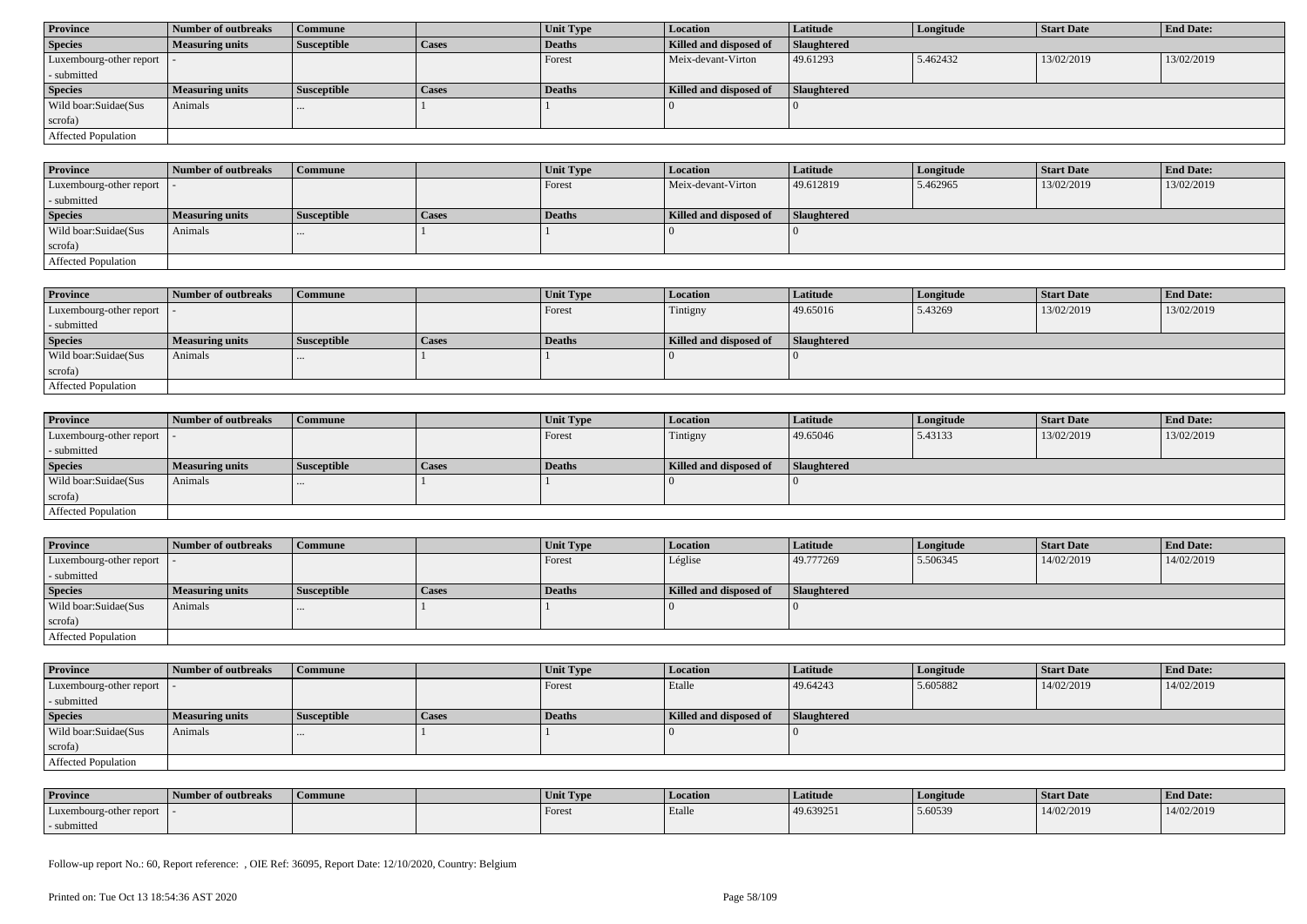| <b>Province</b>      | Number of outbreaks | Commune            |       | <b>Unit Type</b> | Location               | Latitude           | Longitude | Start Date | <b>End Date:</b> |
|----------------------|---------------------|--------------------|-------|------------------|------------------------|--------------------|-----------|------------|------------------|
| <b>Species</b>       | Measuring units     | <b>Susceptible</b> | Cases | Deaths           | Killed and disposed of | <b>Slaughtered</b> |           |            |                  |
| Wild boar:Suidae(Sus | Animals             |                    |       |                  |                        |                    |           |            |                  |
| scrofa)              |                     |                    |       |                  |                        |                    |           |            |                  |
| Affected Population  |                     |                    |       |                  |                        |                    |           |            |                  |

| <b>Province</b>            | Number of outbreaks | Commune            |              | <b>Unit Type</b> | <b>Location</b>        | <b>Latitude</b>    | Longitude | <b>Start Date</b> | <b>End Date:</b> |
|----------------------------|---------------------|--------------------|--------------|------------------|------------------------|--------------------|-----------|-------------------|------------------|
| Luxembourg-other report  - |                     |                    |              | Forest           | Etalle                 | 49.64228           | 5.6071    | 14/02/2019        | 14/02/2019       |
| - submitted                |                     |                    |              |                  |                        |                    |           |                   |                  |
| <b>Species</b>             | Measuring units     | <b>Susceptible</b> | <b>Cases</b> | <b>Deaths</b>    | Killed and disposed of | <b>Slaughtered</b> |           |                   |                  |
| Wild boar:Suidae(Sus       | Animals             | $\cdots$           |              |                  |                        |                    |           |                   |                  |
| scrofa)                    |                     |                    |              |                  |                        |                    |           |                   |                  |
| Affected Population        |                     |                    |              |                  |                        |                    |           |                   |                  |

| <b>Province</b>         | Number of outbreaks | <b>Commune</b>     |       | Unit Type | Location               | Latitude           | Longitude | <b>Start Date</b> | <b>End Date:</b> |
|-------------------------|---------------------|--------------------|-------|-----------|------------------------|--------------------|-----------|-------------------|------------------|
| Luxembourg-other report |                     |                    |       | Forest    | Meix-devant-Virton     | 49.63233           | 5.44007   | 14/02/2019        | 14/02/2019       |
| - submitted             |                     |                    |       |           |                        |                    |           |                   |                  |
| <b>Species</b>          | Measuring units     | <b>Susceptible</b> | Cases | Deaths    | Killed and disposed of | <b>Slaughtered</b> |           |                   |                  |
| Wild boar:Suidae(Sus    | Animals             |                    |       |           |                        |                    |           |                   |                  |
| scrofa)                 |                     |                    |       |           |                        |                    |           |                   |                  |
| Affected Population     |                     |                    |       |           |                        |                    |           |                   |                  |

| <b>Province</b>            | Number of outbreaks    | Commune            |              | Unit Type | Location               | Latitude    | Longitude | <b>Start Date</b> | <b>End Date:</b> |
|----------------------------|------------------------|--------------------|--------------|-----------|------------------------|-------------|-----------|-------------------|------------------|
| Luxembourg-other report  - |                        |                    |              | Forest    | Meix-devant-Virton     | 49.63251    | 5.44144   | 14/02/2019        | 14/02/2019       |
| - submitted                |                        |                    |              |           |                        |             |           |                   |                  |
| <b>Species</b>             | <b>Measuring units</b> | <b>Susceptible</b> | <b>Cases</b> | Deaths    | Killed and disposed of | Slaughtered |           |                   |                  |
| Wild boar:Suidae(Sus       | Animals                | $\cdots$           |              |           |                        |             |           |                   |                  |
| scrofa)                    |                        |                    |              |           |                        |             |           |                   |                  |
| Affected Population        |                        |                    |              |           |                        |             |           |                   |                  |

| <b>Province</b>                           | Number of outbreaks    | l Commune          |              | Unit Type | Location               | Latitude    | Longitude | <b>Start Date</b> | <b>End Date:</b> |
|-------------------------------------------|------------------------|--------------------|--------------|-----------|------------------------|-------------|-----------|-------------------|------------------|
| $\vert$ Luxembourg-other report $\vert$ . |                        |                    |              | Forest    | Virton                 | 49.552972   | 5.607139  | 14/02/2019        | 14/02/2019       |
| - submitted                               |                        |                    |              |           |                        |             |           |                   |                  |
| <b>Species</b>                            | <b>Measuring units</b> | <b>Susceptible</b> | <b>Cases</b> | Deaths    | Killed and disposed of | Slaughtered |           |                   |                  |
| Wild boar: Suidae (Sus                    | Animals                |                    |              |           |                        |             |           |                   |                  |
| scrofa)                                   |                        |                    |              |           |                        |             |           |                   |                  |
| Affected Population                       |                        |                    |              |           |                        |             |           |                   |                  |

| <b>Province</b>                           | Number of outbreaks    | <b>Commune</b>     |       | <b>Unit Type</b> | <b>Location</b>        | <b>Latitude</b> | Longitude | <b>Start Date</b> | <b>End Date:</b> |
|-------------------------------------------|------------------------|--------------------|-------|------------------|------------------------|-----------------|-----------|-------------------|------------------|
| $\vert$ Luxembourg-other report $\vert$ - |                        |                    |       | Forest           | Virton                 | 49.560111       | 5.611611  | 14/02/2019        | 14/02/2019       |
| - submitted                               |                        |                    |       |                  |                        |                 |           |                   |                  |
| <b>Species</b>                            | <b>Measuring units</b> | <b>Susceptible</b> | Cases | Deaths           | Killed and disposed of | Slaughtered     |           |                   |                  |
| Wild boar:Suidae(Sus                      | Animals                | $\cdots$           |       |                  |                        |                 |           |                   |                  |
| scrofa)                                   |                        |                    |       |                  |                        |                 |           |                   |                  |
| Affected Population                       |                        |                    |       |                  |                        |                 |           |                   |                  |

| <b>Province</b>            | Number of outbreaks    | Commune            |       | <b>Unit Type</b> | <b>Location</b>        | Latitude    | Longitude | Start Date | <b>End Date:</b> |
|----------------------------|------------------------|--------------------|-------|------------------|------------------------|-------------|-----------|------------|------------------|
| Luxembourg-other report  - |                        |                    |       | Forest           | Etalle                 | 49.67009    | 5.64373   | 15/02/2019 | 15/02/2019       |
| - submitted                |                        |                    |       |                  |                        |             |           |            |                  |
| <b>Species</b>             | <b>Measuring units</b> | <b>Susceptible</b> | Cases | Deaths           | Killed and disposed of | Slaughtered |           |            |                  |
| Wild boar:Suidae(Sus       | Animals                |                    |       |                  |                        |             |           |            |                  |
| scrofa)                    |                        |                    |       |                  |                        |             |           |            |                  |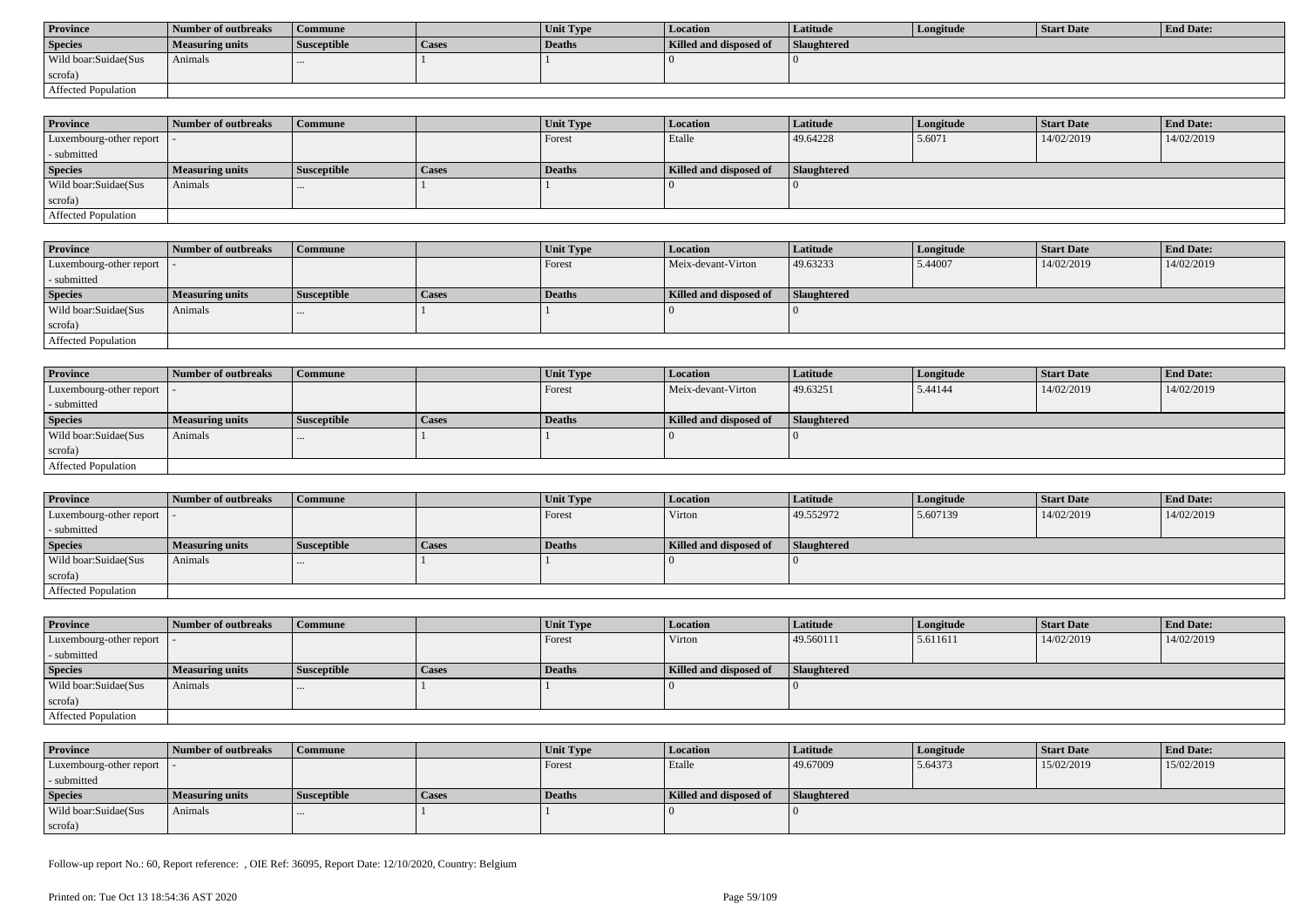| <b>Province</b>     | Number of outbreaks | Commune            |        | Unit Type     | <b>Location</b>               | Latitude    | Longitude | Start Date | <b>End Date:</b> |
|---------------------|---------------------|--------------------|--------|---------------|-------------------------------|-------------|-----------|------------|------------------|
| <b>Species</b>      | Measuring units     | <b>Susceptible</b> | 'Cases | <b>Deaths</b> | <b>Killed and disposed of</b> | Slaughtered |           |            |                  |
| Affected Population |                     |                    |        |               |                               |             |           |            |                  |

| <b>Province</b>         | Number of outbreaks    | <b>Commune</b>     |              | Unit Type | <b>Location</b>        | <b>Latitude</b>    | Longitude | <b>Start Date</b> | <b>End Date:</b> |
|-------------------------|------------------------|--------------------|--------------|-----------|------------------------|--------------------|-----------|-------------------|------------------|
| Luxembourg-other report |                        |                    |              | Forest    | Meix-devant-Virton     | 49.6342            | 5.43217   | 15/02/2019        | 15/02/2019       |
| - submitted             |                        |                    |              |           |                        |                    |           |                   |                  |
| <b>Species</b>          | <b>Measuring units</b> | <b>Susceptible</b> | <b>Cases</b> | Deaths    | Killed and disposed of | <b>Slaughtered</b> |           |                   |                  |
| Wild boar:Suidae(Sus    | Animals                |                    |              |           |                        |                    |           |                   |                  |
| scrofa)                 |                        |                    |              |           |                        |                    |           |                   |                  |
| Affected Population     |                        |                    |              |           |                        |                    |           |                   |                  |

| <b>Province</b>            | Number of outbreaks | Commune            |       | <b>Unit Type</b> | Location               | Latitude    | Longitude | <b>Start Date</b> | <b>End Date:</b> |
|----------------------------|---------------------|--------------------|-------|------------------|------------------------|-------------|-----------|-------------------|------------------|
| Luxembourg-other report  - |                     |                    |       | Forest           | Meix-devant-Virton     | 49.628956   | 5.49786   | 15/02/2019        | 15/02/2019       |
| - submitted                |                     |                    |       |                  |                        |             |           |                   |                  |
| <b>Species</b>             | Measuring units     | <b>Susceptible</b> | Cases | Deaths           | Killed and disposed of | Slaughtered |           |                   |                  |
| Wild boar:Suidae(Sus       | Animals             |                    |       |                  |                        |             |           |                   |                  |
| scrofa)                    |                     |                    |       |                  |                        |             |           |                   |                  |
| Affected Population        |                     |                    |       |                  |                        |             |           |                   |                  |

| <b>Province</b>            | Number of outbreaks    | <b>Commune</b>     |              | Unit Type | Location               | Latitude    | Longitude | <b>Start Date</b> | <b>End Date:</b> |
|----------------------------|------------------------|--------------------|--------------|-----------|------------------------|-------------|-----------|-------------------|------------------|
| Luxembourg-other report  - |                        |                    |              | I Forest  | Meix-devant-Virton     | 49.624402   | 5.492826  | 15/02/2019        | 15/02/2019       |
| - submitted                |                        |                    |              |           |                        |             |           |                   |                  |
| <b>Species</b>             | <b>Measuring units</b> | <b>Susceptible</b> | <b>Cases</b> | Deaths    | Killed and disposed of | Slaughtered |           |                   |                  |
| Wild boar:Suidae(Sus       | Animals                |                    |              |           |                        |             |           |                   |                  |
| scrofa)                    |                        |                    |              |           |                        |             |           |                   |                  |
| Affected Population        |                        |                    |              |           |                        |             |           |                   |                  |

| <b>Province</b>         | Number of outbreaks    | <b>Commune</b>     |              | Unit Type     | <i>Location</i>        | <b>Latitude</b> | Longitude | <b>Start Date</b> | <b>End Date:</b> |
|-------------------------|------------------------|--------------------|--------------|---------------|------------------------|-----------------|-----------|-------------------|------------------|
| Luxembourg-other report |                        |                    |              | <b>Forest</b> | Meix-devant-Virton     | 49.62441        | 5.493041  | 15/02/2019        | 15/02/2019       |
| - submitted             |                        |                    |              |               |                        |                 |           |                   |                  |
| <b>Species</b>          | <b>Measuring units</b> | <b>Susceptible</b> | <b>Cases</b> | Deaths        | Killed and disposed of | Slaughtered     |           |                   |                  |
| Wild boar:Suidae(Sus    | Animals                | $\cdots$           |              |               |                        |                 |           |                   |                  |
| scrofa)                 |                        |                    |              |               |                        |                 |           |                   |                  |
| Affected Population     |                        |                    |              |               |                        |                 |           |                   |                  |

| <b>Province</b>            | Number of outbreaks    | Commune            |       | Unit Type | <b>Location</b>        | <b>Latitude</b>    | Longitude | <b>Start Date</b> | <b>End Date:</b> |
|----------------------------|------------------------|--------------------|-------|-----------|------------------------|--------------------|-----------|-------------------|------------------|
| Luxembourg-other report  - |                        |                    |       | Forest    | Meix-devant-Virton     | 49.62491           | 5.492815  | 15/02/2019        | 15/02/2019       |
| - submitted                |                        |                    |       |           |                        |                    |           |                   |                  |
| <b>Species</b>             | <b>Measuring units</b> | <b>Susceptible</b> | Cases | Deaths    | Killed and disposed of | <b>Slaughtered</b> |           |                   |                  |
| Wild boar:Suidae(Sus       | Animals                | $\cdots$           |       |           |                        |                    |           |                   |                  |
| scrofa)                    |                        |                    |       |           |                        |                    |           |                   |                  |
| Affected Population        |                        |                    |       |           |                        |                    |           |                   |                  |

| <b>Province</b>            | Number of outbreaks    | <b>Commune</b>     |       | Unit Type     | <i>Location</i>        | <b>Latitude</b>    | Longitude | <b>Start Date</b> | <b>End Date:</b> |
|----------------------------|------------------------|--------------------|-------|---------------|------------------------|--------------------|-----------|-------------------|------------------|
| Luxembourg-other report  - |                        |                    |       | Forest        | Meix-devant-Virton     | 49.624504          | 5.493022  | 15/02/2019        | 15/02/2019       |
| - submitted                |                        |                    |       |               |                        |                    |           |                   |                  |
| <b>Species</b>             | <b>Measuring units</b> | <b>Susceptible</b> | Cases | <b>Deaths</b> | Killed and disposed of | <b>Slaughtered</b> |           |                   |                  |
| Wild boar:Suidae(Sus       | Animals                | $\cdots$           |       |               |                        |                    |           |                   |                  |
| scrofa)                    |                        |                    |       |               |                        |                    |           |                   |                  |
| Affected Population        |                        |                    |       |               |                        |                    |           |                   |                  |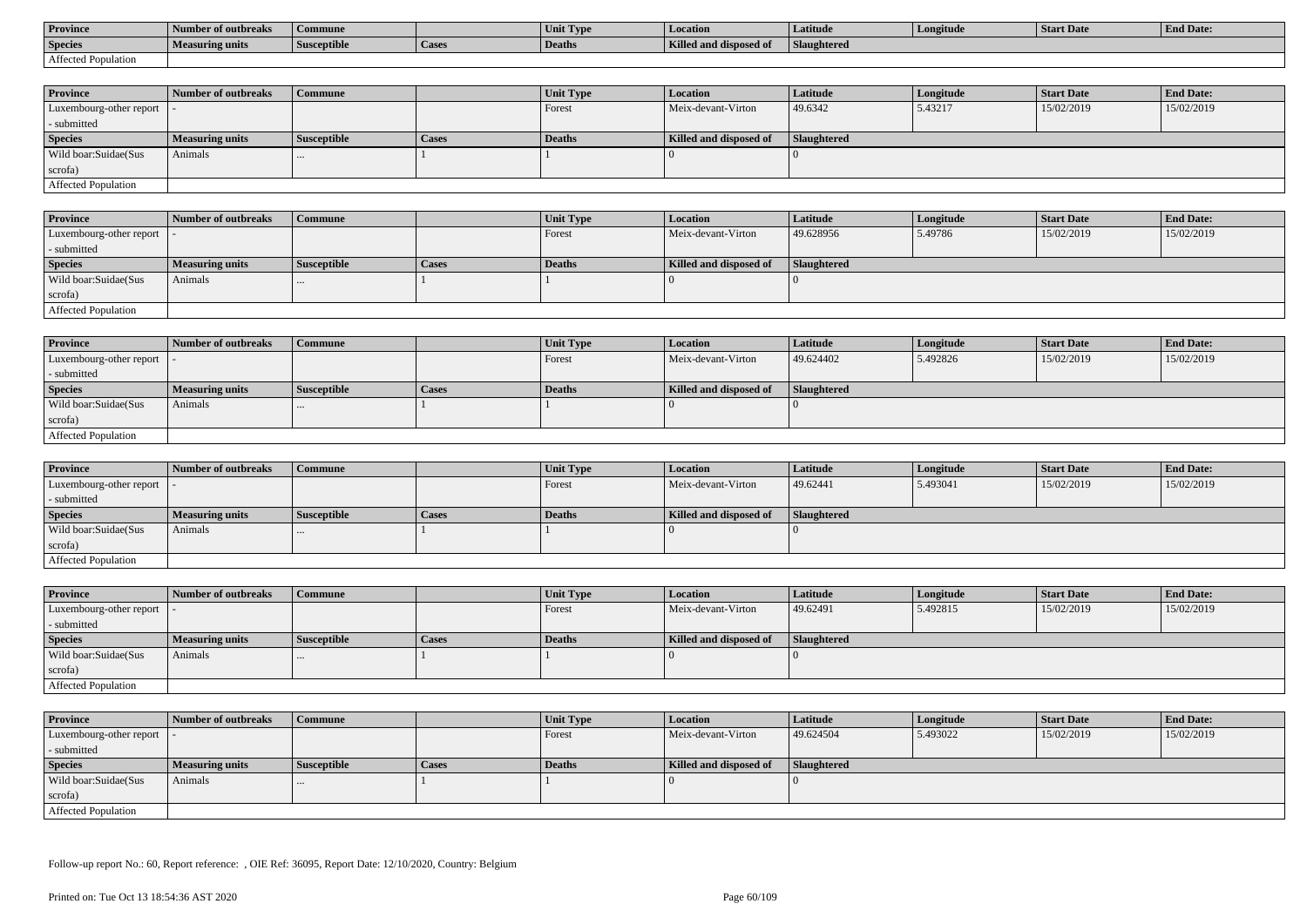| <b>Province</b>            | Number of outbreaks    | <b>Commune</b>     |              | Unit Type | Location               | <b>Latitude</b> | Longitude | <b>Start Date</b> | <b>End Date:</b> |
|----------------------------|------------------------|--------------------|--------------|-----------|------------------------|-----------------|-----------|-------------------|------------------|
| Luxembourg-other report  - |                        |                    |              | Forest    | Arlon                  | 49.64269        | 5.72673   | 16/02/2019        | 16/02/2019       |
| - submitted                |                        |                    |              |           |                        |                 |           |                   |                  |
| <b>Species</b>             | <b>Measuring units</b> | <b>Susceptible</b> | <b>Cases</b> | Deaths    | Killed and disposed of | Slaughtered     |           |                   |                  |
| Wild boar:Suidae(Sus       | Animals                |                    |              |           |                        |                 |           |                   |                  |
| scrofa)                    |                        |                    |              |           |                        |                 |           |                   |                  |
| Affected Population        |                        |                    |              |           |                        |                 |           |                   |                  |

| <b>Province</b>         | Number of outbreaks | <b>Commune</b>     |       | Unit Type | <b>Location</b>        | Latitude    | Longitude | <b>Start Date</b> | <b>End Date:</b> |
|-------------------------|---------------------|--------------------|-------|-----------|------------------------|-------------|-----------|-------------------|------------------|
| Luxembourg-other report |                     |                    |       | Forest    | Meix-devant-Virton     | 49.59237    | 5.44624   | 17/02/2019        | 17/02/2019       |
| - submitted             |                     |                    |       |           |                        |             |           |                   |                  |
| <b>Species</b>          | Measuring units     | <b>Susceptible</b> | Cases | Deaths    | Killed and disposed of | Slaughtered |           |                   |                  |
| Wild boar:Suidae(Sus    | Animals             |                    |       |           |                        |             |           |                   |                  |
| scrofa)                 |                     |                    |       |           |                        |             |           |                   |                  |
| Affected Population     |                     |                    |       |           |                        |             |           |                   |                  |

| <b>Province</b>            | Number of outbreaks | Commune            |              | Unit Type | Location               | Latitude    | Longitude | <b>Start Date</b> | <b>End Date:</b> |
|----------------------------|---------------------|--------------------|--------------|-----------|------------------------|-------------|-----------|-------------------|------------------|
| Luxembourg-other report  - |                     |                    |              | Forest    | Virton                 | 49.557639   | 5.607833  | 18/02/2019        | 18/02/2019       |
| - submitted                |                     |                    |              |           |                        |             |           |                   |                  |
| <b>Species</b>             | Measuring units     | <b>Susceptible</b> | <b>Cases</b> | Deaths    | Killed and disposed of | Slaughtered |           |                   |                  |
| Wild boar:Suidae(Sus       | Animals             |                    |              |           |                        |             |           |                   |                  |
| scrofa)                    |                     |                    |              |           |                        |             |           |                   |                  |
| Affected Population        |                     |                    |              |           |                        |             |           |                   |                  |

| <b>Province</b>            | Number of outbreaks    | <b>Commune</b>     |              | Unit Type | Location               | Latitude    | Longitude | <b>Start Date</b> | <b>End Date:</b> |
|----------------------------|------------------------|--------------------|--------------|-----------|------------------------|-------------|-----------|-------------------|------------------|
| Luxembourg-other report  - |                        |                    |              | Forest    | Etalle                 | 49.64004    | 5.68315   | 18/02/2019        | 18/02/2019       |
| - submitted                |                        |                    |              |           |                        |             |           |                   |                  |
| <b>Species</b>             | <b>Measuring units</b> | <b>Susceptible</b> | <b>Cases</b> | Deaths    | Killed and disposed of | Slaughtered |           |                   |                  |
| Wild boar:Suidae(Sus       | Animals                |                    |              |           |                        |             |           |                   |                  |
| scrofa)                    |                        |                    |              |           |                        |             |           |                   |                  |
| Affected Population        |                        |                    |              |           |                        |             |           |                   |                  |

| <b>Province</b>            | Number of outbreaks | Commune            |       | Unit Type | <b>Location</b>        | Latitude           | Longitude | <b>Start Date</b> | <b>End Date:</b> |
|----------------------------|---------------------|--------------------|-------|-----------|------------------------|--------------------|-----------|-------------------|------------------|
| Luxembourg-other report  - |                     |                    |       | Forest    | Etalle                 | 49.635632          | 5.592724  | 18/02/2019        | 18/02/2019       |
| - submitted                |                     |                    |       |           |                        |                    |           |                   |                  |
| <b>Species</b>             | Measuring units     | <b>Susceptible</b> | Cases | Deaths    | Killed and disposed of | <b>Slaughtered</b> |           |                   |                  |
|                            |                     |                    |       |           |                        |                    |           |                   |                  |
| Wild boar:Suidae(Sus       | Animals             | $\cdots$           |       |           |                        |                    |           |                   |                  |
| scrofa)                    |                     |                    |       |           |                        |                    |           |                   |                  |

| <b>Province</b>            | Number of outbreaks | <b>Commune</b>     |       | Unit Type | Location               | <b>Latitude</b>    | Longitude | <b>Start Date</b> | <b>End Date:</b> |
|----------------------------|---------------------|--------------------|-------|-----------|------------------------|--------------------|-----------|-------------------|------------------|
| Luxembourg-other report  - |                     |                    |       | Forest    | Meix-devant-Virton     | 49.629418          | 5.49866   | 18/02/2019        | 18/02/2019       |
| - submitted                |                     |                    |       |           |                        |                    |           |                   |                  |
| <b>Species</b>             | Measuring units     | <b>Susceptible</b> | Cases | Deaths    | Killed and disposed of | <b>Slaughtered</b> |           |                   |                  |
| Wild boar: Suidae (Sus     | Animals             |                    |       |           |                        |                    |           |                   |                  |
| scrofa)                    |                     |                    |       |           |                        |                    |           |                   |                  |
| Affected Population        |                     |                    |       |           |                        |                    |           |                   |                  |

| <b>Province</b><br><b>Start Date</b><br>1 Date.<br>Latitud<br>ımune<br>UVD <sub>t</sub><br>vertude<br>Umı.<br>эчигического |  |  |  |  |  |
|----------------------------------------------------------------------------------------------------------------------------|--|--|--|--|--|
|                                                                                                                            |  |  |  |  |  |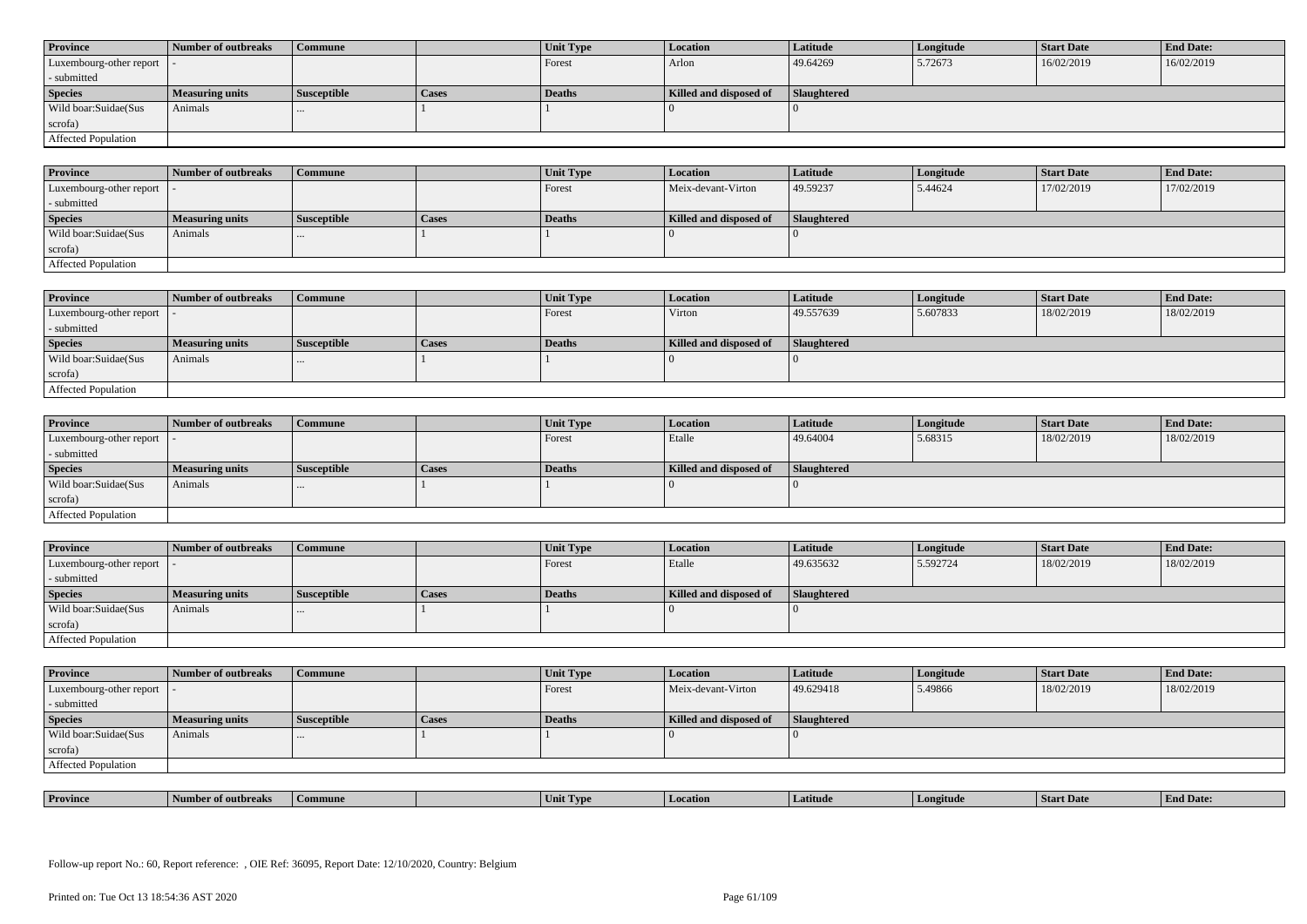| <b>Province</b>            | Number of outbreaks    | Commune            |              | Unit Type | <b>Location</b>        | <b>Latitude</b>    | Longitude | <b>Start Date</b> | <b>End Date:</b> |
|----------------------------|------------------------|--------------------|--------------|-----------|------------------------|--------------------|-----------|-------------------|------------------|
| <b>Species</b>             | <b>Measuring units</b> | <b>Susceptible</b> | <b>Cases</b> | Deaths    | Killed and disposed of | <b>Slaughtered</b> |           |                   |                  |
| Luxembourg-other report  - |                        |                    |              | Forest    | Virton                 | 49.557917          | 5.606583  | 18/02/2019        | 18/02/2019       |
| - submitted                |                        |                    |              |           |                        |                    |           |                   |                  |
| <b>Species</b>             | <b>Measuring units</b> | <b>Susceptible</b> | <b>Cases</b> | Deaths    | Killed and disposed of | Slaughtered        |           |                   |                  |
| Wild boar:Suidae(Sus       | Animals                | $\cdots$           |              |           |                        |                    |           |                   |                  |
| scrofa)                    |                        |                    |              |           |                        |                    |           |                   |                  |
|                            |                        |                    |              |           |                        |                    |           |                   |                  |

| <b>Province</b>             | Number of outbreaks    | Commune            |       | Unit Type     | Location               | <b>Latitude</b>    | Longitude | <b>Start Date</b> | <b>End Date:</b> |
|-----------------------------|------------------------|--------------------|-------|---------------|------------------------|--------------------|-----------|-------------------|------------------|
| Luxembourg-other report   - |                        |                    |       | Forest        | Tintigny               | 49.65773           | 5.42816   | 18/02/2019        | 18/02/2019       |
| - submitted                 |                        |                    |       |               |                        |                    |           |                   |                  |
| <b>Species</b>              | <b>Measuring units</b> | <b>Susceptible</b> | Cases | <b>Deaths</b> | Killed and disposed of | <b>Slaughtered</b> |           |                   |                  |
| Wild boar:Suidae(Sus        | Animals                | $\cdots$           |       |               |                        |                    |           |                   |                  |
| scrofa)                     |                        |                    |       |               |                        |                    |           |                   |                  |
| <b>Affected Population</b>  |                        |                    |       |               |                        |                    |           |                   |                  |

| <b>Province</b>         | Number of outbreaks    | Commune            |              | <b>Unit Type</b> | <b>Location</b>        | <b>Latitude</b> | Longitude | <b>Start Date</b> | <b>End Date:</b> |
|-------------------------|------------------------|--------------------|--------------|------------------|------------------------|-----------------|-----------|-------------------|------------------|
| Luxembourg-other report |                        |                    |              | Forest           | Tintigny               | 49.65884        | 5.44024   | 18/02/2019        | 18/02/2019       |
| - submitted             |                        |                    |              |                  |                        |                 |           |                   |                  |
| <b>Species</b>          | <b>Measuring units</b> | <b>Susceptible</b> | <b>Cases</b> | Deaths           | Killed and disposed of | Slaughtered     |           |                   |                  |
| Wild boar:Suidae(Sus    | Animals                | $\cdots$           |              |                  |                        |                 |           |                   |                  |
| scrofa)                 |                        |                    |              |                  |                        |                 |           |                   |                  |
| Affected Population     |                        |                    |              |                  |                        |                 |           |                   |                  |

| <b>Province</b>            | Number of outbreaks    | <b>Commune</b>     |              | <b>Unit Type</b> | <i>Location</i>        | <b>Latitude</b>    | Longitude | <b>Start Date</b> | <b>End Date:</b> |
|----------------------------|------------------------|--------------------|--------------|------------------|------------------------|--------------------|-----------|-------------------|------------------|
| Luxembourg-other report  - |                        |                    |              | Forest           | Meix-devant-Virton     | 49.624925          | 5.493416  | 19/02/2019        | 19/02/2019       |
| - submitted                |                        |                    |              |                  |                        |                    |           |                   |                  |
| <b>Species</b>             | <b>Measuring units</b> | <b>Susceptible</b> | <b>Cases</b> | Deaths           | Killed and disposed of | <b>Slaughtered</b> |           |                   |                  |
| Wild boar:Suidae(Sus       | Animals                | $\cdots$           |              |                  |                        |                    |           |                   |                  |
| scrofa)                    |                        |                    |              |                  |                        |                    |           |                   |                  |
| Affected Population        |                        |                    |              |                  |                        |                    |           |                   |                  |

| <b>Province</b>            | Number of outbreaks    | <b>Commune</b>     |              | Unit Type | Location               | Latitude           | Longitude | <b>Start Date</b> | <b>End Date:</b> |
|----------------------------|------------------------|--------------------|--------------|-----------|------------------------|--------------------|-----------|-------------------|------------------|
| Luxembourg-other report  - |                        |                    |              | Forest    | Meix-devant-Virton     | 49.624812          | 5.493216  | 19/02/2019        | 19/02/2019       |
| - submitted                |                        |                    |              |           |                        |                    |           |                   |                  |
| <b>Species</b>             | <b>Measuring units</b> | <b>Susceptible</b> | <b>Cases</b> | Deaths    | Killed and disposed of | <b>Slaughtered</b> |           |                   |                  |
| Wild boar:Suidae(Sus       | Animals                |                    |              |           |                        |                    |           |                   |                  |
| scrofa)                    |                        |                    |              |           |                        |                    |           |                   |                  |
| Affected Population        |                        |                    |              |           |                        |                    |           |                   |                  |

| <b>Province</b>            | Number of outbreaks | Commune            |              | Unit Type | Location               | <b>Latitude</b> | Longitude | <b>Start Date</b> | <b>End Date:</b> |
|----------------------------|---------------------|--------------------|--------------|-----------|------------------------|-----------------|-----------|-------------------|------------------|
| Luxembourg-other report  - |                     |                    |              | Forest    | Meix-devant-Virton     | 49.620215       | 5.49866   | 20/02/2019        | 20/02/2019       |
| - submitted                |                     |                    |              |           |                        |                 |           |                   |                  |
| <b>Species</b>             | Measuring units     | <b>Susceptible</b> | <b>Cases</b> | Deaths    | Killed and disposed of | Slaughtered     |           |                   |                  |
| Wild boar: Suidae (Sus     | Animals             | $\cdots$           |              |           |                        |                 |           |                   |                  |
| scrofa)                    |                     |                    |              |           |                        |                 |           |                   |                  |
| Affected Population        |                     |                    |              |           |                        |                 |           |                   |                  |

| <b>Province</b>         | Number of outbreaks | <b>Commune</b> | Unit Type | <b>Location</b>    | Latitude | Longitude | <b>Start Date</b> | <b>End Date:</b> |
|-------------------------|---------------------|----------------|-----------|--------------------|----------|-----------|-------------------|------------------|
| Luxembourg-other report |                     |                | Forest    | Meix-devant-Virton | 49.59178 | 5.51796   | 20/02/2019        | 20/02/2019       |
| submitted               |                     |                |           |                    |          |           |                   |                  |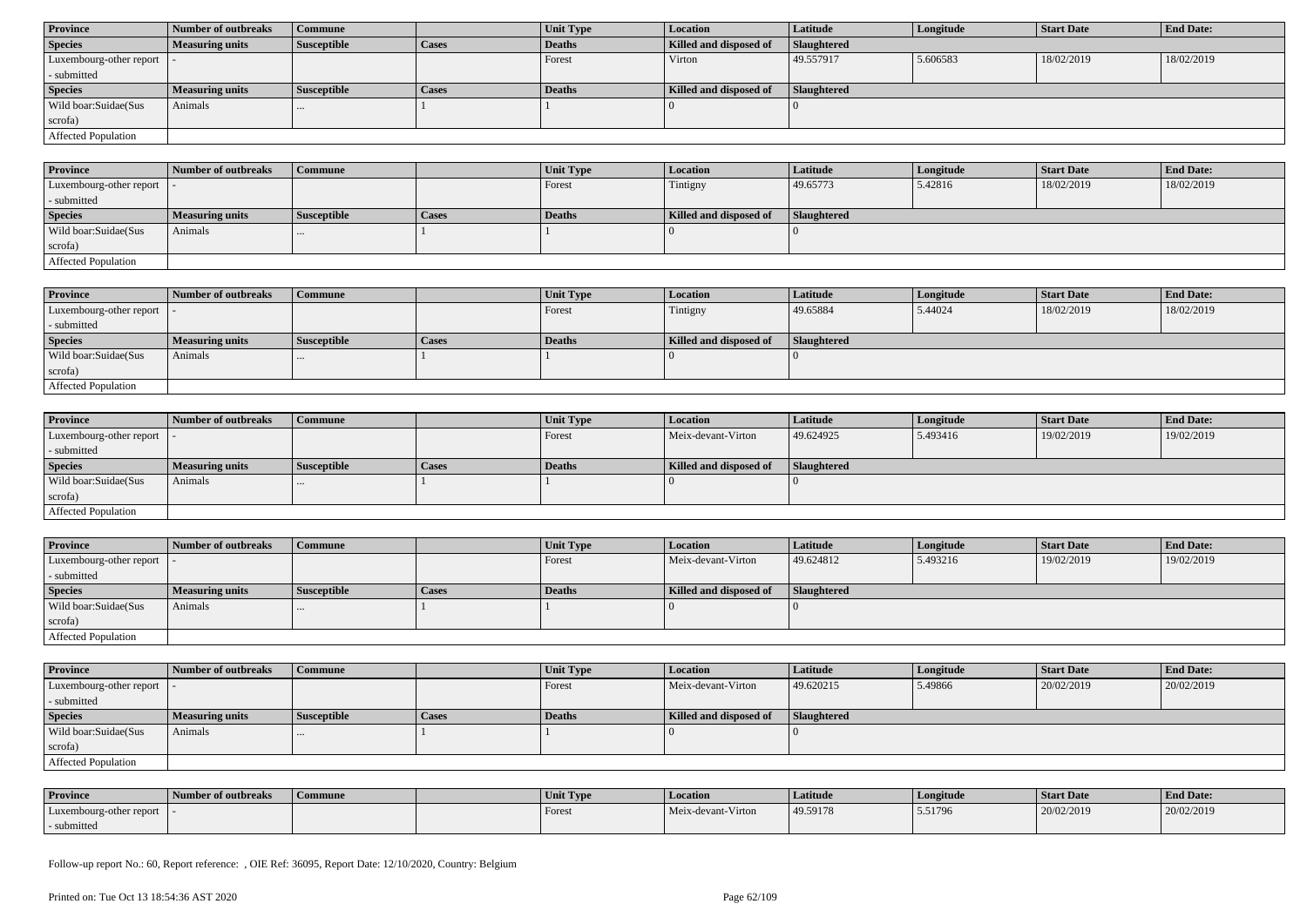| <b>Province</b>      | Number of outbreaks | Commune            |       | <b>Unit Type</b> | Location               | Latitude           | Longitude | Start Date | <b>End Date:</b> |
|----------------------|---------------------|--------------------|-------|------------------|------------------------|--------------------|-----------|------------|------------------|
| <b>Species</b>       | Measuring units     | <b>Susceptible</b> | Cases | Deaths           | Killed and disposed of | <b>Slaughtered</b> |           |            |                  |
| Wild boar:Suidae(Sus | Animals             |                    |       |                  |                        |                    |           |            |                  |
| scrofa)              |                     |                    |       |                  |                        |                    |           |            |                  |
| Affected Population  |                     |                    |       |                  |                        |                    |           |            |                  |

| <b>Province</b>            | Number of outbreaks | Commune            |              | <b>Unit Type</b> | <b>Location</b>        | <b>Latitude</b>    | Longitude | <b>Start Date</b> | <b>End Date:</b> |
|----------------------------|---------------------|--------------------|--------------|------------------|------------------------|--------------------|-----------|-------------------|------------------|
| Luxembourg-other report  - |                     |                    |              | Forest           | Meix-devant-Virton     | 49.59158           | 5.51799   | 20/02/2019        | 20/02/2019       |
| - submitted                |                     |                    |              |                  |                        |                    |           |                   |                  |
| <b>Species</b>             | Measuring units     | <b>Susceptible</b> | <b>Cases</b> | <b>Deaths</b>    | Killed and disposed of | <b>Slaughtered</b> |           |                   |                  |
| Wild boar:Suidae(Sus       | Animals             | $\cdots$           |              |                  |                        |                    |           |                   |                  |
| scrofa)                    |                     |                    |              |                  |                        |                    |           |                   |                  |
| Affected Population        |                     |                    |              |                  |                        |                    |           |                   |                  |

| <b>Province</b>         | Number of outbreaks | <b>Commune</b>     |       | Unit Type | <b>Location</b>        | Latitude    | Longitude | <b>Start Date</b> | <b>End Date:</b> |
|-------------------------|---------------------|--------------------|-------|-----------|------------------------|-------------|-----------|-------------------|------------------|
| Luxembourg-other report |                     |                    |       | Forest    | Tintigny               | 49.63769    | 5.43776   | 20/02/2019        | 20/02/2019       |
| - submitted             |                     |                    |       |           |                        |             |           |                   |                  |
| <b>Species</b>          | Measuring units     | <b>Susceptible</b> | Cases | Deaths    | Killed and disposed of | Slaughtered |           |                   |                  |
| Wild boar:Suidae(Sus    | Animals             |                    |       |           |                        |             |           |                   |                  |
| scrofa)                 |                     |                    |       |           |                        |             |           |                   |                  |
| Affected Population     |                     |                    |       |           |                        |             |           |                   |                  |

| Province                   | Number of outbreaks    | <b>Commune</b>     |              | Unit Type | Location               | Latitude    | Longitude | <b>Start Date</b> | <b>End Date:</b> |
|----------------------------|------------------------|--------------------|--------------|-----------|------------------------|-------------|-----------|-------------------|------------------|
| Luxembourg-other report  - |                        |                    |              | Forest    | Tintigny               | 49.63729    | 5.4376    | 20/02/2019        | 20/02/2019       |
| - submitted                |                        |                    |              |           |                        |             |           |                   |                  |
| <b>Species</b>             | <b>Measuring units</b> | <b>Susceptible</b> | <b>Cases</b> | Deaths    | Killed and disposed of | Slaughtered |           |                   |                  |
| Wild boar:Suidae(Sus       | Animals                |                    |              |           |                        |             |           |                   |                  |
| scrofa)                    |                        |                    |              |           |                        |             |           |                   |                  |
| <b>Affected Population</b> |                        |                    |              |           |                        |             |           |                   |                  |

| <b>Province</b>         | Number of outbreaks | l Commune          |              | <b>Unit Type</b> | <b>Location</b>        | <b>Latitude</b>    | Longitude | <b>Start Date</b> | <b>End Date:</b> |
|-------------------------|---------------------|--------------------|--------------|------------------|------------------------|--------------------|-----------|-------------------|------------------|
| Luxembourg-other report |                     |                    |              | Forest           | Tintigny               | 49.633368          | 5.42809   | 20/02/2019        | 20/02/2019       |
| - submitted             |                     |                    |              |                  |                        |                    |           |                   |                  |
| <b>Species</b>          | Measuring units     | <b>Susceptible</b> | <b>Cases</b> | Deaths           | Killed and disposed of | <b>Slaughtered</b> |           |                   |                  |
| Wild boar: Suidae (Sus  | Animals             |                    |              |                  |                        |                    |           |                   |                  |
| scrofa)                 |                     |                    |              |                  |                        |                    |           |                   |                  |
| Affected Population     |                     |                    |              |                  |                        |                    |           |                   |                  |

| <b>Province</b>            | Number of outbreaks    | <b>Commune</b>     |              | Unit Type     | Location               | <b>Latitude</b> | Longitude | <b>Start Date</b> | <b>End Date:</b> |
|----------------------------|------------------------|--------------------|--------------|---------------|------------------------|-----------------|-----------|-------------------|------------------|
| Luxembourg-other report  - |                        |                    |              | Forest        | Meix-devant-Virton     | 49.63446        | 5.44351   | 20/02/2019        | 20/02/2019       |
| - submitted                |                        |                    |              |               |                        |                 |           |                   |                  |
| <b>Species</b>             | <b>Measuring units</b> | <b>Susceptible</b> | <b>Cases</b> | <b>Deaths</b> | Killed and disposed of | Slaughtered     |           |                   |                  |
| Wild boar:Suidae(Sus       | Animals                |                    |              |               |                        |                 |           |                   |                  |
| scrofa)                    |                        |                    |              |               |                        |                 |           |                   |                  |
| Affected Population        |                        |                    |              |               |                        |                 |           |                   |                  |

| <b>Province</b>            | Number of outbreaks    | <b>Commune</b>     |              | Unit Type     | <b>Location</b>        | Latitude    | Longitude | <b>Start Date</b> | <b>End Date:</b> |
|----------------------------|------------------------|--------------------|--------------|---------------|------------------------|-------------|-----------|-------------------|------------------|
| Luxembourg-other report  - |                        |                    |              | <b>Forest</b> | Meix-devant-Virton     | 49.63702    | 5.44797   | 20/02/2019        | 20/02/2019       |
| - submitted                |                        |                    |              |               |                        |             |           |                   |                  |
| <b>Species</b>             | <b>Measuring units</b> | <b>Susceptible</b> | <b>Cases</b> | Deaths        | Killed and disposed of | Slaughtered |           |                   |                  |
| Wild boar:Suidae(Sus       | Animals                |                    |              |               |                        |             |           |                   |                  |
| scrofa)                    |                        |                    |              |               |                        |             |           |                   |                  |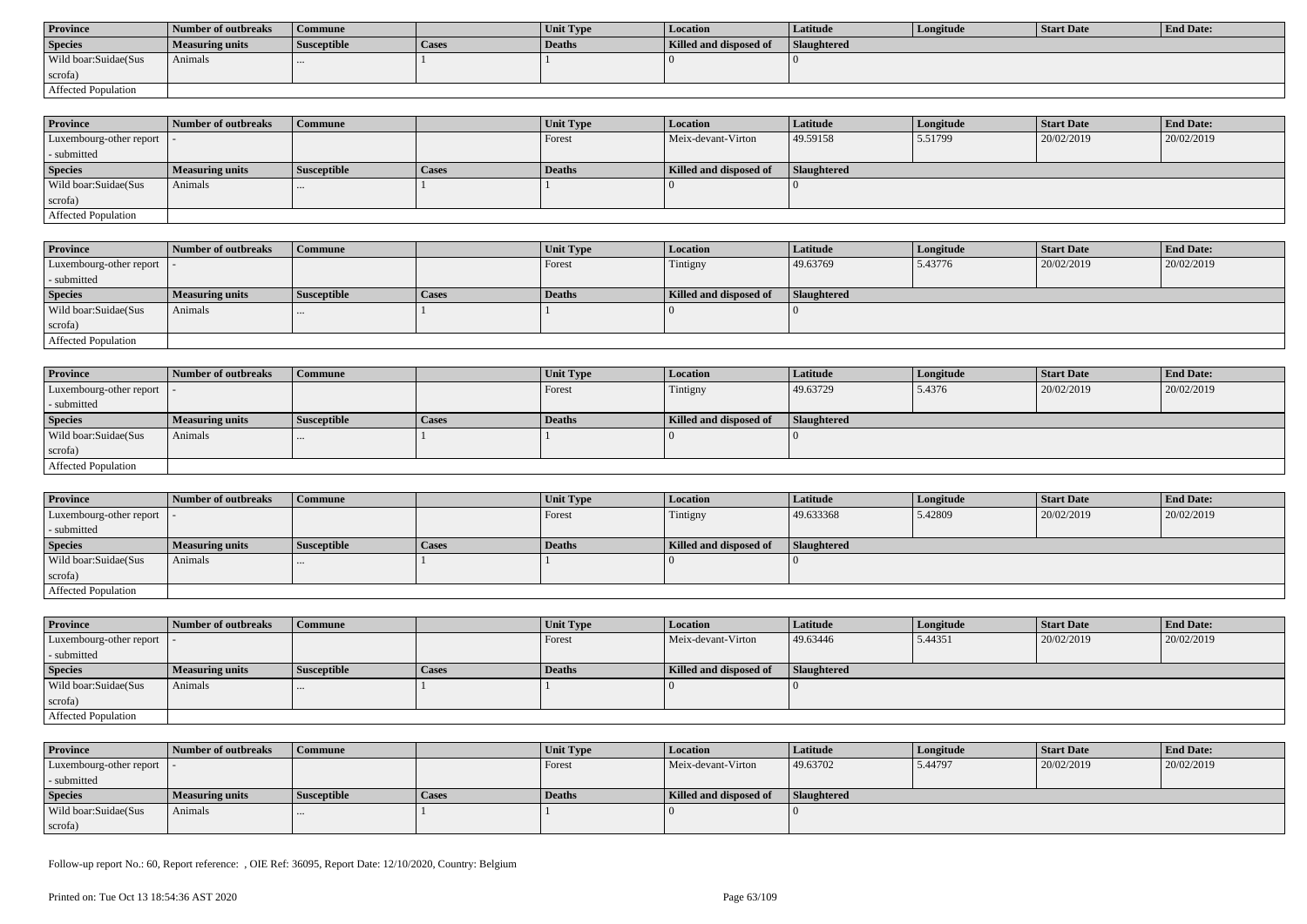| <b>Province</b>     | Number of outbreaks | Commune            |        | Unit Type     | <b>Location</b>               | Latitude    | Longitude | Start Date | <b>End Date:</b> |
|---------------------|---------------------|--------------------|--------|---------------|-------------------------------|-------------|-----------|------------|------------------|
| <b>Species</b>      | Measuring units     | <b>Susceptible</b> | 'Cases | <b>Deaths</b> | <b>Killed and disposed of</b> | Slaughtered |           |            |                  |
| Affected Population |                     |                    |        |               |                               |             |           |            |                  |

| <b>Province</b>         | Number of outbreaks    | Commune            |              | <b>Unit Type</b> | Location               | Latitude           | Longitude | <b>Start Date</b> | <b>End Date:</b> |
|-------------------------|------------------------|--------------------|--------------|------------------|------------------------|--------------------|-----------|-------------------|------------------|
| Luxembourg-other report |                        |                    |              | Forest           | Meix-devant-Virton     | 49.63777           | 5.44485   | 20/02/2019        | 20/02/2019       |
| - submitted             |                        |                    |              |                  |                        |                    |           |                   |                  |
| <b>Species</b>          | <b>Measuring units</b> | <b>Susceptible</b> | <b>Cases</b> | Deaths           | Killed and disposed of | <b>Slaughtered</b> |           |                   |                  |
| Wild boar:Suidae(Sus    | Animals                |                    |              |                  |                        |                    |           |                   |                  |
| scrofa)                 |                        |                    |              |                  |                        |                    |           |                   |                  |
| Affected Population     |                        |                    |              |                  |                        |                    |           |                   |                  |

| <b>Province</b>            | Number of outbreaks    | <b>Commune</b>     |              | <b>Unit Type</b> | <b>Location</b>        | <b>Latitude</b> | Longitude | <b>Start Date</b> | <b>End Date:</b> |
|----------------------------|------------------------|--------------------|--------------|------------------|------------------------|-----------------|-----------|-------------------|------------------|
| Luxembourg-other report  - |                        |                    |              | Forest           | Meix-devant-Virton     | 49.634602       | 5.443848  | 20/02/2019        | 20/02/2019       |
| - submitted                |                        |                    |              |                  |                        |                 |           |                   |                  |
| <b>Species</b>             | <b>Measuring units</b> | <b>Susceptible</b> | <b>Cases</b> | Deaths           | Killed and disposed of | Slaughtered     |           |                   |                  |
| Wild boar:Suidae(Sus       | Animals                |                    |              |                  |                        |                 |           |                   |                  |
| scrofa)                    |                        |                    |              |                  |                        |                 |           |                   |                  |
| Affected Population        |                        |                    |              |                  |                        |                 |           |                   |                  |

| <b>Province</b>            | Number of outbreaks    | <b>Commune</b>     |       | Unit Type | Location               | Latitude    | Longitude | <b>Start Date</b> | <b>End Date:</b> |
|----------------------------|------------------------|--------------------|-------|-----------|------------------------|-------------|-----------|-------------------|------------------|
| Luxembourg-other report  - |                        |                    |       | I Forest  | Etalle                 | 49.633458   | 5.570497  | 20/02/2019        | 20/02/2019       |
| - submitted                |                        |                    |       |           |                        |             |           |                   |                  |
| <b>Species</b>             | <b>Measuring units</b> | <b>Susceptible</b> | Cases | Deaths    | Killed and disposed of | Slaughtered |           |                   |                  |
| Wild boar:Suidae(Sus       | Animals                |                    |       |           |                        |             |           |                   |                  |
| scrofa)                    |                        |                    |       |           |                        |             |           |                   |                  |
| Affected Population        |                        |                    |       |           |                        |             |           |                   |                  |

| <b>Province</b>         | Number of outbreaks    | <b>Commune</b>     |              | Unit Type | <i>Location</i>        | <b>Latitude</b> | Longitude | <b>Start Date</b> | <b>End Date:</b> |
|-------------------------|------------------------|--------------------|--------------|-----------|------------------------|-----------------|-----------|-------------------|------------------|
| Luxembourg-other report |                        |                    |              | Forest    | Etalle                 | 49.632019       | 5.566314  | 20/02/2019        | 20/02/2019       |
| - submitted             |                        |                    |              |           |                        |                 |           |                   |                  |
| <b>Species</b>          | <b>Measuring units</b> | <b>Susceptible</b> | <b>Cases</b> | Deaths    | Killed and disposed of | Slaughtered     |           |                   |                  |
| Wild boar:Suidae(Sus    | Animals                | $\cdots$           |              |           |                        |                 |           |                   |                  |
| scrofa)                 |                        |                    |              |           |                        |                 |           |                   |                  |
| Affected Population     |                        |                    |              |           |                        |                 |           |                   |                  |

| <b>Province</b>            | Number of outbreaks    | Commune            |       | Unit Type | <b>Location</b>        | <b>Latitude</b> | Longitude | <b>Start Date</b> | <b>End Date:</b> |
|----------------------------|------------------------|--------------------|-------|-----------|------------------------|-----------------|-----------|-------------------|------------------|
| Luxembourg-other report  - |                        |                    |       | Forest    | Etalle                 | 49.64785        | 5.53545   | 20/02/2019        | 20/02/2019       |
| - submitted                |                        |                    |       |           |                        |                 |           |                   |                  |
| <b>Species</b>             | <b>Measuring units</b> | <b>Susceptible</b> | Cases | Deaths    | Killed and disposed of | Slaughtered     |           |                   |                  |
| Wild boar:Suidae(Sus       | Animals                | $\cdots$           |       |           |                        |                 |           |                   |                  |
| scrofa)                    |                        |                    |       |           |                        |                 |           |                   |                  |
| Affected Population        |                        |                    |       |           |                        |                 |           |                   |                  |

| <b>Province</b>            | Number of outbreaks    | <b>Commune</b>     |       | Unit Type     | <i>Location</i>        | <b>Latitude</b> | Longitude | <b>Start Date</b> | <b>End Date:</b> |
|----------------------------|------------------------|--------------------|-------|---------------|------------------------|-----------------|-----------|-------------------|------------------|
| Luxembourg-other report  - |                        |                    |       | Forest        | Etalle                 | 49.64784        | 5.53543   | 20/02/2019        | 20/02/2019       |
| - submitted                |                        |                    |       |               |                        |                 |           |                   |                  |
| <b>Species</b>             | <b>Measuring units</b> | <b>Susceptible</b> | Cases | <b>Deaths</b> | Killed and disposed of | Slaughtered     |           |                   |                  |
| Wild boar:Suidae(Sus       | Animals                | $\cdots$           |       |               |                        |                 |           |                   |                  |
| scrofa)                    |                        |                    |       |               |                        |                 |           |                   |                  |
| Affected Population        |                        |                    |       |               |                        |                 |           |                   |                  |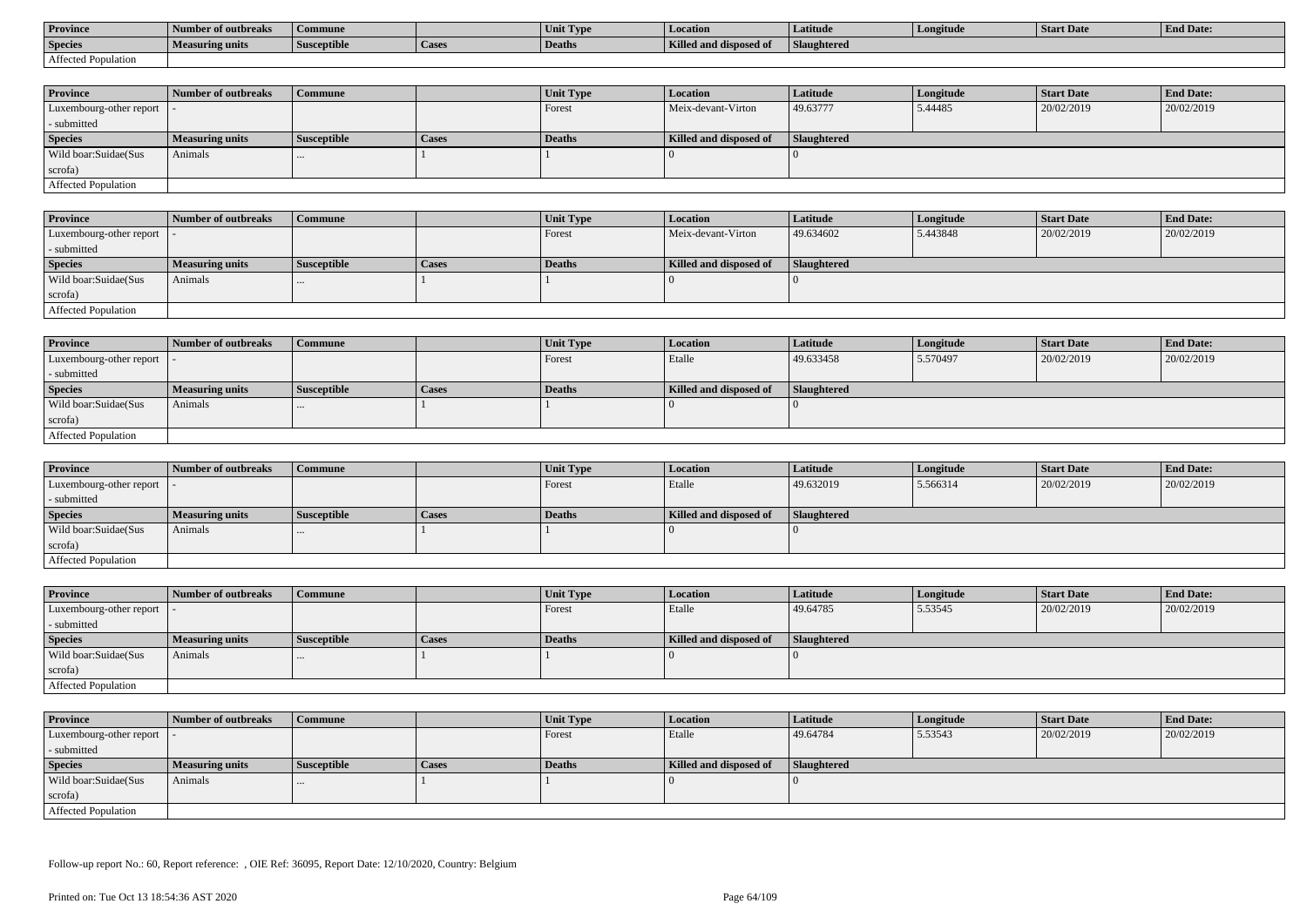| <b>Province</b>            | Number of outbreaks    | <b>Commune</b>     |              | Unit Type | Location               | <b>Latitude</b> | Longitude | <b>Start Date</b> | <b>End Date:</b> |
|----------------------------|------------------------|--------------------|--------------|-----------|------------------------|-----------------|-----------|-------------------|------------------|
| Luxembourg-other report  - |                        |                    |              | Forest    | Etalle                 | 49.64129        | 5.53779   | 20/02/2019        | 20/02/2019       |
| - submitted                |                        |                    |              |           |                        |                 |           |                   |                  |
| <b>Species</b>             | <b>Measuring units</b> | <b>Susceptible</b> | <b>Cases</b> | Deaths    | Killed and disposed of | Slaughtered     |           |                   |                  |
| Wild boar:Suidae(Sus       | Animals                |                    |              |           |                        |                 |           |                   |                  |
| scrofa)                    |                        |                    |              |           |                        |                 |           |                   |                  |
| Affected Population        |                        |                    |              |           |                        |                 |           |                   |                  |

| <b>Province</b>         | Number of outbreaks | <b>Commune</b>     |       | Unit Type     | <b>Location</b>        | Latitude    | Longitude | <b>Start Date</b> | <b>End Date:</b> |
|-------------------------|---------------------|--------------------|-------|---------------|------------------------|-------------|-----------|-------------------|------------------|
| Luxembourg-other report |                     |                    |       | Forest        | Meix-devant-Virton     | 49.63986    | 5.44665   | 20/02/2019        | 20/02/2019       |
| - submitted             |                     |                    |       |               |                        |             |           |                   |                  |
| <b>Species</b>          | Measuring units     | <b>Susceptible</b> | Cases | <b>Deaths</b> | Killed and disposed of | Slaughtered |           |                   |                  |
| Wild boar:Suidae(Sus    | Animals             |                    |       |               |                        |             |           |                   |                  |
| scrofa)                 |                     |                    |       |               |                        |             |           |                   |                  |
| Affected Population     |                     |                    |       |               |                        |             |           |                   |                  |

| <b>Province</b>            | Number of outbreaks | Commune              |              | Unit Type | Location               | <b>Latitude</b> | Longitude | <b>Start Date</b> | <b>End Date:</b> |
|----------------------------|---------------------|----------------------|--------------|-----------|------------------------|-----------------|-----------|-------------------|------------------|
| Luxembourg-other report  - |                     |                      |              | Forest    | Tintigny               | 49.63872        | 5.44975   | 20/02/2019        | 20/02/2019       |
| - submitted                |                     |                      |              |           |                        |                 |           |                   |                  |
| <b>Species</b>             | Measuring units     | <b>Susceptible</b>   | <b>Cases</b> | Deaths    | Killed and disposed of | Slaughtered     |           |                   |                  |
| Wild boar:Suidae(Sus       | Animals             | $\sim$ $\sim$ $\sim$ |              |           |                        |                 |           |                   |                  |
| scrofa)                    |                     |                      |              |           |                        |                 |           |                   |                  |
| Affected Population        |                     |                      |              |           |                        |                 |           |                   |                  |

| <b>Province</b>            | Number of outbreaks    | <b>Commune</b>     |              | Unit Type     | Location               | Latitude    | Longitude | <b>Start Date</b> | <b>End Date:</b> |
|----------------------------|------------------------|--------------------|--------------|---------------|------------------------|-------------|-----------|-------------------|------------------|
| Luxembourg-other report  - |                        |                    |              | Forest        | Meix-devant-Virton     | 49.63085    | 5.42601   | 20/02/2019        | 20/02/2019       |
| - submitted                |                        |                    |              |               |                        |             |           |                   |                  |
| <b>Species</b>             | <b>Measuring units</b> | <b>Susceptible</b> | <b>Cases</b> | <b>Deaths</b> | Killed and disposed of | Slaughtered |           |                   |                  |
| Wild boar:Suidae(Sus       | Animals                |                    |              |               |                        |             |           |                   |                  |
| scrofa)                    |                        |                    |              |               |                        |             |           |                   |                  |
| Affected Population        |                        |                    |              |               |                        |             |           |                   |                  |

| <b>Province</b>            | Number of outbreaks    | Commune            |       | <b>Unit Type</b> | <b>Location</b>        | <b>Latitude</b> | Longitude | <b>Start Date</b> | <b>End Date:</b> |
|----------------------------|------------------------|--------------------|-------|------------------|------------------------|-----------------|-----------|-------------------|------------------|
| Luxembourg-other report  - |                        |                    |       | Forest           | Meix-devant-Virton     | 49.6325         | 5.43908   | 20/02/2019        | 20/02/2019       |
| - submitted                |                        |                    |       |                  |                        |                 |           |                   |                  |
| <b>Species</b>             | <b>Measuring units</b> | <b>Susceptible</b> | Cases | <b>Deaths</b>    | Killed and disposed of | Slaughtered     |           |                   |                  |
| Wild boar:Suidae(Sus       | Animals                | $\cdots$           |       |                  |                        |                 |           |                   |                  |
| scrofa)                    |                        |                    |       |                  |                        |                 |           |                   |                  |
|                            |                        |                    |       |                  |                        |                 |           |                   |                  |

| <b>Province</b>            | Number of outbreaks    | <b>Commune</b>     |              | Unit Type | <b>Location</b>        | <b>Latitude</b>    | Longitude | <b>Start Date</b> | <b>End Date:</b> |
|----------------------------|------------------------|--------------------|--------------|-----------|------------------------|--------------------|-----------|-------------------|------------------|
| Luxembourg-other report  - |                        |                    |              | Forest    | Tintigny               | 49.65433           | 5.45589   | 20/02/2019        | 20/02/2019       |
| - submitted                |                        |                    |              |           |                        |                    |           |                   |                  |
| <b>Species</b>             | <b>Measuring units</b> | <b>Susceptible</b> | <b>Cases</b> | Deaths    | Killed and disposed of | <b>Slaughtered</b> |           |                   |                  |
| Wild boar:Suidae(Sus       | Animals                |                    |              |           |                        |                    |           |                   |                  |
| scrofa)                    |                        |                    |              |           |                        |                    |           |                   |                  |
| Affected Population        |                        |                    |              |           |                        |                    |           |                   |                  |

| <b>Province</b> | rnreak: | amune | - I vn<br>Unit | Latitud | neıtude | <b>Start Date</b> | $\mathbf{r}$<br>d Date:<br>- H'm. |
|-----------------|---------|-------|----------------|---------|---------|-------------------|-----------------------------------|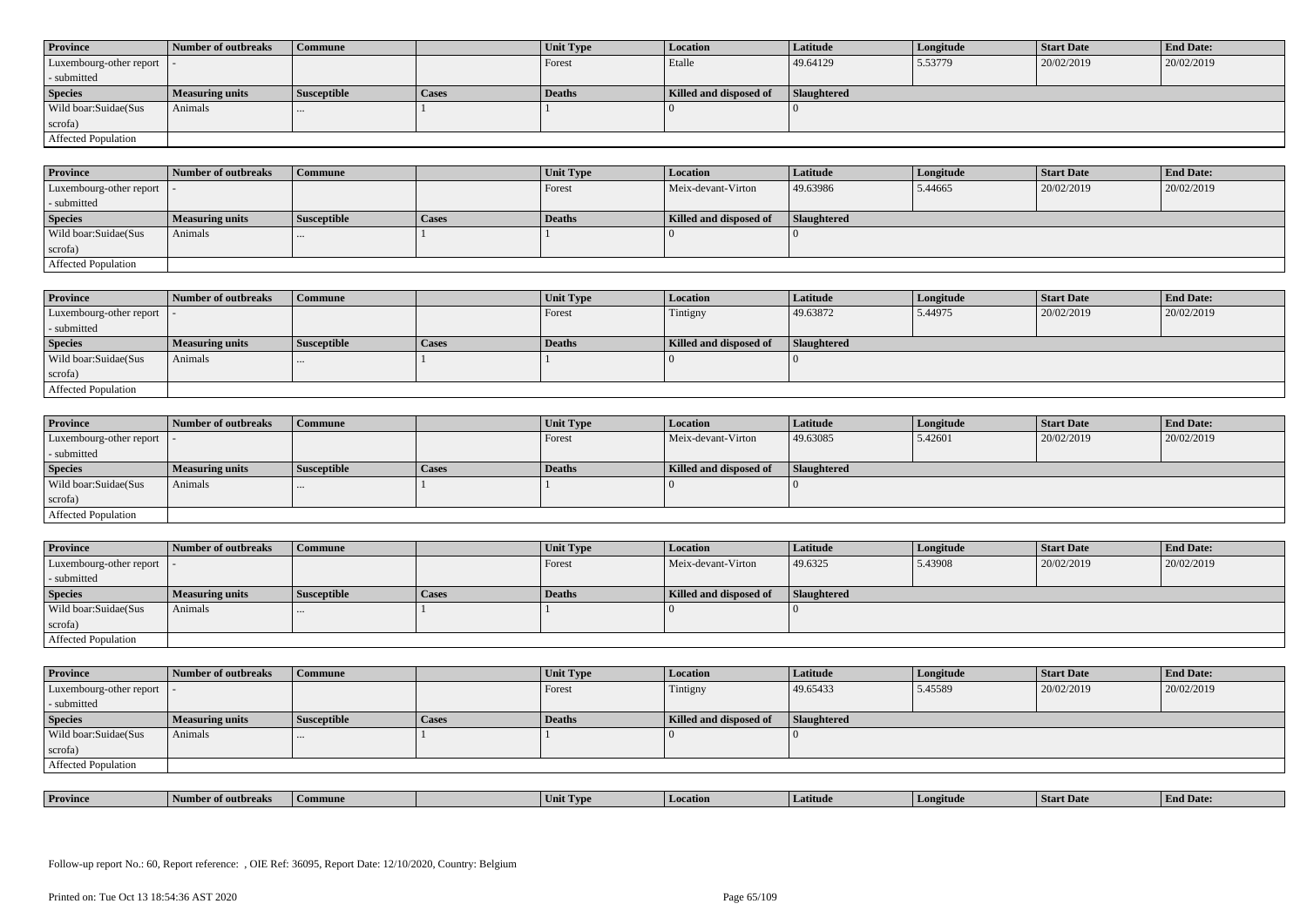| <b>Province</b>            | Number of outbreaks    | Commune            |              | Unit Type | <b>Location</b>        | <b>Latitude</b>    | Longitude | <b>Start Date</b> | <b>End Date:</b> |
|----------------------------|------------------------|--------------------|--------------|-----------|------------------------|--------------------|-----------|-------------------|------------------|
| <b>Species</b>             | <b>Measuring units</b> | <b>Susceptible</b> | <b>Cases</b> | Deaths    | Killed and disposed of | <b>Slaughtered</b> |           |                   |                  |
| Luxembourg-other report  - |                        |                    |              | Forest    | Tintigny               | 49.68324           | 5.47325   | 21/02/2019        | 21/02/2019       |
| - submitted                |                        |                    |              |           |                        |                    |           |                   |                  |
| <b>Species</b>             | <b>Measuring units</b> | <b>Susceptible</b> | <b>Cases</b> | Deaths    | Killed and disposed of | Slaughtered        |           |                   |                  |
| Wild boar:Suidae(Sus       | Animals                | $\cdots$           |              |           |                        |                    |           |                   |                  |
| scrofa)                    |                        |                    |              |           |                        |                    |           |                   |                  |
| Affected Population        |                        |                    |              |           |                        |                    |           |                   |                  |

| <b>Province</b>         | Number of outbreaks    | <b>Commune</b> |       | Unit Type | <i>Location</i>        | Latitude    | Longitude | <b>Start Date</b> | <b>End Date:</b> |
|-------------------------|------------------------|----------------|-------|-----------|------------------------|-------------|-----------|-------------------|------------------|
| Luxembourg-other report |                        |                |       | Forest    | Tintigny               | 49.638268   | 5.426533  | 21/02/2019        | 21/02/2019       |
| - submitted             |                        |                |       |           |                        |             |           |                   |                  |
| <b>Species</b>          | <b>Measuring units</b> | Susceptible    | Cases | Deaths    | Killed and disposed of | Slaughtered |           |                   |                  |
| Wild boar:Suidae(Sus    | Animals                |                |       |           |                        |             |           |                   |                  |
| scrofa)                 |                        |                |       |           |                        |             |           |                   |                  |
| Affected Population     |                        |                |       |           |                        |             |           |                   |                  |

| <b>Province</b>            | <b>Number of outbreaks</b> | <b>Commune</b>     |       | Unit Type     | <b>Location</b>        | <b>Latitude</b> | Longitude | <b>Start Date</b> | <b>End Date:</b> |
|----------------------------|----------------------------|--------------------|-------|---------------|------------------------|-----------------|-----------|-------------------|------------------|
| Luxembourg-other report    |                            |                    |       | <b>Forest</b> | Tintigny               | 49.638354       | 5.427972  | 21/02/2019        | 21/02/2019       |
| - submitted                |                            |                    |       |               |                        |                 |           |                   |                  |
| <b>Species</b>             | <b>Measuring units</b>     | <b>Susceptible</b> | Cases | Deaths        | Killed and disposed of | Slaughtered     |           |                   |                  |
| Wild boar:Suidae(Sus       | Animals                    |                    |       |               |                        |                 |           |                   |                  |
| scrofa)                    |                            |                    |       |               |                        |                 |           |                   |                  |
| <b>Affected Population</b> |                            |                    |       |               |                        |                 |           |                   |                  |

| <b>Province</b>            | Number of outbreaks    | <b>Commune</b>     |              | <b>Unit Type</b> | <i>Location</i>        | <b>Latitude</b>    | Longitude | <b>Start Date</b> | <b>End Date:</b> |
|----------------------------|------------------------|--------------------|--------------|------------------|------------------------|--------------------|-----------|-------------------|------------------|
| Luxembourg-other report  - |                        |                    |              | Forest           | Tintigny               | 49.638309          | 5.427082  | 21/02/2019        | 21/02/2019       |
| - submitted                |                        |                    |              |                  |                        |                    |           |                   |                  |
| <b>Species</b>             | <b>Measuring units</b> | <b>Susceptible</b> | <b>Cases</b> | <b>Deaths</b>    | Killed and disposed of | <b>Slaughtered</b> |           |                   |                  |
| Wild boar:Suidae(Sus       | Animals                | $\cdots$           |              |                  |                        |                    |           |                   |                  |
| scrofa)                    |                        |                    |              |                  |                        |                    |           |                   |                  |
| Affected Population        |                        |                    |              |                  |                        |                    |           |                   |                  |

| <b>Province</b>            | Number of outbreaks    | <b>Commune</b>     |              | Unit Type | Location               | Latitude    | Longitude | <b>Start Date</b> | <b>End Date:</b> |
|----------------------------|------------------------|--------------------|--------------|-----------|------------------------|-------------|-----------|-------------------|------------------|
| Luxembourg-other report  - |                        |                    |              | Forest    | Meix-devant-Virton     | 49.60654    | 5.52929   | 21/02/2019        | 21/02/2019       |
| - submitted                |                        |                    |              |           |                        |             |           |                   |                  |
| <b>Species</b>             | <b>Measuring units</b> | <b>Susceptible</b> | <b>Cases</b> | Deaths    | Killed and disposed of | Slaughtered |           |                   |                  |
| Wild boar:Suidae(Sus       | Animals                |                    |              |           |                        |             |           |                   |                  |
| scrofa)                    |                        |                    |              |           |                        |             |           |                   |                  |
| <b>Affected Population</b> |                        |                    |              |           |                        |             |           |                   |                  |

| <b>Province</b>            | Number of outbreaks | Commune            |              | Unit Type | Location               | <b>Latitude</b> | Longitude | <b>Start Date</b> | <b>End Date:</b> |
|----------------------------|---------------------|--------------------|--------------|-----------|------------------------|-----------------|-----------|-------------------|------------------|
| Luxembourg-other report  - |                     |                    |              | Forest    | Meix-devant-Virton     | 49.60561        | 5.52649   | 21/02/2019        | 21/02/2019       |
| - submitted                |                     |                    |              |           |                        |                 |           |                   |                  |
| <b>Species</b>             | Measuring units     | <b>Susceptible</b> | <b>Cases</b> | Deaths    | Killed and disposed of | Slaughtered     |           |                   |                  |
| Wild boar: Suidae (Sus     | Animals             | $\cdots$           |              |           |                        |                 |           |                   |                  |
| scrofa)                    |                     |                    |              |           |                        |                 |           |                   |                  |
| Affected Population        |                     |                    |              |           |                        |                 |           |                   |                  |

| <b>Province</b>         | Number of outbreaks | Commune | Unit Type | Location | Latitude | Longitude | Start Date | <b>End Date:</b> |
|-------------------------|---------------------|---------|-----------|----------|----------|-----------|------------|------------------|
| Luxembourg-other report |                     |         | Forest    | Tintigny | 49.70721 | 5.48064   | 21/02/2019 | 21/02/2019       |
| submitted               |                     |         |           |          |          |           |            |                  |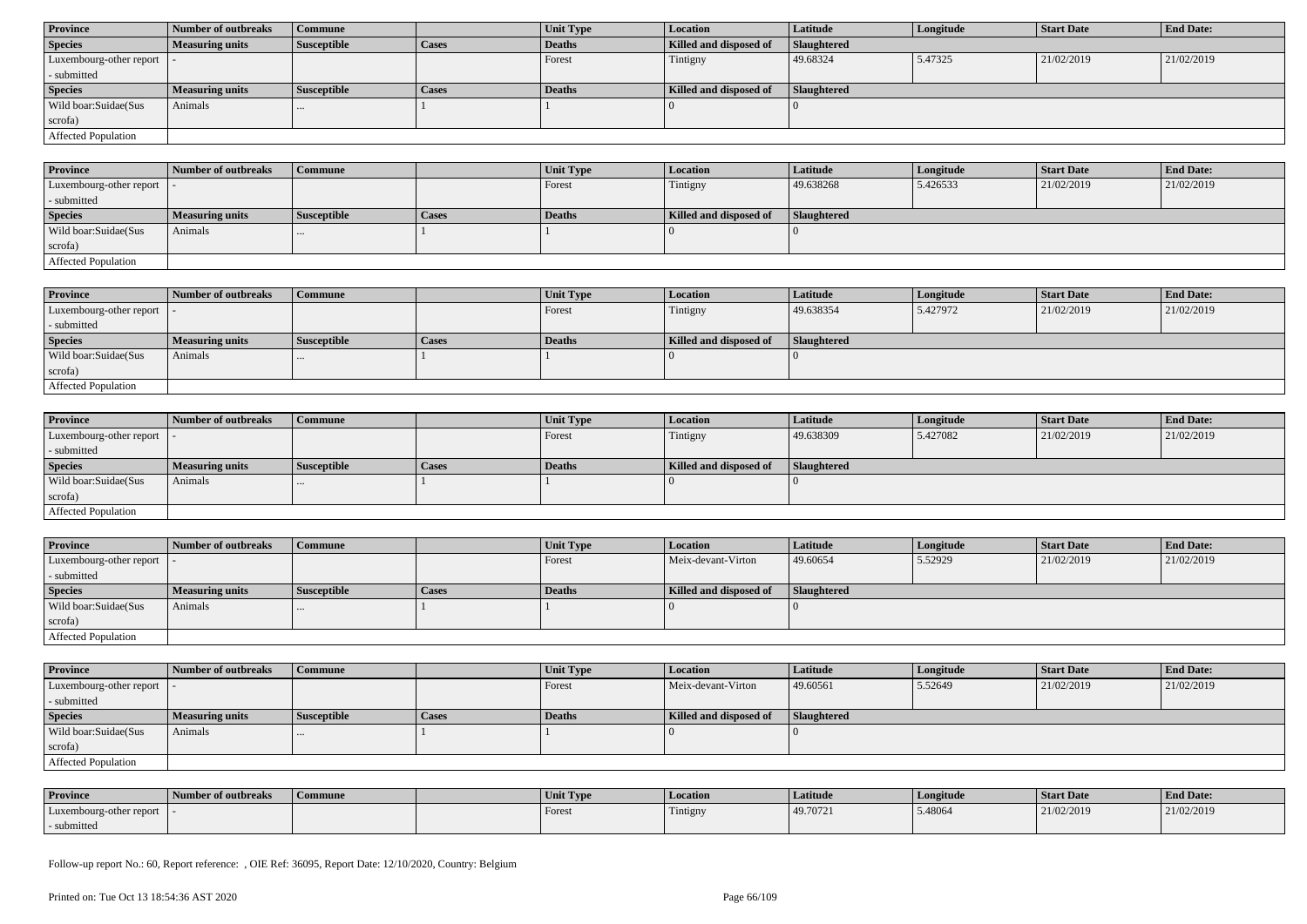| <b>Province</b>      | Number of outbreaks | Commune            |              | <b>Unit Type</b> | Location               | Latitude    | Longitude | Start Date | <b>End Date:</b> |
|----------------------|---------------------|--------------------|--------------|------------------|------------------------|-------------|-----------|------------|------------------|
| <b>Species</b>       | Measuring units     | <b>Susceptible</b> | <b>Cases</b> | Deaths           | Killed and disposed of | Slaughtered |           |            |                  |
| Wild boar:Suidae(Sus | Animals             |                    |              |                  |                        |             |           |            |                  |
| scrofa)              |                     |                    |              |                  |                        |             |           |            |                  |
| Affected Population  |                     |                    |              |                  |                        |             |           |            |                  |

| <b>Province</b>            | Number of outbreaks | Commune            |              | <b>Unit Type</b> | <b>Location</b>        | <b>Latitude</b>    | Longitude | <b>Start Date</b> | <b>End Date:</b> |
|----------------------------|---------------------|--------------------|--------------|------------------|------------------------|--------------------|-----------|-------------------|------------------|
| Luxembourg-other report  - |                     |                    |              | Forest           | Tintigny               | 49.63555           | 5.455774  | 21/02/2019        | 21/02/2019       |
| - submitted                |                     |                    |              |                  |                        |                    |           |                   |                  |
| <b>Species</b>             | Measuring units     | <b>Susceptible</b> | <b>Cases</b> | <b>Deaths</b>    | Killed and disposed of | <b>Slaughtered</b> |           |                   |                  |
| Wild boar:Suidae(Sus       | Animals             | $\cdots$           |              |                  |                        |                    |           |                   |                  |
| scrofa)                    |                     |                    |              |                  |                        |                    |           |                   |                  |
| Affected Population        |                     |                    |              |                  |                        |                    |           |                   |                  |

| <b>Province</b>         | Number of outbreaks    | <b>Commune</b>     |       | Unit Type | Location               | <b>Latitude</b> | Longitude | <b>Start Date</b> | <b>End Date:</b> |
|-------------------------|------------------------|--------------------|-------|-----------|------------------------|-----------------|-----------|-------------------|------------------|
| Luxembourg-other report |                        |                    |       | Forest    | Tintigny               | 49.635419       | 5.455624  | 21/02/2019        | 21/02/2019       |
| - submitted             |                        |                    |       |           |                        |                 |           |                   |                  |
| <b>Species</b>          | <b>Measuring units</b> | <b>Susceptible</b> | Cases | Deaths    | Killed and disposed of | Slaughtered     |           |                   |                  |
| Wild boar:Suidae(Sus    | Animals                |                    |       |           |                        |                 |           |                   |                  |
| scrofa)                 |                        |                    |       |           |                        |                 |           |                   |                  |
| Affected Population     |                        |                    |       |           |                        |                 |           |                   |                  |

| <b>Province</b>            | Number of outbreaks    | <b>Commune</b>     |              | Unit Type | Location               | Latitude    | Longitude | <b>Start Date</b> | <b>End Date:</b> |
|----------------------------|------------------------|--------------------|--------------|-----------|------------------------|-------------|-----------|-------------------|------------------|
| Luxembourg-other report  - |                        |                    |              | Forest    | Tintigny               | 49.63546    | 5.45546   | 21/02/2019        | 21/02/2019       |
| - submitted                |                        |                    |              |           |                        |             |           |                   |                  |
| <b>Species</b>             | <b>Measuring units</b> | <b>Susceptible</b> | <b>Cases</b> | Deaths    | Killed and disposed of | Slaughtered |           |                   |                  |
| Wild boar:Suidae(Sus       | Animals                |                    |              |           |                        |             |           |                   |                  |
| scrofa)                    |                        |                    |              |           |                        |             |           |                   |                  |
| Affected Population        |                        |                    |              |           |                        |             |           |                   |                  |

| <b>Province</b>            | Number of outbreaks    | Commune            |              | <b>Unit Type</b> | Location               | Latitude           | Longitude | <b>Start Date</b> | <b>End Date:</b> |
|----------------------------|------------------------|--------------------|--------------|------------------|------------------------|--------------------|-----------|-------------------|------------------|
| Luxembourg-other report  - |                        |                    |              | Forest           | Tintigny               | 49.635623          | 5.455472  | 21/02/2019        | 21/02/2019       |
| - submitted                |                        |                    |              |                  |                        |                    |           |                   |                  |
| <b>Species</b>             | <b>Measuring units</b> | <b>Susceptible</b> | <b>Cases</b> | Deaths           | Killed and disposed of | <b>Slaughtered</b> |           |                   |                  |
| Wild boar:Suidae(Sus       | Animals                |                    |              |                  |                        |                    |           |                   |                  |
| scrofa)                    |                        |                    |              |                  |                        |                    |           |                   |                  |
| Affected Population        |                        |                    |              |                  |                        |                    |           |                   |                  |

| <b>Province</b>            | Number of outbreaks    | <b>Commune</b>     |              | Unit Type | Location               | <b>Latitude</b> | Longitude | <b>Start Date</b> | <b>End Date:</b> |
|----------------------------|------------------------|--------------------|--------------|-----------|------------------------|-----------------|-----------|-------------------|------------------|
| Luxembourg-other report  - |                        |                    |              | Forest    | Tintigny               | 49.63777        | 5.45469   | 21/02/2019        | 21/02/2019       |
| - submitted                |                        |                    |              |           |                        |                 |           |                   |                  |
| <b>Species</b>             | <b>Measuring units</b> | <b>Susceptible</b> | <b>Cases</b> | Deaths    | Killed and disposed of | Slaughtered     |           |                   |                  |
| Wild boar:Suidae(Sus       | Animals                |                    |              |           |                        |                 |           |                   |                  |
| scrofa)                    |                        |                    |              |           |                        |                 |           |                   |                  |
| Affected Population        |                        |                    |              |           |                        |                 |           |                   |                  |

| <b>Province</b>            | Number of outbreaks    | Commune            |       | <b>Unit Type</b> | <b>Location</b>        | Latitude    | Longitude | Start Date | <b>End Date:</b> |
|----------------------------|------------------------|--------------------|-------|------------------|------------------------|-------------|-----------|------------|------------------|
| Luxembourg-other report  - |                        |                    |       | Forest           | Tintigny               | 49.635477   | 5.455247  | 21/02/2019 | 21/02/2019       |
| - submitted                |                        |                    |       |                  |                        |             |           |            |                  |
| <b>Species</b>             | <b>Measuring units</b> | <b>Susceptible</b> | Cases | Deaths           | Killed and disposed of | Slaughtered |           |            |                  |
| Wild boar:Suidae(Sus       | Animals                |                    |       |                  |                        |             |           |            |                  |
| scrofa)                    |                        |                    |       |                  |                        |             |           |            |                  |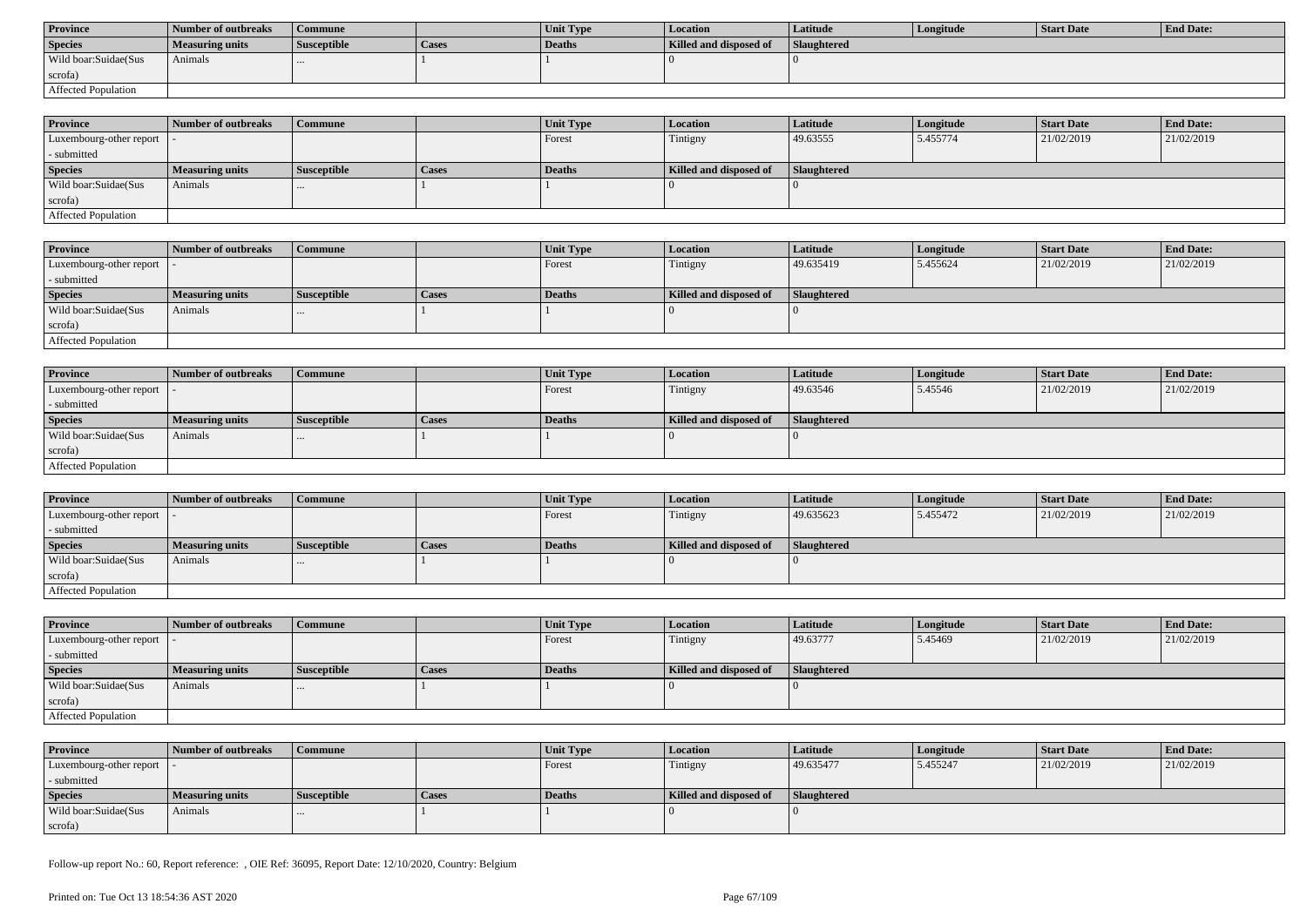| <b>Province</b>     | Number of outbreaks    | Commune            |                    | Unit Typ. | Location                             | Latitude    | Longitude | <b>Start Date</b> | <b>End Date:</b> |
|---------------------|------------------------|--------------------|--------------------|-----------|--------------------------------------|-------------|-----------|-------------------|------------------|
| <b>Species</b>      | <b>Measuring units</b> | <b>Susceptible</b> | <sup>1</sup> Cases | Deaths    | <b>Killed and disposy</b><br>™ od of | Slaughtered |           |                   |                  |
| Affected Population |                        |                    |                    |           |                                      |             |           |                   |                  |

| <b>Province</b>         | Number of outbreaks    | Commune            |              | <b>Unit Type</b> | Location               | Latitude    | Longitude | <b>Start Date</b> | <b>End Date:</b> |
|-------------------------|------------------------|--------------------|--------------|------------------|------------------------|-------------|-----------|-------------------|------------------|
| Luxembourg-other report |                        |                    |              | Forest           | Tintigny               | 49.63906    | 5.46599   | 21/02/2019        | 21/02/2019       |
| - submitted             |                        |                    |              |                  |                        |             |           |                   |                  |
| <b>Species</b>          | <b>Measuring units</b> | <b>Susceptible</b> | <b>Cases</b> | Deaths           | Killed and disposed of | Slaughtered |           |                   |                  |
| Wild boar: Suidae (Sus  | Animals                |                    |              |                  |                        |             |           |                   |                  |
| scrofa)                 |                        |                    |              |                  |                        |             |           |                   |                  |
| Affected Population     |                        |                    |              |                  |                        |             |           |                   |                  |

| <b>Province</b>            | Number of outbreaks    | <b>Commune</b>     |              | <b>Unit Type</b> | Location               | Latitude    | Longitude | <b>Start Date</b> | <b>End Date:</b> |
|----------------------------|------------------------|--------------------|--------------|------------------|------------------------|-------------|-----------|-------------------|------------------|
| Luxembourg-other report  - |                        |                    |              | Forest           | Tintigny               | 49.640544   | 5.462988  | 21/02/2019        | 21/02/2019       |
| - submitted                |                        |                    |              |                  |                        |             |           |                   |                  |
| <b>Species</b>             | <b>Measuring units</b> | <b>Susceptible</b> | <b>Cases</b> | Deaths           | Killed and disposed of | Slaughtered |           |                   |                  |
| Wild boar:Suidae(Sus       | Animals                |                    |              |                  |                        |             |           |                   |                  |
| scrofa)                    |                        |                    |              |                  |                        |             |           |                   |                  |
| Affected Population        |                        |                    |              |                  |                        |             |           |                   |                  |

| <b>Province</b>            | Number of outbreaks    | <b>Commune</b>     |              | Unit Type | Location               | Latitude    | Longitude | <b>Start Date</b> | <b>End Date:</b> |
|----------------------------|------------------------|--------------------|--------------|-----------|------------------------|-------------|-----------|-------------------|------------------|
| Luxembourg-other report  - |                        |                    |              | Forest    | Tintigny               | 49.64051    | 5.46216   | 21/02/2019        | 21/02/2019       |
| - submitted                |                        |                    |              |           |                        |             |           |                   |                  |
| <b>Species</b>             | <b>Measuring units</b> | <b>Susceptible</b> | <b>Cases</b> | Deaths    | Killed and disposed of | Slaughtered |           |                   |                  |
| Wild boar:Suidae(Sus       | Animals                |                    |              |           |                        |             |           |                   |                  |
| scrofa)                    |                        |                    |              |           |                        |             |           |                   |                  |
| Affected Population        |                        |                    |              |           |                        |             |           |                   |                  |

| <b>Province</b>         | Number of outbreaks    | <b>Commune</b>     |              | <b>Unit Type</b> | <i>Location</i>        | <b>Latitude</b> | Longitude | <b>Start Date</b> | <b>End Date:</b> |
|-------------------------|------------------------|--------------------|--------------|------------------|------------------------|-----------------|-----------|-------------------|------------------|
| Luxembourg-other report |                        |                    |              | Forest           | Chiny                  | 49.70699        | 5.47748   | 22/02/2019        | 22/02/2019       |
| - submitted             |                        |                    |              |                  |                        |                 |           |                   |                  |
| <b>Species</b>          | <b>Measuring units</b> | <b>Susceptible</b> | <b>Cases</b> | Deaths           | Killed and disposed of | Slaughtered     |           |                   |                  |
| Wild boar:Suidae(Sus    | Animals                |                    |              |                  |                        |                 |           |                   |                  |
| scrofa)                 |                        |                    |              |                  |                        |                 |           |                   |                  |
| Affected Population     |                        |                    |              |                  |                        |                 |           |                   |                  |

| <b>Province</b>            | Number of outbreaks    | Commune            |       | Unit Type | <b>Location</b>        | <b>Latitude</b>    | Longitude | <b>Start Date</b> | <b>End Date:</b> |
|----------------------------|------------------------|--------------------|-------|-----------|------------------------|--------------------|-----------|-------------------|------------------|
| Luxembourg-other report  - |                        |                    |       | Forest    | Meix-devant-Virton     | 49.62183           | 5.45747   | 22/02/2019        | 22/02/2019       |
| - submitted                |                        |                    |       |           |                        |                    |           |                   |                  |
| <b>Species</b>             | <b>Measuring units</b> | <b>Susceptible</b> | Cases | Deaths    | Killed and disposed of | <b>Slaughtered</b> |           |                   |                  |
| Wild boar:Suidae(Sus       | Animals                | $\cdots$           |       |           |                        |                    |           |                   |                  |
| scrofa)                    |                        |                    |       |           |                        |                    |           |                   |                  |
| Affected Population        |                        |                    |       |           |                        |                    |           |                   |                  |

| <b>Province</b>            | Number of outbreaks    | <b>Commune</b>     |       | Unit Type     | <i>Location</i>        | <b>Latitude</b>    | Longitude | <b>Start Date</b> | <b>End Date:</b> |
|----------------------------|------------------------|--------------------|-------|---------------|------------------------|--------------------|-----------|-------------------|------------------|
| Luxembourg-other report  - |                        |                    |       | Forest        | Meix-devant-Virton     | 49.62221           | 5.45747   | 22/02/2019        | 22/02/2019       |
| - submitted                |                        |                    |       |               |                        |                    |           |                   |                  |
| <b>Species</b>             | <b>Measuring units</b> | <b>Susceptible</b> | Cases | <b>Deaths</b> | Killed and disposed of | <b>Slaughtered</b> |           |                   |                  |
| Wild boar:Suidae(Sus       | Animals                | $\cdots$           |       |               |                        |                    |           |                   |                  |
| scrofa)                    |                        |                    |       |               |                        |                    |           |                   |                  |
| Affected Population        |                        |                    |       |               |                        |                    |           |                   |                  |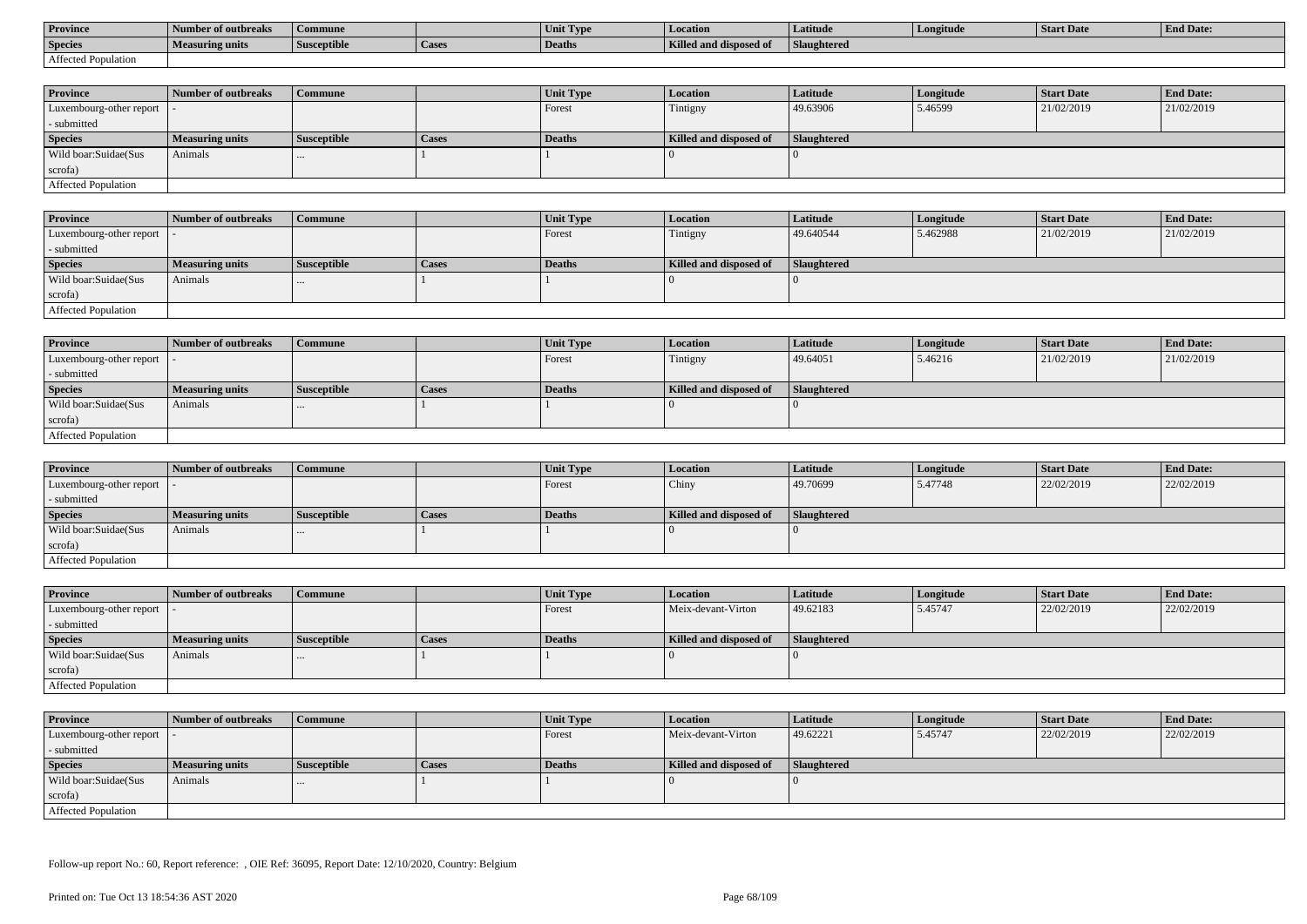| <b>Province</b>            | Number of outbreaks    | <b>Commune</b>     |              | Unit Type | Location               | <b>Latitude</b> | Longitude | <b>Start Date</b> | <b>End Date:</b> |
|----------------------------|------------------------|--------------------|--------------|-----------|------------------------|-----------------|-----------|-------------------|------------------|
| Luxembourg-other report  - |                        |                    |              | Forest    | Etalle                 | 49.644867       | 5.556329  | 22/02/2019        | 22/02/2019       |
| - submitted                |                        |                    |              |           |                        |                 |           |                   |                  |
| <b>Species</b>             | <b>Measuring units</b> | <b>Susceptible</b> | <b>Cases</b> | Deaths    | Killed and disposed of | Slaughtered     |           |                   |                  |
| Wild boar: Suidae (Sus     | Animals                |                    |              |           |                        |                 |           |                   |                  |
| scrofa)                    |                        |                    |              |           |                        |                 |           |                   |                  |
| <b>Affected Population</b> |                        |                    |              |           |                        |                 |           |                   |                  |

| <b>Province</b>         | Number of outbreaks | <b>Commune</b>     |       | Unit Type | Location               | Latitude    | Longitude | <b>Start Date</b> | <b>End Date:</b> |
|-------------------------|---------------------|--------------------|-------|-----------|------------------------|-------------|-----------|-------------------|------------------|
| Luxembourg-other report |                     |                    |       | Forest    | Tintigny               | 49.68531    | 5.47775   | 22/02/2019        | 22/02/2019       |
| - submitted             |                     |                    |       |           |                        |             |           |                   |                  |
| <b>Species</b>          | Measuring units     | <b>Susceptible</b> | Cases | Deaths    | Killed and disposed of | Slaughtered |           |                   |                  |
| Wild boar:Suidae(Sus    | Animals             |                    |       |           |                        |             |           |                   |                  |
| scrofa)                 |                     |                    |       |           |                        |             |           |                   |                  |
| Affected Population     |                     |                    |       |           |                        |             |           |                   |                  |

| <b>Province</b>            | Number of outbreaks | <b>Commune</b>     |              | Unit Type | Location               | Latitude    | Longitude | <b>Start Date</b> | <b>End Date:</b> |
|----------------------------|---------------------|--------------------|--------------|-----------|------------------------|-------------|-----------|-------------------|------------------|
| Luxembourg-other report  - |                     |                    |              | Forest    | Aubange                | 49.603079   | 5.719554  | 23/02/2019        | 23/02/2019       |
| - submitted                |                     |                    |              |           |                        |             |           |                   |                  |
| <b>Species</b>             | Measuring units     | <b>Susceptible</b> | <b>Cases</b> | Deaths    | Killed and disposed of | Slaughtered |           |                   |                  |
| Wild boar:Suidae(Sus       | Animals             | 1.11               |              |           |                        |             |           |                   |                  |
| scrofa)                    |                     |                    |              |           |                        |             |           |                   |                  |
| Affected Population        |                     |                    |              |           |                        |             |           |                   |                  |

| <b>Province</b>            | Number of outbreaks    | <b>Commune</b>     |              | Unit Type | Location               | Latitude    | Longitude | <b>Start Date</b> | <b>End Date:</b> |
|----------------------------|------------------------|--------------------|--------------|-----------|------------------------|-------------|-----------|-------------------|------------------|
| Luxembourg-other report  - |                        |                    |              | Forest    | Virton                 | 49.59071    | 5.547726  | 25/02/2019        | 25/02/2019       |
| - submitted                |                        |                    |              |           |                        |             |           |                   |                  |
| <b>Species</b>             | <b>Measuring units</b> | <b>Susceptible</b> | <b>Cases</b> | Deaths    | Killed and disposed of | Slaughtered |           |                   |                  |
| Wild boar:Suidae(Sus       | Animals                |                    |              |           |                        |             |           |                   |                  |
| scrofa)                    |                        |                    |              |           |                        |             |           |                   |                  |
| Affected Population        |                        |                    |              |           |                        |             |           |                   |                  |

| <b>Province</b>            | Number of outbreaks | Commune            |       | Unit Type | <b>Location</b>        | Latitude           | Longitude | <b>Start Date</b> | <b>End Date:</b> |
|----------------------------|---------------------|--------------------|-------|-----------|------------------------|--------------------|-----------|-------------------|------------------|
| Luxembourg-other report  - |                     |                    |       | Forest    | Etalle                 | 49.629722          | 5.608611  | 25/02/2019        | 25/02/2019       |
| - submitted                |                     |                    |       |           |                        |                    |           |                   |                  |
| <b>Species</b>             | Measuring units     | <b>Susceptible</b> | Cases | Deaths    | Killed and disposed of | <b>Slaughtered</b> |           |                   |                  |
| Wild boar:Suidae(Sus       |                     |                    |       |           |                        |                    |           |                   |                  |
|                            | Animals             | $\cdots$           |       |           |                        |                    |           |                   |                  |
| scrofa)                    |                     |                    |       |           |                        |                    |           |                   |                  |

| <b>Province</b>            | Number of outbreaks    | <b>Commune</b>     |              | Unit Type | Location               | Latitude    | Longitude | <b>Start Date</b> | <b>End Date:</b> |
|----------------------------|------------------------|--------------------|--------------|-----------|------------------------|-------------|-----------|-------------------|------------------|
| Luxembourg-other report  - |                        |                    |              | Forest    | Tintigny               | 49.64576    | 5.48855   | 25/02/2019        | 25/02/2019       |
| - submitted                |                        |                    |              |           |                        |             |           |                   |                  |
| <b>Species</b>             | <b>Measuring units</b> | <b>Susceptible</b> | <b>Cases</b> | Deaths    | Killed and disposed of | Slaughtered |           |                   |                  |
| Wild boar:Suidae(Sus       | Animals                |                    |              |           |                        |             |           |                   |                  |
| scrofa)                    |                        |                    |              |           |                        |             |           |                   |                  |
| Affected Population        |                        |                    |              |           |                        |             |           |                   |                  |

| . | <b>Province</b> |         |       | U VD. |            |         | <b>Start Date</b> | $\mathbf{r}$<br>nd Date:<br>- Enc |
|---|-----------------|---------|-------|-------|------------|---------|-------------------|-----------------------------------|
|   |                 | tnreak: | nmune | Unit  | . Latitud⁄ | ngitude |                   |                                   |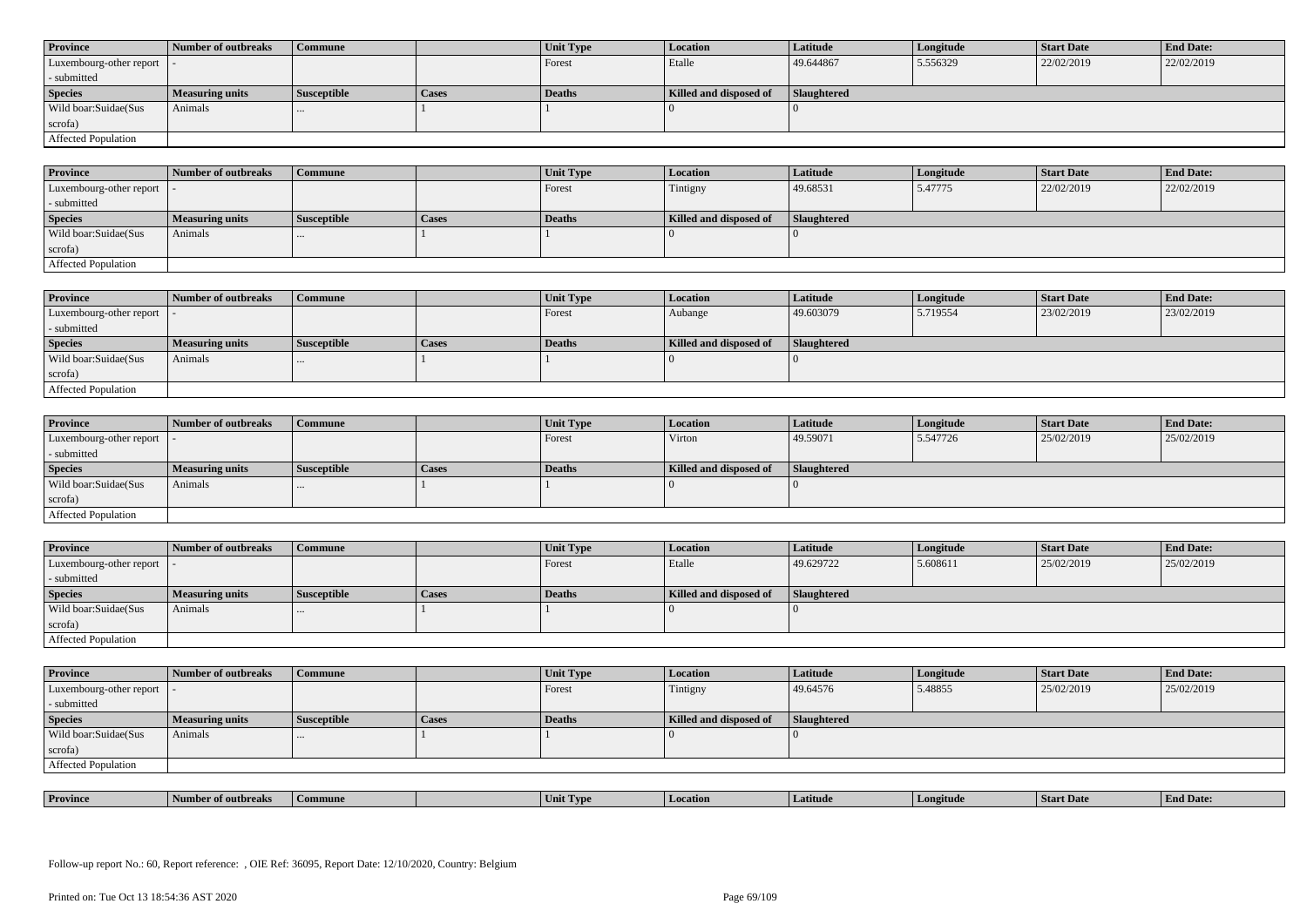| <b>Province</b>            | Number of outbreaks    | Commune            |              | Unit Type | <b>Location</b>        | <b>Latitude</b>    | Longitude | <b>Start Date</b> | <b>End Date:</b> |  |
|----------------------------|------------------------|--------------------|--------------|-----------|------------------------|--------------------|-----------|-------------------|------------------|--|
| <b>Species</b>             | <b>Measuring units</b> | <b>Susceptible</b> | <b>Cases</b> | Deaths    | Killed and disposed of | <b>Slaughtered</b> |           |                   |                  |  |
| Luxembourg-other report  - |                        |                    |              | Forest    | Tintigny               | 49.64564           | 5.48188   | 25/02/2019        | 25/02/2019       |  |
| - submitted                |                        |                    |              |           |                        |                    |           |                   |                  |  |
| <b>Species</b>             | <b>Measuring units</b> | <b>Susceptible</b> | <b>Cases</b> | Deaths    | Killed and disposed of | Slaughtered        |           |                   |                  |  |
| Wild boar:Suidae(Sus       | Animals                | $\cdots$           |              |           |                        |                    |           |                   |                  |  |
| scrofa)                    |                        |                    |              |           |                        |                    |           |                   |                  |  |
|                            |                        |                    |              |           |                        |                    |           |                   |                  |  |

| <b>Province</b>                             | 1 Number of outbreaks  | <b>Commune</b> |              | <b>Unit Type</b> | <b>Location</b>        | <b>Latitude</b> | Longitude | <b>Start Date</b> | <b>End Date:</b> |
|---------------------------------------------|------------------------|----------------|--------------|------------------|------------------------|-----------------|-----------|-------------------|------------------|
| $\lvert$ Luxembourg-other report $\lvert$ . |                        |                |              | Forest           | Meix-devant-Virton     | 49.59086        | 5.51575   | 25/02/2019        | 25/02/2019       |
| - submitted                                 |                        |                |              |                  |                        |                 |           |                   |                  |
| <b>Species</b>                              | <b>Measuring units</b> | Susceptible    | <b>Cases</b> | Deaths           | Killed and disposed of | Slaughtered     |           |                   |                  |
| Wild boar:Suidae(Sus                        | Animals                |                |              |                  |                        |                 |           |                   |                  |
| scrofa)                                     |                        |                |              |                  |                        |                 |           |                   |                  |
| <b>Affected Population</b>                  |                        |                |              |                  |                        |                 |           |                   |                  |

| <b>Province</b>         | Number of outbreaks    | Commune            |       | Unit Type | <b>Location</b>        | <b>Latitude</b> | Longitude | <b>Start Date</b> | <b>End Date:</b> |
|-------------------------|------------------------|--------------------|-------|-----------|------------------------|-----------------|-----------|-------------------|------------------|
| Luxembourg-other report |                        |                    |       | Forest    | Meix-devant-Virton     | 49.59299        | 5.51243   | 25/02/2019        | 25/02/2019       |
| - submitted             |                        |                    |       |           |                        |                 |           |                   |                  |
| <b>Species</b>          | <b>Measuring units</b> | <b>Susceptible</b> | Cases | Deaths    | Killed and disposed of | Slaughtered     |           |                   |                  |
| Wild boar:Suidae(Sus    | Animals                | $\cdots$           |       |           |                        |                 |           |                   |                  |
| scrofa)                 |                        |                    |       |           |                        |                 |           |                   |                  |
| Affected Population     |                        |                    |       |           |                        |                 |           |                   |                  |

| <b>Province</b>            | Number of outbreaks    | <b>Commune</b>     |              | <b>Unit Type</b> | <i>Location</i>        | <b>Latitude</b>    | Longitude | <b>Start Date</b> | <b>End Date:</b> |
|----------------------------|------------------------|--------------------|--------------|------------------|------------------------|--------------------|-----------|-------------------|------------------|
| Luxembourg-other report  - |                        |                    |              | Forest           | Meix-devant-Virton     | 49.5942            | 5.52121   | 25/02/2019        | 25/02/2019       |
| - submitted                |                        |                    |              |                  |                        |                    |           |                   |                  |
| <b>Species</b>             | <b>Measuring units</b> | <b>Susceptible</b> | <b>Cases</b> | <b>Deaths</b>    | Killed and disposed of | <b>Slaughtered</b> |           |                   |                  |
| Wild boar:Suidae(Sus       | Animals                | $\cdots$           |              |                  |                        |                    |           |                   |                  |
| scrofa)                    |                        |                    |              |                  |                        |                    |           |                   |                  |
| Affected Population        |                        |                    |              |                  |                        |                    |           |                   |                  |

| <b>Province</b>            | Number of outbreaks    | <b>Commune</b>     |              | Unit Type | Location               | Latitude    | Longitude | <b>Start Date</b> | <b>End Date:</b> |
|----------------------------|------------------------|--------------------|--------------|-----------|------------------------|-------------|-----------|-------------------|------------------|
| Luxembourg-other report  - |                        |                    |              | Forest    | Meix-devant-Virton     | 49.5938     | 5.5208    | 25/02/2019        | 25/02/2019       |
| - submitted                |                        |                    |              |           |                        |             |           |                   |                  |
| <b>Species</b>             | <b>Measuring units</b> | <b>Susceptible</b> | <b>Cases</b> | Deaths    | Killed and disposed of | Slaughtered |           |                   |                  |
| Wild boar:Suidae(Sus       | Animals                |                    |              |           |                        |             |           |                   |                  |
| scrofa)                    |                        |                    |              |           |                        |             |           |                   |                  |
| Affected Population        |                        |                    |              |           |                        |             |           |                   |                  |

| <b>Province</b>            | Number of outbreaks    | Commune            |              | <b>Unit Type</b> | <b>Location</b>        | Latitude           | Longitude | <b>Start Date</b> | <b>End Date:</b> |
|----------------------------|------------------------|--------------------|--------------|------------------|------------------------|--------------------|-----------|-------------------|------------------|
| Luxembourg-other report  - |                        |                    |              | Forest           | Meix-devant-Virton     | 49.594             | 5.5209    | 25/02/2019        | 25/02/2019       |
| - submitted                |                        |                    |              |                  |                        |                    |           |                   |                  |
| <b>Species</b>             | <b>Measuring units</b> | <b>Susceptible</b> | <b>Cases</b> | Deaths           | Killed and disposed of | <b>Slaughtered</b> |           |                   |                  |
| Wild boar:Suidae(Sus       | Animals                |                    |              |                  |                        |                    |           |                   |                  |
|                            |                        |                    |              |                  |                        |                    |           |                   |                  |
| scrofa)                    |                        |                    |              |                  |                        |                    |           |                   |                  |

| <b>Province</b>         | Number of outbreaks | Commune | Unit Type | <b>Location</b> | Latitude | Longitude | <b>Start Date</b> | <b>End Date:</b> |
|-------------------------|---------------------|---------|-----------|-----------------|----------|-----------|-------------------|------------------|
| Luxembourg-other report |                     |         | Forest    | Musson          | 49.57238 | 5.66427   | 26/02/2019        | 26/02/2019       |
| submitted               |                     |         |           |                 |          |           |                   |                  |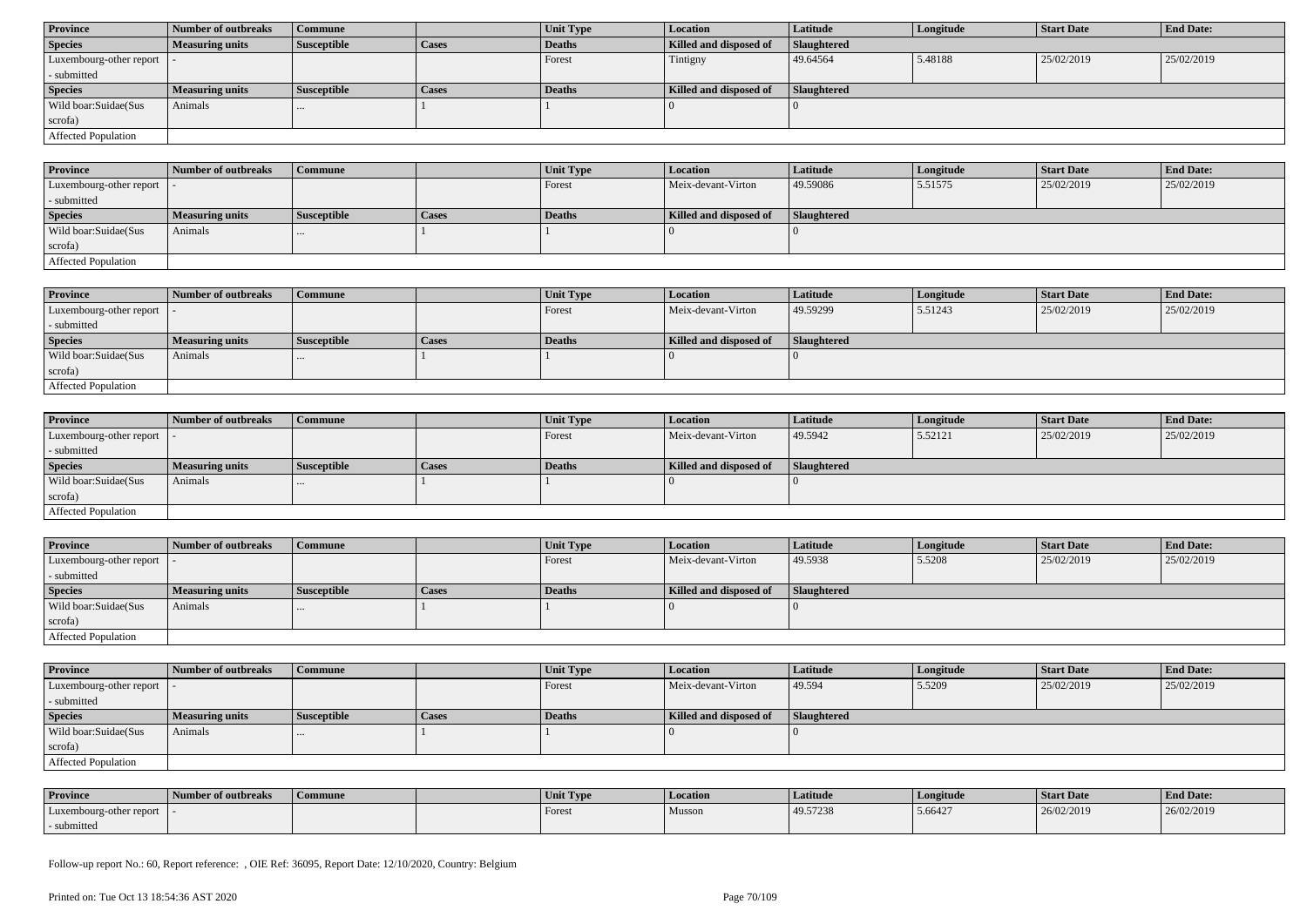| <b>Province</b>      | Number of outbreaks | Commune            |       | <b>Unit Type</b> | Location               | Latitude           | Longitude | Start Date | <b>End Date:</b> |
|----------------------|---------------------|--------------------|-------|------------------|------------------------|--------------------|-----------|------------|------------------|
| <b>Species</b>       | Measuring units     | <b>Susceptible</b> | Cases | Deaths           | Killed and disposed of | <b>Slaughtered</b> |           |            |                  |
| Wild boar:Suidae(Sus | Animals             |                    |       |                  |                        |                    |           |            |                  |
| scrofa)              |                     |                    |       |                  |                        |                    |           |            |                  |
| Affected Population  |                     |                    |       |                  |                        |                    |           |            |                  |

| <b>Province</b>            | Number of outbreaks | Commune            |              | <b>Unit Type</b> | <b>Location</b>        | <b>Latitude</b>    | Longitude | <b>Start Date</b> | <b>End Date:</b> |
|----------------------------|---------------------|--------------------|--------------|------------------|------------------------|--------------------|-----------|-------------------|------------------|
| Luxembourg-other report  - |                     |                    |              | Forest           | Léglise                | 49.74518           | 5.51309   | 26/02/2019        | 26/02/2019       |
| - submitted                |                     |                    |              |                  |                        |                    |           |                   |                  |
| <b>Species</b>             | Measuring units     | <b>Susceptible</b> | <b>Cases</b> | <b>Deaths</b>    | Killed and disposed of | <b>Slaughtered</b> |           |                   |                  |
| Wild boar:Suidae(Sus       | Animals             | $\cdots$           |              |                  |                        |                    |           |                   |                  |
| scrofa)                    |                     |                    |              |                  |                        |                    |           |                   |                  |
| Affected Population        |                     |                    |              |                  |                        |                    |           |                   |                  |

| <b>Province</b>         | Number of outbreaks | <b>Commune</b>     |       | Unit Type | <b>Location</b>        | Latitude    | Longitude | <b>Start Date</b> | <b>End Date:</b> |
|-------------------------|---------------------|--------------------|-------|-----------|------------------------|-------------|-----------|-------------------|------------------|
| Luxembourg-other report |                     |                    |       | Forest    | Léglise                | 49.74498    | 5.51322   | 26/02/2019        | 26/02/2019       |
| - submitted             |                     |                    |       |           |                        |             |           |                   |                  |
| <b>Species</b>          | Measuring units     | <b>Susceptible</b> | Cases | Deaths    | Killed and disposed of | Slaughtered |           |                   |                  |
| Wild boar:Suidae(Sus    | Animals             |                    |       |           |                        |             |           |                   |                  |
| scrofa)                 |                     |                    |       |           |                        |             |           |                   |                  |
| Affected Population     |                     |                    |       |           |                        |             |           |                   |                  |

| <b>Province</b>            | Number of outbreaks    | <b>Commune</b>     |              | Unit Type | Location               | Latitude           | Longitude | <b>Start Date</b> | <b>End Date:</b> |
|----------------------------|------------------------|--------------------|--------------|-----------|------------------------|--------------------|-----------|-------------------|------------------|
| Luxembourg-other report  - |                        |                    |              | Forest    | Virton                 | 49.552235          | 5.598616  | 26/02/2019        | 26/02/2019       |
| - submitted                |                        |                    |              |           |                        |                    |           |                   |                  |
| <b>Species</b>             | <b>Measuring units</b> | <b>Susceptible</b> | <b>Cases</b> | Deaths    | Killed and disposed of | <b>Slaughtered</b> |           |                   |                  |
| Wild boar:Suidae(Sus       | Animals                |                    |              |           |                        |                    |           |                   |                  |
| scrofa)                    |                        |                    |              |           |                        |                    |           |                   |                  |
| <b>Affected Population</b> |                        |                    |              |           |                        |                    |           |                   |                  |

| <b>Province</b>                           | Number of outbreaks    | l Commune          |              | <b>Unit Type</b> | Location               | <b>Latitude</b> | Longitude | <b>Start Date</b> | <b>End Date:</b> |
|-------------------------------------------|------------------------|--------------------|--------------|------------------|------------------------|-----------------|-----------|-------------------|------------------|
| $\vert$ Luxembourg-other report $\vert$ . |                        |                    |              | Forest           | Tintigny               | 49.64815        | 5.47379   | 26/02/2019        | 26/02/2019       |
| - submitted                               |                        |                    |              |                  |                        |                 |           |                   |                  |
| <b>Species</b>                            | <b>Measuring units</b> | <b>Susceptible</b> | <b>Cases</b> | Deaths           | Killed and disposed of | Slaughtered     |           |                   |                  |
| Wild boar: Suidae (Sus                    | Animals                |                    |              |                  |                        |                 |           |                   |                  |
| scrofa)                                   |                        |                    |              |                  |                        |                 |           |                   |                  |
| Affected Population                       |                        |                    |              |                  |                        |                 |           |                   |                  |

| <b>Province</b>            | Number of outbreaks    | <b>Commune</b>     |              | <b>Unit Type</b> | <b>Location</b>        | <b>Latitude</b> | Longitude | <b>Start Date</b> | <b>End Date:</b> |
|----------------------------|------------------------|--------------------|--------------|------------------|------------------------|-----------------|-----------|-------------------|------------------|
| Luxembourg-other report  - |                        |                    |              | Forest           | Meix-devant-Virton     | 49.60853        | 5.50365   | 26/02/2019        | 26/02/2019       |
| - submitted                |                        |                    |              |                  |                        |                 |           |                   |                  |
| <b>Species</b>             | <b>Measuring units</b> | <b>Susceptible</b> | <b>Cases</b> | Deaths           | Killed and disposed of | Slaughtered     |           |                   |                  |
| Wild boar:Suidae(Sus       | Animals                | $\cdots$           |              |                  |                        |                 |           |                   |                  |
| scrofa)                    |                        |                    |              |                  |                        |                 |           |                   |                  |
| Affected Population        |                        |                    |              |                  |                        |                 |           |                   |                  |

| <b>Province</b>            | Number of outbreaks | Commune            |       | <b>Unit Type</b> | <b>Location</b>        | Latitude    | Longitude | Start Date | <b>End Date:</b> |
|----------------------------|---------------------|--------------------|-------|------------------|------------------------|-------------|-----------|------------|------------------|
| Luxembourg-other report  - |                     |                    |       | Forest           | Meix-devant-Virton     | 49.60858    | 5.50385   | 26/02/2019 | 26/02/2019       |
| - submitted                |                     |                    |       |                  |                        |             |           |            |                  |
| <b>Species</b>             | Measuring units     | <b>Susceptible</b> | Cases | Deaths           | Killed and disposed of | Slaughtered |           |            |                  |
| Wild boar:Suidae(Sus       | Animals             |                    |       |                  |                        |             |           |            |                  |
| scrofa)                    |                     |                    |       |                  |                        |             |           |            |                  |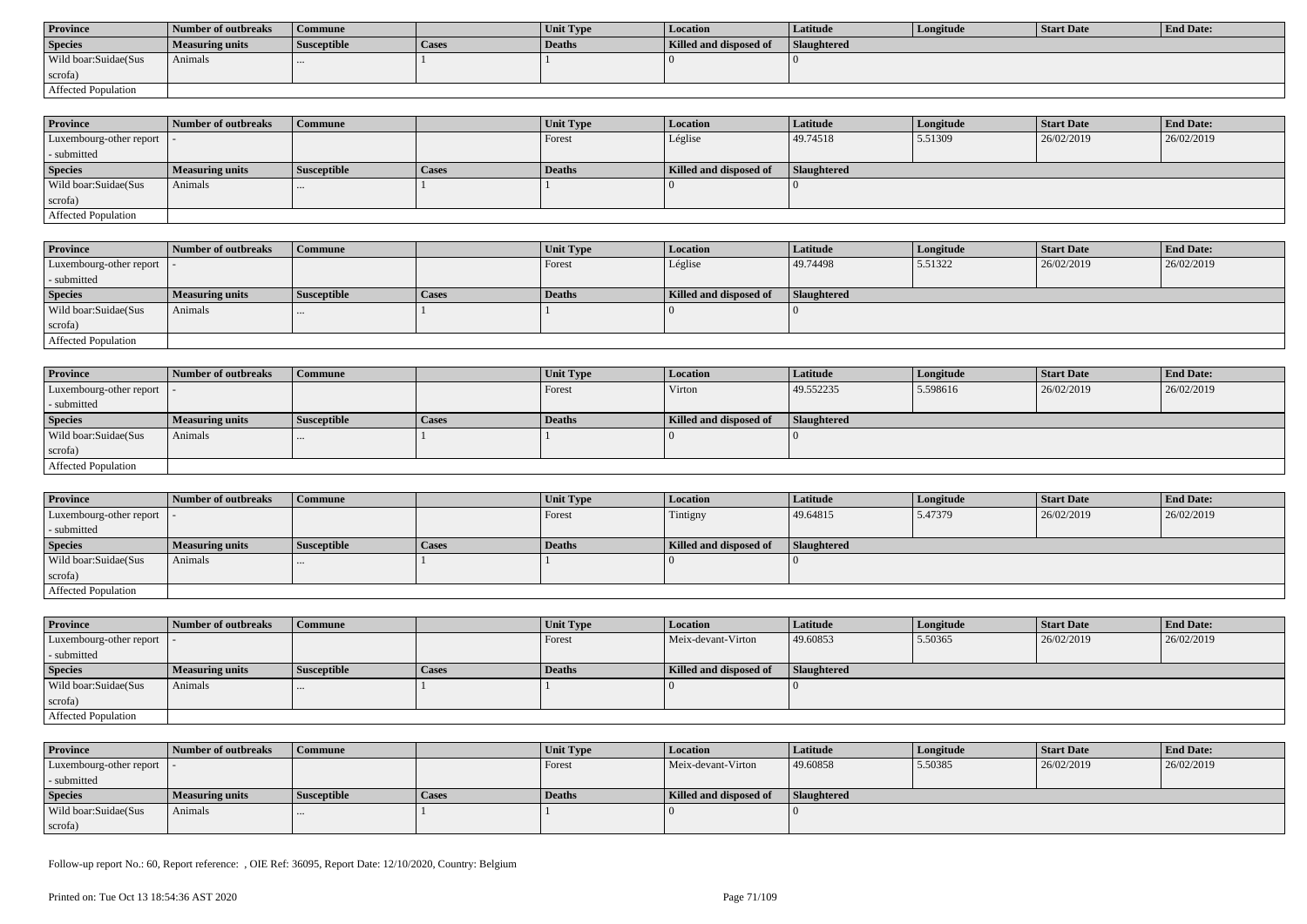| <b>Province</b>     | Number of outbreaks    | Commune            |                    | Unit Typ. | Location                             | Latitude    | Longitude | <b>Start Date</b> | <b>End Date:</b> |
|---------------------|------------------------|--------------------|--------------------|-----------|--------------------------------------|-------------|-----------|-------------------|------------------|
| <b>Species</b>      | <b>Measuring units</b> | <b>Susceptible</b> | <sup>1</sup> Cases | Deaths    | <b>Killed and disposy</b><br>™ od of | Slaughtered |           |                   |                  |
| Affected Population |                        |                    |                    |           |                                      |             |           |                   |                  |

| <b>Province</b>         | Number of outbreaks    | <b>Commune</b>     |              | Unit Type | <b>Location</b>        | <b>Latitude</b>    | Longitude | <b>Start Date</b> | <b>End Date:</b> |
|-------------------------|------------------------|--------------------|--------------|-----------|------------------------|--------------------|-----------|-------------------|------------------|
| Luxembourg-other report |                        |                    |              | Forest    | Tintigny               | 49.647076          | 5.477669  | 26/02/2019        | 26/02/2019       |
| - submitted             |                        |                    |              |           |                        |                    |           |                   |                  |
| <b>Species</b>          | <b>Measuring units</b> | <b>Susceptible</b> | <b>Cases</b> | Deaths    | Killed and disposed of | <b>Slaughtered</b> |           |                   |                  |
| Wild boar:Suidae(Sus    | Animals                |                    |              |           |                        |                    |           |                   |                  |
| scrofa)                 |                        |                    |              |           |                        |                    |           |                   |                  |
| Affected Population     |                        |                    |              |           |                        |                    |           |                   |                  |

| <b>Province</b>            | Number of outbreaks | Commune            |              | <b>Unit Type</b> | Location               | Latitude    | Longitude | <b>Start Date</b> | <b>End Date:</b> |
|----------------------------|---------------------|--------------------|--------------|------------------|------------------------|-------------|-----------|-------------------|------------------|
| Luxembourg-other report  - |                     |                    |              | Forest           | Tintigny               | 49.648125   | 5.473955  | 26/02/2019        | 26/02/2019       |
| - submitted                |                     |                    |              |                  |                        |             |           |                   |                  |
| <b>Species</b>             | Measuring units     | <b>Susceptible</b> | <b>Cases</b> | Deaths           | Killed and disposed of | Slaughtered |           |                   |                  |
| Wild boar:Suidae(Sus       | Animals             |                    |              |                  |                        |             |           |                   |                  |
| scrofa)                    |                     |                    |              |                  |                        |             |           |                   |                  |
| Affected Population        |                     |                    |              |                  |                        |             |           |                   |                  |

| <b>Province</b>            | Number of outbreaks    | <b>Commune</b>     |       | Unit Type | Location               | Latitude    | Longitude | <b>Start Date</b> | <b>End Date:</b> |
|----------------------------|------------------------|--------------------|-------|-----------|------------------------|-------------|-----------|-------------------|------------------|
| Luxembourg-other report  - |                        |                    |       | I Forest  | Meix-devant-Virton     | 49.608499   | 5.5035    | 26/02/2019        | 26/02/2019       |
| - submitted                |                        |                    |       |           |                        |             |           |                   |                  |
| <b>Species</b>             | <b>Measuring units</b> | <b>Susceptible</b> | Cases | Deaths    | Killed and disposed of | Slaughtered |           |                   |                  |
| Wild boar:Suidae(Sus       | Animals                |                    |       |           |                        |             |           |                   |                  |
| scrofa)                    |                        |                    |       |           |                        |             |           |                   |                  |
| Affected Population        |                        |                    |       |           |                        |             |           |                   |                  |

| <b>Province</b>         | Number of outbreaks    | <b>Commune</b>     |              | Unit Type     | <i>Location</i>        | <b>Latitude</b> | Longitude | <b>Start Date</b> | <b>End Date:</b> |
|-------------------------|------------------------|--------------------|--------------|---------------|------------------------|-----------------|-----------|-------------------|------------------|
| Luxembourg-other report |                        |                    |              | <b>Forest</b> | Meix-devant-Virton     | 49.6123         | 5.5059    | 26/02/2019        | 26/02/2019       |
| - submitted             |                        |                    |              |               |                        |                 |           |                   |                  |
| <b>Species</b>          | <b>Measuring units</b> | <b>Susceptible</b> | <b>Cases</b> | Deaths        | Killed and disposed of | Slaughtered     |           |                   |                  |
| Wild boar:Suidae(Sus    | Animals                | $\cdots$           |              |               |                        |                 |           |                   |                  |
| scrofa)                 |                        |                    |              |               |                        |                 |           |                   |                  |
| Affected Population     |                        |                    |              |               |                        |                 |           |                   |                  |

| <b>Province</b>            | Number of outbreaks    | Commune            |       | Unit Type | <b>Location</b>        | <b>Latitude</b> | Longitude | <b>Start Date</b> | <b>End Date:</b> |
|----------------------------|------------------------|--------------------|-------|-----------|------------------------|-----------------|-----------|-------------------|------------------|
| Luxembourg-other report  - |                        |                    |       | Forest    | Meix-devant-Virton     | 49.60853        | 5.50364   | 26/02/2019        | 26/02/2019       |
| - submitted                |                        |                    |       |           |                        |                 |           |                   |                  |
| <b>Species</b>             | <b>Measuring units</b> | <b>Susceptible</b> | Cases | Deaths    | Killed and disposed of | Slaughtered     |           |                   |                  |
| Wild boar:Suidae(Sus       | Animals                | $\cdots$           |       |           |                        |                 |           |                   |                  |
| scrofa)                    |                        |                    |       |           |                        |                 |           |                   |                  |
| Affected Population        |                        |                    |       |           |                        |                 |           |                   |                  |

| <b>Province</b>            | Number of outbreaks    | <b>Commune</b>     |       | Unit Type     | <i>Location</i>        | <b>Latitude</b>    | Longitude | <b>Start Date</b> | <b>End Date:</b> |
|----------------------------|------------------------|--------------------|-------|---------------|------------------------|--------------------|-----------|-------------------|------------------|
| Luxembourg-other report  - |                        |                    |       | Forest        | Meix-devant-Virton     | 49.60854           | 5.50375   | 26/02/2019        | 26/02/2019       |
| - submitted                |                        |                    |       |               |                        |                    |           |                   |                  |
| <b>Species</b>             | <b>Measuring units</b> | <b>Susceptible</b> | Cases | <b>Deaths</b> | Killed and disposed of | <b>Slaughtered</b> |           |                   |                  |
| Wild boar:Suidae(Sus       | Animals                | $\cdots$           |       |               |                        |                    |           |                   |                  |
| scrofa)                    |                        |                    |       |               |                        |                    |           |                   |                  |
| Affected Population        |                        |                    |       |               |                        |                    |           |                   |                  |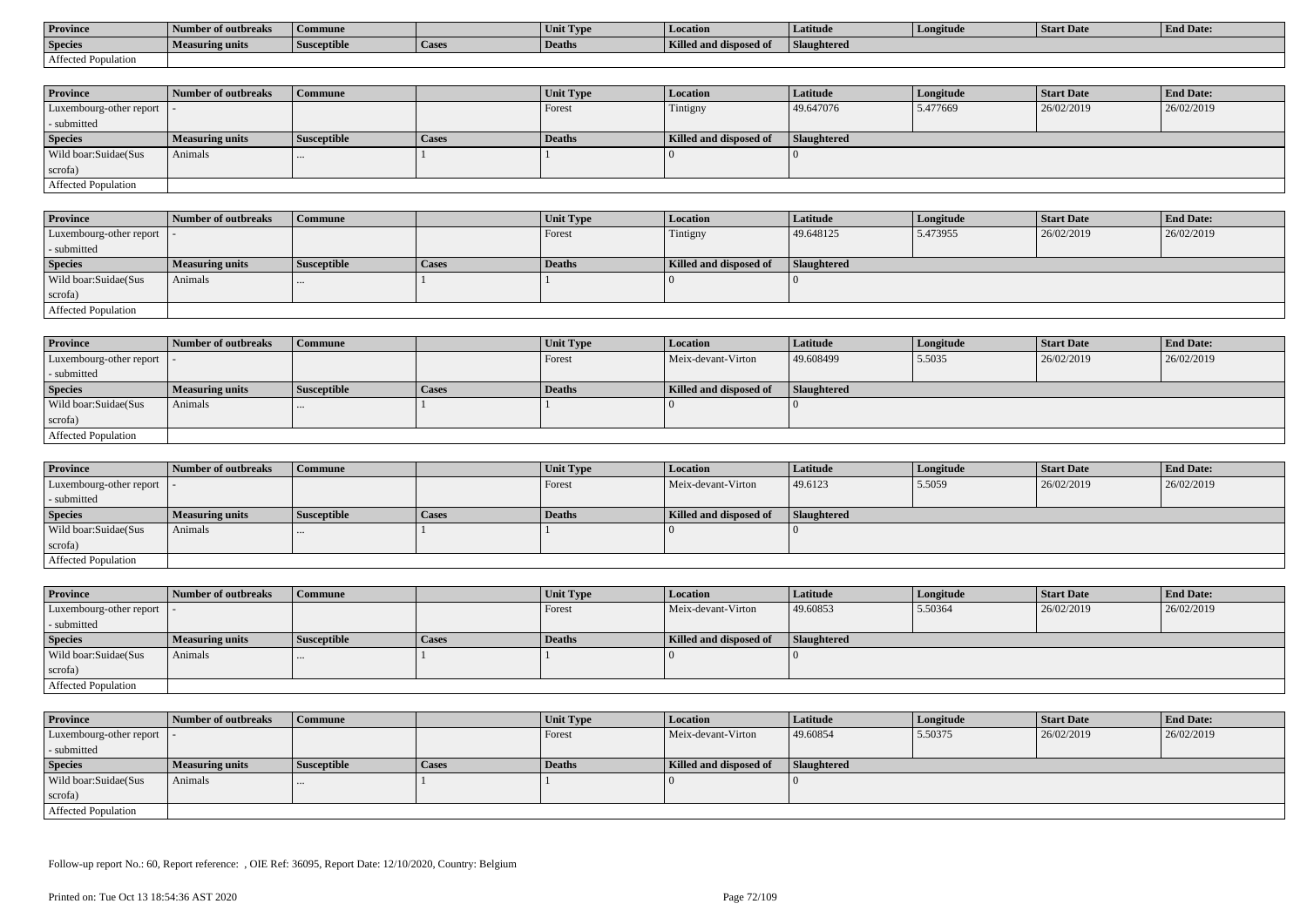| <b>Province</b>            | Number of outbreaks    | <b>Commune</b>     |              | Unit Type | Location               | <b>Latitude</b> | Longitude | <b>Start Date</b> | <b>End Date:</b> |
|----------------------------|------------------------|--------------------|--------------|-----------|------------------------|-----------------|-----------|-------------------|------------------|
| Luxembourg-other report  - |                        |                    |              | Forest    | Meix-devant-Virton     | 49.6085         | 5.50368   | 26/02/2019        | 26/02/2019       |
| - submitted                |                        |                    |              |           |                        |                 |           |                   |                  |
| <b>Species</b>             | <b>Measuring units</b> | <b>Susceptible</b> | <b>Cases</b> | Deaths    | Killed and disposed of | Slaughtered     |           |                   |                  |
| Wild boar: Suidae (Sus     | Animals                |                    |              |           |                        |                 |           |                   |                  |
| scrofa)                    |                        |                    |              |           |                        |                 |           |                   |                  |
| <b>Affected Population</b> |                        |                    |              |           |                        |                 |           |                   |                  |

| <b>Province</b>         | Number of outbreaks | <b>Commune</b>     |       | Unit Type     | <b>Location</b>        | Latitude    | Longitude | <b>Start Date</b> | <b>End Date:</b> |
|-------------------------|---------------------|--------------------|-------|---------------|------------------------|-------------|-----------|-------------------|------------------|
| Luxembourg-other report |                     |                    |       | Forest        | Meix-devant-Virton     | 49.60851    | 5.50372   | 26/02/2019        | 26/02/2019       |
| - submitted             |                     |                    |       |               |                        |             |           |                   |                  |
| <b>Species</b>          | Measuring units     | <b>Susceptible</b> | Cases | <b>Deaths</b> | Killed and disposed of | Slaughtered |           |                   |                  |
| Wild boar:Suidae(Sus    | Animals             |                    |       |               |                        |             |           |                   |                  |
| scrofa)                 |                     |                    |       |               |                        |             |           |                   |                  |
| Affected Population     |                     |                    |       |               |                        |             |           |                   |                  |

| <b>Province</b>            | Number of outbreaks | Commune     |              | Unit Type | Location               | <b>Latitude</b> | Longitude | Start Date | <b>End Date:</b> |
|----------------------------|---------------------|-------------|--------------|-----------|------------------------|-----------------|-----------|------------|------------------|
| Luxembourg-other report  - |                     |             |              | Forest    | Meix-devant-Virton     | 49.60871        | 5.5034    | 26/02/2019 | 26/02/2019       |
| - submitted                |                     |             |              |           |                        |                 |           |            |                  |
| <b>Species</b>             | Measuring units     | Susceptible | <b>Cases</b> | Deaths    | Killed and disposed of | Slaughtered     |           |            |                  |
| Wild boar:Suidae(Sus       | Animals             |             |              |           |                        |                 |           |            |                  |
| scrofa)                    |                     |             |              |           |                        |                 |           |            |                  |
| Affected Population        |                     |             |              |           |                        |                 |           |            |                  |

| <b>Province</b>            | Number of outbreaks    | <b>Commune</b>     |              | Unit Type     | Location               | <b>Latitude</b> | Longitude | <b>Start Date</b> | <b>End Date:</b> |
|----------------------------|------------------------|--------------------|--------------|---------------|------------------------|-----------------|-----------|-------------------|------------------|
| Luxembourg-other report  - |                        |                    |              | Forest        | Meix-devant-Virton     | 49.60841        | 5.49525   | 26/02/2019        | 26/02/2019       |
| - submitted                |                        |                    |              |               |                        |                 |           |                   |                  |
| <b>Species</b>             | <b>Measuring units</b> | <b>Susceptible</b> | <b>Cases</b> | <b>Deaths</b> | Killed and disposed of | Slaughtered     |           |                   |                  |
| Wild boar:Suidae(Sus       | Animals                |                    |              |               |                        |                 |           |                   |                  |
| scrofa)                    |                        |                    |              |               |                        |                 |           |                   |                  |
| Affected Population        |                        |                    |              |               |                        |                 |           |                   |                  |

| <b>Province</b>            | Number of outbreaks | Commune     |       | Unit Type | <b>Location</b>        | Latitude           | Longitude | <b>Start Date</b> | <b>End Date:</b> |
|----------------------------|---------------------|-------------|-------|-----------|------------------------|--------------------|-----------|-------------------|------------------|
| Luxembourg-other report  - |                     |             |       | Forest    | Meix-devant-Virton     | 49.60649           | 5.49738   | 26/02/2019        | 26/02/2019       |
| - submitted                |                     |             |       |           |                        |                    |           |                   |                  |
| <b>Species</b>             | Measuring units     | Susceptible | Cases | Deaths    | Killed and disposed of | <b>Slaughtered</b> |           |                   |                  |
| Wild boar:Suidae(Sus       | Animals             | $\cdots$    |       |           |                        |                    |           |                   |                  |
|                            |                     |             |       |           |                        |                    |           |                   |                  |
| scrofa)                    |                     |             |       |           |                        |                    |           |                   |                  |

| <b>Province</b>            | Number of outbreaks    | <b>Commune</b>     |              | Unit Type | Location               | Latitude    | Longitude | <b>Start Date</b> | <b>End Date:</b> |
|----------------------------|------------------------|--------------------|--------------|-----------|------------------------|-------------|-----------|-------------------|------------------|
| Luxembourg-other report  - |                        |                    |              | Forest    | Meix-devant-Virton     | 49.61077    | 5.50521   | 26/02/2019        | 26/02/2019       |
| - submitted                |                        |                    |              |           |                        |             |           |                   |                  |
| <b>Species</b>             | <b>Measuring units</b> | <b>Susceptible</b> | <b>Cases</b> | Deaths    | Killed and disposed of | Slaughtered |           |                   |                  |
| Wild boar:Suidae(Sus       | Animals                | $\cdots$           |              |           |                        |             |           |                   |                  |
| scrofa)                    |                        |                    |              |           |                        |             |           |                   |                  |
| Affected Population        |                        |                    |              |           |                        |             |           |                   |                  |

| . | <b>Province</b> |         |       | U VD. |            |         | <b>Start Date</b> | $\mathbf{r}$<br>nd Date:<br>- Enc |
|---|-----------------|---------|-------|-------|------------|---------|-------------------|-----------------------------------|
|   |                 | tnreak: | nmune | Unit  | . Latitud⁄ | ngitude |                   |                                   |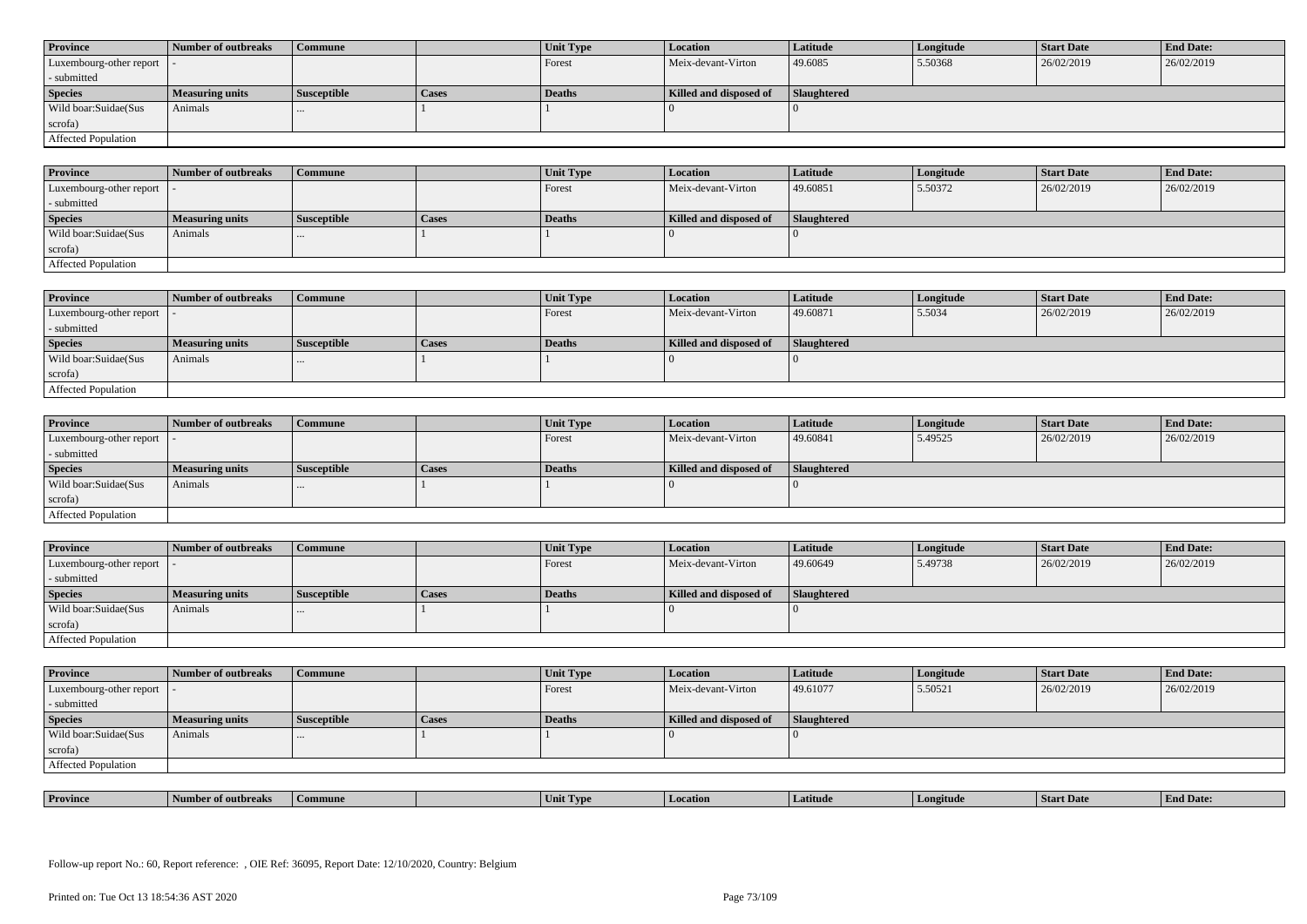| <b>Province</b>         | Number of outbreaks | <b>Commune</b>     |              | Unit Type | <b>Location</b>        | Latitude    | Longitude  | <b>Start Date</b> | <b>End Date:</b> |  |  |
|-------------------------|---------------------|--------------------|--------------|-----------|------------------------|-------------|------------|-------------------|------------------|--|--|
| <b>Species</b>          | Measuring units     | <b>Susceptible</b> | <b>Cases</b> | Deaths    | Killed and disposed of | Slaughtered |            |                   |                  |  |  |
| Luxembourg-other report |                     |                    |              | Forest    | Léglise                | 49.747158   | 1,5.512203 | 27/02/2019        | 27/02/2019       |  |  |
| - submitted             |                     |                    |              |           |                        |             |            |                   |                  |  |  |
| <b>Species</b>          | Measuring units     | <b>Susceptible</b> | <b>Cases</b> | Deaths    | Killed and disposed of | Slaughtered |            |                   |                  |  |  |
|                         |                     |                    |              |           |                        |             |            |                   |                  |  |  |
| Wild boar:Suidae(Sus    | Animals             | $\cdots$           |              |           |                        |             |            |                   |                  |  |  |
| scrofa)                 |                     |                    |              |           |                        |             |            |                   |                  |  |  |

| <b>Province</b>             | Number of outbreaks    | Commune            |       | Unit Type     | Location               | <b>Latitude</b>    | Longitude | <b>Start Date</b> | <b>End Date:</b> |
|-----------------------------|------------------------|--------------------|-------|---------------|------------------------|--------------------|-----------|-------------------|------------------|
| Luxembourg-other report   - |                        |                    |       | Forest        | Léglise                | 49.73882           | 5.50135   | 27/02/2019        | 27/02/2019       |
| - submitted                 |                        |                    |       |               |                        |                    |           |                   |                  |
| <b>Species</b>              | <b>Measuring units</b> | <b>Susceptible</b> | Cases | <b>Deaths</b> | Killed and disposed of | <b>Slaughtered</b> |           |                   |                  |
| Wild boar:Suidae(Sus        | Animals                | $\cdots$           |       |               |                        |                    |           |                   |                  |
| scrofa)                     |                        |                    |       |               |                        |                    |           |                   |                  |
| <b>Affected Population</b>  |                        |                    |       |               |                        |                    |           |                   |                  |

| <b>Province</b>         | Number of outbreaks    | Commune            |              | <b>Unit Type</b> | <b>Location</b>        | <b>Latitude</b>    | Longitude | <b>Start Date</b> | <b>End Date:</b> |
|-------------------------|------------------------|--------------------|--------------|------------------|------------------------|--------------------|-----------|-------------------|------------------|
| Luxembourg-other report |                        |                    |              | Forest           | Tintigny               | 49.652598          | 5.479175  | 28/02/2019        | 28/02/2019       |
| - submitted             |                        |                    |              |                  |                        |                    |           |                   |                  |
| <b>Species</b>          | <b>Measuring units</b> | <b>Susceptible</b> | <b>Cases</b> | Deaths           | Killed and disposed of | <b>Slaughtered</b> |           |                   |                  |
| Wild boar:Suidae(Sus    | Animals                | $\cdots$           |              |                  |                        |                    |           |                   |                  |
| scrofa)                 |                        |                    |              |                  |                        |                    |           |                   |                  |
| Affected Population     |                        |                    |              |                  |                        |                    |           |                   |                  |

| <b>Province</b>            | Number of outbreaks    | Commune            |              | <b>Unit Type</b> | Location               | <b>Latitude</b> | Longitude | <b>Start Date</b> | <b>End Date:</b> |
|----------------------------|------------------------|--------------------|--------------|------------------|------------------------|-----------------|-----------|-------------------|------------------|
| Luxembourg-other report  - |                        |                    |              | Forest           | Tintigny               | 49.65278        | 5.47901   | 28/02/2019        | 28/02/2019       |
| - submitted                |                        |                    |              |                  |                        |                 |           |                   |                  |
| <b>Species</b>             | <b>Measuring units</b> | <b>Susceptible</b> | <b>Cases</b> | Deaths           | Killed and disposed of | Slaughtered     |           |                   |                  |
| Wild boar:Suidae(Sus       | Animals                | $\cdots$           |              |                  |                        |                 |           |                   |                  |
| scrofa)                    |                        |                    |              |                  |                        |                 |           |                   |                  |
| Affected Population        |                        |                    |              |                  |                        |                 |           |                   |                  |

| <b>Province</b>             | Number of outbreaks    | <b>Commune</b>     |              | Unit Type | Location               | Latitude    | Longitude | <b>Start Date</b> | <b>End Date:</b> |
|-----------------------------|------------------------|--------------------|--------------|-----------|------------------------|-------------|-----------|-------------------|------------------|
| Luxembourg-other report   - |                        |                    |              | Forest    | Tintigny               | 49.6533     | 5.47361   | 28/02/2019        | 28/02/2019       |
| - submitted                 |                        |                    |              |           |                        |             |           |                   |                  |
| <b>Species</b>              | <b>Measuring units</b> | <b>Susceptible</b> | <b>Cases</b> | Deaths    | Killed and disposed of | Slaughtered |           |                   |                  |
| Wild boar:Suidae(Sus        | Animals                |                    |              |           |                        |             |           |                   |                  |
| scrofa)                     |                        |                    |              |           |                        |             |           |                   |                  |
| <b>Affected Population</b>  |                        |                    |              |           |                        |             |           |                   |                  |

| <b>Province</b>         | Number of outbreaks    | <b>Commune</b>     |       | <b>Unit Type</b> | <b>Location</b>        | <b>Latitude</b>    | Longitude | <b>Start Date</b> | <b>End Date:</b> |
|-------------------------|------------------------|--------------------|-------|------------------|------------------------|--------------------|-----------|-------------------|------------------|
| Luxembourg-other report |                        |                    |       | Forest           | Tintigny               | 49.65286           | 5.47407   | 28/02/2019        | 28/02/2019       |
| - submitted             |                        |                    |       |                  |                        |                    |           |                   |                  |
| <b>Species</b>          | <b>Measuring units</b> | <b>Susceptible</b> | Cases | Deaths           | Killed and disposed of | <b>Slaughtered</b> |           |                   |                  |
| Wild boar:Suidae(Sus    |                        |                    |       |                  |                        |                    |           |                   |                  |
|                         | Animals                |                    |       |                  |                        |                    |           |                   |                  |
| scrofa)                 |                        |                    |       |                  |                        |                    |           |                   |                  |

| <b>Province</b>         | Number of outbreaks | Commune  | Unit Type | <b>Location</b>               | Latitude | Longitude | Start Date | <b>End Date:</b> |
|-------------------------|---------------------|----------|-----------|-------------------------------|----------|-----------|------------|------------------|
| Luxembourg-other report |                     | Tintigny | Forest    | <b>CONTRACTOR</b><br>Tintigny | 49.65047 | 5.48176   | 01/03/2019 | 01/03/2019       |
| - submitted             |                     |          |           |                               |          |           |            |                  |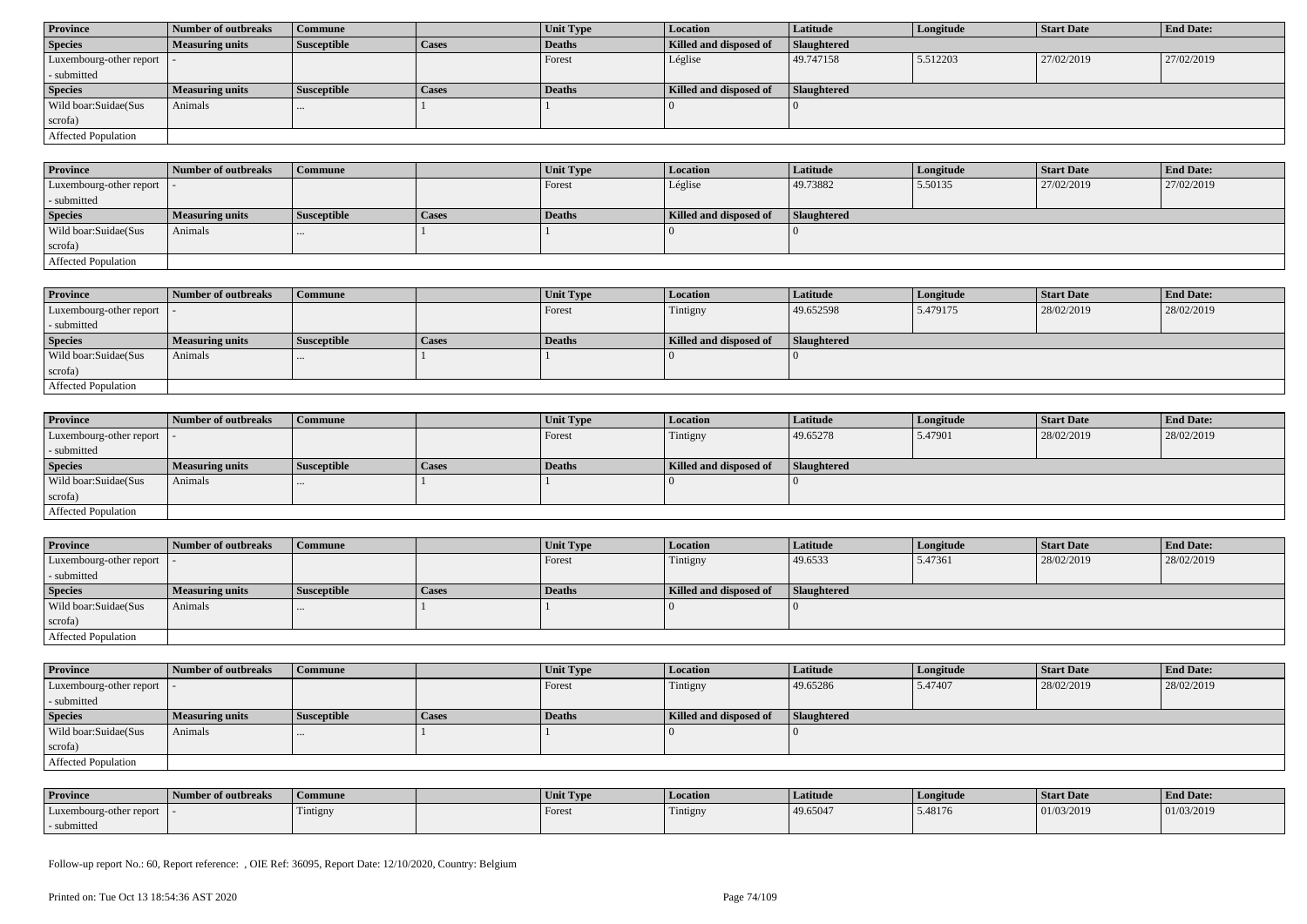| <b>Province</b>      | Number of outbreaks | Commune            |              | <b>Unit Type</b> | Location               | Latitude    | Longitude | Start Date | <b>End Date:</b> |
|----------------------|---------------------|--------------------|--------------|------------------|------------------------|-------------|-----------|------------|------------------|
| <b>Species</b>       | Measuring units     | <b>Susceptible</b> | <b>Cases</b> | Deaths           | Killed and disposed of | Slaughtered |           |            |                  |
| Wild boar:Suidae(Sus | Animals             |                    |              |                  |                        |             |           |            |                  |
| scrofa)              |                     |                    |              |                  |                        |             |           |            |                  |
| Affected Population  |                     |                    |              |                  |                        |             |           |            |                  |

| <b>Province</b>            | Number of outbreaks | Commune            |              | <b>Unit Type</b> | <b>Location</b>        | <b>Latitude</b>    | Longitude | <b>Start Date</b> | <b>End Date:</b> |
|----------------------------|---------------------|--------------------|--------------|------------------|------------------------|--------------------|-----------|-------------------|------------------|
| Luxembourg-other report  - |                     | Tintigny           |              | Forest           | Tintigny               | 49.66492           | 5.54789   | 01/03/2019        | 01/03/2019       |
| - submitted                |                     |                    |              |                  |                        |                    |           |                   |                  |
| <b>Species</b>             | Measuring units     | <b>Susceptible</b> | <b>Cases</b> | <b>Deaths</b>    | Killed and disposed of | <b>Slaughtered</b> |           |                   |                  |
| Wild boar:Suidae(Sus       | Animals             | $\cdots$           |              |                  |                        |                    |           |                   |                  |
| scrofa)                    |                     |                    |              |                  |                        |                    |           |                   |                  |
| Affected Population        |                     |                    |              |                  |                        |                    |           |                   |                  |

| <b>Province</b>         | Number of outbreaks    | <b>Commune</b>     |       | Unit Type | <i>Location</i>        | Latitude           | Longitude | Start Date | <b>End Date:</b> |
|-------------------------|------------------------|--------------------|-------|-----------|------------------------|--------------------|-----------|------------|------------------|
| Luxembourg-other report |                        |                    |       | Forest    | Léglise                | 49.736425          | 5.498105  | 01/03/2019 | 01/03/2019       |
| - submitted             |                        |                    |       |           |                        |                    |           |            |                  |
| <b>Species</b>          | <b>Measuring units</b> | <b>Susceptible</b> | Cases | Deaths    | Killed and disposed of | <b>Slaughtered</b> |           |            |                  |
| Wild boar:Suidae(Sus    | Animals                |                    |       |           |                        |                    |           |            |                  |
| scrofa)                 |                        |                    |       |           |                        |                    |           |            |                  |
| Affected Population     |                        |                    |       |           |                        |                    |           |            |                  |

| <b>Province</b>            | Number of outbreaks    | <b>Commune</b>     |              | Unit Type | Location               | Latitude    | Longitude | <b>Start Date</b> | <b>End Date:</b> |
|----------------------------|------------------------|--------------------|--------------|-----------|------------------------|-------------|-----------|-------------------|------------------|
| Luxembourg-other report  - |                        | Gomery             |              | Forest    | Virton                 | 49.554167   | 5.612778  | 01/03/2019        | 01/03/2019       |
| - submitted                |                        |                    |              |           |                        |             |           |                   |                  |
| <b>Species</b>             | <b>Measuring units</b> | <b>Susceptible</b> | <b>Cases</b> | Deaths    | Killed and disposed of | Slaughtered |           |                   |                  |
| Wild boar:Suidae(Sus       | Animals                |                    |              |           |                        |             |           |                   |                  |
| scrofa)                    |                        |                    |              |           |                        |             |           |                   |                  |
| Affected Population        |                        |                    |              |           |                        |             |           |                   |                  |

| <b>Province</b>            | Number of outbreaks    | l Commune          |              | <b>Unit Type</b> | Location               | Latitude    | Longitude | <b>Start Date</b> | <b>End Date:</b> |
|----------------------------|------------------------|--------------------|--------------|------------------|------------------------|-------------|-----------|-------------------|------------------|
| Luxembourg-other report  - |                        | Gomery             |              | Forest           | Virton                 | 49.553889   | 5.611944  | 01/03/2019        | 01/03/2019       |
| - submitted                |                        |                    |              |                  |                        |             |           |                   |                  |
| <b>Species</b>             | <b>Measuring units</b> | <b>Susceptible</b> | <b>Cases</b> | Deaths           | Killed and disposed of | Slaughtered |           |                   |                  |
| Wild boar:Suidae(Sus       | Animals                |                    |              |                  |                        |             |           |                   |                  |
| scrofa)                    |                        |                    |              |                  |                        |             |           |                   |                  |
| Affected Population        |                        |                    |              |                  |                        |             |           |                   |                  |

| <b>Province</b>            | Number of outbreaks | <b>Commune</b>     |       | <b>Unit Type</b> | Location               | <b>Latitude</b> | Longitude | <b>Start Date</b> | <b>End Date:</b> |
|----------------------------|---------------------|--------------------|-------|------------------|------------------------|-----------------|-----------|-------------------|------------------|
| Luxembourg-other report  - |                     | Gomery             |       | Forest           | Virton                 | 49.553333       | 5.611944  | 01/03/2019        | 01/03/2019       |
| - submitted                |                     |                    |       |                  |                        |                 |           |                   |                  |
| <b>Species</b>             | Measuring units     | <b>Susceptible</b> | Cases | <b>Deaths</b>    | Killed and disposed of | Slaughtered     |           |                   |                  |
| Wild boar:Suidae(Sus       | Animals             | $\cdots$           |       |                  |                        |                 |           |                   |                  |
| scrofa)                    |                     |                    |       |                  |                        |                 |           |                   |                  |
| Affected Population        |                     |                    |       |                  |                        |                 |           |                   |                  |

| <b>Province</b>            | Number of outbreaks    | Commune            |       | Unit Type | <i>Location</i>        | <b>Latitude</b> | Longitude | Start Date | <b>End Date:</b> |
|----------------------------|------------------------|--------------------|-------|-----------|------------------------|-----------------|-----------|------------|------------------|
| Luxembourg-other report  - |                        | Gomery             |       | Forest    | Virton                 | 49.553333       | 5.606667  | 01/03/2019 | 01/03/2019       |
| - submitted                |                        |                    |       |           |                        |                 |           |            |                  |
| <b>Species</b>             | <b>Measuring units</b> | <b>Susceptible</b> | Cases | Deaths    | Killed and disposed of | Slaughtered     |           |            |                  |
| Wild boar:Suidae(Sus       | Animals                | $\cdots$           |       |           |                        |                 |           |            |                  |
| scrofa)                    |                        |                    |       |           |                        |                 |           |            |                  |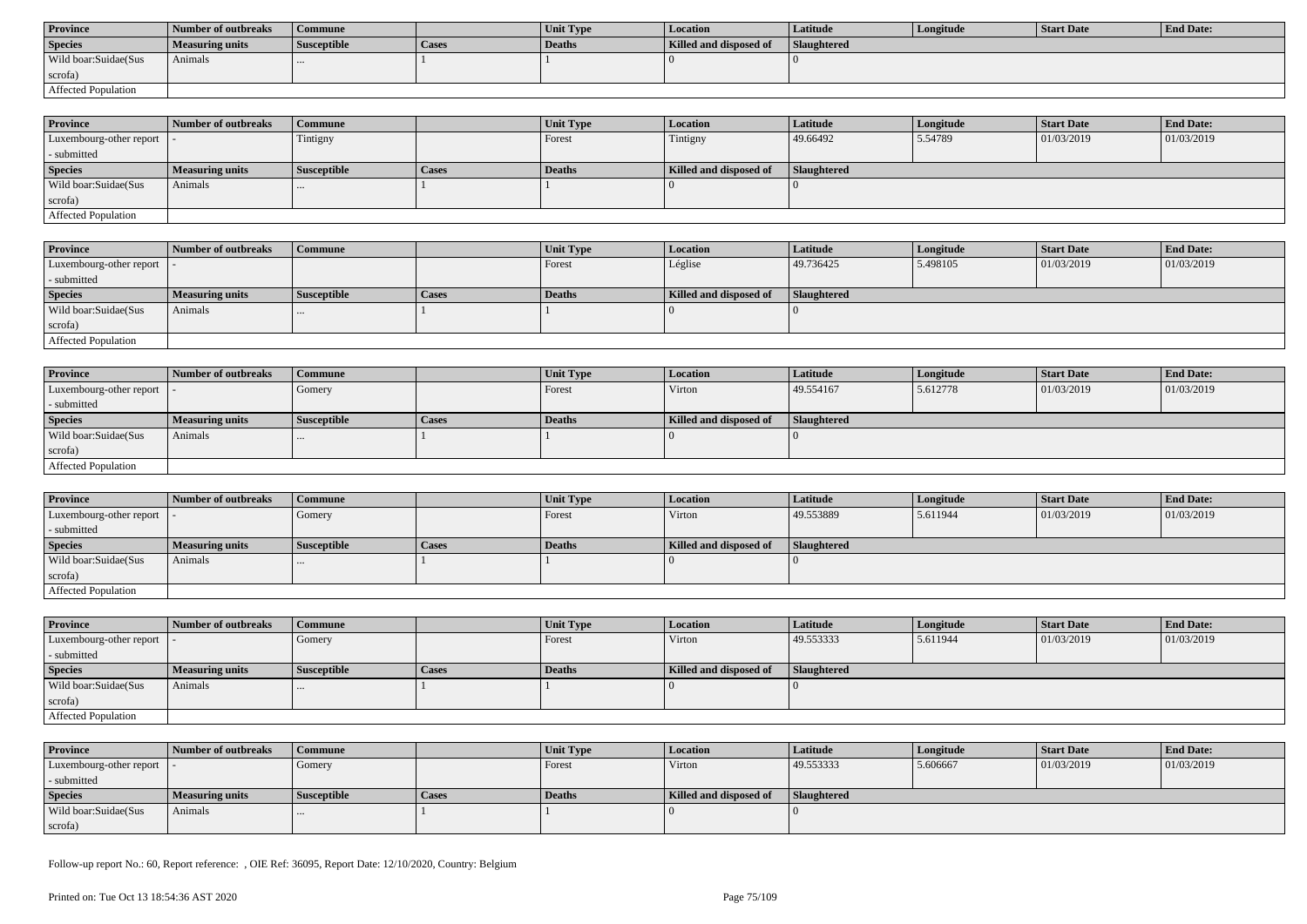| <b>Province</b>     | Number of outbreaks    | Commune            |                    | Unit Typ. | Location                             | Latitude    | Longitude | <b>Start Date</b> | <b>End Date:</b> |
|---------------------|------------------------|--------------------|--------------------|-----------|--------------------------------------|-------------|-----------|-------------------|------------------|
| <b>Species</b>      | <b>Measuring units</b> | <b>Susceptible</b> | <sup>1</sup> Cases | Deaths    | <b>Killed and disposy</b><br>™ od of | Slaughtered |           |                   |                  |
| Affected Population |                        |                    |                    |           |                                      |             |           |                   |                  |

| <b>Province</b>         | Number of outbreaks    | <b>Commune</b>     |              | Unit Type | <b>Location</b>        | <b>Latitude</b>    | Longitude | <b>Start Date</b> | <b>End Date:</b> |
|-------------------------|------------------------|--------------------|--------------|-----------|------------------------|--------------------|-----------|-------------------|------------------|
| Luxembourg-other report |                        |                    |              | Forest    | Léglise                | 49.736425          | 5.498105  | 01/03/2019        | 01/03/2019       |
| - submitted             |                        |                    |              |           |                        |                    |           |                   |                  |
| <b>Species</b>          | <b>Measuring units</b> | <b>Susceptible</b> | <b>Cases</b> | Deaths    | Killed and disposed of | <b>Slaughtered</b> |           |                   |                  |
| Wild boar:Suidae(Sus    | Animals                |                    |              |           |                        |                    |           |                   |                  |
| scrofa)                 |                        |                    |              |           |                        |                    |           |                   |                  |
| Affected Population     |                        |                    |              |           |                        |                    |           |                   |                  |

| Province                                    | Number of outbreaks    | Commune            |              | <b>Unit Type</b> | <b>Location</b>        | Latitude    | Longitude | <b>Start Date</b> | <b>End Date:</b> |
|---------------------------------------------|------------------------|--------------------|--------------|------------------|------------------------|-------------|-----------|-------------------|------------------|
| Luxembourg-other report $\vert \cdot \vert$ |                        | Meix-devant-Virton |              | Forest           | Meix-devant-Virton     | 49.63227    | 5.49344   | 01/03/2019        | 01/03/2019       |
| - submitted                                 |                        |                    |              |                  |                        |             |           |                   |                  |
| <b>Species</b>                              | <b>Measuring units</b> | <b>Susceptible</b> | <b>Cases</b> | <b>Deaths</b>    | Killed and disposed of | Slaughtered |           |                   |                  |
| Wild boar:Suidae(Sus                        | Animals                | $\cdots$           |              |                  |                        |             |           |                   |                  |
| scrofa)                                     |                        |                    |              |                  |                        |             |           |                   |                  |
| <b>Affected Population</b>                  |                        |                    |              |                  |                        |             |           |                   |                  |

| <b>Province</b>            | Number of outbreaks    | <b>Commune</b>     |       | Unit Type | Location               | Latitude    | Longitude | <b>Start Date</b> | <b>End Date:</b> |
|----------------------------|------------------------|--------------------|-------|-----------|------------------------|-------------|-----------|-------------------|------------------|
| Luxembourg-other report  - |                        | Etalle             |       | I Forest  | Virton                 | 49.606111   | 5.580556  | 01/03/2019        | 01/03/2019       |
| - submitted                |                        |                    |       |           |                        |             |           |                   |                  |
| <b>Species</b>             | <b>Measuring units</b> | <b>Susceptible</b> | Cases | Deaths    | Killed and disposed of | Slaughtered |           |                   |                  |
| Wild boar:Suidae(Sus       | Animals                |                    |       |           |                        |             |           |                   |                  |
| scrofa)                    |                        |                    |       |           |                        |             |           |                   |                  |
| Affected Population        |                        |                    |       |           |                        |             |           |                   |                  |

| <b>Province</b>            | Number of outbreaks    | Commune            |              | Unit Type | <b>Location</b>        | Latitude    | Longitude | <b>Start Date</b> | <b>End Date:</b> |
|----------------------------|------------------------|--------------------|--------------|-----------|------------------------|-------------|-----------|-------------------|------------------|
| Luxembourg-other report  - |                        | Meix-devant-Virton |              | Forest    | Meix-devant-Virton     | 49.63227    | 5.49344   | 01/03/2019        | 01/03/2019       |
| - submitted                |                        |                    |              |           |                        |             |           |                   |                  |
| <b>Species</b>             | <b>Measuring units</b> | <b>Susceptible</b> | <b>Cases</b> | Deaths    | Killed and disposed of | Slaughtered |           |                   |                  |
| Wild boar:Suidae(Sus       | Animals                | $\cdots$           |              |           |                        |             |           |                   |                  |
| scrofa)                    |                        |                    |              |           |                        |             |           |                   |                  |
| Affected Population        |                        |                    |              |           |                        |             |           |                   |                  |

| <b>Province</b>            | Number of outbreaks    | Commune            |       | Unit Type | <b>Location</b>        | <b>Latitude</b> | Longitude | <b>Start Date</b> | <b>End Date:</b> |
|----------------------------|------------------------|--------------------|-------|-----------|------------------------|-----------------|-----------|-------------------|------------------|
| Luxembourg-other report  - |                        | Ethe               |       | Forest    | Virton                 | 49.606111       | 5.580556  | 01/03/2019        | 01/03/2019       |
| - submitted                |                        |                    |       |           |                        |                 |           |                   |                  |
| <b>Species</b>             | <b>Measuring units</b> | <b>Susceptible</b> | Cases | Deaths    | Killed and disposed of | Slaughtered     |           |                   |                  |
| Wild boar:Suidae(Sus       | Animals                | $\cdots$           |       |           |                        |                 |           |                   |                  |
| scrofa)                    |                        |                    |       |           |                        |                 |           |                   |                  |
| Affected Population        |                        |                    |       |           |                        |                 |           |                   |                  |

| <b>Province</b>            | Number of outbreaks    | <b>Commune</b>     |              | <b>Unit Type</b> | <i>Location</i>        | Latitude    | Longitude | <b>Start Date</b> | <b>End Date:</b> |
|----------------------------|------------------------|--------------------|--------------|------------------|------------------------|-------------|-----------|-------------------|------------------|
| Luxembourg-other report  - |                        |                    |              | Forest           | Saint-Léger            | 49.61753    | 5.65147   | 02/03/2019        | 02/03/2019       |
| - submitted                |                        |                    |              |                  |                        |             |           |                   |                  |
| <b>Species</b>             | <b>Measuring units</b> | <b>Susceptible</b> | <b>Cases</b> | <b>Deaths</b>    | Killed and disposed of | Slaughtered |           |                   |                  |
| Wild boar:Suidae(Sus       | Animals                | $\cdots$           |              |                  |                        |             |           |                   |                  |
| scrofa)                    |                        |                    |              |                  |                        |             |           |                   |                  |
| Affected Population        |                        |                    |              |                  |                        |             |           |                   |                  |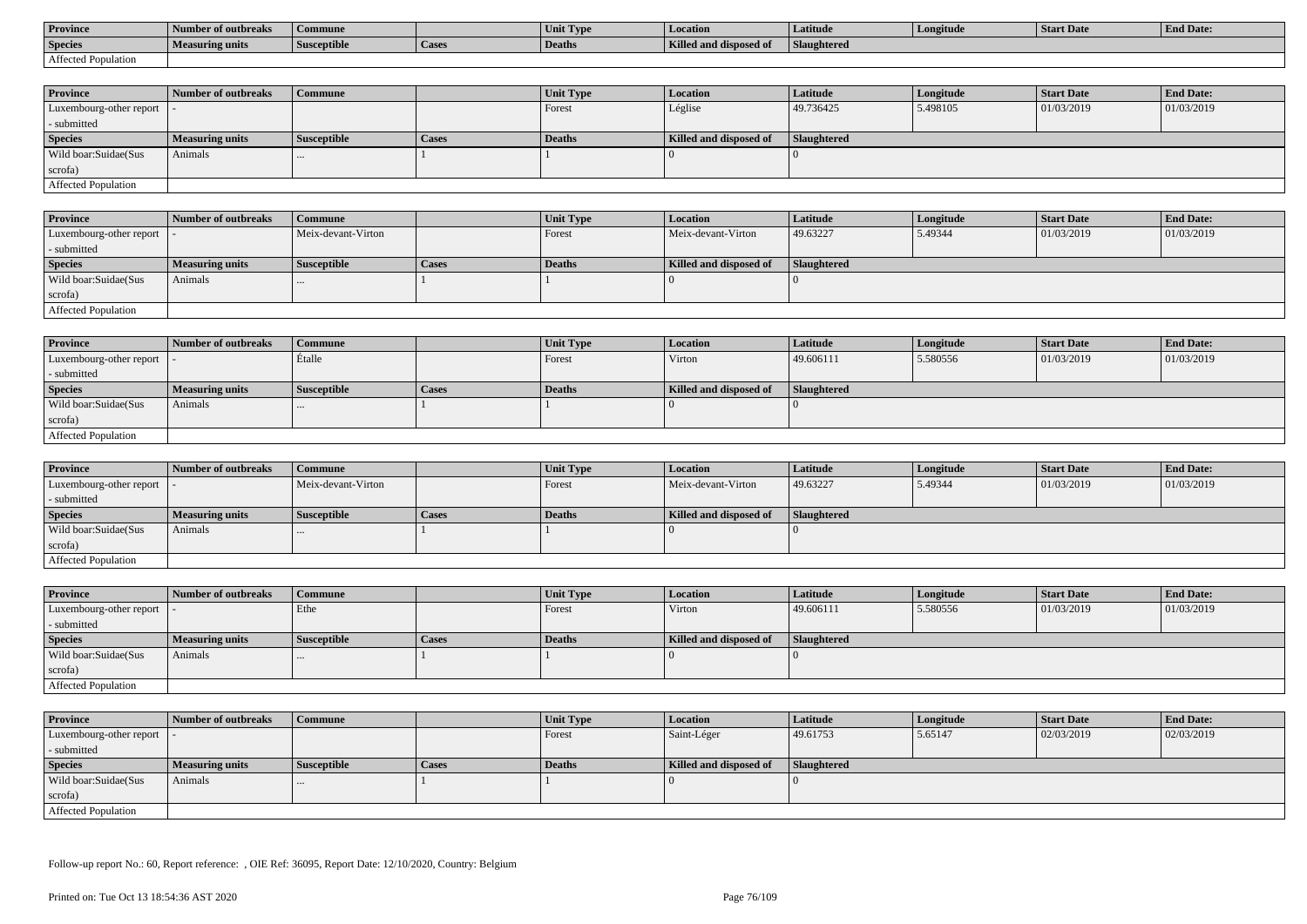| <b>Province</b>            | Number of outbreaks    | <b>Commune</b>     |              | Unit Type | Location               | <b>Latitude</b> | Longitude | <b>Start Date</b> | <b>End Date:</b> |
|----------------------------|------------------------|--------------------|--------------|-----------|------------------------|-----------------|-----------|-------------------|------------------|
| Luxembourg-other report  - |                        |                    |              | Forest    | Virton                 | 49.59901        | 5.60453   | 04/03/2019        | 04/03/2019       |
| - submitted                |                        |                    |              |           |                        |                 |           |                   |                  |
| <b>Species</b>             | <b>Measuring units</b> | <b>Susceptible</b> | <b>Cases</b> | Deaths    | Killed and disposed of | Slaughtered     |           |                   |                  |
| Wild boar: Suidae (Sus     | Animals                |                    |              |           |                        |                 |           |                   |                  |
| scrofa)                    |                        |                    |              |           |                        |                 |           |                   |                  |
| <b>Affected Population</b> |                        |                    |              |           |                        |                 |           |                   |                  |

| <b>Province</b>         | Number of outbreaks | <b>Commune</b>     |       | Unit Type     | Location               | Latitude    | Longitude | <b>Start Date</b> | <b>End Date:</b> |
|-------------------------|---------------------|--------------------|-------|---------------|------------------------|-------------|-----------|-------------------|------------------|
| Luxembourg-other report |                     |                    |       | Forest        | Saint-Léger            | 49.59797    | 5.64401   | 04/03/2019        | 04/03/2019       |
| - submitted             |                     |                    |       |               |                        |             |           |                   |                  |
| <b>Species</b>          | Measuring units     | <b>Susceptible</b> | Cases | <b>Deaths</b> | Killed and disposed of | Slaughtered |           |                   |                  |
| Wild boar:Suidae(Sus    | Animals             |                    |       |               |                        |             |           |                   |                  |
| scrofa)                 |                     |                    |       |               |                        |             |           |                   |                  |
| Affected Population     |                     |                    |       |               |                        |             |           |                   |                  |

| <b>Province</b>            | Number of outbreaks | Commune              |              | Unit Type | Location               | <b>Latitude</b> | Longitude | <b>Start Date</b> | <b>End Date:</b> |
|----------------------------|---------------------|----------------------|--------------|-----------|------------------------|-----------------|-----------|-------------------|------------------|
| Luxembourg-other report  - |                     |                      |              | Forest    | Tintigny               | 49.67611        | 5.50728   | 05/03/2019        | 05/03/2019       |
| - submitted                |                     |                      |              |           |                        |                 |           |                   |                  |
| <b>Species</b>             | Measuring units     | <b>Susceptible</b>   | <b>Cases</b> | Deaths    | Killed and disposed of | Slaughtered     |           |                   |                  |
| Wild boar:Suidae(Sus       | Animals             | $\sim$ $\sim$ $\sim$ |              |           |                        |                 |           |                   |                  |
| scrofa)                    |                     |                      |              |           |                        |                 |           |                   |                  |
| Affected Population        |                     |                      |              |           |                        |                 |           |                   |                  |

| <b>Province</b>            | Number of outbreaks    | <b>Commune</b>     |              | <b>Unit Type</b> | <i>Location</i>        | Latitude           | Longitude | <b>Start Date</b> | <b>End Date:</b> |
|----------------------------|------------------------|--------------------|--------------|------------------|------------------------|--------------------|-----------|-------------------|------------------|
| Luxembourg-other report  - |                        |                    |              | Forest           | Virton                 | 49.560278          | 5.602778  | 05/03/2019        | 05/03/2019       |
| - submitted                |                        |                    |              |                  |                        |                    |           |                   |                  |
| <b>Species</b>             | <b>Measuring units</b> | <b>Susceptible</b> | <b>Cases</b> | <b>Deaths</b>    | Killed and disposed of | <b>Slaughtered</b> |           |                   |                  |
| Wild boar:Suidae(Sus       | Animals                | $\cdots$           |              |                  |                        |                    |           |                   |                  |
| scrofa)                    |                        |                    |              |                  |                        |                    |           |                   |                  |
| Affected Population        |                        |                    |              |                  |                        |                    |           |                   |                  |

| <b>Province</b>            | Number of outbreaks    | Commune            |       | <b>Unit Type</b> | <b>Location</b>        | <b>Latitude</b> | Longitude | <b>Start Date</b> | <b>End Date:</b> |
|----------------------------|------------------------|--------------------|-------|------------------|------------------------|-----------------|-----------|-------------------|------------------|
| Luxembourg-other report  - |                        |                    |       | Forest           | Tintigny               | 49.67925        | 5.54768   | 05/03/2019        | 05/03/2019       |
| - submitted                |                        |                    |       |                  |                        |                 |           |                   |                  |
| <b>Species</b>             | <b>Measuring units</b> | <b>Susceptible</b> | Cases | <b>Deaths</b>    | Killed and disposed of | Slaughtered     |           |                   |                  |
| Wild boar:Suidae(Sus       | Animals                |                    |       |                  |                        |                 |           |                   |                  |
|                            |                        | $\cdots$           |       |                  |                        |                 |           |                   |                  |
| scrofa)                    |                        |                    |       |                  |                        |                 |           |                   |                  |

| <b>Province</b>            | Number of outbreaks    | <b>Commune</b>     |              | Unit Type | Location               | <b>Latitude</b> | Longitude | <b>Start Date</b> | <b>End Date:</b> |
|----------------------------|------------------------|--------------------|--------------|-----------|------------------------|-----------------|-----------|-------------------|------------------|
| Luxembourg-other report  - |                        |                    |              | Forest    | Arlon                  | 49.64882        | 5.74391   | 05/03/2019        | 05/03/2019       |
| - submitted                |                        |                    |              |           |                        |                 |           |                   |                  |
| <b>Species</b>             | <b>Measuring units</b> | <b>Susceptible</b> | <b>Cases</b> | Deaths    | Killed and disposed of | Slaughtered     |           |                   |                  |
| Wild boar:Suidae(Sus       | Animals                | $\cdots$           |              |           |                        |                 |           |                   |                  |
| scrofa)                    |                        |                    |              |           |                        |                 |           |                   |                  |
| Affected Population        |                        |                    |              |           |                        |                 |           |                   |                  |

| <b>Province</b> | rnreak: | amune | - I vn<br>Unit | Latitud | neıtude | <b>Start Date</b> | $\mathbf{r}$<br>d Date:<br>- H'm. |
|-----------------|---------|-------|----------------|---------|---------|-------------------|-----------------------------------|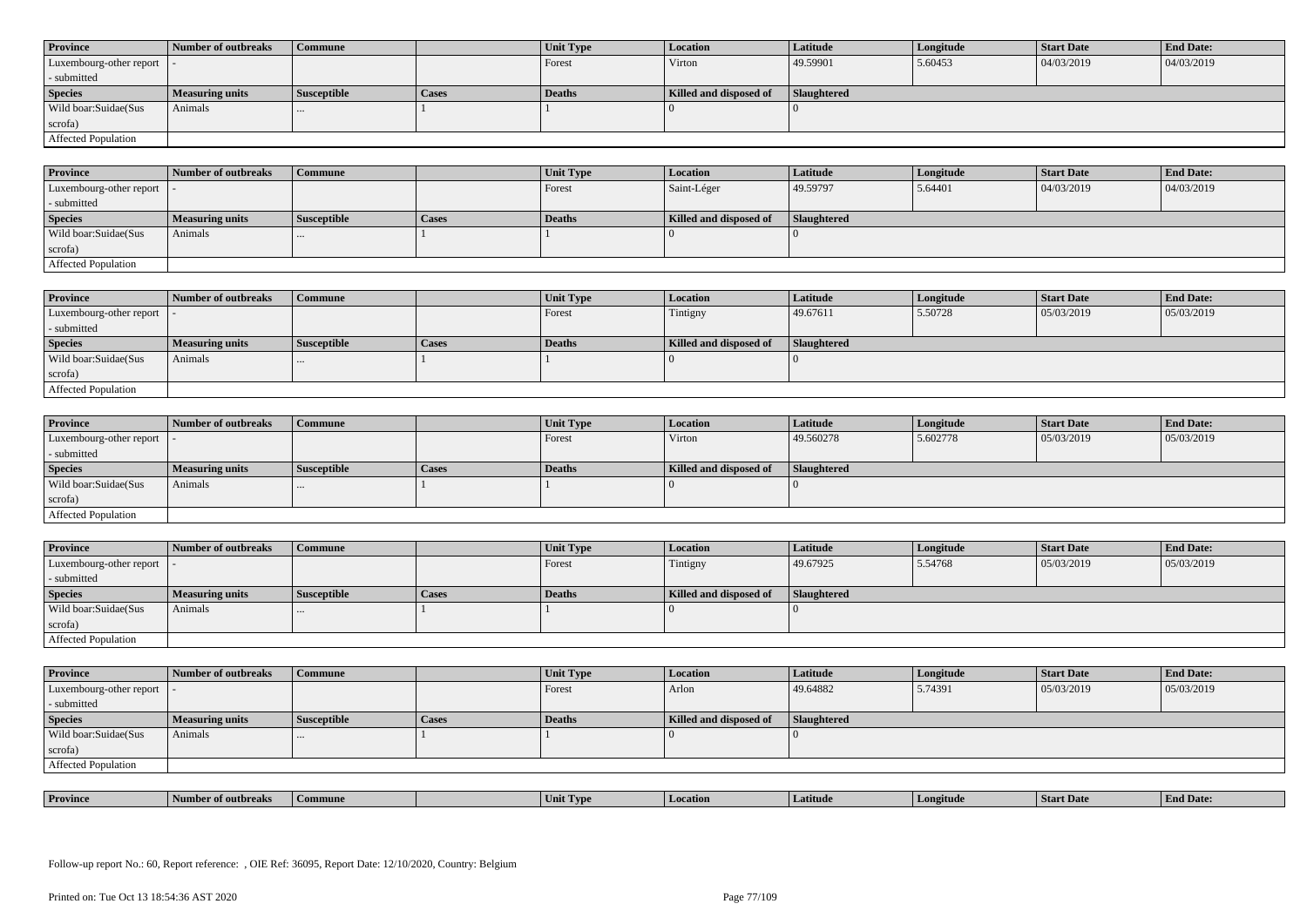| <b>Province</b>            | Number of outbreaks    | Commune            |              | Unit Type | <b>Location</b>        | <b>Latitude</b>    | Longitude | <b>Start Date</b> | <b>End Date:</b> |
|----------------------------|------------------------|--------------------|--------------|-----------|------------------------|--------------------|-----------|-------------------|------------------|
| <b>Species</b>             | <b>Measuring units</b> | <b>Susceptible</b> | <b>Cases</b> | Deaths    | Killed and disposed of | <b>Slaughtered</b> |           |                   |                  |
| Luxembourg-other report  - |                        |                    |              | Forest    | Arlon                  | 49.64566           | 5.73973   | 05/03/2019        | 05/03/2019       |
| - submitted                |                        |                    |              |           |                        |                    |           |                   |                  |
| <b>Species</b>             | <b>Measuring units</b> | <b>Susceptible</b> | <b>Cases</b> | Deaths    | Killed and disposed of | Slaughtered        |           |                   |                  |
| Wild boar:Suidae(Sus       | Animals                | $\cdots$           |              |           |                        |                    |           |                   |                  |
| scrofa)                    |                        |                    |              |           |                        |                    |           |                   |                  |
| Affected Population        |                        |                    |              |           |                        |                    |           |                   |                  |

| <b>Province</b>            | Number of outbreaks    | <b>Commune</b> |       | Unit Type | <i>Location</i>        | Latitude    | Longitude | <b>Start Date</b> | <b>End Date:</b> |
|----------------------------|------------------------|----------------|-------|-----------|------------------------|-------------|-----------|-------------------|------------------|
| Luxembourg-other report    |                        |                |       | Forest    | Arlon                  | 49.68501    | 5.74515   | 06/03/2019        | 06/03/2019       |
| - submitted                |                        |                |       |           |                        |             |           |                   |                  |
| <b>Species</b>             | <b>Measuring units</b> | Susceptible    | Cases | Deaths    | Killed and disposed of | Slaughtered |           |                   |                  |
| Wild boar:Suidae(Sus       | Animals                |                |       |           |                        |             |           |                   |                  |
| scrofa)                    |                        |                |       |           |                        |             |           |                   |                  |
| <b>Affected Population</b> |                        |                |       |           |                        |             |           |                   |                  |

| <b>Province</b>            | <b>Number of outbreaks</b> | <b>Commune</b>     |       | Unit Type     | <b>Location</b>        | <b>Latitude</b> | Longitude | <b>Start Date</b> | <b>End Date:</b> |
|----------------------------|----------------------------|--------------------|-------|---------------|------------------------|-----------------|-----------|-------------------|------------------|
| Luxembourg-other report    |                            |                    |       | <b>Forest</b> | Messancy               | 49.593798       | 5.793393  | 06/03/2019        | 06/03/2019       |
| - submitted                |                            |                    |       |               |                        |                 |           |                   |                  |
| <b>Species</b>             | <b>Measuring units</b>     | <b>Susceptible</b> | Cases | Deaths        | Killed and disposed of | Slaughtered     |           |                   |                  |
| Wild boar:Suidae(Sus       | Animals                    |                    |       |               |                        |                 |           |                   |                  |
| scrofa)                    |                            |                    |       |               |                        |                 |           |                   |                  |
| <b>Affected Population</b> |                            |                    |       |               |                        |                 |           |                   |                  |

| <b>Province</b>            | Number of outbreaks    | <b>Commune</b>     |              | <b>Unit Type</b> | <i>Location</i>        | <b>Latitude</b>    | Longitude | <b>Start Date</b> | <b>End Date:</b> |
|----------------------------|------------------------|--------------------|--------------|------------------|------------------------|--------------------|-----------|-------------------|------------------|
| Luxembourg-other report  - |                        |                    |              | Forest           | Messancy               | 49.589748          | 5.788434  | 06/03/2019        | 06/03/2019       |
| - submitted                |                        |                    |              |                  |                        |                    |           |                   |                  |
| <b>Species</b>             | <b>Measuring units</b> | <b>Susceptible</b> | <b>Cases</b> | Deaths           | Killed and disposed of | <b>Slaughtered</b> |           |                   |                  |
| Wild boar:Suidae(Sus       | Animals                | $\cdots$           |              |                  |                        |                    |           |                   |                  |
| scrofa)                    |                        |                    |              |                  |                        |                    |           |                   |                  |
| Affected Population        |                        |                    |              |                  |                        |                    |           |                   |                  |

| <b>Province</b>            | Number of outbreaks    | <b>Commune</b>     |              | Unit Type | Location               | Latitude    | Longitude | <b>Start Date</b> | <b>End Date:</b> |
|----------------------------|------------------------|--------------------|--------------|-----------|------------------------|-------------|-----------|-------------------|------------------|
| Luxembourg-other report  - |                        |                    |              | Forest    | Meix-devant-Virton     | 49.60258    | 5.51702   | 07/03/2019        | 07/03/2019       |
| - submitted                |                        |                    |              |           |                        |             |           |                   |                  |
| <b>Species</b>             | <b>Measuring units</b> | <b>Susceptible</b> | <b>Cases</b> | Deaths    | Killed and disposed of | Slaughtered |           |                   |                  |
| Wild boar:Suidae(Sus       | Animals                |                    |              |           |                        |             |           |                   |                  |
| scrofa)                    |                        |                    |              |           |                        |             |           |                   |                  |
| <b>Affected Population</b> |                        |                    |              |           |                        |             |           |                   |                  |

| <b>Province</b>         | Number of outbreaks    | <b>Commune</b>     |       | Unit Type | <b>Location</b>        | <b>Latitude</b>    | Longitude | <b>Start Date</b> | <b>End Date:</b> |
|-------------------------|------------------------|--------------------|-------|-----------|------------------------|--------------------|-----------|-------------------|------------------|
| Luxembourg-other report |                        |                    |       | Forest    | Tintigny               | 49.67205           | 5.44987   | 07/03/2019        | 07/03/2019       |
| - submitted             |                        |                    |       |           |                        |                    |           |                   |                  |
| <b>Species</b>          | <b>Measuring units</b> | <b>Susceptible</b> | Cases | Deaths    | Killed and disposed of | <b>Slaughtered</b> |           |                   |                  |
|                         |                        |                    |       |           |                        |                    |           |                   |                  |
| Wild boar:Suidae(Sus    | Animals                |                    |       |           |                        |                    |           |                   |                  |
| scrofa)                 |                        |                    |       |           |                        |                    |           |                   |                  |

| <b>Province</b>         | Number of outbreaks | Commune | Unit Type | Location | Latitude | Longitude | Start Date | <b>End Date:</b> |
|-------------------------|---------------------|---------|-----------|----------|----------|-----------|------------|------------------|
| Luxembourg-other report |                     |         | Forest    | Tintigny | 49.65516 | 5.42932   | 07/03/2019 | 07/03/2019       |
| submitted               |                     |         |           |          |          |           |            |                  |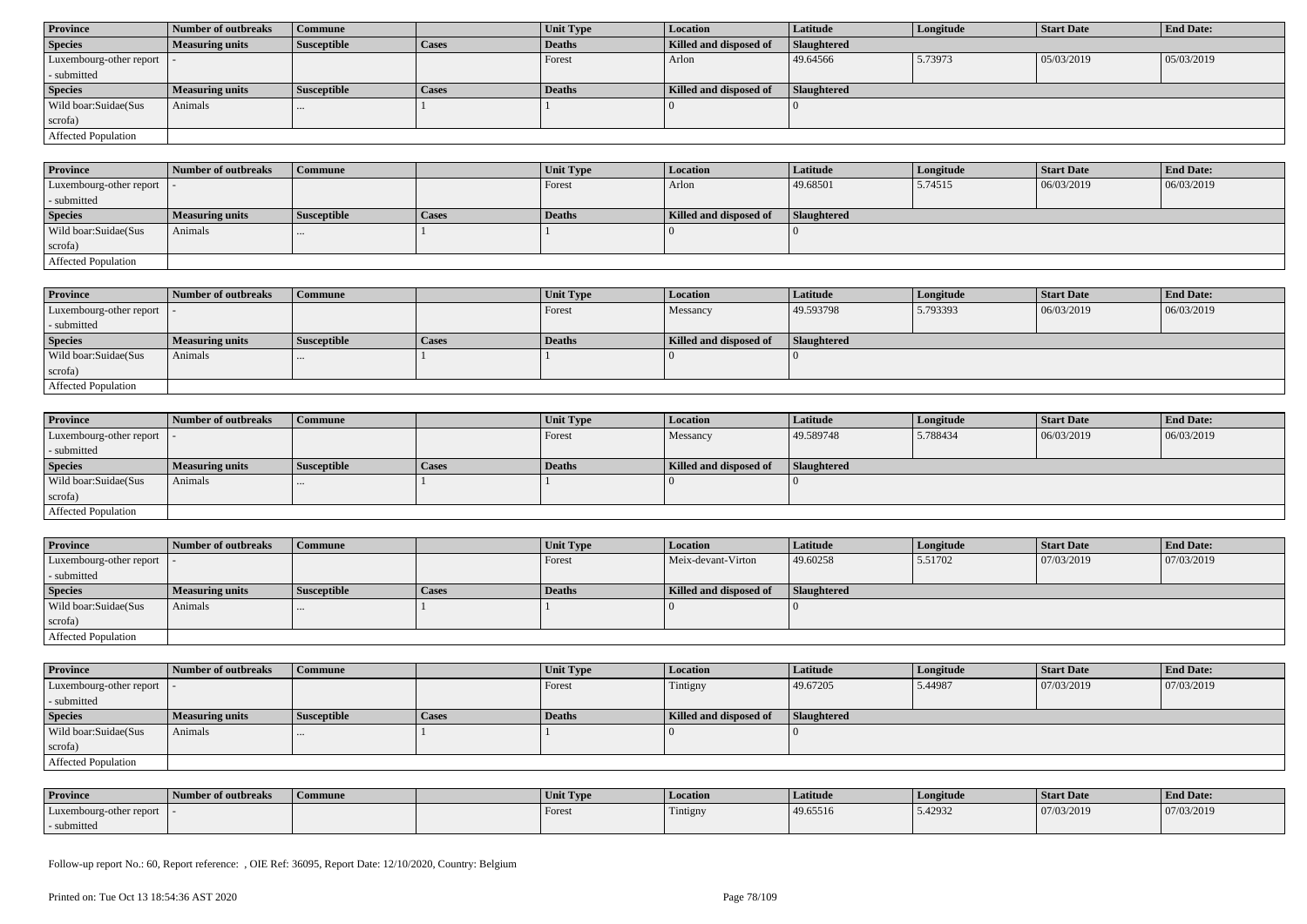| <b>Province</b>      | Number of outbreaks | Commune            |       | <b>Unit Type</b> | Location               | Latitude           | Longitude | Start Date | <b>End Date:</b> |
|----------------------|---------------------|--------------------|-------|------------------|------------------------|--------------------|-----------|------------|------------------|
| <b>Species</b>       | Measuring units     | <b>Susceptible</b> | Cases | Deaths           | Killed and disposed of | <b>Slaughtered</b> |           |            |                  |
| Wild boar:Suidae(Sus | Animals             |                    |       |                  |                        |                    |           |            |                  |
| scrofa)              |                     |                    |       |                  |                        |                    |           |            |                  |
| Affected Population  |                     |                    |       |                  |                        |                    |           |            |                  |

| <b>Province</b>            | Number of outbreaks | Commune            |              | <b>Unit Type</b> | <b>Location</b>        | <b>Latitude</b>    | Longitude | <b>Start Date</b> | <b>End Date:</b> |
|----------------------------|---------------------|--------------------|--------------|------------------|------------------------|--------------------|-----------|-------------------|------------------|
| Luxembourg-other report  - |                     |                    |              | Forest           | Tintigny               | 49.65455           | 5.42744   | 07/03/2019        | 07/03/2019       |
| - submitted                |                     |                    |              |                  |                        |                    |           |                   |                  |
| <b>Species</b>             | Measuring units     | <b>Susceptible</b> | <b>Cases</b> | <b>Deaths</b>    | Killed and disposed of | <b>Slaughtered</b> |           |                   |                  |
| Wild boar:Suidae(Sus       | Animals             | $\cdots$           |              |                  |                        |                    |           |                   |                  |
| scrofa)                    |                     |                    |              |                  |                        |                    |           |                   |                  |
| Affected Population        |                     |                    |              |                  |                        |                    |           |                   |                  |

| <b>Province</b>         | Number of outbreaks    | <b>Commune</b>     |       | Unit Type | Location               | <b>Latitude</b> | Longitude | <b>Start Date</b> | <b>End Date:</b> |
|-------------------------|------------------------|--------------------|-------|-----------|------------------------|-----------------|-----------|-------------------|------------------|
| Luxembourg-other report |                        |                    |       | Forest    | Messancy               | 49.603907       | 5.785511  | 07/03/2019        | 07/03/2019       |
| - submitted             |                        |                    |       |           |                        |                 |           |                   |                  |
| <b>Species</b>          | <b>Measuring units</b> | <b>Susceptible</b> | Cases | Deaths    | Killed and disposed of | Slaughtered     |           |                   |                  |
| Wild boar:Suidae(Sus    | Animals                |                    |       |           |                        |                 |           |                   |                  |
| scrofa)                 |                        |                    |       |           |                        |                 |           |                   |                  |
| Affected Population     |                        |                    |       |           |                        |                 |           |                   |                  |

| <b>Province</b>            | Number of outbreaks    | <b>Commune</b>     |              | Unit Type | Location               | Latitude    | Longitude | <b>Start Date</b> | <b>End Date:</b> |
|----------------------------|------------------------|--------------------|--------------|-----------|------------------------|-------------|-----------|-------------------|------------------|
| Luxembourg-other report  - |                        |                    |              | Forest    | Tintigny               | 49.67207    | 5.51994   | 07/03/2019        | 07/03/2019       |
| - submitted                |                        |                    |              |           |                        |             |           |                   |                  |
| <b>Species</b>             | <b>Measuring units</b> | <b>Susceptible</b> | <b>Cases</b> | Deaths    | Killed and disposed of | Slaughtered |           |                   |                  |
| Wild boar:Suidae(Sus       | Animals                |                    |              |           |                        |             |           |                   |                  |
| scrofa)                    |                        |                    |              |           |                        |             |           |                   |                  |
| <b>Affected Population</b> |                        |                    |              |           |                        |             |           |                   |                  |

| <b>Province</b>            | Number of outbreaks    | Commune            |              | <b>Unit Type</b> | Location               | Latitude    | Longitude | <b>Start Date</b> | <b>End Date:</b> |
|----------------------------|------------------------|--------------------|--------------|------------------|------------------------|-------------|-----------|-------------------|------------------|
| Luxembourg-other report  - |                        |                    |              | Forest           | Tintigny               | 49.67205    | 5.44987   | 07/03/2019        | 07/03/2019       |
| - submitted                |                        |                    |              |                  |                        |             |           |                   |                  |
| <b>Species</b>             | <b>Measuring units</b> | <b>Susceptible</b> | <b>Cases</b> | Deaths           | Killed and disposed of | Slaughtered |           |                   |                  |
| Wild boar:Suidae(Sus       | Animals                |                    |              |                  |                        |             |           |                   |                  |
| scrofa)                    |                        |                    |              |                  |                        |             |           |                   |                  |
| Affected Population        |                        |                    |              |                  |                        |             |           |                   |                  |

| <b>Province</b>            | Number of outbreaks    | <b>Commune</b>     |              | Unit Type | Location               | <b>Latitude</b> | Longitude | <b>Start Date</b> | <b>End Date:</b> |
|----------------------------|------------------------|--------------------|--------------|-----------|------------------------|-----------------|-----------|-------------------|------------------|
| Luxembourg-other report  - |                        |                    |              | Forest    | Tintigny               | 49.64875        | 5.47439   | 07/03/2019        | 07/03/2019       |
| - submitted                |                        |                    |              |           |                        |                 |           |                   |                  |
| <b>Species</b>             | <b>Measuring units</b> | <b>Susceptible</b> | <b>Cases</b> | Deaths    | Killed and disposed of | Slaughtered     |           |                   |                  |
| Wild boar:Suidae(Sus       | Animals                |                    |              |           |                        |                 |           |                   |                  |
| scrofa)                    |                        |                    |              |           |                        |                 |           |                   |                  |
| Affected Population        |                        |                    |              |           |                        |                 |           |                   |                  |

| <b>Province</b>            | Number of outbreaks    | Commune            |              | <b>Unit Type</b> | <b>Location</b>        | Latitude    | Longitude | Start Date | <b>End Date:</b> |
|----------------------------|------------------------|--------------------|--------------|------------------|------------------------|-------------|-----------|------------|------------------|
| Luxembourg-other report  - |                        |                    |              | Forest           | Tintigny               | 49.648974   | 5.474674  | 07/03/2019 | 07/03/2019       |
| - submitted                |                        |                    |              |                  |                        |             |           |            |                  |
| <b>Species</b>             | <b>Measuring units</b> | <b>Susceptible</b> | <b>Cases</b> | Deaths           | Killed and disposed of | Slaughtered |           |            |                  |
| Wild boar:Suidae(Sus       | Animals                |                    |              |                  |                        |             |           |            |                  |
| scrofa)                    |                        |                    |              |                  |                        |             |           |            |                  |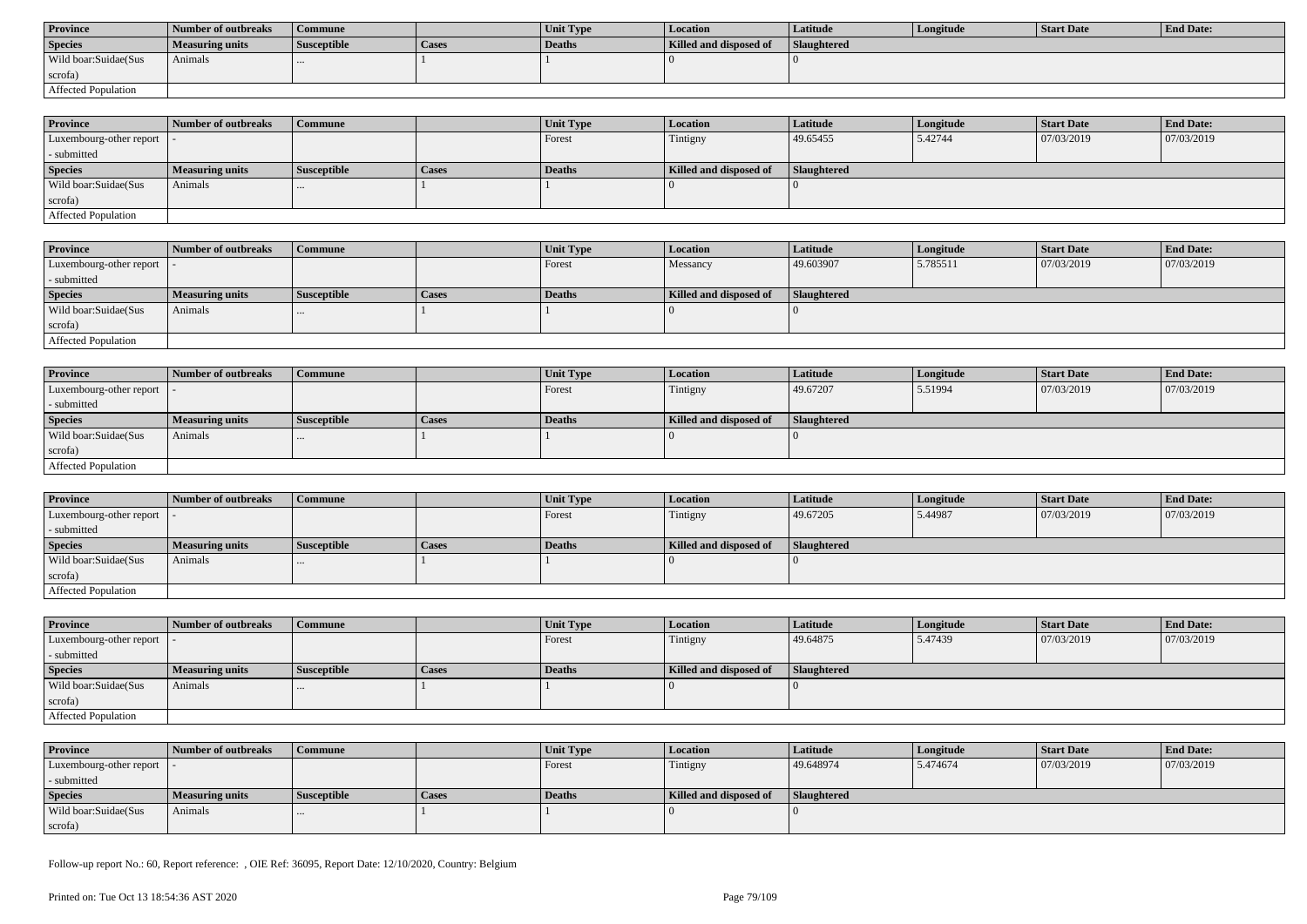| <b>Province</b>     | Number of outbreaks    | Commune            |                    | Unit Typ. | Location                             | Latitude    | Longitude | <b>Start Date</b> | <b>End Date:</b> |
|---------------------|------------------------|--------------------|--------------------|-----------|--------------------------------------|-------------|-----------|-------------------|------------------|
| <b>Species</b>      | <b>Measuring units</b> | <b>Susceptible</b> | <sup>1</sup> Cases | Deaths    | <b>Killed and disposy</b><br>™ od of | Slaughtered |           |                   |                  |
| Affected Population |                        |                    |                    |           |                                      |             |           |                   |                  |

| <b>Province</b>         | Number of outbreaks    | <b>Commune</b>     |              | Unit Type | <b>Location</b>        | <b>Latitude</b>    | Longitude | <b>Start Date</b> | <b>End Date:</b> |
|-------------------------|------------------------|--------------------|--------------|-----------|------------------------|--------------------|-----------|-------------------|------------------|
| Luxembourg-other report |                        |                    |              | Forest    | Tintigny               | 49.65514           | 5.42927   | 07/03/2019        | 07/03/2019       |
| - submitted             |                        |                    |              |           |                        |                    |           |                   |                  |
| <b>Species</b>          | <b>Measuring units</b> | <b>Susceptible</b> | <b>Cases</b> | Deaths    | Killed and disposed of | <b>Slaughtered</b> |           |                   |                  |
| Wild boar:Suidae(Sus    | Animals                |                    |              |           |                        |                    |           |                   |                  |
| scrofa)                 |                        |                    |              |           |                        |                    |           |                   |                  |
| Affected Population     |                        |                    |              |           |                        |                    |           |                   |                  |

| <b>Province</b>            | Number of outbreaks | Commune            |              | <b>Unit Type</b> | Location               | Latitude    | Longitude | <b>Start Date</b> | <b>End Date:</b> |
|----------------------------|---------------------|--------------------|--------------|------------------|------------------------|-------------|-----------|-------------------|------------------|
| Luxembourg-other report  - |                     |                    |              | Forest           | Tintigny               | 49.67205    | 5.44987   | 07/03/2019        | 07/03/2019       |
| - submitted                |                     |                    |              |                  |                        |             |           |                   |                  |
| <b>Species</b>             | Measuring units     | <b>Susceptible</b> | <b>Cases</b> | Deaths           | Killed and disposed of | Slaughtered |           |                   |                  |
| Wild boar:Suidae(Sus       | Animals             |                    |              |                  |                        |             |           |                   |                  |
| scrofa)                    |                     |                    |              |                  |                        |             |           |                   |                  |
| Affected Population        |                     |                    |              |                  |                        |             |           |                   |                  |

| <b>Province</b>            | Number of outbreaks    | Commune            |              | Unit Type | Location               | Latitude    | Longitude | <b>Start Date</b> | <b>End Date:</b> |
|----------------------------|------------------------|--------------------|--------------|-----------|------------------------|-------------|-----------|-------------------|------------------|
| Luxembourg-other report  - |                        |                    |              | Forest    | Tintigny               | 49.65516    | 5.42932   | 07/03/2019        | 07/03/2019       |
| - submitted                |                        |                    |              |           |                        |             |           |                   |                  |
| <b>Species</b>             | <b>Measuring units</b> | <b>Susceptible</b> | <b>Cases</b> | Deaths    | Killed and disposed of | Slaughtered |           |                   |                  |
| Wild boar:Suidae(Sus       | Animals                | $\cdots$           |              |           |                        |             |           |                   |                  |
| scrofa)                    |                        |                    |              |           |                        |             |           |                   |                  |
| Affected Population        |                        |                    |              |           |                        |             |           |                   |                  |

| <b>Province</b>            | Number of outbreaks | <b>Commune</b>     |              | Unit Type     | <i>Location</i>        | Latitude           | Longitude | <b>Start Date</b> | <b>End Date:</b> |
|----------------------------|---------------------|--------------------|--------------|---------------|------------------------|--------------------|-----------|-------------------|------------------|
| Luxembourg-other report  - |                     |                    |              | Forest        | Tintigny               | 49.65455           | 5.42744   | 07/03/2019        | 07/03/2019       |
| - submitted                |                     |                    |              |               |                        |                    |           |                   |                  |
| <b>Species</b>             | Measuring units     | <b>Susceptible</b> | <b>Cases</b> | <b>Deaths</b> | Killed and disposed of | <b>Slaughtered</b> |           |                   |                  |
| Wild boar:Suidae(Sus       | Animals             | $\cdots$           |              |               |                        |                    |           |                   |                  |
| scrofa)                    |                     |                    |              |               |                        |                    |           |                   |                  |
| Affected Population        |                     |                    |              |               |                        |                    |           |                   |                  |

| <b>Province</b>            | Number of outbreaks    | Commune            |       | Unit Type | Location               | <b>Latitude</b> | Longitude | <b>Start Date</b> | <b>End Date:</b> |
|----------------------------|------------------------|--------------------|-------|-----------|------------------------|-----------------|-----------|-------------------|------------------|
| Luxembourg-other report  - |                        |                    |       | Forest    | Messancy               | 49.603907       | 5.785511  | 07/03/2019        | 07/03/2019       |
| - submitted                |                        |                    |       |           |                        |                 |           |                   |                  |
| <b>Species</b>             | <b>Measuring units</b> | <b>Susceptible</b> | Cases | Deaths    | Killed and disposed of | Slaughtered     |           |                   |                  |
| Wild boar:Suidae(Sus       | Animals                | $\cdots$           |       |           |                        |                 |           |                   |                  |
| scrofa)                    |                        |                    |       |           |                        |                 |           |                   |                  |
| Affected Population        |                        |                    |       |           |                        |                 |           |                   |                  |

| <b>Province</b>            | Number of outbreaks    | <b>Commune</b>     |       | Unit Type     | Location               | <b>Latitude</b> | Longitude | <b>Start Date</b> | <b>End Date:</b> |
|----------------------------|------------------------|--------------------|-------|---------------|------------------------|-----------------|-----------|-------------------|------------------|
| Luxembourg-other report  - |                        |                    |       | Forest        | Tintigny               | 49.67207        | 5.51994   | 07/03/2019        | 07/03/2019       |
| - submitted                |                        |                    |       |               |                        |                 |           |                   |                  |
| <b>Species</b>             | <b>Measuring units</b> | <b>Susceptible</b> | Cases | <b>Deaths</b> | Killed and disposed of | Slaughtered     |           |                   |                  |
| Wild boar:Suidae(Sus       | Animals                | $\cdots$           |       |               |                        |                 |           |                   |                  |
| scrofa)                    |                        |                    |       |               |                        |                 |           |                   |                  |
| Affected Population        |                        |                    |       |               |                        |                 |           |                   |                  |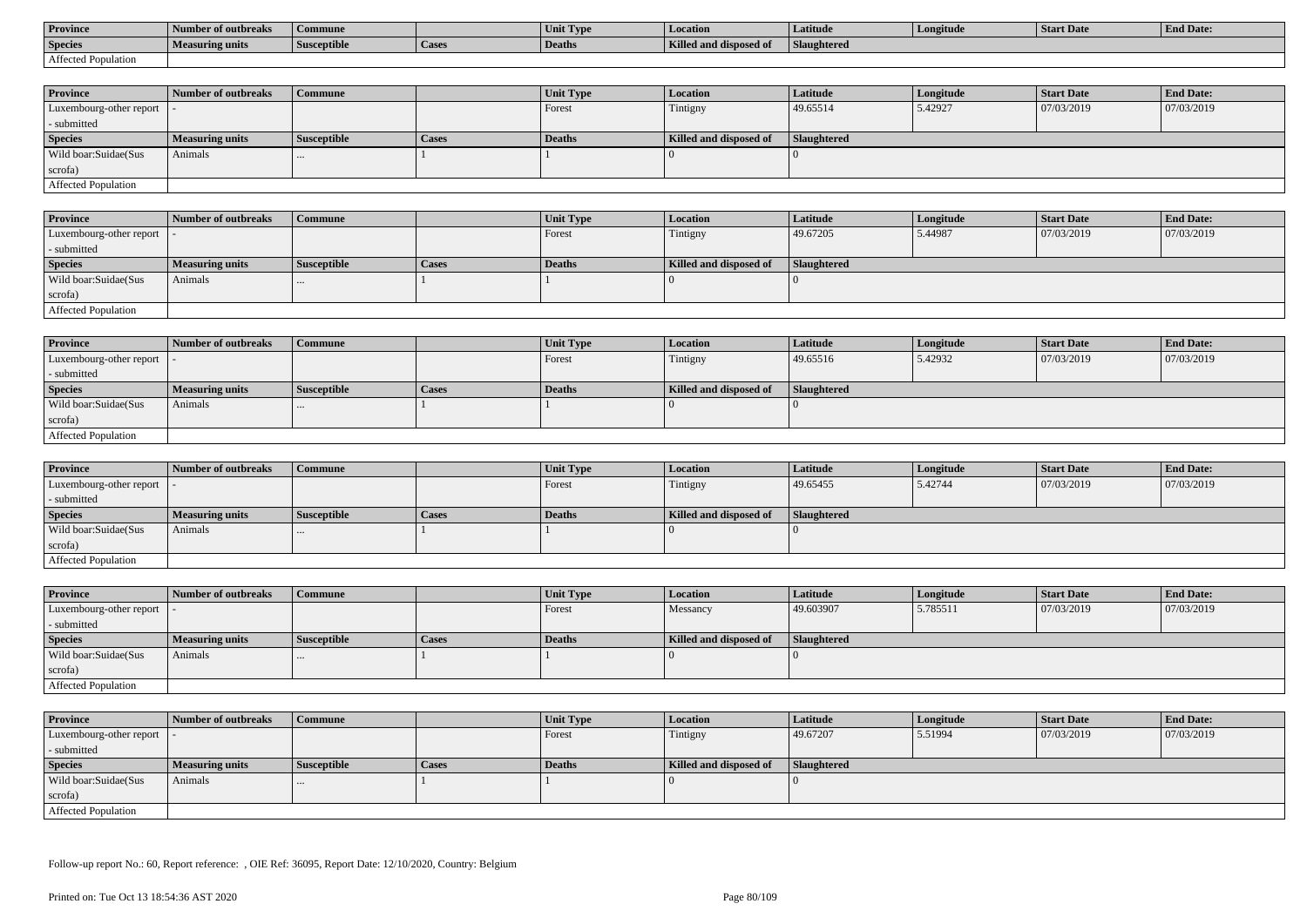| <b>Province</b>            | Number of outbreaks    | <b>Commune</b>     |              | Unit Type | Location               | <b>Latitude</b> | Longitude | <b>Start Date</b> | <b>End Date:</b> |
|----------------------------|------------------------|--------------------|--------------|-----------|------------------------|-----------------|-----------|-------------------|------------------|
| Luxembourg-other report  - |                        |                    |              | Forest    | Tintigny               | 49.64875        | 5.47439   | 07/03/2019        | 07/03/2019       |
| - submitted                |                        |                    |              |           |                        |                 |           |                   |                  |
| <b>Species</b>             | <b>Measuring units</b> | <b>Susceptible</b> | <b>Cases</b> | Deaths    | Killed and disposed of | Slaughtered     |           |                   |                  |
| Wild boar: Suidae (Sus     | Animals                |                    |              |           |                        |                 |           |                   |                  |
| scrofa)                    |                        |                    |              |           |                        |                 |           |                   |                  |
| <b>Affected Population</b> |                        |                    |              |           |                        |                 |           |                   |                  |

| <b>Province</b>         | Number of outbreaks | <b>Commune</b>     |       | Unit Type | <b>Location</b>        | Latitude    | Longitude | <b>Start Date</b> | <b>End Date:</b> |
|-------------------------|---------------------|--------------------|-------|-----------|------------------------|-------------|-----------|-------------------|------------------|
| Luxembourg-other report |                     |                    |       | Forest    | Tintigny               | 49.648974   | 5.474674  | 07/03/2019        | 07/03/2019       |
| - submitted             |                     |                    |       |           |                        |             |           |                   |                  |
| <b>Species</b>          | Measuring units     | <b>Susceptible</b> | Cases | Deaths    | Killed and disposed of | Slaughtered |           |                   |                  |
| Wild boar:Suidae(Sus    | Animals             |                    |       |           |                        |             |           |                   |                  |
| scrofa)                 |                     |                    |       |           |                        |             |           |                   |                  |
| Affected Population     |                     |                    |       |           |                        |             |           |                   |                  |

| <b>Province</b>            | Number of outbreaks                                            | Commune            |       | Unit Type     | <b>Location</b>        | Latitude    | Longitude | <b>Start Date</b> | <b>End Date:</b> |
|----------------------------|----------------------------------------------------------------|--------------------|-------|---------------|------------------------|-------------|-----------|-------------------|------------------|
| Luxembourg-other report  - |                                                                |                    |       | Forest        | Léglise                | 49.769215   | 5.473095  | 08/03/2019        | 08/03/2019       |
| - submitted                |                                                                |                    |       |               |                        |             |           |                   |                  |
| <b>Species</b>             | <b>Measuring units</b>                                         | <b>Susceptible</b> | Cases | <b>Deaths</b> | Killed and disposed of | Slaughtered |           |                   |                  |
| Wild boar:Suidae(Sus       | Animals                                                        | $\cdots$           |       |               |                        |             |           |                   |                  |
| scrofa)                    |                                                                |                    |       |               |                        |             |           |                   |                  |
| Affected Population        | Positive wild boar in the northern part of the current zone 1. |                    |       |               |                        |             |           |                   |                  |

| <b>Province</b>            | Number of outbreaks    | Commune     |       | Unit Type     | <b>Location</b>        | <b>Latitude</b> | Longitude | <b>Start Date</b> | <b>End Date:</b> |
|----------------------------|------------------------|-------------|-------|---------------|------------------------|-----------------|-----------|-------------------|------------------|
| Luxembourg-other report  - |                        |             |       | Forest        | Léglise                | 49.769215       | 5.473095  | 08/03/2019        | 08/03/2019       |
| - submitted                |                        |             |       |               |                        |                 |           |                   |                  |
| <b>Species</b>             | <b>Measuring units</b> | Susceptible | Cases | <b>Deaths</b> | Killed and disposed of | Slaughtered     |           |                   |                  |
| Wild boar:Suidae(Sus       | Animals                |             |       |               |                        |                 |           |                   |                  |
| scrofa)                    |                        |             |       |               |                        |                 |           |                   |                  |
| Affected Population        |                        |             |       |               |                        |                 |           |                   |                  |

| <b>Province</b>            | Number of outbreaks | Commune            |       | <b>Unit Type</b> | <b>Location</b>        | <b>Latitude</b>    | Longitude | <b>Start Date</b> | <b>End Date:</b> |
|----------------------------|---------------------|--------------------|-------|------------------|------------------------|--------------------|-----------|-------------------|------------------|
| Luxembourg-other report  - |                     |                    |       | Forest           | Meix-devant-Virton     | 49.63263           | 5.42837   | 09/03/2019        | 09/03/2019       |
| - submitted                |                     |                    |       |                  |                        |                    |           |                   |                  |
| <b>Species</b>             | Measuring units     | <b>Susceptible</b> | Cases | <b>Deaths</b>    | Killed and disposed of | <b>Slaughtered</b> |           |                   |                  |
| Wild boar:Suidae(Sus       | Animals             |                    |       |                  |                        |                    |           |                   |                  |
|                            |                     | $\cdots$           |       |                  |                        |                    |           |                   |                  |
| scrofa)                    |                     |                    |       |                  |                        |                    |           |                   |                  |

| <b>Province</b>            | Number of outbreaks | <b>Commune</b>     |              | <b>Unit Type</b> | <b>Location</b>        | Latitude           | Longitude | <b>Start Date</b> | <b>End Date:</b> |
|----------------------------|---------------------|--------------------|--------------|------------------|------------------------|--------------------|-----------|-------------------|------------------|
| Luxembourg-other report  - |                     |                    |              | Forest           | Meix-devant-Virton     | 49.63263           | 5.42837   | 09/03/2019        | 09/03/2019       |
| - submitted                |                     |                    |              |                  |                        |                    |           |                   |                  |
| <b>Species</b>             | Measuring units     | <b>Susceptible</b> | <b>Cases</b> | Deaths           | Killed and disposed of | <b>Slaughtered</b> |           |                   |                  |
| Wild boar:Suidae(Sus       | Animals             | $\cdots$           |              |                  |                        |                    |           |                   |                  |
| scrofa)                    |                     |                    |              |                  |                        |                    |           |                   |                  |
| Affected Population        |                     |                    |              |                  |                        |                    |           |                   |                  |

| <b>Province</b> | of outbreaks<br>- Number - | Commune | Init Type | Location | atitude : | gitud | Staff Day | <b>End Date:</b> |
|-----------------|----------------------------|---------|-----------|----------|-----------|-------|-----------|------------------|
|                 |                            |         |           |          |           |       |           |                  |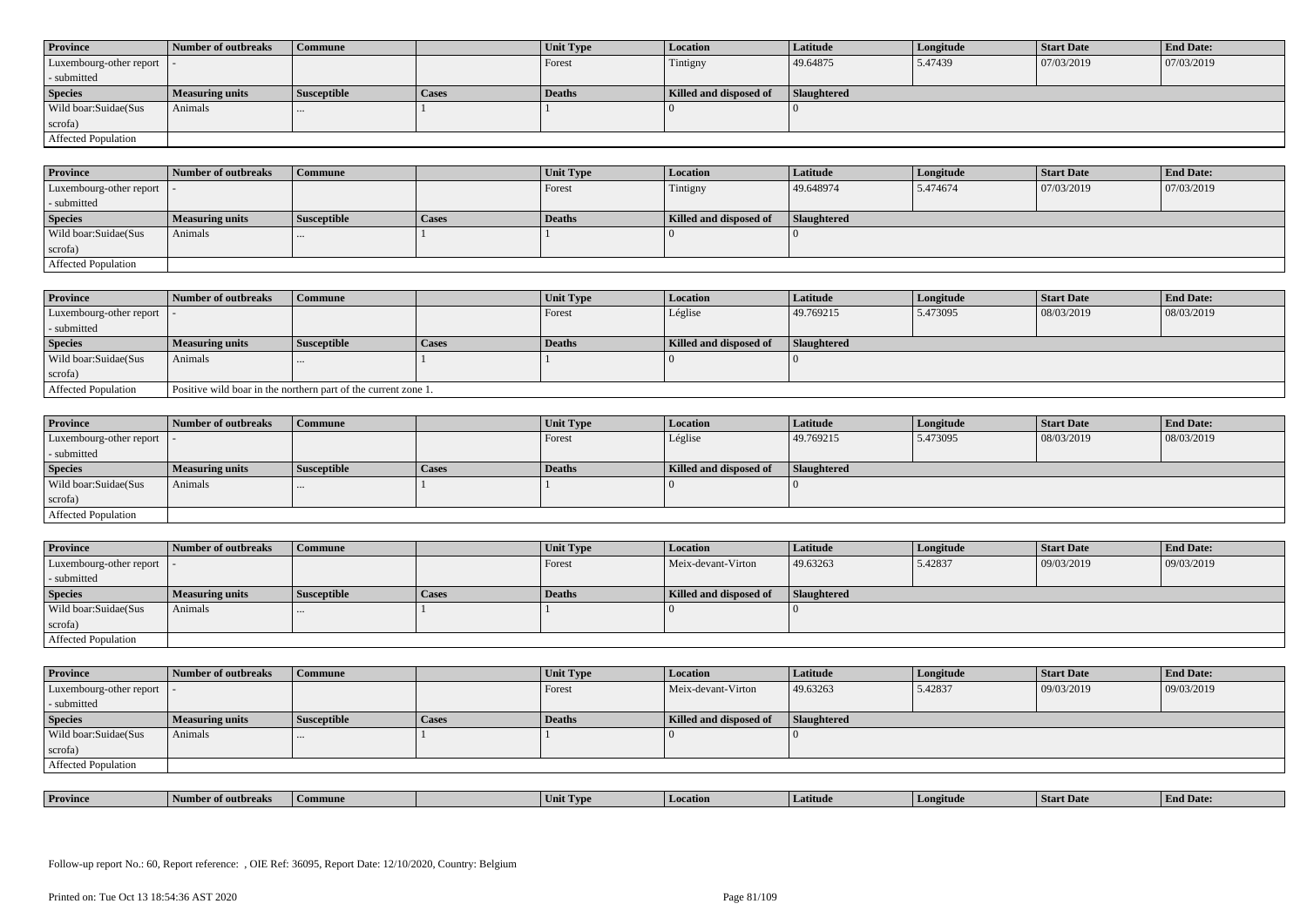| <b>Province</b>            | Number of outbreaks    | Commune            |              | Unit Type | <b>Location</b>        | <b>Latitude</b>    | Longitude | <b>Start Date</b> | <b>End Date:</b> |
|----------------------------|------------------------|--------------------|--------------|-----------|------------------------|--------------------|-----------|-------------------|------------------|
| <b>Species</b>             | <b>Measuring units</b> | <b>Susceptible</b> | <b>Cases</b> | Deaths    | Killed and disposed of | <b>Slaughtered</b> |           |                   |                  |
| Luxembourg-other report  - |                        |                    |              | Forest    | Aubange                | 49.59073           | 5.75754   | 11/03/2019        | 11/03/2019       |
| - submitted                |                        |                    |              |           |                        |                    |           |                   |                  |
| <b>Species</b>             | <b>Measuring units</b> | <b>Susceptible</b> | <b>Cases</b> | Deaths    | Killed and disposed of | Slaughtered        |           |                   |                  |
| Wild boar:Suidae(Sus       | Animals                | $\cdots$           |              |           |                        |                    |           |                   |                  |
| scrofa)                    |                        |                    |              |           |                        |                    |           |                   |                  |
| Affected Population        |                        |                    |              |           |                        |                    |           |                   |                  |

| <b>Province</b>            | Number of outbreaks                                            | <b>Commune</b>     |              | Unit Type | <b>Location</b>        | <b>Latitude</b>    | Longitude | <b>Start Date</b> | <b>End Date:</b> |
|----------------------------|----------------------------------------------------------------|--------------------|--------------|-----------|------------------------|--------------------|-----------|-------------------|------------------|
| Luxembourg-other report  - |                                                                |                    |              | Forest    | Tintigny               | 49.73523           | 5.4603    | 11/03/2019        | 11/03/2019       |
| - submitted                |                                                                |                    |              |           |                        |                    |           |                   |                  |
| <b>Species</b>             | <b>Measuring units</b>                                         | <b>Susceptible</b> | <b>Cases</b> | Deaths    | Killed and disposed of | <b>Slaughtered</b> |           |                   |                  |
| Wild boar:Suidae(Sus       | Animals                                                        |                    |              |           |                        |                    |           |                   |                  |
| scrofa)                    |                                                                |                    |              |           |                        |                    |           |                   |                  |
| <b>Affected Population</b> | Positive wild boar in the northern part of the current zone 1. |                    |              |           |                        |                    |           |                   |                  |

| <b>Province</b>            | 1 Number of outbreaks                                          | Commune     |       | Unit Type | <b>Location</b>        | Latitude           | Longitude | Start Date | <b>End Date:</b> |
|----------------------------|----------------------------------------------------------------|-------------|-------|-----------|------------------------|--------------------|-----------|------------|------------------|
| Luxembourg-other report    |                                                                |             |       | Forest    | Tintigny               | 49.73515           | 5.46032   | 11/03/2019 | 11/03/2019       |
| - submitted                |                                                                |             |       |           |                        |                    |           |            |                  |
| <b>Species</b>             | <b>Measuring units</b>                                         | Susceptible | Cases | Deaths    | Killed and disposed of | <b>Slaughtered</b> |           |            |                  |
| Wild boar:Suidae(Sus       | Animals                                                        |             |       |           |                        |                    |           |            |                  |
| scrofa)                    |                                                                |             |       |           |                        |                    |           |            |                  |
| <b>Affected Population</b> | Positive wild boar in the northern part of the current zone 1. |             |       |           |                        |                    |           |            |                  |

| <b>Province</b>            | Number of outbreaks | Commune            |              | <b>Unit Type</b> | <i>Location</i>        | <b>Latitude</b>    | Longitude | <b>Start Date</b> | <b>End Date:</b> |
|----------------------------|---------------------|--------------------|--------------|------------------|------------------------|--------------------|-----------|-------------------|------------------|
| Luxembourg-other report  - |                     |                    |              | Forest           | Tintigny               | 49.73523           | 5.4603    | 11/03/2019        | 11/03/2019       |
| - submitted                |                     |                    |              |                  |                        |                    |           |                   |                  |
| <b>Species</b>             | Measuring units     | <b>Susceptible</b> | <b>Cases</b> | <b>Deaths</b>    | Killed and disposed of | <b>Slaughtered</b> |           |                   |                  |
| Wild boar:Suidae(Sus       | Animals             | $\cdots$           |              |                  |                        |                    |           |                   |                  |
| scrofa)                    |                     |                    |              |                  |                        |                    |           |                   |                  |
| Affected Population        |                     |                    |              |                  |                        |                    |           |                   |                  |

| <b>Province</b>            | Number of outbreaks | Commune            |       | <b>Unit Type</b> | <i>Location</i>        | Latitude           | Longitude | <b>Start Date</b> | <b>End Date:</b> |
|----------------------------|---------------------|--------------------|-------|------------------|------------------------|--------------------|-----------|-------------------|------------------|
| Luxembourg-other report  - |                     |                    |       | Forest           | Tintigny               | 49.73515           | 5.46032   | 11/03/2019        | 11/03/2019       |
| - submitted                |                     |                    |       |                  |                        |                    |           |                   |                  |
| <b>Species</b>             | Measuring units     | <b>Susceptible</b> | Cases | Deaths           | Killed and disposed of | <b>Slaughtered</b> |           |                   |                  |
| Wild boar:Suidae(Sus       | Animals             | $\cdots$           |       |                  |                        |                    |           |                   |                  |
| scrofa)                    |                     |                    |       |                  |                        |                    |           |                   |                  |
| Affected Population        |                     |                    |       |                  |                        |                    |           |                   |                  |

| <b>Province</b>         | Number of outbreaks    | <b>Commune</b>     |       | Unit Type | <b>Location</b>        | <b>Latitude</b>    | Longitude | <b>Start Date</b> | <b>End Date:</b> |
|-------------------------|------------------------|--------------------|-------|-----------|------------------------|--------------------|-----------|-------------------|------------------|
| Luxembourg-other report |                        |                    |       | Forest    | Aubange                | 49.59073           | 5.75754   | 11/03/2019        | 11/03/2019       |
| - submitted             |                        |                    |       |           |                        |                    |           |                   |                  |
| <b>Species</b>          | <b>Measuring units</b> | <b>Susceptible</b> | Cases | Deaths    | Killed and disposed of | <b>Slaughtered</b> |           |                   |                  |
| Wild boar:Suidae(Sus    | Animals                |                    |       |           |                        |                    |           |                   |                  |
|                         |                        |                    |       |           |                        |                    |           |                   |                  |
| scrofa)                 |                        |                    |       |           |                        |                    |           |                   |                  |

| <b>Province</b>         | Number of outbreaks | Commune | Unit Type | <b>Location</b>               | Latitude | Longitude | Start Date | <b>End Date:</b> |
|-------------------------|---------------------|---------|-----------|-------------------------------|----------|-----------|------------|------------------|
| Luxembourg-other report |                     |         | Forest    | <b>CONTRACTOR</b><br>Tintigny | 49.64826 | 5.47523   | 12/03/2019 | 12/03/2019       |
| - submitted             |                     |         |           |                               |          |           |            |                  |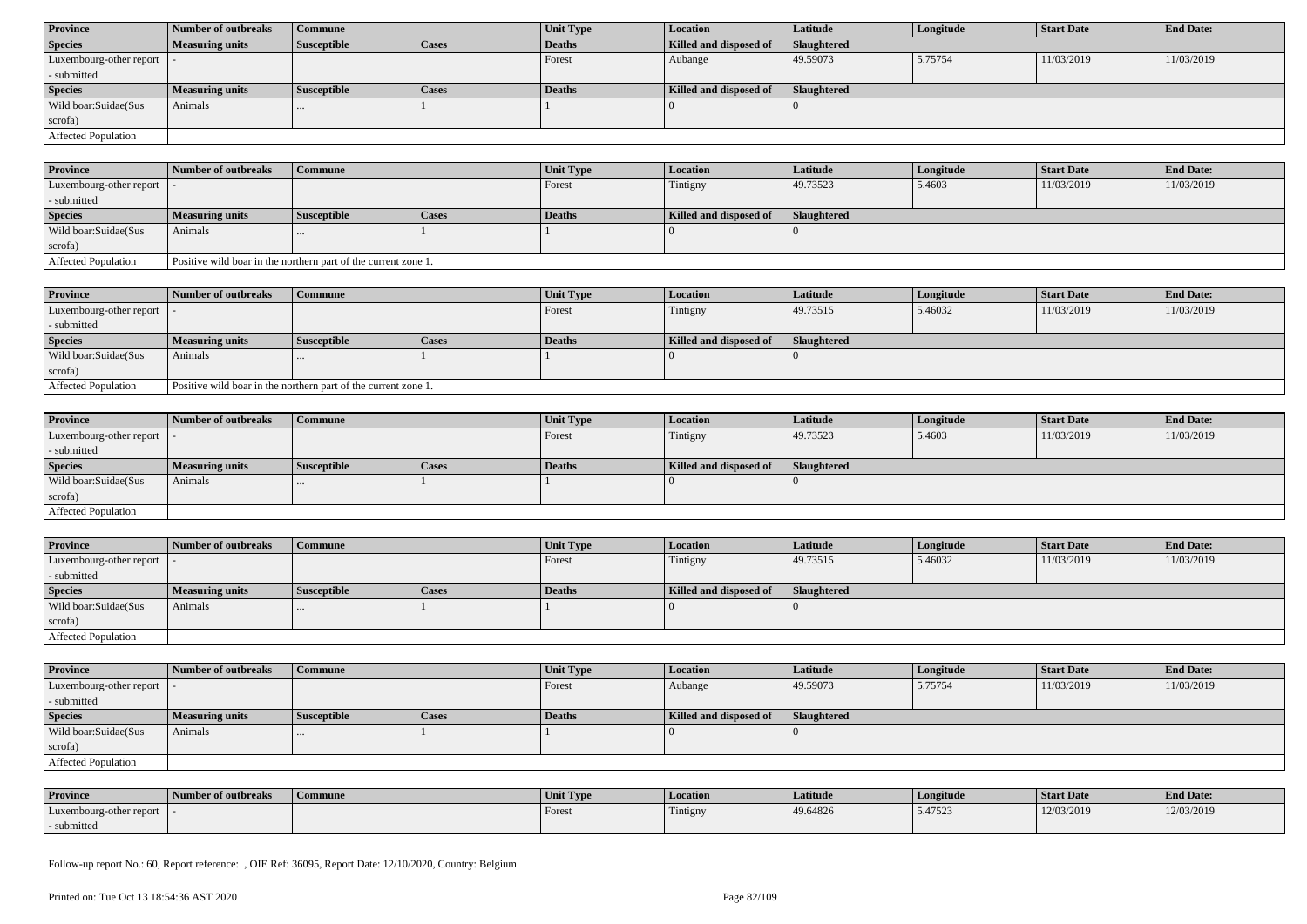| <b>Province</b>      | Number of outbreaks | Commune            |       | <b>Unit Type</b> | Location               | Latitude           | Longitude | Start Date | <b>End Date:</b> |
|----------------------|---------------------|--------------------|-------|------------------|------------------------|--------------------|-----------|------------|------------------|
| <b>Species</b>       | Measuring units     | <b>Susceptible</b> | Cases | Deaths           | Killed and disposed of | <b>Slaughtered</b> |           |            |                  |
| Wild boar:Suidae(Sus | Animals             |                    |       |                  |                        |                    |           |            |                  |
| scrofa)              |                     |                    |       |                  |                        |                    |           |            |                  |
| Affected Population  |                     |                    |       |                  |                        |                    |           |            |                  |

| <b>Province</b>                             | Number of outbreaks    | Commune            |              | <b>Unit Type</b> | <b>Location</b>        | <b>Latitude</b>    | Longitude | <b>Start Date</b> | <b>End Date:</b> |
|---------------------------------------------|------------------------|--------------------|--------------|------------------|------------------------|--------------------|-----------|-------------------|------------------|
| Luxembourg-other report $\vert \cdot \vert$ |                        |                    |              | Forest           | Meix-devant-Virton     | 49.61421           | 5.46699   | 12/03/2019        | 12/03/2019       |
| - submitted                                 |                        |                    |              |                  |                        |                    |           |                   |                  |
| <b>Species</b>                              | <b>Measuring units</b> | <b>Susceptible</b> | <b>Cases</b> | <b>Deaths</b>    | Killed and disposed of | <b>Slaughtered</b> |           |                   |                  |
| Wild boar:Suidae(Sus                        | Animals                | $\cdots$           |              |                  |                        |                    |           |                   |                  |
| scrofa)                                     |                        |                    |              |                  |                        |                    |           |                   |                  |
| Affected Population                         |                        |                    |              |                  |                        |                    |           |                   |                  |

| <b>Province</b>         | Number of outbreaks | <b>Commune</b>     |       | Unit Type | Location               | Latitude           | Longitude | <b>Start Date</b> | <b>End Date:</b> |
|-------------------------|---------------------|--------------------|-------|-----------|------------------------|--------------------|-----------|-------------------|------------------|
| Luxembourg-other report |                     |                    |       | Forest    | Meix-devant-Virton     | 49.6153            | 5.46709   | 12/03/2019        | 12/03/2019       |
| - submitted             |                     |                    |       |           |                        |                    |           |                   |                  |
| <b>Species</b>          | Measuring units     | <b>Susceptible</b> | Cases | Deaths    | Killed and disposed of | <b>Slaughtered</b> |           |                   |                  |
| Wild boar:Suidae(Sus    | Animals             |                    |       |           |                        |                    |           |                   |                  |
| scrofa)                 |                     |                    |       |           |                        |                    |           |                   |                  |
| Affected Population     |                     |                    |       |           |                        |                    |           |                   |                  |

| <b>Province</b>            | Number of outbreaks    | <b>Commune</b>     |              | Unit Type | Location               | Latitude    | Longitude | <b>Start Date</b> | <b>End Date:</b> |
|----------------------------|------------------------|--------------------|--------------|-----------|------------------------|-------------|-----------|-------------------|------------------|
| Luxembourg-other report  - |                        |                    |              | Forest    | Musson                 | 49.58138    | 5.69572   | 12/03/2019        | 12/03/2019       |
| - submitted                |                        |                    |              |           |                        |             |           |                   |                  |
| <b>Species</b>             | <b>Measuring units</b> | <b>Susceptible</b> | <b>Cases</b> | Deaths    | Killed and disposed of | Slaughtered |           |                   |                  |
| Wild boar:Suidae(Sus       | Animals                |                    |              |           |                        |             |           |                   |                  |
| scrofa)                    |                        |                    |              |           |                        |             |           |                   |                  |
| Affected Population        |                        |                    |              |           |                        |             |           |                   |                  |

| <b>Province</b>                           | Number of outbreaks    | l Commune          |              | <b>Unit Type</b> | Location               | <b>Latitude</b> | Longitude | <b>Start Date</b> | <b>End Date:</b> |
|-------------------------------------------|------------------------|--------------------|--------------|------------------|------------------------|-----------------|-----------|-------------------|------------------|
| $\vert$ Luxembourg-other report $\vert$ . |                        |                    |              | Forest           | Tintigny               | 49.64826        | 5.47523   | 12/03/2019        | 12/03/2019       |
| - submitted                               |                        |                    |              |                  |                        |                 |           |                   |                  |
| <b>Species</b>                            | <b>Measuring units</b> | <b>Susceptible</b> | <b>Cases</b> | Deaths           | Killed and disposed of | Slaughtered     |           |                   |                  |
| Wild boar: Suidae (Sus                    | Animals                |                    |              |                  |                        |                 |           |                   |                  |
| scrofa)                                   |                        |                    |              |                  |                        |                 |           |                   |                  |
| Affected Population                       |                        |                    |              |                  |                        |                 |           |                   |                  |

| <b>Province</b>            | Number of outbreaks    | <b>Commune</b>     |              | <b>Unit Type</b> | <b>Location</b>        | <b>Latitude</b> | Longitude | <b>Start Date</b> | <b>End Date:</b> |
|----------------------------|------------------------|--------------------|--------------|------------------|------------------------|-----------------|-----------|-------------------|------------------|
| Luxembourg-other report  - |                        |                    |              | Forest           | Meix-devant-Virton     | 49.61421        | 5.46699   | 12/03/2019        | 12/03/2019       |
| - submitted                |                        |                    |              |                  |                        |                 |           |                   |                  |
| <b>Species</b>             | <b>Measuring units</b> | <b>Susceptible</b> | <b>Cases</b> | Deaths           | Killed and disposed of | Slaughtered     |           |                   |                  |
| Wild boar:Suidae(Sus       | Animals                | $\cdots$           |              |                  |                        |                 |           |                   |                  |
| scrofa)                    |                        |                    |              |                  |                        |                 |           |                   |                  |
| Affected Population        |                        |                    |              |                  |                        |                 |           |                   |                  |

| <b>Province</b>            | Number of outbreaks | Commune            |       | <b>Unit Type</b> | <b>Location</b>        | Latitude    | Longitude | Start Date | <b>End Date:</b> |
|----------------------------|---------------------|--------------------|-------|------------------|------------------------|-------------|-----------|------------|------------------|
| Luxembourg-other report  - |                     |                    |       | Forest           | Meix-devant-Virton     | 49.6153     | 5.46709   | 12/03/2019 | 12/03/2019       |
| - submitted                |                     |                    |       |                  |                        |             |           |            |                  |
| <b>Species</b>             | Measuring units     | <b>Susceptible</b> | Cases | Deaths           | Killed and disposed of | Slaughtered |           |            |                  |
| Wild boar:Suidae(Sus       | Animals             |                    |       |                  |                        |             |           |            |                  |
| scrofa)                    |                     |                    |       |                  |                        |             |           |            |                  |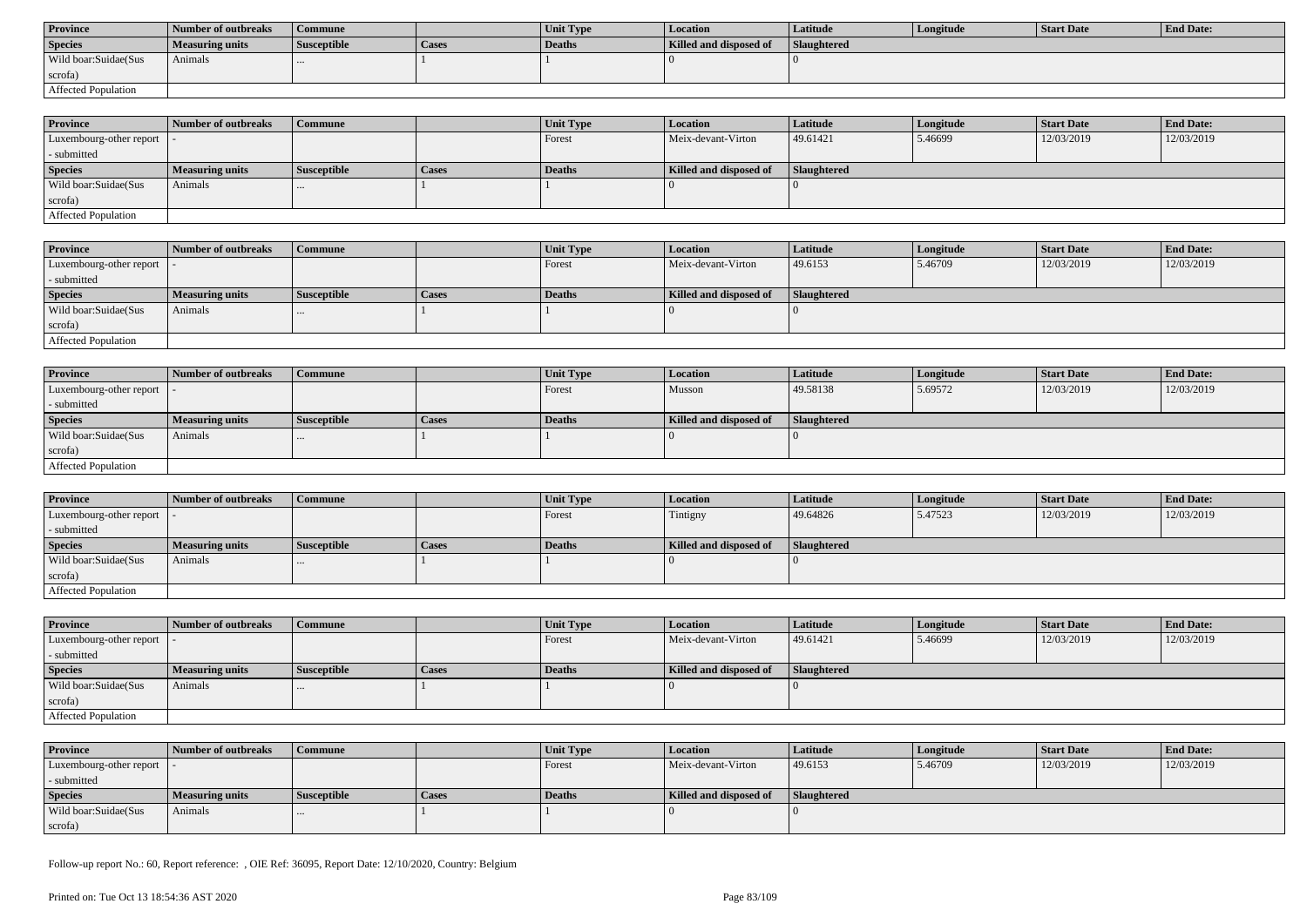| <b>Province</b>     | Number of outbreaks    | Commune            |                    | Unit Typ. | Location                             | Latitude    | Longitude | <b>Start Date</b> | <b>End Date:</b> |
|---------------------|------------------------|--------------------|--------------------|-----------|--------------------------------------|-------------|-----------|-------------------|------------------|
| <b>Species</b>      | <b>Measuring units</b> | <b>Susceptible</b> | <sup>1</sup> Cases | Deaths    | <b>Killed and disposy</b><br>™ od of | Slaughtered |           |                   |                  |
| Affected Population |                        |                    |                    |           |                                      |             |           |                   |                  |

| <b>Province</b>         | Number of outbreaks    | <b>Commune</b>     |              | Unit Type | <b>Location</b>        | <b>Latitude</b>    | Longitude | <b>Start Date</b> | <b>End Date:</b> |
|-------------------------|------------------------|--------------------|--------------|-----------|------------------------|--------------------|-----------|-------------------|------------------|
| Luxembourg-other report |                        |                    |              | Forest    | Musson                 | 49.583             | 5.673     | 12/03/2019        | 12/03/2019       |
| - submitted             |                        |                    |              |           |                        |                    |           |                   |                  |
| <b>Species</b>          | <b>Measuring units</b> | <b>Susceptible</b> | <b>Cases</b> | Deaths    | Killed and disposed of | <b>Slaughtered</b> |           |                   |                  |
| Wild boar:Suidae(Sus    | Animals                |                    |              |           |                        |                    |           |                   |                  |
| scrofa)                 |                        |                    |              |           |                        |                    |           |                   |                  |
| Affected Population     |                        |                    |              |           |                        |                    |           |                   |                  |

| Province                   | Number of outbreaks    | Commune            |              | <b>Unit Type</b> | <b>Location</b>        | Latitude    | Longitude | <b>Start Date</b> | <b>End Date:</b> |
|----------------------------|------------------------|--------------------|--------------|------------------|------------------------|-------------|-----------|-------------------|------------------|
| Luxembourg-other report  - |                        | Musson             |              | Forest           | Musson                 | 49.583      | 5.673     | 12/03/2019        | 12/03/2019       |
| - submitted                |                        |                    |              |                  |                        |             |           |                   |                  |
| <b>Species</b>             | <b>Measuring units</b> | <b>Susceptible</b> | <b>Cases</b> | Deaths           | Killed and disposed of | Slaughtered |           |                   |                  |
| Wild boar:Suidae(Sus       | Animals                |                    |              |                  |                        |             |           |                   |                  |
| scrofa)                    |                        |                    |              |                  |                        |             |           |                   |                  |
| Affected Population        |                        |                    |              |                  |                        |             |           |                   |                  |

| <b>Province</b>            | Number of outbreaks    | Commune            |              | Unit Type | Location               | Latitude    | Longitude | <b>Start Date</b> | <b>End Date:</b> |
|----------------------------|------------------------|--------------------|--------------|-----------|------------------------|-------------|-----------|-------------------|------------------|
| Luxembourg-other report  - |                        |                    |              | Forest    | Meix-devant-Virton     | 49.628469   | 5.470233  | 12/03/2019        | 12/03/2019       |
| - submitted                |                        |                    |              |           |                        |             |           |                   |                  |
| <b>Species</b>             | <b>Measuring units</b> | <b>Susceptible</b> | <b>Cases</b> | Deaths    | Killed and disposed of | Slaughtered |           |                   |                  |
| Wild boar:Suidae(Sus       | Animals                |                    |              |           |                        |             |           |                   |                  |
| scrofa)                    |                        |                    |              |           |                        |             |           |                   |                  |
| Affected Population        |                        |                    |              |           |                        |             |           |                   |                  |

| <b>Province</b>         | Number of outbreaks    | <b>Commune</b>     |              | Unit Type | <i>Location</i>        | <b>Latitude</b> | Longitude | <b>Start Date</b> | <b>End Date:</b> |
|-------------------------|------------------------|--------------------|--------------|-----------|------------------------|-----------------|-----------|-------------------|------------------|
| Luxembourg-other report |                        |                    |              | Forest    | Chiny                  | 49.67932        | 5.44594   | 13/03/2019        | 13/03/2019       |
| - submitted             |                        |                    |              |           |                        |                 |           |                   |                  |
| <b>Species</b>          | <b>Measuring units</b> | <b>Susceptible</b> | <b>Cases</b> | Deaths    | Killed and disposed of | Slaughtered     |           |                   |                  |
| Wild boar:Suidae(Sus    | Animals                | $\cdots$           |              |           |                        |                 |           |                   |                  |
| scrofa)                 |                        |                    |              |           |                        |                 |           |                   |                  |
| Affected Population     |                        |                    |              |           |                        |                 |           |                   |                  |

| <b>Province</b>            | Number of outbreaks    | Commune            |       | Unit Type | Location               | <b>Latitude</b> | Longitude | <b>Start Date</b> | <b>End Date:</b> |
|----------------------------|------------------------|--------------------|-------|-----------|------------------------|-----------------|-----------|-------------------|------------------|
| Luxembourg-other report  - |                        |                    |       | Forest    | Tintigny               | 49.68437        | 5.4525    | 13/03/2019        | 13/03/2019       |
| - submitted                |                        |                    |       |           |                        |                 |           |                   |                  |
| <b>Species</b>             | <b>Measuring units</b> | <b>Susceptible</b> | Cases | Deaths    | Killed and disposed of | Slaughtered     |           |                   |                  |
| Wild boar:Suidae(Sus       | Animals                | $\cdots$           |       |           |                        |                 |           |                   |                  |
| scrofa)                    |                        |                    |       |           |                        |                 |           |                   |                  |
| Affected Population        |                        |                    |       |           |                        |                 |           |                   |                  |

| <b>Province</b>            | Number of outbreaks    | <b>Commune</b>                                                 |              | Unit Type     | <b>Location</b>        | Latitude    | Longitude | <b>Start Date</b> | <b>End Date:</b> |  |
|----------------------------|------------------------|----------------------------------------------------------------|--------------|---------------|------------------------|-------------|-----------|-------------------|------------------|--|
| Luxembourg-other report    |                        |                                                                |              | <b>Forest</b> | Tintigny               | 49.7341     | 5.46933   | 13/03/2019        | 13/03/2019       |  |
| - submitted                |                        |                                                                |              |               |                        |             |           |                   |                  |  |
| <b>Species</b>             | <b>Measuring units</b> | <b>Susceptible</b>                                             | <b>Cases</b> | Deaths        | Killed and disposed of | Slaughtered |           |                   |                  |  |
| Wild boar:Suidae(Sus       | Animals                | $\cdots$                                                       |              |               |                        |             |           |                   |                  |  |
| scrofa)                    |                        |                                                                |              |               |                        |             |           |                   |                  |  |
| <b>Affected Population</b> |                        | Positive wild boar in the northern part of the current zone 1. |              |               |                        |             |           |                   |                  |  |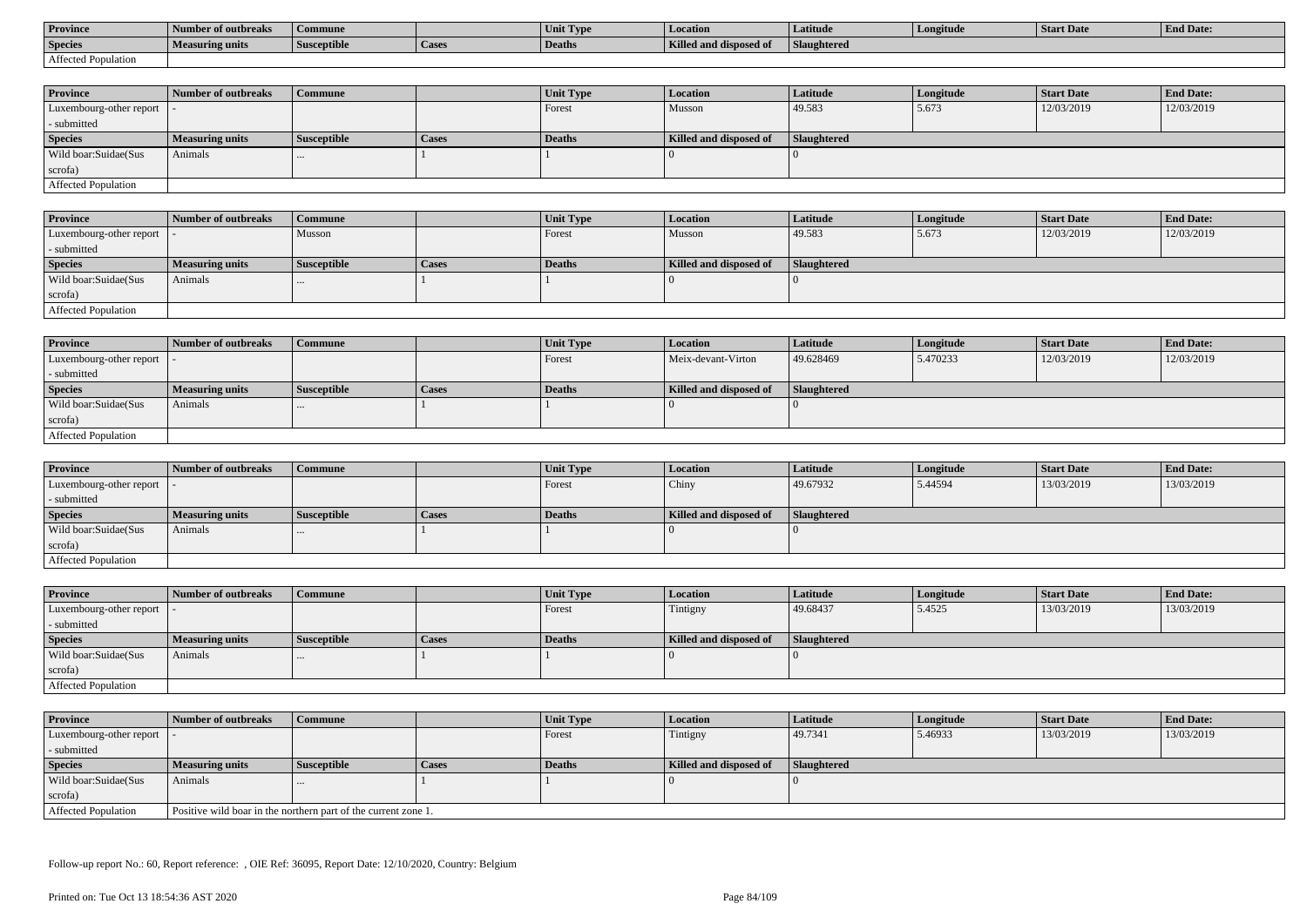| <b>Province</b>            | Number of outbreaks    | <b>Commune</b>                                                 |              | <b>Unit Type</b> | <b>Location</b>        | Latitude           | Longitude | <b>Start Date</b> | <b>End Date:</b> |
|----------------------------|------------------------|----------------------------------------------------------------|--------------|------------------|------------------------|--------------------|-----------|-------------------|------------------|
| Luxembourg-other report  - |                        |                                                                |              | Forest           | Tintigny               | 49.73497           | 5.46002   | 13/03/2019        | 13/03/2019       |
| - submitted                |                        |                                                                |              |                  |                        |                    |           |                   |                  |
| <b>Species</b>             | <b>Measuring units</b> | <b>Susceptible</b>                                             | <b>Cases</b> | Deaths           | Killed and disposed of | <b>Slaughtered</b> |           |                   |                  |
| Wild boar:Suidae(Sus       | Animals                |                                                                |              |                  |                        |                    |           |                   |                  |
| scrofa)                    |                        |                                                                |              |                  |                        |                    |           |                   |                  |
| Affected Population        |                        | Positive wild boar in the northern part of the current zone 1. |              |                  |                        |                    |           |                   |                  |

| <b>Province</b>         | Number of outbreaks | <b>Commune</b>     |       | Unit Type | <b>Location</b>        | Latitude    | Longitude | <b>Start Date</b> | <b>End Date:</b> |
|-------------------------|---------------------|--------------------|-------|-----------|------------------------|-------------|-----------|-------------------|------------------|
| Luxembourg-other report |                     |                    |       | Forest    | Tintigny               | 49.7341     | 5.46933   | 13/03/2019        | 13/03/2019       |
| - submitted             |                     |                    |       |           |                        |             |           |                   |                  |
| <b>Species</b>          | Measuring units     | <b>Susceptible</b> | Cases | Deaths    | Killed and disposed of | Slaughtered |           |                   |                  |
| Wild boar:Suidae(Sus    | Animals             |                    |       |           |                        |             |           |                   |                  |
| scrofa)                 |                     |                    |       |           |                        |             |           |                   |                  |
| Affected Population     |                     |                    |       |           |                        |             |           |                   |                  |

| <b>Province</b>                             | Number of outbreaks | Commune            |              | Unit Type | Location               | <b>Latitude</b> | Longitude | Start Date | <b>End Date:</b> |
|---------------------------------------------|---------------------|--------------------|--------------|-----------|------------------------|-----------------|-----------|------------|------------------|
| Luxembourg-other report $\vert \cdot \vert$ |                     |                    |              | Forest    | Chiny                  | 49.67932        | 5.44594   | 13/03/2019 | 13/03/2019       |
| - submitted                                 |                     |                    |              |           |                        |                 |           |            |                  |
| <b>Species</b>                              | Measuring units     | <i>Susceptible</i> | <b>Cases</b> | Deaths    | Killed and disposed of | Slaughtered     |           |            |                  |
| Wild boar:Suidae(Sus                        | Animals             |                    |              |           |                        |                 |           |            |                  |
| scrofa)                                     |                     |                    |              |           |                        |                 |           |            |                  |
| Affected Population                         |                     |                    |              |           |                        |                 |           |            |                  |

| <b>Province</b>            | Number of outbreaks    | <b>Commune</b>     |              | Unit Type     | Location               | <b>Latitude</b> | Longitude | <b>Start Date</b> | <b>End Date:</b> |
|----------------------------|------------------------|--------------------|--------------|---------------|------------------------|-----------------|-----------|-------------------|------------------|
| Luxembourg-other report  - |                        |                    |              | Forest        | Tintigny               | 49.68437        | 5.4525    | 13/03/2019        | 13/03/2019       |
| - submitted                |                        |                    |              |               |                        |                 |           |                   |                  |
| <b>Species</b>             | <b>Measuring units</b> | <b>Susceptible</b> | <b>Cases</b> | <b>Deaths</b> | Killed and disposed of | Slaughtered     |           |                   |                  |
| Wild boar:Suidae(Sus       | Animals                |                    |              |               |                        |                 |           |                   |                  |
| scrofa)                    |                        |                    |              |               |                        |                 |           |                   |                  |
| Affected Population        |                        |                    |              |               |                        |                 |           |                   |                  |

| <b>Province</b>             | <b>Number of outbreaks</b> | <b>Commune</b>     |       | Unit Type | <b>Location</b>        | <b>Latitude</b>    | Longitude | <b>Start Date</b> | <b>End Date:</b> |
|-----------------------------|----------------------------|--------------------|-------|-----------|------------------------|--------------------|-----------|-------------------|------------------|
| Luxembourg-other report   - |                            |                    |       | Forest    | Tintigny               | 49.72723           | 5.45484   | 14/03/2019        | 14/03/2019       |
| - submitted                 |                            |                    |       |           |                        |                    |           |                   |                  |
| <b>Species</b>              | <b>Measuring units</b>     | <b>Susceptible</b> | Cases | Deaths    | Killed and disposed of | <b>Slaughtered</b> |           |                   |                  |
| Wild boar:Suidae(Sus        | Animals                    |                    |       |           |                        |                    |           |                   |                  |
| scrofa)                     |                            |                    |       |           |                        |                    |           |                   |                  |
|                             |                            |                    |       |           |                        |                    |           |                   |                  |

| <b>Province</b>            | Number of outbreaks    | <b>Commune</b>     |              | Unit Type | Location               | <b>Latitude</b>    | Longitude | <b>Start Date</b> | <b>End Date:</b> |
|----------------------------|------------------------|--------------------|--------------|-----------|------------------------|--------------------|-----------|-------------------|------------------|
| Luxembourg-other report  - |                        |                    |              | Forest    | Tintigny               | 49.73392           | 5.47585   | 15/03/2019        | 15/03/2019       |
| - submitted                |                        |                    |              |           |                        |                    |           |                   |                  |
| <b>Species</b>             | <b>Measuring units</b> | <b>Susceptible</b> | <b>Cases</b> | Deaths    | Killed and disposed of | <b>Slaughtered</b> |           |                   |                  |
| Wild boar: Suidae (Sus     | Animals                |                    |              |           |                        |                    |           |                   |                  |
| scrofa)                    |                        |                    |              |           |                        |                    |           |                   |                  |
| Affected Population        |                        |                    |              |           |                        |                    |           |                   |                  |

| <b>Province</b> | <b>CONTRACTOR</b><br>er of outbreaks | Commune | . IVP | <i>cation</i><br>l Loc | Latitud | gitud | SIAIT Dave | <b>d</b> Date: |
|-----------------|--------------------------------------|---------|-------|------------------------|---------|-------|------------|----------------|
|                 |                                      |         |       |                        |         |       |            |                |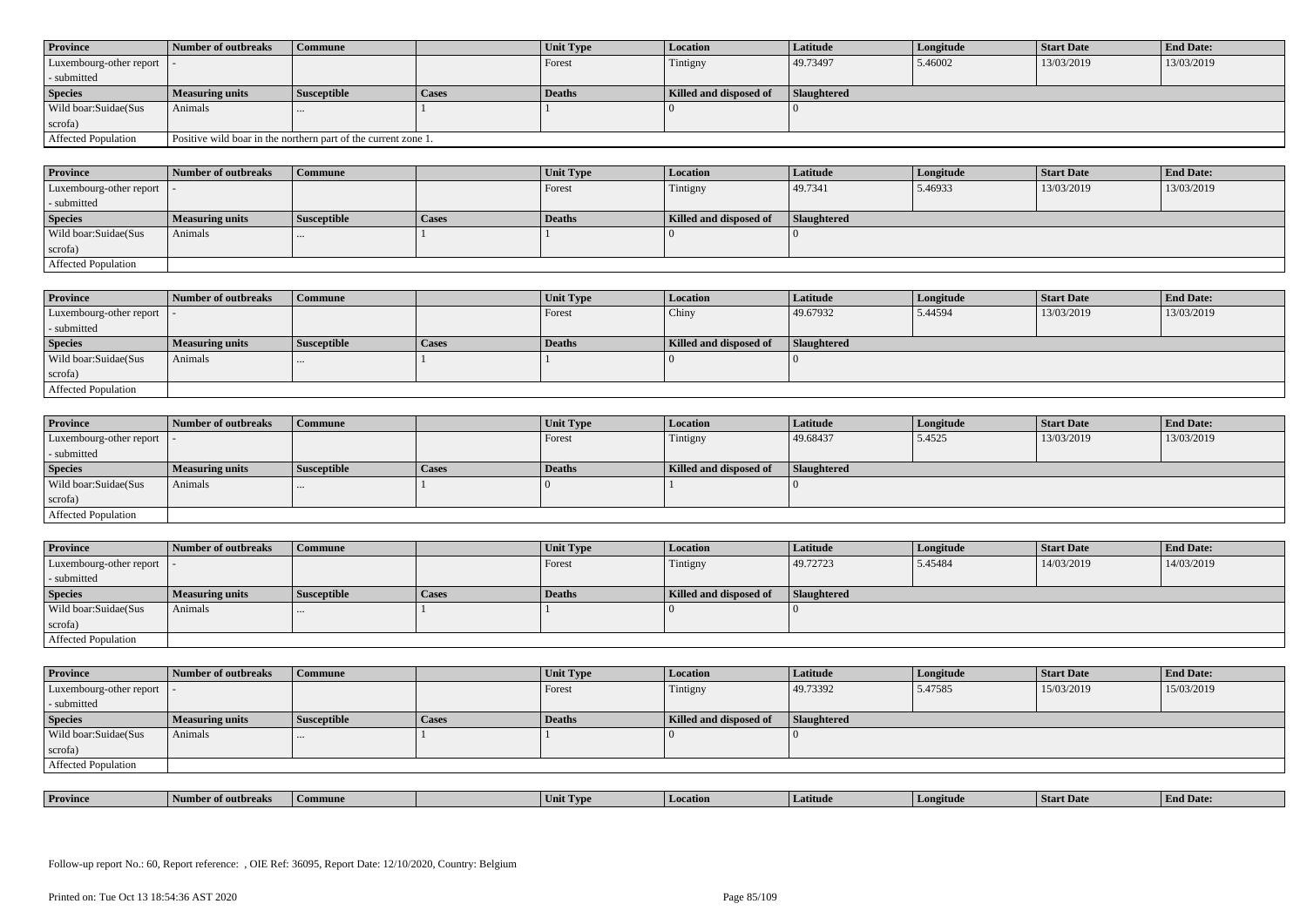| <b>Province</b>            | Number of outbreaks    | Commune            |              | Unit Type | <b>Location</b>        | <b>Latitude</b> | Longitude | <b>Start Date</b> | <b>End Date:</b> |
|----------------------------|------------------------|--------------------|--------------|-----------|------------------------|-----------------|-----------|-------------------|------------------|
| <b>Species</b>             | <b>Measuring units</b> | <b>Susceptible</b> | <b>Cases</b> | Deaths    | Killed and disposed of | Slaughtered     |           |                   |                  |
| Luxembourg-other report  - |                        |                    |              | Forest    | Meix-devant-Virton     | 49.61827        | 5.47383   | 15/03/2019        | 15/03/2019       |
| - submitted                |                        |                    |              |           |                        |                 |           |                   |                  |
| <b>Species</b>             | <b>Measuring units</b> | <b>Susceptible</b> | <b>Cases</b> | Deaths    | Killed and disposed of | Slaughtered     |           |                   |                  |
| Wild boar:Suidae(Sus       | Animals                | $\cdots$           |              |           |                        |                 |           |                   |                  |
| scrofa)                    |                        |                    |              |           |                        |                 |           |                   |                  |
| Affected Population        |                        |                    |              |           |                        |                 |           |                   |                  |

| <b>Province</b>             | Number of outbreaks    | Commune            |       | Unit Type     | Location               | <b>Latitude</b> | Longitude | <b>Start Date</b> | <b>End Date:</b> |
|-----------------------------|------------------------|--------------------|-------|---------------|------------------------|-----------------|-----------|-------------------|------------------|
| Luxembourg-other report   - |                        |                    |       | Forest        | Chiny                  | 49.74233        | 5.43849   | 17/03/2019        | 17/03/2019       |
| - submitted                 |                        |                    |       |               |                        |                 |           |                   |                  |
| <b>Species</b>              | <b>Measuring units</b> | <b>Susceptible</b> | Cases | <b>Deaths</b> | Killed and disposed of | Slaughtered     |           |                   |                  |
| Wild boar:Suidae(Sus        | Animals                | $\cdots$           |       |               |                        |                 |           |                   |                  |
| scrofa)                     |                        |                    |       |               |                        |                 |           |                   |                  |
| <b>Affected Population</b>  |                        |                    |       |               |                        |                 |           |                   |                  |

| <b>Province</b>         | Number of outbreaks    | Commune            |              | <b>Unit Type</b> | <b>Location</b>        | <b>Latitude</b> | Longitude | <b>Start Date</b> | <b>End Date:</b> |
|-------------------------|------------------------|--------------------|--------------|------------------|------------------------|-----------------|-----------|-------------------|------------------|
| Luxembourg-other report |                        |                    |              | Forest           | Meix-devant-Virton     | 49.628046       | 5.470244  | 18/03/2019        | 18/03/2019       |
| - submitted             |                        |                    |              |                  |                        |                 |           |                   |                  |
| <b>Species</b>          | <b>Measuring units</b> | <b>Susceptible</b> | <b>Cases</b> | Deaths           | Killed and disposed of | Slaughtered     |           |                   |                  |
| Wild boar:Suidae(Sus    | Animals                | $\cdots$           |              |                  |                        |                 |           |                   |                  |
| scrofa)                 |                        |                    |              |                  |                        |                 |           |                   |                  |
| Affected Population     |                        |                    |              |                  |                        |                 |           |                   |                  |

| <b>Province</b>            | Number of outbreaks    | <b>Commune</b>     |              | <b>Unit Type</b> | <i>Location</i>        | <b>Latitude</b>    | Longitude | <b>Start Date</b> | <b>End Date:</b> |
|----------------------------|------------------------|--------------------|--------------|------------------|------------------------|--------------------|-----------|-------------------|------------------|
| Luxembourg-other report  - |                        |                    |              | Forest           | Meix-devant-Virton     | 49.63236           | 5.44907   | 18/03/2019        | 18/03/2019       |
| - submitted                |                        |                    |              |                  |                        |                    |           |                   |                  |
| <b>Species</b>             | <b>Measuring units</b> | <b>Susceptible</b> | <b>Cases</b> | Deaths           | Killed and disposed of | <b>Slaughtered</b> |           |                   |                  |
| Wild boar:Suidae(Sus       | Animals                | $\cdots$           |              |                  |                        |                    |           |                   |                  |
| scrofa)                    |                        |                    |              |                  |                        |                    |           |                   |                  |
| Affected Population        |                        |                    |              |                  |                        |                    |           |                   |                  |

| <b>Province</b>            | Number of outbreaks    | <b>Commune</b>     |       | Unit Type | Location               | Latitude           | Longitude | <b>Start Date</b> | <b>End Date:</b> |
|----------------------------|------------------------|--------------------|-------|-----------|------------------------|--------------------|-----------|-------------------|------------------|
| Luxembourg-other report  - |                        | Gérouville         |       | Forest    | Meix-devant-Virton     | 49.63238           | 5.44915   | 18/03/2019        | 18/03/2019       |
| - submitted                |                        |                    |       |           |                        |                    |           |                   |                  |
| <b>Species</b>             | <b>Measuring units</b> | <b>Susceptible</b> | Cases | Deaths    | Killed and disposed of | <b>Slaughtered</b> |           |                   |                  |
| Wild boar:Suidae(Sus       | Animals                |                    |       |           |                        |                    |           |                   |                  |
| scrofa)                    |                        |                    |       |           |                        |                    |           |                   |                  |
| Affected Population        |                        |                    |       |           |                        |                    |           |                   |                  |

| <b>Province</b>         | Number of outbreaks    | <b>Commune</b>     |       | Unit Type | <b>Location</b>        | <b>Latitude</b>    | Longitude | <b>Start Date</b> | <b>End Date:</b> |
|-------------------------|------------------------|--------------------|-------|-----------|------------------------|--------------------|-----------|-------------------|------------------|
| Luxembourg-other report |                        |                    |       | Forest    | Aubange                | 49.59063           | 5.75827   | 18/03/2019        | 18/03/2019       |
| - submitted             |                        |                    |       |           |                        |                    |           |                   |                  |
| <b>Species</b>          | <b>Measuring units</b> | <b>Susceptible</b> | Cases | Deaths    | Killed and disposed of | <b>Slaughtered</b> |           |                   |                  |
|                         |                        |                    |       |           |                        |                    |           |                   |                  |
| Wild boar:Suidae(Sus    | Animals                |                    |       |           |                        |                    |           |                   |                  |
| scrofa)                 |                        |                    |       |           |                        |                    |           |                   |                  |

| <b>Province</b>         | Number of outbreaks | Commune | Unit Type | <b>Location</b> | Latitude | Longitude | <b>Start Date</b> | <b>End Date:</b> |
|-------------------------|---------------------|---------|-----------|-----------------|----------|-----------|-------------------|------------------|
| Luxembourg-other report |                     |         | Forest    | Aubange         | 49.59085 | 5.75812   | 18/03/2019        | 18/03/2019       |
| submitted               |                     |         |           |                 |          |           |                   |                  |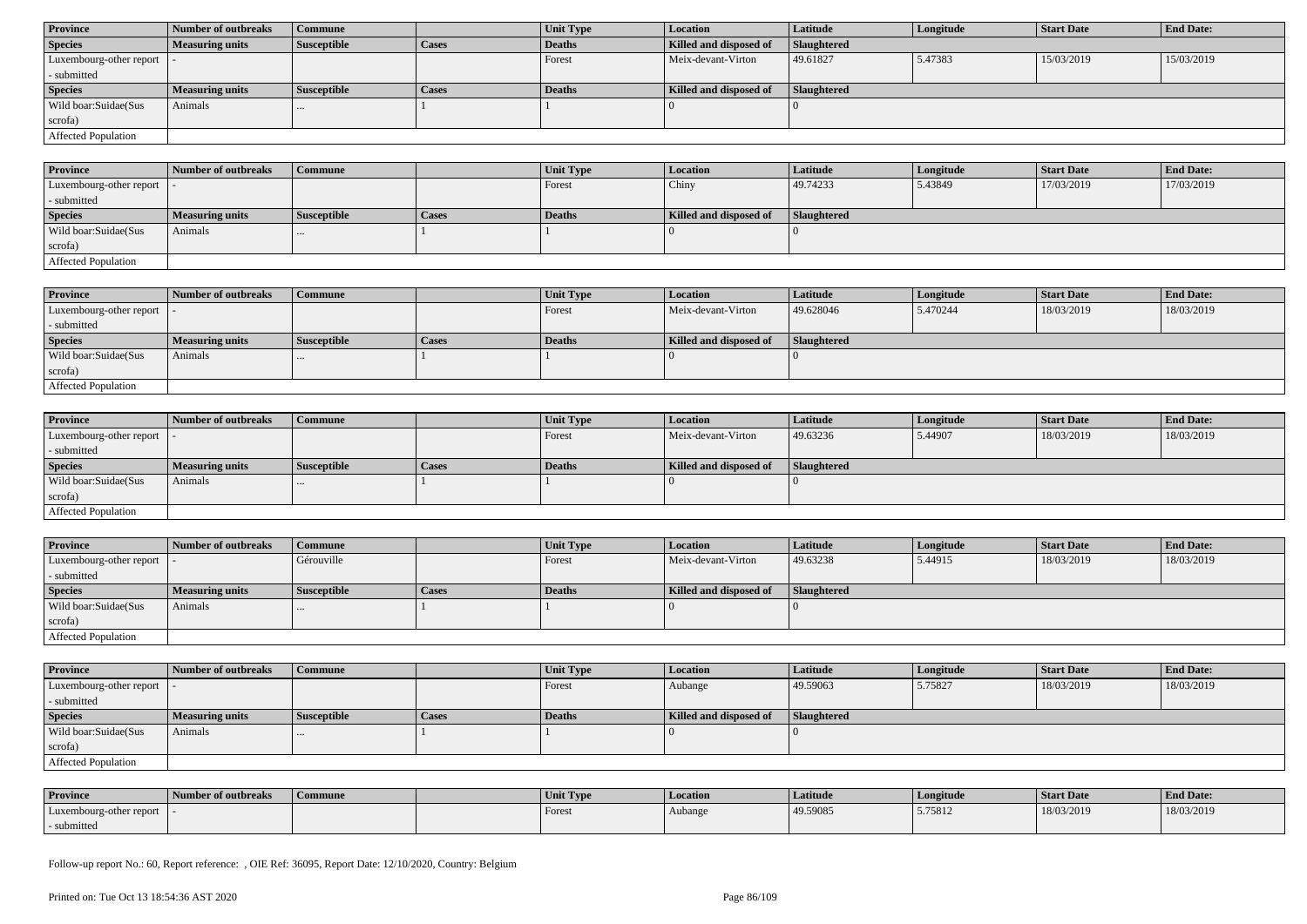| <b>Province</b>      | Number of outbreaks | Commune            |       | <b>Unit Type</b> | Location               | Latitude           | Longitude | Start Date | <b>End Date:</b> |
|----------------------|---------------------|--------------------|-------|------------------|------------------------|--------------------|-----------|------------|------------------|
| <b>Species</b>       | Measuring units     | <b>Susceptible</b> | Cases | Deaths           | Killed and disposed of | <b>Slaughtered</b> |           |            |                  |
| Wild boar:Suidae(Sus | Animals             |                    |       |                  |                        |                    |           |            |                  |
| scrofa)              |                     |                    |       |                  |                        |                    |           |            |                  |
| Affected Population  |                     |                    |       |                  |                        |                    |           |            |                  |

| <b>Province</b>            | Number of outbreaks | Commune            |              | <b>Unit Type</b> | <b>Location</b>        | <b>Latitude</b>    | Longitude | <b>Start Date</b> | <b>End Date:</b> |
|----------------------------|---------------------|--------------------|--------------|------------------|------------------------|--------------------|-----------|-------------------|------------------|
| Luxembourg-other report  - |                     |                    |              | Forest           | Aubange                | 49.59085           | 5.75827   | 18/03/2019        | 18/03/2019       |
| - submitted                |                     |                    |              |                  |                        |                    |           |                   |                  |
| <b>Species</b>             | Measuring units     | <b>Susceptible</b> | <b>Cases</b> | <b>Deaths</b>    | Killed and disposed of | <b>Slaughtered</b> |           |                   |                  |
| Wild boar:Suidae(Sus       | Animals             | $\cdots$           |              |                  |                        |                    |           |                   |                  |
| scrofa)                    |                     |                    |              |                  |                        |                    |           |                   |                  |
| Affected Population        |                     |                    |              |                  |                        |                    |           |                   |                  |

| <b>Province</b>         | Number of outbreaks    | <b>Commune</b>     |       | Unit Type | Location               | <b>Latitude</b> | Longitude | <b>Start Date</b> | <b>End Date:</b> |
|-------------------------|------------------------|--------------------|-------|-----------|------------------------|-----------------|-----------|-------------------|------------------|
| Luxembourg-other report |                        |                    |       | Forest    | Aubange                | 49.590592       | 5.758524  | 18/03/2019        | 18/03/2019       |
| - submitted             |                        |                    |       |           |                        |                 |           |                   |                  |
| <b>Species</b>          | <b>Measuring units</b> | <b>Susceptible</b> | Cases | Deaths    | Killed and disposed of | Slaughtered     |           |                   |                  |
| Wild boar:Suidae(Sus    | Animals                |                    |       |           |                        |                 |           |                   |                  |
| scrofa)                 |                        |                    |       |           |                        |                 |           |                   |                  |
| Affected Population     |                        |                    |       |           |                        |                 |           |                   |                  |

| <b>Province</b>            | Number of outbreaks    | <b>Commune</b>     |              | Unit Type | Location               | Latitude    | Longitude | <b>Start Date</b> | <b>End Date:</b> |
|----------------------------|------------------------|--------------------|--------------|-----------|------------------------|-------------|-----------|-------------------|------------------|
| Luxembourg-other report  - |                        |                    |              | Forest    | Aubange                | 49.590717   | 5.757849  | 18/03/2019        | 18/03/2019       |
| - submitted                |                        |                    |              |           |                        |             |           |                   |                  |
| <b>Species</b>             | <b>Measuring units</b> | <b>Susceptible</b> | <b>Cases</b> | Deaths    | Killed and disposed of | Slaughtered |           |                   |                  |
| Wild boar:Suidae(Sus       | Animals                |                    |              |           |                        |             |           |                   |                  |
| scrofa)                    |                        |                    |              |           |                        |             |           |                   |                  |
| Affected Population        |                        |                    |              |           |                        |             |           |                   |                  |

| <b>Province</b>                           | Number of outbreaks    | l Commune          |              | <b>Unit Type</b> | Location               | <b>Latitude</b> | Longitude | <b>Start Date</b> | <b>End Date:</b> |
|-------------------------------------------|------------------------|--------------------|--------------|------------------|------------------------|-----------------|-----------|-------------------|------------------|
| $\vert$ Luxembourg-other report $\vert$ . |                        |                    |              | Forest           | Tintigny               | 49.63184        | 5.4568    | 18/03/2019        | 18/03/2019       |
| - submitted                               |                        |                    |              |                  |                        |                 |           |                   |                  |
| <b>Species</b>                            | <b>Measuring units</b> | <b>Susceptible</b> | <b>Cases</b> | Deaths           | Killed and disposed of | Slaughtered     |           |                   |                  |
| Wild boar: Suidae (Sus                    | Animals                |                    |              |                  |                        |                 |           |                   |                  |
| scrofa)                                   |                        |                    |              |                  |                        |                 |           |                   |                  |
| Affected Population                       |                        |                    |              |                  |                        |                 |           |                   |                  |

| <b>Province</b>            | Number of outbreaks    | <b>Commune</b>     |       | <b>Unit Type</b> | <b>Location</b>        | <b>Latitude</b> | Longitude | <b>Start Date</b> | <b>End Date:</b> |
|----------------------------|------------------------|--------------------|-------|------------------|------------------------|-----------------|-----------|-------------------|------------------|
| Luxembourg-other report  - |                        |                    |       | Forest           | Meix-devant-Virton     | 49.62359        | 5.50209   | 19/03/2019        | 19/03/2019       |
| - submitted                |                        |                    |       |                  |                        |                 |           |                   |                  |
| <b>Species</b>             | <b>Measuring units</b> | <b>Susceptible</b> | Cases | Deaths           | Killed and disposed of | Slaughtered     |           |                   |                  |
| Wild boar:Suidae(Sus       | Animals                | $\cdots$           |       |                  |                        |                 |           |                   |                  |
| scrofa)                    |                        |                    |       |                  |                        |                 |           |                   |                  |
| Affected Population        |                        |                    |       |                  |                        |                 |           |                   |                  |

| <b>Province</b>            | Number of outbreaks | Commune            |              | <b>Unit Type</b> | <b>Location</b>        | Latitude    | Longitude | Start Date | <b>End Date:</b> |
|----------------------------|---------------------|--------------------|--------------|------------------|------------------------|-------------|-----------|------------|------------------|
| Luxembourg-other report  - |                     |                    |              | Forest           | Saint-Léger            | 49.642556   | 5.69867   | 19/03/2019 | 19/03/2019       |
| - submitted                |                     |                    |              |                  |                        |             |           |            |                  |
| <b>Species</b>             | Measuring units     | <b>Susceptible</b> | <b>Cases</b> | Deaths           | Killed and disposed of | Slaughtered |           |            |                  |
| Wild boar:Suidae(Sus       | Animals             |                    |              |                  |                        |             |           |            |                  |
| scrofa)                    |                     |                    |              |                  |                        |             |           |            |                  |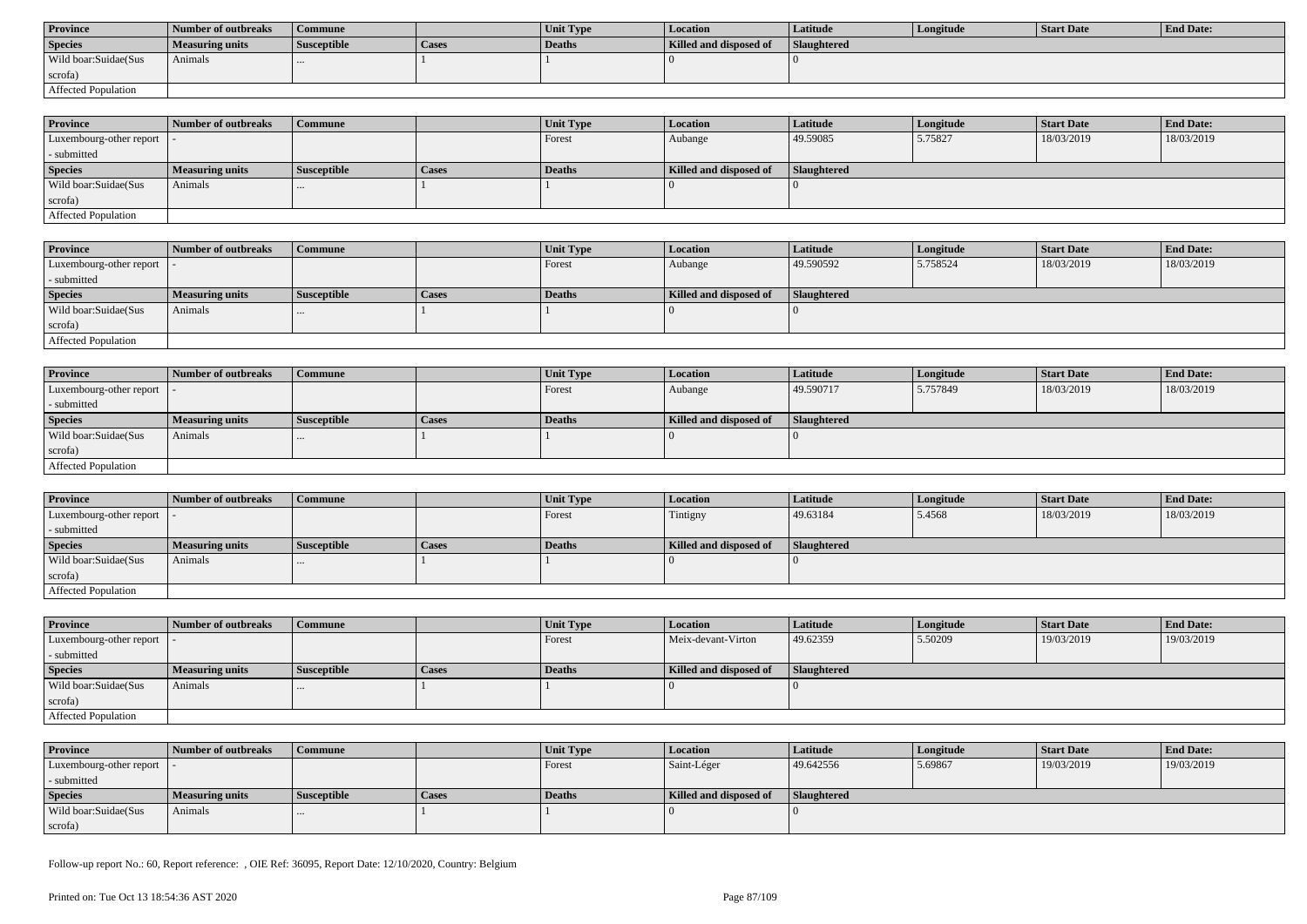| <b>Province</b>     | Number of outbreaks    | Commune            |                    | Unit Typ. | Location                             | Latitude    | Longitude | <b>Start Date</b> | <b>End Date:</b> |
|---------------------|------------------------|--------------------|--------------------|-----------|--------------------------------------|-------------|-----------|-------------------|------------------|
| <b>Species</b>      | <b>Measuring units</b> | <b>Susceptible</b> | <sup>1</sup> Cases | Deaths    | <b>Killed and disposy</b><br>™ od of | Slaughtered |           |                   |                  |
| Affected Population |                        |                    |                    |           |                                      |             |           |                   |                  |

| <b>Province</b>         | Number of outbreaks    | <b>Commune</b>     |              | Unit Type | <b>Location</b>        | <b>Latitude</b>    | Longitude | <b>Start Date</b> | <b>End Date:</b> |
|-------------------------|------------------------|--------------------|--------------|-----------|------------------------|--------------------|-----------|-------------------|------------------|
| Luxembourg-other report |                        |                    |              | Forest    | Virton                 | 49.590973          | 5.554927  | 19/03/2019        | 19/03/2019       |
| - submitted             |                        |                    |              |           |                        |                    |           |                   |                  |
| <b>Species</b>          | <b>Measuring units</b> | <b>Susceptible</b> | <b>Cases</b> | Deaths    | Killed and disposed of | <b>Slaughtered</b> |           |                   |                  |
| Wild boar:Suidae(Sus    | Animals                |                    |              |           |                        |                    |           |                   |                  |
| scrofa)                 |                        |                    |              |           |                        |                    |           |                   |                  |
| Affected Population     |                        |                    |              |           |                        |                    |           |                   |                  |

| <b>Province</b>            | Number of outbreaks | Commune            |              | <b>Unit Type</b> | Location               | Latitude    | Longitude | <b>Start Date</b> | <b>End Date:</b> |
|----------------------------|---------------------|--------------------|--------------|------------------|------------------------|-------------|-----------|-------------------|------------------|
| Luxembourg-other report  - |                     |                    |              | Forest           | Virton                 | 49.575556   | 5.597222  | 19/03/2019        | 19/03/2019       |
| - submitted                |                     |                    |              |                  |                        |             |           |                   |                  |
| <b>Species</b>             | Measuring units     | <b>Susceptible</b> | <b>Cases</b> | Deaths           | Killed and disposed of | Slaughtered |           |                   |                  |
| Wild boar:Suidae(Sus       | Animals             |                    |              |                  |                        |             |           |                   |                  |
| scrofa)                    |                     |                    |              |                  |                        |             |           |                   |                  |
| Affected Population        |                     |                    |              |                  |                        |             |           |                   |                  |

| <b>Province</b>            | Number of outbreaks    | Commune            |              | Unit Type | Location               | Latitude    | Longitude | <b>Start Date</b> | <b>End Date:</b> |
|----------------------------|------------------------|--------------------|--------------|-----------|------------------------|-------------|-----------|-------------------|------------------|
| Luxembourg-other report  - |                        |                    |              | Forest    | Aubange                | 49.59049    | 5.778     | 20/03/2019        | 20/03/2019       |
| - submitted                |                        |                    |              |           |                        |             |           |                   |                  |
| <b>Species</b>             | <b>Measuring units</b> | <b>Susceptible</b> | <b>Cases</b> | Deaths    | Killed and disposed of | Slaughtered |           |                   |                  |
| Wild boar:Suidae(Sus       | Animals                | $\cdots$           |              |           |                        |             |           |                   |                  |
| scrofa)                    |                        |                    |              |           |                        |             |           |                   |                  |
| Affected Population        |                        |                    |              |           |                        |             |           |                   |                  |

| <b>Province</b>         | Number of outbreaks    | <b>Commune</b>     |              | Unit Type | <i>Location</i>        | <b>Latitude</b> | Longitude | <b>Start Date</b> | <b>End Date:</b> |
|-------------------------|------------------------|--------------------|--------------|-----------|------------------------|-----------------|-----------|-------------------|------------------|
| Luxembourg-other report |                        |                    |              | Forest    | Tintigny               | 49.70188        | 5.51229   | 20/03/2019        | 20/03/2019       |
| - submitted             |                        |                    |              |           |                        |                 |           |                   |                  |
| <b>Species</b>          | <b>Measuring units</b> | <b>Susceptible</b> | <b>Cases</b> | Deaths    | Killed and disposed of | Slaughtered     |           |                   |                  |
| Wild boar:Suidae(Sus    | Animals                | $\cdots$           |              |           |                        |                 |           |                   |                  |
| scrofa)                 |                        |                    |              |           |                        |                 |           |                   |                  |
| Affected Population     |                        |                    |              |           |                        |                 |           |                   |                  |

| <b>Province</b>            | Number of outbreaks    | Commune            |       | Unit Type | <b>Location</b>        | <b>Latitude</b> | Longitude | <b>Start Date</b> | <b>End Date:</b> |
|----------------------------|------------------------|--------------------|-------|-----------|------------------------|-----------------|-----------|-------------------|------------------|
| Luxembourg-other report  - |                        |                    |       | Forest    | Virton                 | 49.554312       | 5.608689  | 20/03/2019        | 20/03/2019       |
| - submitted                |                        |                    |       |           |                        |                 |           |                   |                  |
| <b>Species</b>             | <b>Measuring units</b> | <b>Susceptible</b> | Cases | Deaths    | Killed and disposed of | Slaughtered     |           |                   |                  |
| Wild boar:Suidae(Sus       | Animals                | $\cdots$           |       |           |                        |                 |           |                   |                  |
| scrofa)                    |                        |                    |       |           |                        |                 |           |                   |                  |
| Affected Population        |                        |                    |       |           |                        |                 |           |                   |                  |

| <b>Province</b>            | Number of outbreaks    | <b>Commune</b>     |       | Unit Type     | <i>Location</i>        | <b>Latitude</b> | Longitude | <b>Start Date</b> | <b>End Date:</b> |
|----------------------------|------------------------|--------------------|-------|---------------|------------------------|-----------------|-----------|-------------------|------------------|
| Luxembourg-other report  - |                        |                    |       | Forest        | Meix-devant-Virton     | 49.61796        | 5.52201   | 25/03/2019        | 25/03/2019       |
| - submitted                |                        |                    |       |               |                        |                 |           |                   |                  |
| <b>Species</b>             | <b>Measuring units</b> | <b>Susceptible</b> | Cases | <b>Deaths</b> | Killed and disposed of | Slaughtered     |           |                   |                  |
| Wild boar:Suidae(Sus       | Animals                | $\cdots$           |       |               |                        |                 |           |                   |                  |
| scrofa)                    |                        |                    |       |               |                        |                 |           |                   |                  |
| Affected Population        |                        |                    |       |               |                        |                 |           |                   |                  |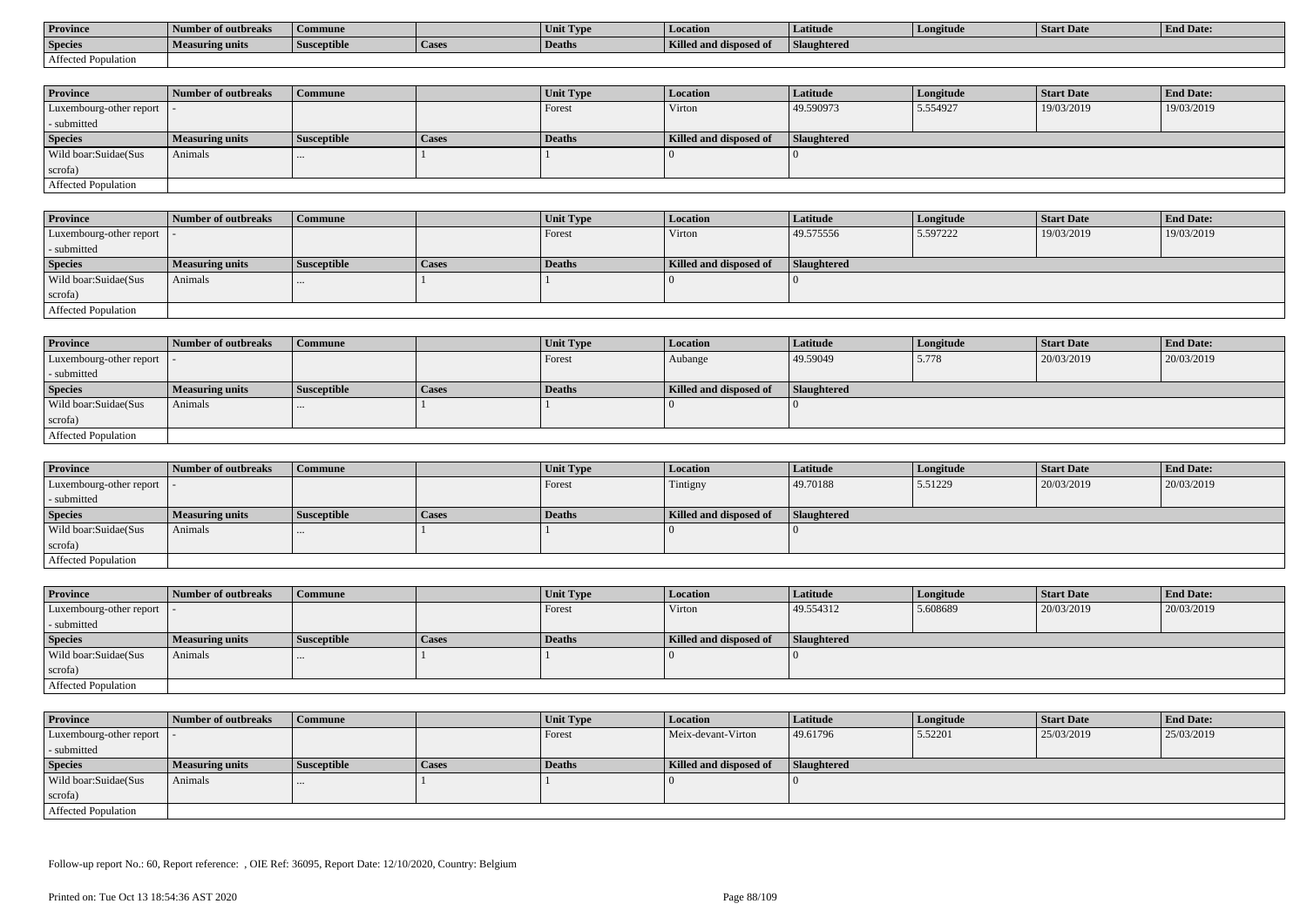| <b>Province</b>            | Number of outbreaks    | <b>Commune</b>     |              | Unit Type | Location               | <b>Latitude</b> | Longitude | <b>Start Date</b> | <b>End Date:</b> |
|----------------------------|------------------------|--------------------|--------------|-----------|------------------------|-----------------|-----------|-------------------|------------------|
| Luxembourg-other report  - |                        |                    |              | Forest    | Arlon                  | 49.659639       | 5.737722  | 27/03/2019        | 27/03/2019       |
| - submitted                |                        |                    |              |           |                        |                 |           |                   |                  |
| <b>Species</b>             | <b>Measuring units</b> | <b>Susceptible</b> | <b>Cases</b> | Deaths    | Killed and disposed of | Slaughtered     |           |                   |                  |
| Wild boar: Suidae (Sus     | Animals                |                    |              |           |                        |                 |           |                   |                  |
| scrofa)                    |                        |                    |              |           |                        |                 |           |                   |                  |
| Affected Population        |                        |                    |              |           |                        |                 |           |                   |                  |

| <b>Province</b>         | Number of outbreaks    | <b>Commune</b>     |       | Unit Type | <b>Location</b>        | Latitude    | Longitude | <b>Start Date</b> | <b>End Date:</b> |
|-------------------------|------------------------|--------------------|-------|-----------|------------------------|-------------|-----------|-------------------|------------------|
| Luxembourg-other report |                        |                    |       | Forest    | Tintigny               | 49.703409   | 5.510367  | 29/03/2019        | 29/03/2019       |
| - submitted             |                        |                    |       |           |                        |             |           |                   |                  |
| <b>Species</b>          | <b>Measuring units</b> | <b>Susceptible</b> | Cases | Deaths    | Killed and disposed of | Slaughtered |           |                   |                  |
| Wild boar:Suidae(Sus    | Animals                | $\cdots$           |       |           |                        |             |           |                   |                  |
| scrofa)                 |                        |                    |       |           |                        |             |           |                   |                  |
| Affected Population     |                        |                    |       |           |                        |             |           |                   |                  |

| <b>Province</b>         | Number of outbreaks    | Commune            |              | Unit Type | Location               | Latitude    | Longitude | <b>Start Date</b> | <b>End Date:</b> |
|-------------------------|------------------------|--------------------|--------------|-----------|------------------------|-------------|-----------|-------------------|------------------|
| Luxembourg-other report |                        |                    |              | Forest    | Chiny                  | 49.72582    | 5.43704   | 29/03/2019        | 29/03/2019       |
| - submitted             |                        |                    |              |           |                        |             |           |                   |                  |
| <b>Species</b>          | <b>Measuring units</b> | <b>Susceptible</b> | <b>Cases</b> | Deaths    | Killed and disposed of | Slaughtered |           |                   |                  |
| Wild boar:Suidae(Sus    | Animals                |                    |              |           |                        |             |           |                   |                  |
| scrofa)                 |                        |                    |              |           |                        |             |           |                   |                  |
| Affected Population     |                        |                    |              |           |                        |             |           |                   |                  |

| <b>Province</b>            | Number of outbreaks    | <b>Commune</b>     |              | <b>Unit Type</b> | <i>Location</i>        | <b>Latitude</b>    | Longitude | <b>Start Date</b> | <b>End Date:</b> |
|----------------------------|------------------------|--------------------|--------------|------------------|------------------------|--------------------|-----------|-------------------|------------------|
| Luxembourg-other report  - |                        |                    |              | Forest           | Tintigny               | 49.64574           | 5.48037   | 29/03/2019        | 29/03/2019       |
| - submitted                |                        |                    |              |                  |                        |                    |           |                   |                  |
| <b>Species</b>             | <b>Measuring units</b> | <b>Susceptible</b> | <b>Cases</b> | <b>Deaths</b>    | Killed and disposed of | <b>Slaughtered</b> |           |                   |                  |
| Wild boar:Suidae(Sus       | Animals                |                    |              |                  |                        |                    |           |                   |                  |
| scrofa)                    |                        |                    |              |                  |                        |                    |           |                   |                  |
| Affected Population        |                        |                    |              |                  |                        |                    |           |                   |                  |

| <b>Province</b>            | Number of outbreaks | Commune            |       | Unit Type | <b>Location</b>        | Latitude           | Longitude | <b>Start Date</b> | <b>End Date:</b> |
|----------------------------|---------------------|--------------------|-------|-----------|------------------------|--------------------|-----------|-------------------|------------------|
| Luxembourg-other report  - |                     |                    |       | Forest    | Etalle                 | 49.68792           | 5.557984  | 01/04/2019        | 01/04/2019       |
| - submitted                |                     |                    |       |           |                        |                    |           |                   |                  |
| <b>Species</b>             | Measuring units     | <b>Susceptible</b> | Cases | Deaths    | Killed and disposed of | <b>Slaughtered</b> |           |                   |                  |
| Wild boar:Suidae(Sus       | Animals             | $\cdots$           |       |           |                        |                    |           |                   |                  |
| scrofa)                    |                     |                    |       |           |                        |                    |           |                   |                  |
|                            |                     |                    |       |           |                        |                    |           |                   |                  |

| <b>Province</b>            | Number of outbreaks    | Commune            |              | <b>Unit Type</b> | <b>Location</b>        | Latitude    | Longitude | <b>Start Date</b> | <b>End Date:</b> |
|----------------------------|------------------------|--------------------|--------------|------------------|------------------------|-------------|-----------|-------------------|------------------|
| Luxembourg-other report  - |                        |                    |              | Forest           | Virton                 | 49.579241   | 5.539711  | 02/04/2019        | 02/04/2019       |
| - submitted                |                        |                    |              |                  |                        |             |           |                   |                  |
| <b>Species</b>             | <b>Measuring units</b> | <b>Susceptible</b> | <b>Cases</b> | <b>Deaths</b>    | Killed and disposed of | Slaughtered |           |                   |                  |
| Wild boar:Suidae(Sus       | Animals                | $\cdots$           |              |                  |                        |             |           |                   |                  |
| scrofa)                    |                        |                    |              |                  |                        |             |           |                   |                  |
| <b>Affected Population</b> |                        |                    |              |                  |                        |             |           |                   |                  |

| . | <b>Province</b> |         |       | U VD. |            |         | <b>Start Date</b> | $\mathbf{r}$<br>nd Date:<br>- Enc |
|---|-----------------|---------|-------|-------|------------|---------|-------------------|-----------------------------------|
|   |                 | tnreak: | nmune | Unit  | . Latitud⁄ | ngitude |                   |                                   |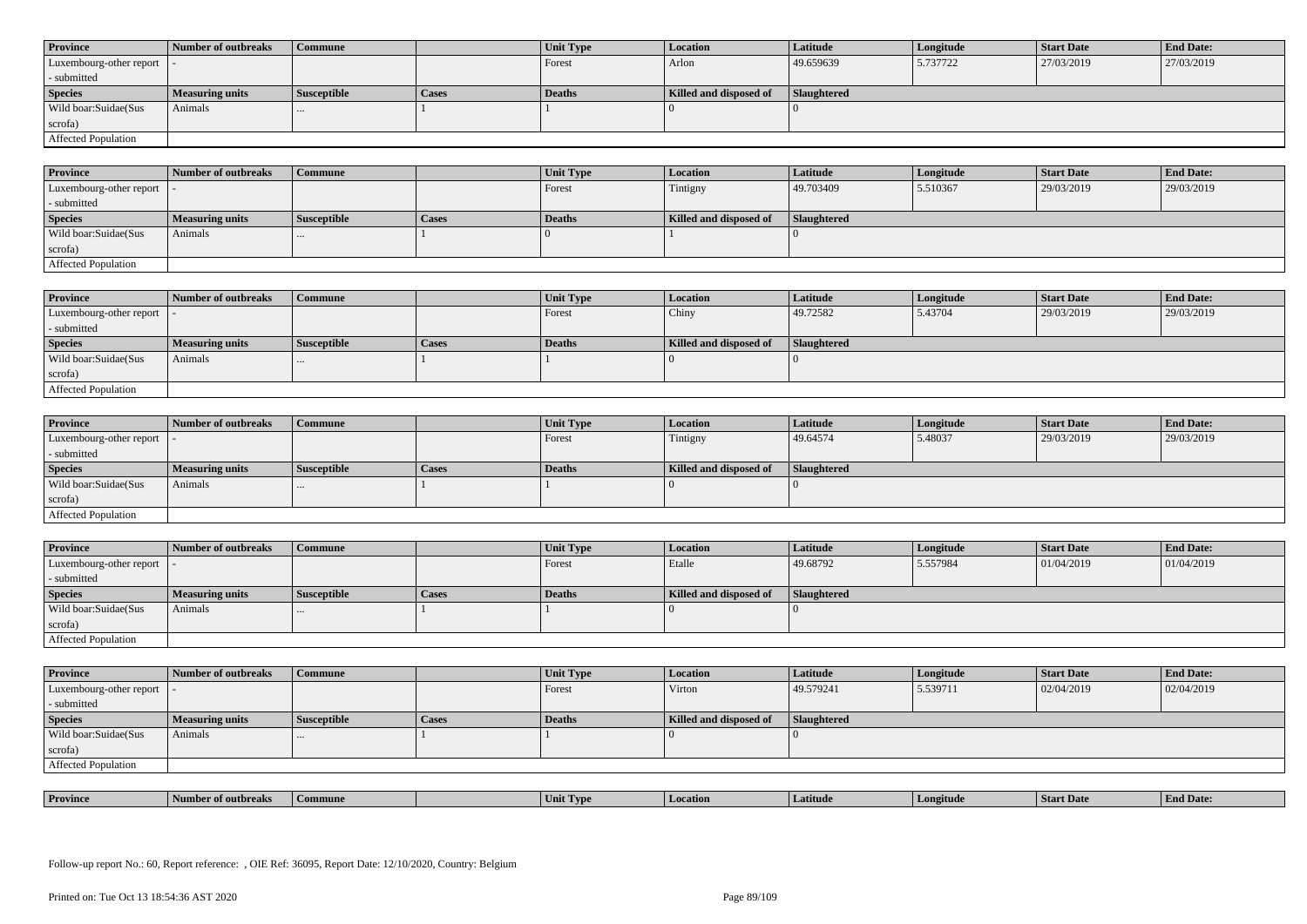| <b>Province</b>            | Number of outbreaks    | Commune            |              | Unit Type | <b>Location</b>        | <b>Latitude</b>    | Longitude | <b>Start Date</b> | <b>End Date:</b> |
|----------------------------|------------------------|--------------------|--------------|-----------|------------------------|--------------------|-----------|-------------------|------------------|
| <b>Species</b>             | <b>Measuring units</b> | <b>Susceptible</b> | <b>Cases</b> | Deaths    | Killed and disposed of | <b>Slaughtered</b> |           |                   |                  |
| Luxembourg-other report  - |                        |                    |              | Forest    | Messancy               | 49.59052           | 5.78782   | 02/04/2019        | 02/04/2019       |
| - submitted                |                        |                    |              |           |                        |                    |           |                   |                  |
| <b>Species</b>             | <b>Measuring units</b> | <b>Susceptible</b> | <b>Cases</b> | Deaths    | Killed and disposed of | Slaughtered        |           |                   |                  |
| Wild boar:Suidae(Sus       | Animals                | $\cdots$           |              |           |                        |                    |           |                   |                  |
| scrofa)                    |                        |                    |              |           |                        |                    |           |                   |                  |
| Affected Population        |                        |                    |              |           |                        |                    |           |                   |                  |

| <b>Province</b>             | Number of outbreaks    | Commune            |       | Unit Type     | Location               | <b>Latitude</b>    | Longitude | <b>Start Date</b> | <b>End Date:</b> |
|-----------------------------|------------------------|--------------------|-------|---------------|------------------------|--------------------|-----------|-------------------|------------------|
| Luxembourg-other report   - |                        |                    |       | Forest        | Aubange                | 49.60185           | 5.71189   | 02/04/2019        | 02/04/2019       |
| - submitted                 |                        |                    |       |               |                        |                    |           |                   |                  |
| <b>Species</b>              | <b>Measuring units</b> | <b>Susceptible</b> | Cases | <b>Deaths</b> | Killed and disposed of | <b>Slaughtered</b> |           |                   |                  |
| Wild boar:Suidae(Sus        | Animals                | $\cdots$           |       |               |                        |                    |           |                   |                  |
| scrofa)                     |                        |                    |       |               |                        |                    |           |                   |                  |
| <b>Affected Population</b>  |                        |                    |       |               |                        |                    |           |                   |                  |

| <b>Province</b>         | Number of outbreaks    | Commune            |       | <b>Unit Type</b> | <b>Location</b>        | <b>Latitude</b> | Longitude | <b>Start Date</b> | <b>End Date:</b> |
|-------------------------|------------------------|--------------------|-------|------------------|------------------------|-----------------|-----------|-------------------|------------------|
| Luxembourg-other report |                        |                    |       | Forest           | Meix-devant-Virton     | 49.62896        | 5.45916   | 03/04/2019        | 03/04/2019       |
| - submitted             |                        |                    |       |                  |                        |                 |           |                   |                  |
| <b>Species</b>          | <b>Measuring units</b> | <b>Susceptible</b> | Cases | Deaths           | Killed and disposed of | Slaughtered     |           |                   |                  |
| Wild boar:Suidae(Sus    | Animals                | $\cdots$           |       |                  |                        |                 |           |                   |                  |
| scrofa)                 |                        |                    |       |                  |                        |                 |           |                   |                  |
| Affected Population     |                        |                    |       |                  |                        |                 |           |                   |                  |

| <b>Province</b>            | Number of outbreaks    | <b>Commune</b>     |              | <b>Unit Type</b> | <i>Location</i>        | <b>Latitude</b>    | Longitude | <b>Start Date</b> | <b>End Date:</b> |
|----------------------------|------------------------|--------------------|--------------|------------------|------------------------|--------------------|-----------|-------------------|------------------|
| Luxembourg-other report  - |                        |                    |              | Forest           | Meix-devant-Virton     | 49.62929           | 5.45847   | 03/04/2019        | 03/04/2019       |
| - submitted                |                        |                    |              |                  |                        |                    |           |                   |                  |
| <b>Species</b>             | <b>Measuring units</b> | <b>Susceptible</b> | <b>Cases</b> | Deaths           | Killed and disposed of | <b>Slaughtered</b> |           |                   |                  |
| Wild boar:Suidae(Sus       | Animals                | $\cdots$           |              |                  |                        |                    |           |                   |                  |
| scrofa)                    |                        |                    |              |                  |                        |                    |           |                   |                  |
| Affected Population        |                        |                    |              |                  |                        |                    |           |                   |                  |

| <b>Province</b>            | Number of outbreaks    | <b>Commune</b>     |              | <b>Unit Type</b> | <b>Location</b>        | Latitude           | Longitude | <b>Start Date</b> | <b>End Date:</b> |
|----------------------------|------------------------|--------------------|--------------|------------------|------------------------|--------------------|-----------|-------------------|------------------|
| Luxembourg-other report  - |                        |                    |              | Forest           | Saint-Léger            | 49.60169           | 5.67846   | 05/04/2019        | 05/04/2019       |
| - submitted                |                        |                    |              |                  |                        |                    |           |                   |                  |
| <b>Species</b>             | <b>Measuring units</b> | <b>Susceptible</b> | <b>Cases</b> | <b>Deaths</b>    | Killed and disposed of | <b>Slaughtered</b> |           |                   |                  |
| Wild boar:Suidae(Sus       | Animals                |                    |              |                  |                        |                    |           |                   |                  |
| scrofa)                    |                        |                    |              |                  |                        |                    |           |                   |                  |
| Affected Population        |                        |                    |              |                  |                        |                    |           |                   |                  |

| <b>Province</b>         | Number of outbreaks    | <b>Commune</b>     |       | Unit Type | <b>Location</b>        | <b>Latitude</b>    | Longitude | <b>Start Date</b> | <b>End Date:</b> |
|-------------------------|------------------------|--------------------|-------|-----------|------------------------|--------------------|-----------|-------------------|------------------|
| Luxembourg-other report |                        |                    |       | Forest    | Virton                 | 49.55544           | 5.59653   | 06/04/2019        | 06/04/2019       |
| - submitted             |                        |                    |       |           |                        |                    |           |                   |                  |
| <b>Species</b>          | <b>Measuring units</b> | <b>Susceptible</b> | Cases | Deaths    | Killed and disposed of | <b>Slaughtered</b> |           |                   |                  |
| Wild boar:Suidae(Sus    | Animals                |                    |       |           |                        |                    |           |                   |                  |
|                         |                        |                    |       |           |                        |                    |           |                   |                  |
| scrofa)                 |                        |                    |       |           |                        |                    |           |                   |                  |

| <b>Province</b>         | Number of outbreaks | Commune | Unit Type | Location | Latitude | Longitude | Start Date | <b>End Date:</b> |
|-------------------------|---------------------|---------|-----------|----------|----------|-----------|------------|------------------|
| Luxembourg-other report |                     |         | Forest    | Etalle   | 49.66329 | 5.65206   | 07/04/2019 | 07/04/2019       |
| - submitted             |                     |         |           |          |          |           |            |                  |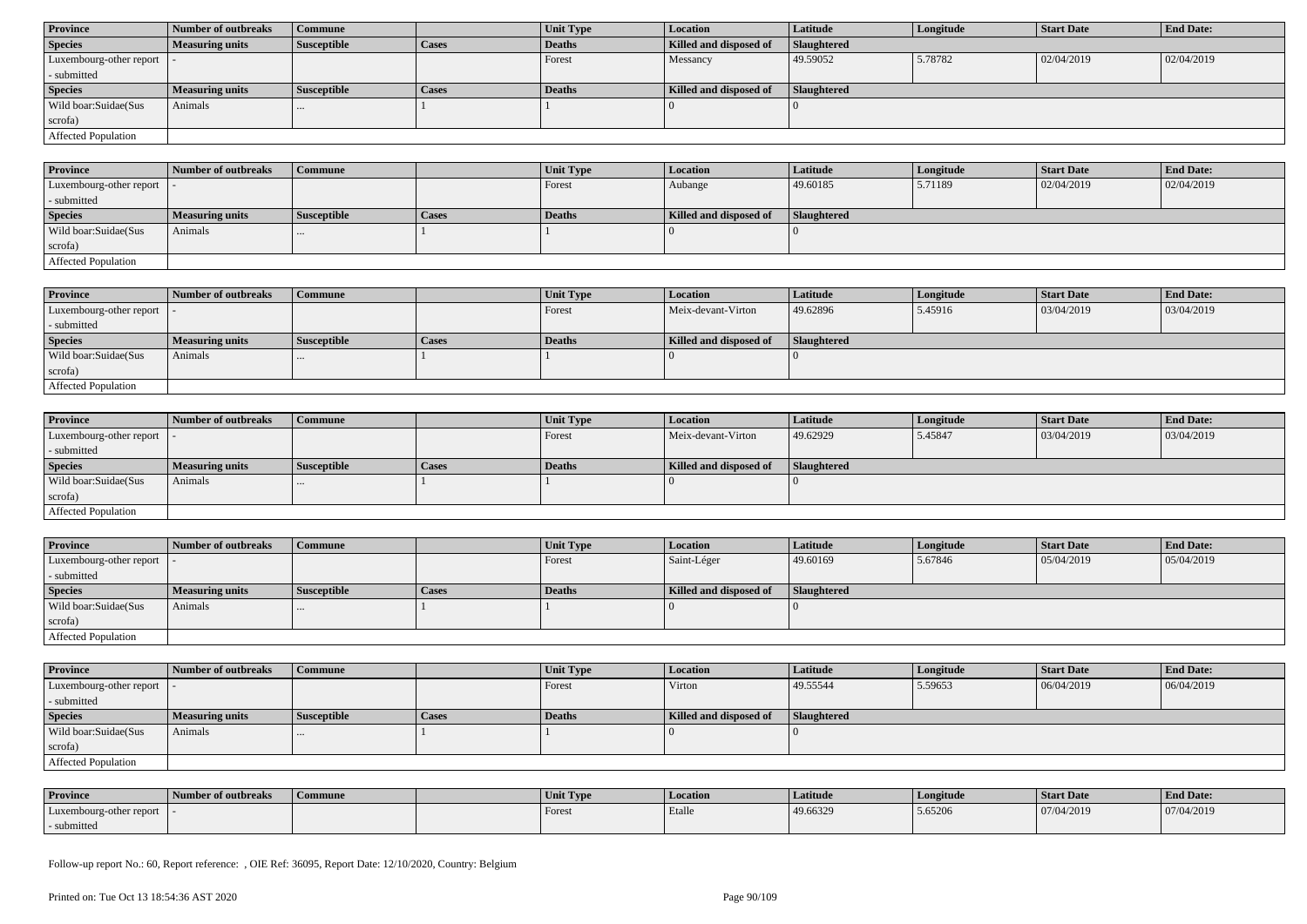| <b>Province</b>      | Number of outbreaks | Commune            |       | <b>Unit Type</b> | Location               | Latitude           | Longitude | Start Date | <b>End Date:</b> |
|----------------------|---------------------|--------------------|-------|------------------|------------------------|--------------------|-----------|------------|------------------|
| <b>Species</b>       | Measuring units     | <b>Susceptible</b> | Cases | Deaths           | Killed and disposed of | <b>Slaughtered</b> |           |            |                  |
| Wild boar:Suidae(Sus | Animals             |                    |       |                  |                        |                    |           |            |                  |
| scrofa)              |                     |                    |       |                  |                        |                    |           |            |                  |
| Affected Population  |                     |                    |       |                  |                        |                    |           |            |                  |

| <b>Province</b>            | Number of outbreaks | Commune            |              | <b>Unit Type</b> | <b>Location</b>        | <b>Latitude</b>    | Longitude | <b>Start Date</b> | <b>End Date:</b> |
|----------------------------|---------------------|--------------------|--------------|------------------|------------------------|--------------------|-----------|-------------------|------------------|
| Luxembourg-other report  - |                     |                    |              | Forest           | Chiny                  | 49.68112           | 5.44657   | 08/04/2019        | 08/04/2019       |
| - submitted                |                     |                    |              |                  |                        |                    |           |                   |                  |
| <b>Species</b>             | Measuring units     | <b>Susceptible</b> | <b>Cases</b> | <b>Deaths</b>    | Killed and disposed of | <b>Slaughtered</b> |           |                   |                  |
| Wild boar:Suidae(Sus       | Animals             | $\cdots$           |              |                  |                        |                    |           |                   |                  |
| scrofa)                    |                     |                    |              |                  |                        |                    |           |                   |                  |
| Affected Population        |                     |                    |              |                  |                        |                    |           |                   |                  |

| <b>Province</b>         | Number of outbreaks    | <b>Commune</b>     |       | <b>Unit Type</b> | Location               | <b>Latitude</b> | Longitude | <b>Start Date</b> | <b>End Date:</b> |
|-------------------------|------------------------|--------------------|-------|------------------|------------------------|-----------------|-----------|-------------------|------------------|
| Luxembourg-other report |                        |                    |       | Forest           | Léglise                | 49.76931        | 5.49391   | 08/04/2019        | 08/04/2019       |
| - submitted             |                        |                    |       |                  |                        |                 |           |                   |                  |
| <b>Species</b>          | <b>Measuring units</b> | <b>Susceptible</b> | Cases | Deaths           | Killed and disposed of | Slaughtered     |           |                   |                  |
| Wild boar:Suidae(Sus    | Animals                |                    |       |                  |                        |                 |           |                   |                  |
| scrofa)                 |                        |                    |       |                  |                        |                 |           |                   |                  |
| Affected Population     |                        |                    |       |                  |                        |                 |           |                   |                  |

| <b>Province</b>            | Number of outbreaks    | Commune            |              | Unit Type | Location               | Latitude    | Longitude | <b>Start Date</b> | <b>End Date:</b> |
|----------------------------|------------------------|--------------------|--------------|-----------|------------------------|-------------|-----------|-------------------|------------------|
| Luxembourg-other report  - |                        |                    |              | Forest    | Saint-Léger            | 49.612178   | 5.618489  | 09/04/2019        | 09/04/2019       |
| - submitted                |                        |                    |              |           |                        |             |           |                   |                  |
| <b>Species</b>             | <b>Measuring units</b> | <b>Susceptible</b> | <b>Cases</b> | Deaths    | Killed and disposed of | Slaughtered |           |                   |                  |
| Wild boar:Suidae(Sus       | Animals                | $\cdots$           |              |           |                        |             |           |                   |                  |
| scrofa)                    |                        |                    |              |           |                        |             |           |                   |                  |
| Affected Population        |                        |                    |              |           |                        |             |           |                   |                  |

| <b>Province</b>            | Number of outbreaks    | Commune            |              | <b>Unit Type</b> | Location               | Latitude    | Longitude | <b>Start Date</b> | <b>End Date:</b> |
|----------------------------|------------------------|--------------------|--------------|------------------|------------------------|-------------|-----------|-------------------|------------------|
| Luxembourg-other report  - |                        |                    |              | Forest           | Tintigny               | 49.6597     | 5.45419   | 09/04/2019        | 09/04/2019       |
| - submitted                |                        |                    |              |                  |                        |             |           |                   |                  |
| <b>Species</b>             | <b>Measuring units</b> | <b>Susceptible</b> | <b>Cases</b> | Deaths           | Killed and disposed of | Slaughtered |           |                   |                  |
| Wild boar:Suidae(Sus       | Animals                |                    |              |                  |                        |             |           |                   |                  |
| scrofa)                    |                        |                    |              |                  |                        |             |           |                   |                  |
| Affected Population        |                        |                    |              |                  |                        |             |           |                   |                  |

| <b>Province</b>            | Number of outbreaks    | <b>Commune</b>     |              | Unit Type | Location               | <b>Latitude</b> | Longitude | <b>Start Date</b> | <b>End Date:</b> |
|----------------------------|------------------------|--------------------|--------------|-----------|------------------------|-----------------|-----------|-------------------|------------------|
| Luxembourg-other report  - |                        |                    |              | Forest    | Tintigny               | 49.69967        | 5.50923   | 10/04/2019        | 10/04/2019       |
| - submitted                |                        |                    |              |           |                        |                 |           |                   |                  |
| <b>Species</b>             | <b>Measuring units</b> | <b>Susceptible</b> | <b>Cases</b> | Deaths    | Killed and disposed of | Slaughtered     |           |                   |                  |
| Wild boar:Suidae(Sus       | Animals                |                    |              |           |                        |                 |           |                   |                  |
| scrofa)                    |                        |                    |              |           |                        |                 |           |                   |                  |
| Affected Population        |                        |                    |              |           |                        |                 |           |                   |                  |

| <b>Province</b>            | Number of outbreaks | Commune            |       | <b>Unit Type</b> | <b>Location</b>        | Latitude    | Longitude | Start Date | <b>End Date:</b> |
|----------------------------|---------------------|--------------------|-------|------------------|------------------------|-------------|-----------|------------|------------------|
| Luxembourg-other report  - |                     |                    |       | Forest           | Tintigny               | 49.6826     | 5.5528    | 11/04/2019 | 11/04/2019       |
| - submitted                |                     |                    |       |                  |                        |             |           |            |                  |
| <b>Species</b>             | Measuring units     | <b>Susceptible</b> | Cases | Deaths           | Killed and disposed of | Slaughtered |           |            |                  |
| Wild boar:Suidae(Sus       | Animals             |                    |       |                  |                        |             |           |            |                  |
| scrofa)                    |                     |                    |       |                  |                        |             |           |            |                  |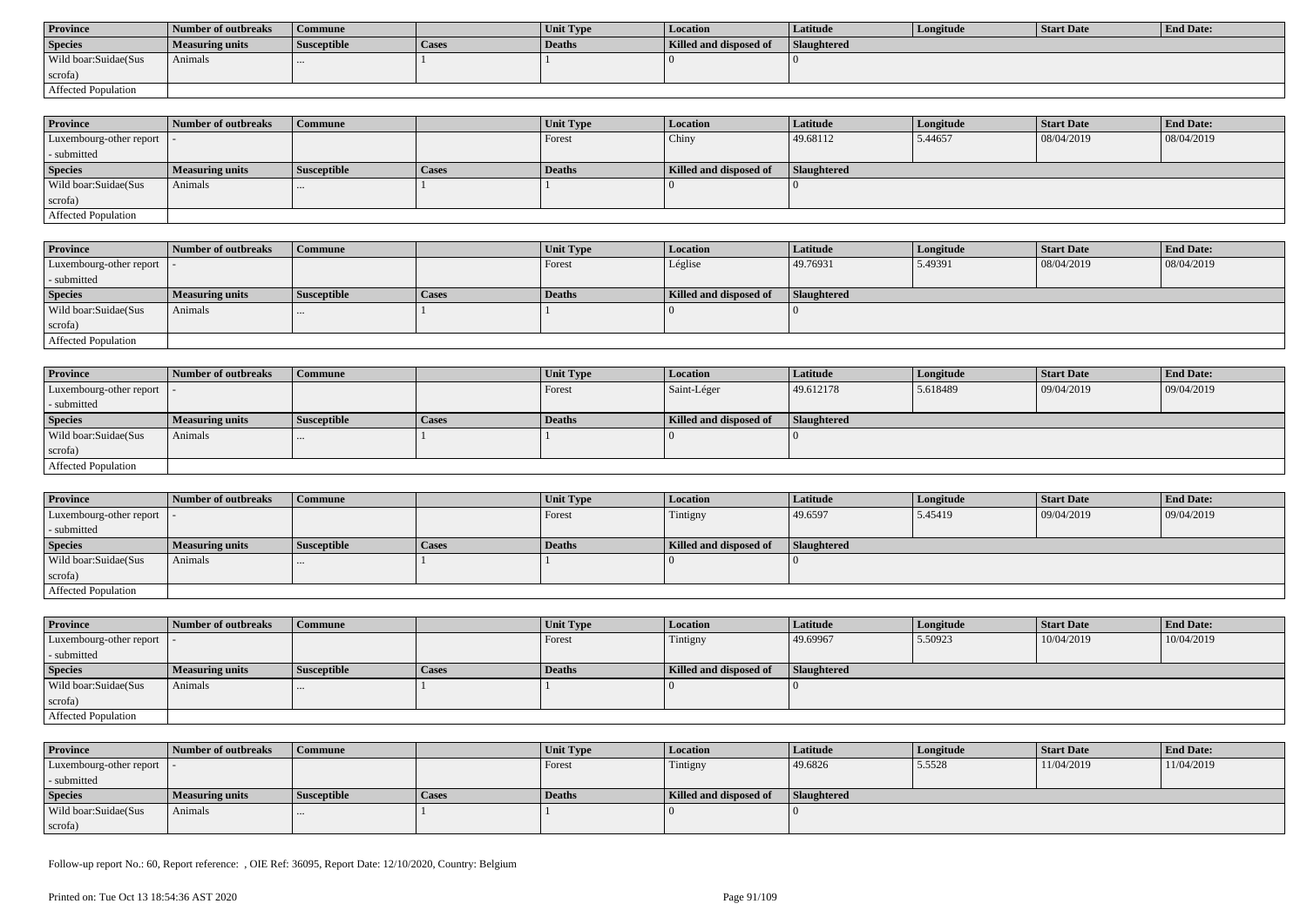| <b>Province</b>     | Number of outbreaks    | Commune            |                    | Unit Typ. | Location                             | Latitude    | Longitude | <b>Start Date</b> | <b>End Date:</b> |
|---------------------|------------------------|--------------------|--------------------|-----------|--------------------------------------|-------------|-----------|-------------------|------------------|
| <b>Species</b>      | <b>Measuring units</b> | <b>Susceptible</b> | <sup>1</sup> Cases | Deaths    | <b>Killed and disposy</b><br>™ od of | Slaughtered |           |                   |                  |
| Affected Population |                        |                    |                    |           |                                      |             |           |                   |                  |

| <b>Province</b>                           | Number of outbreaks    | Commune            |              | Unit Type | Location               | Latitude    | Longitude | <b>Start Date</b> | <b>End Date:</b> |
|-------------------------------------------|------------------------|--------------------|--------------|-----------|------------------------|-------------|-----------|-------------------|------------------|
| $\vert$ Luxembourg-other report $\vert$ . |                        |                    |              | Forest    | Tintigny               | 49.6828     | 5.5535    | 11/04/2019        | 11/04/2019       |
| - submitted                               |                        |                    |              |           |                        |             |           |                   |                  |
| <b>Species</b>                            | <b>Measuring units</b> | <b>Susceptible</b> | <b>Cases</b> | Deaths    | Killed and disposed of | Slaughtered |           |                   |                  |
| Wild boar: Suidae (Sus                    | Animals                |                    |              |           |                        |             |           |                   |                  |
| scrofa)                                   |                        |                    |              |           |                        |             |           |                   |                  |
| Affected Population                       |                        |                    |              |           |                        |             |           |                   |                  |

| <b>Province</b>            | Number of outbreaks    | <b>Commune</b>     |              | Unit Type | <b>Location</b>        | Latitude    | Longitude | <b>Start Date</b> | <b>End Date:</b> |
|----------------------------|------------------------|--------------------|--------------|-----------|------------------------|-------------|-----------|-------------------|------------------|
| Luxembourg-other report  - |                        |                    |              | Forest    | Tintigny               | 49.6822     | 5.5521    | 11/04/2019        | 11/04/2019       |
| - submitted                |                        |                    |              |           |                        |             |           |                   |                  |
| <b>Species</b>             | <b>Measuring units</b> | <b>Susceptible</b> | <b>Cases</b> | Deaths    | Killed and disposed of | Slaughtered |           |                   |                  |
| Wild boar:Suidae(Sus       | Animals                |                    |              |           |                        |             |           |                   |                  |
| scrofa)                    |                        |                    |              |           |                        |             |           |                   |                  |
| Affected Population        |                        |                    |              |           |                        |             |           |                   |                  |

| <b>Province</b>            | Number of outbreaks    | <b>Commune</b>     |              | Unit Type | <i>Location</i>        | Latitude    | Longitude | <b>Start Date</b> | <b>End Date:</b> |
|----------------------------|------------------------|--------------------|--------------|-----------|------------------------|-------------|-----------|-------------------|------------------|
| Luxembourg-other report  - |                        |                    |              | Forest    | Tintigny               | 49.6829     | 5.5531    | 11/04/2019        | 11/04/2019       |
| - submitted                |                        |                    |              |           |                        |             |           |                   |                  |
| <b>Species</b>             | <b>Measuring units</b> | <b>Susceptible</b> | <b>Cases</b> | Deaths    | Killed and disposed of | Slaughtered |           |                   |                  |
| Wild boar:Suidae(Sus       | Animals                |                    |              |           |                        |             |           |                   |                  |
| scrofa)                    |                        |                    |              |           |                        |             |           |                   |                  |
| Affected Population        |                        |                    |              |           |                        |             |           |                   |                  |

| <b>Province</b>            | Number of outbreaks | Commune            |              | Unit Type     | <i>Location</i>        | Latitude           | Longitude | <b>Start Date</b> | <b>End Date:</b> |
|----------------------------|---------------------|--------------------|--------------|---------------|------------------------|--------------------|-----------|-------------------|------------------|
| Luxembourg-other report  - |                     |                    |              | Forest        | Tintigny               | 49.681             | 5.5487    | 11/04/2019        | 11/04/2019       |
| - submitted                |                     |                    |              |               |                        |                    |           |                   |                  |
| <b>Species</b>             | Measuring units     | <b>Susceptible</b> | <b>Cases</b> | <b>Deaths</b> | Killed and disposed of | <b>Slaughtered</b> |           |                   |                  |
| Wild boar:Suidae(Sus       | Animals             | $\cdots$           |              |               |                        |                    |           |                   |                  |
| scrofa)                    |                     |                    |              |               |                        |                    |           |                   |                  |
| Affected Population        |                     |                    |              |               |                        |                    |           |                   |                  |

| <b>Province</b>            | Number of outbreaks    | <b>Commune</b>     |       | Unit Type | <b>Location</b>        | Latitude    | Longitude | <b>Start Date</b> | <b>End Date:</b> |
|----------------------------|------------------------|--------------------|-------|-----------|------------------------|-------------|-----------|-------------------|------------------|
| Luxembourg-other report    |                        |                    |       | Forest    | Tintigny               | 49.6827     | 5.5532    | 11/04/2019        | 11/04/2019       |
| - submitted                |                        |                    |       |           |                        |             |           |                   |                  |
| <b>Species</b>             | <b>Measuring units</b> | <b>Susceptible</b> | Cases | Deaths    | Killed and disposed of | Slaughtered |           |                   |                  |
| Wild boar:Suidae(Sus       | Animals                |                    |       |           |                        |             |           |                   |                  |
| scrofa)                    |                        |                    |       |           |                        |             |           |                   |                  |
| <b>Affected Population</b> |                        |                    |       |           |                        |             |           |                   |                  |

| <b>Province</b>            | Number of outbreaks | <b>Commune</b>     |       | <b>Unit Type</b> | Location               | Latitude           | Longitude | <b>Start Date</b> | <b>End Date:</b> |
|----------------------------|---------------------|--------------------|-------|------------------|------------------------|--------------------|-----------|-------------------|------------------|
| Luxembourg-other report  - |                     |                    |       | Forest           | Tintigny               | 49.6827            | 5.5529    | 11/04/2019        | 11/04/2019       |
| - submitted                |                     |                    |       |                  |                        |                    |           |                   |                  |
| <b>Species</b>             | Measuring units     | <b>Susceptible</b> | Cases | Deaths           | Killed and disposed of | <b>Slaughtered</b> |           |                   |                  |
| Wild boar:Suidae(Sus       | Animals             | $\cdots$           |       |                  |                        |                    |           |                   |                  |
| scrofa)                    |                     |                    |       |                  |                        |                    |           |                   |                  |
| Affected Population        |                     |                    |       |                  |                        |                    |           |                   |                  |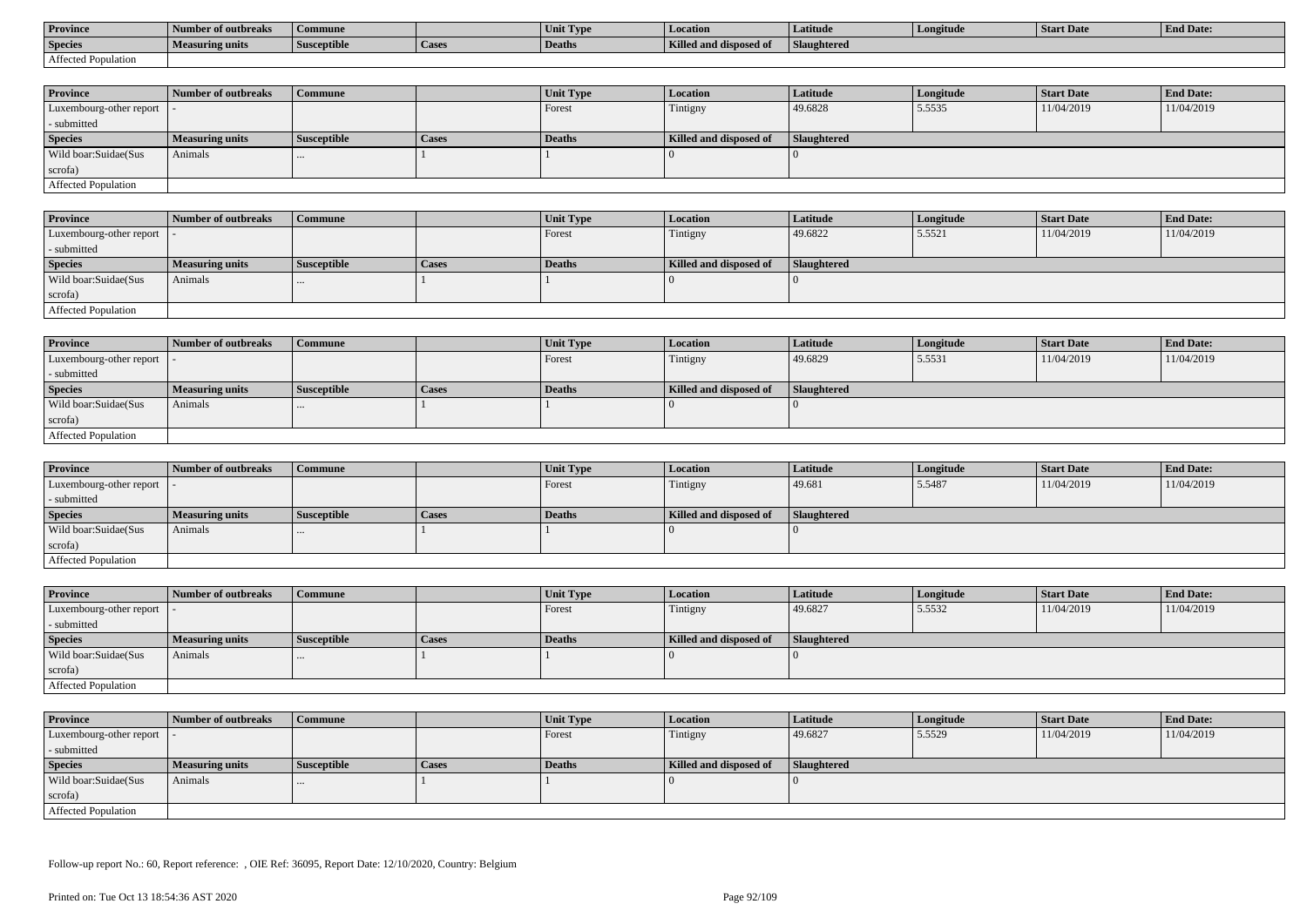| <b>Province</b>            | Number of outbreaks    | <b>Commune</b>     |              | Unit Type | Location               | <b>Latitude</b> | Longitude | <b>Start Date</b> | <b>End Date:</b> |
|----------------------------|------------------------|--------------------|--------------|-----------|------------------------|-----------------|-----------|-------------------|------------------|
| Luxembourg-other report  - |                        |                    |              | Forest    | Tintigny               | 49.6825         | 5.5533    | 11/04/2019        | 11/04/2019       |
| - submitted                |                        |                    |              |           |                        |                 |           |                   |                  |
| <b>Species</b>             | <b>Measuring units</b> | <b>Susceptible</b> | <b>Cases</b> | Deaths    | Killed and disposed of | Slaughtered     |           |                   |                  |
| Wild boar: Suidae (Sus     | Animals                |                    |              |           |                        |                 |           |                   |                  |
| scrofa)                    |                        |                    |              |           |                        |                 |           |                   |                  |
| <b>Affected Population</b> |                        |                    |              |           |                        |                 |           |                   |                  |

| <b>Province</b>         | Number of outbreaks | <b>Commune</b>     |       | Unit Type | <b>Location</b>        | Latitude    | Longitude | <b>Start Date</b> | <b>End Date:</b> |
|-------------------------|---------------------|--------------------|-------|-----------|------------------------|-------------|-----------|-------------------|------------------|
| Luxembourg-other report |                     |                    |       | Forest    | Meix-devant-Virton     | 49.6299     | 5.427     | 11/04/2019        | 11/04/2019       |
| - submitted             |                     |                    |       |           |                        |             |           |                   |                  |
| <b>Species</b>          | Measuring units     | <b>Susceptible</b> | Cases | Deaths    | Killed and disposed of | Slaughtered |           |                   |                  |
| Wild boar:Suidae(Sus    | Animals             |                    |       |           |                        |             |           |                   |                  |
| scrofa)                 |                     |                    |       |           |                        |             |           |                   |                  |
| Affected Population     |                     |                    |       |           |                        |             |           |                   |                  |

| <b>Province</b>            | Number of outbreaks | Commune              |              | Unit Type | Location               | <b>Latitude</b> | Longitude | Start Date | <b>End Date:</b> |
|----------------------------|---------------------|----------------------|--------------|-----------|------------------------|-----------------|-----------|------------|------------------|
| Luxembourg-other report  - |                     |                      |              | Forest    | Léglise                | 49.75873        | 5.48207   | 11/04/2019 | 11/04/2019       |
| submitted                  |                     |                      |              |           |                        |                 |           |            |                  |
| <b>Species</b>             | Measuring units     | <b>Susceptible</b>   | <b>Cases</b> | Deaths    | Killed and disposed of | Slaughtered     |           |            |                  |
| Wild boar:Suidae(Sus       | Animals             | $\sim$ $\sim$ $\sim$ |              |           |                        |                 |           |            |                  |
| scrofa)                    |                     |                      |              |           |                        |                 |           |            |                  |
| Affected Population        |                     |                      |              |           |                        |                 |           |            |                  |

| <b>Province</b>            | Number of outbreaks    | <b>Commune</b>     |       | <b>Unit Type</b> | <i>Location</i>        | Latitude           | Longitude | <b>Start Date</b> | <b>End Date:</b> |
|----------------------------|------------------------|--------------------|-------|------------------|------------------------|--------------------|-----------|-------------------|------------------|
| Luxembourg-other report  - |                        |                    |       | Forest           | Léglise                | 49.75752           | 5.47905   | 11/04/2019        | 11/04/2019       |
| - submitted                |                        |                    |       |                  |                        |                    |           |                   |                  |
| <b>Species</b>             | <b>Measuring units</b> | <b>Susceptible</b> | Cases | <b>Deaths</b>    | Killed and disposed of | <b>Slaughtered</b> |           |                   |                  |
| Wild boar:Suidae(Sus       | Animals                | $\cdots$           |       |                  |                        |                    |           |                   |                  |
| scrofa)                    |                        |                    |       |                  |                        |                    |           |                   |                  |
| Affected Population        |                        |                    |       |                  |                        |                    |           |                   |                  |

| <b>Province</b>             | <b>Number of outbreaks</b> | <b>Commune</b>     |       | Unit Type | <b>Location</b>        | <b>Latitude</b>    | Longitude | <b>Start Date</b> | <b>End Date:</b> |
|-----------------------------|----------------------------|--------------------|-------|-----------|------------------------|--------------------|-----------|-------------------|------------------|
| Luxembourg-other report   - |                            |                    |       | Forest    | Etalle                 | 49.680091          | 5.556255  | 11/04/2019        | 11/04/2019       |
| - submitted                 |                            |                    |       |           |                        |                    |           |                   |                  |
| <b>Species</b>              | <b>Measuring units</b>     | <b>Susceptible</b> | Cases | Deaths    | Killed and disposed of | <b>Slaughtered</b> |           |                   |                  |
| Wild boar:Suidae(Sus        | Animals                    |                    |       |           |                        |                    |           |                   |                  |
| scrofa)                     |                            |                    |       |           |                        |                    |           |                   |                  |
|                             |                            |                    |       |           |                        |                    |           |                   |                  |

| <b>Province</b>            | Number of outbreaks    | <b>Commune</b>     |       | Unit Type | Location               | <b>Latitude</b>    | Longitude | <b>Start Date</b> | <b>End Date:</b> |
|----------------------------|------------------------|--------------------|-------|-----------|------------------------|--------------------|-----------|-------------------|------------------|
| Luxembourg-other report  - |                        |                    |       | Forest    | Aubange                | 49.60453           | 5.71155   | 12/04/2019        | 12/04/2019       |
| - submitted                |                        |                    |       |           |                        |                    |           |                   |                  |
| <b>Species</b>             | <b>Measuring units</b> | <b>Susceptible</b> | Cases | Deaths    | Killed and disposed of | <b>Slaughtered</b> |           |                   |                  |
| Wild boar: Suidae (Sus     | Animals                |                    |       |           |                        |                    |           |                   |                  |
| scrofa)                    |                        |                    |       |           |                        |                    |           |                   |                  |
| Affected Population        |                        |                    |       |           |                        |                    |           |                   |                  |

| <b>Province</b> | <b>CONTRACTOR</b><br>er of outbreaks | Commune | . IVP | <i>cation</i><br>l Loc | Latitud | gitud | SIAIT Dave | <b>d</b> Date: |
|-----------------|--------------------------------------|---------|-------|------------------------|---------|-------|------------|----------------|
|                 |                                      |         |       |                        |         |       |            |                |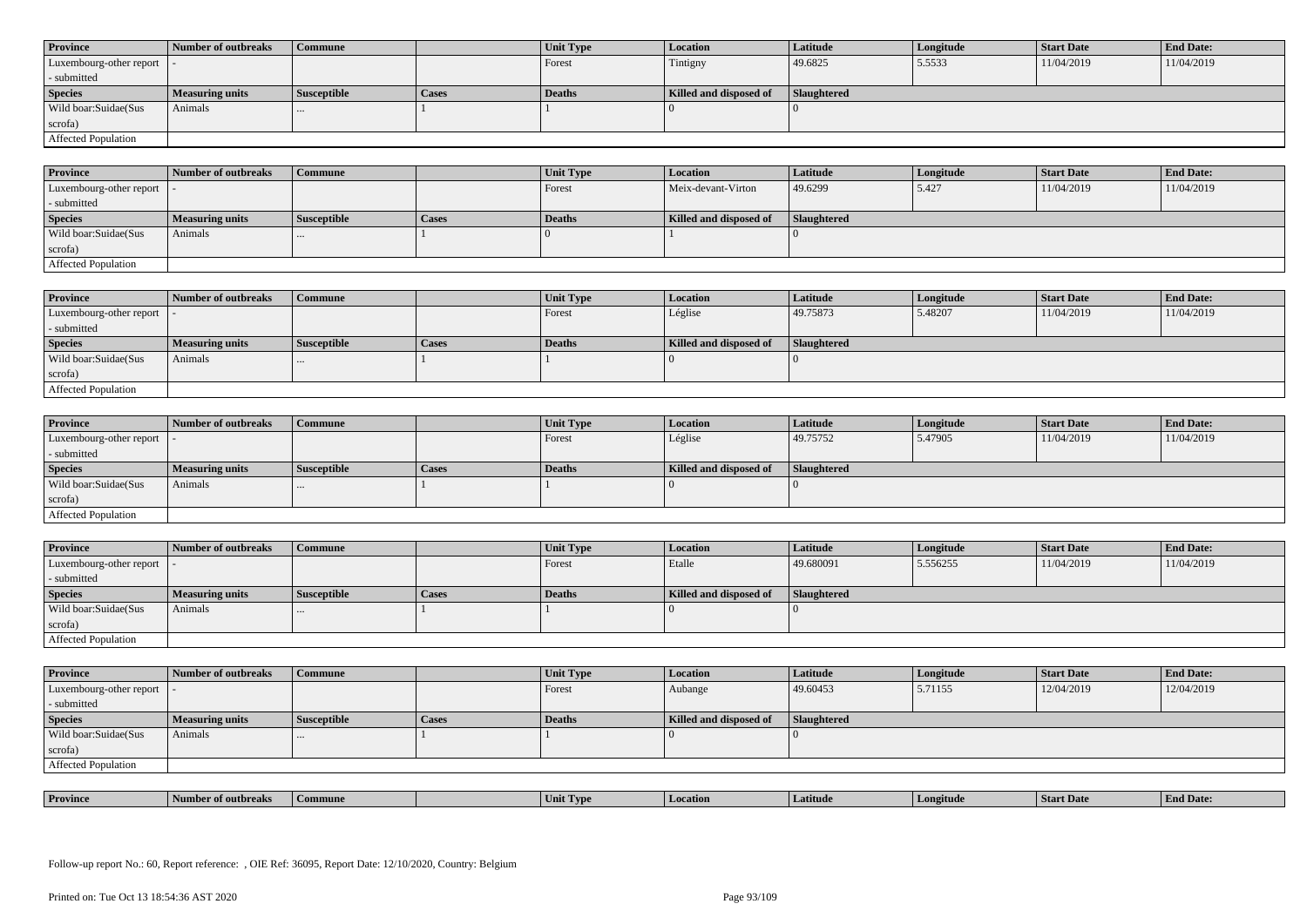| <b>Province</b>            | Number of outbreaks    | Commune            |              | Unit Type | <b>Location</b>        | <b>Latitude</b> | Longitude | <b>Start Date</b> | <b>End Date:</b> |
|----------------------------|------------------------|--------------------|--------------|-----------|------------------------|-----------------|-----------|-------------------|------------------|
| <b>Species</b>             | <b>Measuring units</b> | <b>Susceptible</b> | <b>Cases</b> | Deaths    | Killed and disposed of | Slaughtered     |           |                   |                  |
| Luxembourg-other report  - |                        |                    |              | Forest    | Meix-devant-Virton     | 49.63368        | 5.44399   | 12/04/2019        | 12/04/2019       |
| - submitted                |                        |                    |              |           |                        |                 |           |                   |                  |
| <b>Species</b>             | <b>Measuring units</b> | <b>Susceptible</b> | <b>Cases</b> | Deaths    | Killed and disposed of | Slaughtered     |           |                   |                  |
| Wild boar:Suidae(Sus       | Animals                | $\cdots$           |              |           |                        |                 |           |                   |                  |
| scrofa)                    |                        |                    |              |           |                        |                 |           |                   |                  |
| Affected Population        |                        |                    |              |           |                        |                 |           |                   |                  |

| <b>Province</b>             | Number of outbreaks    | Commune            |       | Unit Type     | Location               | <b>Latitude</b>    | Longitude | <b>Start Date</b> | <b>End Date:</b> |
|-----------------------------|------------------------|--------------------|-------|---------------|------------------------|--------------------|-----------|-------------------|------------------|
| Luxembourg-other report   - |                        |                    |       | Forest        | Tintigny               | 49.70929           | 5.4861    | 12/04/2019        | 12/04/2019       |
| - submitted                 |                        |                    |       |               |                        |                    |           |                   |                  |
| <b>Species</b>              | <b>Measuring units</b> | <b>Susceptible</b> | Cases | <b>Deaths</b> | Killed and disposed of | <b>Slaughtered</b> |           |                   |                  |
| Wild boar:Suidae(Sus        | Animals                | $\cdots$           |       |               |                        |                    |           |                   |                  |
| scrofa)                     |                        |                    |       |               |                        |                    |           |                   |                  |
| <b>Affected Population</b>  |                        |                    |       |               |                        |                    |           |                   |                  |

| <b>Province</b>         | Number of outbreaks    | Commune            |              | <b>Unit Type</b> | <b>Location</b>        | <b>Latitude</b> | Longitude | <b>Start Date</b> | <b>End Date:</b> |
|-------------------------|------------------------|--------------------|--------------|------------------|------------------------|-----------------|-----------|-------------------|------------------|
| Luxembourg-other report |                        |                    |              | Forest           | Tintigny               | 49.709293       | 5.486097  | 12/04/2019        | 12/04/2019       |
| - submitted             |                        |                    |              |                  |                        |                 |           |                   |                  |
| <b>Species</b>          | <b>Measuring units</b> | <b>Susceptible</b> | <b>Cases</b> | Deaths           | Killed and disposed of | Slaughtered     |           |                   |                  |
| Wild boar:Suidae(Sus    | Animals                | $\cdots$           |              |                  |                        |                 |           |                   |                  |
| scrofa)                 |                        |                    |              |                  |                        |                 |           |                   |                  |
| Affected Population     |                        |                    |              |                  |                        |                 |           |                   |                  |

| <b>Province</b>            | Number of outbreaks    | <b>Commune</b>     |              | <b>Unit Type</b> | <i>Location</i>        | <b>Latitude</b>    | Longitude | <b>Start Date</b> | <b>End Date:</b> |
|----------------------------|------------------------|--------------------|--------------|------------------|------------------------|--------------------|-----------|-------------------|------------------|
| Luxembourg-other report  - |                        |                    |              | Forest           | Tintigny               | 49.709292          | 5.486094  | 12/04/2019        | 12/04/2019       |
| - submitted                |                        |                    |              |                  |                        |                    |           |                   |                  |
| <b>Species</b>             | <b>Measuring units</b> | <b>Susceptible</b> | <b>Cases</b> | <b>Deaths</b>    | Killed and disposed of | <b>Slaughtered</b> |           |                   |                  |
| Wild boar:Suidae(Sus       | Animals                | $\cdots$           |              |                  |                        |                    |           |                   |                  |
| scrofa)                    |                        |                    |              |                  |                        |                    |           |                   |                  |
| Affected Population        |                        |                    |              |                  |                        |                    |           |                   |                  |

| <b>Province</b>            | Number of outbreaks    | <b>Commune</b>     |              | Unit Type | Location               | Latitude    | Longitude | <b>Start Date</b> | <b>End Date:</b> |
|----------------------------|------------------------|--------------------|--------------|-----------|------------------------|-------------|-----------|-------------------|------------------|
| Luxembourg-other report  - |                        |                    |              | Forest    | Tintigny               | 49.70937    | 5.48771   | 12/04/2019        | 12/04/2019       |
| - submitted                |                        |                    |              |           |                        |             |           |                   |                  |
| <b>Species</b>             | <b>Measuring units</b> | <b>Susceptible</b> | <b>Cases</b> | Deaths    | Killed and disposed of | Slaughtered |           |                   |                  |
| Wild boar:Suidae(Sus       | Animals                |                    |              |           |                        |             |           |                   |                  |
| scrofa)                    |                        |                    |              |           |                        |             |           |                   |                  |
| Affected Population        |                        |                    |              |           |                        |             |           |                   |                  |

| <b>Province</b>         | Number of outbreaks    | <b>Commune</b>     |       | Unit Type | <b>Location</b>        | <b>Latitude</b>    | Longitude | <b>Start Date</b> | <b>End Date:</b> |
|-------------------------|------------------------|--------------------|-------|-----------|------------------------|--------------------|-----------|-------------------|------------------|
| Luxembourg-other report |                        |                    |       | Forest    | Tintigny               | 49.70752           | 5.48983   | 12/04/2019        | 12/04/2019       |
| - submitted             |                        |                    |       |           |                        |                    |           |                   |                  |
| <b>Species</b>          | <b>Measuring units</b> | <b>Susceptible</b> | Cases | Deaths    | Killed and disposed of | <b>Slaughtered</b> |           |                   |                  |
| Wild boar:Suidae(Sus    | Animals                |                    |       |           |                        |                    |           |                   |                  |
|                         |                        |                    |       |           |                        |                    |           |                   |                  |
| scrofa)                 |                        |                    |       |           |                        |                    |           |                   |                  |

| <b>Province</b>         | Number of outbreaks | Commune | Unit Type | Location | Latitude  | Longitude | Start Date | <b>End Date:</b> |
|-------------------------|---------------------|---------|-----------|----------|-----------|-----------|------------|------------------|
| Luxembourg-other report |                     |         | Forest    | Tintigny | 49.707522 | 5.489821  | 12/04/2019 | 12/04/2019       |
| submitted               |                     |         |           |          |           |           |            |                  |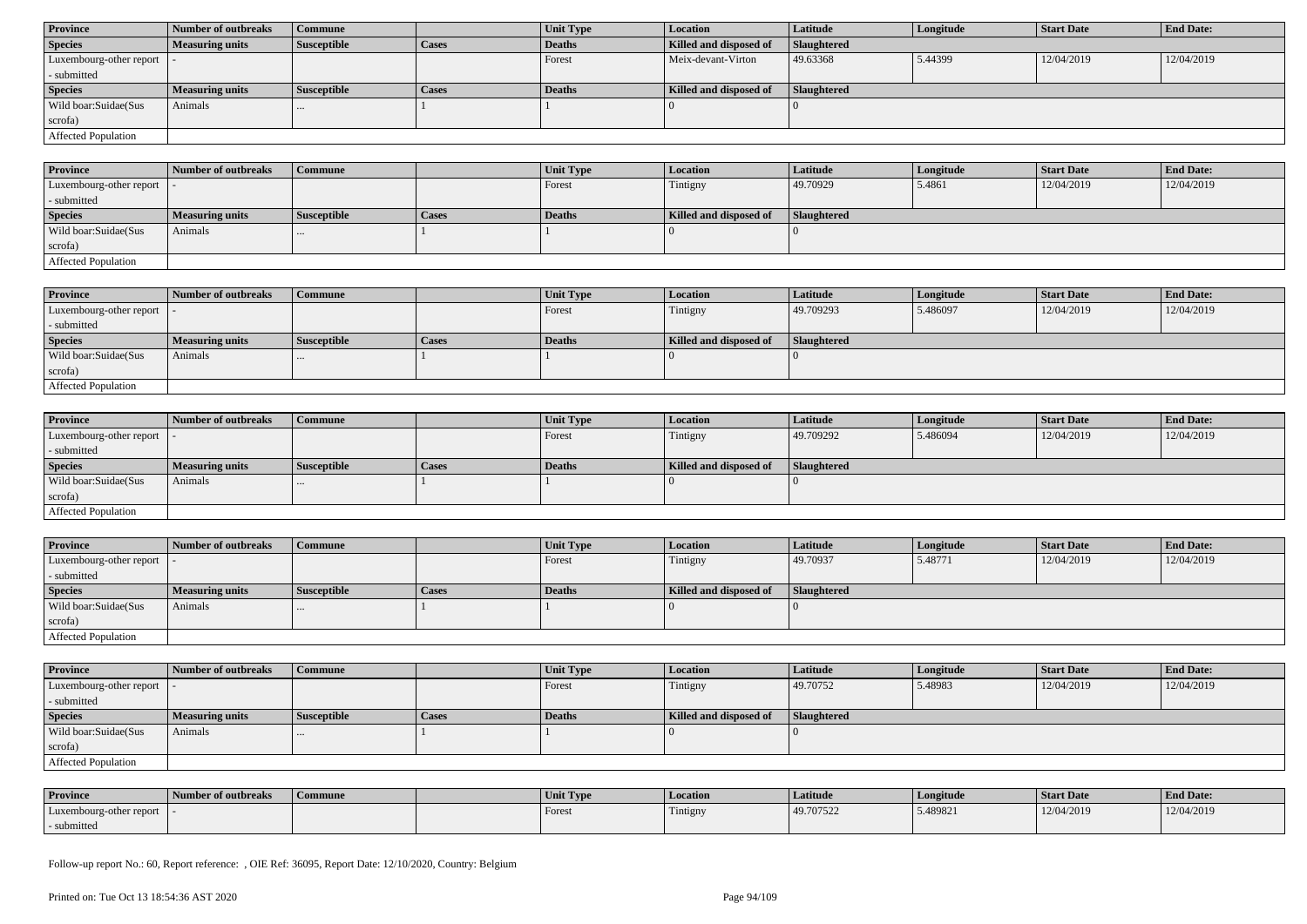| <b>Province</b>      | Number of outbreaks | Commune            |              | <b>Unit Type</b> | Location               | Latitude    | Longitude | Start Date | <b>End Date:</b> |
|----------------------|---------------------|--------------------|--------------|------------------|------------------------|-------------|-----------|------------|------------------|
| <b>Species</b>       | Measuring units     | <b>Susceptible</b> | <b>Cases</b> | Deaths           | Killed and disposed of | Slaughtered |           |            |                  |
| Wild boar:Suidae(Sus | Animals             |                    |              |                  |                        |             |           |            |                  |
| scrofa)              |                     |                    |              |                  |                        |             |           |            |                  |
| Affected Population  |                     |                    |              |                  |                        |             |           |            |                  |

| <b>Province</b>            | Number of outbreaks | Commune            |              | <b>Unit Type</b> | <b>Location</b>        | <b>Latitude</b>    | Longitude | <b>Start Date</b> | <b>End Date:</b> |
|----------------------------|---------------------|--------------------|--------------|------------------|------------------------|--------------------|-----------|-------------------|------------------|
| Luxembourg-other report  - |                     |                    |              | Forest           | Chiny                  | 49.74131           | 5.41199   | 12/04/2019        | 12/04/2019       |
| - submitted                |                     |                    |              |                  |                        |                    |           |                   |                  |
| <b>Species</b>             | Measuring units     | <b>Susceptible</b> | <b>Cases</b> | <b>Deaths</b>    | Killed and disposed of | <b>Slaughtered</b> |           |                   |                  |
| Wild boar:Suidae(Sus       | Animals             | $\cdots$           |              |                  |                        |                    |           |                   |                  |
| scrofa)                    |                     |                    |              |                  |                        |                    |           |                   |                  |
| Affected Population        |                     |                    |              |                  |                        |                    |           |                   |                  |

| <b>Province</b>         | Number of outbreaks    | Commune            |       | Unit Type | <i>Location</i>               | Latitude    | Longitude | Start Date | <b>End Date:</b> |
|-------------------------|------------------------|--------------------|-------|-----------|-------------------------------|-------------|-----------|------------|------------------|
| Luxembourg-other report |                        |                    |       | Forest    | Etalle                        | 49.691389   | 5.559167  | 15/04/2019 | 15/04/2019       |
| - submitted             |                        |                    |       |           |                               |             |           |            |                  |
| <b>Species</b>          | <b>Measuring units</b> | <b>Susceptible</b> | Cases | Deaths    | <b>Killed and disposed of</b> | Slaughtered |           |            |                  |
| Wild boar:Suidae(Sus    | Animals                |                    |       |           |                               |             |           |            |                  |
| scrofa)                 |                        |                    |       |           |                               |             |           |            |                  |
| Affected Population     |                        |                    |       |           |                               |             |           |            |                  |

| <b>Province</b>            | Number of outbreaks    | <b>Commune</b>     |              | Unit Type | Location               | Latitude    | Longitude | <b>Start Date</b> | <b>End Date:</b> |
|----------------------------|------------------------|--------------------|--------------|-----------|------------------------|-------------|-----------|-------------------|------------------|
| Luxembourg-other report  - |                        |                    |              | Forest    | Virton                 | 49.570556   | 5.610556  | 15/04/2019        | 15/04/2019       |
| - submitted                |                        |                    |              |           |                        |             |           |                   |                  |
| <b>Species</b>             | <b>Measuring units</b> | <b>Susceptible</b> | <b>Cases</b> | Deaths    | Killed and disposed of | Slaughtered |           |                   |                  |
| Wild boar:Suidae(Sus       | Animals                |                    |              |           |                        |             |           |                   |                  |
| scrofa)                    |                        |                    |              |           |                        |             |           |                   |                  |
| Affected Population        |                        |                    |              |           |                        |             |           |                   |                  |

| <b>Province</b>                           | Number of outbreaks    | l Commune          |              | <b>Unit Type</b> | Location               | Latitude    | Longitude | <b>Start Date</b> | <b>End Date:</b> |
|-------------------------------------------|------------------------|--------------------|--------------|------------------|------------------------|-------------|-----------|-------------------|------------------|
| $\vert$ Luxembourg-other report $\vert$ . |                        |                    |              | Forest           | Virton                 | 49.570558   | 5.610558  | 15/04/2019        | 15/04/2019       |
| - submitted                               |                        |                    |              |                  |                        |             |           |                   |                  |
| <b>Species</b>                            | <b>Measuring units</b> | <b>Susceptible</b> | <b>Cases</b> | Deaths           | Killed and disposed of | Slaughtered |           |                   |                  |
| Wild boar: Suidae (Sus                    | Animals                |                    |              |                  |                        |             |           |                   |                  |
| scrofa)                                   |                        |                    |              |                  |                        |             |           |                   |                  |
| Affected Population                       |                        |                    |              |                  |                        |             |           |                   |                  |

| <b>Province</b>            | Number of outbreaks    | <b>Commune</b>     |       | <b>Unit Type</b> | <b>Location</b>        | <b>Latitude</b> | Longitude | <b>Start Date</b> | <b>End Date:</b> |
|----------------------------|------------------------|--------------------|-------|------------------|------------------------|-----------------|-----------|-------------------|------------------|
| Luxembourg-other report  - |                        |                    |       | Forest           | Virton                 | 49.570278       | 5.610278  | 15/04/2019        | 15/04/2019       |
| - submitted                |                        |                    |       |                  |                        |                 |           |                   |                  |
| <b>Species</b>             | <b>Measuring units</b> | <b>Susceptible</b> | Cases | Deaths           | Killed and disposed of | Slaughtered     |           |                   |                  |
| Wild boar:Suidae(Sus       | Animals                | $\cdots$           |       |                  |                        |                 |           |                   |                  |
| scrofa)                    |                        |                    |       |                  |                        |                 |           |                   |                  |
| Affected Population        |                        |                    |       |                  |                        |                 |           |                   |                  |

| <b>Province</b>            | Number of outbreaks    | Commune            |       | <b>Unit Type</b> | <b>Location</b>        | Latitude    | Longitude | Start Date | <b>End Date:</b> |
|----------------------------|------------------------|--------------------|-------|------------------|------------------------|-------------|-----------|------------|------------------|
| Luxembourg-other report  - |                        |                    |       | Forest           | Virton                 | 49.570556   | 5.610278  | 15/04/2019 | 15/04/2019       |
| - submitted                |                        |                    |       |                  |                        |             |           |            |                  |
| <b>Species</b>             | <b>Measuring units</b> | <b>Susceptible</b> | Cases | Deaths           | Killed and disposed of | Slaughtered |           |            |                  |
| Wild boar:Suidae(Sus       | Animals                |                    |       |                  |                        |             |           |            |                  |
| scrofa)                    |                        |                    |       |                  |                        |             |           |            |                  |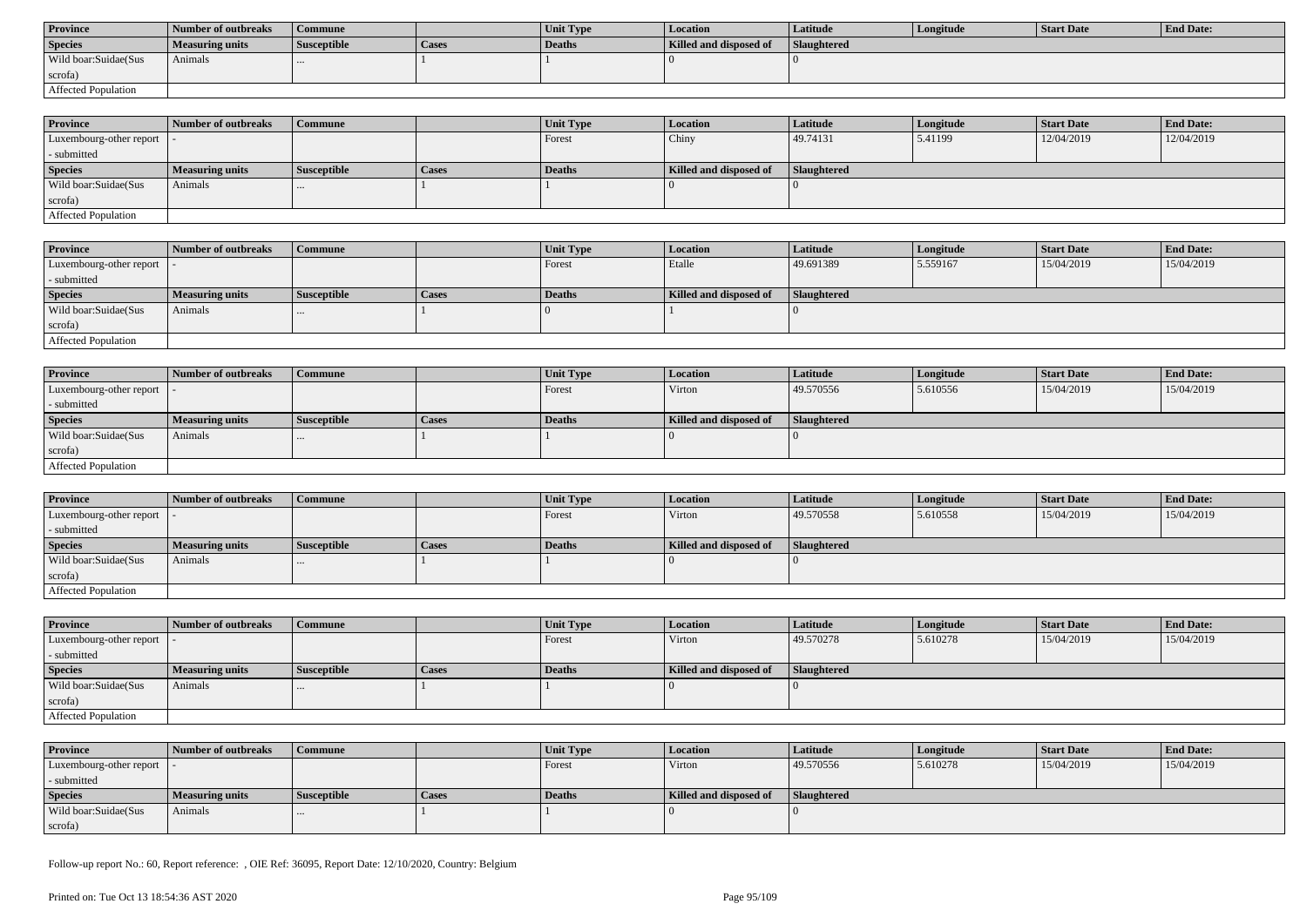| <b>Province</b>     | Number of outbreaks    | Commune            |                | Unit Type     | Location               | Latitude    | Longitude | <b>Start Date</b> | <b>End Date:</b> |
|---------------------|------------------------|--------------------|----------------|---------------|------------------------|-------------|-----------|-------------------|------------------|
| <b>Species</b>      | <b>Measuring units</b> | <b>Susceptible</b> | <b>L</b> Lasco | <b>Deaths</b> | Killed and disposed of | Slaughtered |           |                   |                  |
| Affected Population |                        |                    |                |               |                        |             |           |                   |                  |

| <b>Province</b>         | Number of outbreaks    | Commune            |              | <b>Unit Type</b> | Location               | Latitude    | Longitude | <b>Start Date</b> | <b>End Date:</b> |
|-------------------------|------------------------|--------------------|--------------|------------------|------------------------|-------------|-----------|-------------------|------------------|
| Luxembourg-other report |                        |                    |              | Forest           | Saint-Léger            | 49.6039     | 5.68622   | 16/04/2019        | 16/04/2019       |
| - submitted             |                        |                    |              |                  |                        |             |           |                   |                  |
| <b>Species</b>          | <b>Measuring units</b> | <b>Susceptible</b> | <b>Cases</b> | Deaths           | Killed and disposed of | Slaughtered |           |                   |                  |
| Wild boar: Suidae (Sus  | Animals                |                    |              |                  |                        |             |           |                   |                  |
| scrofa)                 |                        |                    |              |                  |                        |             |           |                   |                  |
| Affected Population     |                        |                    |              |                  |                        |             |           |                   |                  |

| <b>Province</b>            | Number of outbreaks    | <b>Commune</b>     |              | <b>Unit Type</b> | Location               | Latitude    | Longitude | <b>Start Date</b> | <b>End Date:</b> |
|----------------------------|------------------------|--------------------|--------------|------------------|------------------------|-------------|-----------|-------------------|------------------|
| Luxembourg-other report  - |                        |                    |              | Forest           | Chiny                  | 49.722417   | 5.435111  | 16/04/2019        | 16/04/2019       |
| - submitted                |                        |                    |              |                  |                        |             |           |                   |                  |
| <b>Species</b>             | <b>Measuring units</b> | <b>Susceptible</b> | <b>Cases</b> | Deaths           | Killed and disposed of | Slaughtered |           |                   |                  |
| Wild boar:Suidae(Sus       | Animals                |                    |              |                  |                        |             |           |                   |                  |
| scrofa)                    |                        |                    |              |                  |                        |             |           |                   |                  |
| Affected Population        |                        |                    |              |                  |                        |             |           |                   |                  |

| <b>Province</b>            | Number of outbreaks    | <b>Commune</b>     |              | Unit Type | Location               | Latitude    | Longitude | <b>Start Date</b> | <b>End Date:</b> |
|----------------------------|------------------------|--------------------|--------------|-----------|------------------------|-------------|-----------|-------------------|------------------|
| Luxembourg-other report  - |                        |                    |              | Forest    | Tintigny               | 49.732353   | 5.45968   | 16/04/2019        | 16/04/2019       |
| - submitted                |                        |                    |              |           |                        |             |           |                   |                  |
| <b>Species</b>             | <b>Measuring units</b> | <b>Susceptible</b> | <b>Cases</b> | Deaths    | Killed and disposed of | Slaughtered |           |                   |                  |
| Wild boar:Suidae(Sus       | Animals                |                    |              |           |                        |             |           |                   |                  |
| scrofa)                    |                        |                    |              |           |                        |             |           |                   |                  |
| Affected Population        |                        |                    |              |           |                        |             |           |                   |                  |

| <b>Province</b>            | Number of outbreaks | <b>Commune</b>     |              | Unit Type     | Location               | Latitude           | Longitude | <b>Start Date</b> | <b>End Date:</b> |
|----------------------------|---------------------|--------------------|--------------|---------------|------------------------|--------------------|-----------|-------------------|------------------|
| Luxembourg-other report  - |                     |                    |              | Forest        | Tintigny               | 49.73551           | 5.45526   | 16/04/2019        | 16/04/2019       |
| - submitted                |                     |                    |              |               |                        |                    |           |                   |                  |
| <b>Species</b>             | Measuring units     | <b>Susceptible</b> | <b>Cases</b> | <b>Deaths</b> | Killed and disposed of | <b>Slaughtered</b> |           |                   |                  |
| Wild boar:Suidae(Sus       | Animals             | $\cdots$           |              |               |                        |                    |           |                   |                  |
| scrofa)                    |                     |                    |              |               |                        |                    |           |                   |                  |
| Affected Population        |                     |                    |              |               |                        |                    |           |                   |                  |

| <b>Province</b>            | Number of outbreaks    | <b>Commune</b>     |       | Unit Type     | <b>Location</b>        | <b>Latitude</b> | Longitude | <b>Start Date</b> | <b>End Date:</b> |
|----------------------------|------------------------|--------------------|-------|---------------|------------------------|-----------------|-----------|-------------------|------------------|
| Luxembourg-other report    |                        |                    |       | <b>Forest</b> | Chiny                  | 49.72487        | 5.45316   | 16/04/2019        | 16/04/2019       |
| - submitted                |                        |                    |       |               |                        |                 |           |                   |                  |
| <b>Species</b>             | <b>Measuring units</b> | <b>Susceptible</b> | Cases | Deaths        | Killed and disposed of | Slaughtered     |           |                   |                  |
| Wild boar:Suidae(Sus       | Animals                |                    |       |               |                        |                 |           |                   |                  |
| scrofa)                    |                        |                    |       |               |                        |                 |           |                   |                  |
| <b>Affected Population</b> |                        |                    |       |               |                        |                 |           |                   |                  |

| <b>Province</b>            | Number of outbreaks | <b>Commune</b>     |              | <b>Unit Type</b> | Location               | Latitude           | Longitude | <b>Start Date</b> | <b>End Date:</b> |
|----------------------------|---------------------|--------------------|--------------|------------------|------------------------|--------------------|-----------|-------------------|------------------|
| Luxembourg-other report  - |                     |                    |              | Forest           | Chiny                  | 49.71829           | 5.46042   | 16/04/2019        | 16/04/2019       |
| - submitted                |                     |                    |              |                  |                        |                    |           |                   |                  |
| <b>Species</b>             | Measuring units     | <b>Susceptible</b> | <b>Cases</b> | Deaths           | Killed and disposed of | <b>Slaughtered</b> |           |                   |                  |
| Wild boar:Suidae(Sus       | Animals             | $\cdots$           |              |                  |                        |                    |           |                   |                  |
| scrofa)                    |                     |                    |              |                  |                        |                    |           |                   |                  |
| Affected Population        |                     |                    |              |                  |                        |                    |           |                   |                  |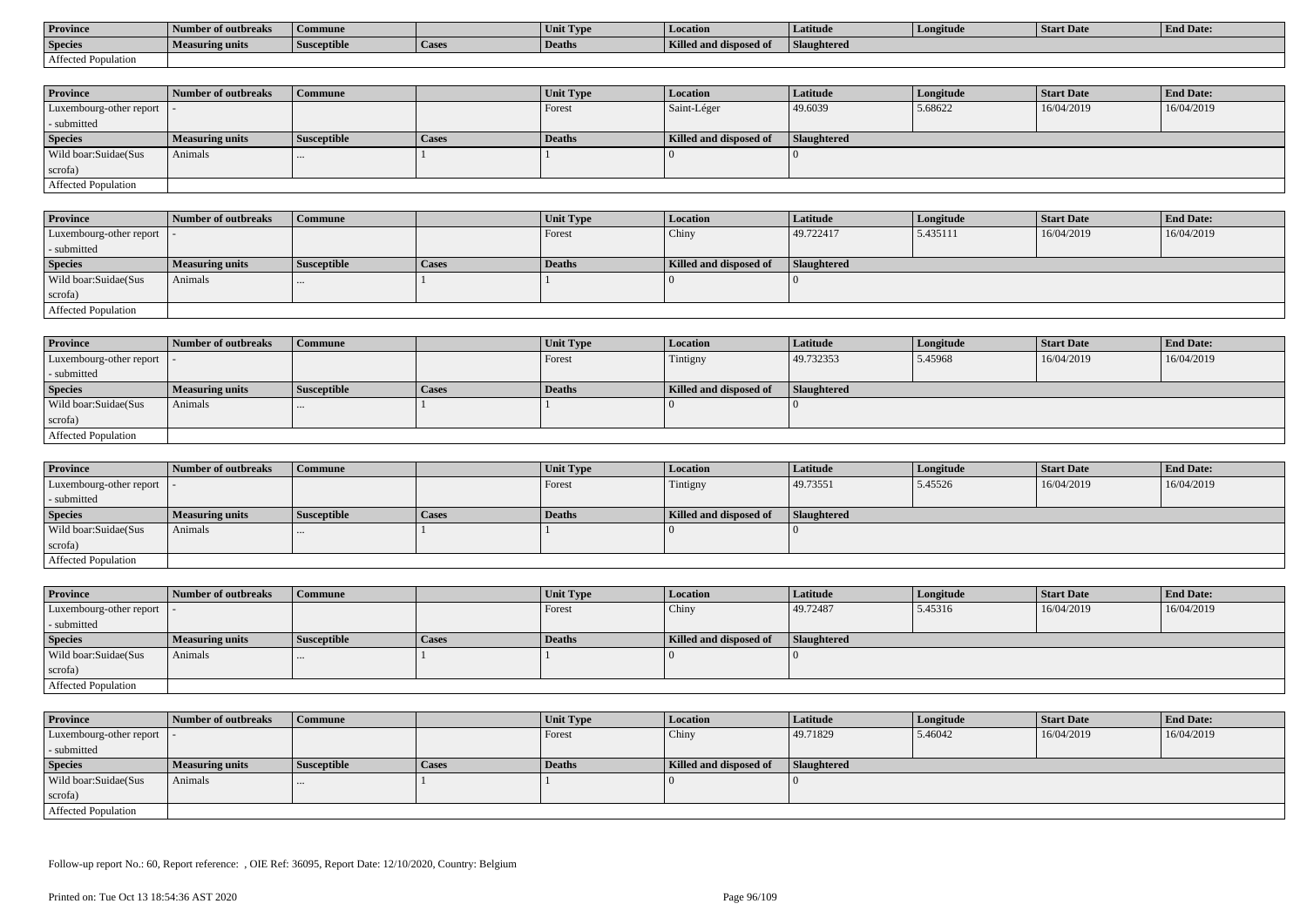| <b>Province</b>            | Number of outbreaks    | <b>Commune</b>     |              | Unit Type | Location               | <b>Latitude</b> | Longitude | <b>Start Date</b> | <b>End Date:</b> |
|----------------------------|------------------------|--------------------|--------------|-----------|------------------------|-----------------|-----------|-------------------|------------------|
| Luxembourg-other report  - |                        |                    |              | Forest    | Etalle                 | 49.6888         | 5.5631    | 17/04/2019        | 17/04/2019       |
| - submitted                |                        |                    |              |           |                        |                 |           |                   |                  |
| <b>Species</b>             | <b>Measuring units</b> | <b>Susceptible</b> | <b>Cases</b> | Deaths    | Killed and disposed of | Slaughtered     |           |                   |                  |
| Wild boar: Suidae (Sus     | Animals                |                    |              |           |                        |                 |           |                   |                  |
| scrofa)                    |                        |                    |              |           |                        |                 |           |                   |                  |
| <b>Affected Population</b> |                        |                    |              |           |                        |                 |           |                   |                  |

| <b>Province</b>         | Number of outbreaks    | <b>Commune</b>     |       | Unit Type | <b>Location</b>        | Latitude    | Longitude | <b>Start Date</b> | <b>End Date:</b> |
|-------------------------|------------------------|--------------------|-------|-----------|------------------------|-------------|-----------|-------------------|------------------|
| Luxembourg-other report |                        |                    |       | Forest    | Chiny                  | 49.72477    | 5.45303   | 17/04/2019        | 17/04/2019       |
| - submitted             |                        |                    |       |           |                        |             |           |                   |                  |
| <b>Species</b>          | <b>Measuring units</b> | <b>Susceptible</b> | Cases | Deaths    | Killed and disposed of | Slaughtered |           |                   |                  |
| Wild boar:Suidae(Sus    | Animals                | $\cdots$           |       |           |                        |             |           |                   |                  |
| scrofa)                 |                        |                    |       |           |                        |             |           |                   |                  |
| Affected Population     |                        |                    |       |           |                        |             |           |                   |                  |

| <b>Province</b>         | Number of outbreaks    | Commune            |              | Unit Type | Location               | <b>Latitude</b> | Longitude | <b>Start Date</b> | <b>End Date:</b> |
|-------------------------|------------------------|--------------------|--------------|-----------|------------------------|-----------------|-----------|-------------------|------------------|
| Luxembourg-other report |                        |                    |              | Forest    | Etalle                 | 49.688225       | 5.571939  | 18/04/2019        | 18/04/2019       |
| - submitted             |                        |                    |              |           |                        |                 |           |                   |                  |
| <b>Species</b>          | <b>Measuring units</b> | <b>Susceptible</b> | <b>Cases</b> | Deaths    | Killed and disposed of | Slaughtered     |           |                   |                  |
| Wild boar:Suidae(Sus    | Animals                | $\cdots$           |              |           |                        |                 |           |                   |                  |
| scrofa)                 |                        |                    |              |           |                        |                 |           |                   |                  |
| Affected Population     |                        |                    |              |           |                        |                 |           |                   |                  |

| <b>Province</b>            | Number of outbreaks    | <b>Commune</b>     |              | <b>Unit Type</b> | <i>Location</i>        | <b>Latitude</b>    | Longitude | <b>Start Date</b> | <b>End Date:</b> |
|----------------------------|------------------------|--------------------|--------------|------------------|------------------------|--------------------|-----------|-------------------|------------------|
| Luxembourg-other report  - |                        |                    |              | Forest           | Aubange                | 49.59674           | 5.74247   | 22/04/2019        | 22/04/2019       |
| - submitted                |                        |                    |              |                  |                        |                    |           |                   |                  |
| <b>Species</b>             | <b>Measuring units</b> | <b>Susceptible</b> | <b>Cases</b> | <b>Deaths</b>    | Killed and disposed of | <b>Slaughtered</b> |           |                   |                  |
| Wild boar:Suidae(Sus       | Animals                |                    |              |                  |                        |                    |           |                   |                  |
| scrofa)                    |                        |                    |              |                  |                        |                    |           |                   |                  |
| Affected Population        |                        |                    |              |                  |                        |                    |           |                   |                  |

| <b>Province</b>            | Number of outbreaks | Commune            |       | Unit Type | <b>Location</b>        | Latitude    | Longitude | <b>Start Date</b> | <b>End Date:</b> |
|----------------------------|---------------------|--------------------|-------|-----------|------------------------|-------------|-----------|-------------------|------------------|
| Luxembourg-other report  - |                     |                    |       | Forest    | Tintigny               | 49.73547    | 5.45775   | 24/04/2019        | 24/04/2019       |
| - submitted                |                     |                    |       |           |                        |             |           |                   |                  |
| <b>Species</b>             | Measuring units     | <b>Susceptible</b> | Cases | Deaths    | Killed and disposed of | Slaughtered |           |                   |                  |
| Wild boar:Suidae(Sus       | Animals             | $\cdots$           |       |           |                        |             |           |                   |                  |
| scrofa)                    |                     |                    |       |           |                        |             |           |                   |                  |
|                            |                     |                    |       |           |                        |             |           |                   |                  |

| <b>Province</b>            | Number of outbreaks | <b>Commune</b>     |              | Unit Type | <b>Location</b>        | <b>Latitude</b>    | Longitude | <b>Start Date</b> | <b>End Date:</b> |
|----------------------------|---------------------|--------------------|--------------|-----------|------------------------|--------------------|-----------|-------------------|------------------|
| Luxembourg-other report  - |                     |                    |              | Forest    | Virton                 | 49.61125           | 5.557822  | 25/04/2019        | 25/04/2019       |
| - submitted                |                     |                    |              |           |                        |                    |           |                   |                  |
| <b>Species</b>             | Measuring units     | <b>Susceptible</b> | <b>Cases</b> | Deaths    | Killed and disposed of | <b>Slaughtered</b> |           |                   |                  |
| Wild boar:Suidae(Sus       | Animals             | $\cdots$           |              |           |                        |                    |           |                   |                  |
| scrofa)                    |                     |                    |              |           |                        |                    |           |                   |                  |
| Affected Population        |                     |                    |              |           |                        |                    |           |                   |                  |

| <b>Province</b> | <b>CONTRACTOR</b><br>er of outbreaks | Commune | . IVP | <i>cation</i><br>l Loc | Latitud | gitud | SIAIT Dave | <b>d</b> Date: |
|-----------------|--------------------------------------|---------|-------|------------------------|---------|-------|------------|----------------|
|                 |                                      |         |       |                        |         |       |            |                |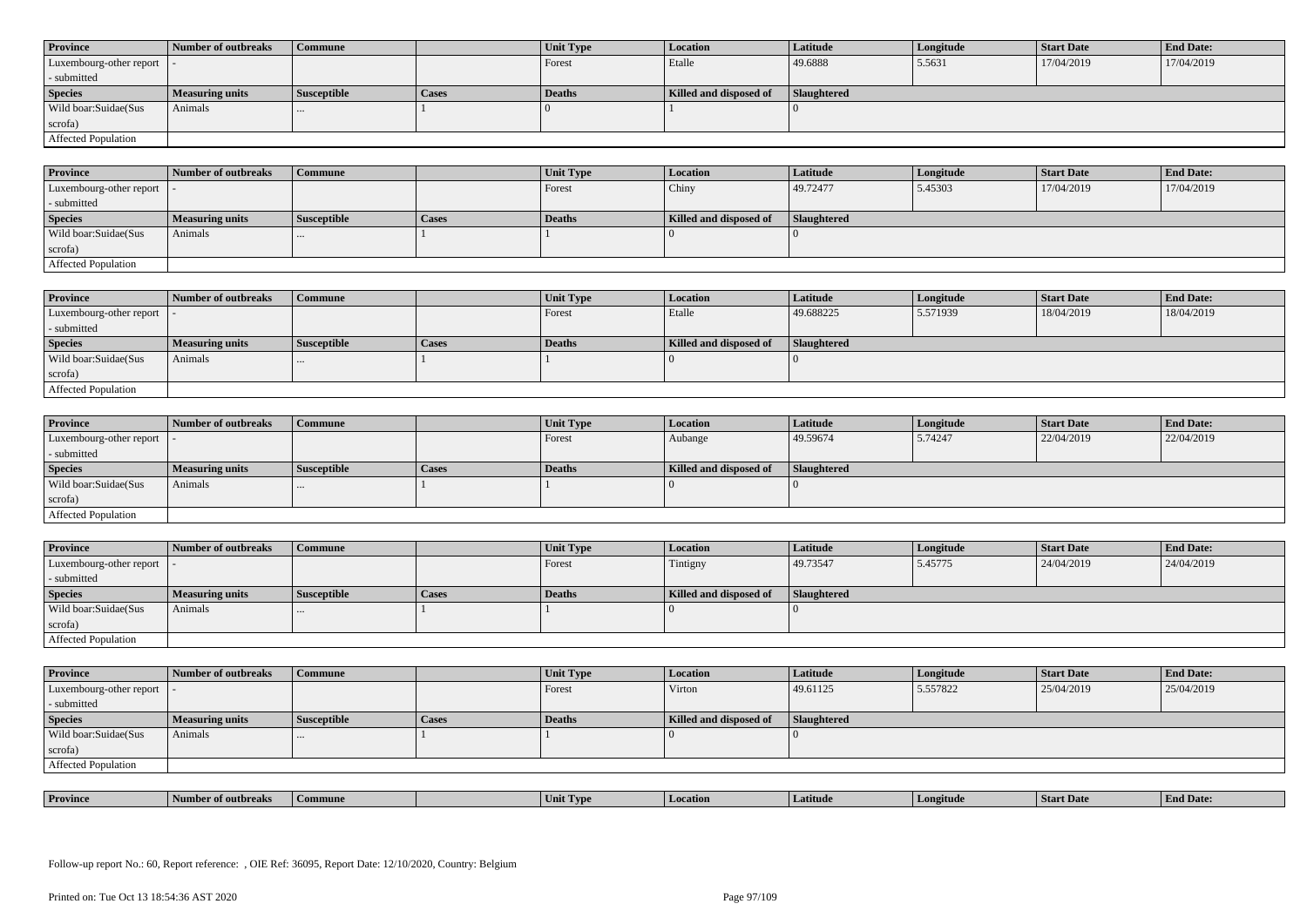| <b>Province</b>            | Number of outbreaks    | Commune            |              | Unit Type | <b>Location</b>        | <b>Latitude</b>    | Longitude | <b>Start Date</b> | <b>End Date:</b> |  |
|----------------------------|------------------------|--------------------|--------------|-----------|------------------------|--------------------|-----------|-------------------|------------------|--|
| <b>Species</b>             | <b>Measuring units</b> | <b>Susceptible</b> | <b>Cases</b> | Deaths    | Killed and disposed of | <b>Slaughtered</b> |           |                   |                  |  |
| Luxembourg-other report  - |                        |                    |              | Forest    | Musson                 | 49.56585           | 5.66065   | 25/04/2019        | 25/04/2019       |  |
| - submitted                |                        |                    |              |           |                        |                    |           |                   |                  |  |
| <b>Species</b>             | <b>Measuring units</b> | <b>Susceptible</b> | <b>Cases</b> | Deaths    | Killed and disposed of | Slaughtered        |           |                   |                  |  |
| Wild boar:Suidae(Sus       | Animals                | $\cdots$           |              |           |                        |                    |           |                   |                  |  |
| scrofa)                    |                        |                    |              |           |                        |                    |           |                   |                  |  |
|                            |                        |                    |              |           |                        |                    |           |                   |                  |  |

| <b>Province</b>         | Number of outbreaks    | <b>Commune</b> |       | Unit Type | Location               | Latitude    | Longitude | <b>Start Date</b> | <b>End Date:</b> |
|-------------------------|------------------------|----------------|-------|-----------|------------------------|-------------|-----------|-------------------|------------------|
| Luxembourg-other report |                        |                |       | Forest    | Aubange                | 49.60042    | 5.70732   | 25/04/2019        | 25/04/2019       |
| - submitted             |                        |                |       |           |                        |             |           |                   |                  |
| <b>Species</b>          | <b>Measuring units</b> | Susceptible    | Cases | Deaths    | Killed and disposed of | Slaughtered |           |                   |                  |
| Wild boar:Suidae(Sus    | Animals                |                |       |           |                        |             |           |                   |                  |
| scrofa)                 |                        |                |       |           |                        |             |           |                   |                  |
| Affected Population     |                        |                |       |           |                        |             |           |                   |                  |

| <b>Province</b>            | <b>Number of outbreaks</b> | <b>Commune</b>     |       | Unit Type     | <b>Location</b>        | <b>Latitude</b> | Longitude | <b>Start Date</b> | <b>End Date:</b> |
|----------------------------|----------------------------|--------------------|-------|---------------|------------------------|-----------------|-----------|-------------------|------------------|
| Luxembourg-other report    |                            |                    |       | <b>Forest</b> | Aubange                | 49.60242        | 5.71051   | 25/04/2019        | 25/04/2019       |
| - submitted                |                            |                    |       |               |                        |                 |           |                   |                  |
| <b>Species</b>             | <b>Measuring units</b>     | <b>Susceptible</b> | Cases | Deaths        | Killed and disposed of | Slaughtered     |           |                   |                  |
| Wild boar:Suidae(Sus       | Animals                    |                    |       |               |                        |                 |           |                   |                  |
| scrofa)                    |                            |                    |       |               |                        |                 |           |                   |                  |
| <b>Affected Population</b> |                            |                    |       |               |                        |                 |           |                   |                  |

| <b>Province</b>            | Number of outbreaks    | <b>Commune</b>     |              | <b>Unit Type</b> | <i>Location</i>        | <b>Latitude</b>    | Longitude | <b>Start Date</b> | <b>End Date:</b> |
|----------------------------|------------------------|--------------------|--------------|------------------|------------------------|--------------------|-----------|-------------------|------------------|
| Luxembourg-other report  - |                        |                    |              | Forest           | Aubange                | 49.60225           | 5.71133   | 25/04/2019        | 25/04/2019       |
| - submitted                |                        |                    |              |                  |                        |                    |           |                   |                  |
| <b>Species</b>             | <b>Measuring units</b> | <b>Susceptible</b> | <b>Cases</b> | <b>Deaths</b>    | Killed and disposed of | <b>Slaughtered</b> |           |                   |                  |
| Wild boar:Suidae(Sus       | Animals                | $\cdots$           |              |                  |                        |                    |           |                   |                  |
| scrofa)                    |                        |                    |              |                  |                        |                    |           |                   |                  |
| Affected Population        |                        |                    |              |                  |                        |                    |           |                   |                  |

| <b>Province</b>            | Number of outbreaks    | <b>Commune</b>     |              | Unit Type | Location               | Latitude    | Longitude | <b>Start Date</b> | <b>End Date:</b> |
|----------------------------|------------------------|--------------------|--------------|-----------|------------------------|-------------|-----------|-------------------|------------------|
| Luxembourg-other report  - |                        |                    |              | Forest    | Tintigny               | 49.73258    | 5.45075   | 25/04/2019        | 25/04/2019       |
| - submitted                |                        |                    |              |           |                        |             |           |                   |                  |
| <b>Species</b>             | <b>Measuring units</b> | <b>Susceptible</b> | <b>Cases</b> | Deaths    | Killed and disposed of | Slaughtered |           |                   |                  |
| Wild boar:Suidae(Sus       | Animals                |                    |              |           |                        |             |           |                   |                  |
| scrofa)                    |                        |                    |              |           |                        |             |           |                   |                  |
| Affected Population        |                        |                    |              |           |                        |             |           |                   |                  |

| <b>Province</b>         | Number of outbreaks    | <b>Commune</b>     |       | Unit Type | <b>Location</b>        | <b>Latitude</b>    | Longitude | <b>Start Date</b> | <b>End Date:</b> |
|-------------------------|------------------------|--------------------|-------|-----------|------------------------|--------------------|-----------|-------------------|------------------|
| Luxembourg-other report |                        |                    |       | Forest    | Chiny                  | 49.72699           | 5.44963   | 25/04/2019        | 25/04/2019       |
| - submitted             |                        |                    |       |           |                        |                    |           |                   |                  |
| <b>Species</b>          | <b>Measuring units</b> | <b>Susceptible</b> | Cases | Deaths    | Killed and disposed of | <b>Slaughtered</b> |           |                   |                  |
| Wild boar:Suidae(Sus    | Animals                |                    |       |           |                        |                    |           |                   |                  |
|                         |                        |                    |       |           |                        |                    |           |                   |                  |
| scrofa)                 |                        |                    |       |           |                        |                    |           |                   |                  |

| <b>Province</b>         | Number of outbreaks | Commune | Unit Type     | <b>Location</b> | Latitude | Longitude | <b>Start Date</b> | <b>End Date:</b> |
|-------------------------|---------------------|---------|---------------|-----------------|----------|-----------|-------------------|------------------|
| Luxembourg-other report |                     |         | <b>Forest</b> | Chiny           | 49.72717 | 5.44987   | 25/04/2019        | 25/04/2019       |
| - submitted             |                     |         |               |                 |          |           |                   |                  |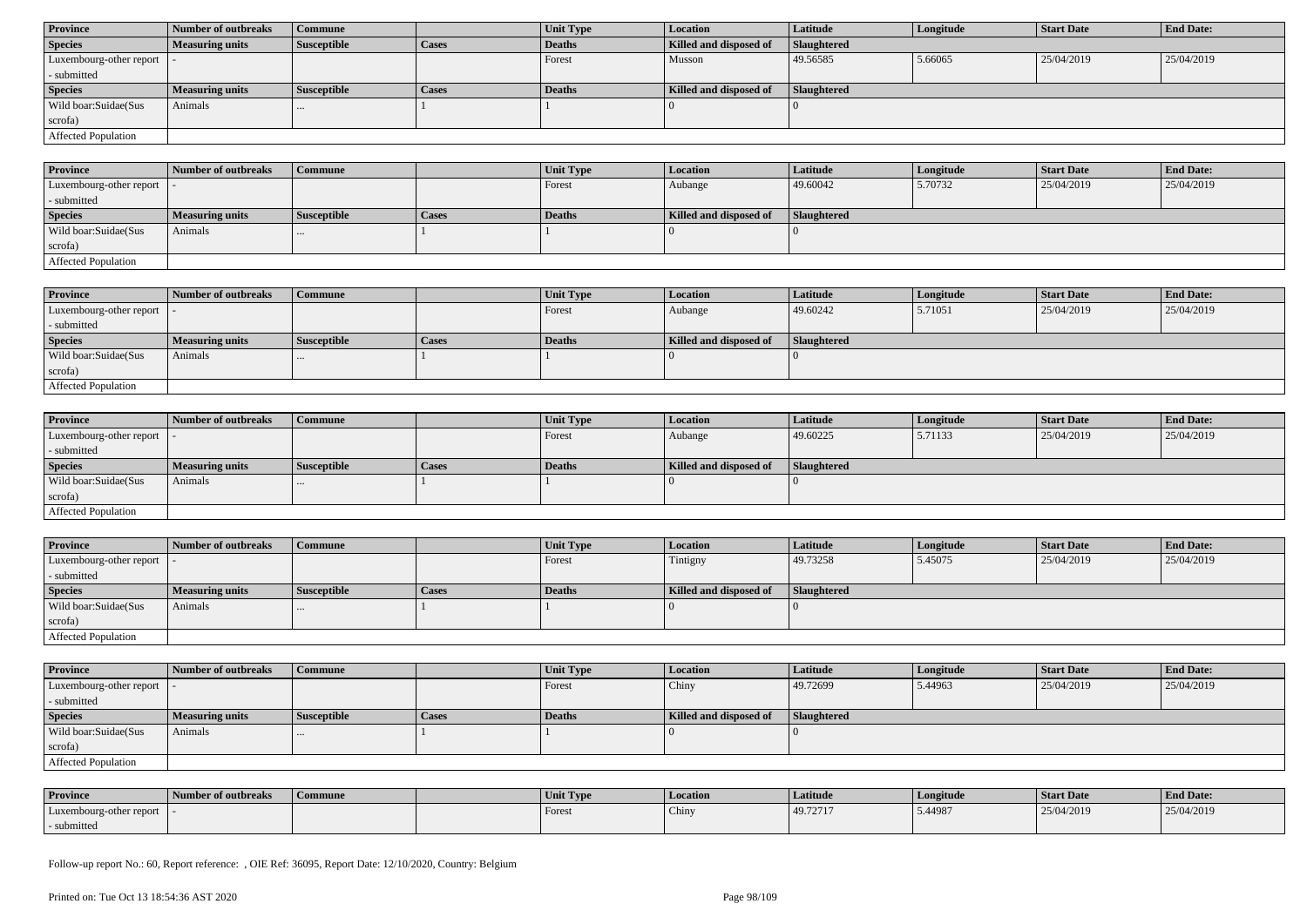| <b>Province</b>      | Number of outbreaks | Commune            |       | <b>Unit Type</b> | Location               | Latitude           | Longitude | Start Date | <b>End Date:</b> |
|----------------------|---------------------|--------------------|-------|------------------|------------------------|--------------------|-----------|------------|------------------|
| <b>Species</b>       | Measuring units     | <b>Susceptible</b> | Cases | Deaths           | Killed and disposed of | <b>Slaughtered</b> |           |            |                  |
| Wild boar:Suidae(Sus | Animals             |                    |       |                  |                        |                    |           |            |                  |
| scrofa)              |                     |                    |       |                  |                        |                    |           |            |                  |
| Affected Population  |                     |                    |       |                  |                        |                    |           |            |                  |

| <b>Province</b>            | Number of outbreaks | Commune            |              | <b>Unit Type</b> | <b>Location</b>        | <b>Latitude</b>    | Longitude | <b>Start Date</b> | <b>End Date:</b> |
|----------------------------|---------------------|--------------------|--------------|------------------|------------------------|--------------------|-----------|-------------------|------------------|
| Luxembourg-other report  - |                     |                    |              | Forest           | Arlon                  | 49.651486          | 5.700392  | 25/04/2019        | 25/04/2019       |
| - submitted                |                     |                    |              |                  |                        |                    |           |                   |                  |
| <b>Species</b>             | Measuring units     | <b>Susceptible</b> | <b>Cases</b> | <b>Deaths</b>    | Killed and disposed of | <b>Slaughtered</b> |           |                   |                  |
| Wild boar:Suidae(Sus       | Animals             | $\cdots$           |              |                  |                        |                    |           |                   |                  |
| scrofa)                    |                     |                    |              |                  |                        |                    |           |                   |                  |
| Affected Population        |                     |                    |              |                  |                        |                    |           |                   |                  |

| <b>Province</b>         | Number of outbreaks    | <b>Commune</b>     |       | Unit Type | Location               | <b>Latitude</b> | Longitude | <b>Start Date</b> | <b>End Date:</b> |
|-------------------------|------------------------|--------------------|-------|-----------|------------------------|-----------------|-----------|-------------------|------------------|
| Luxembourg-other report |                        |                    |       | Forest    | Virton                 | 49.605868       | 5.553527  | 26/04/2019        | 26/04/2019       |
| - submitted             |                        |                    |       |           |                        |                 |           |                   |                  |
| <b>Species</b>          | <b>Measuring units</b> | <b>Susceptible</b> | Cases | Deaths    | Killed and disposed of | Slaughtered     |           |                   |                  |
| Wild boar:Suidae(Sus    | Animals                |                    |       |           |                        |                 |           |                   |                  |
| scrofa)                 |                        |                    |       |           |                        |                 |           |                   |                  |
| Affected Population     |                        |                    |       |           |                        |                 |           |                   |                  |

| <b>Province</b>            | Number of outbreaks    | Commune            |              | Unit Type | Location               | Latitude    | Longitude | <b>Start Date</b> | <b>End Date:</b> |
|----------------------------|------------------------|--------------------|--------------|-----------|------------------------|-------------|-----------|-------------------|------------------|
| Luxembourg-other report  - |                        |                    |              | Forest    | Virton                 | 49.613173   | 5.556507  | 26/04/2019        | 26/04/2019       |
| - submitted                |                        |                    |              |           |                        |             |           |                   |                  |
| <b>Species</b>             | <b>Measuring units</b> | <b>Susceptible</b> | <b>Cases</b> | Deaths    | Killed and disposed of | Slaughtered |           |                   |                  |
| Wild boar:Suidae(Sus       | Animals                | $\cdots$           |              |           |                        |             |           |                   |                  |
| scrofa)                    |                        |                    |              |           |                        |             |           |                   |                  |
| Affected Population        |                        |                    |              |           |                        |             |           |                   |                  |

| <b>Province</b>                           | Number of outbreaks    | l Commune          |              | <b>Unit Type</b> | Location               | <b>Latitude</b> | Longitude | <b>Start Date</b> | <b>End Date:</b> |
|-------------------------------------------|------------------------|--------------------|--------------|------------------|------------------------|-----------------|-----------|-------------------|------------------|
| $\vert$ Luxembourg-other report $\vert$ . |                        |                    |              | Forest           | Tintigny               | 49.7055         | 5.5151    | 26/04/2019        | 26/04/2019       |
| - submitted                               |                        |                    |              |                  |                        |                 |           |                   |                  |
| <b>Species</b>                            | <b>Measuring units</b> | <b>Susceptible</b> | <b>Cases</b> | Deaths           | Killed and disposed of | Slaughtered     |           |                   |                  |
| Wild boar: Suidae (Sus                    | Animals                |                    |              |                  |                        |                 |           |                   |                  |
| scrofa)                                   |                        |                    |              |                  |                        |                 |           |                   |                  |
| Affected Population                       |                        |                    |              |                  |                        |                 |           |                   |                  |

| <b>Province</b>            | Number of outbreaks    | <b>Commune</b>     |              | <b>Unit Type</b> | <b>Location</b>        | <b>Latitude</b> | Longitude | <b>Start Date</b> | <b>End Date:</b> |
|----------------------------|------------------------|--------------------|--------------|------------------|------------------------|-----------------|-----------|-------------------|------------------|
| Luxembourg-other report  - |                        |                    |              | Forest           | Tintigny               | 49.692          | 5.5453    | 26/04/2019        | 26/04/2019       |
| - submitted                |                        |                    |              |                  |                        |                 |           |                   |                  |
| <b>Species</b>             | <b>Measuring units</b> | <b>Susceptible</b> | <b>Cases</b> | Deaths           | Killed and disposed of | Slaughtered     |           |                   |                  |
| Wild boar:Suidae(Sus       | Animals                | $\cdots$           |              |                  |                        |                 |           |                   |                  |
| scrofa)                    |                        |                    |              |                  |                        |                 |           |                   |                  |
| Affected Population        |                        |                    |              |                  |                        |                 |           |                   |                  |

| <b>Province</b>            | Number of outbreaks | Commune                  |       | <b>Unit Type</b> | <b>Location</b>        | Latitude           | Longitude | <b>Start Date</b> | <b>End Date:</b> |
|----------------------------|---------------------|--------------------------|-------|------------------|------------------------|--------------------|-----------|-------------------|------------------|
| Luxembourg-other report  - |                     |                          |       | Forest           | Tintigny               | 49.704             | 5.5016    | 28/04/2019        | 28/04/2019       |
| - submitted                |                     |                          |       |                  |                        |                    |           |                   |                  |
| <b>Species</b>             | Measuring units     | <sup>I</sup> Susceptible | Cases | Deaths           | Killed and disposed of | <b>Slaughtered</b> |           |                   |                  |
| Wild boar:Suidae(Sus       | Animals             | $\cdots$                 |       |                  |                        |                    |           |                   |                  |
| scrofa)                    |                     |                          |       |                  |                        |                    |           |                   |                  |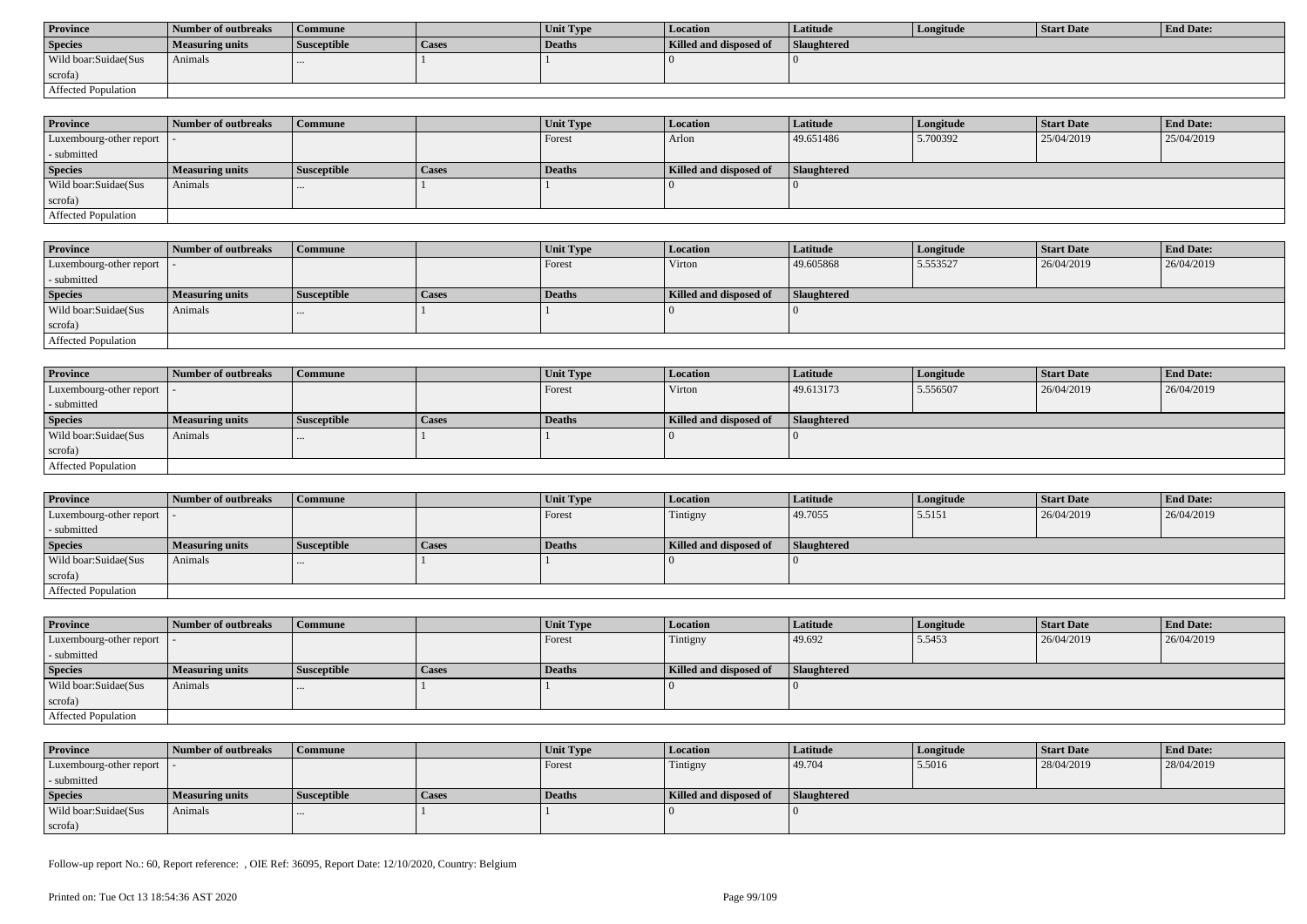| <b>Province</b>     | Number of outbreaks    | Commune            |                    | Unit Typ. | Location                             | Latitude    | Longitude | <b>Start Date</b> | <b>End Date:</b> |
|---------------------|------------------------|--------------------|--------------------|-----------|--------------------------------------|-------------|-----------|-------------------|------------------|
| <b>Species</b>      | <b>Measuring units</b> | <b>Susceptible</b> | <sup>1</sup> Cases | Deaths    | <b>Killed and disposy</b><br>™ od of | Slaughtered |           |                   |                  |
| Affected Population |                        |                    |                    |           |                                      |             |           |                   |                  |

| <b>Province</b>         | Number of outbreaks    | <b>Commune</b>     |              | Unit Type | <b>Location</b>        | <b>Latitude</b>    | Longitude | <b>Start Date</b> | <b>End Date:</b> |
|-------------------------|------------------------|--------------------|--------------|-----------|------------------------|--------------------|-----------|-------------------|------------------|
| Luxembourg-other report |                        |                    |              | Forest    | Musson                 | 49.59586           | 5.69693   | 29/04/2019        | 29/04/2019       |
| - submitted             |                        |                    |              |           |                        |                    |           |                   |                  |
| <b>Species</b>          | <b>Measuring units</b> | <b>Susceptible</b> | <b>Cases</b> | Deaths    | Killed and disposed of | <b>Slaughtered</b> |           |                   |                  |
| Wild boar:Suidae(Sus    | Animals                |                    |              |           |                        |                    |           |                   |                  |
| scrofa)                 |                        |                    |              |           |                        |                    |           |                   |                  |
| Affected Population     |                        |                    |              |           |                        |                    |           |                   |                  |

| <b>Province</b>            | Number of outbreaks | Commune            |       | <b>Unit Type</b> | Location               | Latitude    | Longitude | <b>Start Date</b> | <b>End Date:</b> |
|----------------------------|---------------------|--------------------|-------|------------------|------------------------|-------------|-----------|-------------------|------------------|
| Luxembourg-other report  - |                     |                    |       | Forest           | Meix-devant-Virton     | 49.61571    | 5.51106   | 30/04/2019        | 30/04/2019       |
| - submitted                |                     |                    |       |                  |                        |             |           |                   |                  |
| <b>Species</b>             | Measuring units     | <b>Susceptible</b> | Cases | Deaths           | Killed and disposed of | Slaughtered |           |                   |                  |
| Wild boar:Suidae(Sus       | Animals             |                    |       |                  |                        |             |           |                   |                  |
| scrofa)                    |                     |                    |       |                  |                        |             |           |                   |                  |
| Affected Population        |                     |                    |       |                  |                        |             |           |                   |                  |

| <b>Province</b>            | Number of outbreaks    | <b>Commune</b>     |       | Unit Type | Location               | Latitude    | Longitude | <b>Start Date</b> | <b>End Date:</b> |
|----------------------------|------------------------|--------------------|-------|-----------|------------------------|-------------|-----------|-------------------|------------------|
| Luxembourg-other report  - |                        |                    |       | Forest    | Tintigny               | 49.676447   | 5.445984  | 01/05/2019        | 01/05/2019       |
| - submitted                |                        |                    |       |           |                        |             |           |                   |                  |
| <b>Species</b>             | <b>Measuring units</b> | <b>Susceptible</b> | Cases | Deaths    | Killed and disposed of | Slaughtered |           |                   |                  |
| Wild boar:Suidae(Sus       | Animals                |                    |       |           |                        |             |           |                   |                  |
| scrofa)                    |                        |                    |       |           |                        |             |           |                   |                  |
| Affected Population        |                        |                    |       |           |                        |             |           |                   |                  |

| <b>Province</b>         | Number of outbreaks    | <b>Commune</b>     |              | Unit Type | <i>Location</i>        | <b>Latitude</b> | Longitude | <b>Start Date</b> | <b>End Date:</b> |
|-------------------------|------------------------|--------------------|--------------|-----------|------------------------|-----------------|-----------|-------------------|------------------|
| Luxembourg-other report |                        | Tintigny           |              | Forest    | Tintigny               | 49.7151         | 5.4785    | 02/05/2019        | 02/05/2019       |
| - submitted             |                        |                    |              |           |                        |                 |           |                   |                  |
| <b>Species</b>          | <b>Measuring units</b> | <b>Susceptible</b> | <b>Cases</b> | Deaths    | Killed and disposed of | Slaughtered     |           |                   |                  |
| Wild boar:Suidae(Sus    | Animals                | $\cdots$           |              |           |                        |                 |           |                   |                  |
| scrofa)                 |                        |                    |              |           |                        |                 |           |                   |                  |
| Affected Population     |                        |                    |              |           |                        |                 |           |                   |                  |

| <b>Province</b>            | <b>Number of outbreaks</b> | Commune            |       | Unit Type | Location               | <b>Latitude</b> | Longitude | <b>Start Date</b> | <b>End Date:</b> |
|----------------------------|----------------------------|--------------------|-------|-----------|------------------------|-----------------|-----------|-------------------|------------------|
| Luxembourg-other report  - |                            | Tintigny           |       | Forest    | Tintigny               | 49.71522        | 5.47768   | 02/05/2019        | 02/05/2019       |
| - submitted                |                            |                    |       |           |                        |                 |           |                   |                  |
| <b>Species</b>             | <b>Measuring units</b>     | <b>Susceptible</b> | Cases | Deaths    | Killed and disposed of | Slaughtered     |           |                   |                  |
| Wild boar:Suidae(Sus       | Animals                    | $\cdots$           |       |           |                        |                 |           |                   |                  |
| scrofa)                    |                            |                    |       |           |                        |                 |           |                   |                  |
| Affected Population        |                            |                    |       |           |                        |                 |           |                   |                  |

| <b>Province</b>            | Number of outbreaks    | <b>Commune</b>     |              | <b>Unit Type</b> | <i>Location</i>        | Latitude    | Longitude | <b>Start Date</b> | <b>End Date:</b> |
|----------------------------|------------------------|--------------------|--------------|------------------|------------------------|-------------|-----------|-------------------|------------------|
| Luxembourg-other report  - |                        | Tintigny           |              | Forest           | Tintigny               | 49.71533    | 5.47818   | 02/05/2019        | 02/05/2019       |
| - submitted                |                        |                    |              |                  |                        |             |           |                   |                  |
| <b>Species</b>             | <b>Measuring units</b> | <b>Susceptible</b> | <b>Cases</b> | <b>Deaths</b>    | Killed and disposed of | Slaughtered |           |                   |                  |
| Wild boar:Suidae(Sus       | Animals                | $\cdots$           |              |                  |                        |             |           |                   |                  |
| scrofa)                    |                        |                    |              |                  |                        |             |           |                   |                  |
| Affected Population        |                        |                    |              |                  |                        |             |           |                   |                  |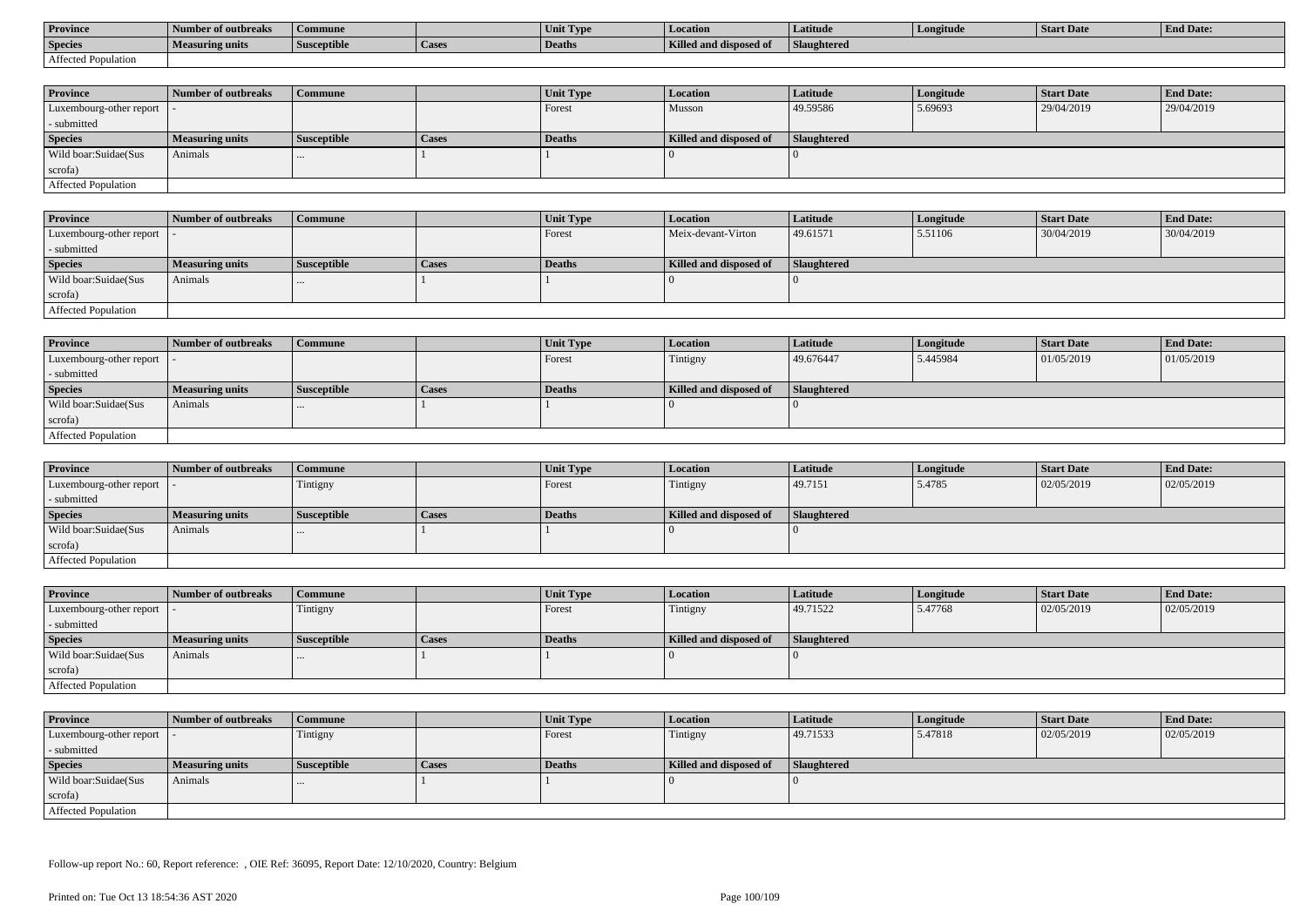| <b>Province</b>            | Number of outbreaks    | <b>Commune</b>     |              | Unit Type     | Location               | <b>Latitude</b> | Longitude | <b>Start Date</b> | <b>End Date:</b> |
|----------------------------|------------------------|--------------------|--------------|---------------|------------------------|-----------------|-----------|-------------------|------------------|
| Luxembourg-other report  - |                        |                    |              | Forest        | Musson                 | 49.58918        | 5.69154   | 03/05/2019        | 03/05/2019       |
| - submitted                |                        |                    |              |               |                        |                 |           |                   |                  |
| <b>Species</b>             | <b>Measuring units</b> | <b>Susceptible</b> | <b>Cases</b> | <b>Deaths</b> | Killed and disposed of | Slaughtered     |           |                   |                  |
| Wild boar: Suidae (Sus     | Animals                |                    |              |               |                        |                 |           |                   |                  |
| scrofa)                    |                        |                    |              |               |                        |                 |           |                   |                  |
| Affected Population        |                        |                    |              |               |                        |                 |           |                   |                  |

| <b>Province</b>         | Number of outbreaks    | <b>Commune</b>     |       | Unit Type | <b>Location</b>        | Latitude    | Longitude | <b>Start Date</b> | <b>End Date:</b> |
|-------------------------|------------------------|--------------------|-------|-----------|------------------------|-------------|-----------|-------------------|------------------|
| Luxembourg-other report |                        |                    |       | Forest    | Etalle                 | 49.668373   | 5.639754  | 03/05/2019        | 03/05/2019       |
| - submitted             |                        |                    |       |           |                        |             |           |                   |                  |
| <b>Species</b>          | <b>Measuring units</b> | <b>Susceptible</b> | Cases | Deaths    | Killed and disposed of | Slaughtered |           |                   |                  |
| Wild boar:Suidae(Sus    | Animals                | $\cdots$           |       |           |                        |             |           |                   |                  |
| scrofa)                 |                        |                    |       |           |                        |             |           |                   |                  |
| Affected Population     |                        |                    |       |           |                        |             |           |                   |                  |

| <b>Province</b>         | Number of outbreaks    | Commune            |       | Unit Type | Location               | <b>Latitude</b> | Longitude | <b>Start Date</b> | <b>End Date:</b> |
|-------------------------|------------------------|--------------------|-------|-----------|------------------------|-----------------|-----------|-------------------|------------------|
| Luxembourg-other report |                        |                    |       | Forest    | Chiny                  | 49.72729        | 5.4555    | 06/05/2019        | 06/05/2019       |
| - submitted             |                        |                    |       |           |                        |                 |           |                   |                  |
| <b>Species</b>          | <b>Measuring units</b> | <b>Susceptible</b> | Cases | Deaths    | Killed and disposed of | Slaughtered     |           |                   |                  |
| Wild boar:Suidae(Sus    | Animals                | $\cdots$           |       |           |                        |                 |           |                   |                  |
| scrofa)                 |                        |                    |       |           |                        |                 |           |                   |                  |
| Affected Population     |                        |                    |       |           |                        |                 |           |                   |                  |

| <b>Province</b>            | Number of outbreaks    | <b>Commune</b>     |              | <b>Unit Type</b> | <i>Location</i>        | <b>Latitude</b>    | Longitude | <b>Start Date</b> | <b>End Date:</b> |
|----------------------------|------------------------|--------------------|--------------|------------------|------------------------|--------------------|-----------|-------------------|------------------|
| Luxembourg-other report  - |                        |                    |              | Forest           | Chiny                  | 49.72732           | 5.45245   | 06/05/2019        | 06/05/2019       |
| - submitted                |                        |                    |              |                  |                        |                    |           |                   |                  |
| <b>Species</b>             | <b>Measuring units</b> | <b>Susceptible</b> | <b>Cases</b> | <b>Deaths</b>    | Killed and disposed of | <b>Slaughtered</b> |           |                   |                  |
| Wild boar:Suidae(Sus       | Animals                |                    |              |                  |                        |                    |           |                   |                  |
| scrofa)                    |                        |                    |              |                  |                        |                    |           |                   |                  |
| Affected Population        |                        |                    |              |                  |                        |                    |           |                   |                  |

| <b>Province</b>            | Number of outbreaks    | <b>Commune</b>     |              | Unit Type | Location               | <b>Latitude</b>    | Longitude | <b>Start Date</b> | <b>End Date:</b> |
|----------------------------|------------------------|--------------------|--------------|-----------|------------------------|--------------------|-----------|-------------------|------------------|
| Luxembourg-other report  - |                        |                    |              | Forest    | Musson                 | 49.5888            | 5.69314   | 07/05/2019        | 07/05/2019       |
| - submitted                |                        |                    |              |           |                        |                    |           |                   |                  |
| <b>Species</b>             | <b>Measuring units</b> | <b>Susceptible</b> | <b>Cases</b> | Deaths    | Killed and disposed of | <b>Slaughtered</b> |           |                   |                  |
| Wild boar:Suidae(Sus       |                        |                    |              |           |                        |                    |           |                   |                  |
|                            | Animals                |                    |              |           |                        |                    |           |                   |                  |
| scrofa)                    |                        |                    |              |           |                        |                    |           |                   |                  |

| <b>Province</b>            | Number of outbreaks | <b>Commune</b>     |              | <b>Unit Type</b> | Location               | <b>Latitude</b>    | Longitude | <b>Start Date</b> | <b>End Date:</b> |
|----------------------------|---------------------|--------------------|--------------|------------------|------------------------|--------------------|-----------|-------------------|------------------|
| Luxembourg-other report  - |                     |                    |              | Forest           | Musson                 | 49.58904           | 5.6939    | 07/05/2019        | 07/05/2019       |
| - submitted                |                     |                    |              |                  |                        |                    |           |                   |                  |
| <b>Species</b>             | Measuring units     | <b>Susceptible</b> | <b>Cases</b> | Deaths           | Killed and disposed of | <b>Slaughtered</b> |           |                   |                  |
| Wild boar:Suidae(Sus       | Animals             | $\cdots$           |              |                  |                        |                    |           |                   |                  |
| scrofa)                    |                     |                    |              |                  |                        |                    |           |                   |                  |
| Affected Population        |                     |                    |              |                  |                        |                    |           |                   |                  |

| <b>Province</b> | rnreak: | amune | - I vn<br>Unit | Latitud | neıtude | <b>Start Date</b> | $\mathbf{r}$<br>d Date:<br>- H'm. |
|-----------------|---------|-------|----------------|---------|---------|-------------------|-----------------------------------|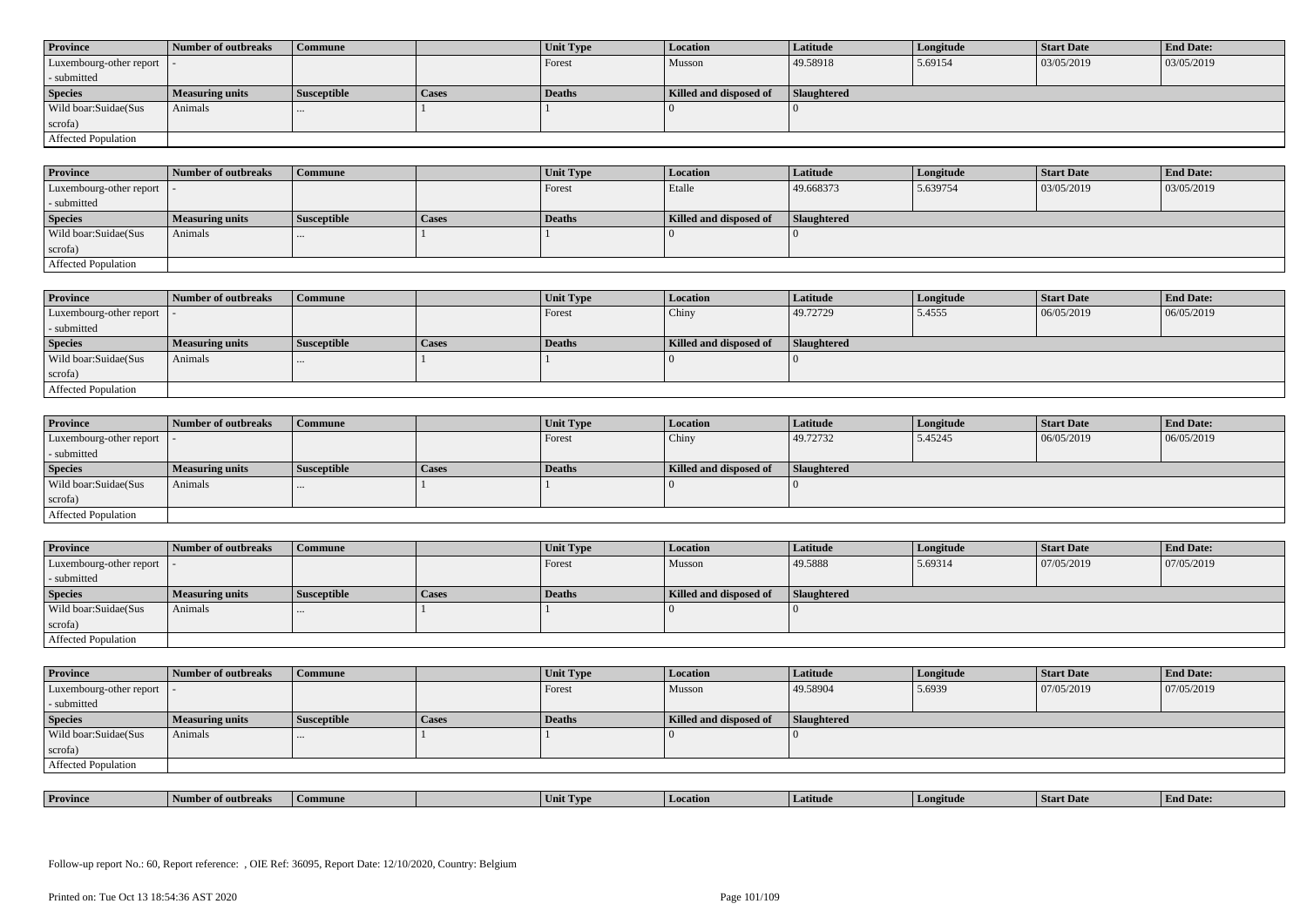| <b>Province</b>         | Number of outbreaks    | <b>Commune</b>     |              | Unit Type     | <b>Location</b>        | Latitude    | Longitude | <b>Start Date</b> | <b>End Date:</b> |
|-------------------------|------------------------|--------------------|--------------|---------------|------------------------|-------------|-----------|-------------------|------------------|
| <b>Species</b>          | Measuring units        | <b>Susceptible</b> | <b>Cases</b> | Deaths        | Killed and disposed of | Slaughtered |           |                   |                  |
| Luxembourg-other report |                        |                    |              | Forest        | Musson                 | 49.58901    | 5.69278   | 07/05/2019        | 07/05/2019       |
| - submitted             |                        |                    |              |               |                        |             |           |                   |                  |
| <b>Species</b>          |                        |                    |              |               |                        |             |           |                   |                  |
|                         | <b>Measuring units</b> | <b>Susceptible</b> | <b>Cases</b> | <b>Deaths</b> | Killed and disposed of | Slaughtered |           |                   |                  |
| Wild boar:Suidae(Sus    | Animals                | $\cdots$           |              |               |                        |             |           |                   |                  |
| scrofa)                 |                        |                    |              |               |                        |             |           |                   |                  |

| <b>Province</b>         | Number of outbreaks    | <b>Commune</b> |       | Unit Type | <i>Location</i>        | Latitude    | Longitude | <b>Start Date</b> | <b>End Date:</b> |
|-------------------------|------------------------|----------------|-------|-----------|------------------------|-------------|-----------|-------------------|------------------|
| Luxembourg-other report |                        |                |       | Forest    | Musson                 | 49.5907     | 5.69318   | 07/05/2019        | 07/05/2019       |
| - submitted             |                        |                |       |           |                        |             |           |                   |                  |
| <b>Species</b>          | <b>Measuring units</b> | Susceptible    | Cases | Deaths    | Killed and disposed of | Slaughtered |           |                   |                  |
| Wild boar:Suidae(Sus    | Animals                |                |       |           |                        |             |           |                   |                  |
| scrofa)                 |                        |                |       |           |                        |             |           |                   |                  |
| Affected Population     |                        |                |       |           |                        |             |           |                   |                  |

| <b>Province</b>            | 1 Number of outbreaks  | <b>Commune</b>     |       | Unit Type     | <b>Location</b>        | <b>Latitude</b> | Longitude | <b>Start Date</b> | <b>End Date:</b> |
|----------------------------|------------------------|--------------------|-------|---------------|------------------------|-----------------|-----------|-------------------|------------------|
| Luxembourg-other report    |                        |                    |       | <b>Forest</b> | Musson                 | 49.5889         | 5.69397   | 07/05/2019        | 07/05/2019       |
| - submitted                |                        |                    |       |               |                        |                 |           |                   |                  |
| <b>Species</b>             | <b>Measuring units</b> | <b>Susceptible</b> | Cases | Deaths        | Killed and disposed of | Slaughtered     |           |                   |                  |
| Wild boar:Suidae(Sus       | Animals                |                    |       |               |                        |                 |           |                   |                  |
| scrofa)                    |                        |                    |       |               |                        |                 |           |                   |                  |
| <b>Affected Population</b> |                        |                    |       |               |                        |                 |           |                   |                  |

| <b>Province</b>            | Number of outbreaks    | <b>Commune</b>     |              | <b>Unit Type</b> | <i>Location</i>        | <b>Latitude</b>    | Longitude | <b>Start Date</b> | <b>End Date:</b> |
|----------------------------|------------------------|--------------------|--------------|------------------|------------------------|--------------------|-----------|-------------------|------------------|
| Luxembourg-other report  - |                        |                    |              | Forest           | Chiny                  | 49.67897           | 5.44586   | 08/05/2019        | 08/05/2019       |
| - submitted                |                        |                    |              |                  |                        |                    |           |                   |                  |
| <b>Species</b>             | <b>Measuring units</b> | <b>Susceptible</b> | <b>Cases</b> | Deaths           | Killed and disposed of | <b>Slaughtered</b> |           |                   |                  |
| Wild boar:Suidae(Sus       | Animals                | $\cdots$           |              |                  |                        |                    |           |                   |                  |
| scrofa)                    |                        |                    |              |                  |                        |                    |           |                   |                  |
| Affected Population        |                        |                    |              |                  |                        |                    |           |                   |                  |

| <b>Province</b>            | Number of outbreaks    | <b>Commune</b>     |              | Unit Type | Location               | Latitude    | Longitude | <b>Start Date</b> | <b>End Date:</b> |
|----------------------------|------------------------|--------------------|--------------|-----------|------------------------|-------------|-----------|-------------------|------------------|
| Luxembourg-other report  - |                        |                    |              | Forest    | Tintigny               | 49.75524    | 5.44823   | 09/05/2019        | 09/05/2019       |
| - submitted                |                        |                    |              |           |                        |             |           |                   |                  |
| <b>Species</b>             | <b>Measuring units</b> | <b>Susceptible</b> | <b>Cases</b> | Deaths    | Killed and disposed of | Slaughtered |           |                   |                  |
| Wild boar:Suidae(Sus       | Animals                |                    |              |           |                        |             |           |                   |                  |
| scrofa)                    |                        |                    |              |           |                        |             |           |                   |                  |
| Affected Population        |                        |                    |              |           |                        |             |           |                   |                  |

| <b>Province</b>            | Number of outbreaks    | Commune            |              | <b>Unit Type</b> | <b>Location</b>        | Latitude           | Longitude | <b>Start Date</b> | <b>End Date:</b> |
|----------------------------|------------------------|--------------------|--------------|------------------|------------------------|--------------------|-----------|-------------------|------------------|
| Luxembourg-other report  - |                        |                    |              | Forest           | Tintigny               | 49.75363           | 5.45074   | 09/05/2019        | 09/05/2019       |
| - submitted                |                        |                    |              |                  |                        |                    |           |                   |                  |
| <b>Species</b>             | <b>Measuring units</b> | <b>Susceptible</b> | <b>Cases</b> | Deaths           | Killed and disposed of | <b>Slaughtered</b> |           |                   |                  |
|                            |                        |                    |              |                  |                        |                    |           |                   |                  |
| Wild boar:Suidae(Sus       | Animals                |                    |              |                  |                        |                    |           |                   |                  |
| scrofa)                    |                        |                    |              |                  |                        |                    |           |                   |                  |

| <b>Province</b>         | Number of outbreaks | Commune | Unit Type | Location | Latitude  | Longitude | Start Date | <b>End Date:</b> |
|-------------------------|---------------------|---------|-----------|----------|-----------|-----------|------------|------------------|
| Luxembourg-other report |                     |         | Forest    | Tintigny | 49.755528 | 5.44826   | 09/05/2019 | 09/05/2019       |
| submitted               |                     |         |           |          |           |           |            |                  |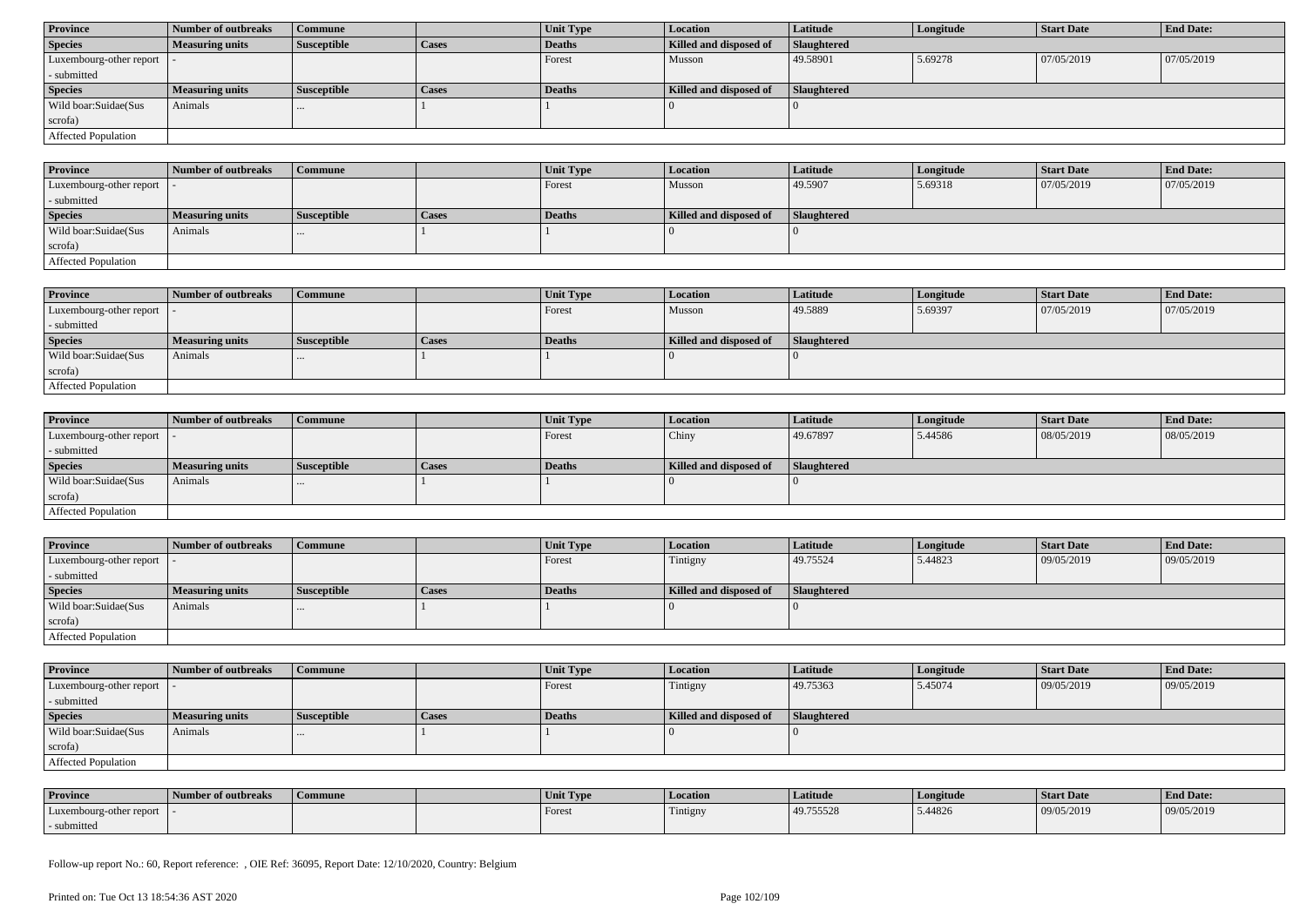| <b>Province</b>      | Number of outbreaks | Commune            |              | <b>Unit Type</b> | Location               | Latitude    | Longitude | Start Date | <b>End Date:</b> |
|----------------------|---------------------|--------------------|--------------|------------------|------------------------|-------------|-----------|------------|------------------|
| <b>Species</b>       | Measuring units     | <b>Susceptible</b> | <b>Cases</b> | Deaths           | Killed and disposed of | Slaughtered |           |            |                  |
| Wild boar:Suidae(Sus | Animals             |                    |              |                  |                        |             |           |            |                  |
| scrofa)              |                     |                    |              |                  |                        |             |           |            |                  |
| Affected Population  |                     |                    |              |                  |                        |             |           |            |                  |

| <b>Province</b>            | Number of outbreaks | Commune            |              | <b>Unit Type</b> | <b>Location</b>        | <b>Latitude</b>    | Longitude | <b>Start Date</b> | <b>End Date:</b> |
|----------------------------|---------------------|--------------------|--------------|------------------|------------------------|--------------------|-----------|-------------------|------------------|
| Luxembourg-other report  - |                     |                    |              | Forest           | Tintigny               | 49.75701           | 5.45191   | 09/05/2019        | 09/05/2019       |
| - submitted                |                     |                    |              |                  |                        |                    |           |                   |                  |
| <b>Species</b>             | Measuring units     | <b>Susceptible</b> | <b>Cases</b> | <b>Deaths</b>    | Killed and disposed of | <b>Slaughtered</b> |           |                   |                  |
| Wild boar:Suidae(Sus       | Animals             | $\cdots$           |              |                  |                        |                    |           |                   |                  |
| scrofa)                    |                     |                    |              |                  |                        |                    |           |                   |                  |
| Affected Population        |                     |                    |              |                  |                        |                    |           |                   |                  |

| <b>Province</b>         | Number of outbreaks    | <b>Commune</b>     |       | <b>Unit Type</b> | Location               | <b>Latitude</b> | Longitude | <b>Start Date</b> | <b>End Date:</b> |
|-------------------------|------------------------|--------------------|-------|------------------|------------------------|-----------------|-----------|-------------------|------------------|
| Luxembourg-other report |                        |                    |       | Forest           | Tintigny               | 49.75429        | 5.44664   | 09/05/2019        | 09/05/2019       |
| - submitted             |                        |                    |       |                  |                        |                 |           |                   |                  |
| <b>Species</b>          | <b>Measuring units</b> | <b>Susceptible</b> | Cases | Deaths           | Killed and disposed of | Slaughtered     |           |                   |                  |
| Wild boar:Suidae(Sus    | Animals                |                    |       |                  |                        |                 |           |                   |                  |
| scrofa)                 |                        |                    |       |                  |                        |                 |           |                   |                  |
| Affected Population     |                        |                    |       |                  |                        |                 |           |                   |                  |

| <b>Province</b>            | Number of outbreaks    | <b>Commune</b>     |              | Unit Type | Location               | Latitude    | Longitude | <b>Start Date</b> | <b>End Date:</b> |
|----------------------------|------------------------|--------------------|--------------|-----------|------------------------|-------------|-----------|-------------------|------------------|
| Luxembourg-other report  - |                        |                    |              | Forest    | Tintigny               | 49.75672    | 5.4534    | 10/05/2019        | 10/05/2019       |
| - submitted                |                        |                    |              |           |                        |             |           |                   |                  |
| <b>Species</b>             | <b>Measuring units</b> | <b>Susceptible</b> | <b>Cases</b> | Deaths    | Killed and disposed of | Slaughtered |           |                   |                  |
| Wild boar:Suidae(Sus       | Animals                |                    |              |           |                        |             |           |                   |                  |
| scrofa)                    |                        |                    |              |           |                        |             |           |                   |                  |
| Affected Population        |                        |                    |              |           |                        |             |           |                   |                  |

| <b>Province</b>            | Number of outbreaks    | Commune            |              | Unit Type     | <i>Location</i>        | <b>Latitude</b>    | Longitude | <b>Start Date</b> | <b>End Date:</b> |
|----------------------------|------------------------|--------------------|--------------|---------------|------------------------|--------------------|-----------|-------------------|------------------|
| Luxembourg-other report  - |                        |                    |              | <b>Forest</b> | Saint-Léger            | 49.645722          | 5.68975   | 14/05/2019        | 14/05/2019       |
| - submitted                |                        |                    |              |               |                        |                    |           |                   |                  |
| <b>Species</b>             | <b>Measuring units</b> | <b>Susceptible</b> | <b>Cases</b> | Deaths        | Killed and disposed of | <b>Slaughtered</b> |           |                   |                  |
| Wild boar: Suidae (Sus     | Animals                | $\cdots$           |              |               |                        |                    |           |                   |                  |
| scrofa)                    |                        |                    |              |               |                        |                    |           |                   |                  |
| Affected Population        |                        |                    |              |               |                        |                    |           |                   |                  |

| <b>Province</b>                           | Number of outbreaks    | <b>Commune</b>     |              | <b>Unit Type</b> | <b>Location</b>        | <b>Latitude</b> | Longitude | <b>Start Date</b> | <b>End Date:</b> |
|-------------------------------------------|------------------------|--------------------|--------------|------------------|------------------------|-----------------|-----------|-------------------|------------------|
| $\vert$ Luxembourg-other report $\vert$ - |                        |                    |              | Forest           | Chiny                  | 49.755978       | 5.42983   | 15/05/2019        | 15/05/2019       |
| - submitted                               |                        |                    |              |                  |                        |                 |           |                   |                  |
| <b>Species</b>                            | <b>Measuring units</b> | <b>Susceptible</b> | <b>Cases</b> | Deaths           | Killed and disposed of | Slaughtered     |           |                   |                  |
| Wild boar:Suidae(Sus                      | Animals                | $\cdots$           |              |                  |                        |                 |           |                   |                  |
| scrofa)                                   |                        |                    |              |                  |                        |                 |           |                   |                  |
| Affected Population                       |                        |                    |              |                  |                        |                 |           |                   |                  |

| <b>Province</b>            | Number of outbreaks | Commune            |       | <b>Unit Type</b> | <b>Location</b>        | Latitude    | Longitude | Start Date | <b>End Date:</b> |
|----------------------------|---------------------|--------------------|-------|------------------|------------------------|-------------|-----------|------------|------------------|
| Luxembourg-other report  - |                     |                    |       | Forest           | Chiny                  | 49.7577     | 5.42654   | 15/05/2019 | 15/05/2019       |
| - submitted                |                     |                    |       |                  |                        |             |           |            |                  |
| <b>Species</b>             | Measuring units     | <b>Susceptible</b> | Cases | Deaths           | Killed and disposed of | Slaughtered |           |            |                  |
| Wild boar:Suidae(Sus       | Animals             |                    |       |                  |                        |             |           |            |                  |
| scrofa)                    |                     |                    |       |                  |                        |             |           |            |                  |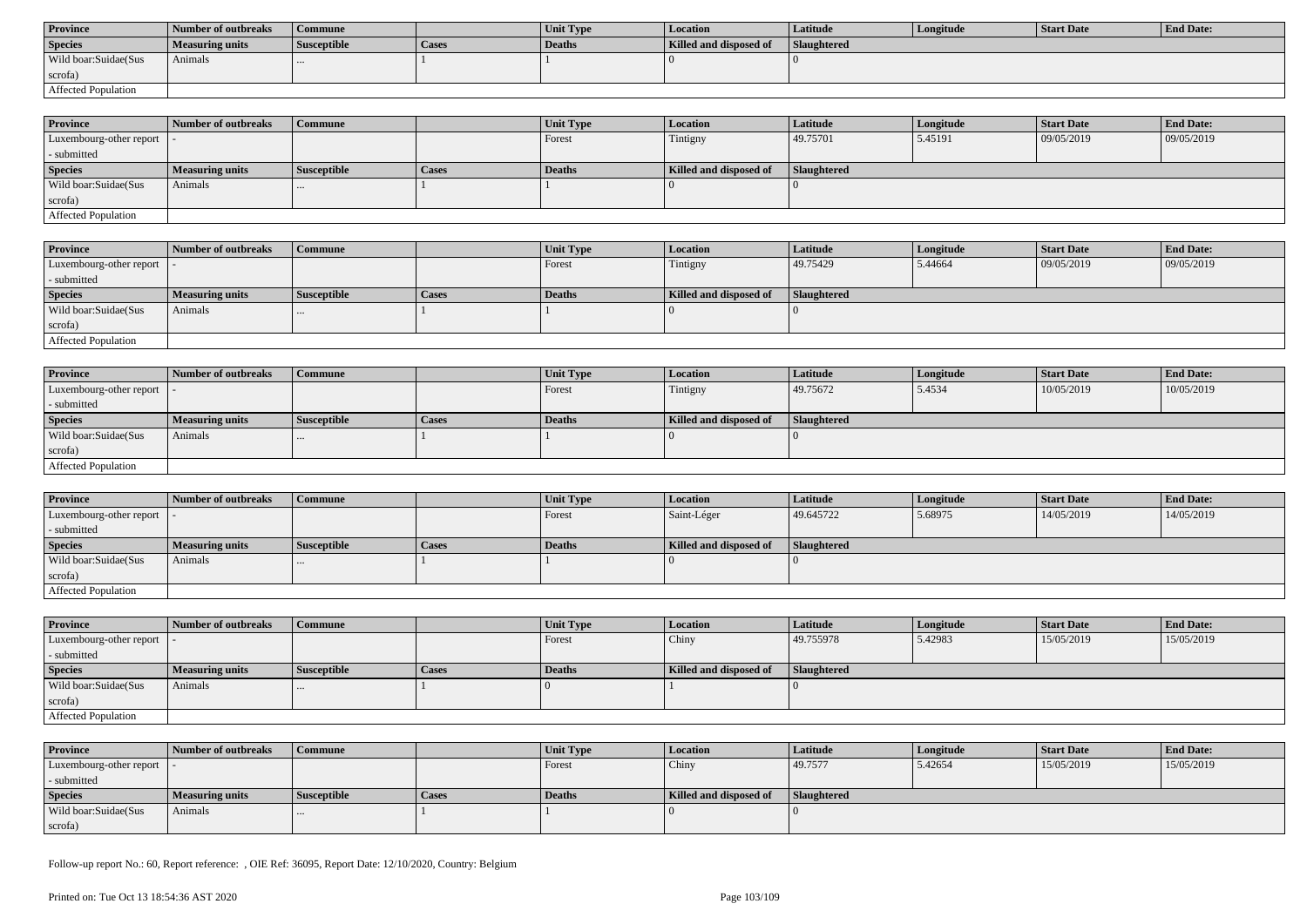| <b>Province</b>     | Number of outbreaks    | Commune            |                    | Unit Typ. | Location                             | Latitude    | Longitude | <b>Start Date</b> | <b>End Date:</b> |
|---------------------|------------------------|--------------------|--------------------|-----------|--------------------------------------|-------------|-----------|-------------------|------------------|
| <b>Species</b>      | <b>Measuring units</b> | <b>Susceptible</b> | <sup>1</sup> Cases | Deaths    | <b>Killed and disposy</b><br>™ od of | Slaughtered |           |                   |                  |
| Affected Population |                        |                    |                    |           |                                      |             |           |                   |                  |

| <b>Province</b>         | Number of outbreaks    | Commune            |              | <b>Unit Type</b> | Location               | Latitude    | Longitude | <b>Start Date</b> | <b>End Date:</b> |
|-------------------------|------------------------|--------------------|--------------|------------------|------------------------|-------------|-----------|-------------------|------------------|
| Luxembourg-other report |                        |                    |              | Forest           | Aubange                | 49.59227    | 5.71449   | 16/05/2019        | 16/05/2019       |
| - submitted             |                        |                    |              |                  |                        |             |           |                   |                  |
| <b>Species</b>          | <b>Measuring units</b> | <b>Susceptible</b> | <b>Cases</b> | Deaths           | Killed and disposed of | Slaughtered |           |                   |                  |
| Wild boar: Suidae (Sus  | Animals                |                    |              |                  |                        |             |           |                   |                  |
| scrofa)                 |                        |                    |              |                  |                        |             |           |                   |                  |
| Affected Population     |                        |                    |              |                  |                        |             |           |                   |                  |

| <b>Province</b>            | Number of outbreaks    | <b>Commune</b>     |              | Unit Type | <b>Location</b>        | Latitude    | Longitude | <b>Start Date</b> | <b>End Date:</b> |
|----------------------------|------------------------|--------------------|--------------|-----------|------------------------|-------------|-----------|-------------------|------------------|
| Luxembourg-other report  - |                        |                    |              | Forest    | Aubange                | 49.59226    | 5.70736   | 16/05/2019        | 16/05/2019       |
| - submitted                |                        |                    |              |           |                        |             |           |                   |                  |
| <b>Species</b>             | <b>Measuring units</b> | <b>Susceptible</b> | <b>Cases</b> | Deaths    | Killed and disposed of | Slaughtered |           |                   |                  |
| Wild boar:Suidae(Sus       | Animals                |                    |              |           |                        |             |           |                   |                  |
| scrofa)                    |                        |                    |              |           |                        |             |           |                   |                  |
| Affected Population        |                        |                    |              |           |                        |             |           |                   |                  |

| <b>Province</b>            | Number of outbreaks    | Commune            |       | Unit Type | Location               | <b>Latitude</b> | Longitude | <b>Start Date</b> | <b>End Date:</b> |
|----------------------------|------------------------|--------------------|-------|-----------|------------------------|-----------------|-----------|-------------------|------------------|
| Luxembourg-other report  - |                        |                    |       | Forest    | Arlon                  | 49.64325        | 5.7371    | 20/05/2019        | 20/05/2019       |
| - submitted                |                        |                    |       |           |                        |                 |           |                   |                  |
| <b>Species</b>             | <b>Measuring units</b> | <b>Susceptible</b> | Cases | Deaths    | Killed and disposed of | Slaughtered     |           |                   |                  |
| Wild boar:Suidae(Sus       | Animals                |                    |       |           |                        |                 |           |                   |                  |
| scrofa)                    |                        |                    |       |           |                        |                 |           |                   |                  |
| Affected Population        |                        |                    |       |           |                        |                 |           |                   |                  |

| <b>Province</b>            | Number of outbreaks    | <b>Commune</b>     |              | <b>Unit Type</b> | <i>Location</i>        | <b>Latitude</b>    | Longitude | <b>Start Date</b> | <b>End Date:</b> |
|----------------------------|------------------------|--------------------|--------------|------------------|------------------------|--------------------|-----------|-------------------|------------------|
| Luxembourg-other report  - |                        |                    |              | Forest           | Arlon                  | 49.64025           | 5.73885   | 20/05/2019        | 20/05/2019       |
| - submitted                |                        |                    |              |                  |                        |                    |           |                   |                  |
| <b>Species</b>             | <b>Measuring units</b> | <b>Susceptible</b> | <b>Cases</b> | <b>Deaths</b>    | Killed and disposed of | <b>Slaughtered</b> |           |                   |                  |
| Wild boar:Suidae(Sus       | Animals                | $\cdots$           |              |                  |                        |                    |           |                   |                  |
| scrofa)                    |                        |                    |              |                  |                        |                    |           |                   |                  |
| Affected Population        |                        |                    |              |                  |                        |                    |           |                   |                  |

| Province                   | Number of outbreaks    | <b>Commune</b>     |       | Unit Type     | <b>Location</b>        | <b>Latitude</b> | Longitude | <b>Start Date</b> | <b>End Date:</b> |
|----------------------------|------------------------|--------------------|-------|---------------|------------------------|-----------------|-----------|-------------------|------------------|
| Luxembourg-other report    |                        |                    |       | <b>Forest</b> | Aubange                | 49.589          | 5.715     | 22/05/2019        | 22/05/2019       |
| - submitted                |                        |                    |       |               |                        |                 |           |                   |                  |
| <b>Species</b>             | <b>Measuring units</b> | <b>Susceptible</b> | Cases | Deaths        | Killed and disposed of | Slaughtered     |           |                   |                  |
| Wild boar:Suidae(Sus       | Animals                |                    |       |               |                        |                 |           |                   |                  |
| scrofa)                    |                        |                    |       |               |                        |                 |           |                   |                  |
| <b>Affected Population</b> |                        |                    |       |               |                        |                 |           |                   |                  |

| <b>Province</b>            | Number of outbreaks    | <b>Commune</b>     |       | Unit Type     | <i>Location</i>        | <b>Latitude</b> | Longitude | <b>Start Date</b> | <b>End Date:</b> |
|----------------------------|------------------------|--------------------|-------|---------------|------------------------|-----------------|-----------|-------------------|------------------|
| Luxembourg-other report  - |                        |                    |       | Forest        | Aubange                | 49.58926        | 5.715265  | 22/05/2019        | 22/05/2019       |
| - submitted                |                        |                    |       |               |                        |                 |           |                   |                  |
| <b>Species</b>             | <b>Measuring units</b> | <b>Susceptible</b> | Cases | <b>Deaths</b> | Killed and disposed of | Slaughtered     |           |                   |                  |
| Wild boar:Suidae(Sus       | Animals                | $\cdots$           |       |               |                        |                 |           |                   |                  |
| scrofa)                    |                        |                    |       |               |                        |                 |           |                   |                  |
| Affected Population        |                        |                    |       |               |                        |                 |           |                   |                  |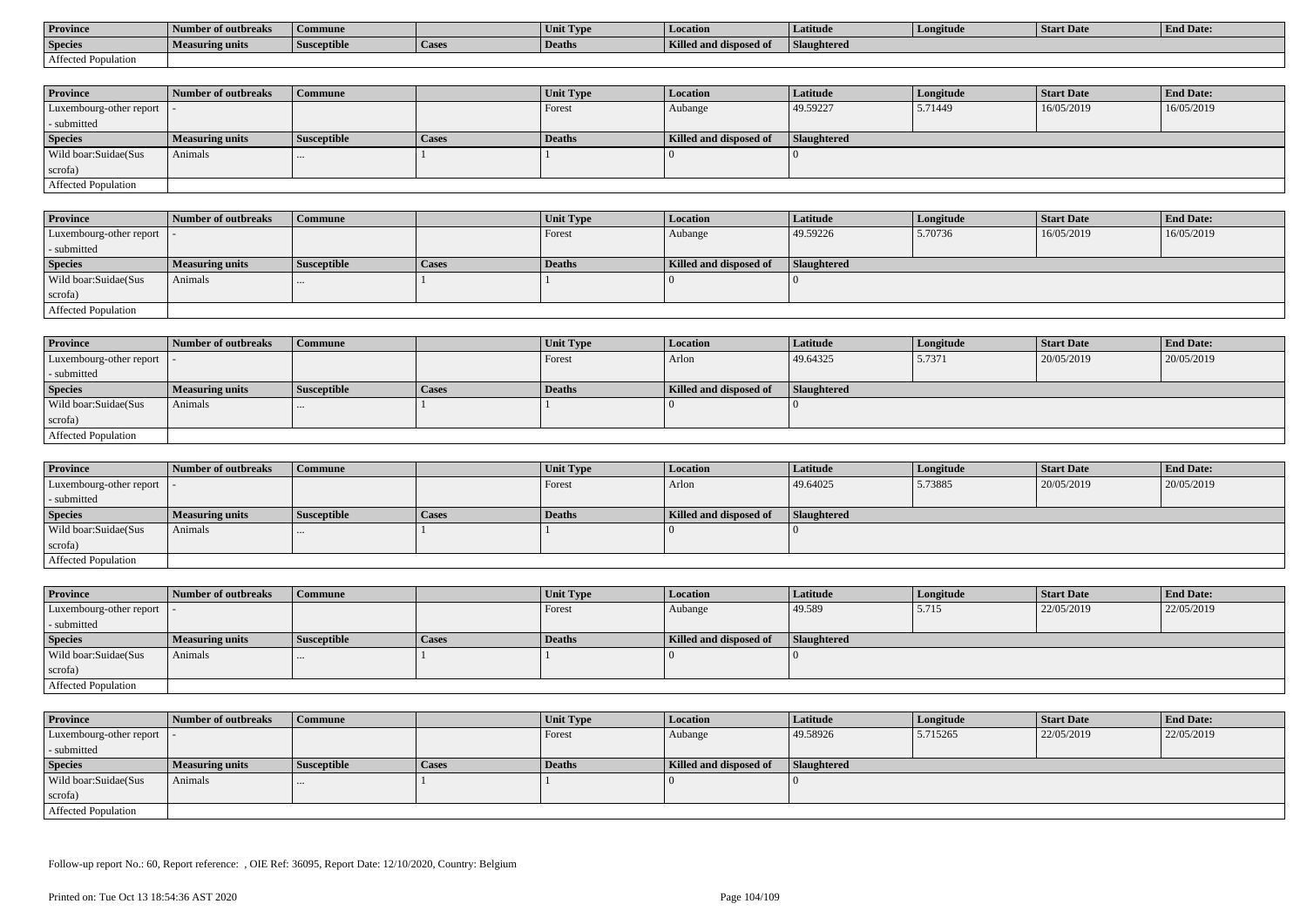| <b>Province</b>            | Number of outbreaks    | <b>Commune</b>     |              | Unit Type | Location               | <b>Latitude</b> | Longitude | <b>Start Date</b> | <b>End Date:</b> |
|----------------------------|------------------------|--------------------|--------------|-----------|------------------------|-----------------|-----------|-------------------|------------------|
| Luxembourg-other report  - |                        |                    |              | Forest    | Aubange                | 49.589095       | 5.714663  | 22/05/2019        | 22/05/2019       |
| - submitted                |                        |                    |              |           |                        |                 |           |                   |                  |
| <b>Species</b>             | <b>Measuring units</b> | <b>Susceptible</b> | <b>Cases</b> | Deaths    | Killed and disposed of | Slaughtered     |           |                   |                  |
| Wild boar: Suidae (Sus     | Animals                |                    |              |           |                        |                 |           |                   |                  |
| scrofa)                    |                        |                    |              |           |                        |                 |           |                   |                  |
| <b>Affected Population</b> |                        |                    |              |           |                        |                 |           |                   |                  |

| <b>Province</b>         | Number of outbreaks | <b>Commune</b>     |       | Unit Type     | Location               | Latitude    | Longitude | <b>Start Date</b> | <b>End Date:</b> |
|-------------------------|---------------------|--------------------|-------|---------------|------------------------|-------------|-----------|-------------------|------------------|
| Luxembourg-other report |                     |                    |       | Forest        | Aubange                | 49.588011   | 5.720993  | 25/05/2019        | 25/05/2019       |
| - submitted             |                     |                    |       |               |                        |             |           |                   |                  |
| <b>Species</b>          | Measuring units     | <b>Susceptible</b> | Cases | <b>Deaths</b> | Killed and disposed of | Slaughtered |           |                   |                  |
| Wild boar:Suidae(Sus    | Animals             |                    |       |               |                        |             |           |                   |                  |
| scrofa)                 |                     |                    |       |               |                        |             |           |                   |                  |
| Affected Population     |                     |                    |       |               |                        |             |           |                   |                  |

| <b>Province</b>            | Number of outbreaks | <b>Commune</b>     |              | Unit Type | Location               | Latitude    | Longitude | <b>Start Date</b> | <b>End Date:</b> |
|----------------------------|---------------------|--------------------|--------------|-----------|------------------------|-------------|-----------|-------------------|------------------|
| Luxembourg-other report  - |                     |                    |              | Forest    | Tintigny               | 49.76317    | 5.449775  | 30/05/2019        | 30/05/2019       |
| - submitted                |                     |                    |              |           |                        |             |           |                   |                  |
| <b>Species</b>             | Measuring units     | <b>Susceptible</b> | <b>Cases</b> | Deaths    | Killed and disposed of | Slaughtered |           |                   |                  |
| Wild boar:Suidae(Sus       | Animals             | 1.11               |              |           |                        |             |           |                   |                  |
| scrofa)                    |                     |                    |              |           |                        |             |           |                   |                  |
| Affected Population        |                     |                    |              |           |                        |             |           |                   |                  |

| <b>Province</b>            | Number of outbreaks | <b>Commune</b>     |              | <b>Unit Type</b> | <i>Location</i>        | Latitude           | Longitude | <b>Start Date</b> | <b>End Date:</b> |
|----------------------------|---------------------|--------------------|--------------|------------------|------------------------|--------------------|-----------|-------------------|------------------|
| Luxembourg-other report  - |                     | Arlon              |              | Forest           | Arlon                  | 49.684444          | 5.745278  | 03/06/2019        | 03/06/2019       |
| - submitted                |                     |                    |              |                  |                        |                    |           |                   |                  |
| <b>Species</b>             | Measuring units     | <b>Susceptible</b> | <b>Cases</b> | <b>Deaths</b>    | Killed and disposed of | <b>Slaughtered</b> |           |                   |                  |
| Wild boar:Suidae(Sus       | Animals             | $\cdots$           |              |                  |                        |                    |           |                   |                  |
| scrofa)                    |                     |                    |              |                  |                        |                    |           |                   |                  |
| Affected Population        |                     |                    |              |                  |                        |                    |           |                   |                  |

| <b>Province</b>            | Number of outbreaks | Commune            |       | Unit Type | <b>Location</b>        | Latitude           | Longitude | <b>Start Date</b> | <b>End Date:</b> |
|----------------------------|---------------------|--------------------|-------|-----------|------------------------|--------------------|-----------|-------------------|------------------|
| Luxembourg-other report  - |                     |                    |       | Forest    | Etalle                 | 49.63929           | 5.61805   | 04/06/2019        | 04/06/2019       |
| - submitted                |                     |                    |       |           |                        |                    |           |                   |                  |
| <b>Species</b>             | Measuring units     | <b>Susceptible</b> | Cases | Deaths    | Killed and disposed of | <b>Slaughtered</b> |           |                   |                  |
| Wild boar:Suidae(Sus       | Animals             |                    |       |           |                        |                    |           |                   |                  |
|                            |                     | $\cdots$           |       |           |                        |                    |           |                   |                  |
| scrofa)                    |                     |                    |       |           |                        |                    |           |                   |                  |

| <b>Province</b>            | Number of outbreaks    | <b>Commune</b>     |              | Unit Type | Location               | <b>Latitude</b> | Longitude | <b>Start Date</b> | <b>End Date:</b> |  |
|----------------------------|------------------------|--------------------|--------------|-----------|------------------------|-----------------|-----------|-------------------|------------------|--|
| Luxembourg-other report  - |                        |                    |              | Forest    | Tintigny               | 49.76068        | 5.44443   | 05/06/2019        | 05/06/2019       |  |
| - submitted                |                        |                    |              |           |                        |                 |           |                   |                  |  |
| <b>Species</b>             | <b>Measuring units</b> | <b>Susceptible</b> | <b>Cases</b> | Deaths    | Killed and disposed of | Slaughtered     |           |                   |                  |  |
| Wild boar:Suidae(Sus       | Animals                | $\cdots$           |              |           |                        |                 |           |                   |                  |  |
| scrofa)                    |                        |                    |              |           |                        |                 |           |                   |                  |  |
| Affected Population        |                        |                    |              |           |                        |                 |           |                   |                  |  |

| <b>Province</b><br>. .<br><b>Location</b><br>Latitud<br>ngitude<br>of outbreaks<br>Commune<br>. TVP<br>™Un⊾ | <b>Start Date</b> | "En.<br>nd Date: |
|-------------------------------------------------------------------------------------------------------------|-------------------|------------------|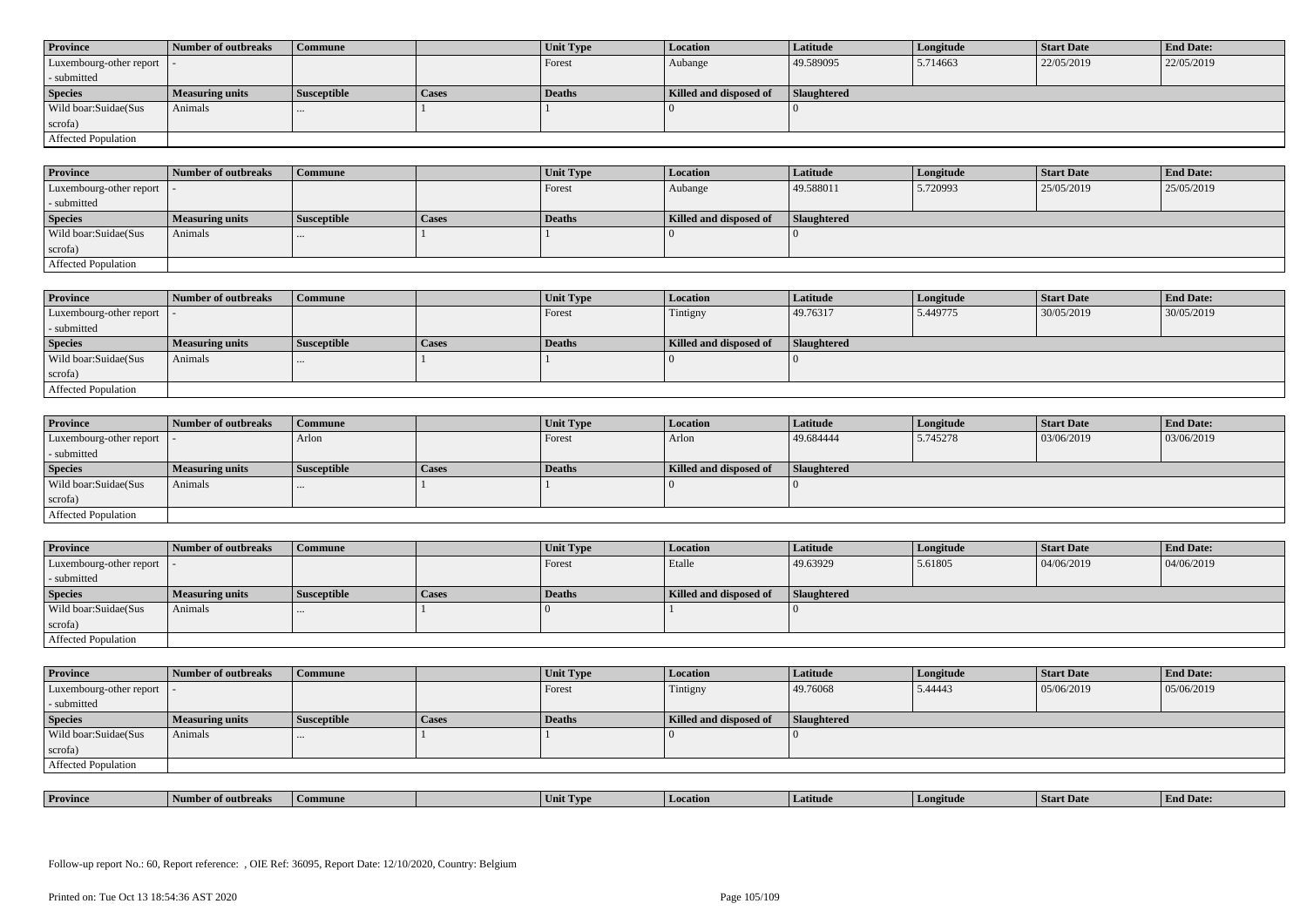| <b>Province</b>            | Number of outbreaks    | Commune            |              | Unit Type | <b>Location</b>        | <b>Latitude</b>    | Longitude | <b>Start Date</b> | <b>End Date:</b> |  |
|----------------------------|------------------------|--------------------|--------------|-----------|------------------------|--------------------|-----------|-------------------|------------------|--|
| <b>Species</b>             | <b>Measuring units</b> | <b>Susceptible</b> | <b>Cases</b> | Deaths    | Killed and disposed of | <b>Slaughtered</b> |           |                   |                  |  |
| Luxembourg-other report  - |                        |                    |              | Forest    | Tintigny               | 49.7659            | 5.4512    | 05/06/2019        | 05/06/2019       |  |
| - submitted                |                        |                    |              |           |                        |                    |           |                   |                  |  |
| <b>Species</b>             | <b>Measuring units</b> | <b>Susceptible</b> | <b>Cases</b> | Deaths    | Killed and disposed of | Slaughtered        |           |                   |                  |  |
| Wild boar:Suidae(Sus       | Animals                | $\cdots$           |              |           |                        |                    |           |                   |                  |  |
| scrofa)                    |                        |                    |              |           |                        |                    |           |                   |                  |  |
| Affected Population        |                        |                    |              |           |                        |                    |           |                   |                  |  |

| <b>Province</b>             | Number of outbreaks    | Commune            |       | Unit Type     | Location               | <b>Latitude</b>    | Longitude | <b>Start Date</b> | <b>End Date:</b> |
|-----------------------------|------------------------|--------------------|-------|---------------|------------------------|--------------------|-----------|-------------------|------------------|
| Luxembourg-other report   - |                        |                    |       | Forest        | Tintigny               | 49.76368           | 5.44823   | 05/06/2019        | 05/06/2019       |
| - submitted                 |                        |                    |       |               |                        |                    |           |                   |                  |
| <b>Species</b>              | <b>Measuring units</b> | <b>Susceptible</b> | Cases | <b>Deaths</b> | Killed and disposed of | <b>Slaughtered</b> |           |                   |                  |
| Wild boar:Suidae(Sus        | Animals                | $\cdots$           |       |               |                        |                    |           |                   |                  |
| scrofa)                     |                        |                    |       |               |                        |                    |           |                   |                  |
| <b>Affected Population</b>  |                        |                    |       |               |                        |                    |           |                   |                  |

| <b>Province</b>         | Number of outbreaks    | Commune            |              | <b>Unit Type</b> | <b>Location</b>        | <b>Latitude</b> | Longitude | <b>Start Date</b> | <b>End Date:</b> |
|-------------------------|------------------------|--------------------|--------------|------------------|------------------------|-----------------|-----------|-------------------|------------------|
| Luxembourg-other report |                        |                    |              | Forest           | Etalle                 | 49.63212        | 5.63856   | 06/06/2019        | 06/06/2019       |
| - submitted             |                        |                    |              |                  |                        |                 |           |                   |                  |
| <b>Species</b>          | <b>Measuring units</b> | <b>Susceptible</b> | <b>Cases</b> | Deaths           | Killed and disposed of | Slaughtered     |           |                   |                  |
| Wild boar:Suidae(Sus    | Animals                | $\cdots$           |              |                  |                        |                 |           |                   |                  |
| scrofa)                 |                        |                    |              |                  |                        |                 |           |                   |                  |
| Affected Population     |                        |                    |              |                  |                        |                 |           |                   |                  |

| <b>Province</b>            | Number of outbreaks    | <b>Commune</b>     |              | <b>Unit Type</b> | <i>Location</i>        | <b>Latitude</b>    | Longitude | <b>Start Date</b> | <b>End Date:</b> |
|----------------------------|------------------------|--------------------|--------------|------------------|------------------------|--------------------|-----------|-------------------|------------------|
| Luxembourg-other report  - |                        |                    |              | Forest           | Etalle                 | 49.622594          | 5.571081  | 06/06/2019        | 06/06/2019       |
| - submitted                |                        |                    |              |                  |                        |                    |           |                   |                  |
| <b>Species</b>             | <b>Measuring units</b> | <b>Susceptible</b> | <b>Cases</b> | Deaths           | Killed and disposed of | <b>Slaughtered</b> |           |                   |                  |
| Wild boar:Suidae(Sus       | Animals                | $\cdots$           |              |                  |                        |                    |           |                   |                  |
| scrofa)                    |                        |                    |              |                  |                        |                    |           |                   |                  |
| Affected Population        |                        |                    |              |                  |                        |                    |           |                   |                  |

| <b>Province</b>            | Number of outbreaks    | <b>Commune</b>     |              | Unit Type | Location               | Latitude           | Longitude | <b>Start Date</b> | <b>End Date:</b> |
|----------------------------|------------------------|--------------------|--------------|-----------|------------------------|--------------------|-----------|-------------------|------------------|
| Luxembourg-other report  - |                        |                    |              | Forest    | Léglise                | 49.777             | 5.455     | 21/06/2019        | 21/06/2019       |
| - submitted                |                        |                    |              |           |                        |                    |           |                   |                  |
| <b>Species</b>             | <b>Measuring units</b> | <b>Susceptible</b> | <b>Cases</b> | Deaths    | Killed and disposed of | <b>Slaughtered</b> |           |                   |                  |
| Wild boar:Suidae(Sus       | Animals                |                    |              |           |                        |                    |           |                   |                  |
| scrofa)                    |                        |                    |              |           |                        |                    |           |                   |                  |
| Affected Population        |                        |                    |              |           |                        |                    |           |                   |                  |

| <b>Province</b>            | Number of outbreaks    | Commune            |              | <b>Unit Type</b> | <b>Location</b>        | Latitude           | Longitude | <b>Start Date</b> | <b>End Date:</b> |
|----------------------------|------------------------|--------------------|--------------|------------------|------------------------|--------------------|-----------|-------------------|------------------|
| Luxembourg-other report  - |                        |                    |              | Forest           | Chiny                  | 49.7287458         | 5.3925718 | 09/07/2019        | 09/07/2019       |
| - submitted                |                        |                    |              |                  |                        |                    |           |                   |                  |
| <b>Species</b>             | <b>Measuring units</b> | <b>Susceptible</b> | <b>Cases</b> | Deaths           | Killed and disposed of | <b>Slaughtered</b> |           |                   |                  |
| Wild boar:Suidae(Sus       | Animals                |                    |              |                  |                        |                    |           |                   |                  |
|                            |                        |                    |              |                  |                        |                    |           |                   |                  |
| scrofa)                    |                        |                    |              |                  |                        |                    |           |                   |                  |

| <b>Province</b>         | Number of outbreaks | Commune | Unit Type | Location | Latitude | Longitude | Start Date | <b>End Date:</b> |
|-------------------------|---------------------|---------|-----------|----------|----------|-----------|------------|------------------|
| Luxembourg-other report |                     |         | Forest    | Arlon    | 49.66089 | 5.78606   | 16/07/2019 | 16/07/2019       |
| submitted               |                     |         |           |          |          |           |            |                  |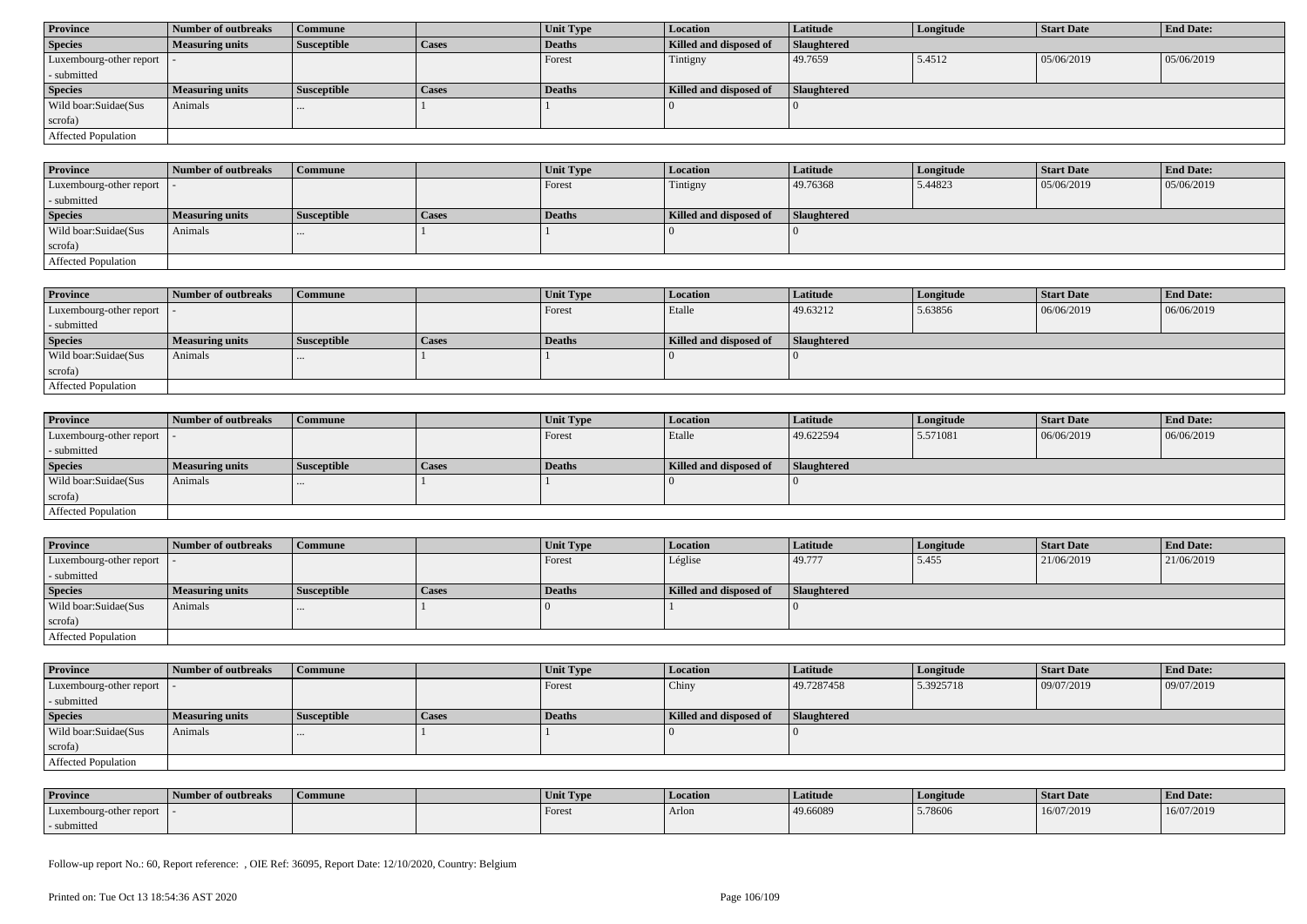| <b>Province</b>      | Number of outbreaks | Commune            |       | <b>Unit Type</b> | Location               | Latitude           | Longitude | Start Date | <b>End Date:</b> |
|----------------------|---------------------|--------------------|-------|------------------|------------------------|--------------------|-----------|------------|------------------|
| <b>Species</b>       | Measuring units     | <b>Susceptible</b> | Cases | Deaths           | Killed and disposed of | <b>Slaughtered</b> |           |            |                  |
| Wild boar:Suidae(Sus | Animals             |                    |       |                  |                        |                    |           |            |                  |
| scrofa)              |                     |                    |       |                  |                        |                    |           |            |                  |
| Affected Population  |                     |                    |       |                  |                        |                    |           |            |                  |

| <b>Province</b>         | Number of outbreaks | <b>Commune</b>     |              | <b>Unit Type</b> | <i>Location</i>        | Latitude           | Longitude | <b>Start Date</b> | <b>End Date:</b> |
|-------------------------|---------------------|--------------------|--------------|------------------|------------------------|--------------------|-----------|-------------------|------------------|
| Luxembourg-other report |                     |                    |              | Forest           | Saint-Léger            | 49.60147           | 5.62555   | 11/08/2019        | 11/08/2019       |
| - submitted             |                     |                    |              |                  |                        |                    |           |                   |                  |
| <b>Species</b>          | Measuring units     | <b>Susceptible</b> | <b>Cases</b> | Deaths           | Killed and disposed of | <b>Slaughtered</b> |           |                   |                  |
| Wild boar:Suidae(Sus    | Animals             |                    |              |                  |                        |                    |           |                   |                  |
| scrofa)                 |                     |                    |              |                  |                        |                    |           |                   |                  |
| Affected Population     |                     |                    |              |                  |                        |                    |           |                   |                  |

| <b>Province</b>         | <b>Number of outbreaks</b>                                                                                                                                                                                                     | Commune                                                                                                                                             |         | Unit Type | <b>Location</b>        | <b>Latitude</b>    | Longitude | <b>Start Date</b> | <b>End Date:</b> |  |
|-------------------------|--------------------------------------------------------------------------------------------------------------------------------------------------------------------------------------------------------------------------------|-----------------------------------------------------------------------------------------------------------------------------------------------------|---------|-----------|------------------------|--------------------|-----------|-------------------|------------------|--|
| Luxembourg-other report |                                                                                                                                                                                                                                |                                                                                                                                                     |         | Forest    | Arlon                  | 49.665139          | 5.754583  | 21/10/2019        | 21/10/2019       |  |
| submitted               |                                                                                                                                                                                                                                |                                                                                                                                                     |         |           |                        |                    |           |                   |                  |  |
| <b>Species</b>          | <b>Measuring units</b>                                                                                                                                                                                                         | Susceptible                                                                                                                                         | l Cases | Deaths    | Killed and disposed of | <b>Slaughtered</b> |           |                   |                  |  |
| Wild boar:Suidae(Sus    | Animals                                                                                                                                                                                                                        |                                                                                                                                                     |         |           |                        |                    |           |                   |                  |  |
| scrofa)                 |                                                                                                                                                                                                                                |                                                                                                                                                     |         |           |                        |                    |           |                   |                  |  |
| Affected Population     |                                                                                                                                                                                                                                | The finding concerns the remains (only bones) of a wild boar that has been dead for more than six months, so the death occurred before May 2019.    |         |           |                        |                    |           |                   |                  |  |
|                         |                                                                                                                                                                                                                                | The bones are dry and completely fleshless. The internal control qPCR beta actin performed twice by the National Reference Laboratory was negative. |         |           |                        |                    |           |                   |                  |  |
|                         | On the basis of the literature, the impossibility of demonstrating in the laboratory the presence of a remnant of the wild boar's DNA (negative beta-actin) in a bone found in the open air indicates that more than six month |                                                                                                                                                     |         |           |                        |                    |           |                   |                  |  |
|                         | the animal (cf. Article "Porcine bone samples left in open-air" - Biomedical Reports).                                                                                                                                         |                                                                                                                                                     |         |           |                        |                    |           |                   |                  |  |

| <b>Province</b>            | Number of outbreaks    | <b>Commune</b>                                                                                                                                                                                                                 |              | Unit Type | <b>Location</b>        | Latitude                                                                                                                                                                                                                       | Longitude | <b>Start Date</b> | <b>End Date:</b> |
|----------------------------|------------------------|--------------------------------------------------------------------------------------------------------------------------------------------------------------------------------------------------------------------------------|--------------|-----------|------------------------|--------------------------------------------------------------------------------------------------------------------------------------------------------------------------------------------------------------------------------|-----------|-------------------|------------------|
| Luxembourg-other report    |                        |                                                                                                                                                                                                                                |              | Forest    | Léglise                | 49.77186                                                                                                                                                                                                                       | 5.50272   | 07/11/2019        | 07/11/2019       |
| - submitted                |                        |                                                                                                                                                                                                                                |              |           |                        |                                                                                                                                                                                                                                |           |                   |                  |
| <b>Species</b>             | <b>Measuring units</b> | <b>Susceptible</b>                                                                                                                                                                                                             | <b>Cases</b> | Deaths    | Killed and disposed of | Slaughtered                                                                                                                                                                                                                    |           |                   |                  |
| Wild boar:Suidae(Sus       | Animals                |                                                                                                                                                                                                                                |              |           |                        |                                                                                                                                                                                                                                |           |                   |                  |
| scrofa)                    |                        |                                                                                                                                                                                                                                |              |           |                        |                                                                                                                                                                                                                                |           |                   |                  |
| <b>Affected Population</b> |                        |                                                                                                                                                                                                                                |              |           |                        | The finding concerns the remains (only bones) of a wild boar that has been dead for more than six months, so the death occurred before May 2019. The bones are dry and completely fleshless. The internal control qPCR beta ac |           |                   |                  |
|                            |                        | National Reference Laboratory was negative. On the basis of the literature, the impossibility of demonstrating in the laboratory the presence of a remnant of the wild boar's DNA (negative beta-actin) in a bone found in the |              |           |                        |                                                                                                                                                                                                                                |           |                   |                  |
|                            |                        | six months have elapsed since the death of the animal (cf. Article "Porcine bone samples left in open-air" - Biomedical Reports).                                                                                              |              |           |                        |                                                                                                                                                                                                                                |           |                   |                  |

| Province                   | <b>Number of outbreaks</b>                                                                                        | <b>Commune</b>                                                                                                                                                                                                                 |       | Unit Type | <b>Location</b>        | Latitude    | Longitude | <b>Start Date</b> | <b>End Date:</b> |
|----------------------------|-------------------------------------------------------------------------------------------------------------------|--------------------------------------------------------------------------------------------------------------------------------------------------------------------------------------------------------------------------------|-------|-----------|------------------------|-------------|-----------|-------------------|------------------|
| Luxembourg-other report    |                                                                                                                   |                                                                                                                                                                                                                                |       | Forest    | Neufchâteau            | 49.803636   | 5.423868  | 09/12/2019        | 09/12/2019       |
| submitted                  |                                                                                                                   |                                                                                                                                                                                                                                |       |           |                        |             |           |                   |                  |
| <b>Species</b>             | <b>Measuring units</b>                                                                                            | Susceptible                                                                                                                                                                                                                    | Cases | Deaths    | Killed and disposed of | Slaughtered |           |                   |                  |
| Wild boar:Suidae(Sus       | Animals                                                                                                           |                                                                                                                                                                                                                                |       |           |                        |             |           |                   |                  |
| scrofa)                    |                                                                                                                   |                                                                                                                                                                                                                                |       |           |                        |             |           |                   |                  |
| <b>Affected Population</b> |                                                                                                                   | The finding concerns the remains (only bones) of a wild boar that has been dead for more than three months, so before September 2019.                                                                                          |       |           |                        |             |           |                   |                  |
|                            |                                                                                                                   | The bones are dry and completely fleshless. The analysis performed by the NRL indicates an interval of 3 to 6 months of age (cf. article « Porcine bone samples/left in open-air" - Biomedical Reports).                       |       |           |                        |             |           |                   |                  |
|                            |                                                                                                                   | The site of discovery is situated in zone I. This part of the zone has already been completely isolated by fencing since mid-July 2019. These fences are part of the network of more than 300 km of fences installed to isolat |       |           |                        |             |           |                   |                  |
|                            | The nearest case is in zone II, 3.7 km away, and dates from June 2019. It is located inside the same fenced area. |                                                                                                                                                                                                                                |       |           |                        |             |           |                   |                  |
|                            |                                                                                                                   | Within this fenced area, the number of wild boars has been greatly reduced and is practically or already null.                                                                                                                 |       |           |                        |             |           |                   |                  |

| <b>Province</b>         | Number of outbreaks | Commune            |       | Unit Type | Location                      | Latitude    | Longitude | <b>Start Date</b> | <b>End Date:</b> |
|-------------------------|---------------------|--------------------|-------|-----------|-------------------------------|-------------|-----------|-------------------|------------------|
| Luxembourg-other report |                     |                    |       | Forest    | Virton                        | 49.61206    | 5.52755   | 03/01/2020        | 03/01/2020       |
| - submitted             |                     |                    |       |           |                               |             |           |                   |                  |
| <b>Species</b>          | Measuring units     | <b>Susceptible</b> | Cases | Deaths    | <b>Killed and disposed of</b> | Slaughtered |           |                   |                  |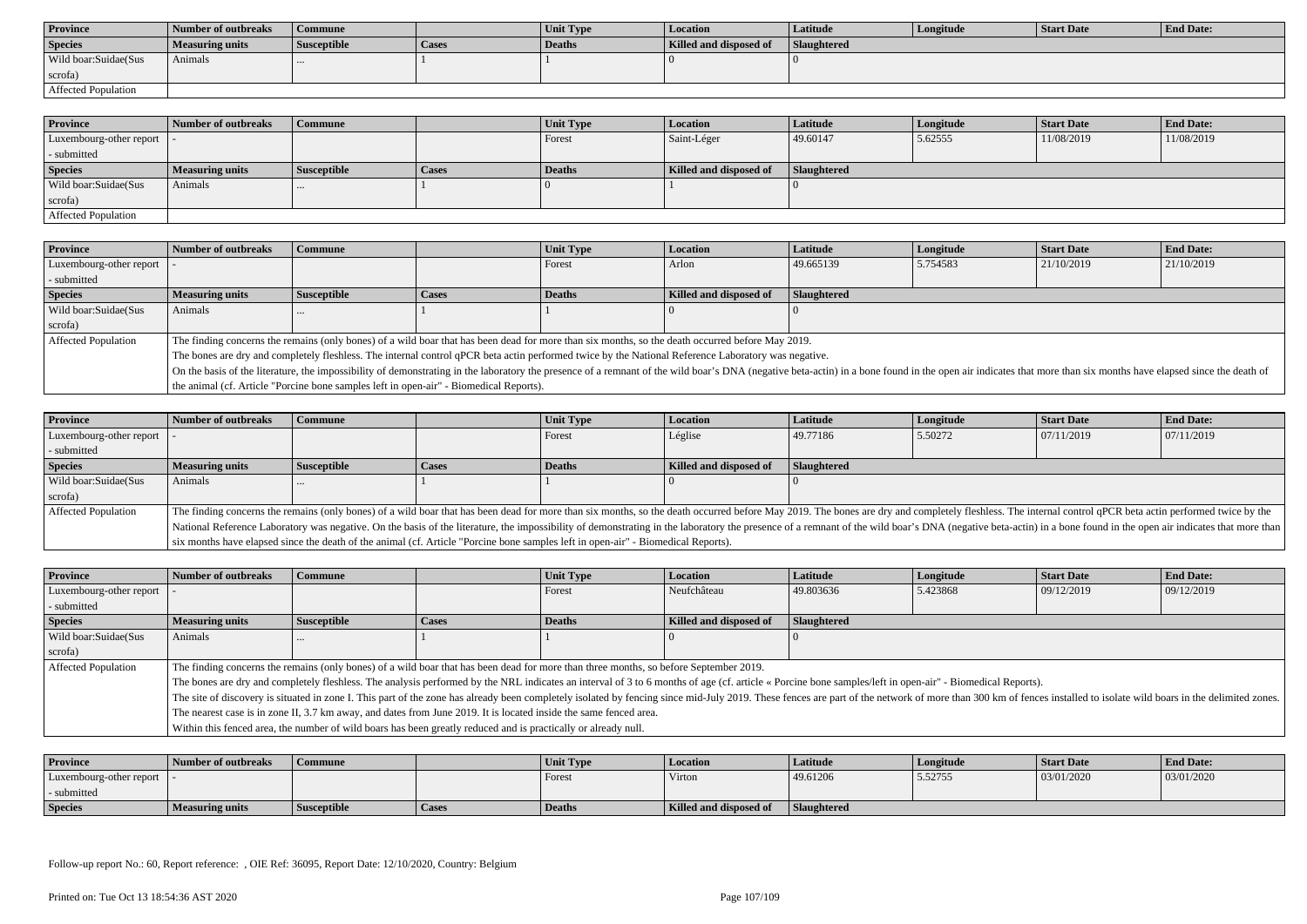| <b>Province</b>      | Number of outbreaks                                                                                         | Commune            |              | Unit Type | Location               | <b>Latitude</b>    | Longitude | <b>Start Date</b>                                                                                                                                                                                                              | <b>End Date:</b> |
|----------------------|-------------------------------------------------------------------------------------------------------------|--------------------|--------------|-----------|------------------------|--------------------|-----------|--------------------------------------------------------------------------------------------------------------------------------------------------------------------------------------------------------------------------------|------------------|
| <b>Species</b>       | <b>Measuring units</b>                                                                                      | <b>Susceptible</b> | <b>Cases</b> | Deaths    | Killed and disposed of | <b>Slaughtered</b> |           |                                                                                                                                                                                                                                |                  |
| Wild boar:Suidae(Sus | Animals                                                                                                     |                    |              |           |                        |                    |           |                                                                                                                                                                                                                                |                  |
| scrofa)              |                                                                                                             |                    |              |           |                        |                    |           |                                                                                                                                                                                                                                |                  |
| Affected Population  | The finding concerns the remains (only bones) of a wild boar that has been dead for more than three months. |                    |              |           |                        |                    |           |                                                                                                                                                                                                                                |                  |
|                      |                                                                                                             |                    |              |           |                        |                    |           | The bones are dry and completely emaciated. The analysis performed by the National Reference Laboratory indicates an interval of 3 to 6 months of age (cf. article "Porcine bone samples/left in open-air" - Biomedical Report |                  |
|                      | The site of discovery is located in zone II.                                                                |                    |              |           |                        |                    |           |                                                                                                                                                                                                                                |                  |

| <b>Province</b>         | Number of outbreaks    | <b>Commune</b>                                                                                                                                                                                               |              | Unit Type     | <b>Location</b>        | Latitude           | Longitude | <b>Start Date</b> | <b>End Date:</b> |
|-------------------------|------------------------|--------------------------------------------------------------------------------------------------------------------------------------------------------------------------------------------------------------|--------------|---------------|------------------------|--------------------|-----------|-------------------|------------------|
| Luxembourg-other report |                        |                                                                                                                                                                                                              |              | Forest        | Léglise                | 49.773761          | 5.504076  | 21/02/2020        | 21/02/2020       |
| - submitted             |                        |                                                                                                                                                                                                              |              |               |                        |                    |           |                   |                  |
| <b>Species</b>          | <b>Measuring units</b> | <b>Susceptible</b>                                                                                                                                                                                           | <b>Cases</b> | <b>Deaths</b> | Killed and disposed of | <b>Slaughtered</b> |           |                   |                  |
| Wild boar:Suidae(Sus    | Animals                |                                                                                                                                                                                                              |              |               |                        |                    |           |                   |                  |
| scrofa)                 |                        |                                                                                                                                                                                                              |              |               |                        |                    |           |                   |                  |
| Affected Population     |                        | The finding concerns the remains (only bones) of a wild boar that has been dead for more than six months.                                                                                                    |              |               |                        |                    |           |                   |                  |
|                         |                        | The bones are dry and completely emaciated. The analysis performed by the NRL indicates an age of at least 6 months for the bones (cf. article "Porcine bone samples/left in open-air"; Biomedical Reports). |              |               |                        |                    |           |                   |                  |
|                         |                        | The site of discovery is situated in zone II (infected area).                                                                                                                                                |              |               |                        |                    |           |                   |                  |

| <b>Province</b>         | Number of outbreaks                                                                                                                                                                                          | <b>Commune</b> |       | Unit Type     | <b>Location</b>               | Latitude           | Longitude | <b>Start Date</b> | <b>End Date:</b> |
|-------------------------|--------------------------------------------------------------------------------------------------------------------------------------------------------------------------------------------------------------|----------------|-------|---------------|-------------------------------|--------------------|-----------|-------------------|------------------|
| Luxembourg-other report |                                                                                                                                                                                                              |                |       | <b>Forest</b> | Tintigny                      | 49.65644           | 5.483182  | 04/03/2020        | 04/03/2020       |
| - submitted             |                                                                                                                                                                                                              |                |       |               |                               |                    |           |                   |                  |
| <b>Species</b>          | <b>Measuring units</b>                                                                                                                                                                                       | Susceptible    | Cases | Deaths        | <b>Killed and disposed of</b> | <b>Slaughtered</b> |           |                   |                  |
| Wild boar:Suidae(Sus    | Animals                                                                                                                                                                                                      |                |       |               |                               |                    |           |                   |                  |
| scrofa)                 |                                                                                                                                                                                                              |                |       |               |                               |                    |           |                   |                  |
| Affected Population     | The finding concerns the remains (only bones) of a wild boar that has been dead for more than six months.                                                                                                    |                |       |               |                               |                    |           |                   |                  |
|                         | The bones are dry and completely emaciated. The analysis performed by the NRL indicates an age of at least 6 months for the bones (cf. article "Porcine bone samples/left in open-air"; Biomedical Reports). |                |       |               |                               |                    |           |                   |                  |
|                         | The site of discovery is situated in zone II (infected area).                                                                                                                                                |                |       |               |                               |                    |           |                   |                  |

## **Outbreak summary: Total outbreaks = 668 (Submitted)**

| <b>Species</b>                                            | Susceptible                                          | <b>Cases</b> | <b>Deaths</b>                 | Killed and disposed of | Slaughtered |  |  |  |  |
|-----------------------------------------------------------|------------------------------------------------------|--------------|-------------------------------|------------------------|-------------|--|--|--|--|
| Wild boar                                                 |                                                      | 833          | 807                           | 26                     | 10          |  |  |  |  |
| Epidemiology                                              |                                                      |              |                               |                        |             |  |  |  |  |
| <b>Epidemiological comments</b>                           |                                                      |              |                               |                        |             |  |  |  |  |
|                                                           |                                                      |              |                               |                        |             |  |  |  |  |
| Source of the outbreak(s) or origin of infection          |                                                      |              |                               |                        |             |  |  |  |  |
| • Unknown or inconclusive                                 |                                                      |              |                               |                        |             |  |  |  |  |
| <b>Measures applied</b>                                   |                                                      |              |                               |                        |             |  |  |  |  |
| Applied                                                   |                                                      |              | To be applied                 |                        |             |  |  |  |  |
| • surveillance outside containment and/or protection zone |                                                      |              | • no planned control measures |                        |             |  |  |  |  |
| • surveillance within containment and/or protection zone  |                                                      |              |                               |                        |             |  |  |  |  |
| · official disposal of carcasses, by-products and waste   |                                                      |              |                               |                        |             |  |  |  |  |
| • control of wildlife reservoirs                          |                                                      |              |                               |                        |             |  |  |  |  |
| • zoning                                                  |                                                      |              |                               |                        |             |  |  |  |  |
| <b>Animals treated</b>                                    |                                                      |              | <b>Vaccination Prohibited</b> |                        |             |  |  |  |  |
| No                                                        | No                                                   |              |                               |                        |             |  |  |  |  |
| <b>Future Reporting</b>                                   |                                                      |              |                               |                        |             |  |  |  |  |
|                                                           | The report and all its outbreaks have been resolved. |              |                               |                        |             |  |  |  |  |